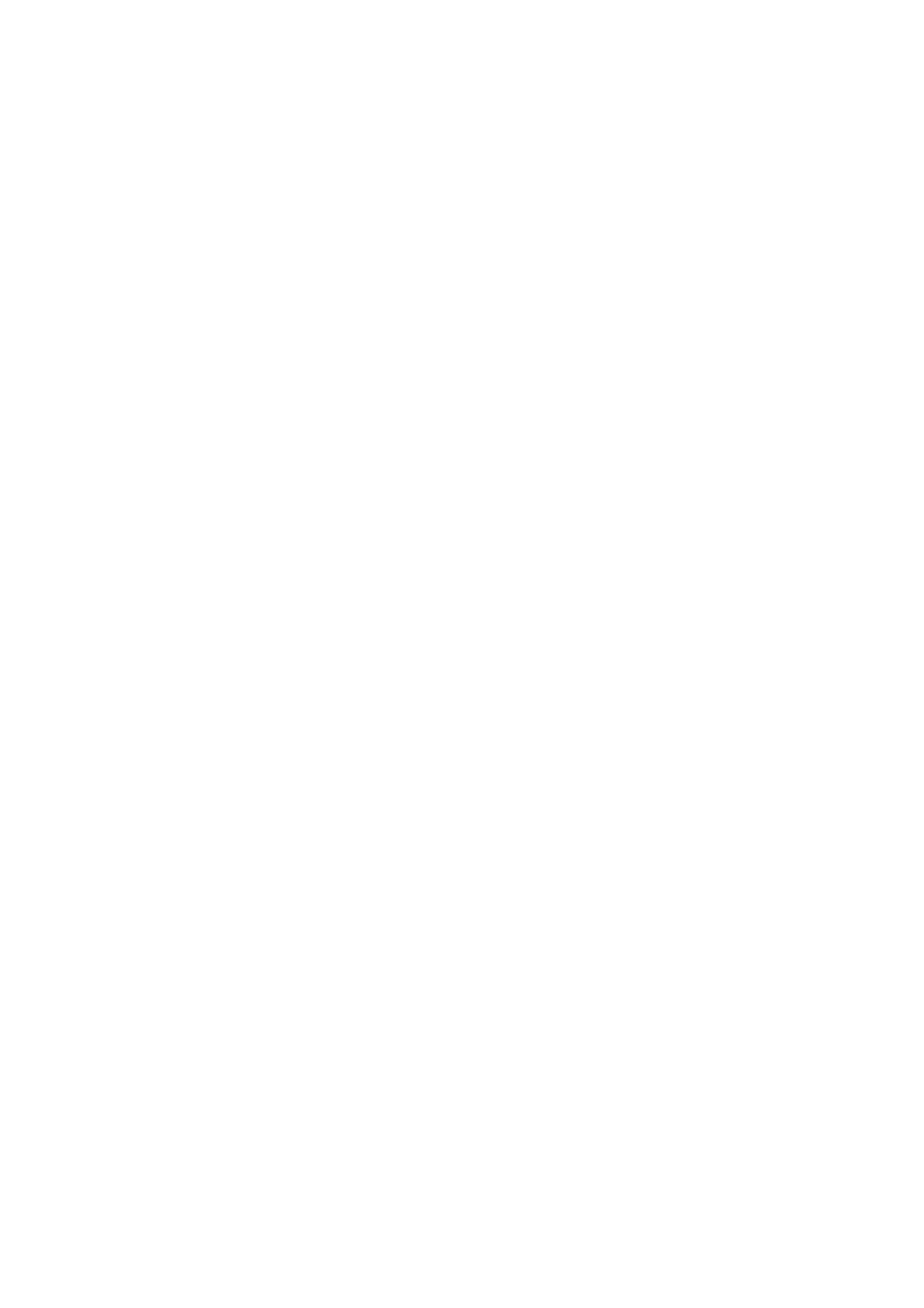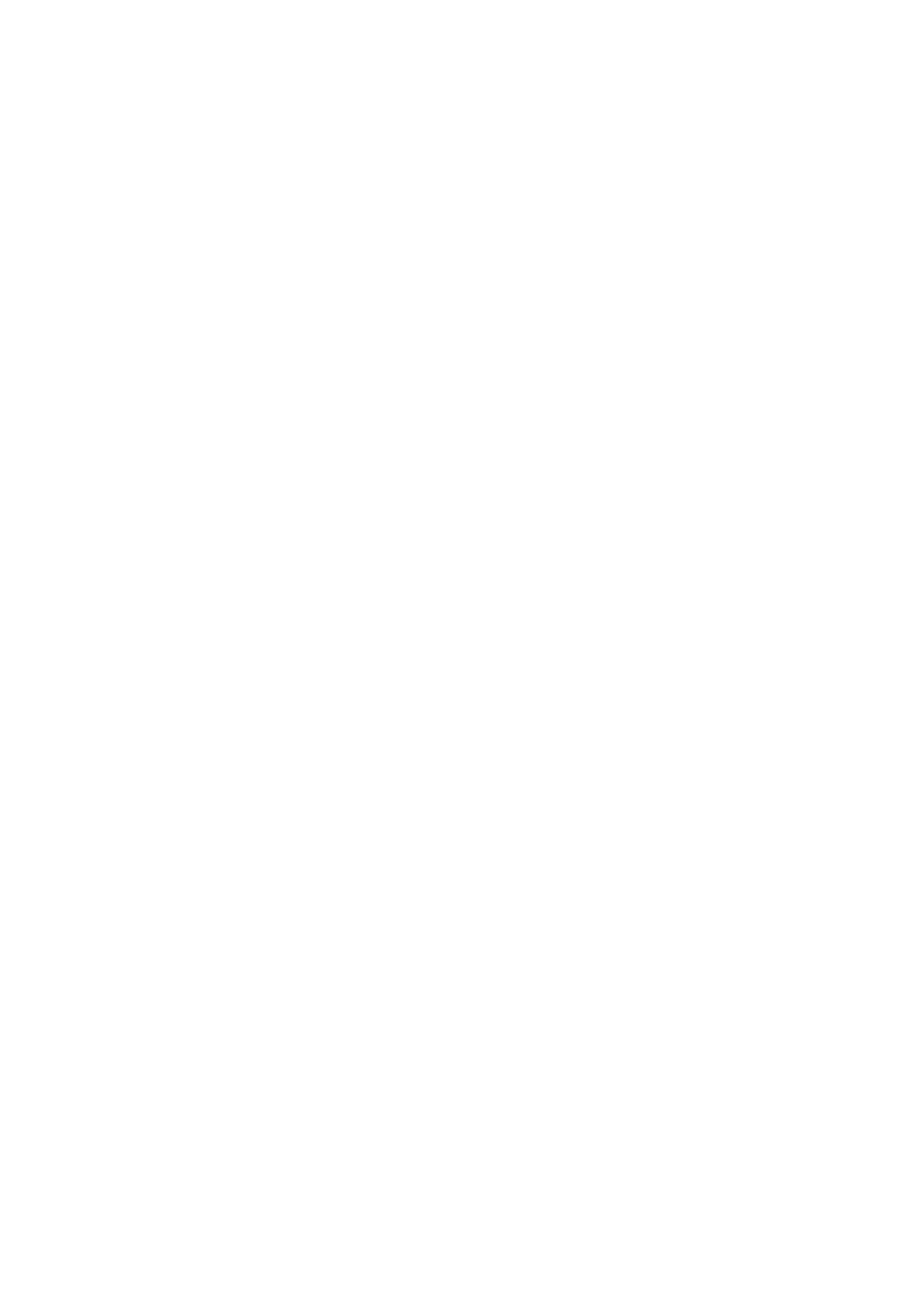# **Table of Contents**

| Muslims' Theosophical Comprehension of Hajj22 |
|-----------------------------------------------|
| Quotes from Great Sages and Theosophists 29   |
|                                               |
|                                               |
|                                               |
| Hajj in Imam Khomeini's Theosophical View35   |
|                                               |
|                                               |
|                                               |
|                                               |
|                                               |
|                                               |
|                                               |
|                                               |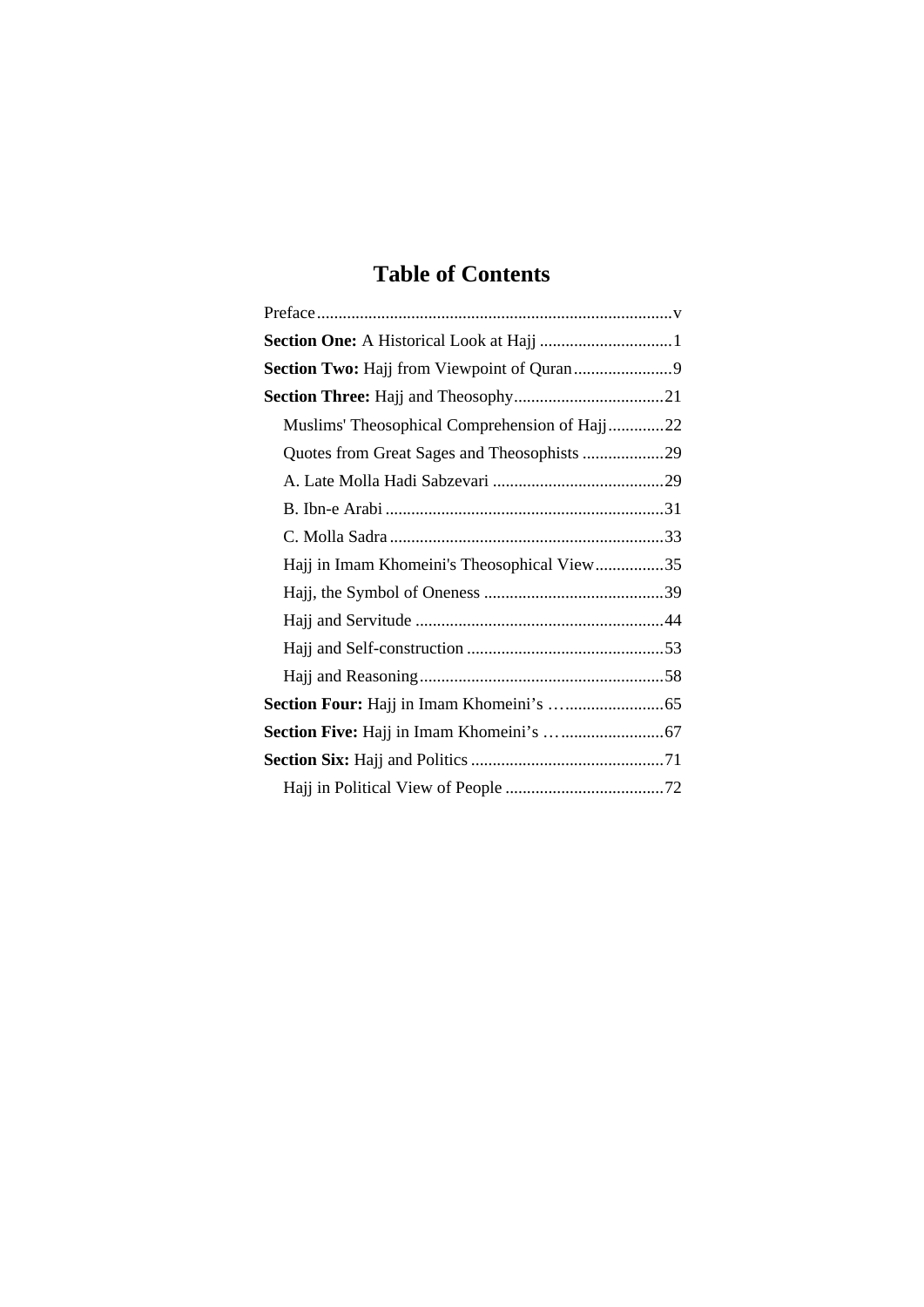| Hajj, the Center of Important Political Decisions85      |
|----------------------------------------------------------|
| Hajj, a Place for Making Important Economic Decisions 94 |
| Hajj, an Information Exchange Center for Muslims98       |
| Hajj, a Symbol of Crystallization of Muslims' Power 103  |
| Hajj, a Place for Collective Deliberation of Muslims108  |
| Hajj, a Place for Acquaintance and Cultural 111          |
| Hajj and Fighting Against Arrogance and Idolatry118      |
|                                                          |
|                                                          |
|                                                          |
|                                                          |
| Section Eight: Global Organization of Hajj 149           |
|                                                          |
|                                                          |
| Establishing a Planning Organization154                  |
|                                                          |
| The Islamic Countries Pledge to Execute Resolutions .156 |
|                                                          |
| The Responsibilities of Emirs of Hajj 164                |
| <b>Section Ten:</b> The Clergy's Responsibilities  165   |
|                                                          |
|                                                          |
| Awakening and Informing Pilgrims173                      |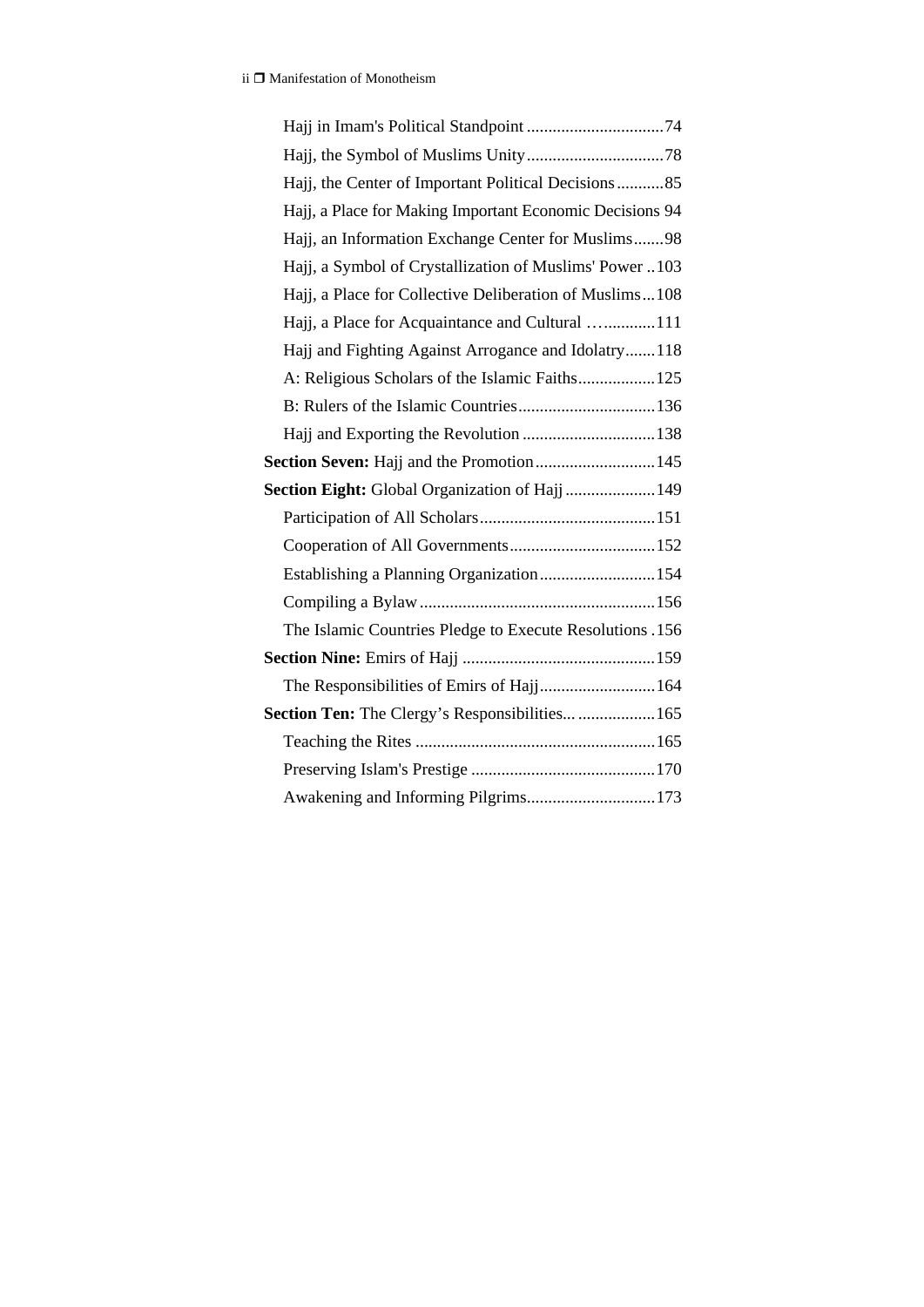| <b>Section Thirteen:</b> Analysis of the Contents  199 |  |
|--------------------------------------------------------|--|
|                                                        |  |
|                                                        |  |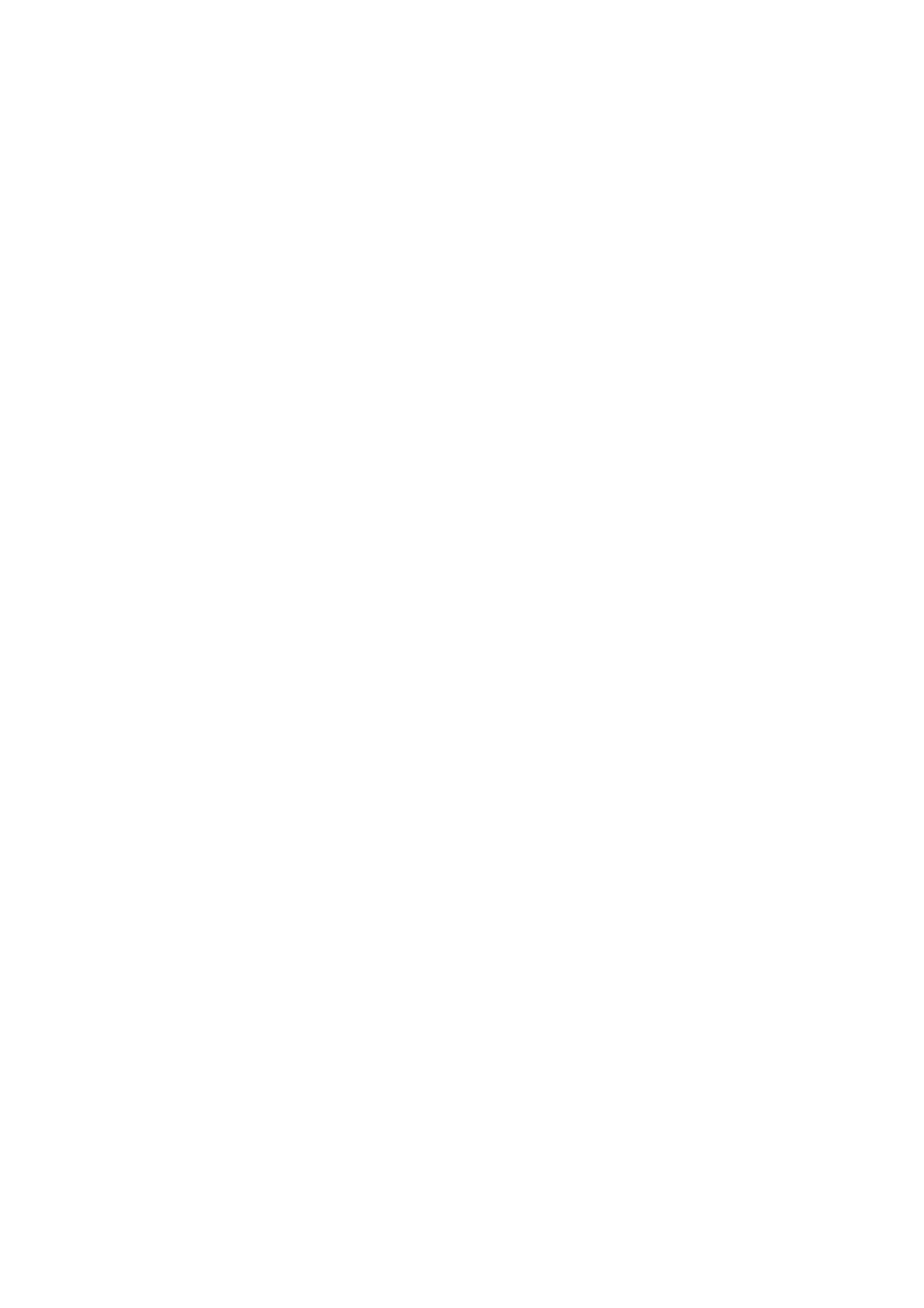#### **Preface**

mam Khomeini was always attentive to the issue of hajj as one of the most important concerns of Muslims and the world of Islam. He had significant standpoints about this divine task and the role it could play in Muslims' lives. Imam's views and standpoints, as important as they are, have not been adequately analyzed and scrutinized by researchers and experts. Analyzing these views and re-compiling them could considerably help us to correctly understand Imam's standpoint about hajj. I

Since in the recent century, Imam Khomeini was the most important and influential personality in the lives of Muslims, if not the whole world, then paying close attention to his words and compiling and analyzing them is very important. The Issue of hajj was one of Imam's main concerns and he was very interested in it, so he talked a lot and issued numerous statements about it. Therefore, studying hajj through Imam's eyes is a very important matter. Since Imam Khomeini's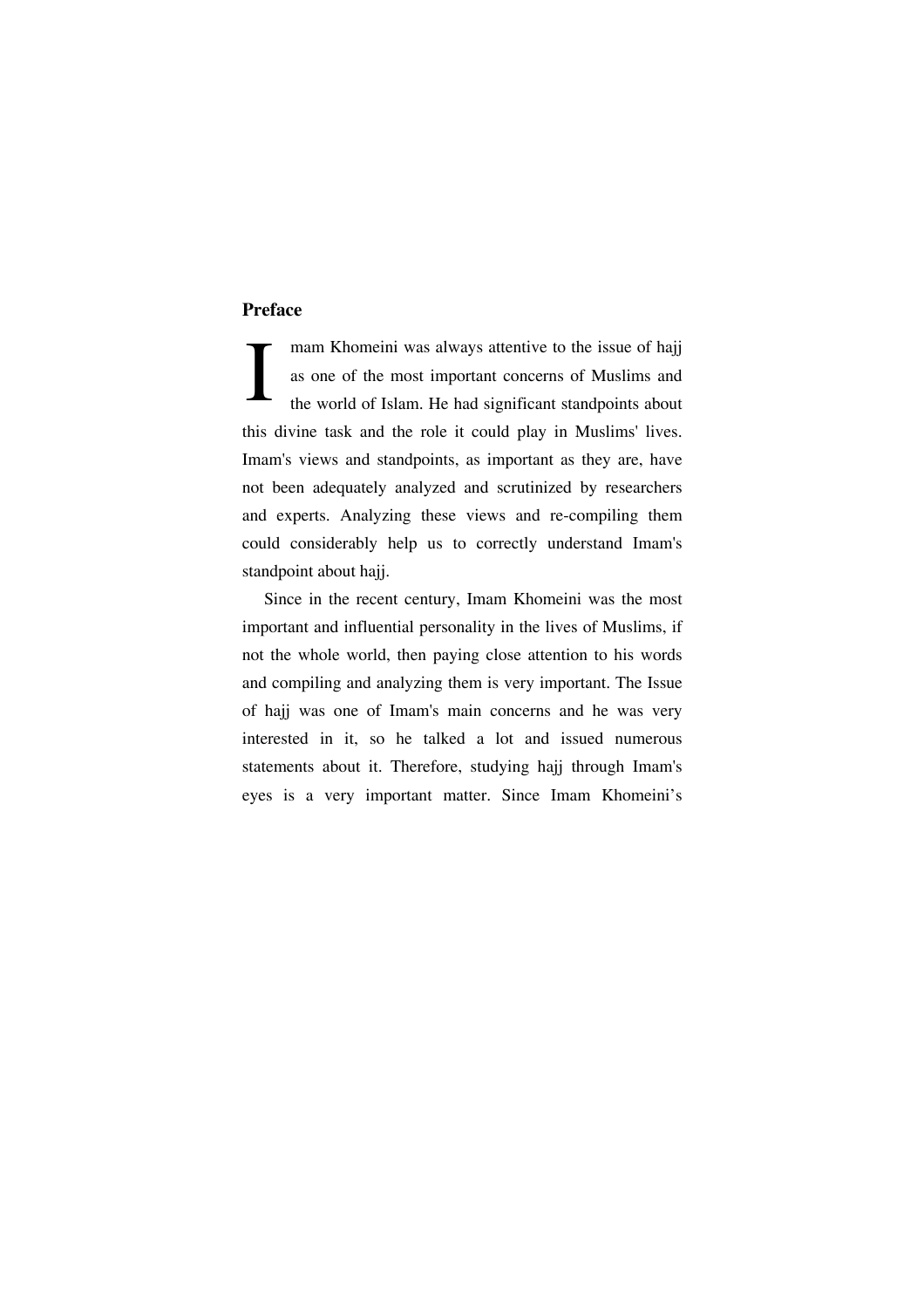personality contained different dimensions and geniuses, he approached this subject from various angles. This will encourage one to analyze this subject from different aspects.

But then, Imam Khomeini was a faqeeh (jurisprudent), so he naturally had to see hajj from the jurisprudence angle. Since jurisprudence approaches matters from the point of view of deduction and explaining the commands (ahkam), and less often gets involved in extraction, reasoning and philosophy of the matter, Imam too has seen hajj through the same angle in his religious books. Besides, Imam was a philosopher and an orator, so it was obvious for him to look at this subject from the aspects of reasoning and the philosophy of ahkam. At the same time, Imam had a revolutionary and revolutionizing character so had to support the role of hajj in making changes in human's history and destiny, and pay attention to the influences this devotional task could have on Muslims' future and present. Imam was also a master in ethics and education and looked at hajj from the angle of its influence on training and educating people and creating role models. He was an adroit and great politician of the time and it was obvious for him to regard hajj as a political matter and take advantage of it as a tool to make political changes in Muslims' lives. All these debates and characteristics will encourage us to concentrate on his words, speeches, statements, notes and works from these angles.

Imam's works and writings have roots in Quran; therefore,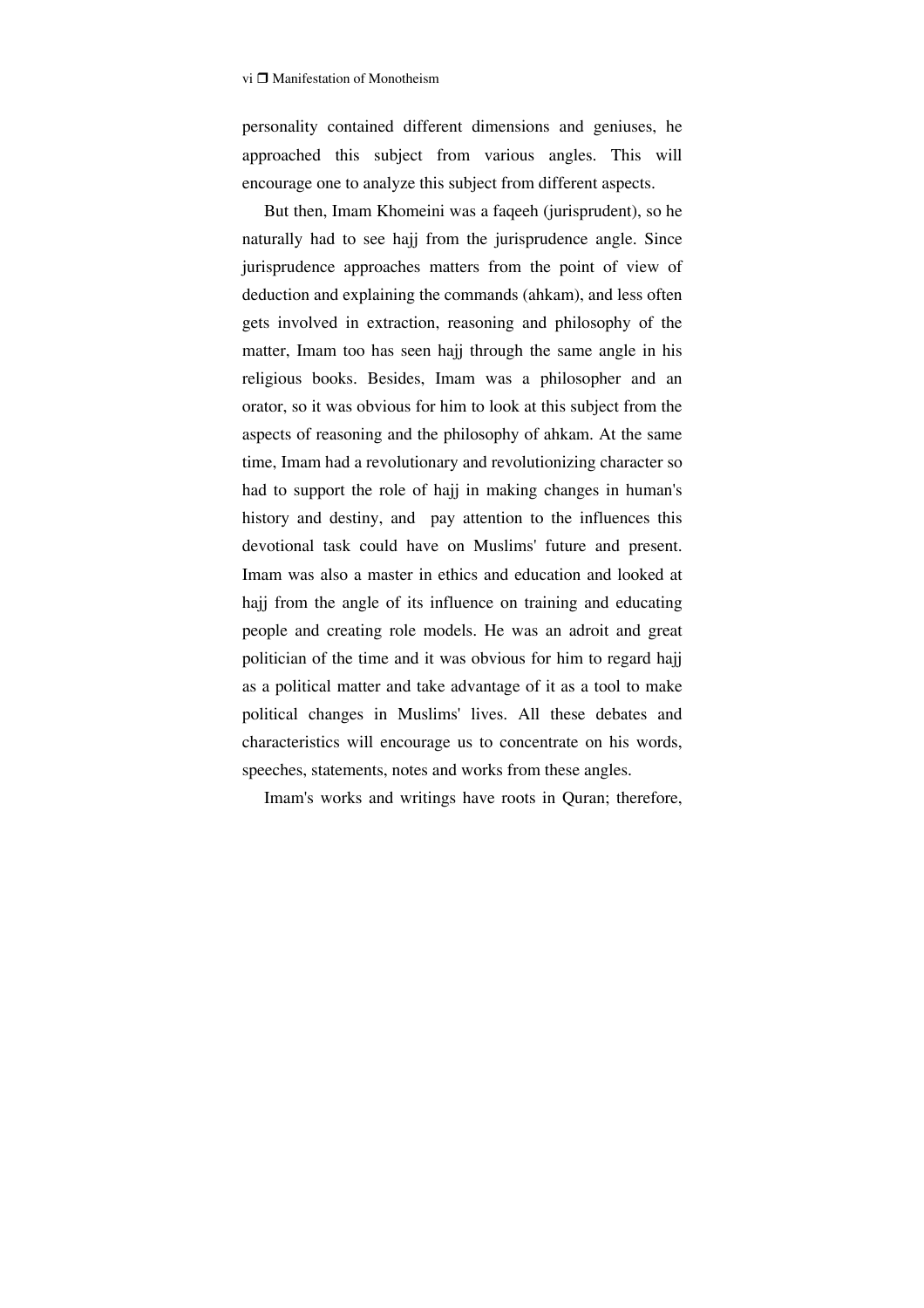unless we do a research and analysis on hajj and procure the way Quran looks at hajj and the position it holds for it, we cannot acquire and explain imam's view on hajj. So, at the start of the argument, the position of hajj in Quran must be made clear. On the other hand, in many of his views regarding hajj, Imam concentrated on Muslims' historical applications of hajj and notified people of them. Thus, the only way to discover Imam's view on hajj is to look at hajj through its historical path. Above all, Imam was a theosophist and famous member Sadra School, a school with specific view toward hajj, just like any other theosophical school and theosophist. So, Imam's view toward hajj cannot be correctly portrayed unless the stance and position of hajj is viewed through the eyes of theosophy and theosophists, and especially the school of Molla Sadra. Later on, we will allocate a section specifically to this subject.

There are several works accomplished by Imam Khomeini on the issue of hajj that can help extract Imam's opinion on the issue, and we are going to take profit from them in this argument.

Imam's accomplishments on the issue of hajj are as followed:

1- Issuing statements at the beginning of hajj season.

2- Appointing emirs (officers in charge) of hajj in different intervals.

3- Delivering speeches to clerics, authorities, executives and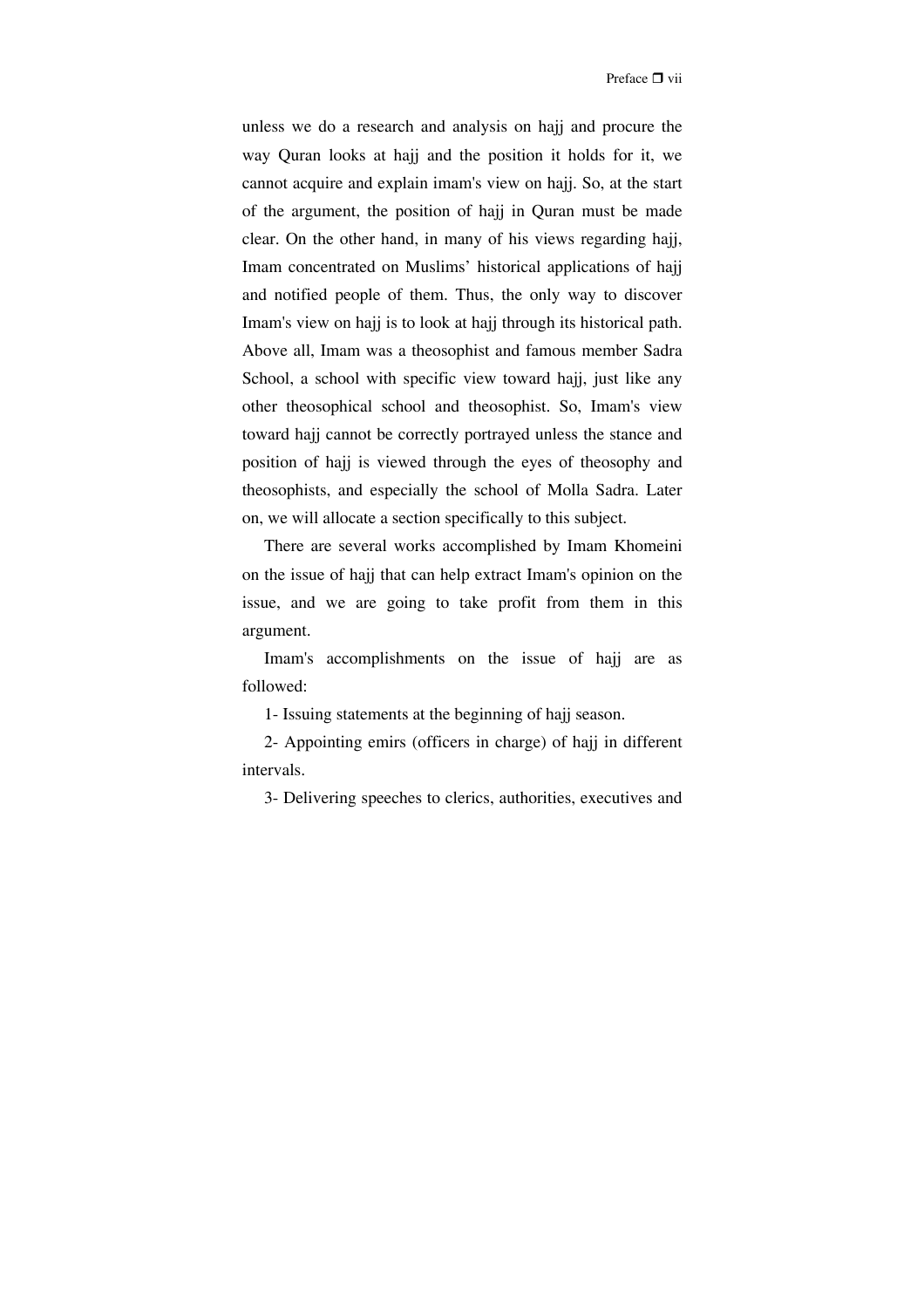the people who had set out for hajj.

4- Issuing guidelines for authorities of hajj.

5- Referring to other instances of hajj rituals.

6- Making direct or indirect religious and non-religious notes about hajj.

7- Showing exceptional reaction to the bloody incident of hajj.

All of these direct references are available to the researchers. In addition to them, the news, reports and analysis left from others on this matter could also help researchers to discover Imam's standpoint on the issue of hajj. It is worthy to mention that the sad and awfully bloody hajj of 1366 provided appropriate grounds for analyzers and experts to make valuable discussions on Imam's way of looking at the issue of hajj. These arguments can significantly help us realize Imam's viewpoint on hajj.

Although, as we mentioned at the beginning of this argument, no comprehensive and detailed analyses and reviews have so far been presented on Imam's standpoint on hajj, but the work that "the Institute for Compilation and Publication of Imam Khomeini's Works" has produced as Tebyans (Manifestations), one of which has been allocated to the issue of hajj—considering all its shortcomings—could be a good help to discover Imam's words on hajj.

Furthermore, the publication of the collection of Imam's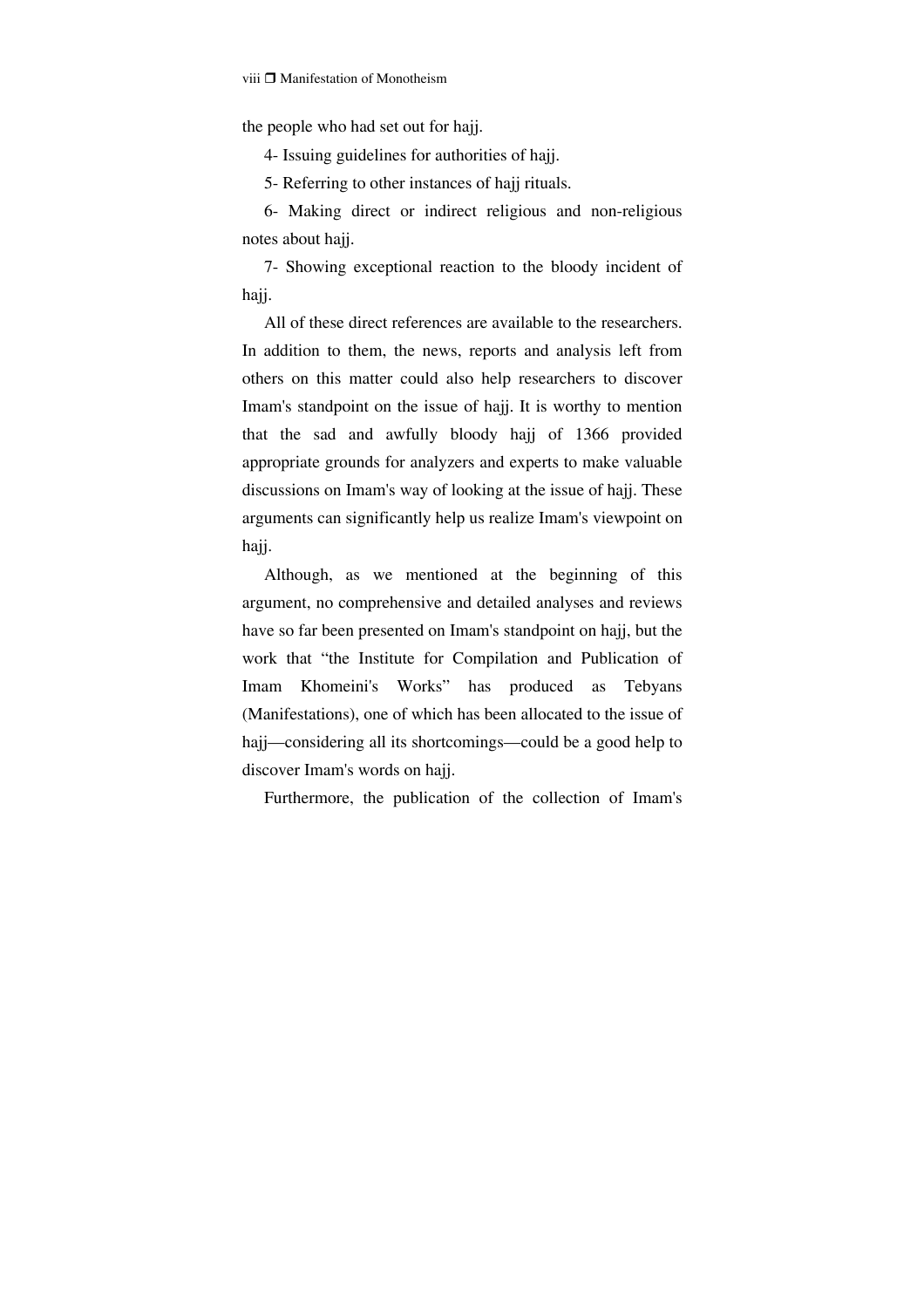speeches, ahkam (decrees and commands) and statements titled as *Sahifeh-ye Imam* is a valuable work that has made things much easier for researchers. But as mentioned before, such works will not completely cover subjects such as hajj through Imam's eyes, because they are like raw materials and only provide grounds for analysis and reviews.

The procedure of this research is first collecting everything Imam has said about anything, next extracting Imam's view from this collection and presenting a proper analysis, and then quoting some of Imam's words to strengthen the argument.

This is a work provided by the Research Department of "The Institute for Compilation and Publication of Imam Khomeini's Works," and its translation is hereby presented to the infatuated pilgrims of the House of God.

> *International Affairs Department*  **The Institute for Compilation and Publication of Imam Khomeini's Works**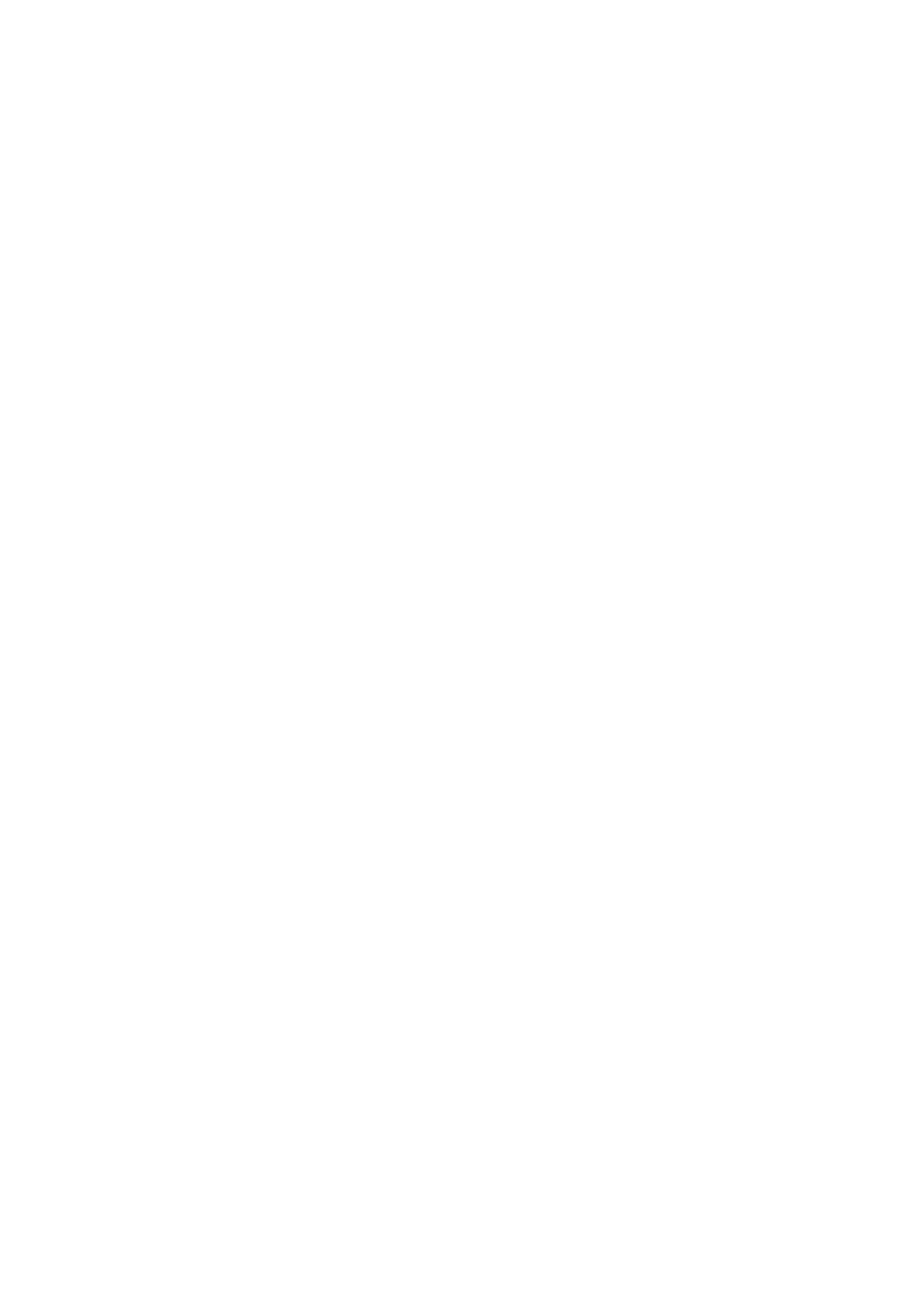## **Section One A Historical Look at Hajj**

That day, when Abraham (PBUH) left his spouse and child all alone in that dry, barren and abandoned desert, he made the toughest decision a man could ever make in his entire life. This decision was not only unjustifiable by ordinary and humanistic standards, but also could be blameworthy. But history makers always make decisions in their lives quite unjustifiable for ordinary people.

These hard-to-understand decisions to ordinary people always mark major changes in man's life.

When Abraham (PBUH) left his spouse Haggard and his son Ishmael (PBUH) in that burning and dried land of Arabia, the only thing he left for them was a prayer and wish. This is what Quran says about this prayer and wish:

"O our Lord! I have made some of my offspring to dwell in a valley without cultivation, by thy Sacred House; in order, O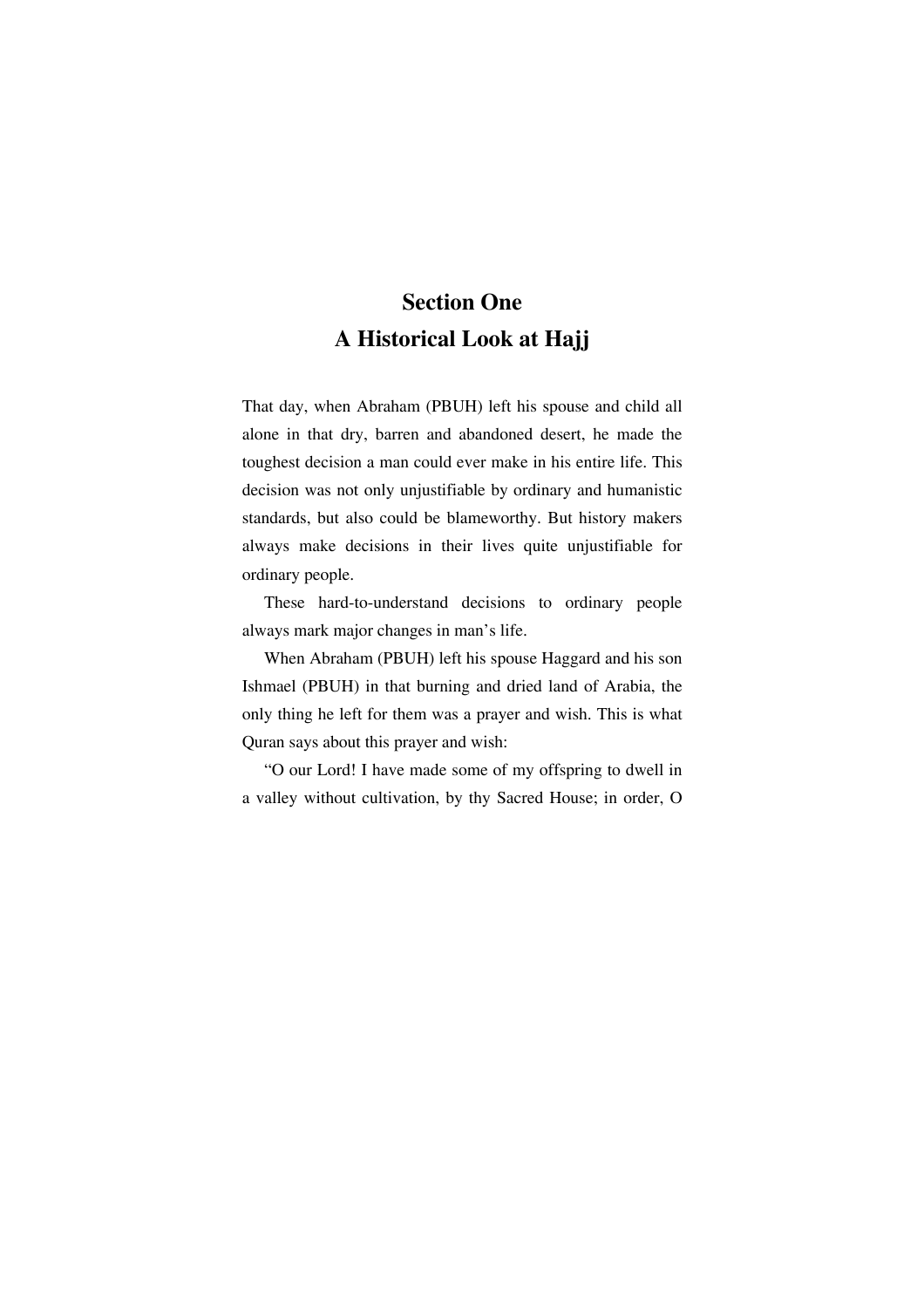our Lord! That they may establish regular Prayer: so fill the hearts of some among men with love towards them, and feed them with Fruits: so that they may give thanks."<sup>1</sup>

Although this verse of Quran doesn't prove the date of Ka'bah's birth, but it clearly mentions that there has been a Ka'bah since the day Abraham (PBUH) settled his spouse and his child in that dried and barren desert, and recalls their settlement as one of the historical events of that land ever. This verse indicates that prior to the settlement of Abraham's family there had existed something as the House of God. Because Abraham addresses God, "I'm leaving my children by your House." This shows that there had to be something called the House of God at that time. We shouldn't forget that Abraham left his wife and child there when Ishmael was still little. This conveys that all of this has taken place before the renovation of Ka'bah by Abraham and his son Ishmael. But no profound research has been done on this regard yet. May be Muslim researchers didn't feel any need to Ka'bah's background and so they didn't do a research on it. In any case, the researchers of religion history are sure about one thing indeed and that's the re-erection of the House of God by Abraham and Ishmael (PBU Them). Protecting the House of God and the shrine are of his traditions. This tradition was also common among other tribes living in the millennium B.C. or before that, and they too used

<sup>1.</sup> Surat Abraham: 37.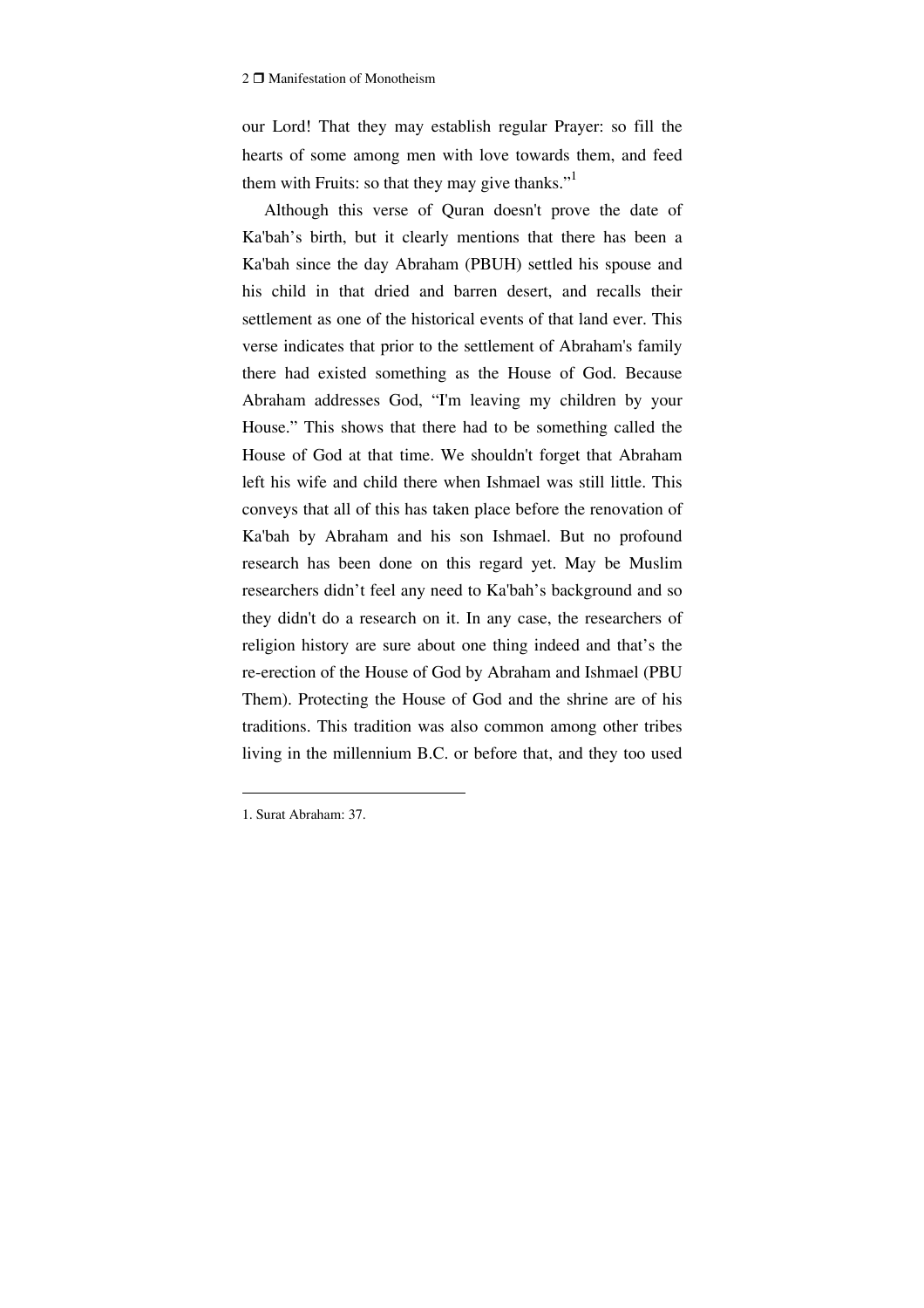to pay respect to the shrine and Mecca. The holy books (the old and new testaments) experts and the religion researchers have estimated that Abraham and Ishmael lived in approximately two thousand B.C., therefore it's been 40 centuries since Abraham renovated the new Ka'bah. Diodorus of Sicily who lived in the first century B.C. has used Ka'bah's name while talking about Nebtis. Beyond the land of Nebtis, there is a land and in that land there is holy place (Hickly) that all Arabs respect very much. Some researchers believe that the term "Macoraba" is the name of a city in Greece that means "the place of approaching God" which is the today's Mecca. Ptolemy, the astrologer and geographer of the second century A.D. has used that word.<sup>1</sup> As mentioned before, Quran verses can also be used to prove that the history of the House of Ka'bah goes back to a time beyond the settlement of Abraham's children. In verse 26 Chapter Hajj we read:

"And as we designated a house for Abraham—we told him—presume no partner for me and keep my House clean for circumambulator and the prostrated."

This verse implies that the locality of the House had already been determined but Abraham (PBUH) hadn't been aware of it, so God the Exalted showed him the location. Maybe the term "the House of Antiquity" in chapter Hajj, verse 29 implies the

<sup>1.</sup> Aienevand, Sadegh, Article "Hajj-e Abrahami—Hajj-e Jaheli", Mighat-e Hajj magazine, no.4.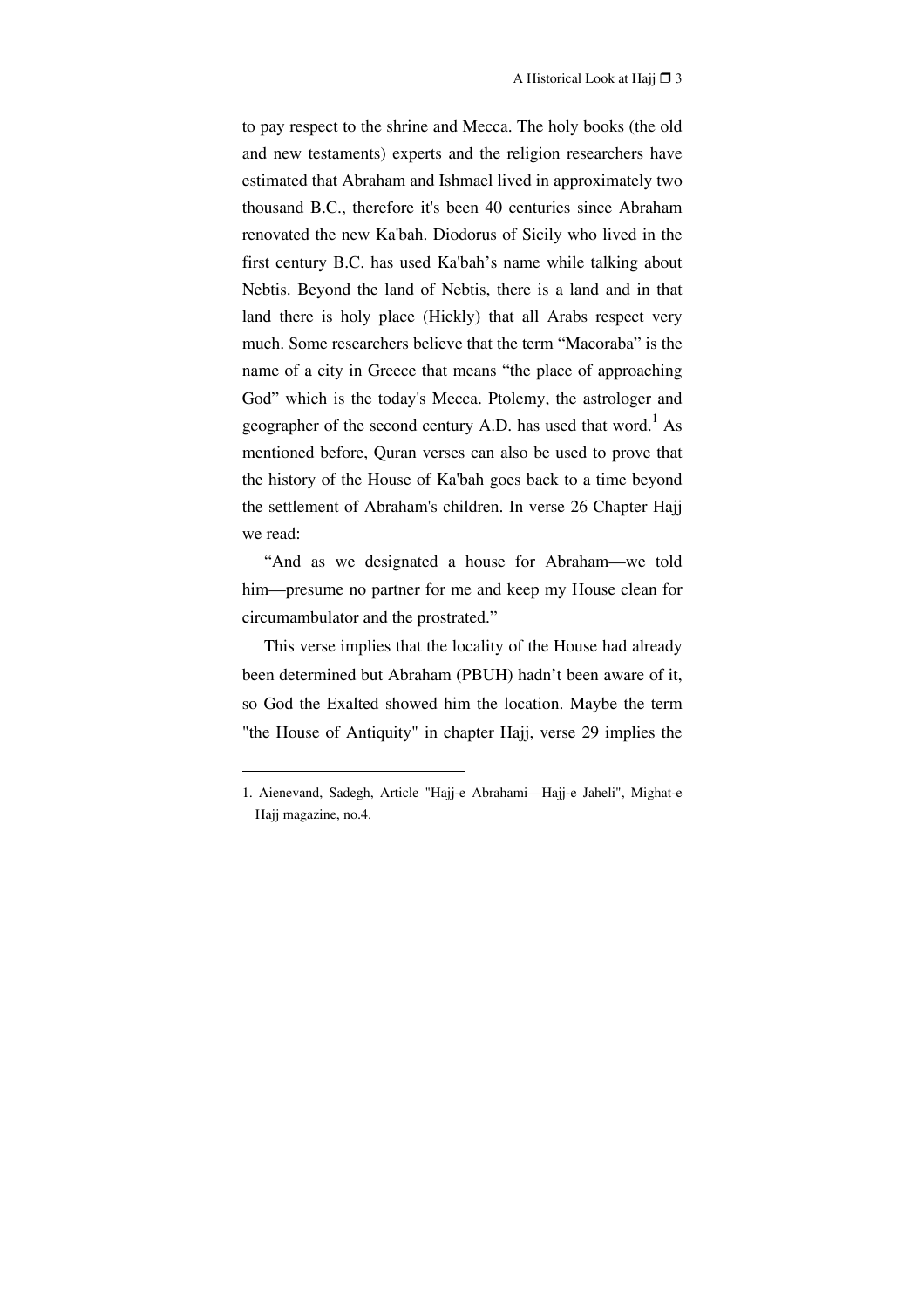same, that this House existed long before the settlement of Abraham's children, but it had deteriorated in the course of time, and Abraham (PBUH) actually renovated it by the order of God. We read in that verse:

"So, they must put aside their impurities and fulfill their oblations and circumambulate around that House of Antiquity."

This term has also been used in the same chapter verse 33. Using this definition for the House of God is indicative of its antiquity since before the settlement of Abraham's children. Chapter Al-i 'Imran, verse 96, has referred to this House as the first House built for people to worship God. Obviously, there have been other people living on earth and on that land prior to the settlement of Abraham's children, and a number of those people have been men of worship. If we attribute the foundation of the House of God to Abraham (PBUH), then we cannot reckon the House of Ka'bah as the first worshiping center on earth, therefore we must attribute its essential renovation to Abraham and Ishmael. Further ahead in the same verse, there's a point that will prove this claim even more. It reads:

"Verily, the very first House built for the mankind to be a blessing and a guideline for them, is the one in Mecca. There are clear signs there, (such as) the standing place of Abraham."

This interpretation fits a historical complex, in which there exists something belonging to a certain era. In a case like this, the complex itself must hold an even older history.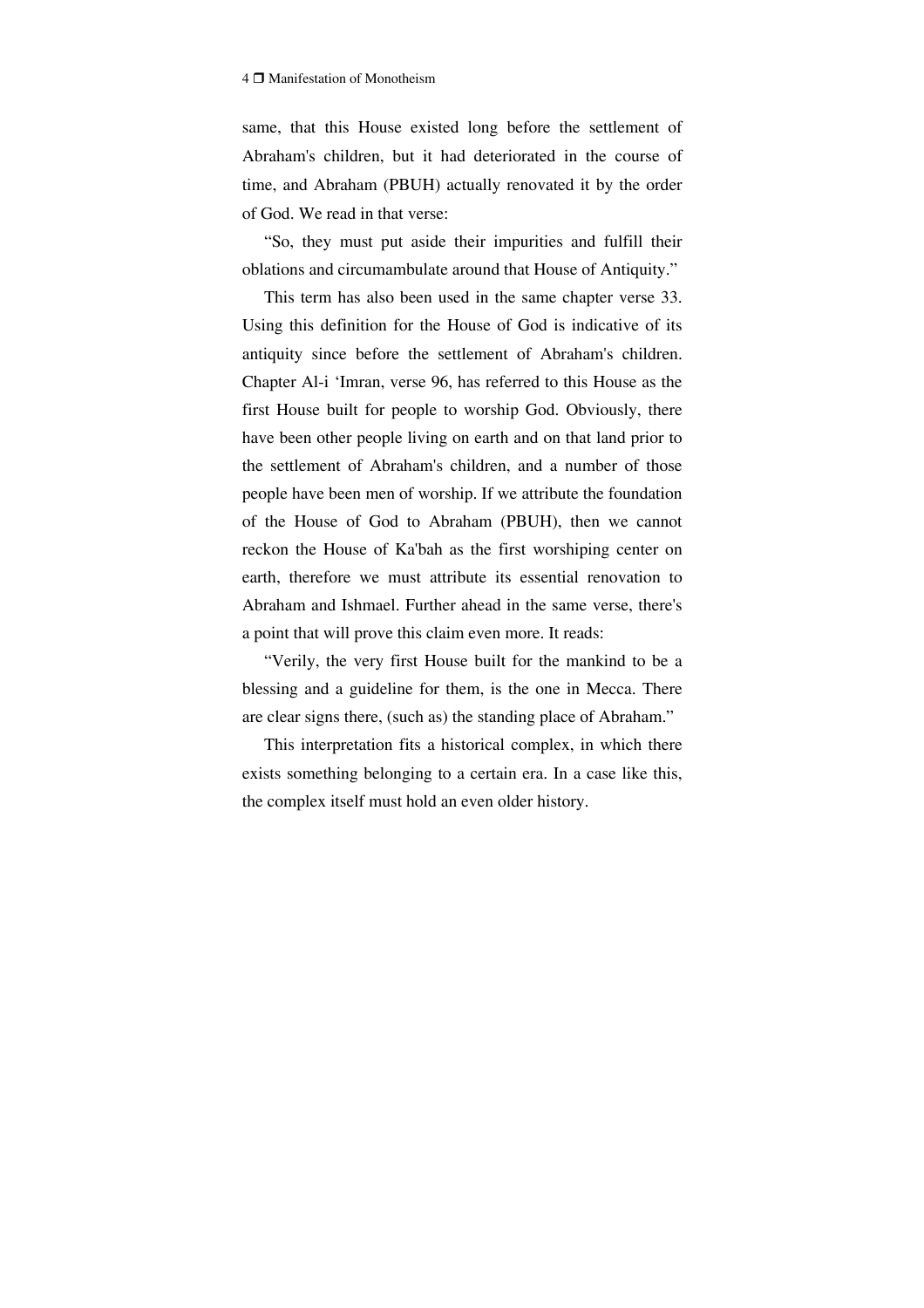Besides, historical traditions and reports imply that the House of God has been built in a time much earlier than previously thought. Some traditions attribute its construction to the angels.<sup>1</sup> And some others denote that Adam  $(PBUH)^2$  was its first founder and after him, his children renovated it.<sup>3</sup> However, these reports cannot be definite, because some of them are like storytelling and some don't have sufficient backings. But altogether, they can imply that Muslims of the early Islamic era strongly believed that Ka'bah belonged to a time much earlier than the time of Abraham (PBUH). Because stories and myths always have the potentiality to briefly and superficially show some origins of that story or myth in faraway times.

However, verse 127 of chapter al-Baqarah implies that Abraham (PBUH) has built this House from scratch. Apparently, the remaining of this House had all been destroyed and Abraham has rebuilt it all over again. The remaining had probably been so ruined that no one knew its exact location and Abraham himself didn't know that either, and God showed its location to him and Abraham built it all over again and the attribution of this major rebuilding of the House to him is because of this essential renovation. We read in this verse:

 $\overline{a}$ 

<sup>1.</sup> Sobol al-Hoda wal-Rashad, vol.1, p.146.

<sup>2.</sup> Ibid.

<sup>3.</sup> Ibid.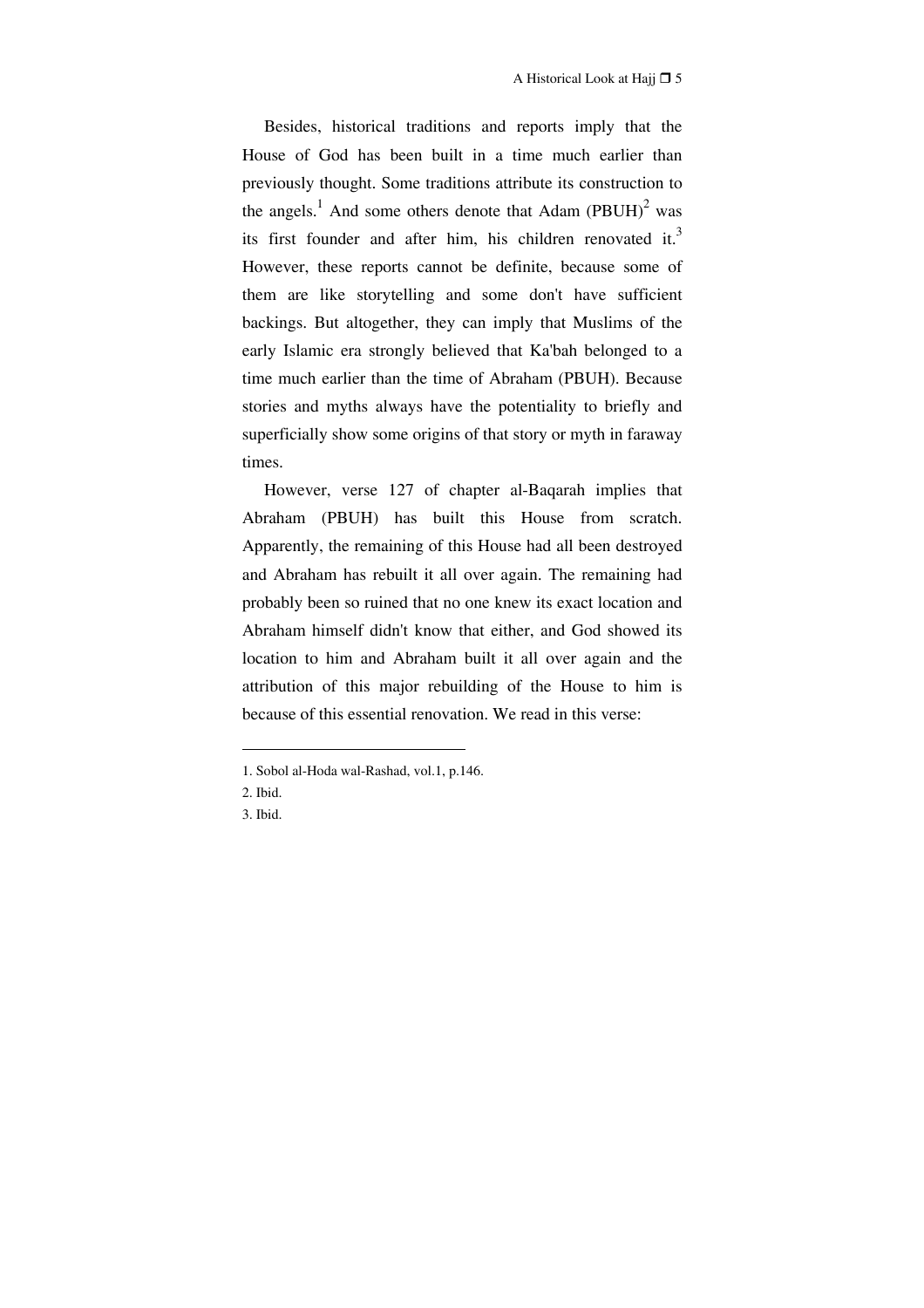"And when Abraham and Ishmael were erecting the pillars of the house, (they were saying): Dear Lord, accept this from us, because you are indeed the omniscient listener."

The term "erecting pillars" shows that those two noblemen built the House entirely from scratch. In any case, there's no doubt in the antiquity of Ka'bah as a center of worship. And if we consider the Middle East as the oldest place on which worshipping became common among people, then considering Ka'bah as the first place of worship will make more sense.

In the history of Ka'bah, this point is also of importance that Ka'bah has been rebuilt repeatedly since the time Abraham (PBUH) renovated it. Emalegheh tribe rebuilt it at least twice and Ghasi Ibn-e kalab and Ghoreish each rebuilt it once, and in the latter case, a dispute occurred among Mecca's tribes over the positioning of the black stone, but then the dispute was resolved thanks to the prophet's intelligence and wisdom.<sup>1</sup> Later on, Abdullah Ben Zubair rebuilt it again. He, by relying on a quoting from Ayesheh that went 'the prophet believed Ghoreishian didn't erect the pillars on the right spots while rebuilding them, and if it weren't for the newly Islam believers of Mecca, I would've torn them down and put them where they should've been put in the first place' tore them down and built them all over again.<sup>2</sup> After Abdullah Ben Zubair, Hajjaj Ben

<sup>1.</sup> Ibid.

<sup>2.</sup> Ibid.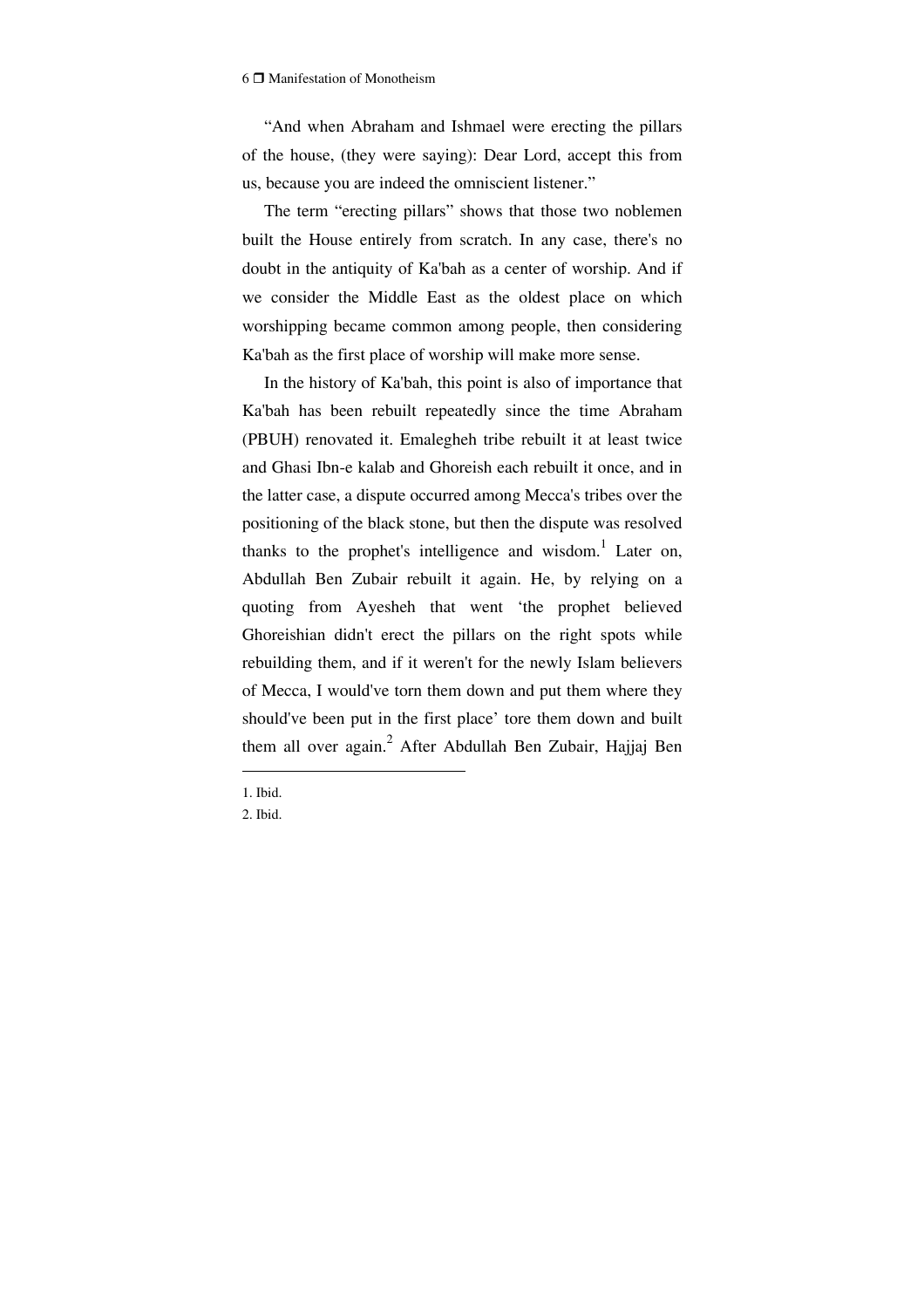Yusof Saghafi also renovated it.<sup>1</sup> However, due to natural and unnatural phenomena, Ka'bah repeatedly needed reconstructions after that anyway, but reporting every one of them would be rather lengthy. There are still a lot to be discussed and researched about this subject and significant works can be found on "mighat-e Hajj," an exclusive magazine for discussions related to Hajj, however these discussions wouldn't suffice and more works need to be done. Since our intention wasn't discussing over the date of Ka'bah's foundation, this would be enough coverage on this subject and anyone interested to such subjects, can find more information elsewhere.

1. Ibid.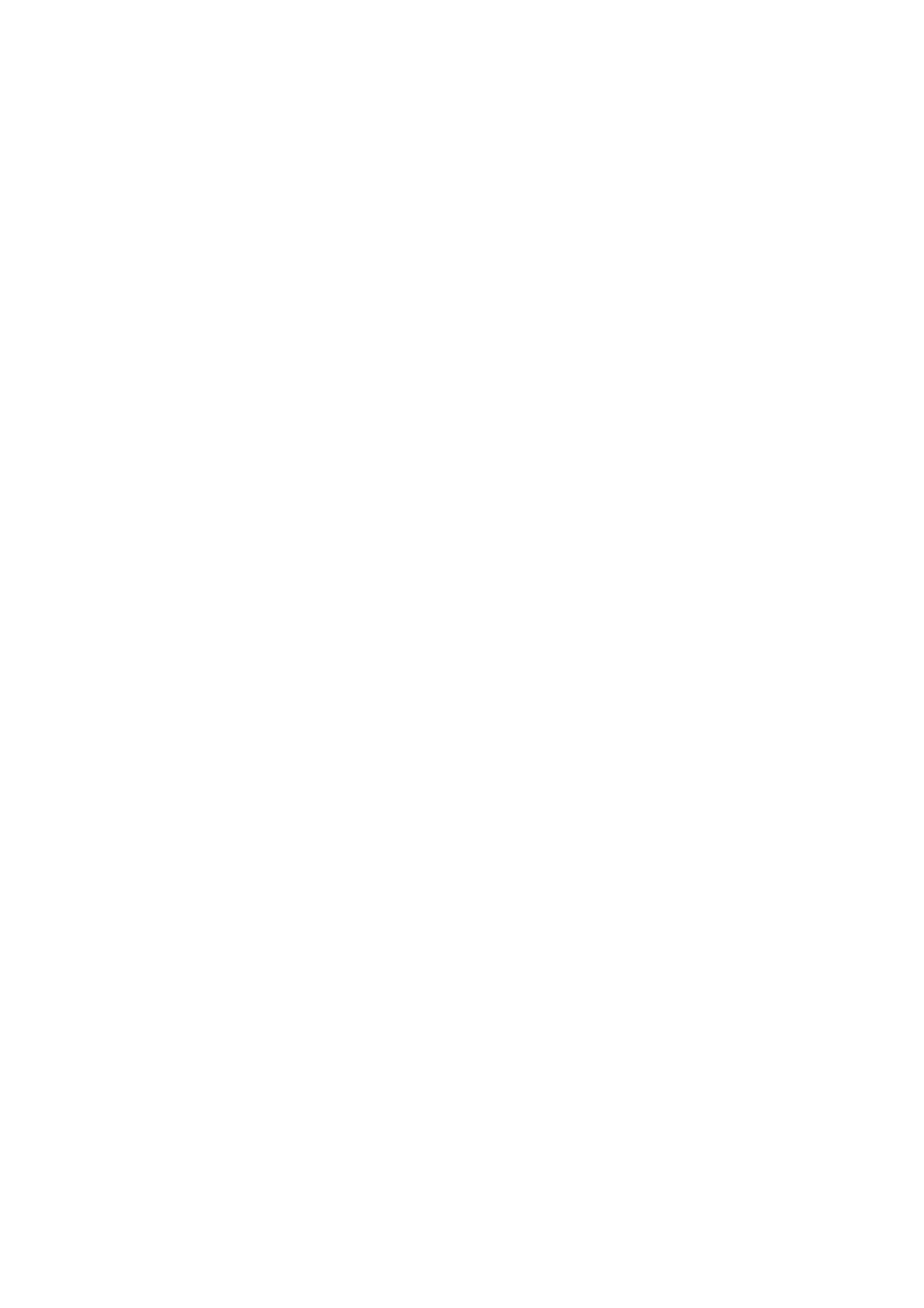## **Section Two Hajj from Viewpoint of Quran**

Hajj is a very significant and remarkable subject in Quran. In addition to a chapter called Hajj in Quran, there are many other chapters such as "Baqarah, Abraham (PBUH), Ali-e 'Imran and *tawbah*" which have also covered this subject. Putting aside the Issue of prayer (*namaz*), hajj would undoubtedly be one of the most arguable issues in Quran. One reason is probably because based on the religious culture of Arabian Peninsula, Mecca and hajj were among the greatest symbols of religion, and no other ritual enjoyed as many devotional aspects as hajj did in pre-Islamic Arab community. This place and its rituals even formed the origins of the Arab community's life. The cultural, political, protectional and economic life of pre-Islamic society in Hejaz peninsula was established under the auspices of hajj. Wealth, title, culture and literature, poetry and oratory were recognized as the most applicable instruments in this connection, and many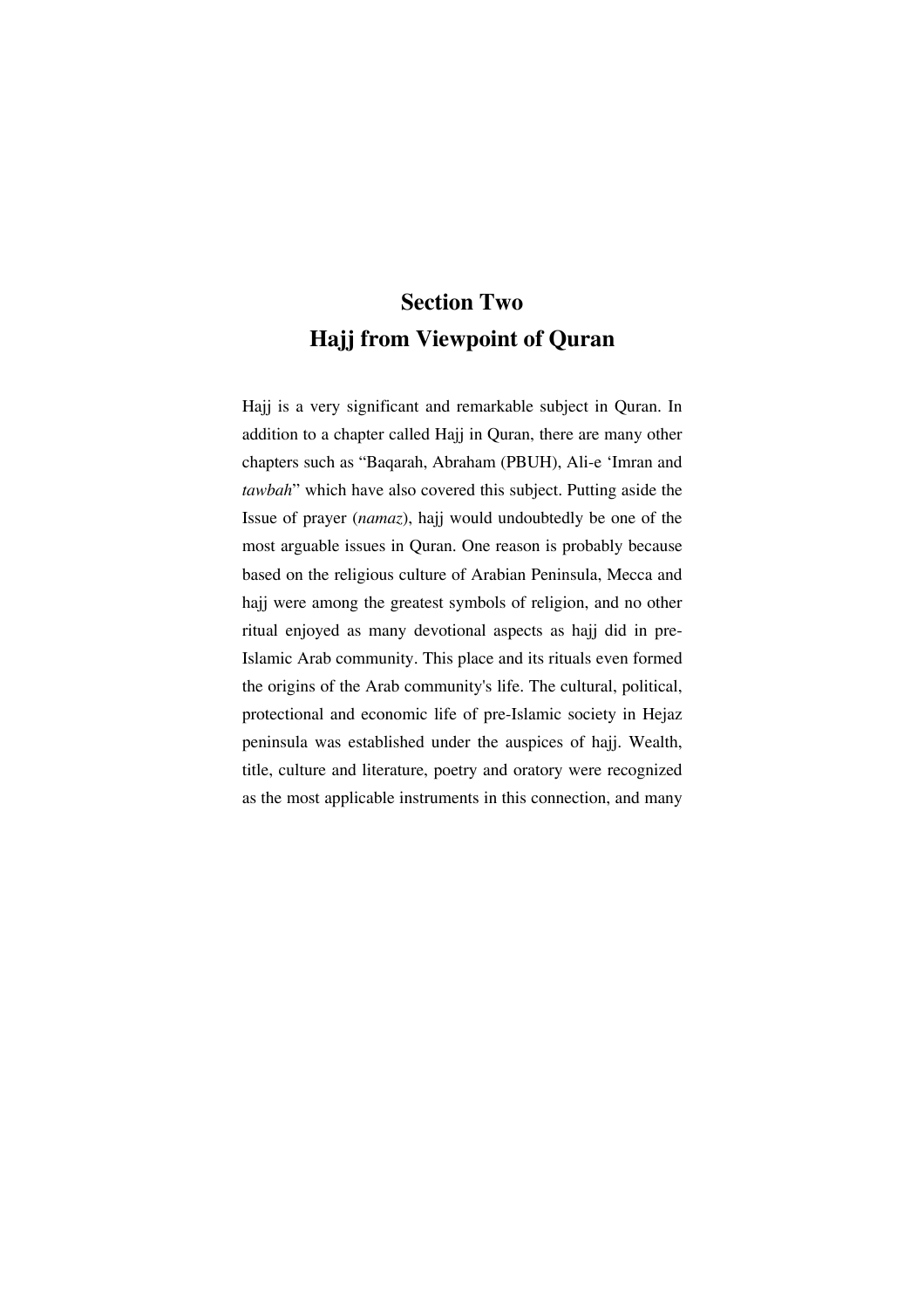social titles belonged to Mecca's personalities, especially to the Koreyshite, became meaningful through their connection with the House of God. This building and its rituals are parts of what's left of Abrahamic religious traditions, and the religious community of Arabia always considered itself as the inheritor of Abraham (PBUH).

In any case, hajj has a strong and lucid presence in Quran. This lucidity which we will discuss later has also had its impact on Muslims' history and turned hajj into a highly adventurous and effective phenomenon in Muslims' lives throughout the history.

In Quran, the significance of hajj, the history of hajj, the rituals and traditions, the commands and orders of hajj and other related subjects have been discussed. To avoid a lengthy discussion, we will just skip over the details and make brief pointers regarding the above discussion.

This is what we read in Quran about the importance of hajj:

"Pilgrimage thereto is a duty men owe to Allah, those who can afford the journey; but if any deny faith, Allah stands not in need of any of His creatures."<sup>1</sup>

In this verse, performing hajj is entrusted to people as a divine duty. Anyone who can afford it must perform hajj. Failing to do so is blasphemy and this shows how important the task is to God. Blasphemy is not a trivial matter to God. A

<sup>1.</sup> Surat Al-i Imran: 97.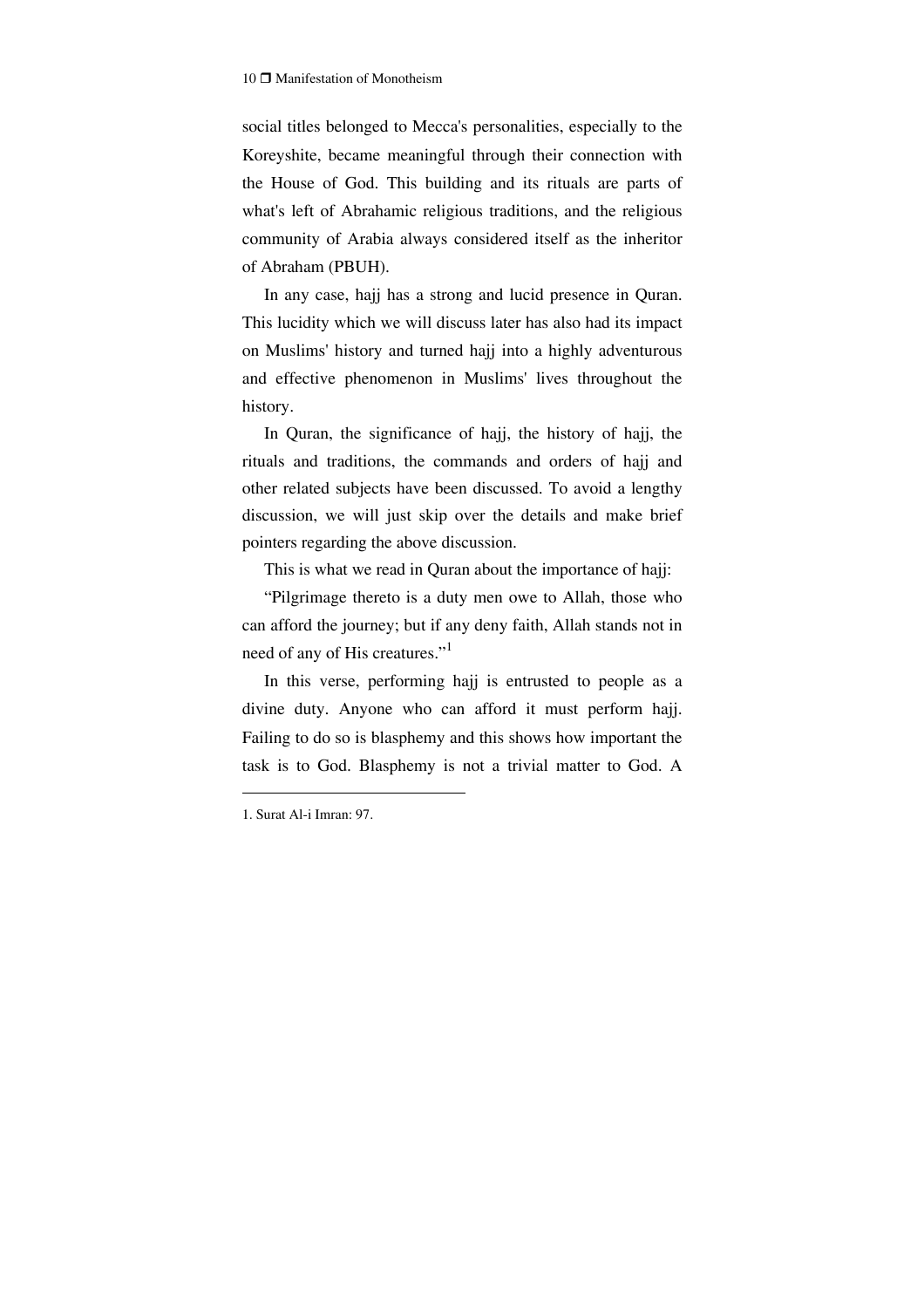nonbeliever is actually a creature who has forgotten the God's greatest blessing which is the very wisdom and faith resulted from awakening, and he does not deserve to be called human. It has been mentioned in that verse that doing this duty does not imply that God is needful of the mortals, so people shouldn't expect anything in return. The subtle point here is that the term "believers" has not been used and the term "people" has been used instead, and this implies that, this duty has been assigned to people, for they are wise and responsible creatures. The term "people" has also been used once again in another verse talking about the first worshiping place, and that in fact supports the above claim. The reason to people's choosing of Ka'bah as the FIRST worshipping place of God requires a discussion of its own and this is not the proper time to do so, however it was briefly mentioned in chapter "A historical look at Hajj." The term FIRST, by any definition, indicates the significance of Hajj in Quran, and the fact that man has introduced hajj as the First place of worship adds to this significance even more.

People are looked upon very importantly on the issue of hajj in Quran and much attention has been given to this in many of the verses. Undoubtedly, Quran has always taken into consideration the definition of every subject while interpreting them. In chapter Hajj, God specifically expresses that this House has been built for the people. But to prevent any misuse of the local residents, He emphasizes once again that the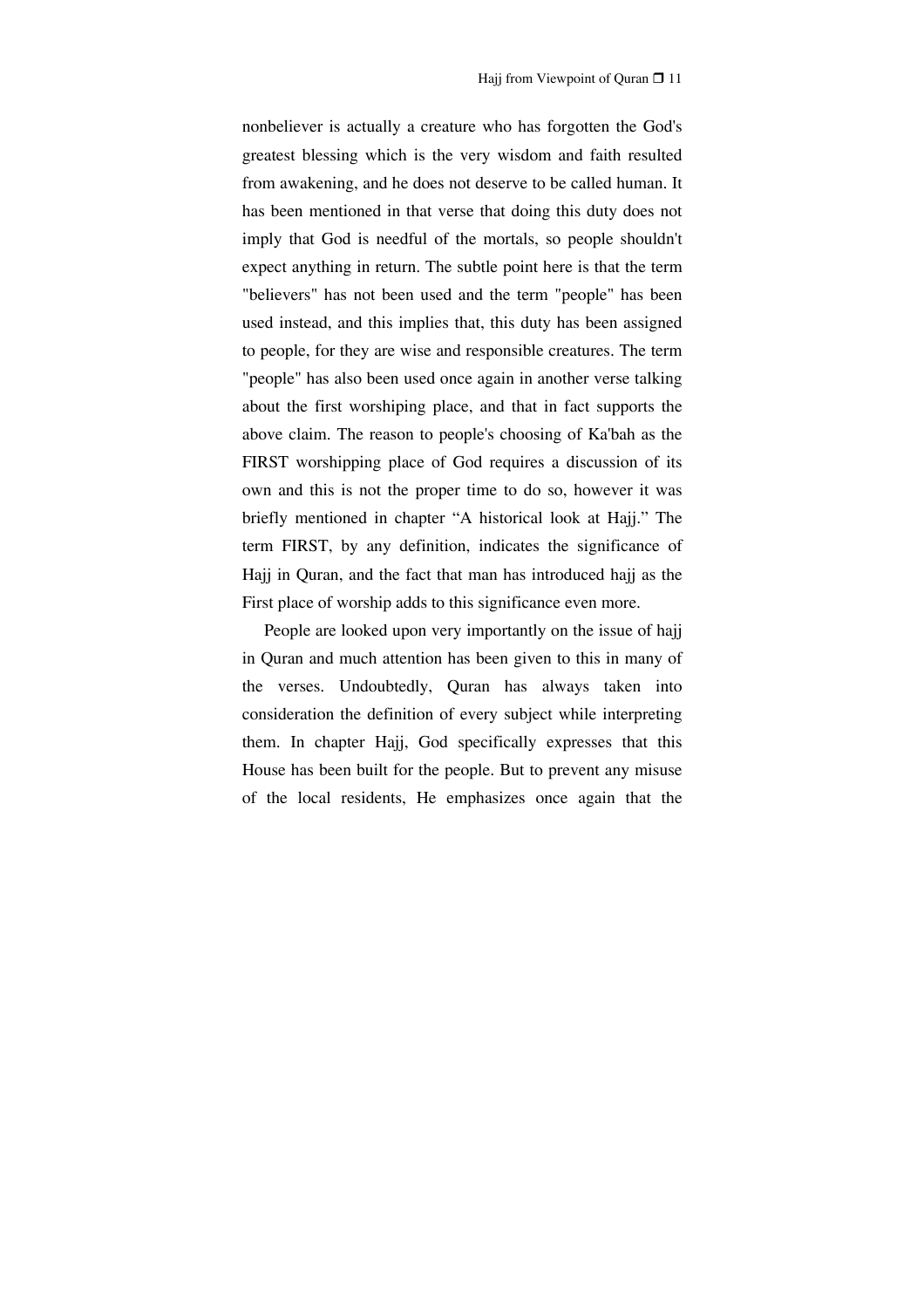residents and non-residents have an equal share of it. Pay attention to these verses:

"As to those who have rejected (Allah), and would keep back (men) from the Way of Allah, and from the Sacred Mosque, which We have made (open) to (all) men- equal is the dweller there and the visitor from the country- and any whose purpose therein is profanity wrongfully them will We cause to taste of a most grievous Chastisement. Behold! We pointed the site, to Abraham, of the (Sacred) House, (saying): Associate not anything (in worship) with Me; and sanctify My House for those who compass it round, or stand up, or bow, or prostrate themselves (therein in prayer). And proclaim the Pilgrimage among men: they will come to thee on foot and (mounted) on every camel, lean (on account of journeys) through deep and distant mountain highways; That they may witness the benefits (provided) for them, and celebrate the name of Allah, through the Days appointed, over the cattle which He has provided for them (for sacrifice): then eat ye thereof and feed the distressed ones in want. Then let them complete the rites prescribed for them, fulfill their vows, and (again) circumambulate the Ancient House.' Such (is the Pilgrimage): whoever honors the sacred rites of Allah, for him it is good in the sight of his Lord." $1$ 

1. Surat al-Hajj: 25-30.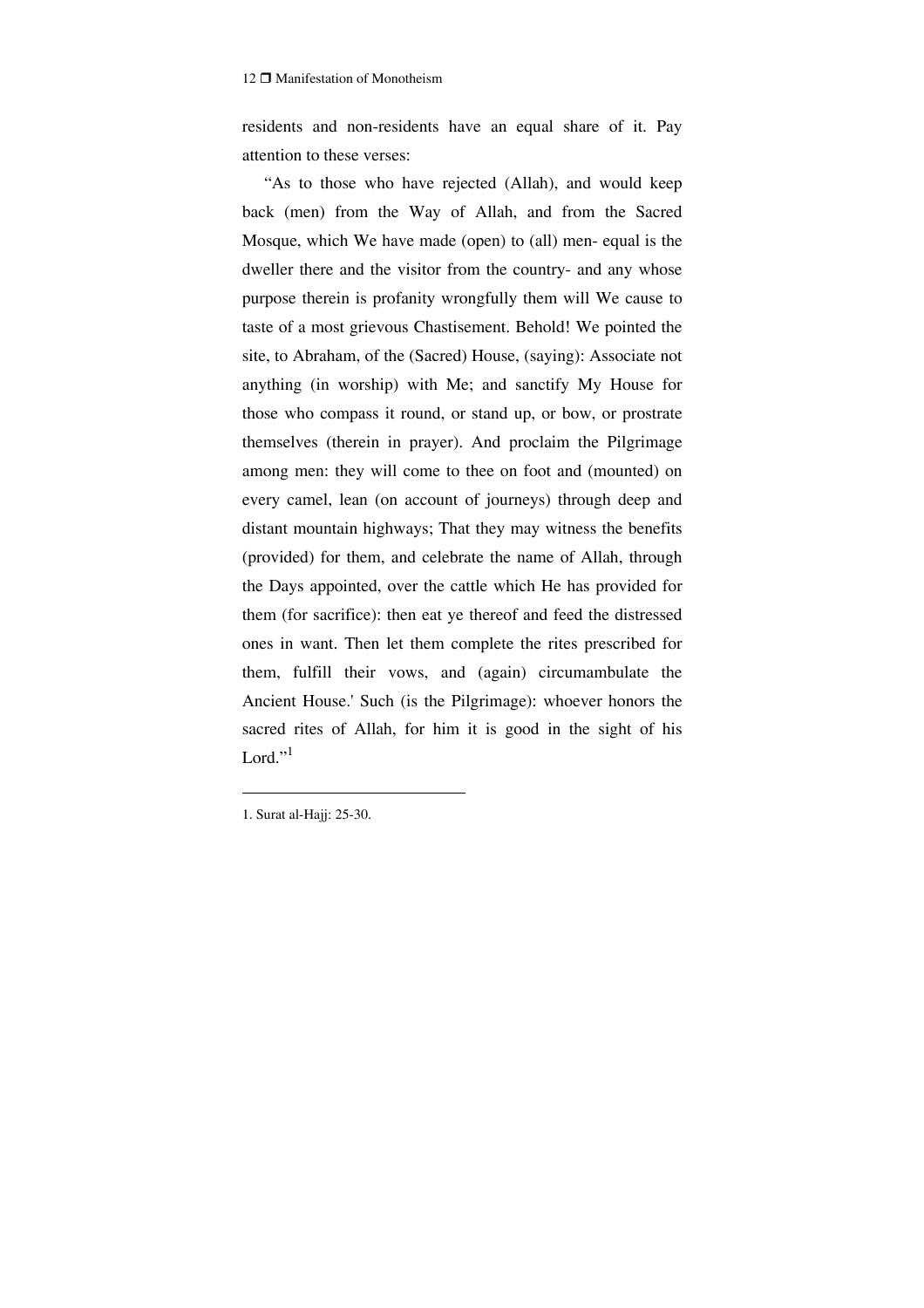In these verses, several important points about hajj have been brought up which are very important and useful to be paid attention to because they show the way Quran looks at hajj.

Firstly, this House is the oldest House. However, what we mean by the oldest House of worship is obviously the same thing as we said in section "A historical look at Hajj."

Secondly, from God's point of view, this House belongs to all peoples and not only to the local residents, so it should not be considered as a native, family or tribal House of worship. This is an important point, because in the past, it was possible for a house of worship to be treated just as exclusive and private as any other goods. Monopolizing such places is actually a sign of profit making from religion and God. Emphasizing on the House being non-exclusive to Mecca residents and even clarifying that the local residents and non-residents are equal is in fact to avoid the formation of such prejudice within the Abrahamic religions. In order to seriously prevent the local residents from taking advantage of the situation—because they live there and usually have the potential to do so—the nonexclusiveness of the House has been mentioned and even stressed on in these verses in many different ways. In one place it talks about the equality between the resident and nonresident, and in another place it uses the term "people" and "the on foot" and "riding" and that is actually a way of representing the privileged and non-privileged groups. And it has applied the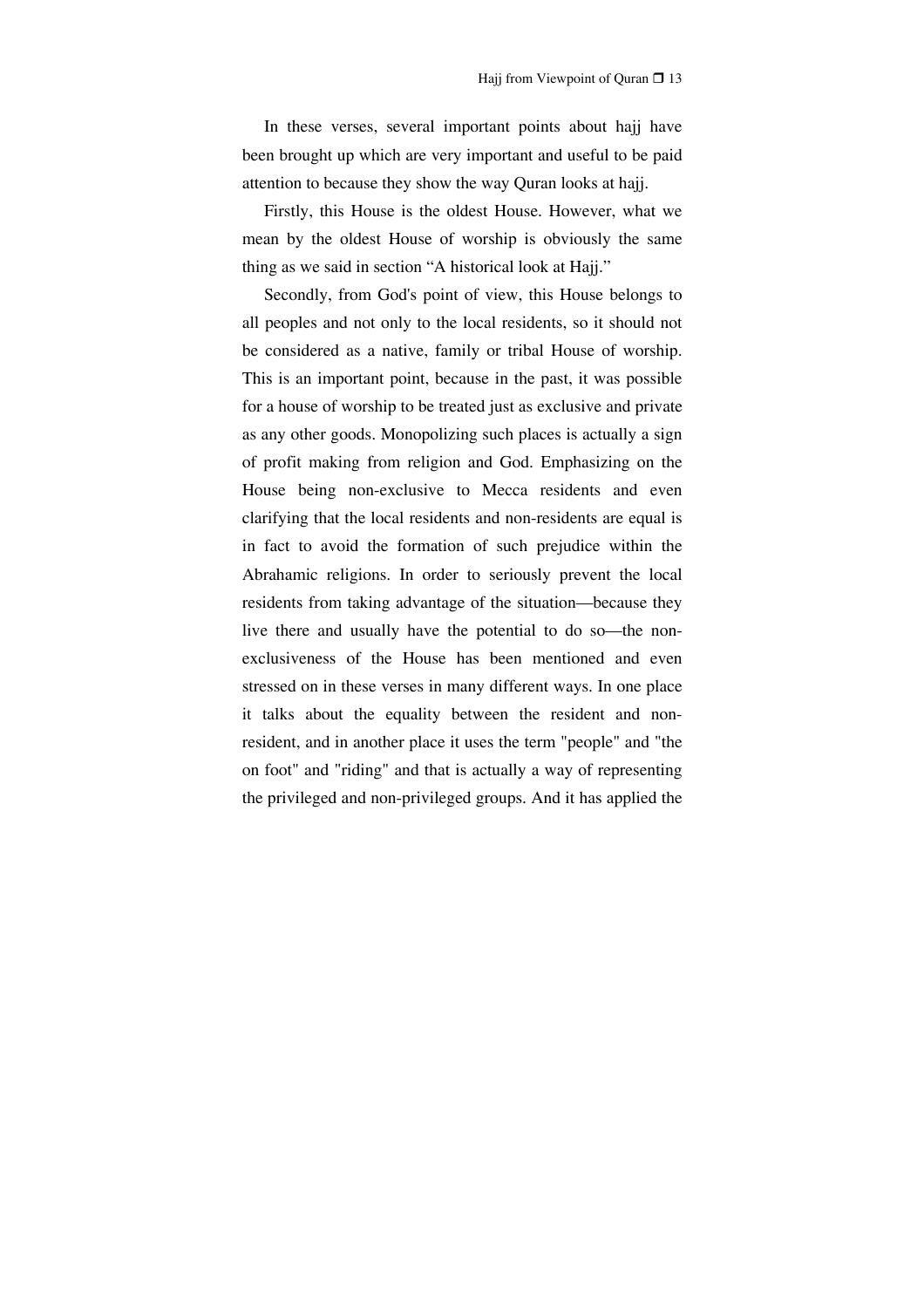paraphrase "from faraway places", and this again shows some kind of inclusion and non-ownership. And more important than all, it has warned those who hinder this universality of painful agony.

There is a possibility that this emphasizing is to warn Muslims of the Jews' plans on monopolizing the temples and avoid the formation of such thoughts among Muslims. In any case, stressing on the universality of hajj is very significant and cannot be ignored easily and we'll try to mention its importance anywhere possible.

Thirdly, in this pilgrimage and hajj, in addition to the worship itself which is customary in every temple, financial and living issues are also discussed. In other words, in Abrahamic religions, some kind of correlation is observed between the religion and the world. Witnessing the benefits and celebrating the name of Allah upon the tongue-tied animals whose control and the legitimacy of their consumption has been entrusted to man by God can in fact be taken as a way of connecting the material and the spiritual affairs together, and this issue will be discuss with little details in section "Hajj and Theosophy."

Fourthly, in this House man is warned that not everybody receives the same amount of divine blessings; therefore the privileged must help the non-privileged and share the blessings with them.

Fifthly, the devotional issues of these verses have been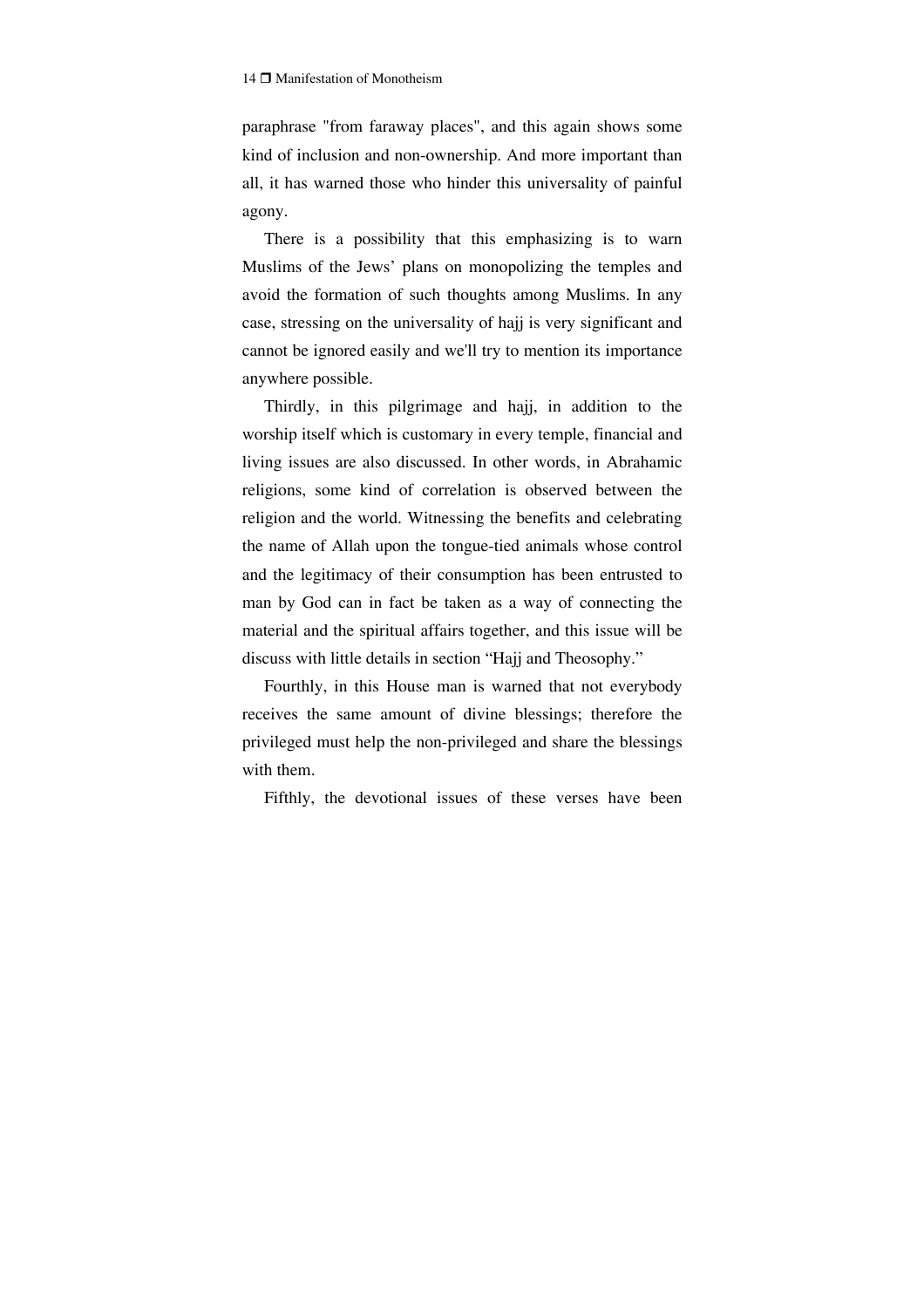reviewed through two different angles. On the one hand, their devotional aspect has been discussed and on the other hand, their applications have been viewed. Many people look at religion in a practical way. So, this was probably the most important reason for appearance of religion in human society. Primitive man worshiped native gods or natural objects to obviate his materialistic needs. Contrary to what some researchers believe, this is not indecent by any means. Because practical approach toward religion would make one more attached to it, and when one benefited from practicing it, then he'd become even more inclined to it. The important viewpoint of the Arabs of the ignorance age toward the issue of religion, especially Ka'bah and its rituals may become understandable through this angle. This viewpoint has not been completely rejected by Islam; however, it has somehow been modified and corrected. Verse Ilaf has referred to two Koreyshite business trips in the winter and summer time.

According to Quran, Ka'bah is the reason for man's durability and stability on earth. Chapter Maidah verse 97 says:

"God designated Ka'bah of Beitul-haram and the forbidden months and the marked and unmarked animals for the rise of people, so you'll know that God is aware of all there is in the skies and on earth and that he knows everything."

In this verse, Quran has emphasized on Ka'bah and Beitulharam as a tool for the rise of people. There're a lot to be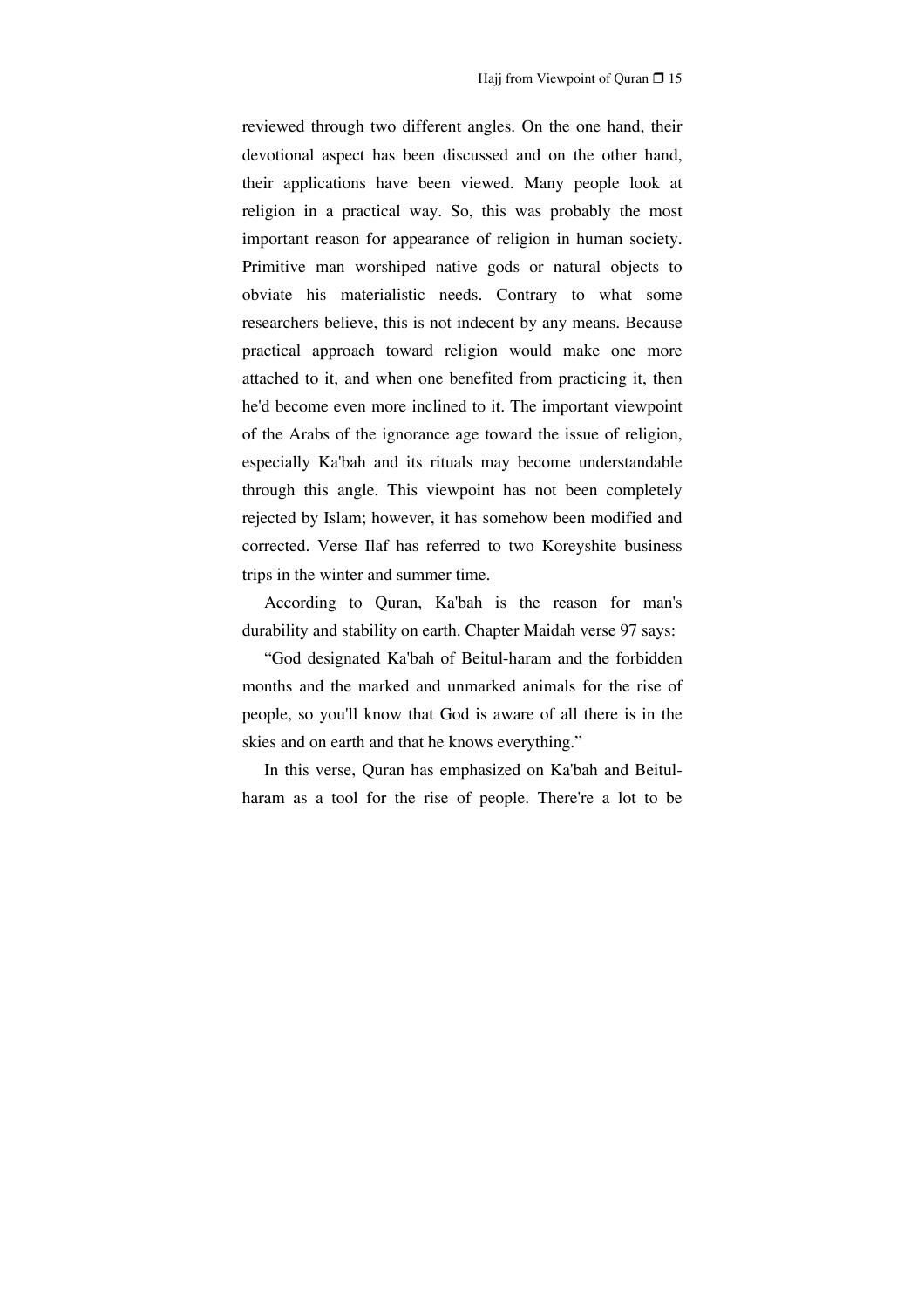discussed as to what "rise" means, however, we can see this through two different angles:

It can be referring to a political and societal behavior of the Arab society of those days. In that case, it's about the current regulations among Arabs, based on which, wars and fights subsided during the forbidden months, and people experienced some peace during those months. Those who sought refuge to Ka'bah, also received protection.

It can also be referring to the role of Ka'bah as the center of attraction for people during hajj season. This as a result, boosted the economy of a land that was highly deprived of natural resources. But if we see it beyond the boundaries of social and political relations of those days of Arab society, which is apparently so, then it will become meaningful by another verse that says Ka'bah is the first House of God appointed for people's worship. Putting these two verses together will imply that worshipping and serving God has always played the first role in man's life, and that man owes his survival to the concept of worship, and if we pull out worship from man's life, then man won't be able to justify his existence on earth spiritually, and disappointment from life will severely prevail upon him. In other words, the spirit of worship is a part of human's nature and the reason to that is the togetherness of worship and man. Therefore, anything that is capable of providing this man's need, has actually founded one of the main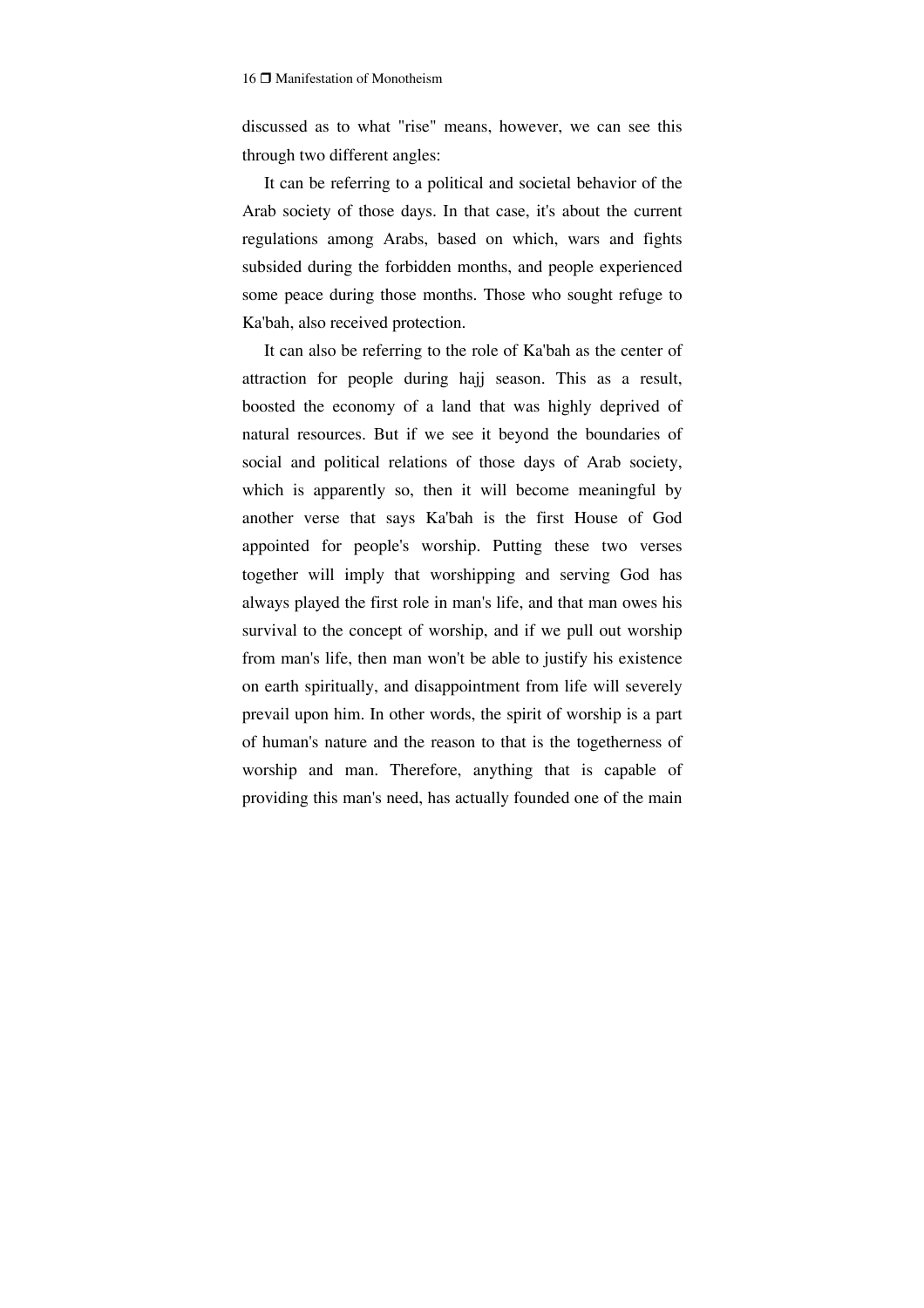columns of human's life on this soiled earth, and since Ka'bah is the first and the soundest center of worship for man, then Ka'bah is the pillar and stability of human's life.

From another point of view, Quran considers Ka'bah as a gathering center and a safe place for people. As specified in Quran, this role was given to Ka'bah just to answer Abraham's prayers and demands. He said this prayer when he started building the House, and God answered it with an addition. This is the prayer and the answer to it, quoting from Quran:

"And remember Abraham said: My Lord, make this a city of peace, and feed its people with fruits, such of them as believe in Allah and the Last Day. He said: (Yea), and such as reject Faith, for a while will I grant them their pleasure, but will soon drive them to the torment of Fire—an evil destination (indeed)!"<sup>1</sup>

Abraham has asked for two things in this verse. Make this a city of peace and bless the believers with some of your daily products.

God accepts both, but does not restrict all the benefits of the blessings only to the believers. He allows some for the nonbelievers too, however little. This God's addition to Abraham's prayer actually somehow refers to the universality of Ka'bah. Imam Khomeini always mentioned this aspect of Mecca and Hajj in many of his statements and speeches and recognized Mecca's construction as a very important event in people's lives.

<sup>1.</sup> Surat al-Baqarah: 126.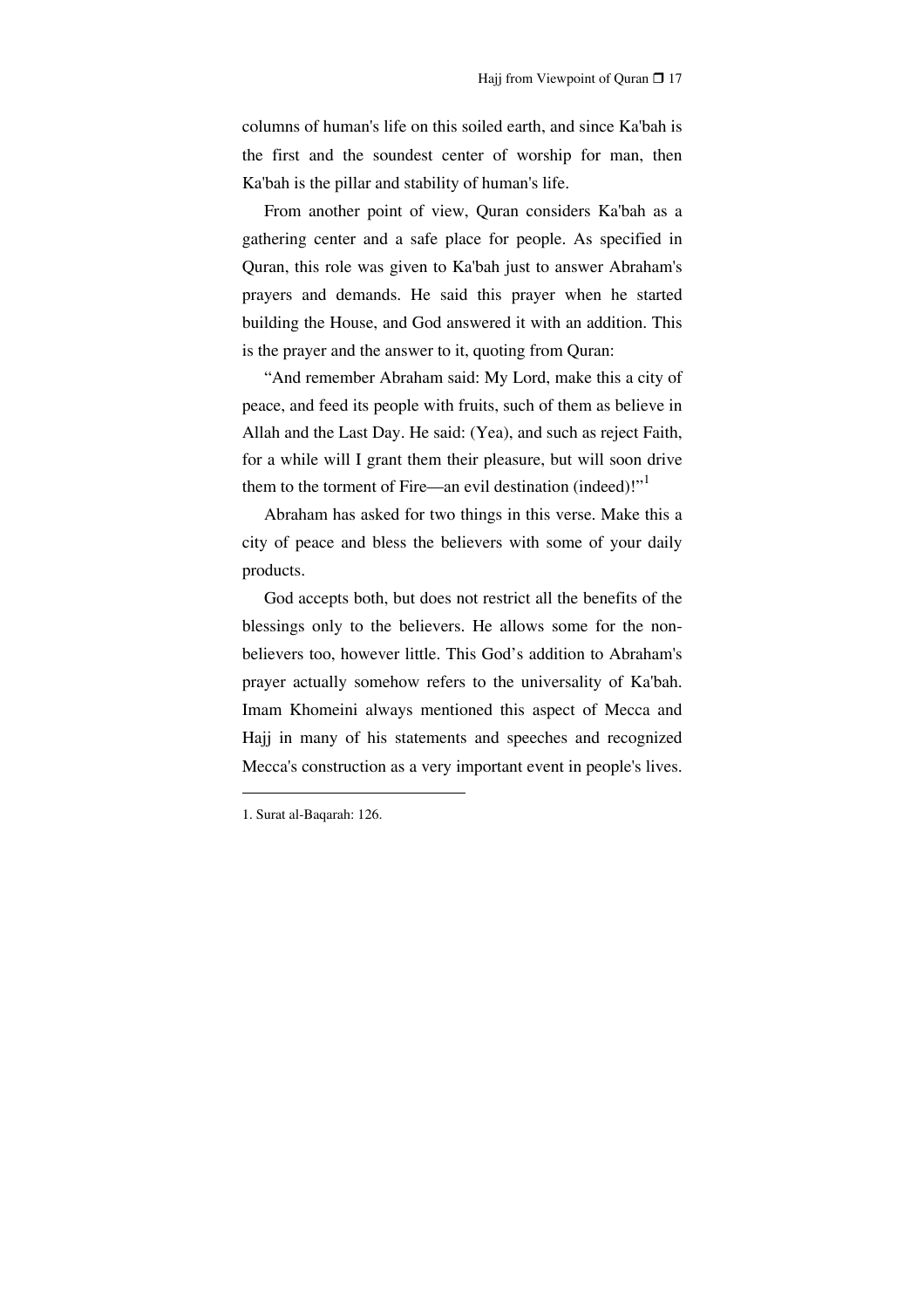In one of his statements, he eloquently and beautifully says:

"Baytullah al-Haram is the first house erected for people. No personality, no regime and no tribe can claim to have right of way in it. The Bedouin, the desert dwellers, homeless people and devotees praying in seclusion at the Ka'bah, city dwellers and statemen are equal in it. This holy place has been set up for people, for movement of the people and for popular interests. What profit is superior to the fact that the hands of world oppressors are curtailed from oppressed countries and the people of those countries exploit the enormous resources of their own countries? A House that has been established for uprising should be devoted to gatherings to seek this end and secure the interests of people in this holy place."<sup>1</sup>

At the peak of his speech, Imam Khomeini rightfully points out the most important things that God has said about the philosophy of hajj. If Muslims had paid enough attention to the points God has emphasized on in these verses, they would have never been in such a condition now. Today, the one thing getting done in hajj rituals is forgetting the divine commands' spirit.

Now, despite God's clear command, a group has taken over Ka'bah, the Qiblah-gah of Muslims, and they're imposing their own wants over hajj rituals and the House of God, even though they are opposing Muslims' desires in many instances. Today,

<sup>1.</sup> *Sahifeh-ye Imam*, vol. 19, p. 24.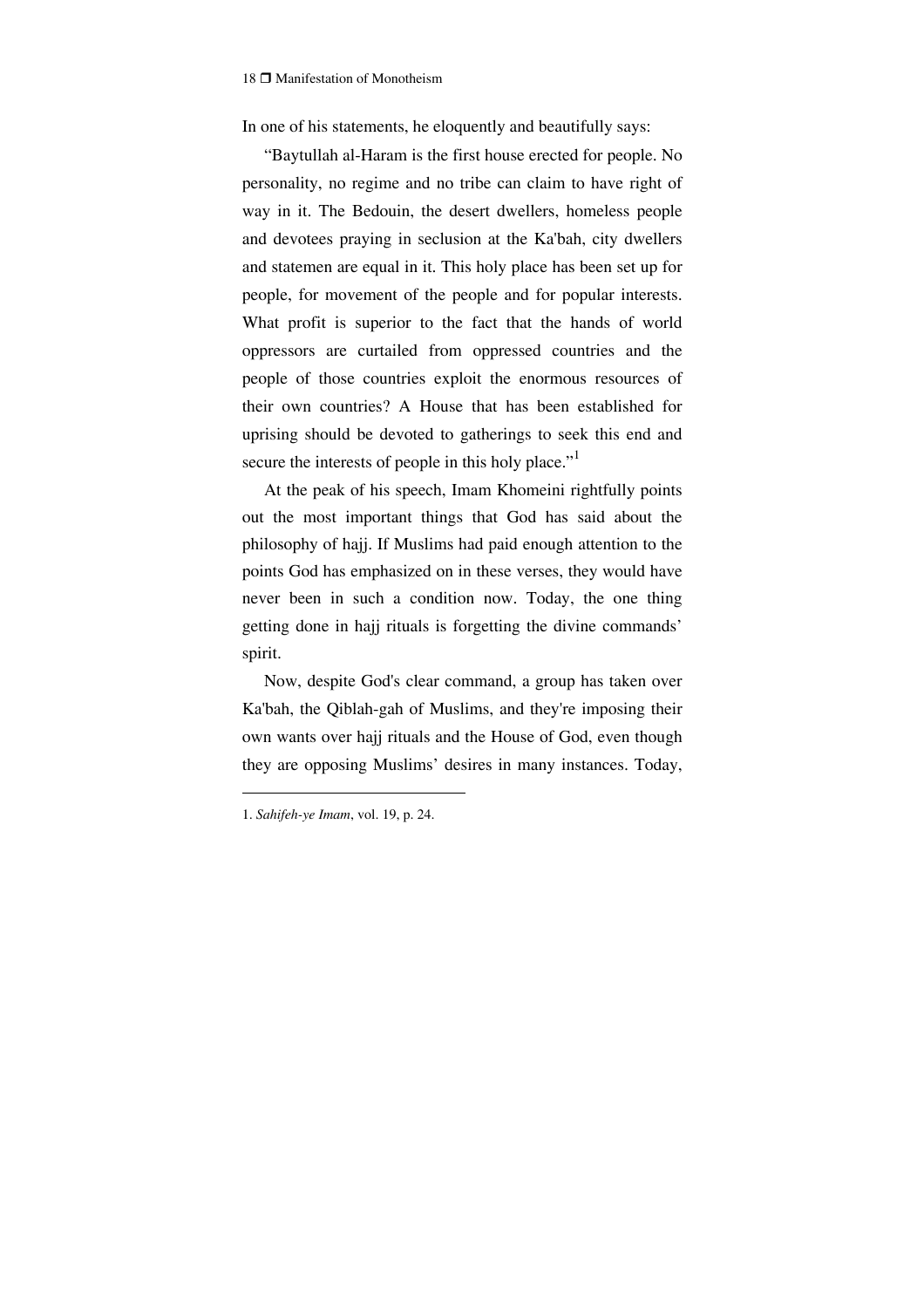this group is showing some kind of turnaround to hajj rituals of the ignorance period. One important issue of Ka'bah's pre-Islam history was struggling over the possession of Ka'bah. The ignorant Arab treated Ka'bah as some sort of merchandise and Ghoreishites always fought over the control of it. Taking possession of Ka'bah or holding a title or position there, has always been something to brag over in Arab's literature and poetry. This bragging business was so common among people and different branches of Ghoreishites that Quran had to intervene and specifically condemn it. Chapter "*tawbah*" has referred to this kind of bragging that was still common among Ghoreishites' authorities after the establishment of Islam, and says:

"Do you consider giving of drink to pilgrims, or the maintenance of the Sacred Mosque equal to (the pious service of) those who believe in Allah and the Last Day, and strive with might and main in the cause of Allah? They are equal in the sight of Allah: and Allah guides not those who do wrong."<sup>1</sup>

In the current age, the issue of bragging over Ka'bah has intensified among this group so much that it seems as if Islam has been completely forgotten and the culture of ignorance has once again returned. This indicates that Muslims are parting from the culture and literature of Quran and missing the philosophy of hajj as Quran perceives it. All the emphasize that

<sup>1.</sup> Surat al-Tawbah: 19.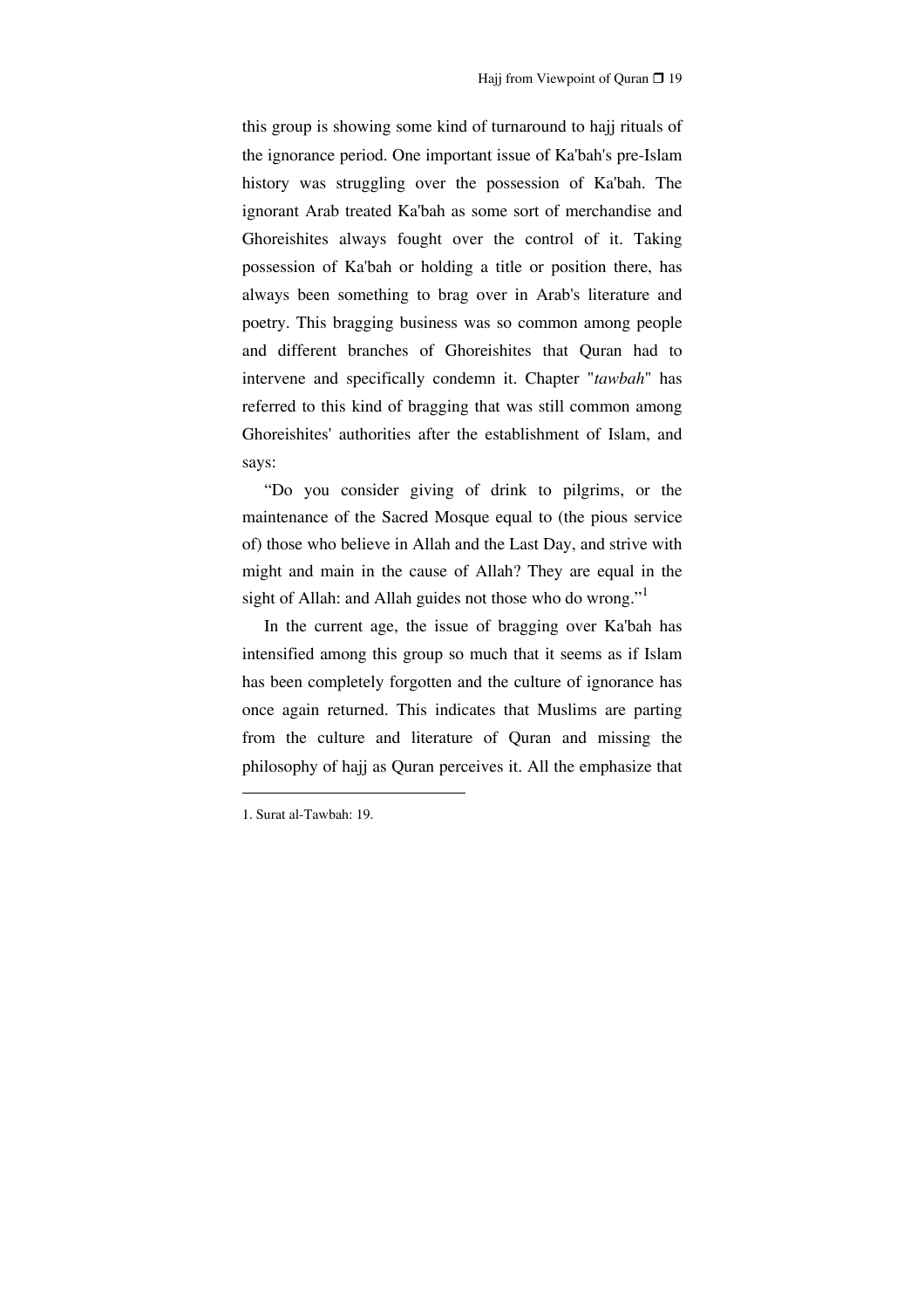Quran is putting on unprejudiced participation of people in hajj is to prove that the Almighty is aware of people's monopolistic nature, even in devotional issues like hajj, and has already warned about it beforehand.

In any case, in Quran's eyes, the popularity of Hajj and the continuation of it has always been and still is very important. In the above phrase, Imam Khomeini has truly favored this Quran's view point. He has tried to bring Muslims back to Quran's logic, so that no one or no regime would feel like they owned the House of God. In Quran's logic, the House of God belongs to everyone and everybody has an equal share of it and the locality of Mecca in Arabia gives nobody any special privilege. In the above phrase, Imam Khomeini has chosen the Farsi term of "public movement" rather than "*Ghiyaman len-Nas* (people uprising)." This equivalent is actually indicative of a reformatory look at Hajj. In other words, Imam Khomeini considered hajj as an instrument to pave the way with, and to push the world's Muslims toward the betterment of Muslims chaotic conditions. Such understanding from the verse will pull hajj out of this current standstill situation which has turned hajj into a mere devotional ritual and formality and will give it livelihood and motion and continuous and strong presence in Muslims' lives. We will continue this subject in the following discussions and shed more light on it by using Imam's other words.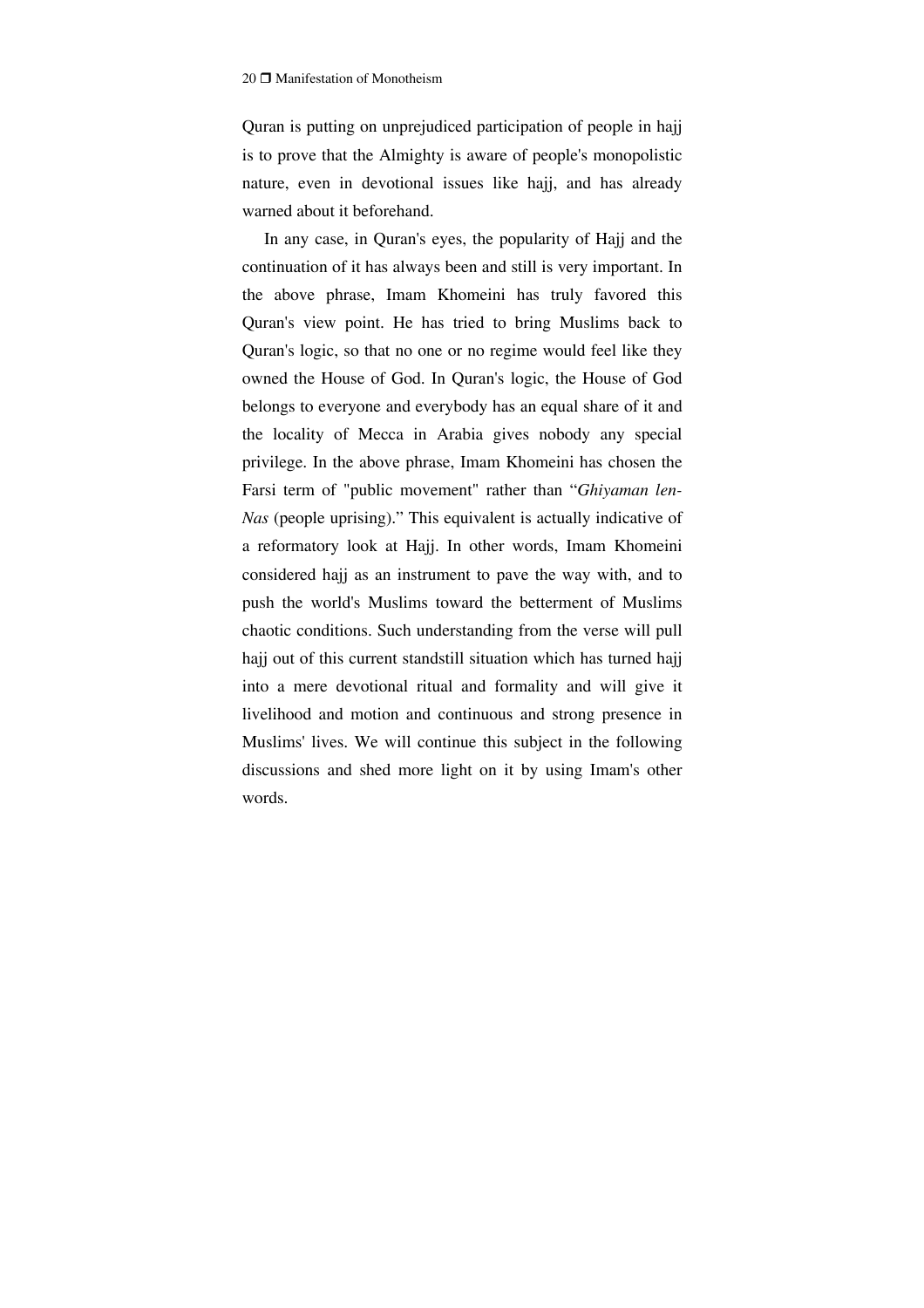### **Section Three Hajj and Theosophy**

Hajj and theosophy are very close to each other. In other words, theosophy is an important characteristic of hajj. In Quran verses as well as Islamic narrations and commentators and theosophists' sayings, especial attention has been given to the theosophical aspect of hajj. Researching and investigating into hajj without considering its theosophical aspects will result into incomplete and insufficient research. And since Imam Khomeini is considered as an expert and savant in theosophy, interpretation and narration, then his viewpoint to hajj cannot be accurately examined in this research without referring to the theosophical aspect of hajj. And since such viewpoints usually hold historical backgrounds, then it would be necessary to take the historical aspects of the theosophical view toward hajj into consideration, and since theosophy has a history of its own, and any theosophist is usually connected to the schism and some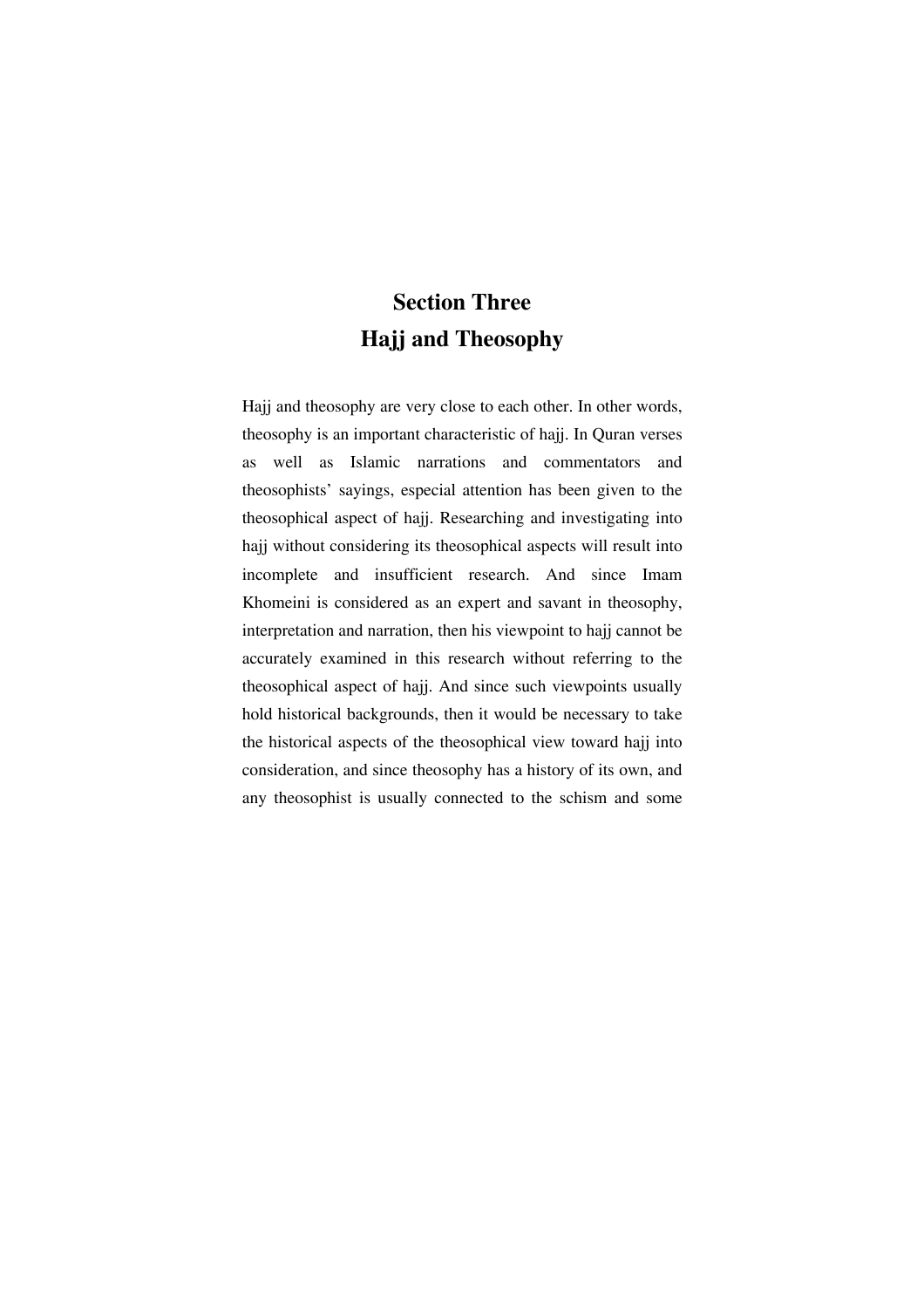kind of theosophical school, whether openly or secretly, and Imam Khomeini is not an exception to this rule, therefore, in order to have a better understanding of Imam Khomeini's thoughts, we must take a glance at hajj through the eyes of theosophists and the Sadraie School.

#### **Muslims' Theosophical Comprehension of Hajj**

Muslims have had a theosophical look at hajj since a long time ago. In the works of the distinguished theosophists, hajj has a strong presence. Theosophical look is perhaps the most original look at hajj in the eyes of Muslims in general and the theosophists in particular. In hajj, Muslims sense some kind of a gap between themselves, the world and its attachments. These hajj rituals and traditions strongly verify this look too. Muslims who plan to visit the House of God are strongly recommended to make their wills. This is the beginning of man's separation from the world. In fact, by this recommendation hajji is reminded of stepping on a road that may never take them back to his family; therefore, he has entered into the road of "separation from the world". Normally hajji is advised to ask those whom he may be indebted to, for their forgiveness and consent before taking this road. Such recommendations are indicative of hajji's sense of separation from the world. It feels as if hajji is actually headed to the afterlife. Such advices would give hajji a sense of departing from this world and nearing God.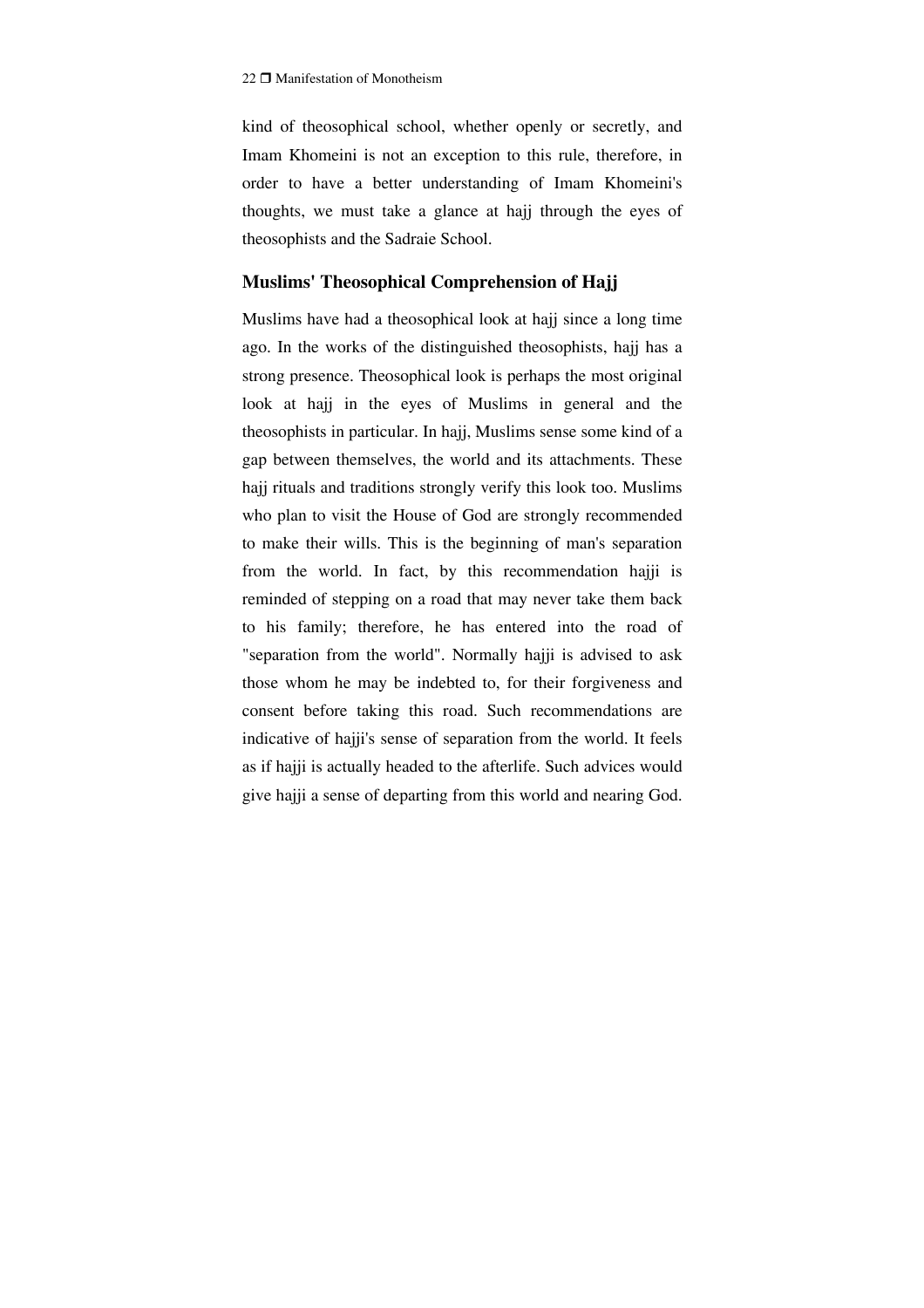It's a lovely and holy feeling. It's the beginning of some kind of recognition and theosophy. As long as one is submerged in the worldly affairs, he may forget that there's an end to the life, but once something makes separation from the world tangible, he'll start thinking about God. Thinking about God is the beginning of recognition; because recognition and knowledge are always waiting for a sparkle to manifest themselves to man. Man starts his move toward recognition once recognition dictates man's need to it. As man is performing the rituals that are the introductions to the afterlife, such as making a will or getting consent from whom he may feel indebted to, something will remind and encourage him of recognizing the path in front. This encouraging is not intended to only familiarize one with the path, but it is to make him think about whom he will be interrogated by after death. Hajji starts his trip to the House of God with experiencing this feeling. At the beginning of performing the rituals, one must break away from all the worldly attachments by wearing the pilgrim's garb. This outfit is not unlike what he'll be having on when heading for the judgment day. It's as if hajji has voluntarily chosen a path himself this time that he would have to go through at the end of his life anyway. This is actually a practice for him to get ready for the resurrection day. This garb will remind him that of all the things he has gathered in this world, only these two pieces of colorless clothes are given to him at the end of his life, and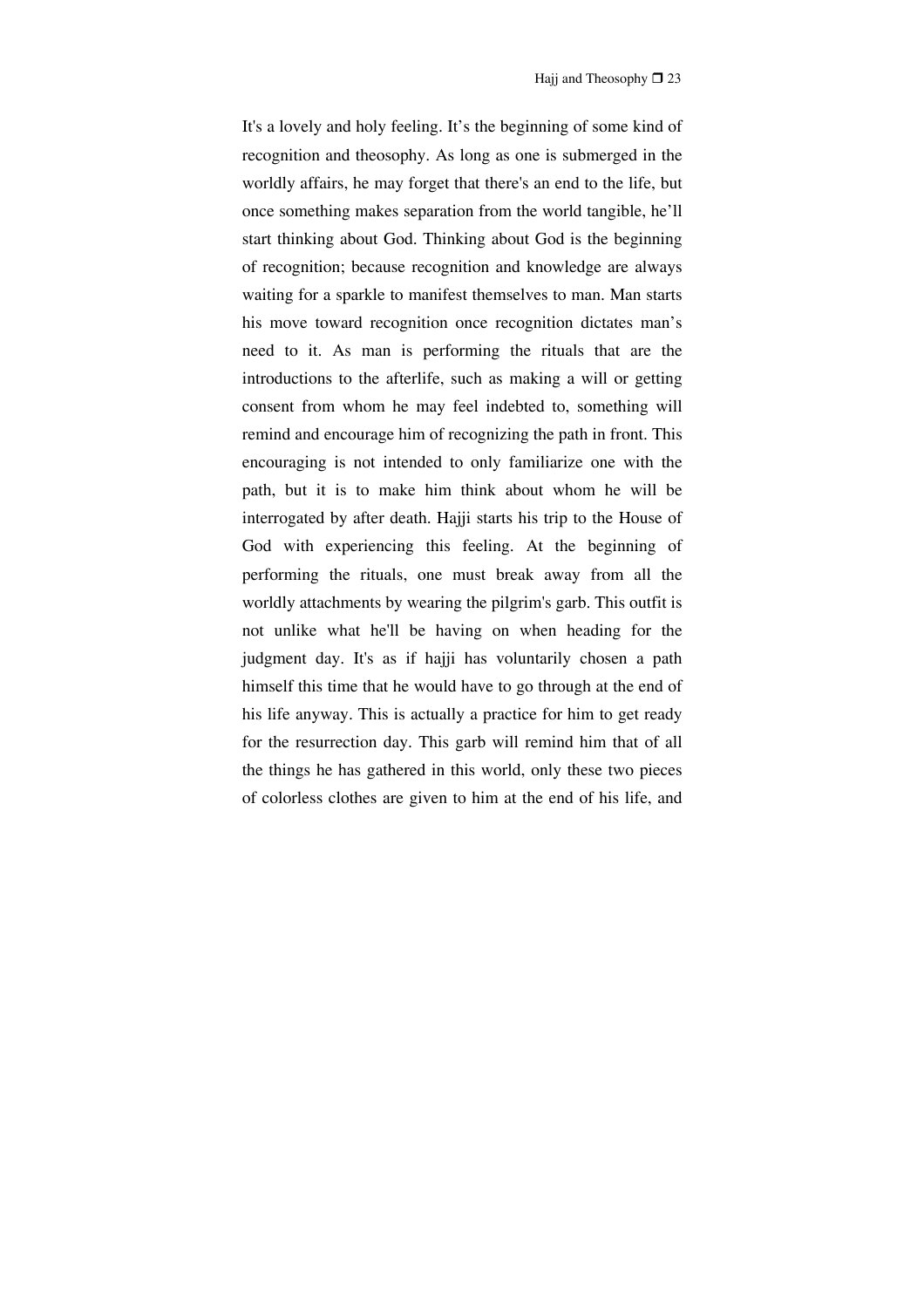they too will only be with him as long as his body has not yet deteriorated. This cover will remind him that he must be free of every color and worldly attachment. No color has the tune of the afterlife. Colorlessness is the only tune that'll work in the other world. By wearing this garb, he will be walking into a world in which even beauties and legitimate pleasures are forbidden. And so hajji will settle in a world of detachment and colorlessness. It is in a situation as such that the ground for a real attachment and color-taking will surface. He will gradually sense that he must take on a Godly color and only be attached to Him. He will slowly realize that whatever he has so far gathered, have all been temporary and could never be kept forever. Therefore, he must look for something free of this unpleasant ending. Little by little hajji will become interested in and attached to the eternal existence and will start his real journey. He will slowly hear an echo inside himself summoning him away from his lonesome world. This echo will reproduce the very answer in hajji's soul that has already been planted in the depth of his existence since the primordial covenant, but he has forgotten it in the midst of mammonism. This is when hajji cries out loud from the bottom of his heart "labbayk allahoma labbayk" and let go of himself in the sea of sincerity. By every step hajji takes forward, he submerges deeper in this endless see of sincerity and enjoys the taste of loving the Almighty. By circumambulating around Ka'bah, he will realize that he has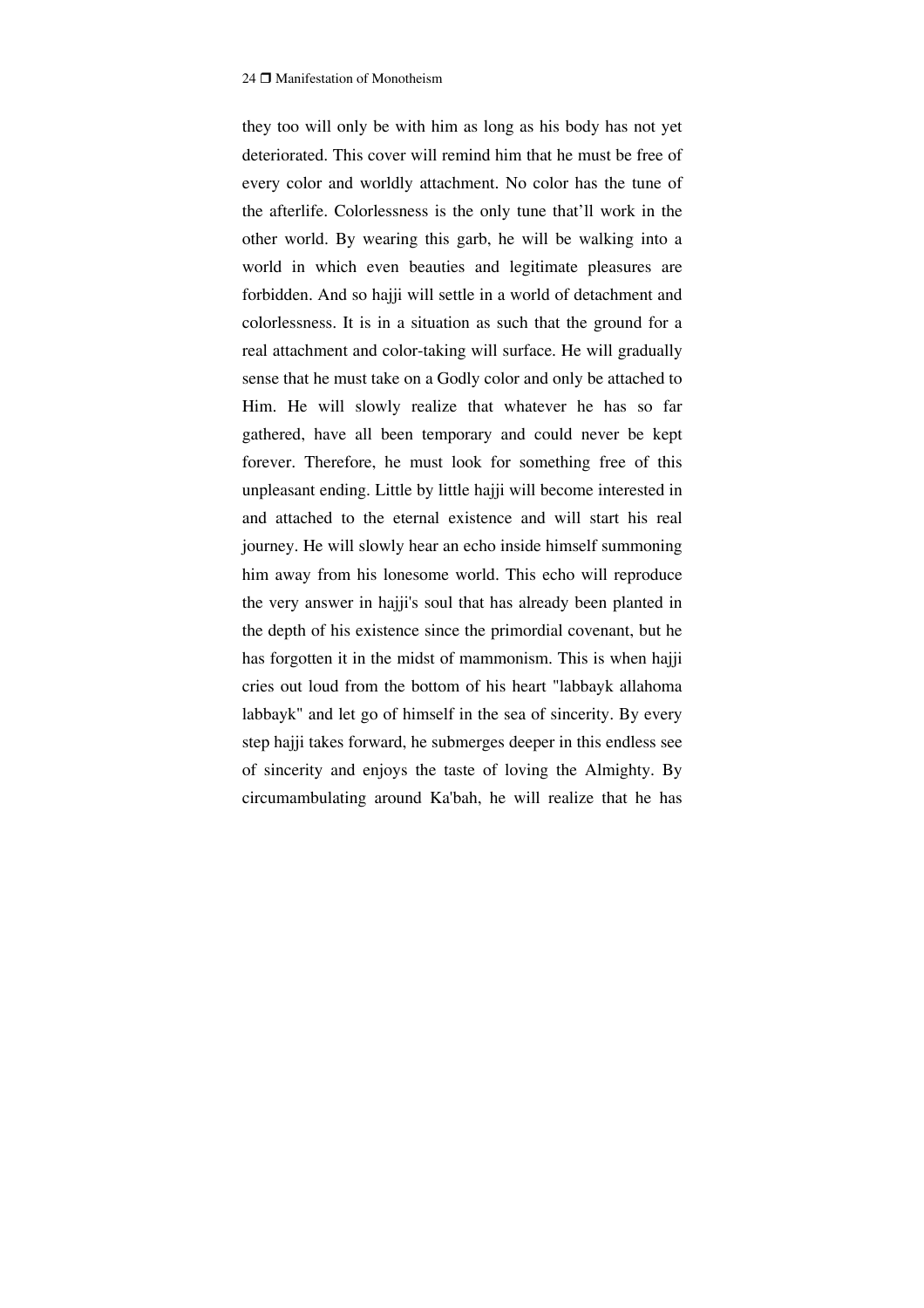stepped onto a path that does have a start, but no end is ever imagined for it. This path has no ending and the ending for anyone depends on the size of his soul. What makes the ending is not the path, but it is the wayfarer himself. There's always a path for the one who stays on it, but the one who steps out of it in the middle of the way, actually draws an end for himself. On this path, only hajji himself knows whether he is really a hajji with the intention to visit Him or he is only a visitor who is coming to this country to merely brag to others over his journey to another country. In fact, hajji is someone who is capable of freeing himself from any relationship and worldly attachment on this endless trip. But anyone who is after a title on this trip to benefit off of in his daily life, not only has not been freed from attachments, but also has added another one to them, in other words, he has weaved another rope on this trip to secure his attachments even tighter and become more trapped in slaving the world.

Muslims have always wanted to learn from this great divine task the lesson of detaching themselves from worldly attachments and approaching the Almighty. But the delicate point in hajj rituals which has been brought up in Quran too is some kind of nice and at the same time complicated contradiction regarded in this matter. In these rituals, as mentioned before, detaching from the world has been advised so strongly that one would become completely prepared to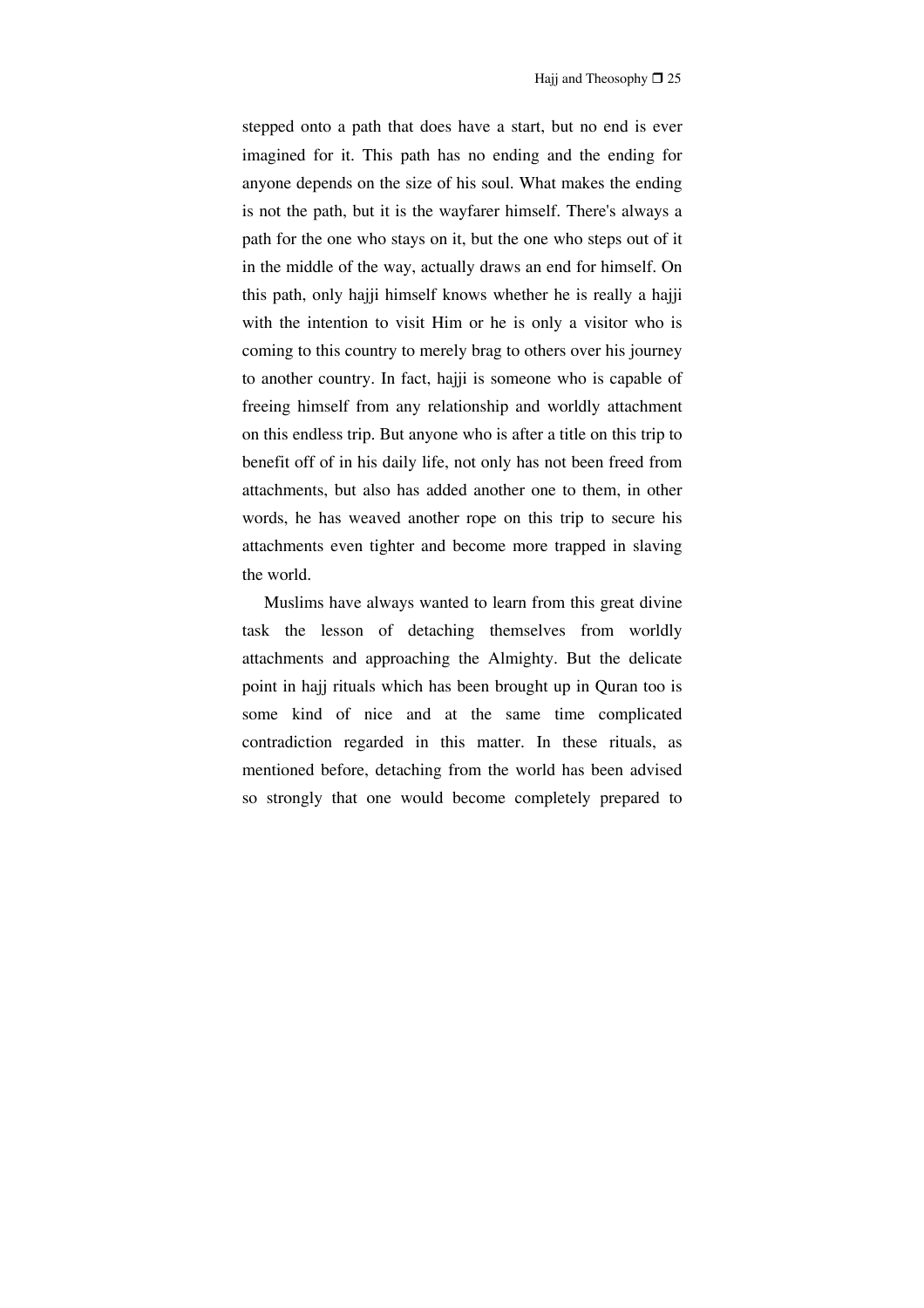move toward the afterlife and drop the world, but on the other hand, economic affairs and making money has also been encouraged in some way. In verse 198 chapter Baqarah we read:

"It is no crime in you if ye seek of the bounty of your Lord (during pilgrimage). Then when ye pour down from (Mount) Arafat, celebrate the praises of Allah at the Sacred Monument, and celebrate His praises as He has directed you, even though, before this, ye went astray."

Isn't this some kind of contradiction? It seems that the same wide and extensive view observed in Islamic instructions regarding the connections and attachments existing between the world and the afterlife in Islam, is presented in these rituals too. Islam and Islamic Mysticism are different from other Mystic schools and the difference is hidden in this very point. In Islam, not the world but attaching to it is denied and considered a hated matter. In Islamic view, the heart belongs to God and nothing else should replace it. Hajj rituals, like any other Islamic devotional ritual, are to remind people of not offering their heart to anyone but God. The purpose of repeating Islamic devotional rituals is to remind people of filling their hearts by nothing but God, but this doesn't necessarily mean to not enjoy themselves and be drowned in poorness and misfortune. If in Hajj—which is the perfect symbol of separation from the world and attachment to God—people are being reminded of not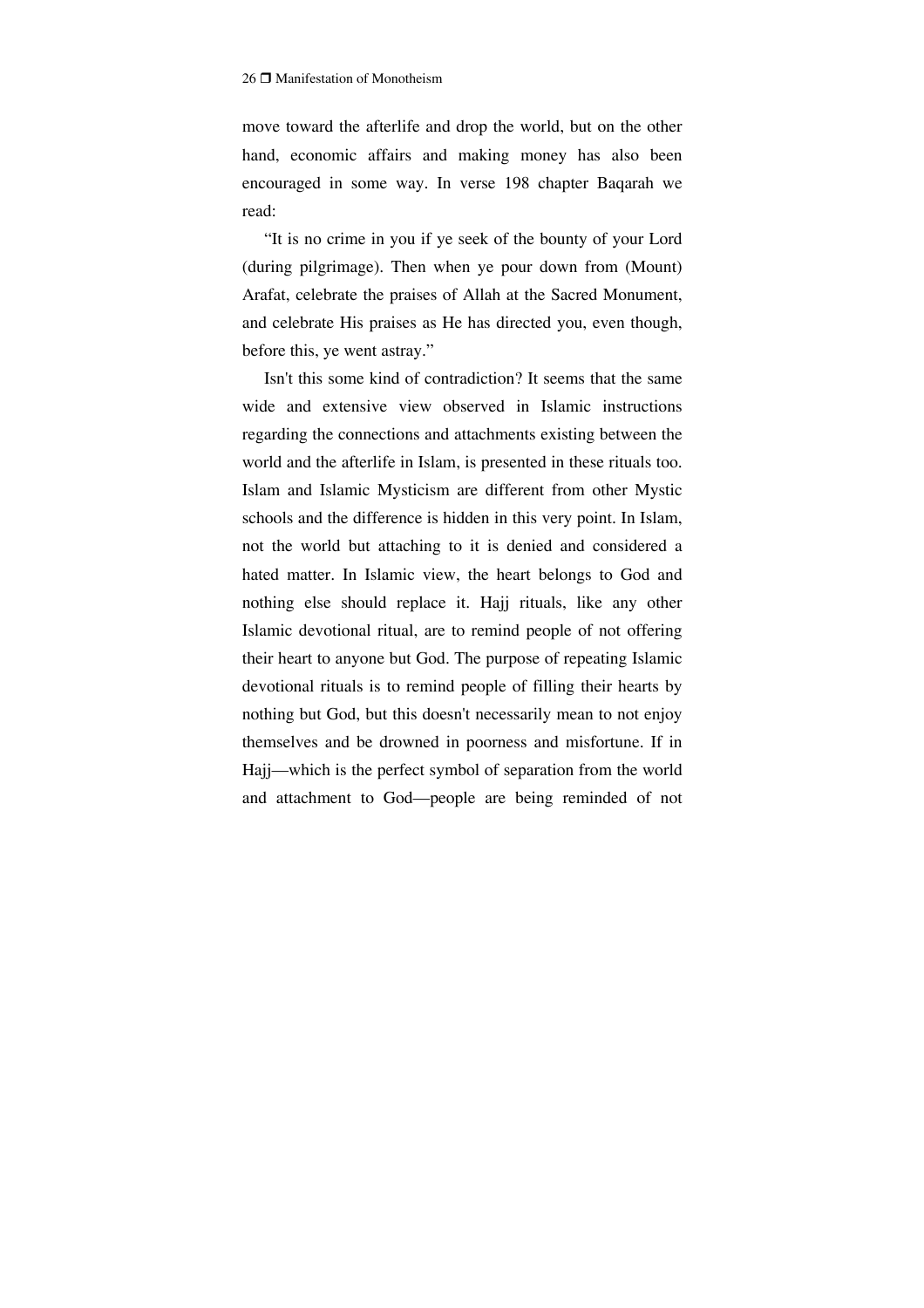neglecting the world's livelihood, that's to let people know there is a serious difference between enjoying the world and attaching to it, and this is the whole point. There's a good interpretation in this regard in Quran which nicely shows this connectivity between the world and the afterlife. Quran says in chapter Qisas:

"But seek, with the (wealth) which Allah has bestowed on thee, the Home of the Hereafter, nor forget thy portion in this world: but do thou good, as seek not (occasions for) mischief in the land: for Allah loves not those who do mischief."<sup>1</sup>

This verse has specified that man must gather the blessings God has granted him for his afterlife, but this doesn't mean that he should abandon his worldly life and live in misery. This connectivity between the world and afterlife, as Islam perceives it, manifests itself more clearly in hajj. In other words, hajj is in fact bringing human's thought and spirit closer to the holy world, not the destruction of human's body through abandoning God's blessings, as seen in some non-Islamic theosophical methods. The interpretational difference between the Muslim theosophists and those who experience similar matters in other schools plays a very effective role in explaining Islam's conception of theosophy. In Islam, no terms such as monasticism and the like are used and according to some narratives, monasticism has even been denied and the terms

<sup>1.</sup> Surat al-Qasas: 77.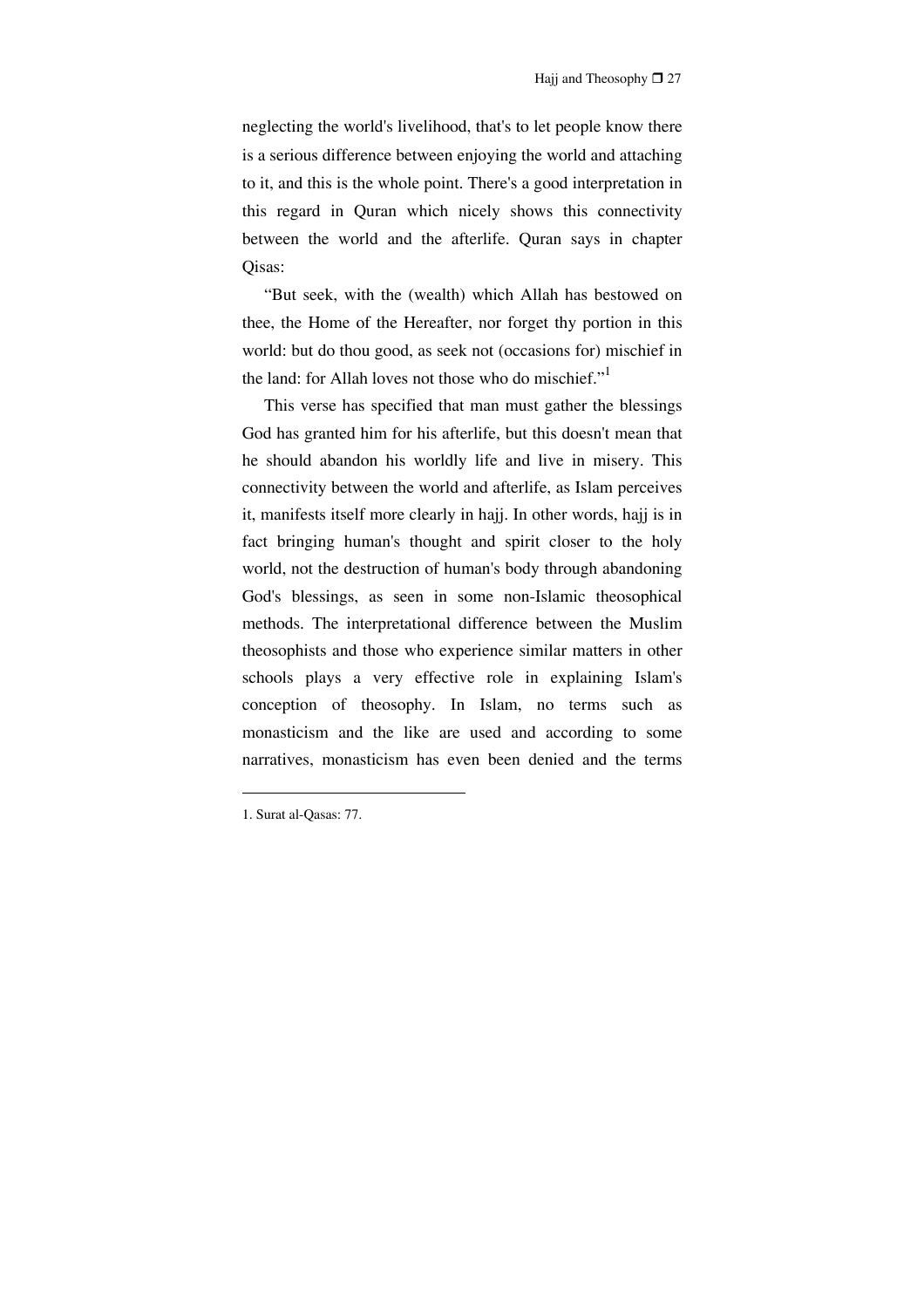theosophy and acquaintance have been used instead. And to reach this goal one doesn't need to leave the community and creep into a corner; but he needs to be present in gatherings. In hajj, everybody is urged to attend gatherings and within this very universal gathering, man has been summoned to theosophy, to recognize God and detach from attachments. This means both being present and absent at the same time, which means there's no need to break away from people in order to approach God or turn away from God to keep among people. In hajj, man doesn't only see himself, but he sees everybody ready to set out, and observes life in moving toward God. Theosophy of hajj is not theosophy of immobility and silence, and no ending has been considered for it, but it is theosophy of constant movement harmonious with the entire existence. There is no beginning for it, nor is there an ending. There's always movement, and in this movement, hajji does not observe the movement, but he himself is the movement. He approaches God by his constant movement, not by creeping into a cozy corner away from others, and this is why he wears the pilgrim's garb, which is the sign of detaching from the world, and he does not neglect making a living either, and he does that after the rituals have been performed, and this is a drill and a constant attention and presence of man in the circle of divine attraction.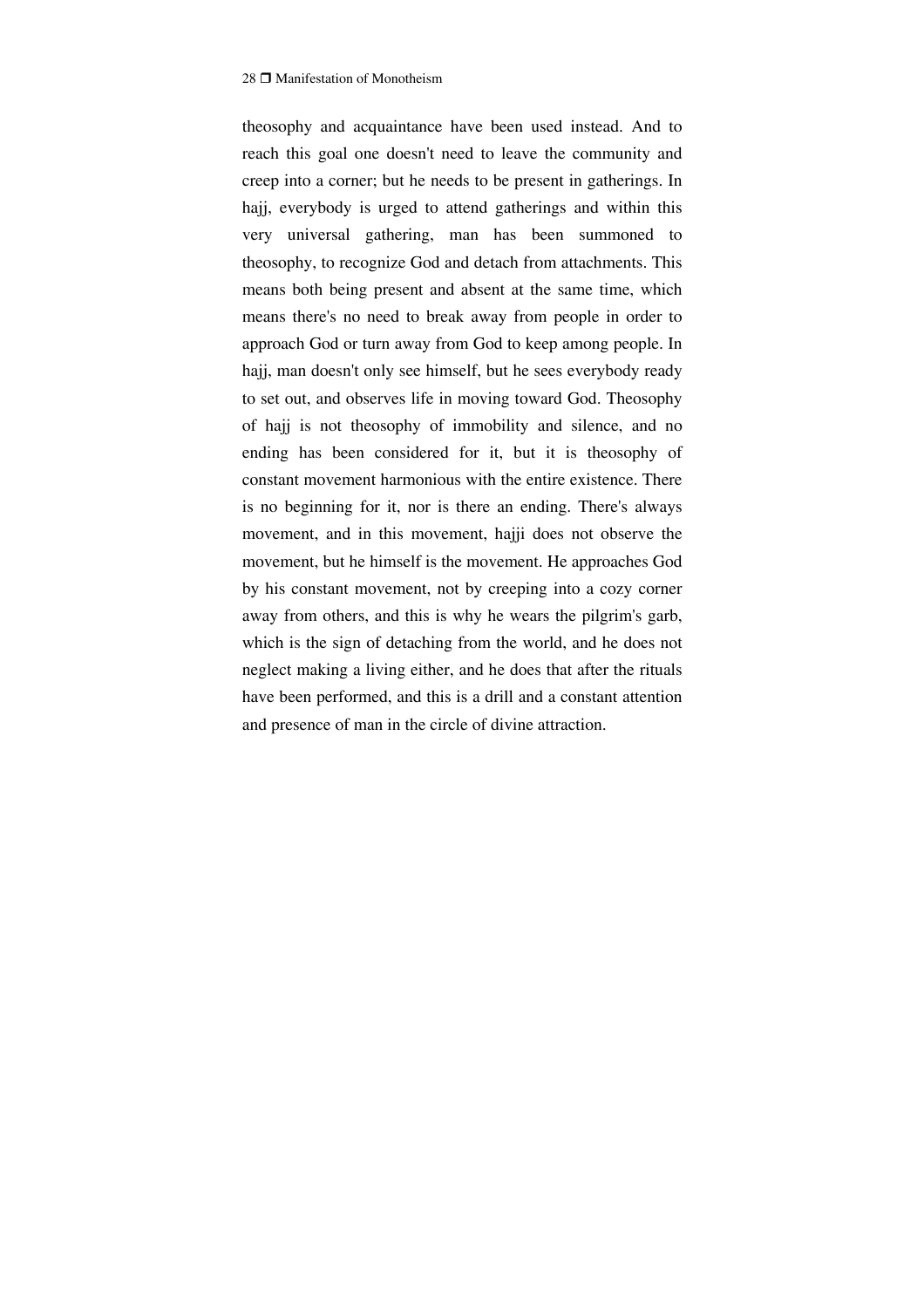#### **Quotes from Great Sages and Theosophists**

Excellency (molla Hadi Sabzevari, Ibn-e Arabi, Molla Sadra)

Theosophists of Islam have always been particular about Islamic aspects of theosophy and we're now going to quote some words from great theosophists regarding the role of hajj in bringing man close to the presence of the divine sacred:

# **A. Late Molla Hadi Sabzevari**

In his valuable book of "*Sharh-e Asma ul-Hosna*" about hajj, he writes:

Hajj is in fact an attempt to visit the glorious sanctuary, by passing through the layers of soul while approaching wisdom, to see Him and to join Him. Therefore, on this path, you will need a caravan and a guide who knows the way which, in this case, are the separation and freedom brothers and you will need supplies which are knowledge and piety. And you'll need a mount which is patience and forbearance. The wayfarer should be like a camel that carries a lot, eats little, resists hunger, tolerates thirst…remoteness of the way and fatigue, obeys the big and small, and is happy with desert thorns. The wayfarer also talks a little and fasts a lot. He never shows weariness and fatigue as enthusiastically worships for the rest of his life. Therefore, whoever is going to hajj, must purify himself from sins and come out of human nature and keep out of worldly affairs and learn from God's creations. He must start worshiping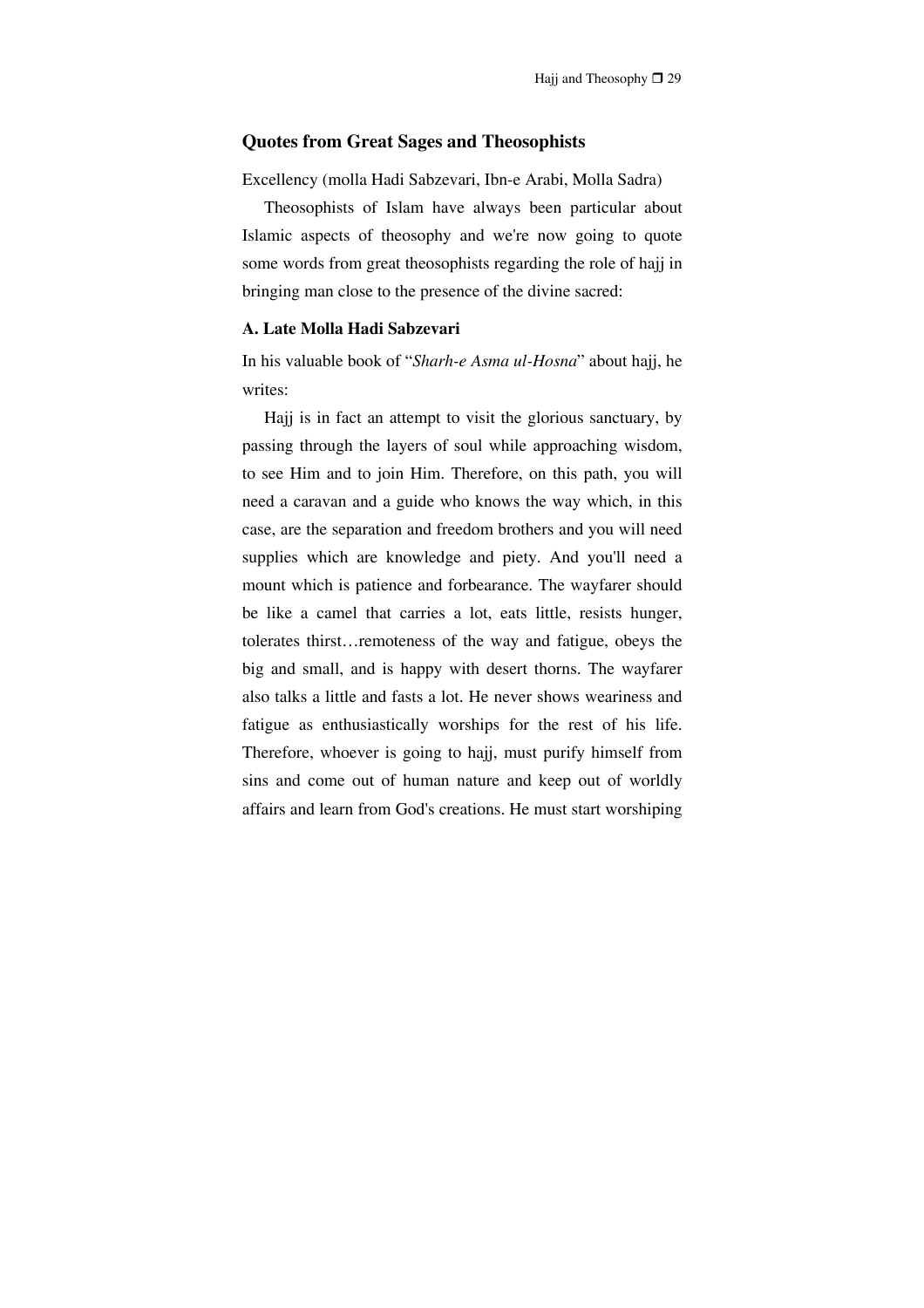in solitude and loneliness, pay visits to divine men, and visit the traces of the prophets, guardians and righteous and complete the obligatory prayers.

There is a reality to every ritual of hajj. Pilgrim's garb is the solitude itself through taking off the clothes of illusion and putting on the clothes of humbleness. Dropping the world and wearing the afterlife clothes means deliverance from many affairs and tying up other affairs to God and fulfilling commitments. As hajji wears the pilgrim's garb, he must picture himself wrapped in the shroud and recall the Resurrection Day wearing a dress made of divine light. "*Talbiyah*" means answering the God's call. Some people hear, understand and answer this call, and these are the very people who'll be prospered with reality, traditions, wisdom and subtleties. Some people hear the call but don't understand it, and these are those with different beliefs who go to hajj and hear nothing but the call alone. Some hear the call without any revelation. These are the very especial people among the seekers of reality. Some neither hear the voice nor do they understand the call, and these are among the unaware and ignorant who have missed the call, and as they climb up a hill or descend to a valley on their way, they must recall the men of union and accept God's invitation as they're saying *labbayk* and seeking refuge from God fearfully and hopefully. It's been quoted from our master Imam Sajjad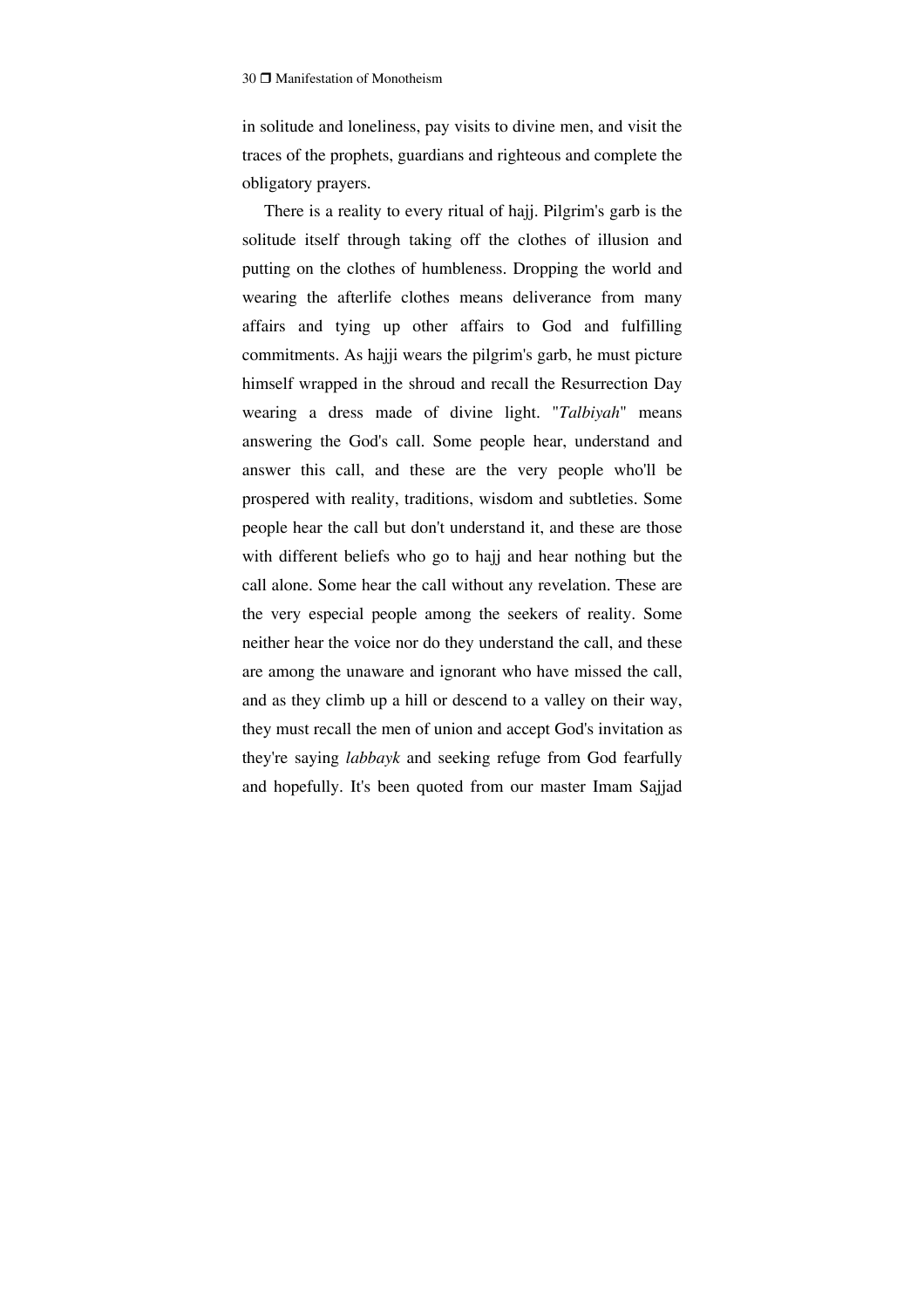(PBUH) that anytime he mounted his horse, his face turned pale and he shuddered and couldn't say *labbayk*. He said that he was afraid of God saying "no *labbayk* and no *saadayk*" in return. And anytime he said *labbayk*, he fainted and fell off the horse. This condition persisted until he finished performing hajj rituals. "May God awaken us from negligence; because the task is immense and the demand is high, and when hajji is answering the God's call, he must picture the faces swelling and the people rising from their tombs and recall scores of people on the Resurrection Day, where people split in two groups to answer the God's call, those nearest to God and those farthest to God, or the approved and the disapproved groups."<sup>1</sup>

Late Sabzevari continues on explaining the theosophical meanings of hajj one by one and it may take too long to quote all of what he has said, therefore we've probably covered enough to explain our goal which is pointing out the theosophical aspects of hajj in theosophists' words.

## **B. Ibn-e Arabi**

Ibn-e Arabi, one of the great theosophists among Muslims made a comparison between the House of God and the believer's heart in his valuable book "fotoohat-e makkeh," and called them both the House of God, but he put the believer's heart above the House of God. He took advantage of this comparison to point

<sup>1.</sup> *Sharh-e Asma ul-Hosna*, vol. 1, p. 100.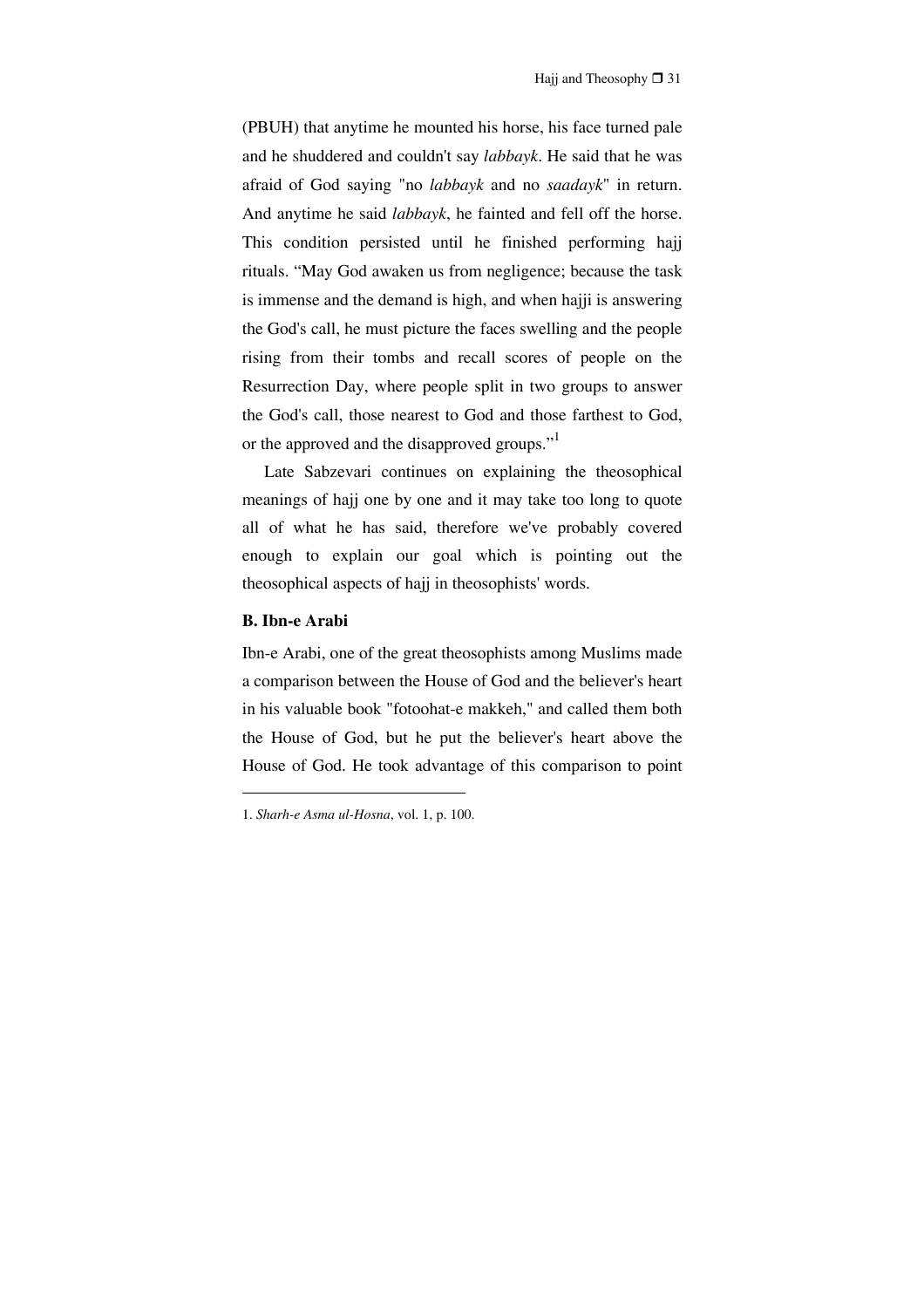out the spiritual and theosophical mood that hajji must be in on this journey. He writes:

"Literally, hajj means repetition of attempts to reach God and Umrah means going on pilgrimage. And God almighty considered the House as His own when He spoke to Abraham-e Khalil and commanded him to clean His house for those who circumambulate, pray in seclusion, bow and prostrate and announced that this House was the first House He ever designated for people to worship in. He said that the first House designated for people is the very one in Mecca, which is blessed and guides the people of the world; there are clear signs and the station of Abraham in there. Anyone going there shall be protected and pilgrimage to hajj is an obligation on people. He has compared hajj to His empyrean. He has made a comparison between the human circumambulators going around it and the angels going around the empyrean praising and worshipping their God. He has regarded our praise during circumambulation much more valuable than the praise of the angels. But not all circumambulators pay attention to this praise, because when scholars say *Subhanalla* (praise to allah), *Alhamdulella* and *Laelahaillallah* to God, they say it by both magham-e Hazrat and *Sourat* and they remember God by every bit of their soul. When they remember Him by Godly names, they really don't picture anything in their mind but what Quran has drawn; they don't make anything up themselves. In other words, in this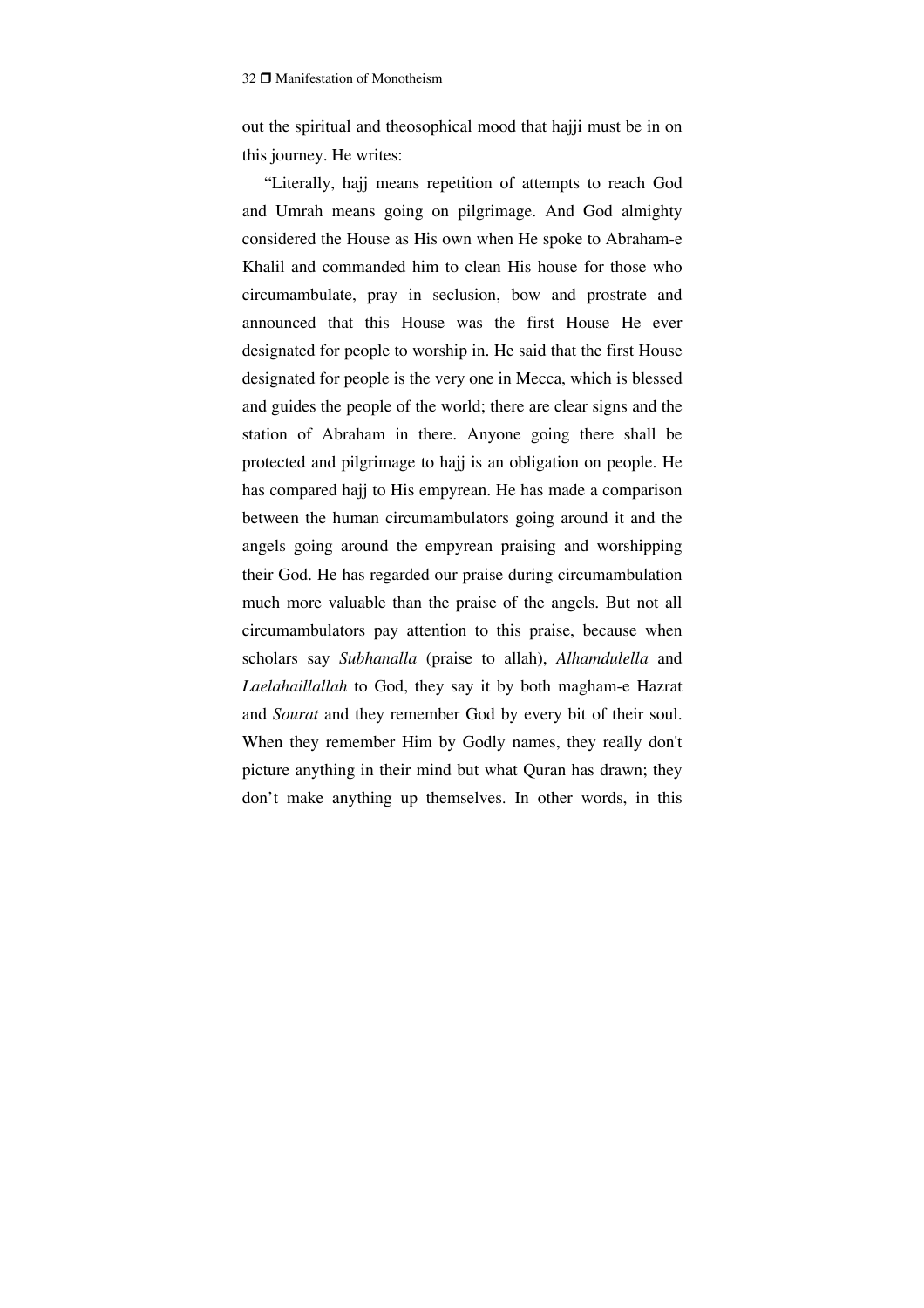praising, they're in fact the delegates of hajj praising Him with the words He Himself has sent upon them. These people have been called the men of Allah by the prophet….And since God has regarded the heart of the believer as the House of the Generous and the great sanctuary, and has said that He has expanded it while He has not expanded the earth and the sky, we shall then realize that the believer's heart is more noble than this House, and the memories passing through the heart are like the circumambulators. And as there are people among the circumambulators who realize the sanctity and greatness of the House and circumambulate around it accordingly, there are also those who don't realize this and circumambulate neglectfully, with a tongue unaware of God and perhaps filled with injustice and emptiness. And the memories crossing the believer's mind are partly pleasant and partly unpleasant."<sup>1</sup>

He then talks extensively about the theosophical aspects of the House of God as well as the believer's heart and the comparison between them and how to respect them both.

# **C. Molla Sadra**

Mohammad Shirazi known as Molla Sadra, was the founder of Sadraie School during Safavid era. He, due to his great talent and knowledge in the field of jurisprudence, interpretation, speech, philosophy and particularly history of sciences,

<sup>1.</sup> *Fotuhat-e Makkiyeh*, vol. 1, p. 668.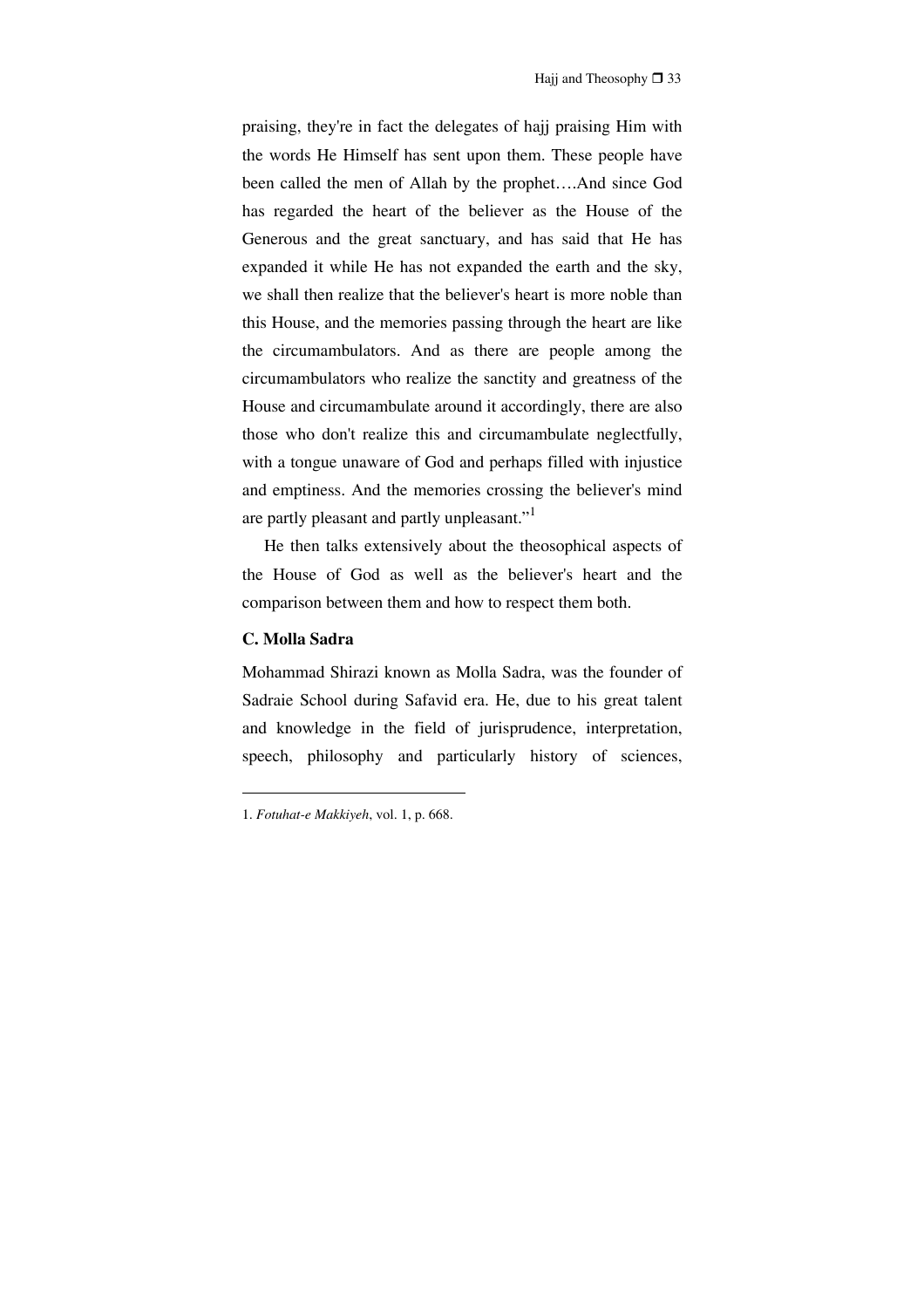discovered the harmony among the nature of some sciences such as speech, philosophy, theosophy and ma'aref (cognitions) of the household of the prophet. Therefore, he tried to reconcile or in better words, highlight and show the harmony existing among the above sciences, within the main and general lines of theosophy, and he really managed to do so. The fruit of this effort burst into some sort of concept and thought which he himself called the sublime theology, and later the students of the philosophy and theosophy center put his name on it and called it the Sadraie School. The theosophical instructions of this school nurture from the theosophist thoughts of Ibn-e Arabi. This school looks at existence as a constantly and endlessly moving structure. According to this view, existence with all its particles is on a continuous move, in other words, existence is the very motion and the motion is the very existence. In this school, nothing is immobile or inert. As the symbol of existence is moving, and we can observe many of its manifestations, the essence of existence, however not clearly manifested to us, is also on a constant and endless move. In this movement, all are on the same boat, even human who is exploring this movement himself.

Such a view toward existence will have its effects on everything. According to this view, all divine signs are on the move toward the absolute power. By this view, one can better and more clearly understand how the movement associates with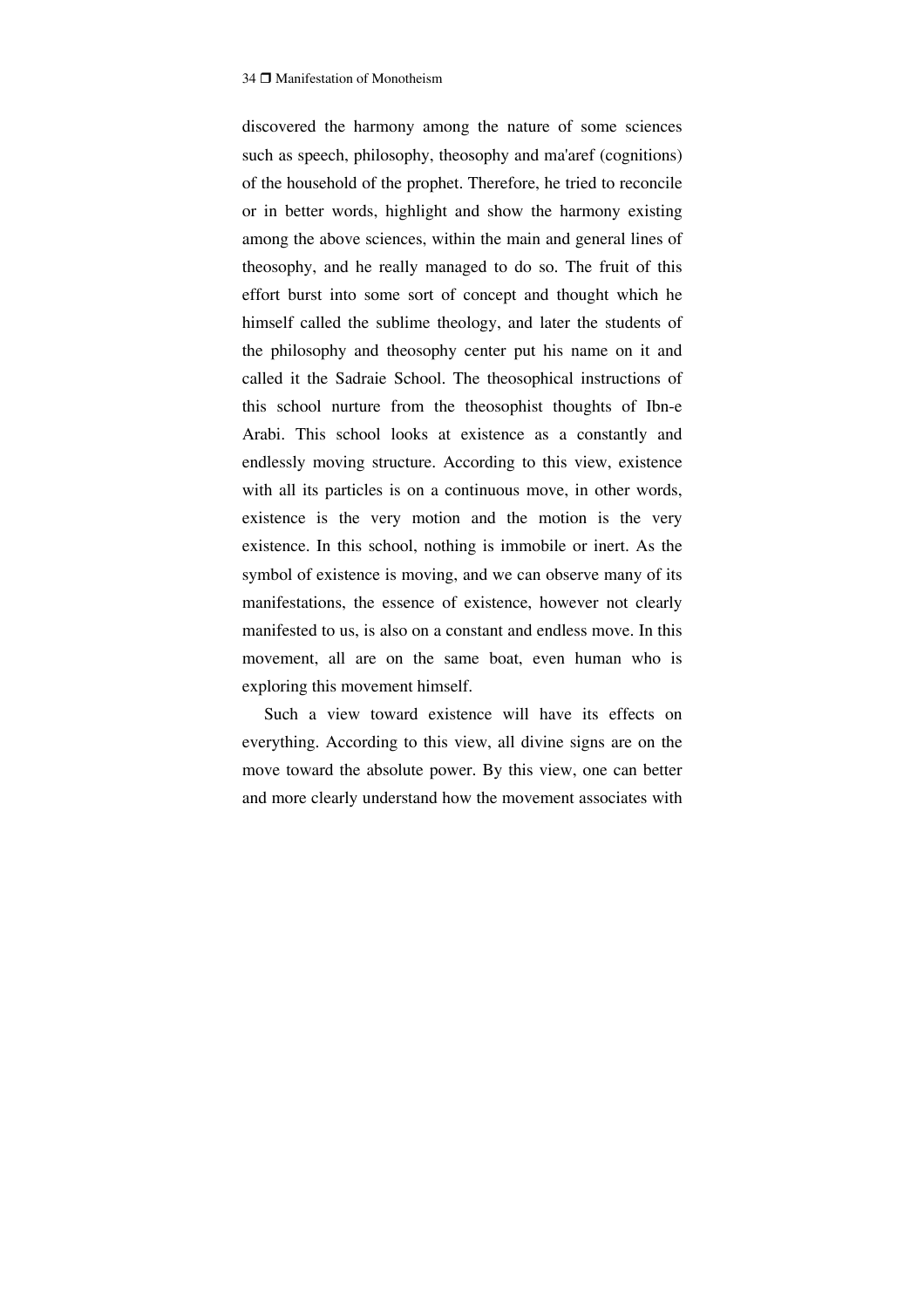the theosophy in hajj rituals. The reason why Islam has not been so fond of soul purification through renouncing gatherings and has rather been taking devotional traditions and rituals into consideration is because one of Islam's principal elements is to do this purification through gatherings such as the Friday prayers, collective prayers, hajj and the likes, and according to the view that Molla Sadra school has on existence, this is more understandable. The method of executing hajj traditions and rituals is carried out by movement. This devotional ritual, contrary to many other Islam's and other religions' rituals that are normally performed calmly and quietly, is performed with movement and it seems as if it's in harmony with the general movement of the world and nature. In hajj, there's an endless movement; a movement that circles around a single axis and has no beginning or ending and the only thing that orders hajji to split away from other hajjis is the God's command. Existence has a constant movement and its continuation depends on this movement and anytime the Almighty decides, it will stop, and that would be the end of the world. In the school of Molla Sadra, perhaps one can consider hajj as a symbol of existence within which everything is flowing on an endless path.

## **Hajj in Imam Khomeini's Theosophical View**

Imam Khomeini's viewpoints must be discussed and reviewed in the order of Sadraie School theosophical viewpoint. Imam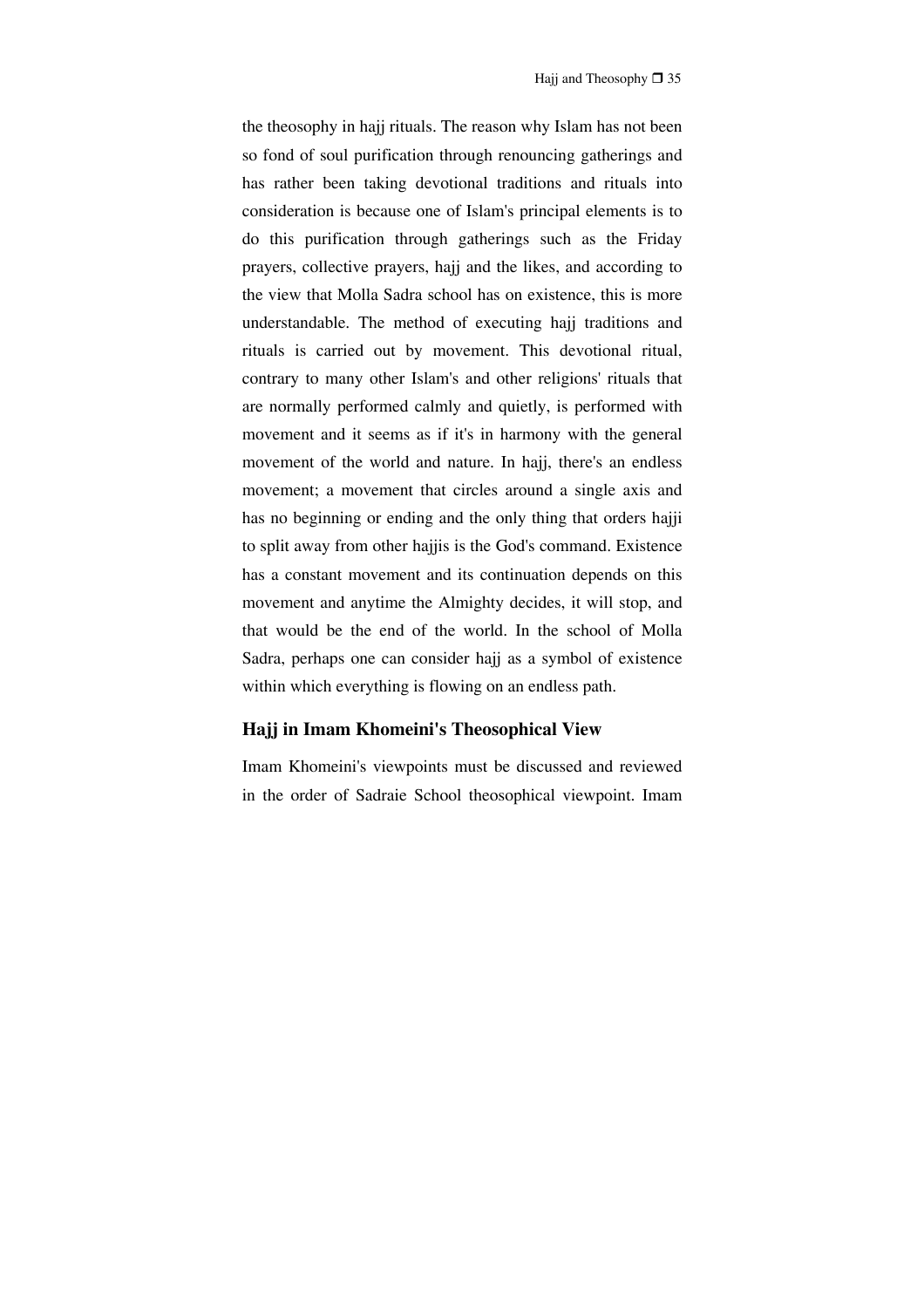(may peace be upon him) observed theosophical and spiritual signs in all traditions and rituals of this great task. In one of his writings, Imam emphasizes that there are theosophical and spiritual signs in all of these wonderful divine rituals, and he continues:

"Repeated *labbayks* (answering God's call for hajj) is genuine when one responds to the invitation of Allah and the comprehensive Name. The question is the question of presence at the threshold and observation of the beauty of the beloved. The speaker appears to have been enraptured by this beauty and repeats the response to the invitation followed by negation of any partner in its absolute sense. This station is disclosed to the men of God; they do not mean association in divinity alone; although, negation of associate in divinity covers all stages to the annihilation of the world in the sight of men of letters."

The word "Allah" is what comprehensive divine name means, and based on the theosophists' opinion, it includes all the divine names, and when hajji repeats this term by saying *labbayk*, he in fact acquits the holy divine ranks from any stage of polytheism. These stages include polytheism in deeds, polytheism in attributions and polytheism in Essence. Negating polytheism at any stage by saying *labbayk* to God is done by using God's comprehensive name.

Imam, like any other believer of Sadraie theosophical

<sup>1.</sup> *Sahifeh-ye Imam*, vol. 19, p. 20.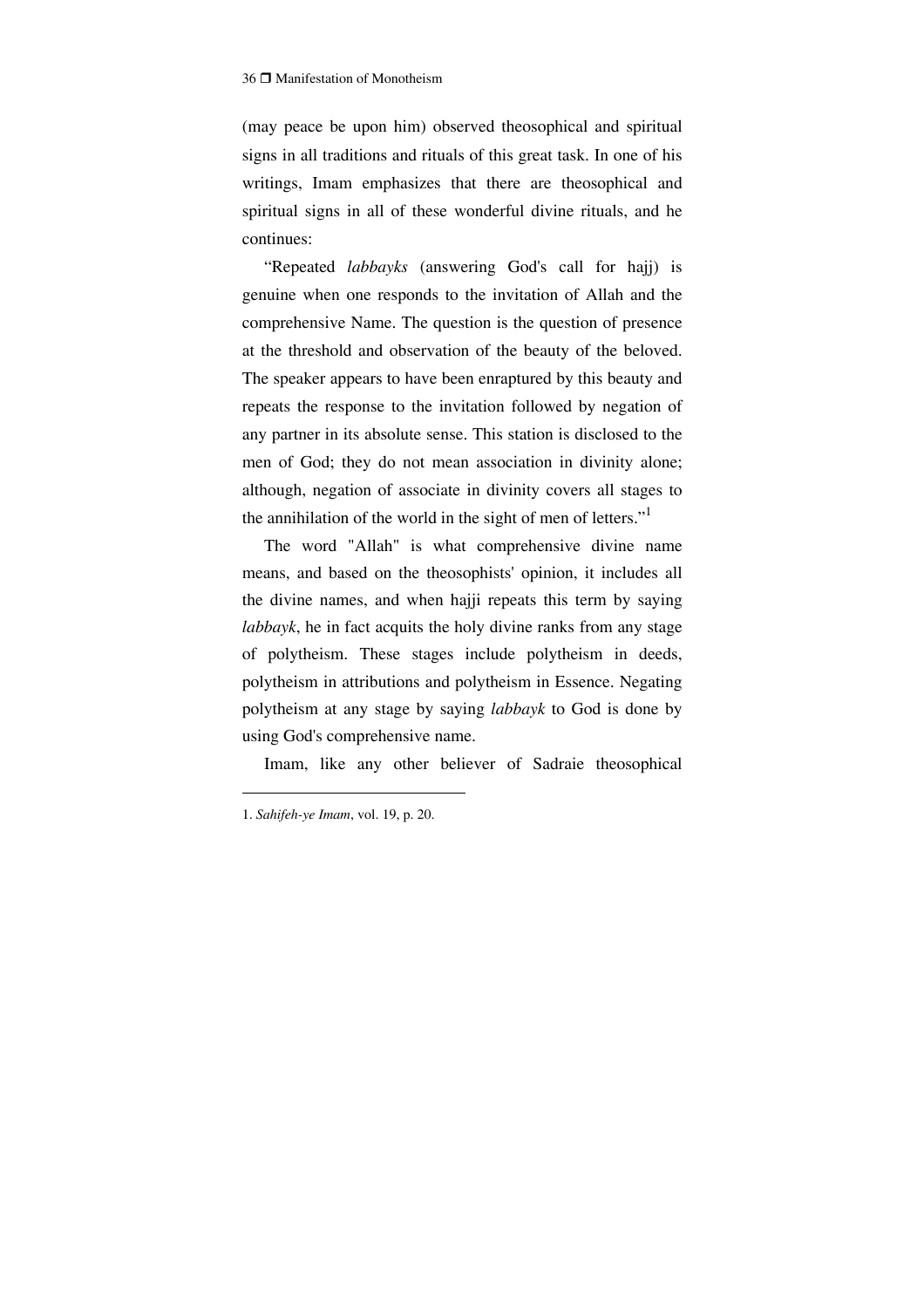school, never found it possible to reach theosophy and spirituality unless the tasks assigned by the divine laws were fulfilled. They believe that the path to spirituality and theosophy goes through traditions and rituals of the divine laws; so they were strongly bounded to divine laws and invited people to them. Imam recalls in the previous statement:

"Spiritual states of hajj that is the eternal asset of life and takes man to the horizon of *tawhid* and tanzih will not be achieved unless the ideological instructions of hajj are completely and meticulously performed. The respected *hujjaj* and honorable clergymen in the caravans should exert all their effort to the teaching and learning of hajj rituals."<sup>1</sup>

If someone wishes to get closer to the horizon of *tawhid* and *tanzih*, he must know that we cannot separate the traditions and rituals of hajj from the essence of hajj that is oneness and transcendence, because life and prospect according to Sadraie viewpoint are interlaced with existence. Existence manifests itself by movements and nothing else. If one of hajj religious tasks is not performed correctly, hajj has not been in fact performed properly and that person has not become closer to the horizon of oneness and transcendence. It is important to know that the purpose of praising is to actually strengthen the spirit of worship and obey God's orders and surrender to Him. And if this weren't the purpose, the acts and behaviors we

<sup>1.</sup> Ibid., p. 25.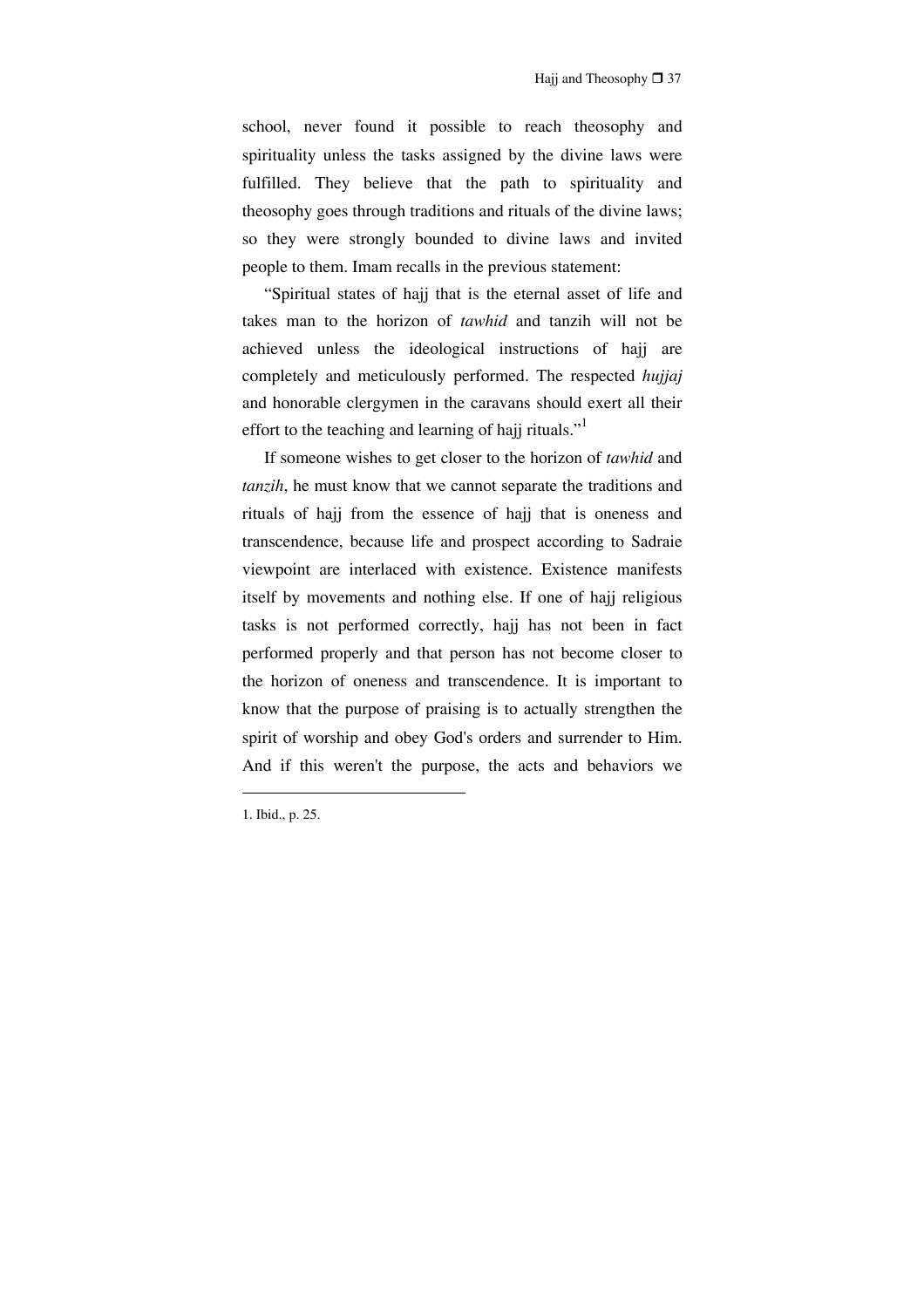perform as worship are of no good for God, because He is the absolutely rich. These acts and behaviors are only to our advantage and the manifestation of this advantage appears in the proximity to the court of God and proximity to the court of God is nothing but strengthening the spirit of worship in our hearts. Taking these matters into consideration, we will realize that the essence of performing devotional rituals and traditions, as well as religious orders, is the means of proximity to the court of God, because it strengthens the spirit of worship in people. If we ignore the devotional rituals and traditions simply because we may believe that they're the peel and crust and that what matters is the kernel and contents, then we actually have neglected the God's command and obviously cannot claim proximity to God, and if there were such claims, they would've been unsupported and false ones. By considering these, we will understand Imam's emphasizing on heeding and observing the commands.

Anyhow, the way to approach the court of God is to unquestionably perform the divine commands of hajj and other issues. By performing the divine commands, hajji would feel as if he has stepped into a place filled with love, kindness and worship. In such an atmosphere hajji could sense how Abraham felt at the time he completely surrendered to God by taking his son to the altar. When he gives up every worldly attachment upon the God's command and deprives himself of every lawful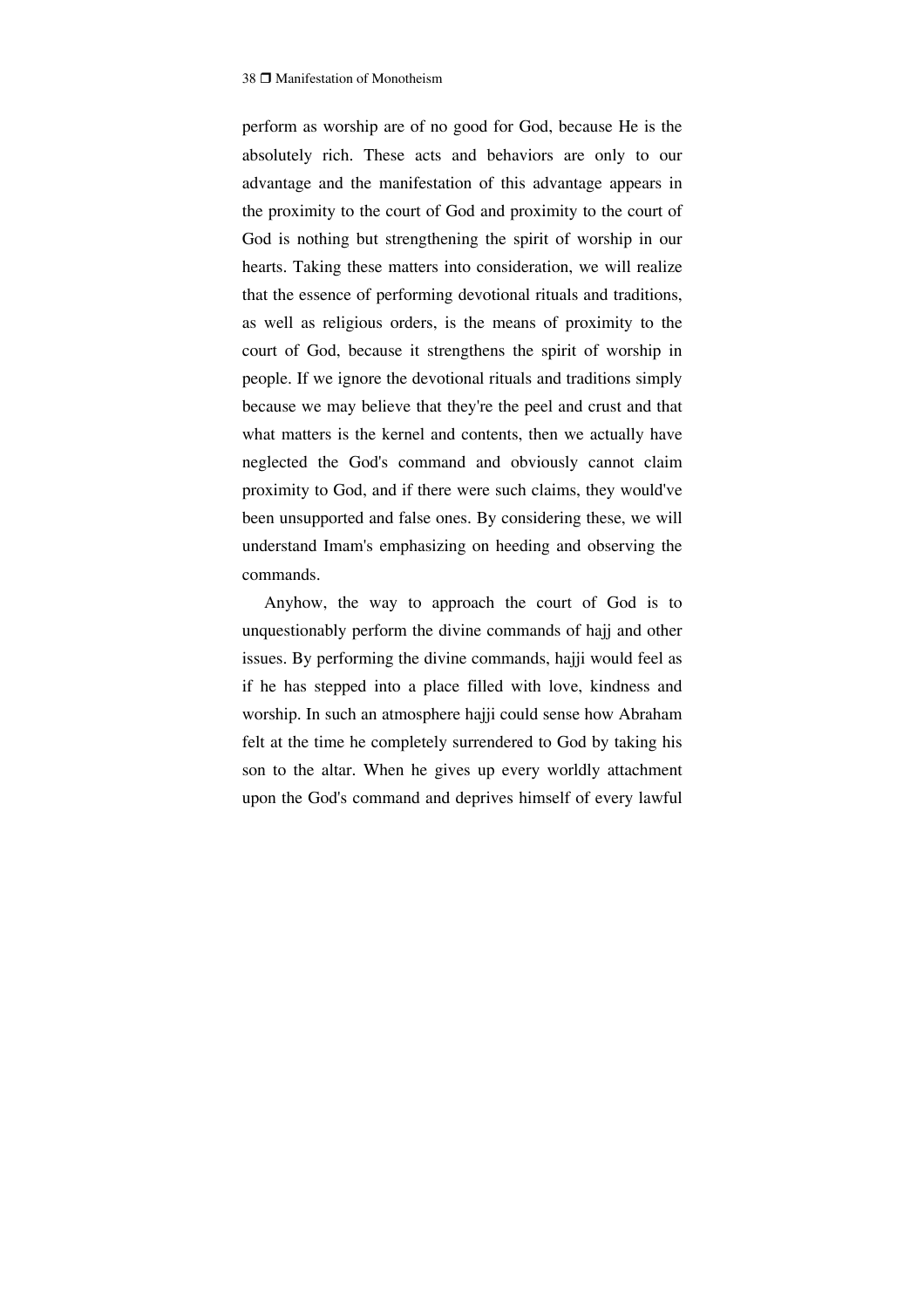(Halal) pleasure and pictures himself standing before God on the Resurrection Day, ready to answer God's questions; then he awakens and understands the meaning of servitude and gets ready to be God's slave for the rest of his life.

# **Hajj, the Symbol of Oneness**

Hajj in Imam's theosophist view is actually the symbol of oneness. Hajj is a place in which man finds himself before God's holy presence wholeheartedly, and observes God's beauty dearly. In hajj, man actually reaches a point high enough to want to directly talk to his God; to *labbayk* his call and sit at the divine table and feel the pleasure of existence. Imam Khomeini wrote a very nice and interesting statement in this regard. He, in a message to hajjis for Eid-e Ghorban wrote:

"The question is the question of presence at the threshold and observation of the beauty of the Beloved. The speaker appears to have been enraptured by this beauty and repeats the response to the invitation followed by negation of any partner in its absolute sense. This station is disclosed to the men of God; they do not mean association in divinity alone. Although negation of association in divinity covers all stages to the annihilation of the world in the sight of men of letters and includes all 'precautionary' and 'recommended' cases such as '*alhamdu laka wan-Ni'matu laka*' and 'praise' attributes to the sacred essence, as well as his blessing and denial of partner.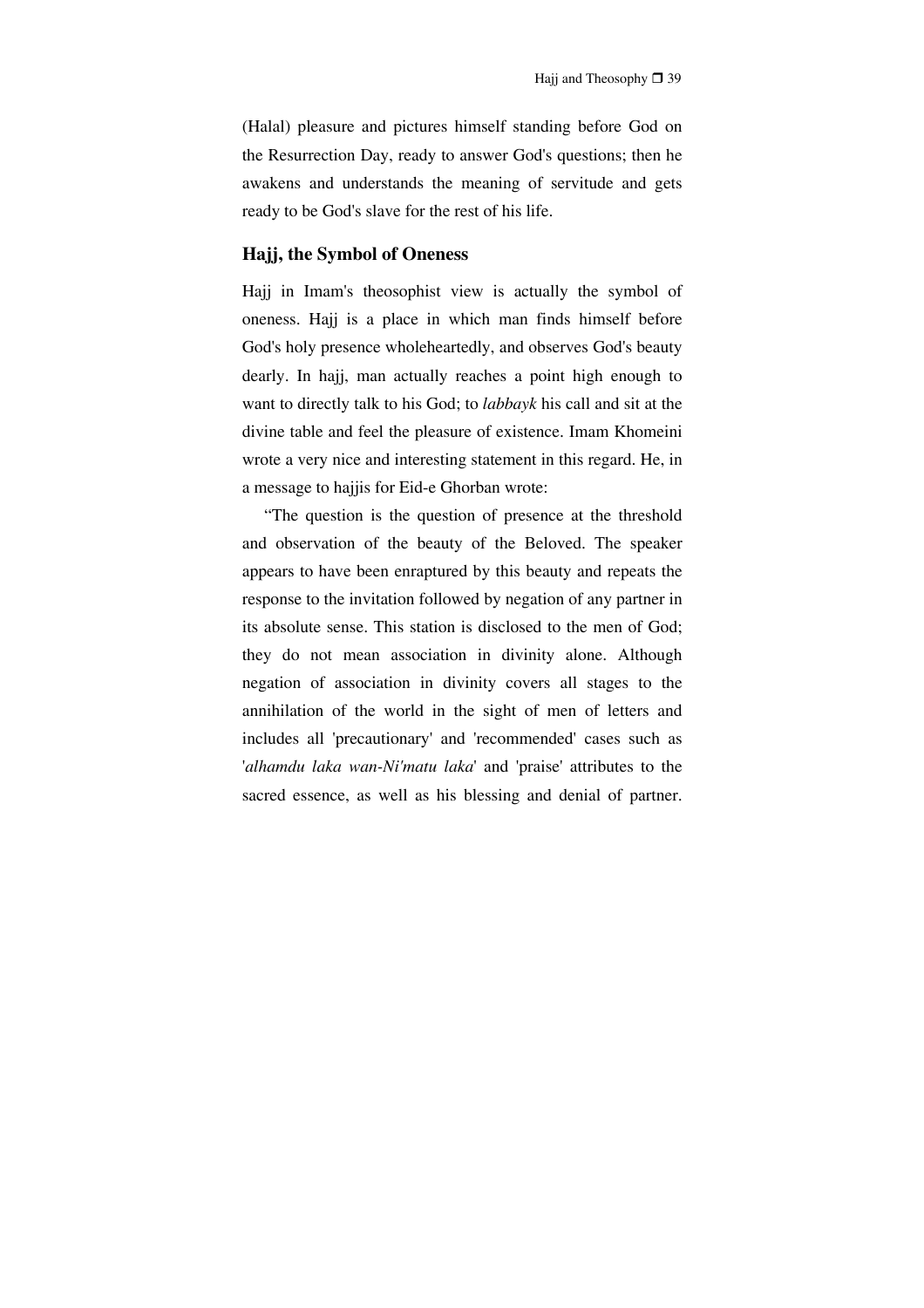This state in the sight of the man of knowledge is the ultimate in appreciation of *tawhid*. It means that any praise and any blessing in the world of existence are the praise of God and blessing of God without partner. This sublime destination flows in any *mawqif*, movement, pause and action. Moving against this current is shirk (polytheism) in its general term and we the blind-hearted are afflicting by."<sup>1</sup>

Saying *labbayk* during hajj rituals is actually an answer to an invitation. This invitation becomes valuable to the invited when he correctly understands its meaning and realizes its importance. And this may be possible by some sort of freedom from the restrictions surrounding people's body and soul. That's why God has provided some rituals and traditions to create this mood inside people.

In fact, man becomes detached from all belongings and finds himself in a sea of blessings and divine attraction. Hajj's rituals and traditions are arranged in a way that the spirit of oneness and monotheism can be sensed from every one of them. On the one hand, in this worship, enjoying normal pleasures in people's lives is prohibited during performing the rituals, and on the other hand, the diversity and colorfulness necessary for the very attaching life is put aside, and everybody wears the same kind of clothes- a very simple kind with no distinctions- and goes around the same axis and actually get cut off from the variety of

<sup>1.</sup> Ibid., pp. 22-3.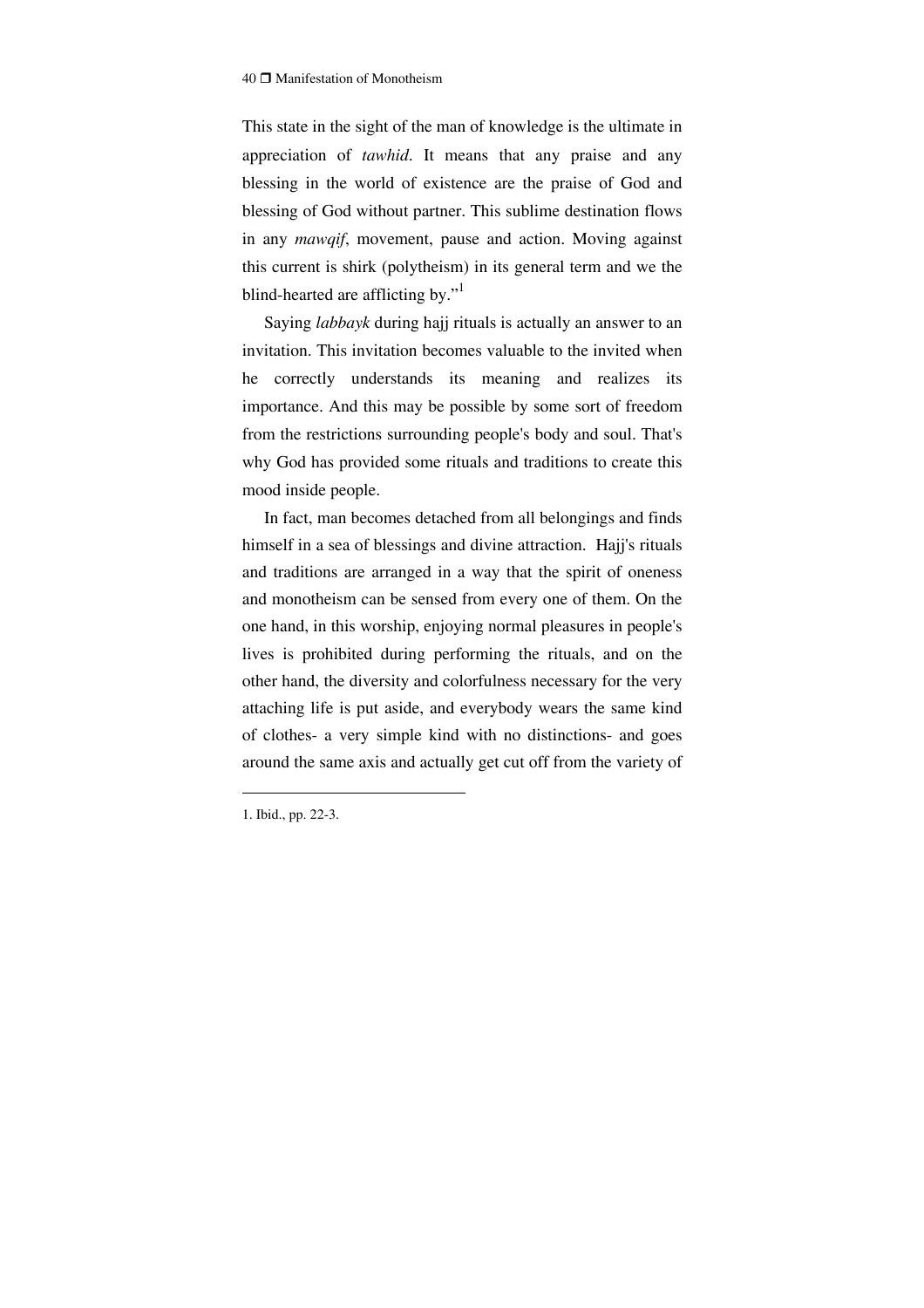colors and attachments and turns to the color of God in its absolute colorlessness, to wholeheartedly realize that the best color is the color of God. As Quran interprets:

"(Our religion) takes its hue from Allah and who can give a better hue than Allah. It is He Whom we worship."<sup>1</sup>

Plunging in the divine color and distancing from colors and other attachments will help man to become more familiar with the spirit of oneness and slowly see the presence of God in all prospects of existence. Quran uses many methods to move Muslims towards parting the curtains of Hijab and freeing themselves from various attachments that make obstacles between man and God, and one of these methods is combining the rituals and acts of worship with the instructions that will ultimately put man on the path of rupture from the worldly belongings. From Quran's viewpoint, the essence of religions is freeing from belongings and taking on the divine color, which is in fact the absolute colorlessness. In a verse previously mentioned, God first mentions the Christians' and Jews' viewpoint regarding their necessity of accepting one of the aforesaid religions in order to be accepted at the divine court. Then, He points out that the base of all Abrahamian religions is oneness and disproves the Christians and Jews viewpoints and regards colorlessness, the very absolute color, free of any manmade color, as the only color accepted at the divine court.

<sup>1.</sup> Surat al-Baqarah: 138.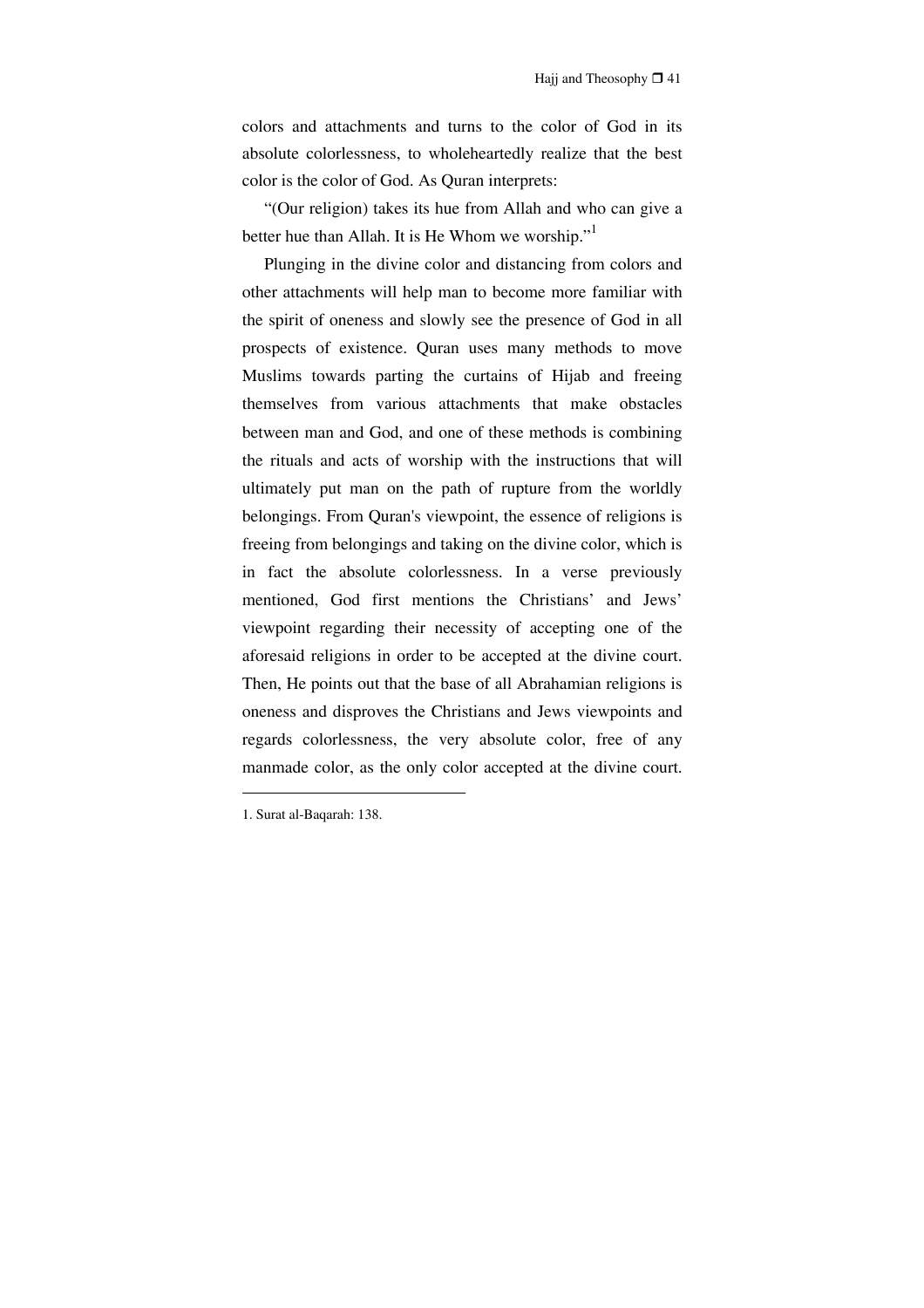The reason why in hajj rituals, He orders all pilgrims to stay away from any color and decoration which people enjoy in their daily lives, and only wear white clothes without any decoration for a while, and keep themselves off any worldly ornament, is to remind them that the real oneness becomes meaningful only through colorlessness and absolute detachment. Traditions and rituals and instructions of religions and faiths are nothing but the signs of the road that must only show the way and if someday they themselves become goals, they'll turn to barriers and hold people from reaching their goals. In many of his speeches and writings about hajj, Imam Khomeini refers to this very colorlessness and freedom from the worldly attachments and invites the pilgrims of the House of God to take advantage of this opportunity to benefit from these days and free themselves from the worldly attachments. He, in one of his writings, addresses the pilgrims and says:

"In divine places and sacred precincts in the blessed House of God, the performance of the rituals in the sacred presence of the Great God releases the heart of dear pilgrims from all bonds except God. Empty your heart of everything other than the Friend, adoring the ritual of hajj and spiritual journey with rays of the divine manifestation. Return to your country with a light heart relieved of the bonds of nature and egoism and filled with the knowledge of the beloved. Bring with yourself eternal spiritual souvenir for friends rather than perishable material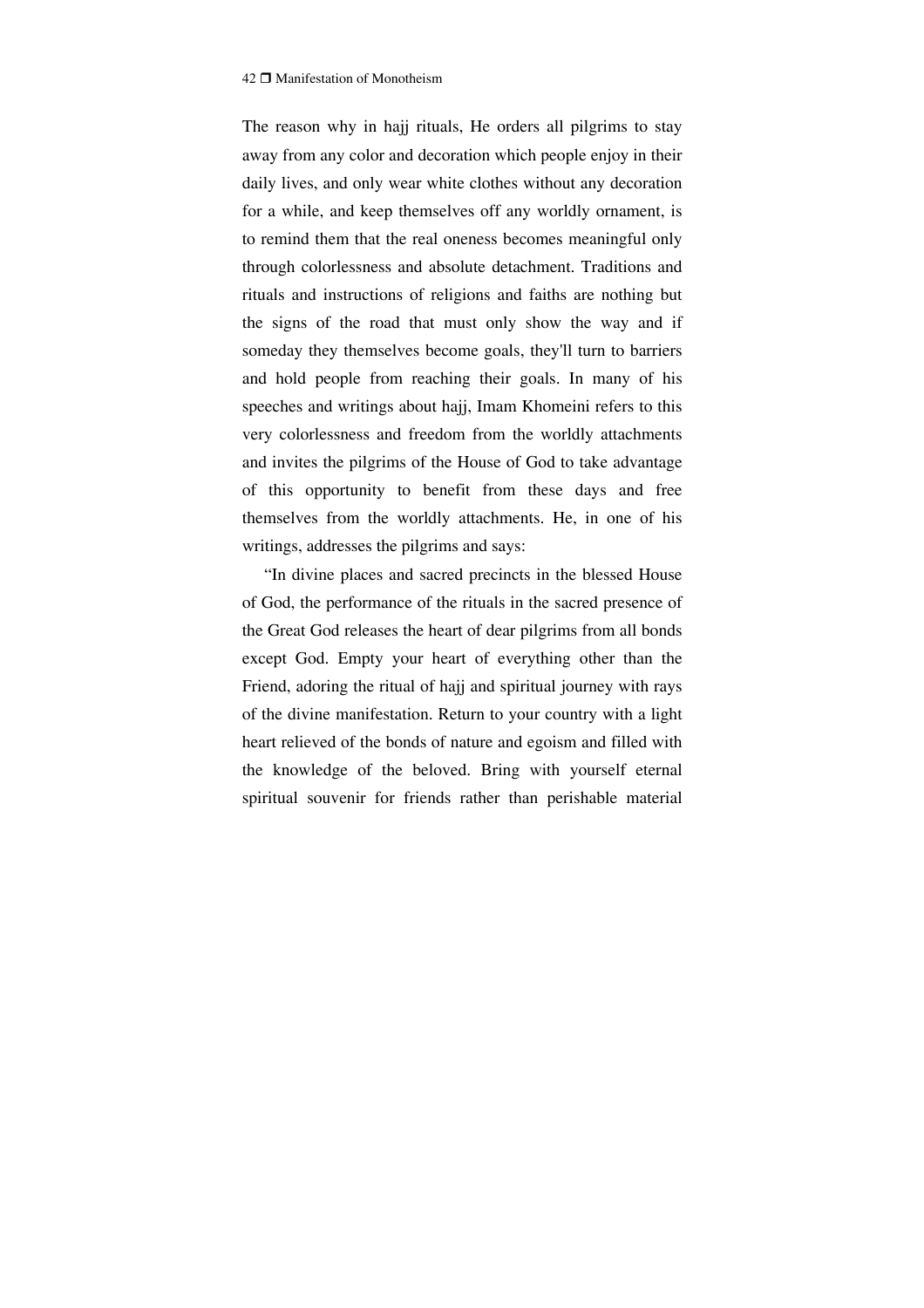gifts. Join your martyrdom-loving friends here with a handful of human and Islamic values for which the grand Prophets from Abraham, the friend of God to Muhammad, the beloved one of God were delegated."<sup>1</sup>

Being free from selfishness and egoism and the acts of nature is the most important things that hajji can achieve from this mystic trip. And when he reaches this point, he has actually achieved the real oneness and has become free of polytheism. This is why Imam always advised the pilgrims:

"Your *labbayks* are response to the invitation of God. Make yourself *muhrim* to arrive at the threshold of God Almighty and while reciting *labbayk* negate from the idea of any partner to God in all stages and migrate from the 'self', that is the great source of shirk towards Him the Glorified and Exalted. It is hoped that the seekers of the eternal rest can achieve it after the migration and receive the reward of sincerity towards Allah Alone." $^2$ 

The beautiful way Imam Khomeini uses verse 100 chapter Nesa is very interesting. This verse is about the people who emigrate from their homes with the intention of getting on the path of God, but they die on this path. God will grant these people their reward. This is the translation of this verse:

"And he, who emigrates for getting on the path of God, shall

<sup>1.</sup> *Sahifeh-ye Imam*, vol. 16, p. 515.

<sup>2.</sup> Ibid., vol. 19, p. 22-5.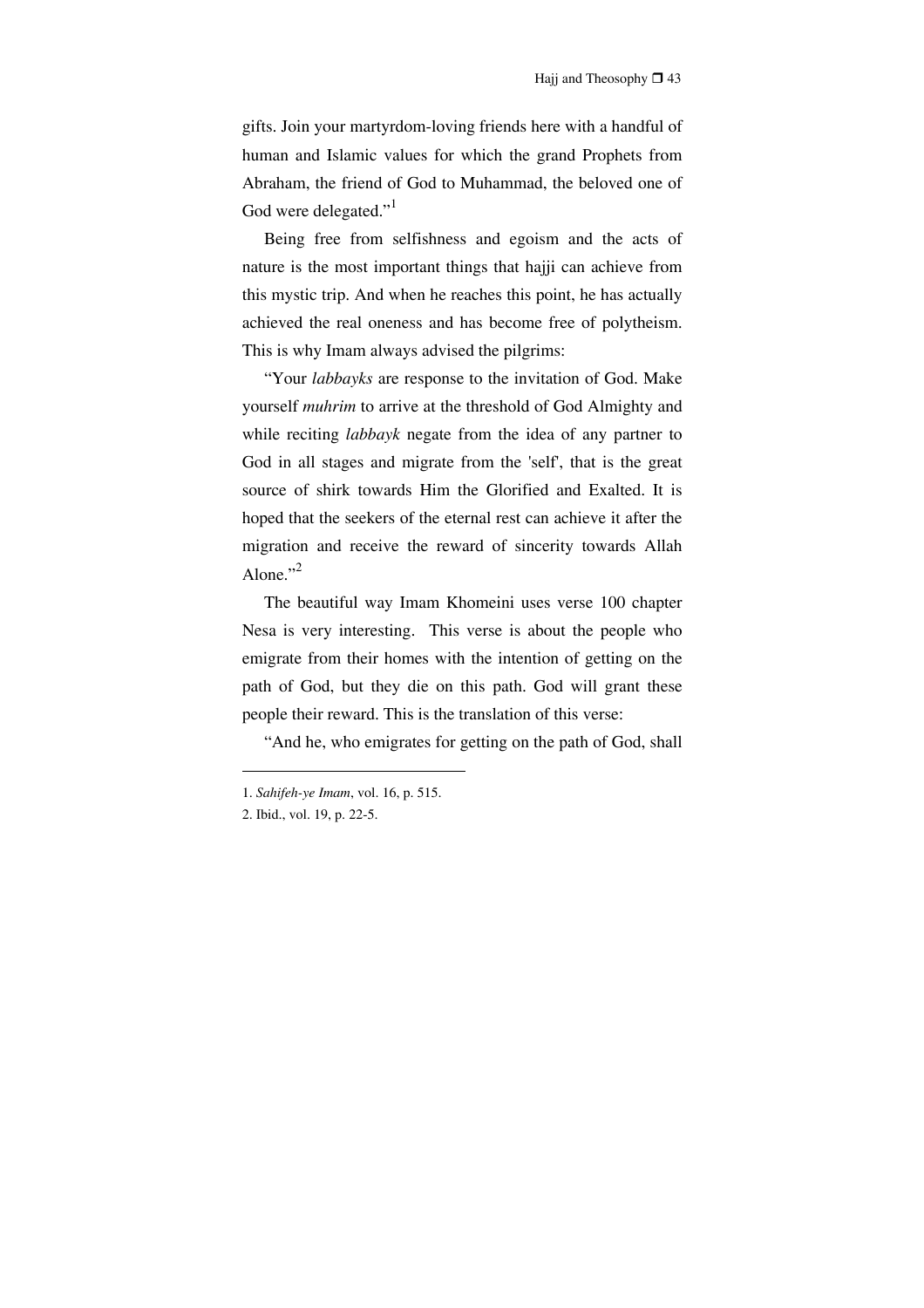find many residences and reliefs. And he, who emigrates home with the intention of getting on the path of God and his messenger, then dies, his reward shall definitely be on God, and God is the merciful compassionate."

This verse appears to be about ordinary emigration, but its hidden meaning is about death and life, and that's something that the theosophists and the men of heart are interested in, where death means freeing from materialistic and sensual belongings and life means stepping into the divine holy presence; Something that clearly manifests itself in hajj, where hajji marks an arbitrary freedom from attachments by taking off his worldly clothes and freeing himself from the worldly decorations and attachments, and puts on a garb which he must wear at the divine presence to exercise spiritual life.

# **Hajj and Servitude**

In hajj, man wholeheartedly senses his servitude to God. As Shiite imams said, the philosophy of servitude sources from the designation of a rough and dry place without any facilities as the place of worship that carries the name of God. In responding to Ibn-e Abel- owja, who didn't understand why Muslims circled around the House of God and did the Saye Safa and Marveh, and believed that it was unnecessary to do so, Imam Sadegh reasoned that the servitude test of servants has been taken in such a place. Late Koleini tells the story of his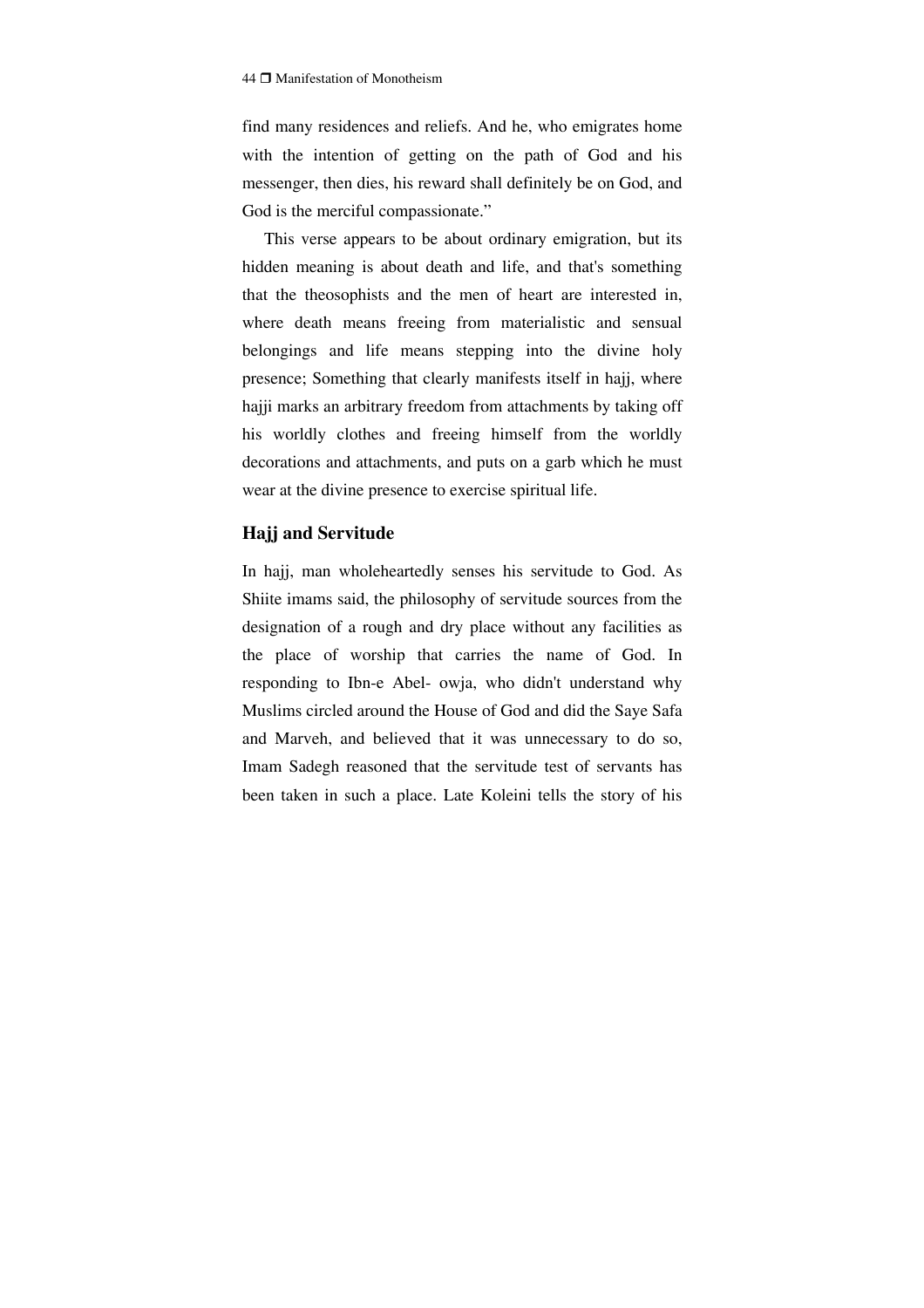visit with Imam Sadegh as such:

Isabn-e Yunes said: Ibn-e Abel-Owja was one of Hassan Basri's pupils. He later deviated from the path of *tawhid* (oneness). He was asked why he parted with his friend's religion and entered a path with no roots and verity. He answered: my friend was confused. He was sometimes a determinist and sometimes a fatalist and I don't think he was persistent on one religion. Isabne Yunes said: one day he came furiously to Mecca for he had been mistreated by hajjis. Scholars did not like to associate with him and were unpleased with his questions, because he had a filthy mouth and a nasty mind. He and a bunch of his comrades came to Imam Sadegh (PBUH) and sat next to him. Ibn-e Abel-Owja said to Imam Sadegh (PBUH): O' Aba Abdullah! Gatherings are confidential and one must pour out whatever he has in chest. Give me permission to talk. Imam said talk. He said: How much longer do you plan to pound this ground under your feet like a harvesting ground and resort to this stone and worship this brick House and trot around it like camels? Anybody who thinks about it and pounders over it will realize that this is an illogical and unwise behavior. You are the leader of this act and your father was the founder and the master of it, so what do you have to say about this?

Imam Sadegh (PBUH) said:

"When God leads a person astray and darkens his heart, that person will no longer see God or resort to Him and Satan will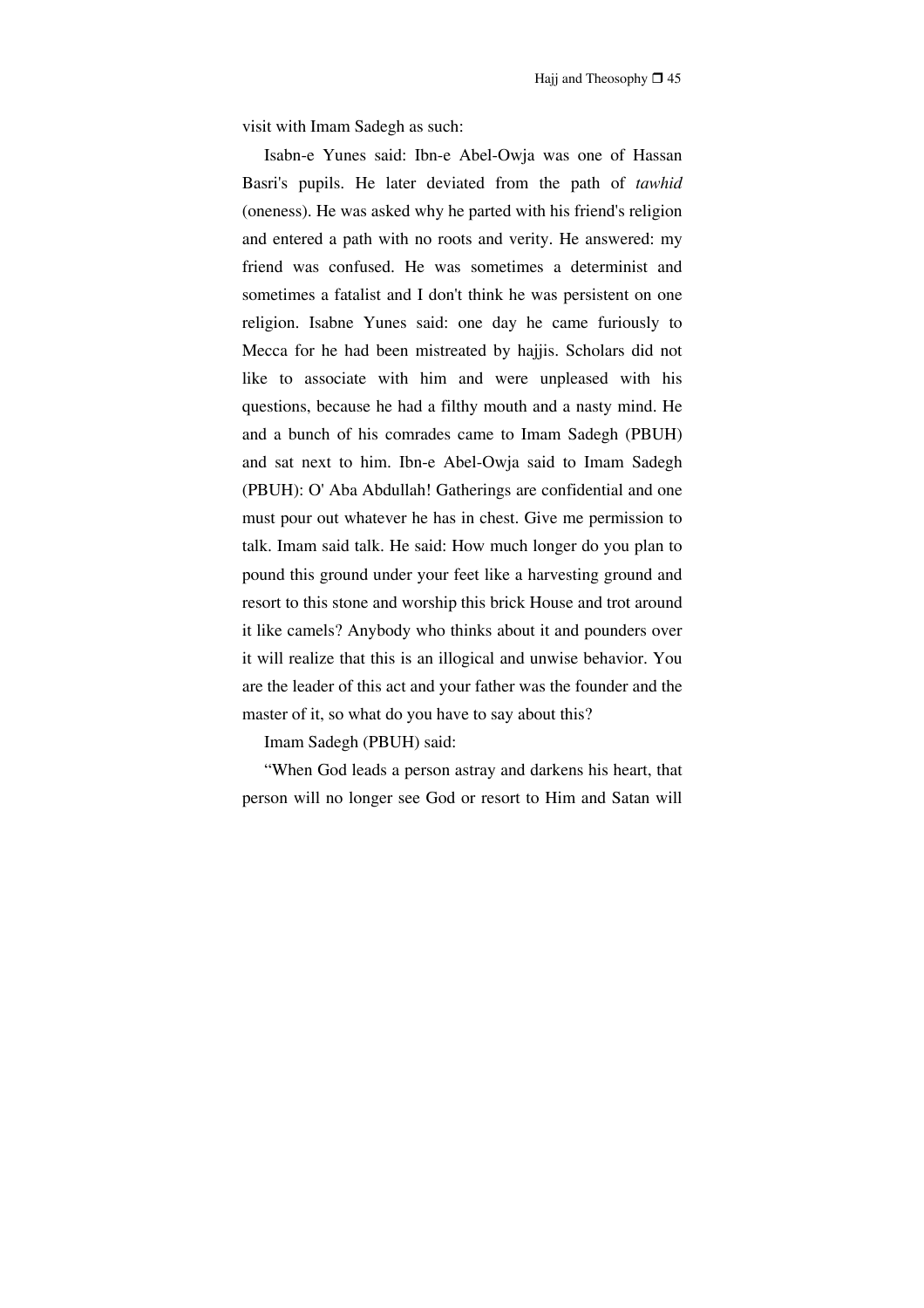become his lord to show him the path to destruction without giving him a chance to survive. Imam said : God meant for this House to be where his servants served in, and where He tested their servitude; so this is why He ordered that this House be respected and visited; and designated it as the site of His prophets and the kiblah of His prayers. This is one way of satisfying Him which will result into His forgiveness. This House has been founded on perfection and harmony and is the assembly of greatness and glory. God has created it two thousand years prior to the formation of the earth; therefore, it is the best place to obey whatever God commands and bans."<sup>1</sup>

Imam Ali Ibn-e Abitalib (PBUH) has said this in more details and with more eloquence. He says in *Nahj ul-Balagha*:

"who come later with rocks that cause no loss or gain, that can't hear or see? He made His respectful House out of them and let that House be a tool for people's uprising. Then He erected it on the stoniest, the least soiled and the least lumpy part of the world. In the narrowest valleys, amidst the mountains and soft pebbles, little water springs and scattered villages; A land on which no camel, horse, cow or sheep became fat. He ordered Adam and his children to go there and make *Beitollahul Haram* a place for making profit out of their trips and docking their loads. Fruits of hearts descend upon that House from faraway barren deserts, heights of deep valleys and

<sup>1.</sup> *Jame ul-Ahadis al-Shi'a*, vol. 12, no. 16050; Kafi, vol. 4, p. 197.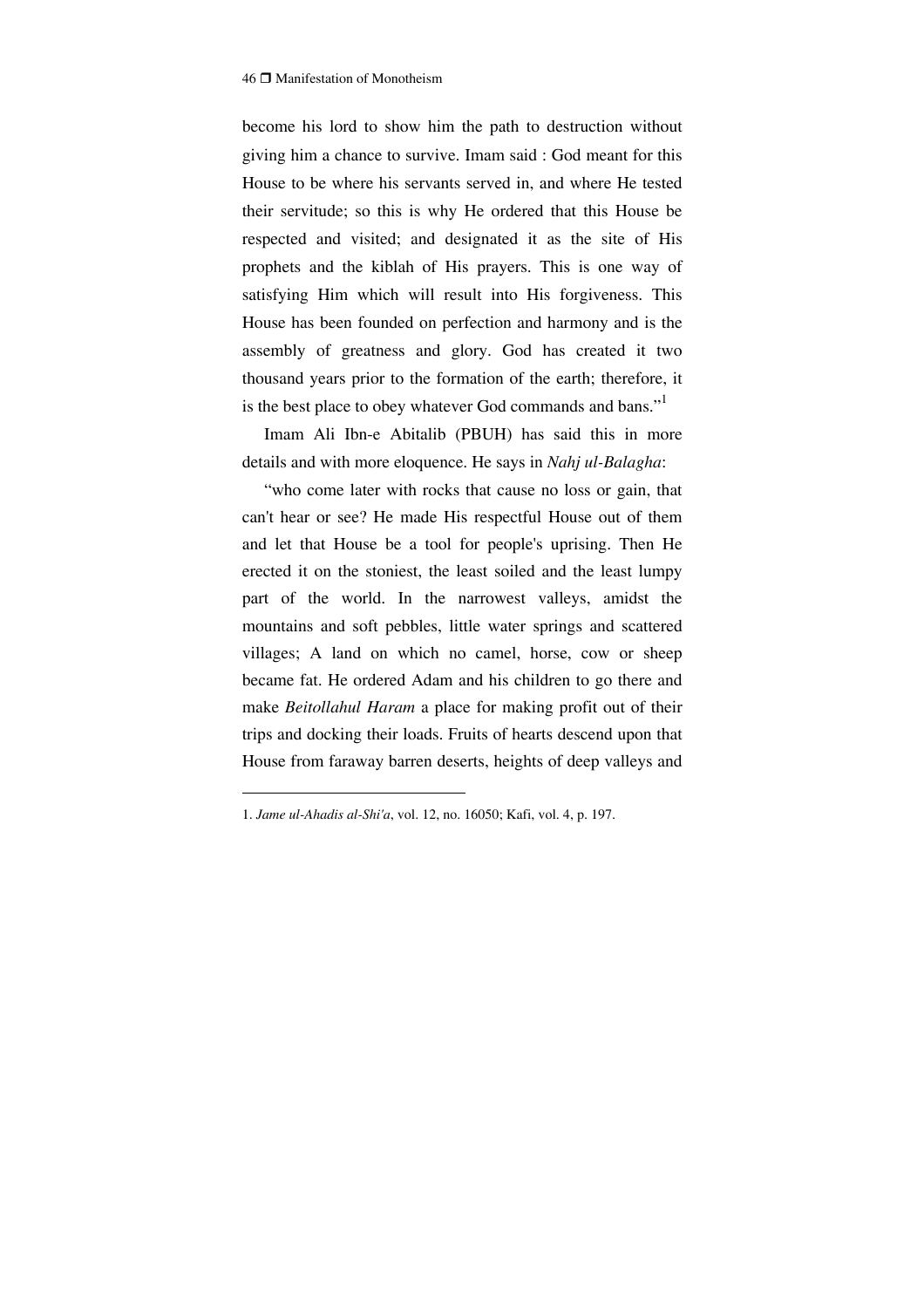scattered islands to humbly shake their shoulders and say *la elaha elallah* when circling around the House. This is when they have disheveled hair and are dusty for God's sake; when they have put their clothes on their back and let their hair grow till become bushy and turned the beauties of their creation ugly. God has tested them through a great, hard and perfect exam. And He considered this test as a tool for granting his blessings and allowing entrance into His heaven.

If the Glorious God ever wanted to erect His respectful House and great place of worship, amidst gardens, springs and soft and even lands, with abundant trees and accessible fruits, between adjoining buildings and nearby villages, where the land is covered with reddish wheat, green meadows, plants, gardens, fresh plantations, and thriving roads, He would have reduced the award in accordance with the easier test.

If the pillars and stones of the House of God were made of emerald, red ruby and rays of light, then such a building would have reduced doubts and ended Satan's efforts inside the hearts and taken away people's worry. But God puts His servants to the test through various hardships and He wants their servitude in different ways, and He tests them with different tasks unpleasant to them, so He'll pull vanity and selfishness out of their hearts and put humbleness in the depth of their souls, and take those tests as open doors to his grace and generosity and as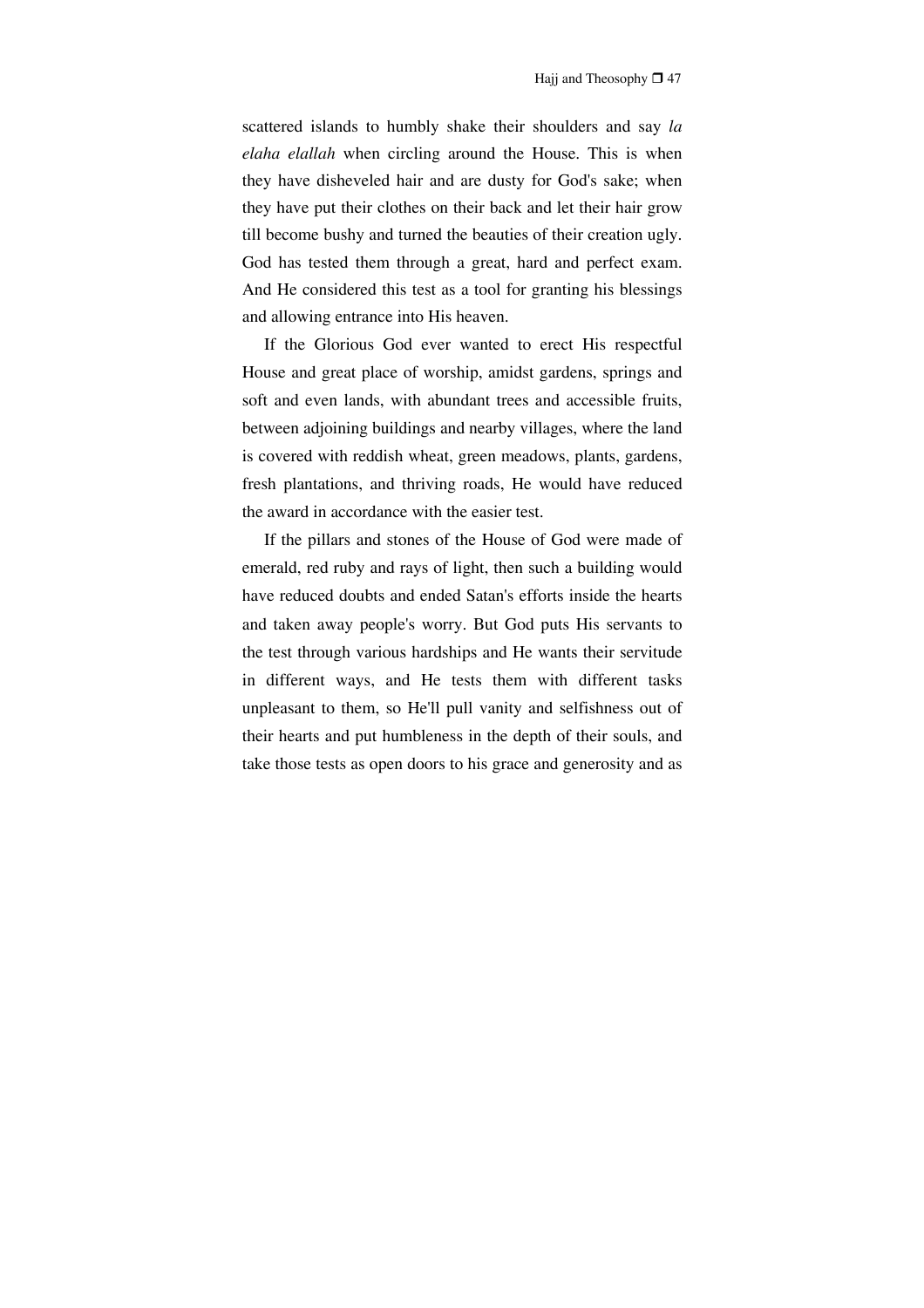a simple tool for earning His forgiveness."

Perhaps, no better image of hajj and its devotional philosophy has so far been presented yet. By Imam Ali's interpretation, this is a place where man crashes from the peak of his selfishness and self-conceit and enjoys the taste of humbleness and serving the court of God. This is a land of all hardships, away from greeneries and cultivations. When man decides to go to hajj, he in fact steps into a land where he suddenly sees an end to every decoration in his life and sees his undecorated self. This is when thousands of questions are being raised for man and Satan gets a chance to approach man and confront him with doubts and hesitations. This is when man's existence becomes a rough battleground between Satan and the man's whims of soul, which always tempts him with pleasure and gets in the way of God and man's beneficent conscience. It is on this battleground that one of the two beings inside everybody will step in, the good and settled one and the bad and deceived one.

Therefore, as hajj has both political and social constructions, it contains deep devotional nature as well. Although God is the creator of the whole world, but the reason He has chosen such a dry land, deprived of any natural attractions, to erect His House on, and has not picked a very attractive place on a green land,

<sup>1.</sup> *Nahj al-balagha*, sermon 234 by feiz ul-Islam and sermon 192, Mohammad Abdoh correction.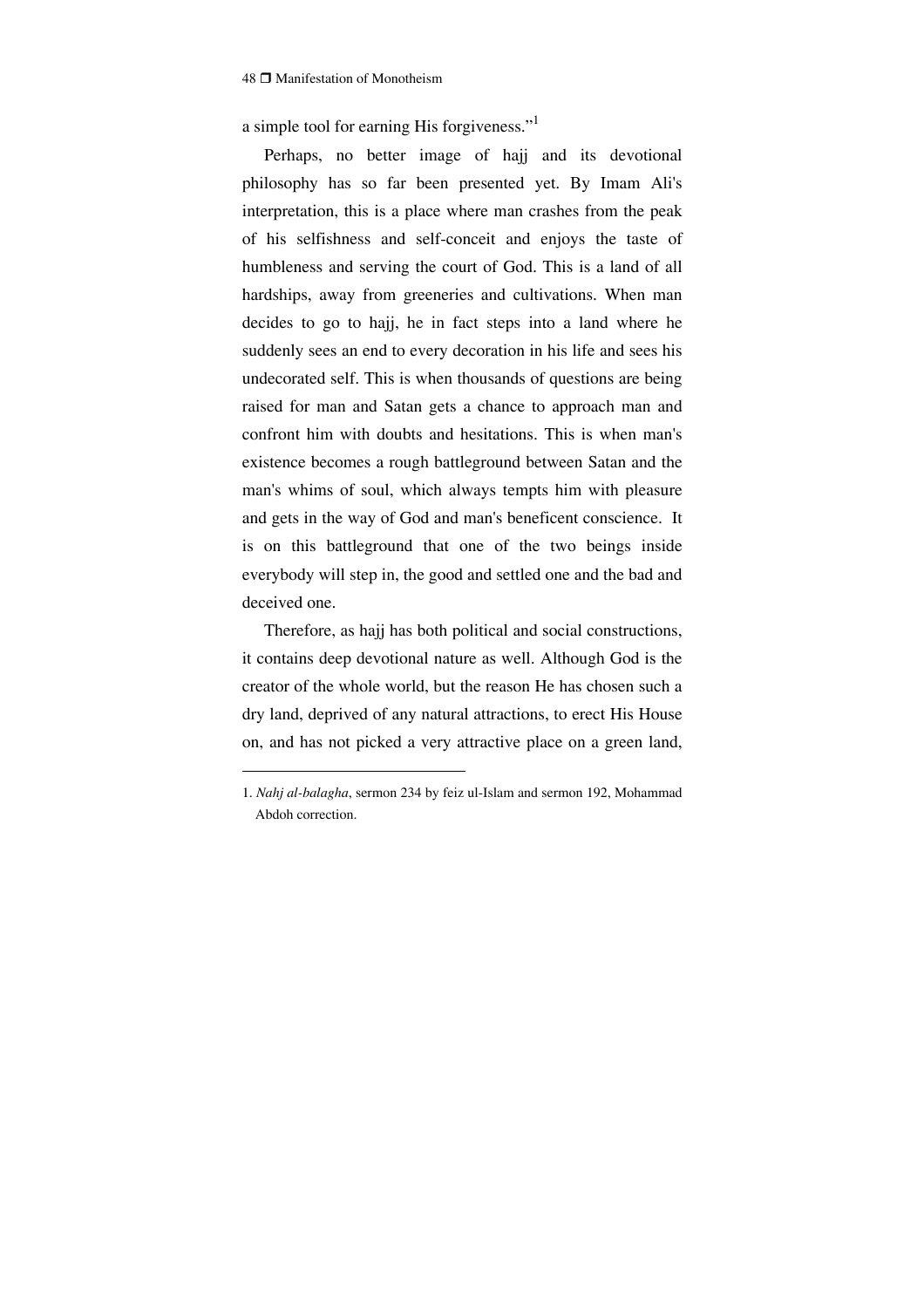with beautiful and very fascinating nature, is exactly because worshippers must come to that land with sincerity, servitude and the intention of performing divine orders. Today, besides devotional aspects, hajj has earned recreational aspects too and that's because of the conveniences brought to Arabia by tremendous oil incomes and the millions of Muslim travelers to that country. Today, a lot of pilgrims are not aware of how rough and difficult traveling to hajj used to be in the past, and this is probably why they don't realize the secret of designating such a place as the House of God, because comfort and convenience always separate man from spirituality and God. In verse 83 of chapter Esra, God says:

"And once we bless man, he'll turn away and keep aloof, and once he's done wrongly, he'll be disappointed."

This verse refers to two different conditions of human's life. When God is blessing him and when He stops blessing him. When he is being blessed by God and is in comfort, he turns away from God, and when the blessing stops, he becomes disappointed. Imam Khomeini, who knew that the glitters of the world would make man neglectful of God, always informed hajjis of not falling in the trap of worldly attachments and paying attention to worshipping and spiritual aspects of hajj and returning home as real hajjis. As an example, read the following words of Imam:

"I request the honorable pilgrims of Iran to bear in mind…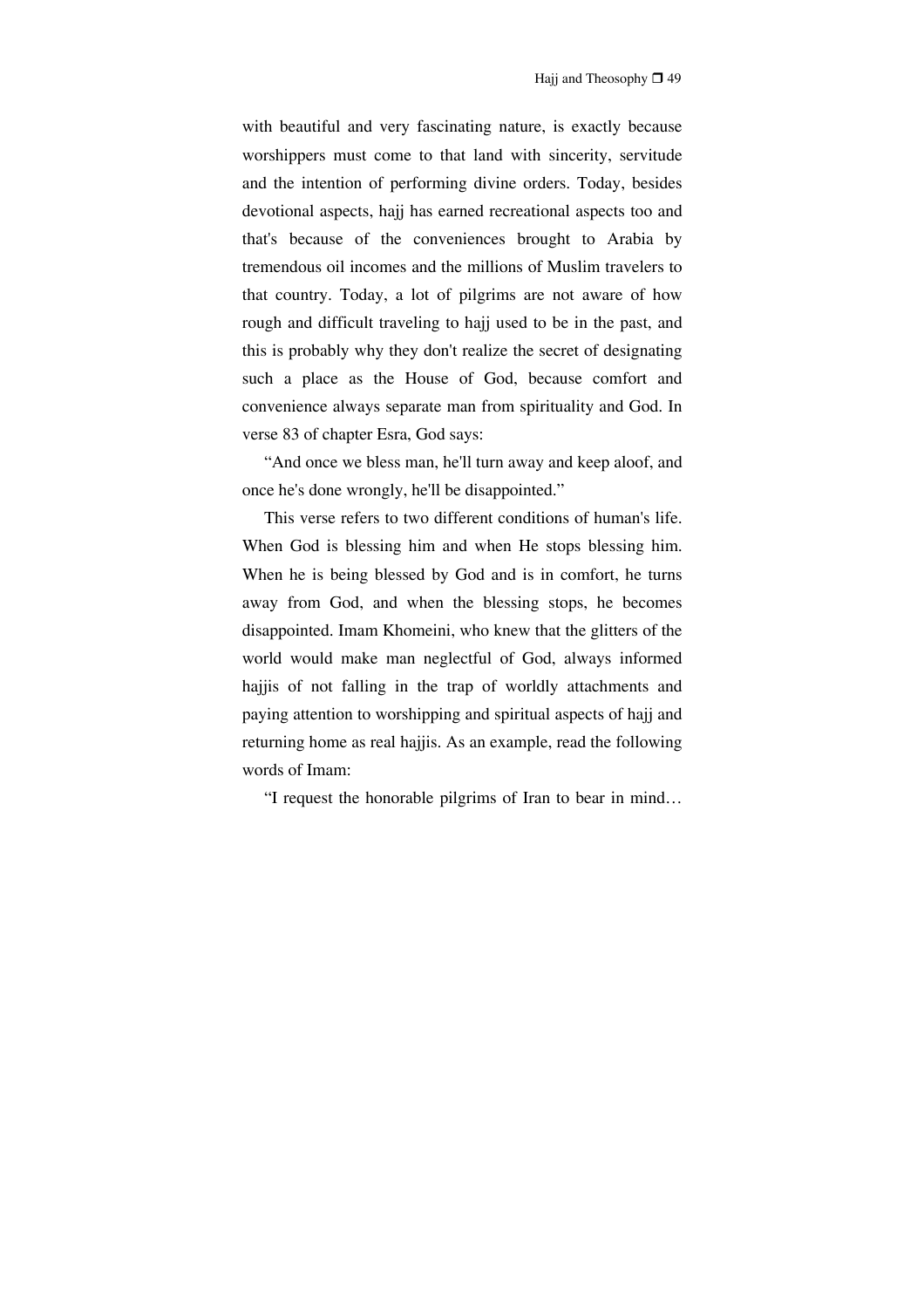they are heading toward the country wherein lies the House of God, the Exalted, and the Ka'bah of aspirations of noble prophets and honorable saints, the site where revelation was sent down and Gabriel and other angels of Allah frequented. They are heading toward God so that every moment and repose they have would be divine. They are going to the slaughterhouse of the beloved Ishmael as He ordered us to offer him everything in His way. They are heading toward Medina of Muhammad (PBUH) to become Muhammad-like, to learn how to live, and to struggle in the cause of the beloved. They are going toward the tomb of the Great Prophet (PBUH) and the holy saints who had not paid attention for a moment to the world and its allurements. They thought of nothing except God and his commands and took no step except for His pleasure. So, be aware from where to where you are going. As such, your responsibility is so much, and your movements and gestures, in addition to being in the presence of God, the exalted, and His presence, are being watched by the saints and angels of Allah."<sup>1</sup>

Understanding the fact that this is a devotional trip, very different from trips of other natures, will lead hajji into exploring the secrets of hajj. If anyone doesn't see a major difference between his behaviors, deeds and moralities of before and after the journey, it's because he's gone there not to worship, but to only perform a tradition and ritual.

<sup>1.</sup> *Sahifeh-ye Imam*, vol. 20, p. 89.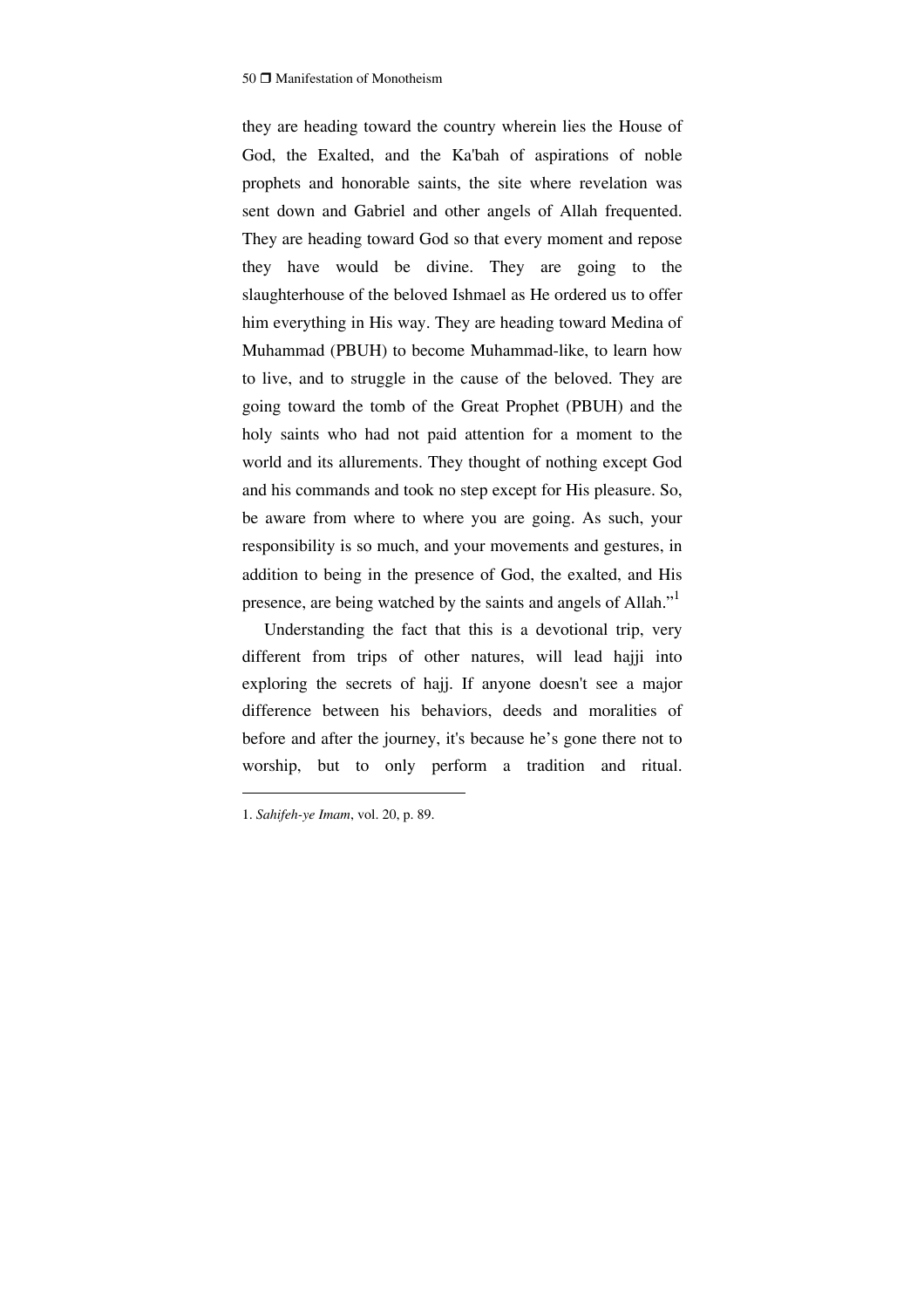Unfortunately, some people take this trip to earn a new title and some others take it as an opportunity to visit another country; some take it to vie with others, and recently, some have been going to Hejaz on others account and expenses. And these people have become trapped in the evil of acquisitiveness. This is when we know that this is a devotional trip and the Reward Giver is aware of everything and that such arrogance will never be accepted at the court of God. Sincerity and humbleness are the spirits of worship, and He who buys this sincerity, knows people inside and out and has arranged this worship in a way disharmonious with sham and deception. If hajji considers this a devotional trip and realizes that he is seeking God and God is aware of his intention, then he will get himself ready from the beginning of the trip to appear at the court of God, and he will avoid anything that may hold him back from reaching the court of God and this avoidance is in effect while making the arrangements of the trip, during the trip and at the time of performing the rituals. Therefore, anyone who spends public properties to take this trip, shall think to himself whether or not his trip- which is made possible by spending these public properties- is valuable enough to the public to justify its legitimacy? He shall never think about shopping and doing business in Hejaz, even though religion has not banned doing this, because the important thing to hajji is approaching the court of God, not becoming rich, therefore he won't make a business trip out of this. Imam Khomeini, in his first speech to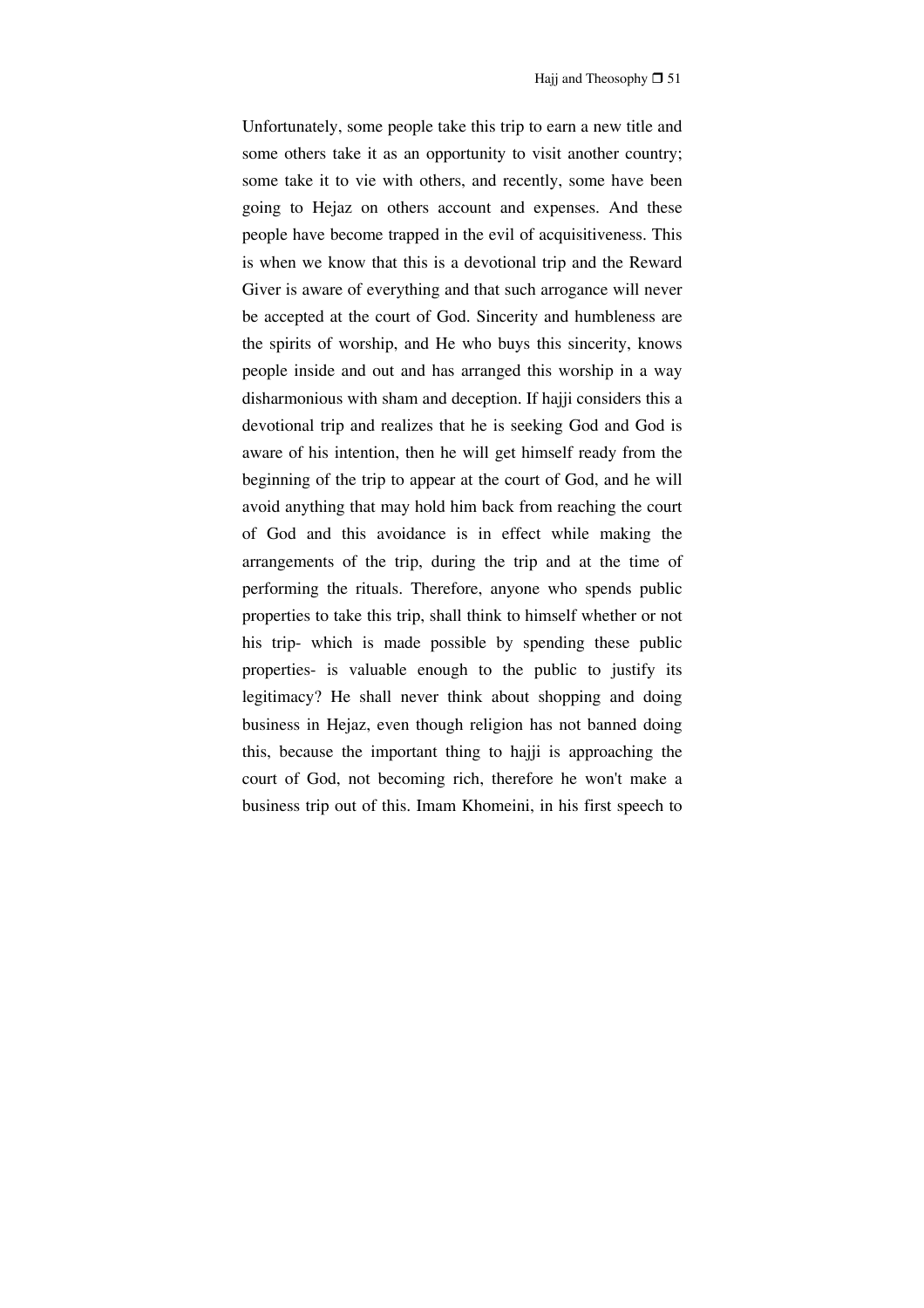the pilgrims of the House of God in 1385, addressed his delegate in hajj, the then minister of Culture and hajj managers as follows:

"Keep in mind that hajj is not as a trade journey. It is travel toward God. You are going to God's House. Whatever you do must be divine. From the very start your ravel is toward God, Almighty. Like "travelers toward God" such as prophets and our religious leaders, you should travel toward God all your life without going astray."<sup>1</sup>

As noticed in this phrase, since the beginning of the victory of the Revolution that Imam was in charge of hajj affairs, he tried to reorganize this divine task and put it on the right track and make it a completely devotional trip. "Devotional trip" doesn't mean deviating from political, cultural, social and revolutionary contents, like it did before the Revolution and it still does in some countries, because hajj is a political and social devotion in Imam's mind, and we have mentioned this in other chapters. But it means that Imam doesn't want hajj to become contaminated with small and worthless things such as the wanderings of hajjis in Saudi markets and their purchasing of other countries worthless consumer goods, and becoming neglectful of the devotional importance of their intention of nearness to God. Hajji must know that he has come to this land to answer God's invitation and that he'll give an answer to God's

<sup>1.</sup> Sahifeh-ye Imam, vol. 10, p. 175.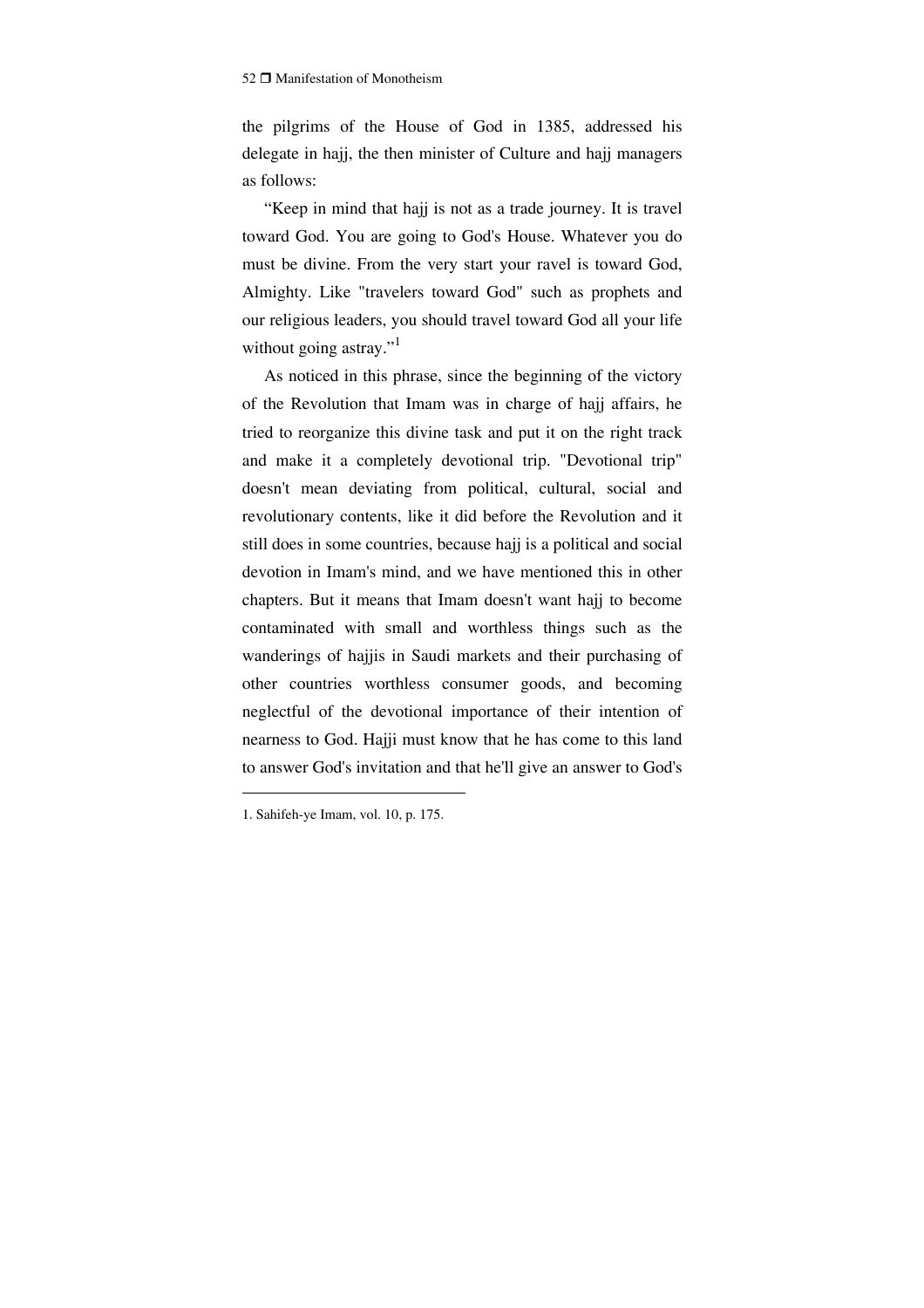call by every *labbayk* that he says and it is obvious that he has to be honest in his answering, otherwise, not only he hasn't worshiped, but also he has committed a sin for his dishonest *labbayks*. Imam Khomeini said in the same speech:

"You go there and recite *Labbayk* to God. This means that "you called us and we responded to your call, lest you might do something that God rejects you. You must not get involved in business affairs during this journey because it is a spiritual travel. I am addressing you all ranging from clerics to ordinary people. It is a travel toward God not the world. Do not spoil it with worldly things." $\cdot$ <sup>1</sup>

Travel toward God becomes meaningful when hajji thinks about God at all times; when he tries to have a correct understanding of the oneness of God and reach Him.

#### **Hajj and Self-construction**

Hajj is the greatest place for self-construction and freeing from futile thoughts and dependent on indecencies. Imam Khomeini believes that, making use of hajj to self-construct and self-refine is only possible if we achieve the spirits of hajj. In his opinion, the one who is oblivious of spiritual aspects of hajj and is way too materialistic, can never save himself from the clutches of the Satan of the self and the non-self. He writes in this regard:

"If spiritual aspects are pushed into oblivion, do not think

<sup>1.</sup> Ibid., p. 127 (English version).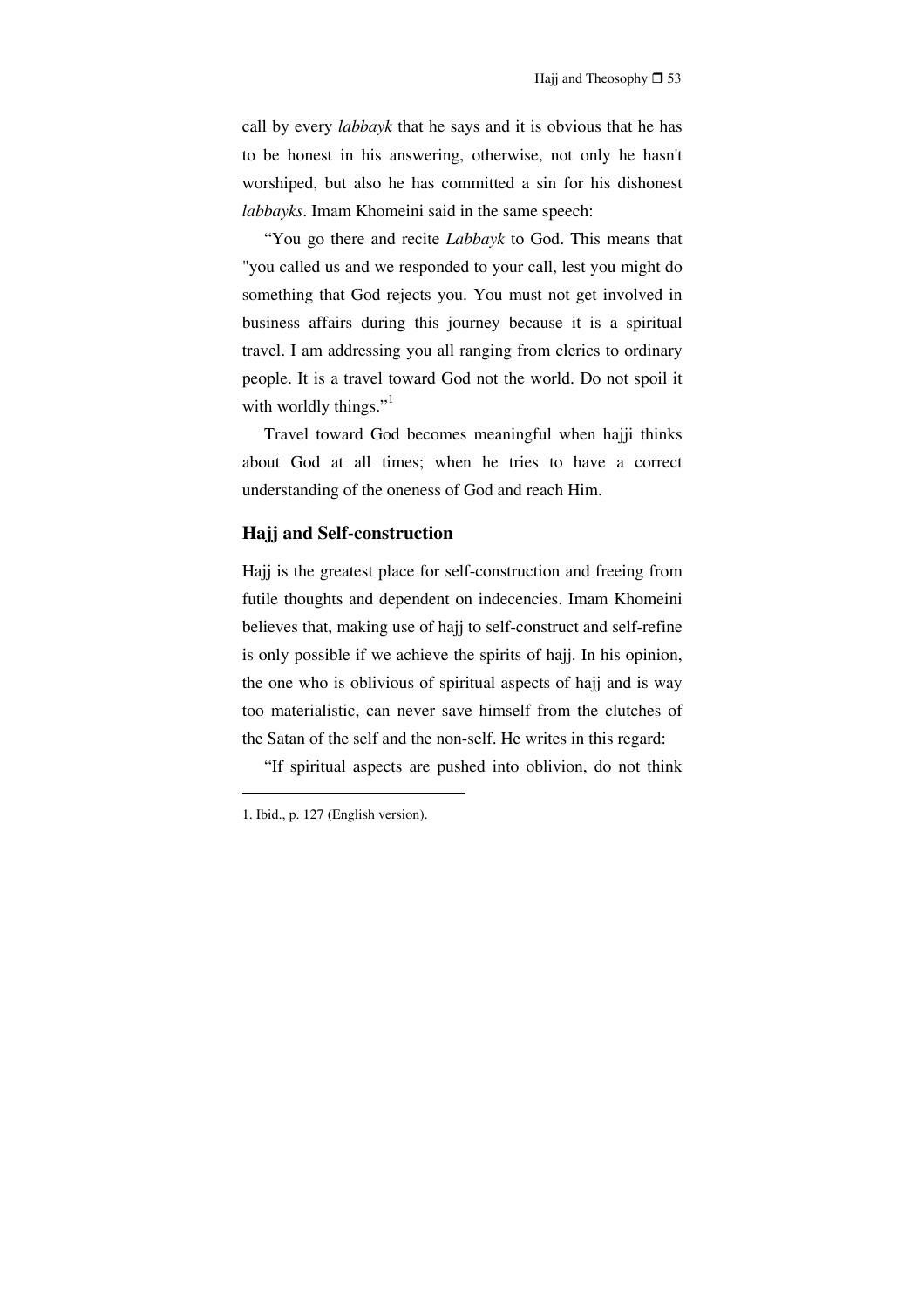one can free oneself from the clutches of the Satan of the self. As long as you are bound in yourself and carnal passions, you cannot succeed in Jihad for God's path and defend the sanctuary of Allah (harrimullah)."<sup>1</sup>

In this small phrase, Imam Khomeini has created a concrete bond among concerning about spiritualties, freeing from self and ability to struggle (Jihad) for God. Man can be forgiving when he is free of wants and desires of self. And he can control his wants and desires when he strengthens the spiritual aspects of his soul. Strengthening spiritual aspects in man normally requires certain conditions and hajj is one of them. That's why Imam Khomeini reminded hajjis:

"What is important is that the pilgrim should know where he/she is going and whose invitation he/she is accepting. One should know who the guest is and what the etiquette of the invitation is? Beware that selfishness runs counter to Godseeking effort and migration toward God, resulting in deficient spiritual hajj. If this single theosophical and spiritual aspect of hajj is realized for man and one's response is truly for God's call, man will be victorious in all political, social, cultural and even military arenas."<sup>2</sup>

In this phrase, Imam believes that success in other areas of man's life is due to achieving theosophical and spiritual aspects

<sup>1.</sup> Ibid., vol. 19, p. 23.

<sup>2.</sup> Ibid., p. 307.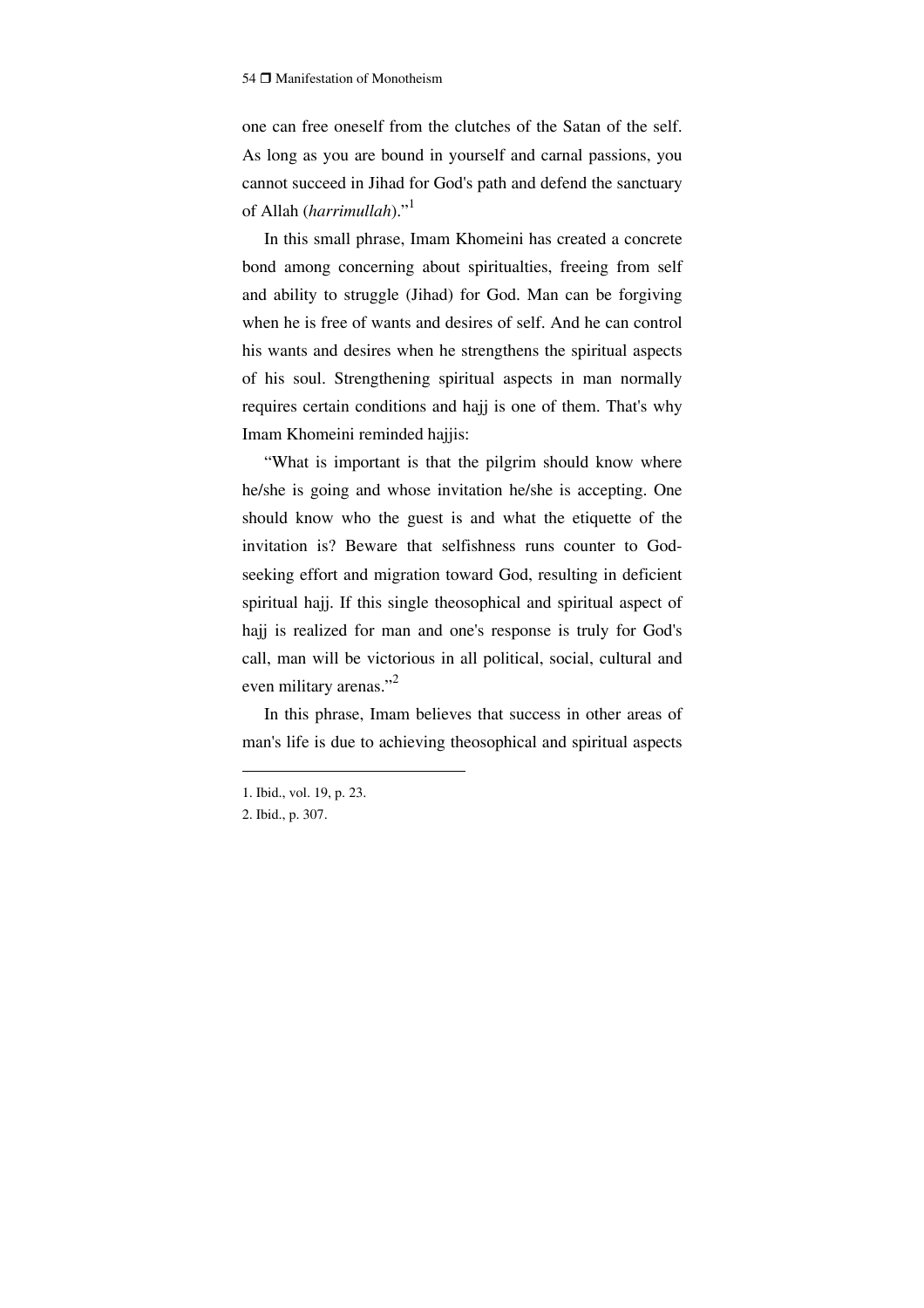of hajj. This widespread view to hajj and believing in the continuity and interlacement of every aspect of life in hajj will give this great and important ritual a very high stance. The key to achieving this goal is self-purification and hajj accommodates man with that.

Hajj can help man purify his self and upgrade his spirit, but that's if man reflects on every part of this trip thoughtfully and apprehensively. This journey is actually a journey that restores the whole history of oneness (monotheism) in man's existence. On this trip, man goes to where all signs of confrontation between the right and the wrong during humans' history are somehow crystallized. If we pay attention to the point raised at the beginning of the discussion over ka'bah being the first man's House of worship, we shall see that this land is in fact the battleground between the right and the wrong, in other words, between man and Satan. Therefore, whoever goes to this land, must open his eyes and review all this history and see himself on this battleground and make his decision. If he could picture himself in such a condition, he'll then have the determination to use hajj instructions to purify his self. Imam Khomeini always seriously asked the pilgrims of the House of God to do this study and said:

"Another point to which the honorable pilgrims should pay attention is that the holy Mecca and other sacred spots are places that have scenes of great events associated with the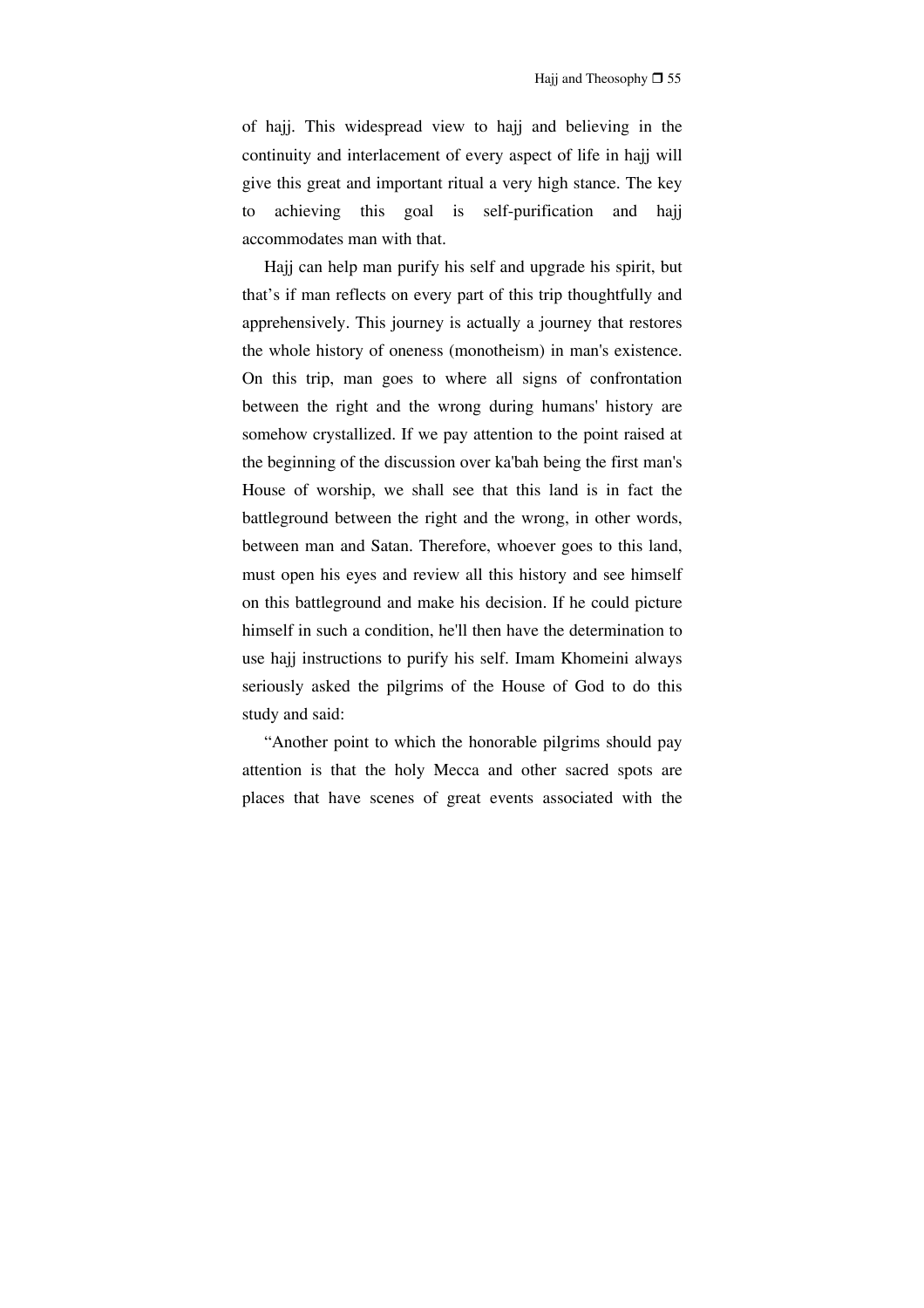movements of major prophets and the ministry of the Holy Prophet (s). Every spot of this holy land bears the footmarks of great prophets and is associated with frequent descents of the Archangel Gabriel, the trustee of divine revelation. They bring to our minds the memory of the several years of distress and suffering borne by the Holy Prophet (PBUH) for the sake of Islam and mankind. Being in those holy places and memory of the harsh and oppressive circumstances of the Prophet's ministry make us further realize our responsibility of preserving the achievements of that divine mission and movement. They make us recall how the Holy Prophet and the Imam (PBU Them) suffered isolation and estrangement for the sake of establishment of righteousness and education of falsehood. With great resistance and forbearance, they stood their ground against the insults, slanders and revilement hurled at them by Abu Jahls, Abu Lahabs and Abu Sufyans and continued their work despite conditions of severe bans and economic blockade of Abu Talib's quarters. Thereafter, they endured migrations and bitter hardship in the case of inviting people to God and propagating the divine message. They fought a perpetual war, one unequal battle after another, and faced thousands of plots and obstructionists schemes of the enemies. Yet they held their ground for the sake of guidance and enlightenment of humanity. The rocks and hillocks, the mountains and deserts of the Hijaz and the alleys and bazaars of Mecca and Medina, all are witness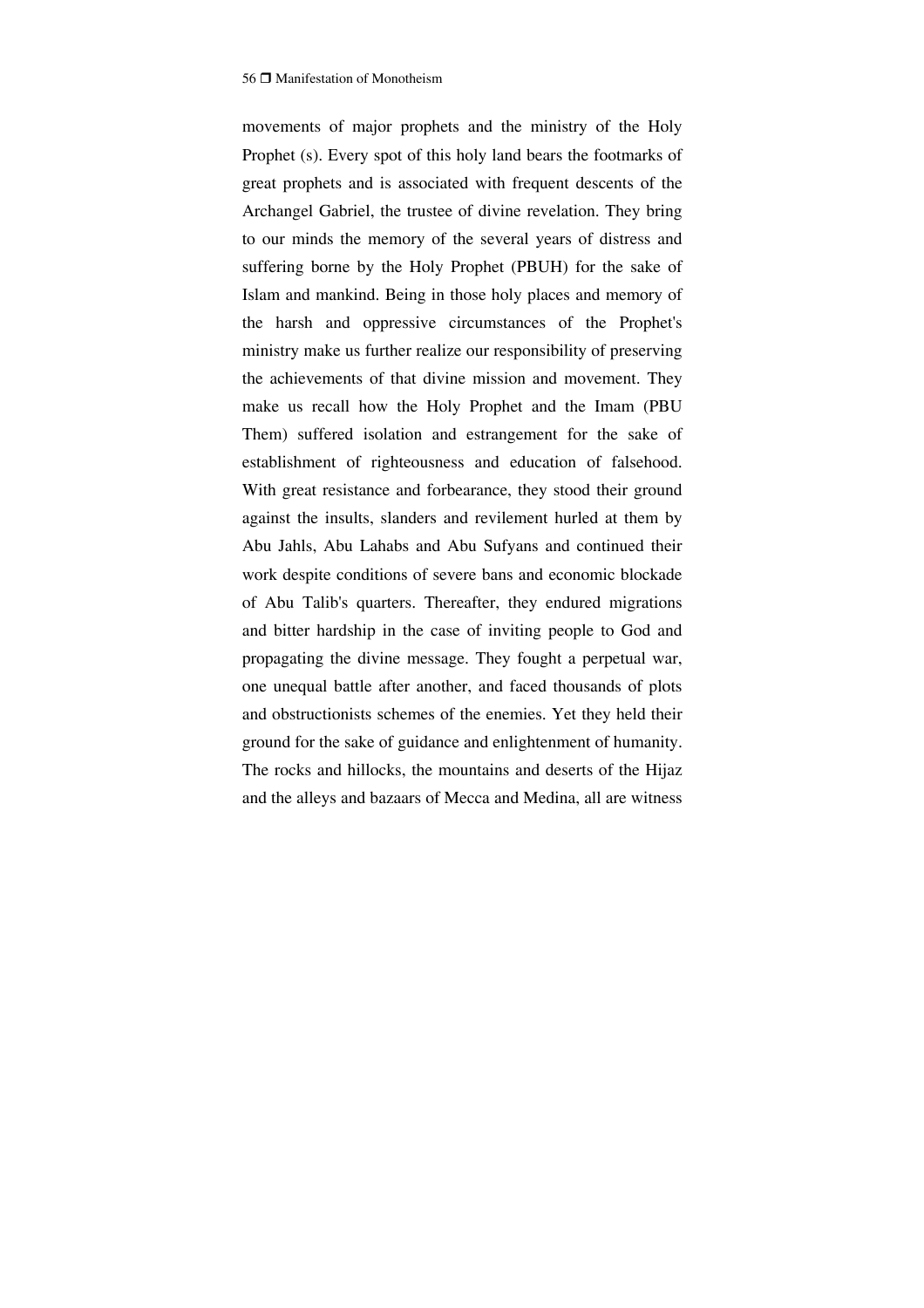to the tumult and turmoil occasioned by the prophetic message, and were they speak they would reveal the secret of the fulfillment of the Divine imperative. Then the pilgrims of the divine sanctuary would know what hardships the Prophet (PBUH) of God underwent for the sake of our guidance and for the salvation of Muslims, and see how great the responsibility of his followers is." $<sup>1</sup>$ </sup>

The journey to hajj is in fact a trip back to the history for the Muslim to truly become acquainted with his convictional race and realize that this valuable heritage has not been earned easily. On this return trip, in addition to acquainting with convictional race, he will be able to restore his religion too. The reason why Imam recommends the pilgrims to reflect and ponder on every part of this land and study and think about every event taken place on these places, and he emphasizes on it, is because during this study and reflection, hajji will deviate from neglecting factors for some time within which, he'll be able to better shape up his way of thinking and himself. He will travel through himself and examine his situation to see on which front he is in this constant war between the right and the wrong. Imam, at the beginning of the revolution, in one of his speeches to hajj authorities said:

"In this divine journey, you stone Satan. You would stone yourself, if you were among Satan's troops. You must become

<sup>1.</sup> Ibid., vol. 20, pp. 325-26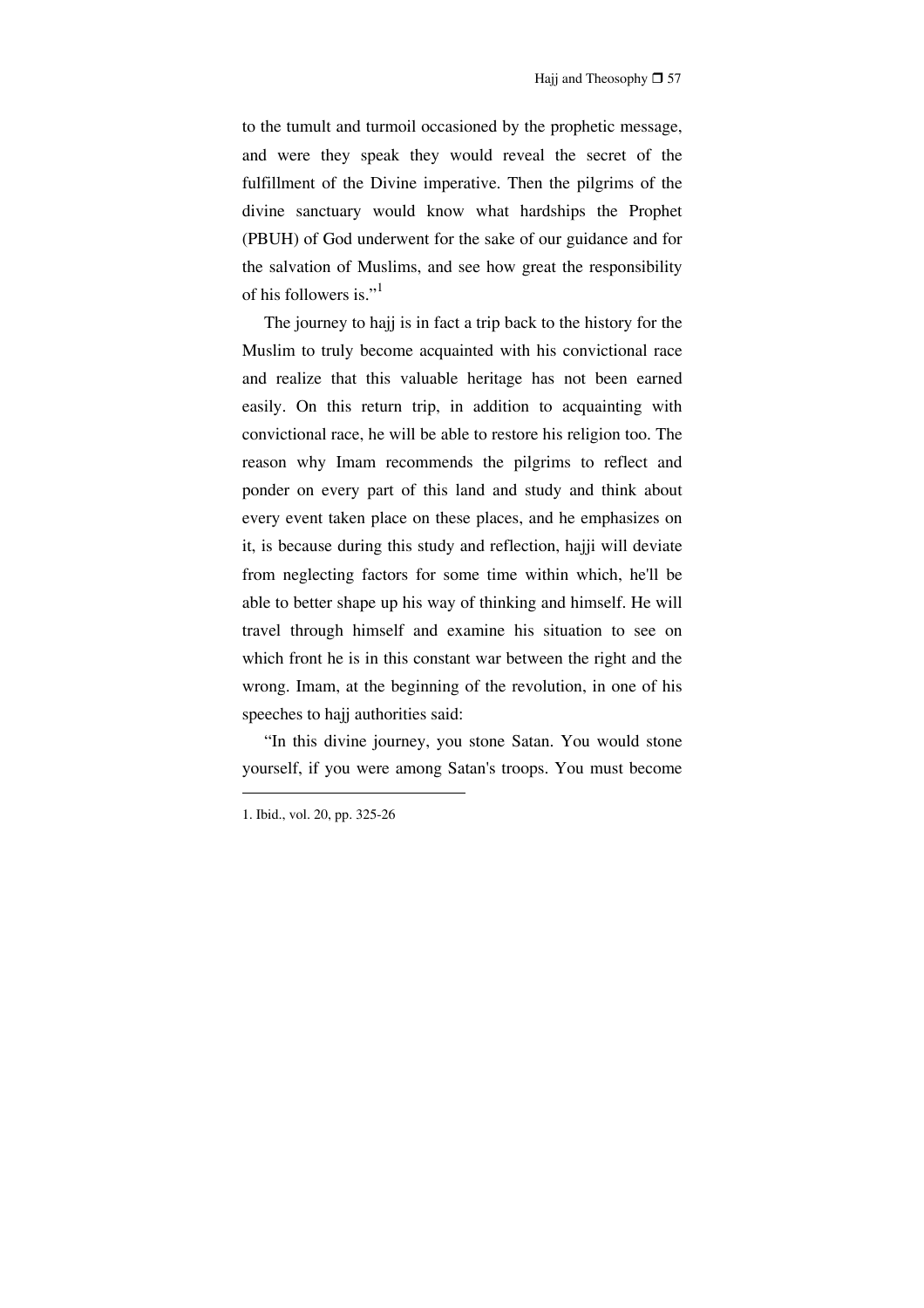divine so that your stoning can become divine. You stop at holy stops lest you might contaminate yourself with a sin, which may disgrace you before God and defame Islam before the world."<sup>1</sup>

To many people, stoning Satan is perhaps only performing a devotional ritual. But he, who takes a deeper look at this ritual, sees Satan in front of him stubbornly trying to stop him from moving toward God. If he repels him in one place, he will set him another trap bigger and more complicated than the previous one, in another place. He shall recall that this hated creature fixes traps for even great people such as Abraham Khalil, and there are no exceptions. Therefore, he must always be aware and never imagine that he'll be rid of Satan's temptations. Considering various obstacles for Satan is to warn man that Satan is consistent in tempting him. Committing any sin is actually some sort of falling in Satan's trap, that's why Imam warned hajjis of being careful at the time of stoning to not stone themselves by committing sins.

# **Hajj and Reasoning**

Cognition or knowledge, as Imam Ali Ibn-e Abitalib's interprets it, is the starting point of man's theosophical movement. And Imam Sadegh (PBUH) says:

"God shall accept no action without knowledge and no knowledge without action. He, who recognized, his recognition

<sup>1.</sup> Ibid., vol. 10, p. 127.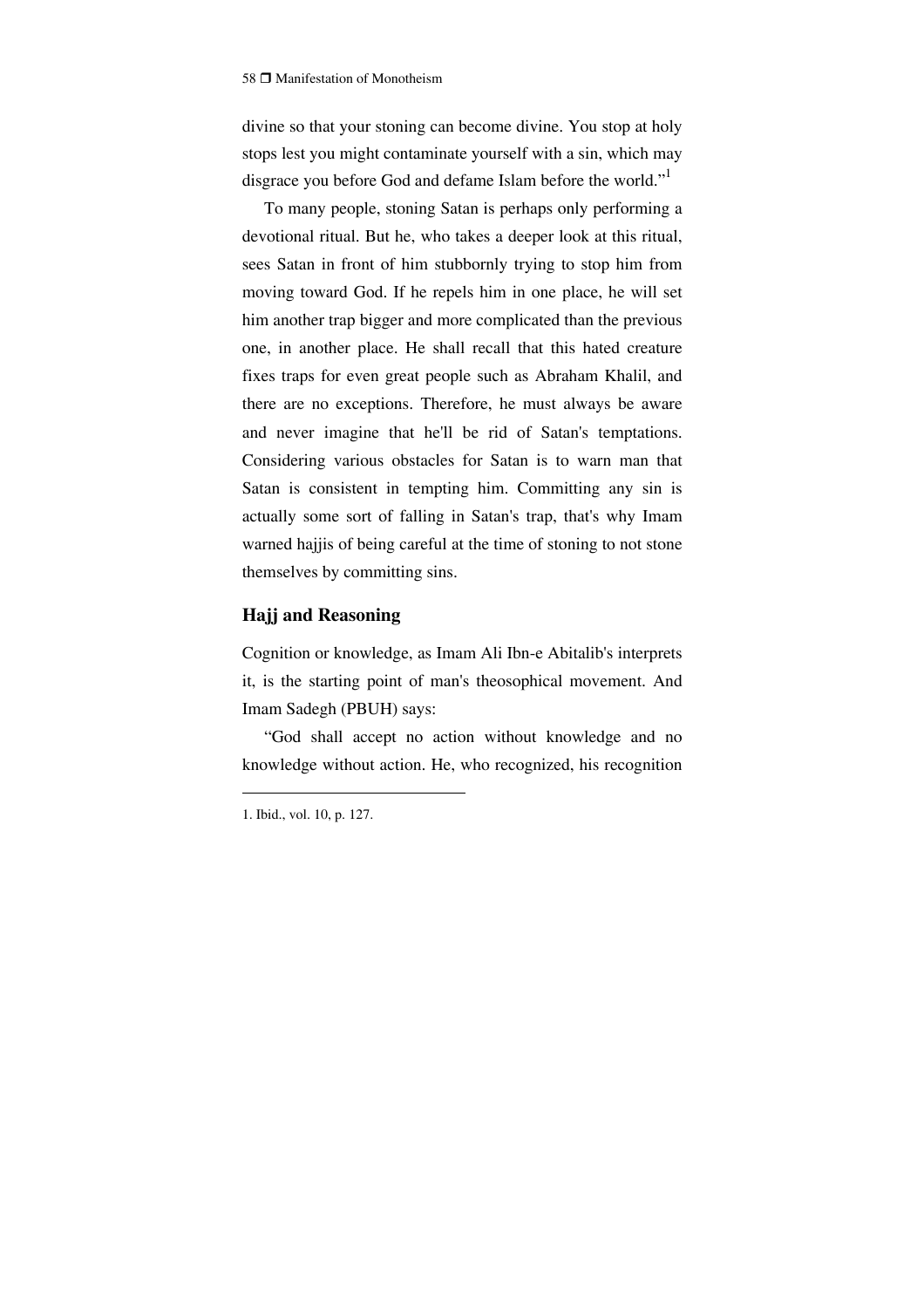shall help him act, and if he didn't act, he actually has not recognized. Know that the components of faith are affiliated to one another."<sup>1</sup>

In another hadith, the Imam believes that the negative consequences of an action without cognition are more than its positive ones and says:

"He, who does a job with no cognition, does more corruption than correction."<sup>2</sup>

Such narrations which are found a lot in narrative texts show the value of knowledge in Islam's believing and practical system. That's why Islam and Islamic religious leaders take every opportunity to add to people's knowledge. In Islam, every line of the miracle of the Generous Messenger (PBUH), the holy Quran, has been interpreted verse by verse and that indicates the significant value of knowledge in Islam's religious system. A verse is in fact a sign that makes one understand the reality beyond that sign, and this means helping people to think, understand and gain knowledge. The miracle of the Generous Messenger is actually the miracle of the lists. In this religion, most of the instructions include codes and ciphers and everybody is obliged to follow these codes and ciphers to achieve the facts and realities. In this religion, the entire creation and nature as well as all God's verbal and oral

<sup>1.</sup> *Al-kafee*, vol. 2, hadith no. 2.

<sup>2.</sup> Ibid., hadith no. 3.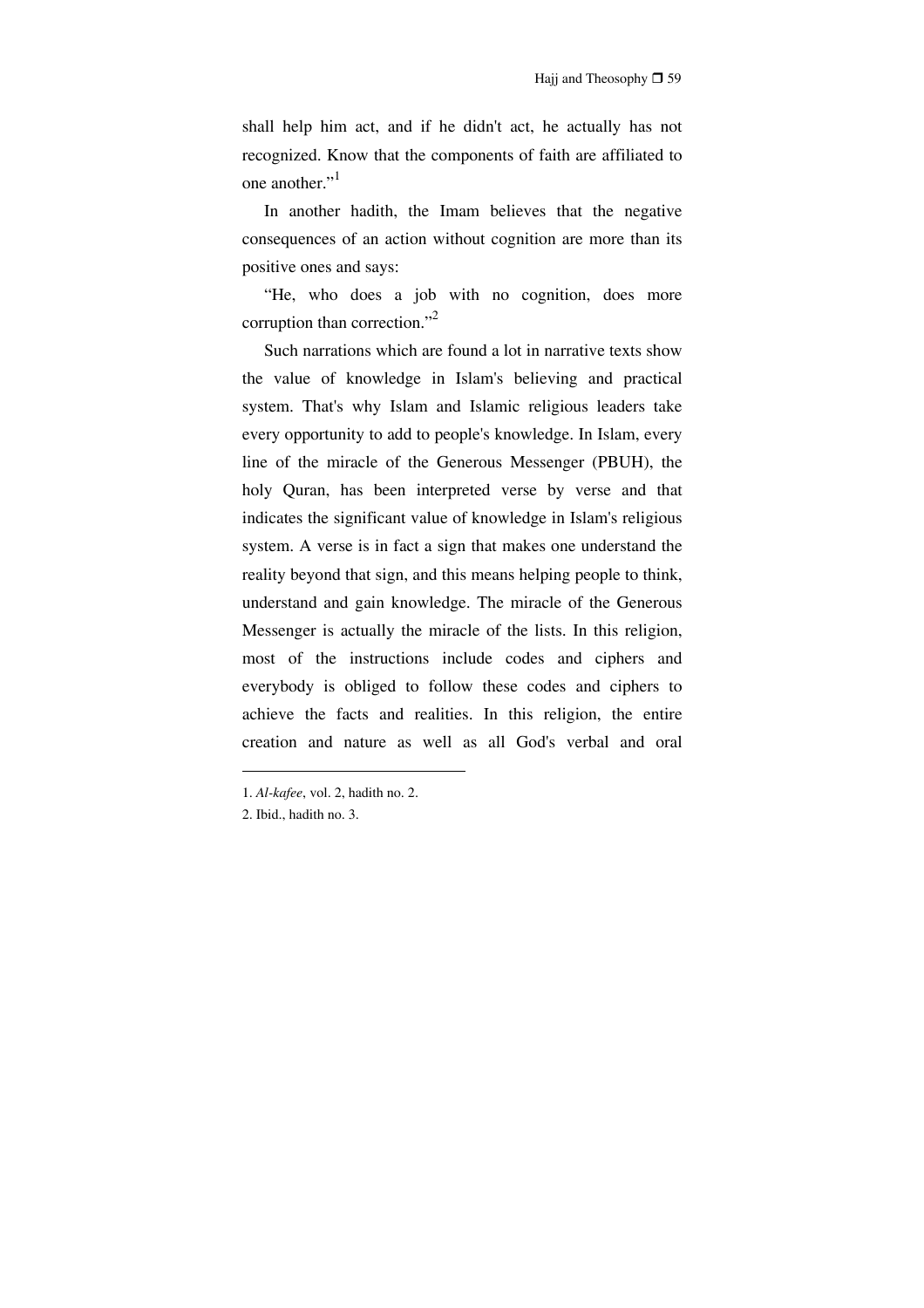instructions, have gathered in the form of Quran, and they are all signs and verses that would make man recognize the source of creation. The traditions and rituals assigned in this religion are for this very purpose. Deeds and rituals like hajj are in fact nothing but showing man the way and leading him toward the knowledge of God. If these deeds are not accompanied with knowledge, awareness and willingness to approach God, they'll be of no value in the eyes of religion. The main goal of all these deeds and tasks is recognizing God. All of the other goals are actually alongside with this one and non are otherwise. In hajj, like any other religious deed, recognition of God is the essential and fundamental goal. If this goal is neglected, the pilgrim will gain nothing out of this trip but pain and hardship. Perhaps that's why Imam Sadegh (PBUH) said:

"There are so many ranters but very few hajjis."<sup>1</sup>

Every year, scores of people from across the world travel to Saudi Arabia for hajj rituals. But how many of them will really gain knowledge? This is the key question. An individual may be able to make only one trip to hajj in his lifetime, and next to him, there might be some people who have repeatedly gone to visit the House of God. The individual with only one trip may gain the necessary knowledge and the other one may not see anything within all those years of going to hajj but stones sitting atop one another. The secret of hajj is in cognition. If one fishes

<sup>1.</sup> *Behar ul-Anwar*, vol. 27, p. 181.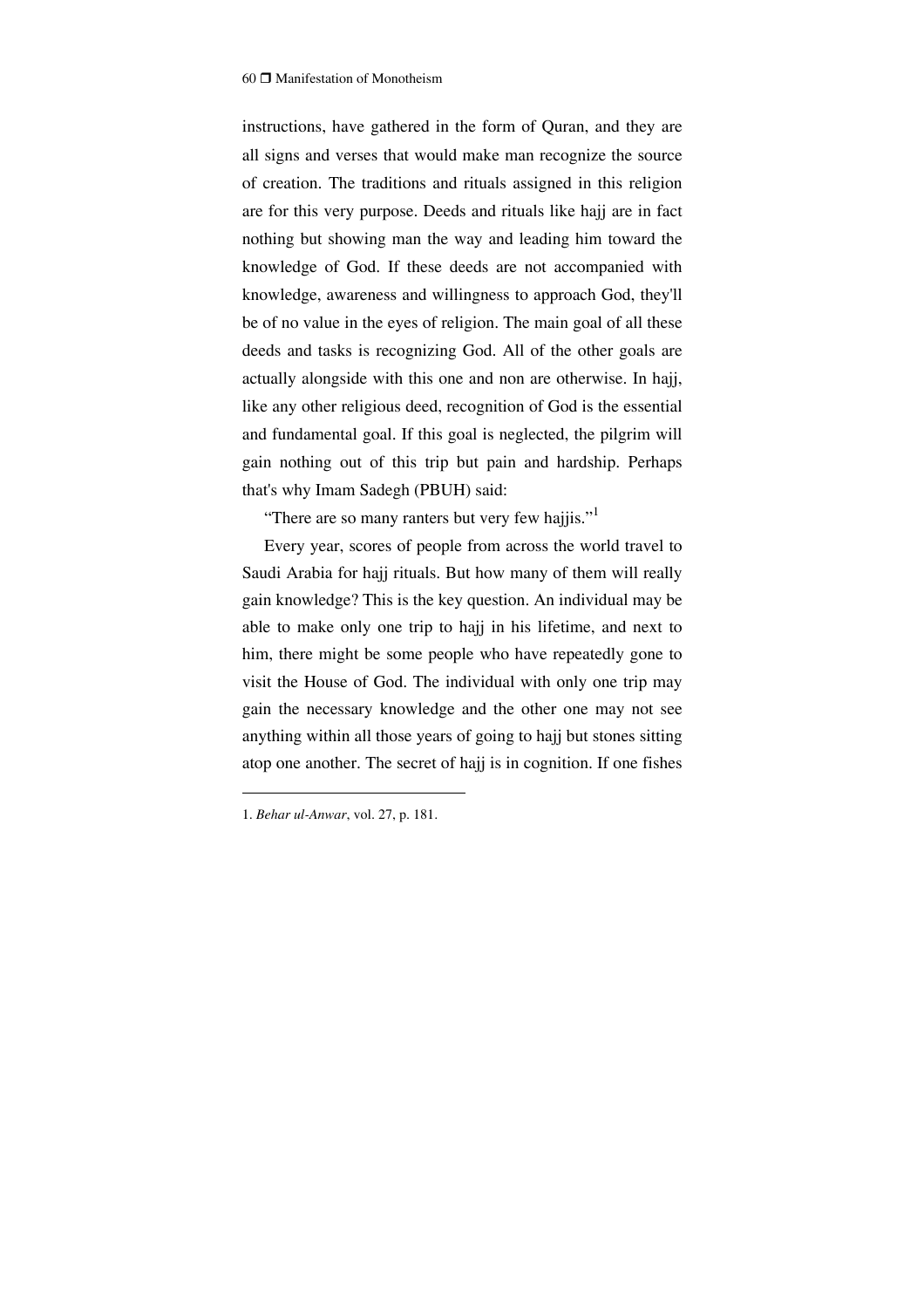this precious pearl, he needs not enter the water over and over again, because he has already grasped the pearl of cognition. He has reached his goal, so why suffer more? Imam Khomeini recommended the pilgrims every year to be virtuous and attentive to the reality of hajj. This was actually an awakening call for the pilgrims to not neglect the real catch of the reality and not get lost in the glitters of foreign goods and not come back empty handed from this trip. Considering hajj a mere devotional tradition and ritual is also deviating from the philosophy of hajj. Hajj is the entire religion and within it, the spirit of all Abrahamian religions and the essence of knowledge are entwined. Imam Khomeini always urged all pilgrims of the House of God to reflect on every thoughtful deed and rite during hajj rituals. He said:

"Hajj is meant for seeking nearness to God and man's connection to the Owner of the House (i.e., God). Hajj is not mere movements, acts and utterances; man cannot approach God through hollow speech, utterance and act. Hajj is the center of all the knowledge on God, from which the essence of the policy of Islam in all aspects of life must be sought. Hajj is the messenger, creation and formation of a society far from material and spiritual vices. Hajj is the manifestation and recurrence of all the loving scenes of life of the perfect man and society in the world. And the rituals of hajj are the rituals of life. While the society of the Islamic *Ummah*, regardless of race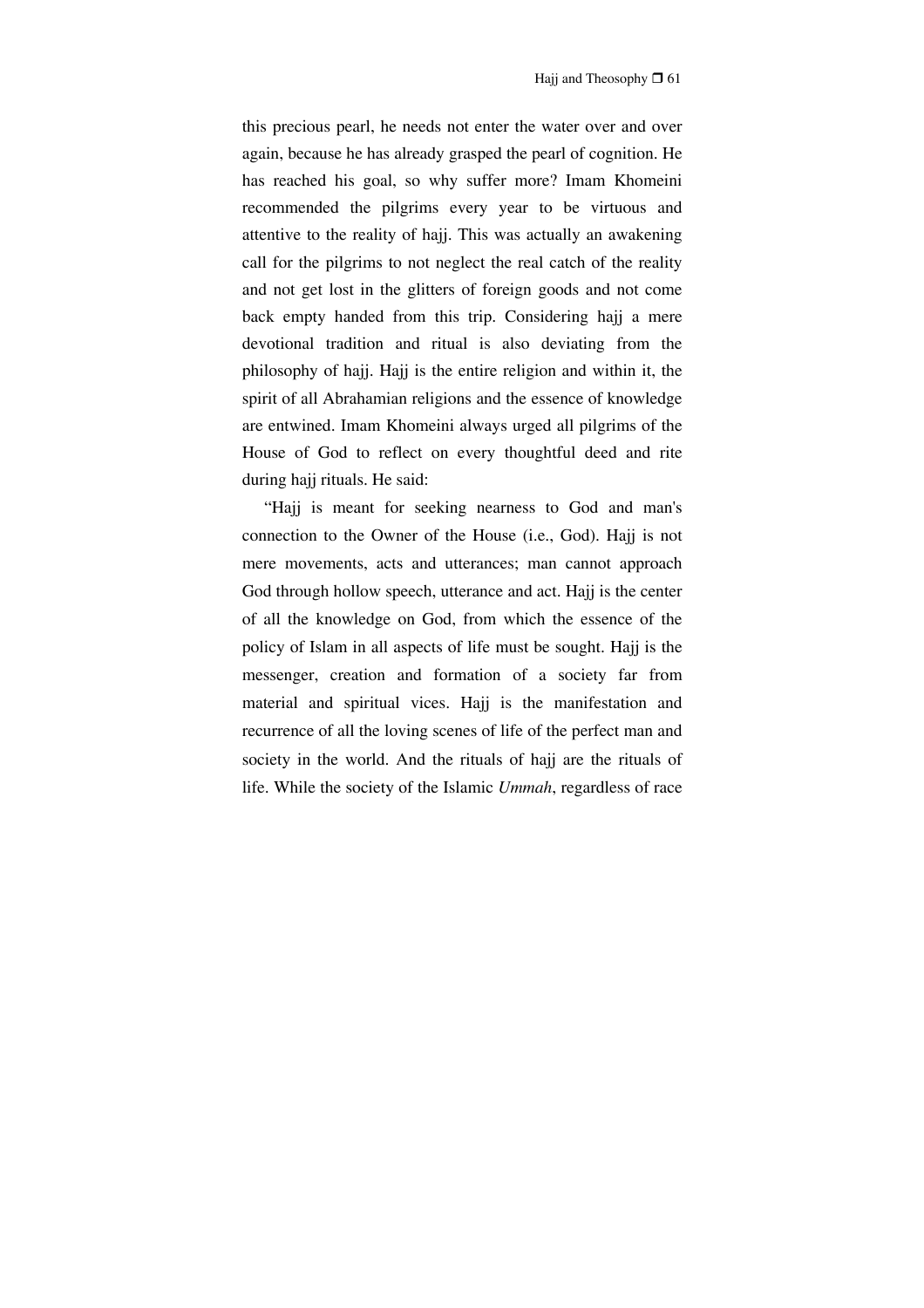and nationality, should be Abrahamic in order to be enlisted in the army of the *Ummah* of Mohammad (PBUH), be in unison and be a single hand, hajj is the organization, training in monotheistic life. Hajj is the scene of showing as well as the mirror of assessing the material and moral talents and capabilities of Muslims. Hajj is similar to the Quran from which everybody will benefit, but if the scholars, researches and afflicted ones among the Islamic *Ummah* would take leap in the dark of Quran's knowledge and not be afraid of getting near and delving into social laws and policies, they would acquire gems of guidance, development, wisdom and freedom from the shell of this sea. They would be quenched forever by the fountain of its wisdom and knowledge. Yet, what is to be done and where to bring this great affliction for complaint? Like the Quran, hajj has been antiquated. Such book of life, perfection and elegance has been hidden behind our self-made veils; such treasure of the secret of certain buried and concealed in the deepest chambers of our perverted minds. Its language of affection, guidance, life and the philosophy of life retrogressed, turning into the language of terror, death and graveyard. Hajj has also met the same fate—a fate that every year millions of Muslims move to Mecca and take their steps in lieu of the steps of the prophet Muhammad, Abraham, Ismail, and Hajar, yet nobody would ask who were Abraham and Muhammad (PBU Them) were and what they did. What was their objective? What have they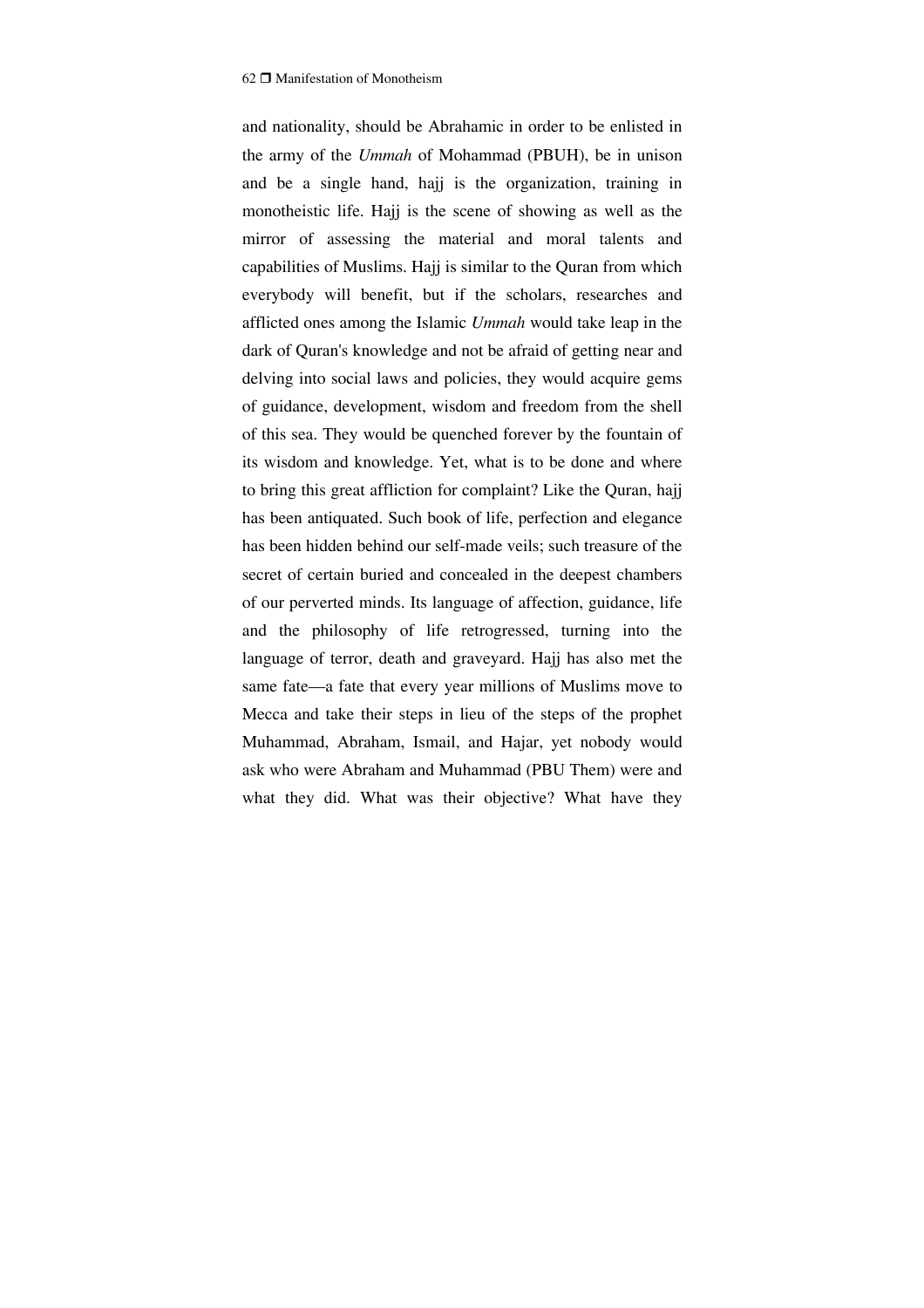demanded from us? As if the only thing that is not thought of is this one. Certainly, hajj devoid of spirit, movement and uprising, hajj without disavowal of polytheist, hajj without unity, and hajj that does not remove the traces of disbelief and polytheism is no hajj at all."<sup>1</sup>

Hajj is all knowledge. It's a sea of shells that as Imam said, has become as abandoned as Quran. At this place and on these days, there are many lessons concentrating deeply on awareness and knowledge and urge people to stop and think. But alas, not many Muslims are acquainted with knowledge. In this university of knowledge, they don't only teach one subject, but they teach all kinds of knowledge and understandings. If someone is in search of God's theosophy and knowledge, this is where to find them. And if someone is looking for the endless confrontation between the right and the wrong, the center of this quarrel is right here. If someone is intending to explore the conditions of Muslims' lives, he can again visit them all together here at this place. Whatever there is, it's all at this place and on these days. But Imam wouldn't call hajj 'the center of knowledge' for no reason. He observes a sample of the whole Islam in these rituals. Perhaps, he sees an extract of monotheistic and Abrahimian religions in these rituals. Here is the station of *Khalilol Rahman*. At this place, the greatest

<sup>1.</sup> *Sahifeh-ye Imam*, vol. 21, p. 74.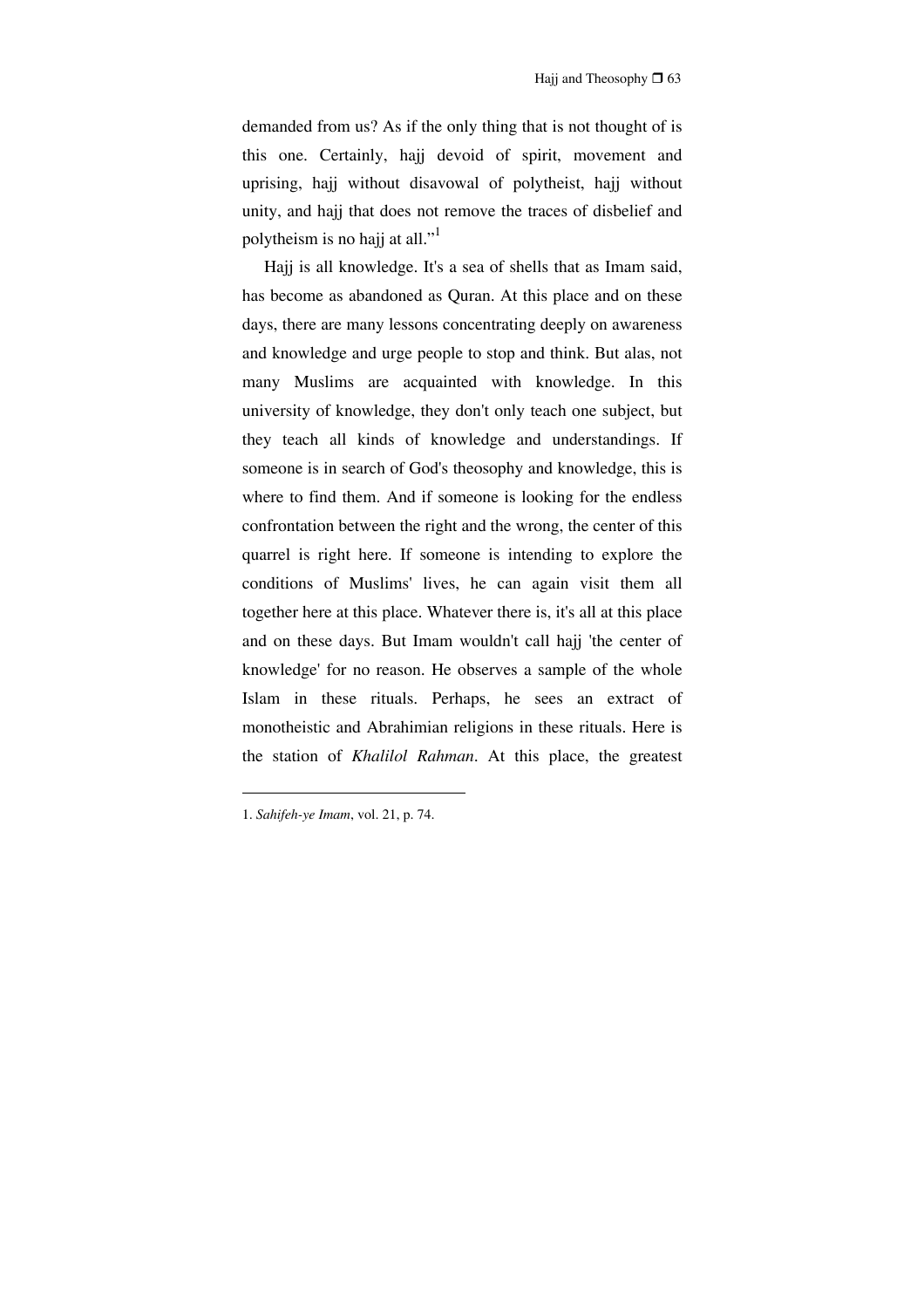historical decision about sacrificing a being for God has been made and that is by the father and with complete consent of the son. And in return to this decision, God has endowed man with a favor that is indicative of man's generosity and honorability. At this place and on these days, man and God become strongly connected together. In this connection, man connects with sea of divine knowledge and his humane qualities appear.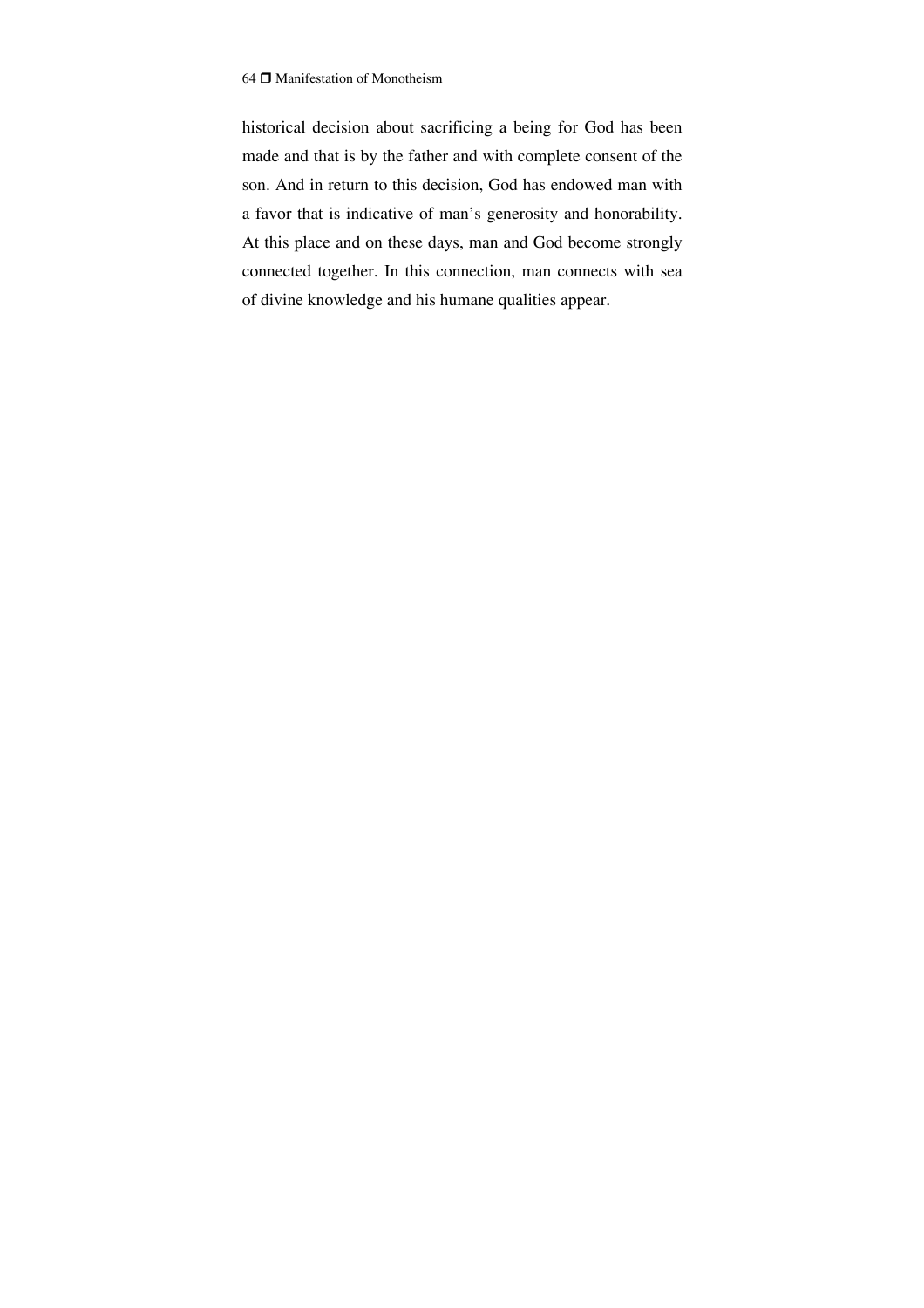# **Section Four Hajj in Imam Khomeini's Religious View**

Imam Khomeini, considering his juridical background, has taken a religious look at hajj too, and like all jurisprudents, has examined its religious and obligatory matters and issues. It is this very religious look that has kept Imam away from the thoughts that can separate the contents from the form. In some theosophist schools, one can reach spiritual ranks without performing religious commands. But in Imam's theosophical school, in order to achieve the eminent theosophical stages in hajj and elsewhere, the canonical traditions, rituals and commands must be taken seriously. Imam explicitly says the followings about hajj:

"Spiritual states of hajj that is the eternal asset of life and takes man to the horizon of *tawhid* and *tanzih* will not be achieved unless the ideological instructions of hajj are completely and meticulously performed. The respected *hujjaj*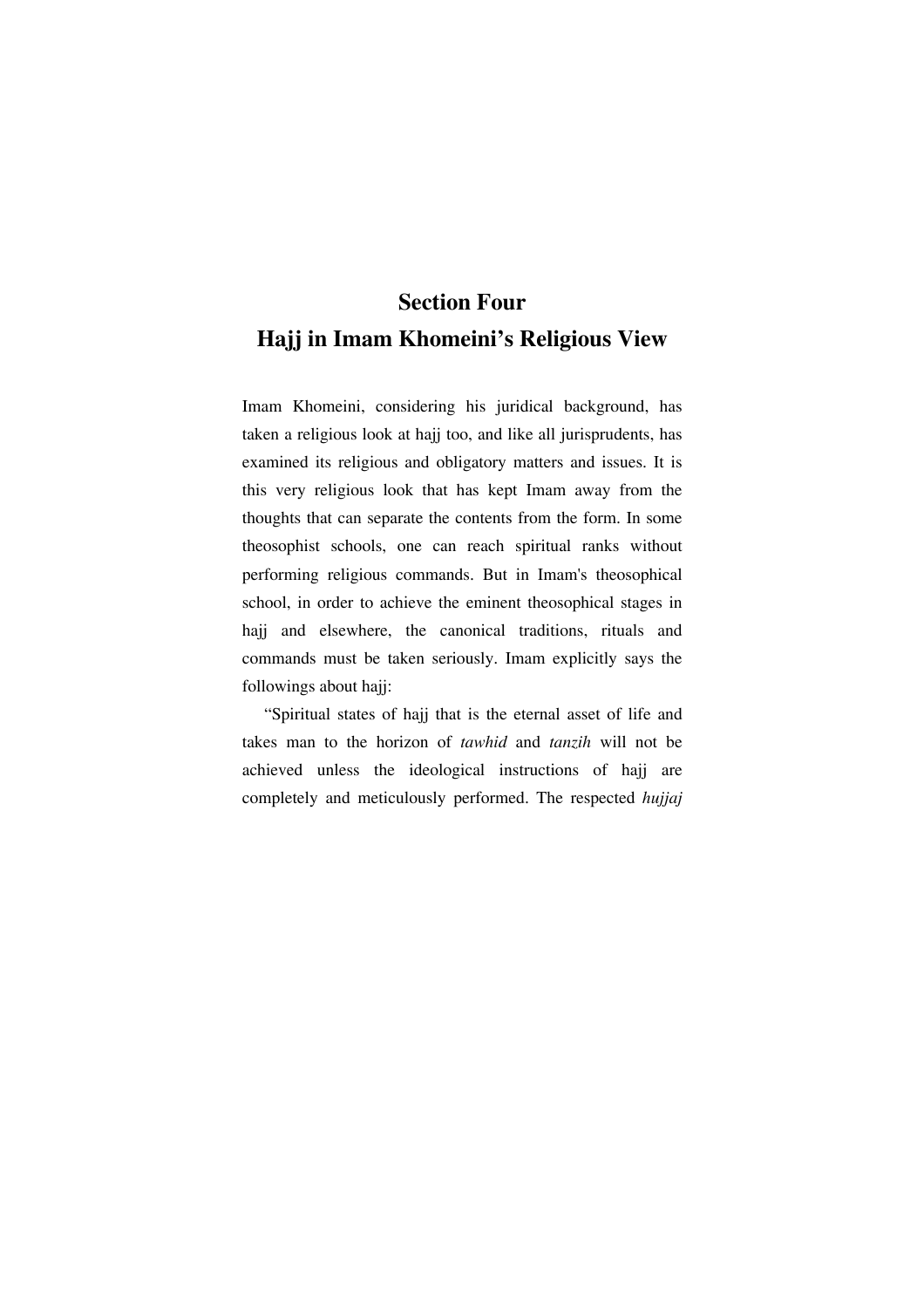and honorable clergymen in the caravans should exert all their effort to the teaching and learning of hajj rituals."<sup>1</sup>

A viewpoint that separates hajj religious traditions and commands from its spiritual contents will definitely be deprived of both aspects. Hajj without spirituality will actually be a useless struggle and hajj without accuracy in performing traditions and rites won't be counted as hajj. Since Imam Khomeini was a theosophist as well as a canonist, he made a good relationship between these two aspects of hajj. In his religious books and practical thesis, he deduced the canonical commands of hajj and made them available to public so they could perform their hajj rituals correctly and according to the Islamic religious commands. He introduced the comprehensiveness of hajj by expressing the theosophical, spiritual, political, social and ethical aspects of hajj in his writings and speeches.

<sup>1.</sup> *Sahifeh-ye Imam*, vol. 19, p. 22.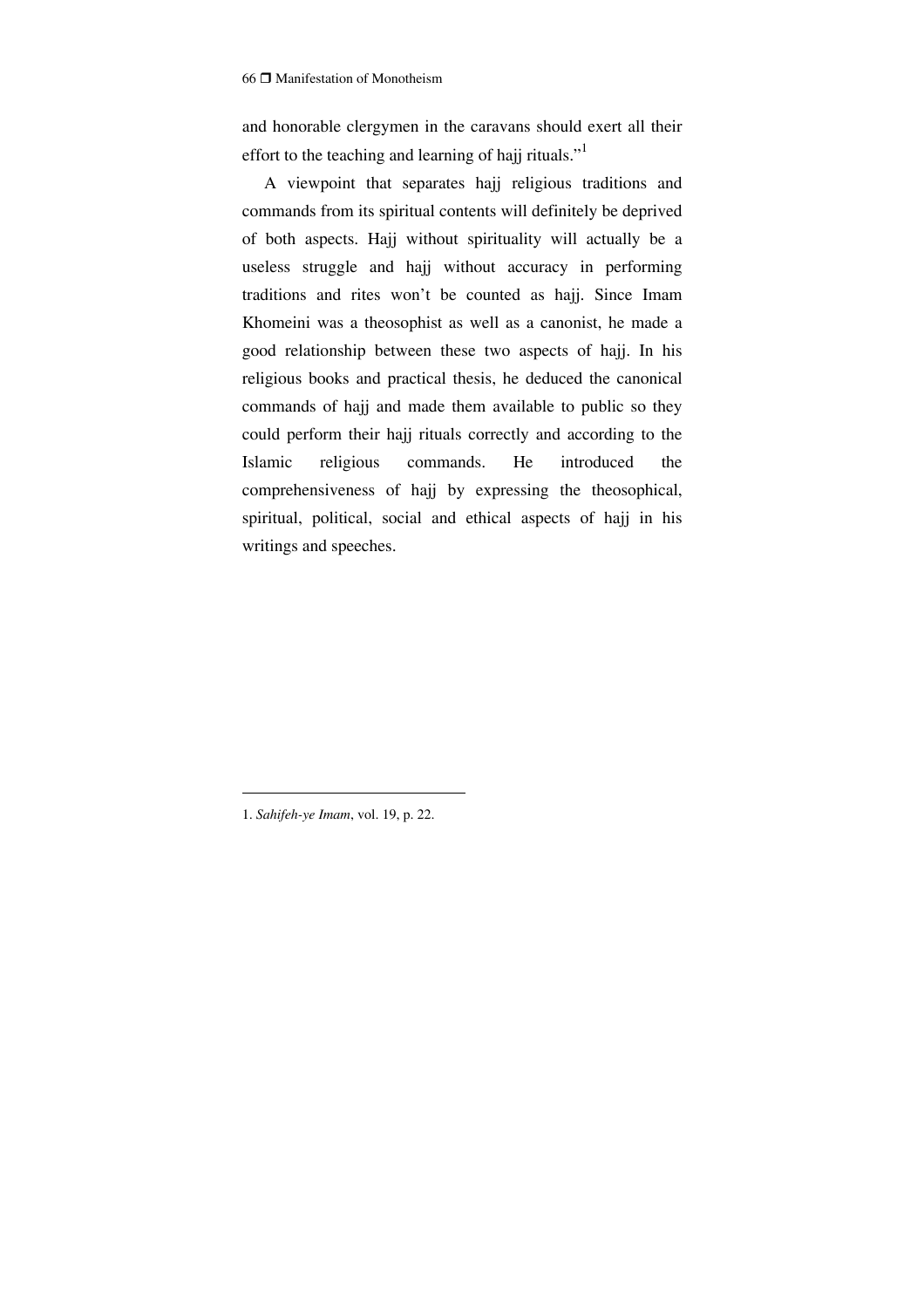# **Section Five Hajj in Imam Khomeini's Theological View**

Imam was also particularly skilled in Theological issues; therefore he observed the issue of hajj from a theological view, and in this connection, he has some deep religious understandings of some verses related to hajj. An important argument in oral issues is the universality of the religion. In Muslims' eyes, the only acceptable religion after the appearance of the Blessed Messenger (PBUH) and his announcement of the Seal of messenger-hood is Islam. According to this, a great number of people believe that the entire world should accept Islam as the ultimate religion and divine message. To prove this, they have presented many reasons. One of Imam Khomeini's reasons for this purpose is the interpretation of one of the verses about hajj. This verse is the one in which Lord has designated the House of God for all people. His perception of the term "*lil-Nas*" is that the invitation to Islam is universal;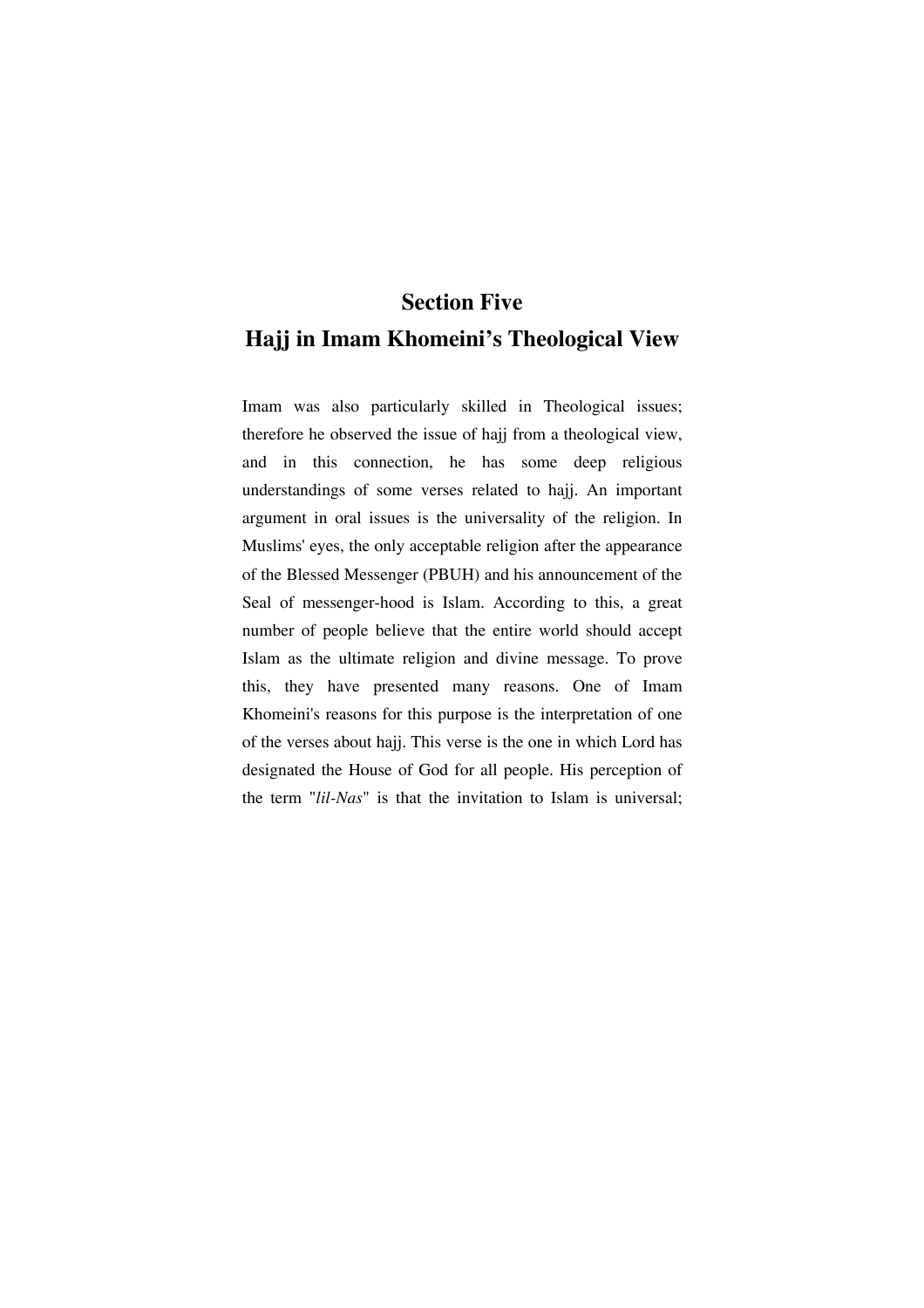therefore, all people must become Muslims. In this regard he says:

"Lo! The first sanctuary appointed for mankind was that at Mecca, a blessed place, guidance to the peoples. This is a proofit is one of the things which proves- that God, the Blessed and Exalted, has invited the whole world to Islam. And, He has set up this House for the whole world from the time of the Prophet's assignment to the end. This is the House of the people. No individual or individuals, no groups, or particular sects have any priority over others to the House of God. All the people in the East and the West of the earth, all over the globe, are under obligation to be Muslims, and to gather in this House which has been set for the people to visit, and perform the pilgrimage in that sacred place."<sup>1</sup>

Obviously Imam doesn't mean that everybody in the world has to accept Islam; because faith is never achieved by force. On the other hand, such thing will never occur and more importantly, would not agree with Islam's clear logic. Because God has said clearly and specifically in Quran:

"Let there be no compulsion in religion: Truth stands out clear from Error."<sup>2</sup>

What Imam means is that, God's preferred and favorite religion for man is Islam, and this is why He has designated the

<sup>1.</sup> *Sahifeh-ye Imam*, vol. 13, p. 287.

<sup>2.</sup> Surat al-Baqarah: 256.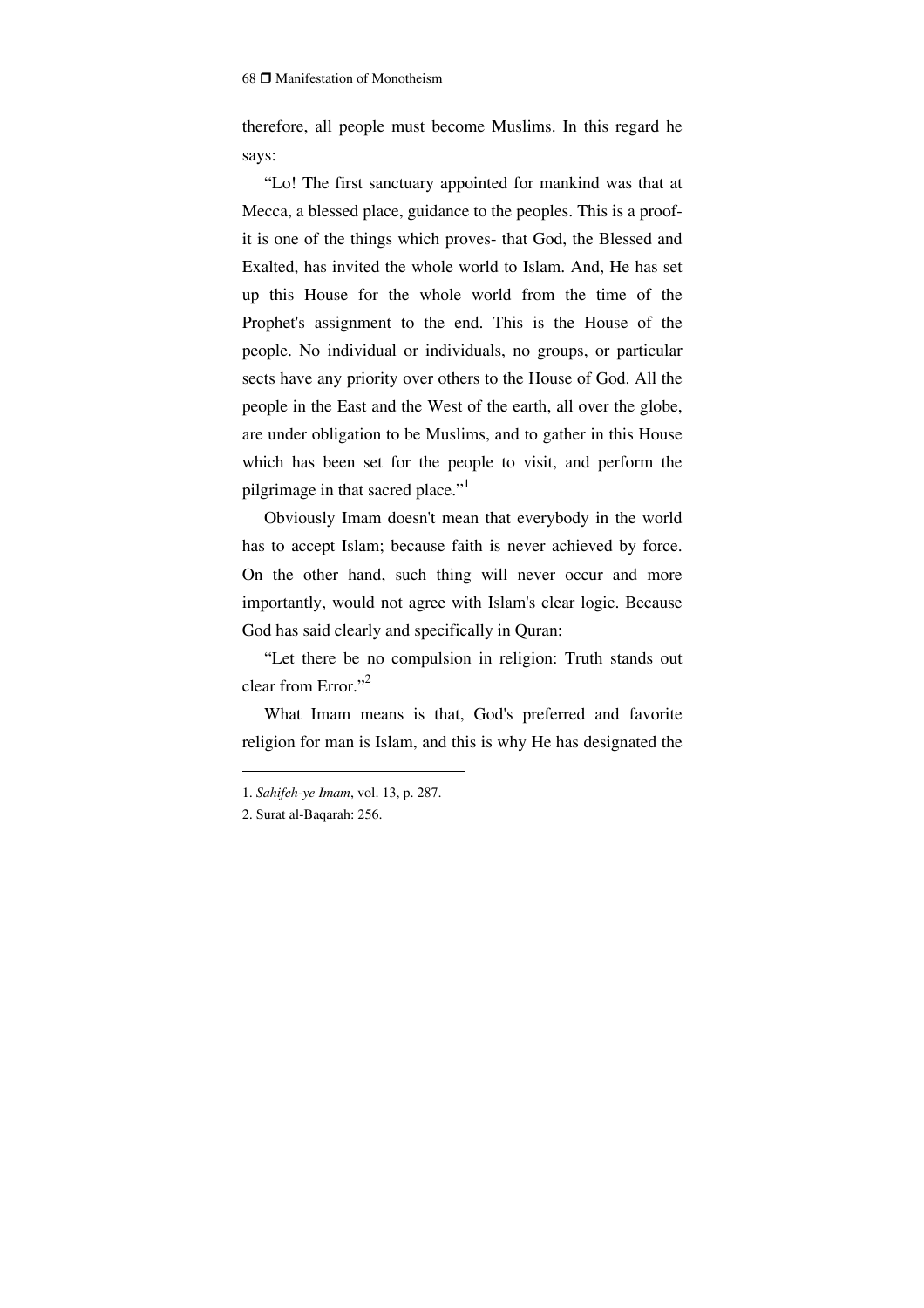House of God as the House of people. Ka'bah being the house of people means that the religion that agrees with human nature is the religion of Islam and people must look for the truth, and if they go after the truth and take the right path, they will definitely end up with Islam. Therefore people are actually obligated to discover Islam through truth seeking.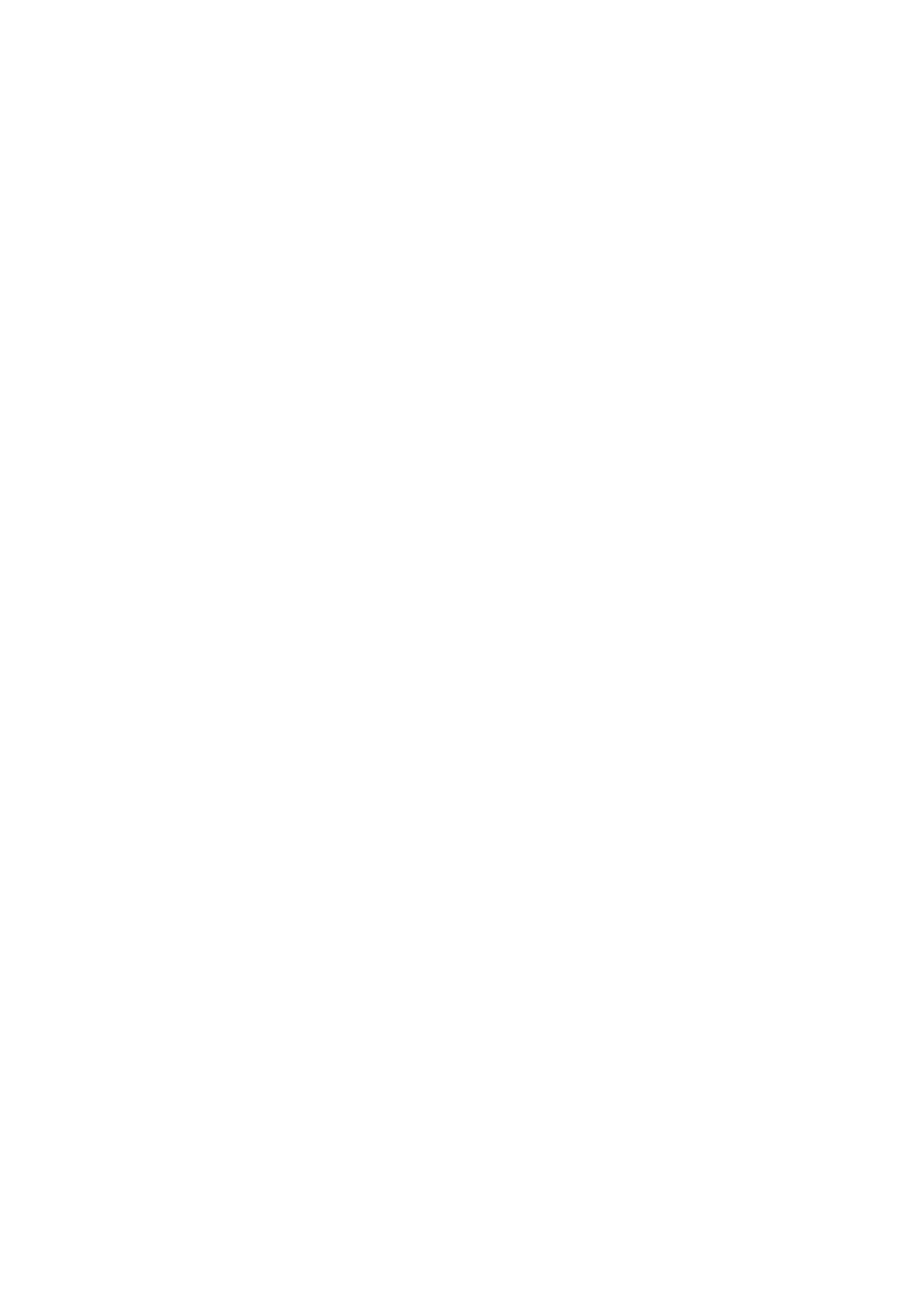### **Section Six Hajj and Politics**

Hajj and politics became connected together in Muslims' lives since a long time ago, to be exact, since the time of the Blessed Prophet (PBUH). However, this aspect of hajj has an even older history. Actually, Abraham (PBUH) connected hajj with politics since the time he established hajj and demanded God to make it a safe place for its residents. This connection has been going on ever since. All or most of us have probably heard the story of Abraheh. Many of us have always been looking only for the miraculous aspects of this story. Concentrating on the miraculous aspects of the story has distracted us from its other angles. Have we ever thought about the reason why Abraheh gathers a great army to attack the House of God? If Ka'bah didn't play a political role in people's lives, then why a king, who only cared about his power, would want to attack a worship center? If this place of worship didn't play any political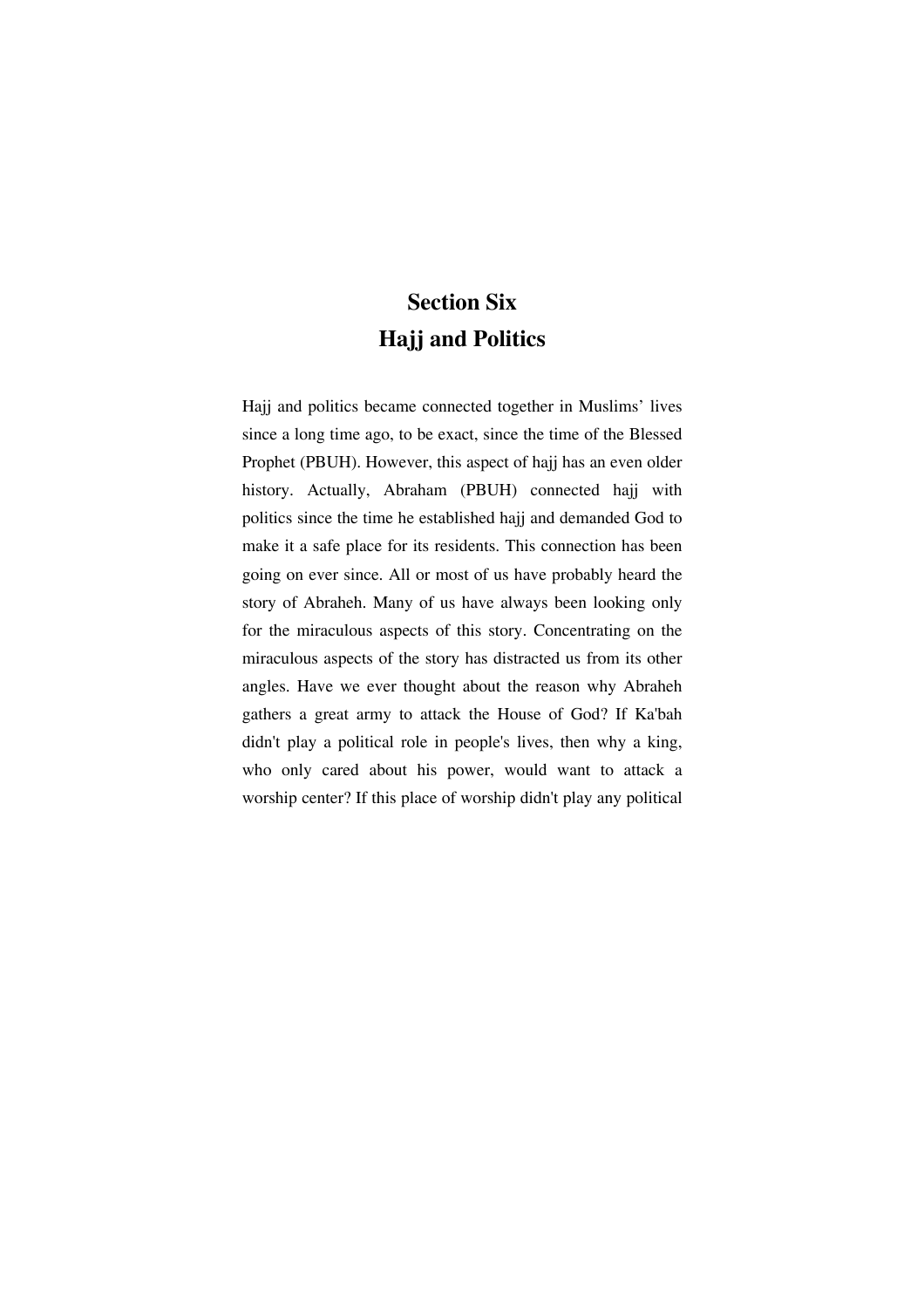role, it shouldn't have tempted the king of Abyssinia to attack it. This aggression indicates that Ka'bah, according to the beliefs of that day's society, was more than a mere devotional place. In the eyes of the people and rulers of pre-Islam era, Ka'bah was both a worship station and a political player. As a matter of fact, it was Ka'bah's political role that challenged the rulers to attack. In Mecca itself, many bloody wars and quarrels occurred between tribes over the management of the House of God. These all indicate that the pre-Islam society considered a political role for Ka'bah. We are not intending to discuss too much over this subject, but we will briefly point out some of the roles that Mecca played in people's lives:

#### **Hajj in Political View of People**

As we mentioned before, hajj has been connected with Muslims' thoughts and political lives since a long time ago. Maybe the eagerness of Muslims to conquer Mecca and their becoming annoyed for not conquering it in the first attempt is indicative of the fact that Mecca was politically important for Muslims of Early Islamic era. In Muslims' view, conquering Mecca was equal to stabilization of Islam and the definite defeat of Koreyshites. This was a precise and correct perception. This is why when the prophet conquered Mecca, Koreyshites believed his definite victory and thus, accepted Islam. Possession of Mecca by any power has always been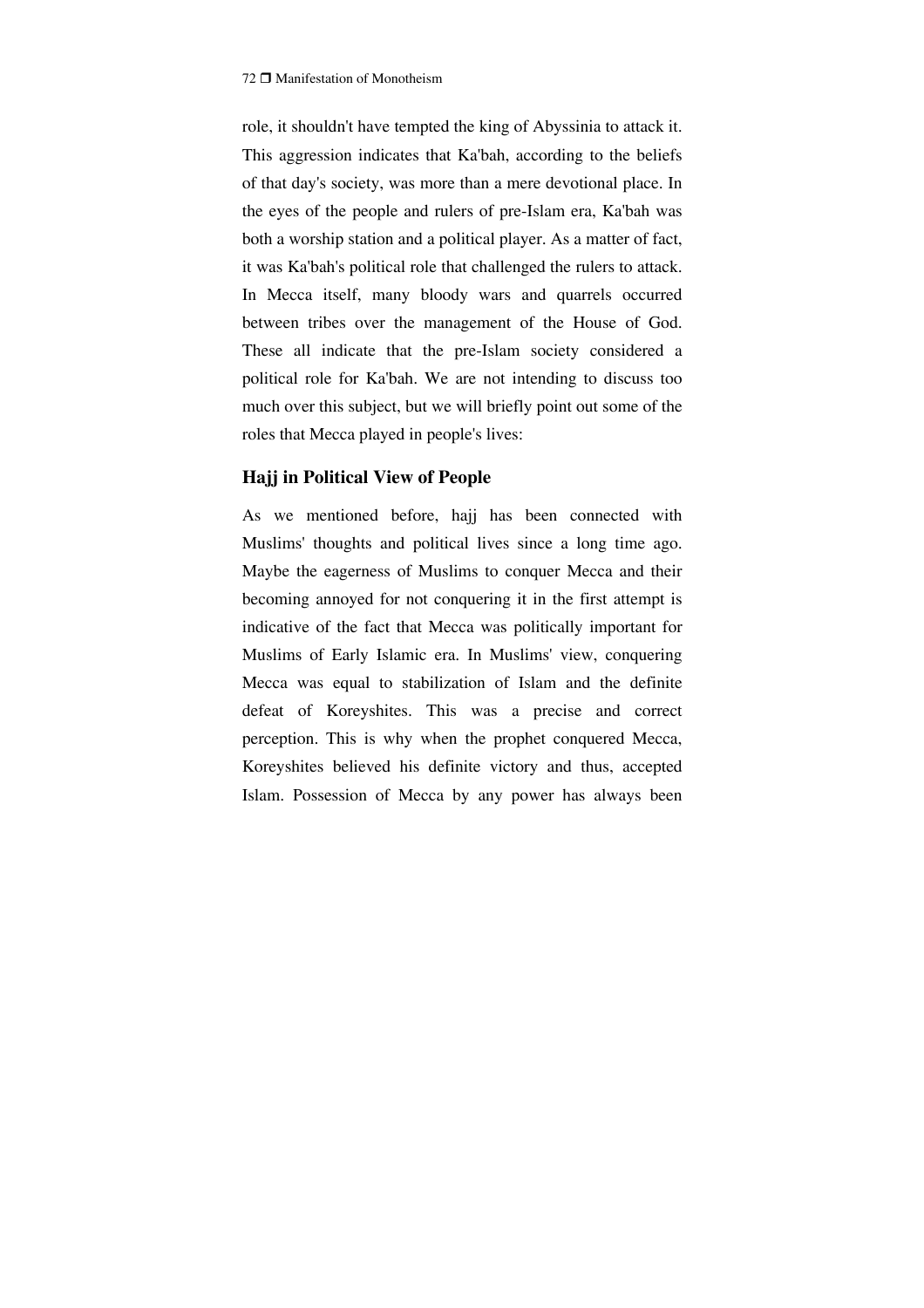equal to domination over the entire world of Islam. Many of the rebels who were among Muslims intending to take over the Islam's world, tried to conquer Mecca first. As an example, we can refer to the movement of Ayesheh, the prophet's wife and Talha and Zobeir. When they wanted to rise against Imam Ali (PBUH) and take over the power (*khelafat*), they headed to Mecca from Medina. Also, when Abdullah Bin Zobeir was after the power of khelafat, he too started his movement from Mecca. There're many other examples in this regard that if one refers to the history, he will find a lot of them. The sanctity of Mecca will provide the politicians an opportunity to achieve their own political goals. Obviously, those with good intentions will make good use of this sanctity and those with bad intentions will make bad use of it. In any case, Ka'bah and consequently Mecca have always played a significant role in the political aspects of Muslims' lives. This approach is of more importance for Shiites. Because according to Shiites' narrations, it is from Mecca that Imam-e Zaman (the Twelve Imam) will start inviting and urging people to righteousness and salvation. This is why Mecca is a reminder of righteousness and salvation for Shiites. Imam-e Zaman's reformatory movement will start from this place. In other words, elimination of oppression and settlement of justice in the world will start from here. This fact has given the Shiites a different view towards Mecca.

Mecca, for its influence on Muslims' political minds, was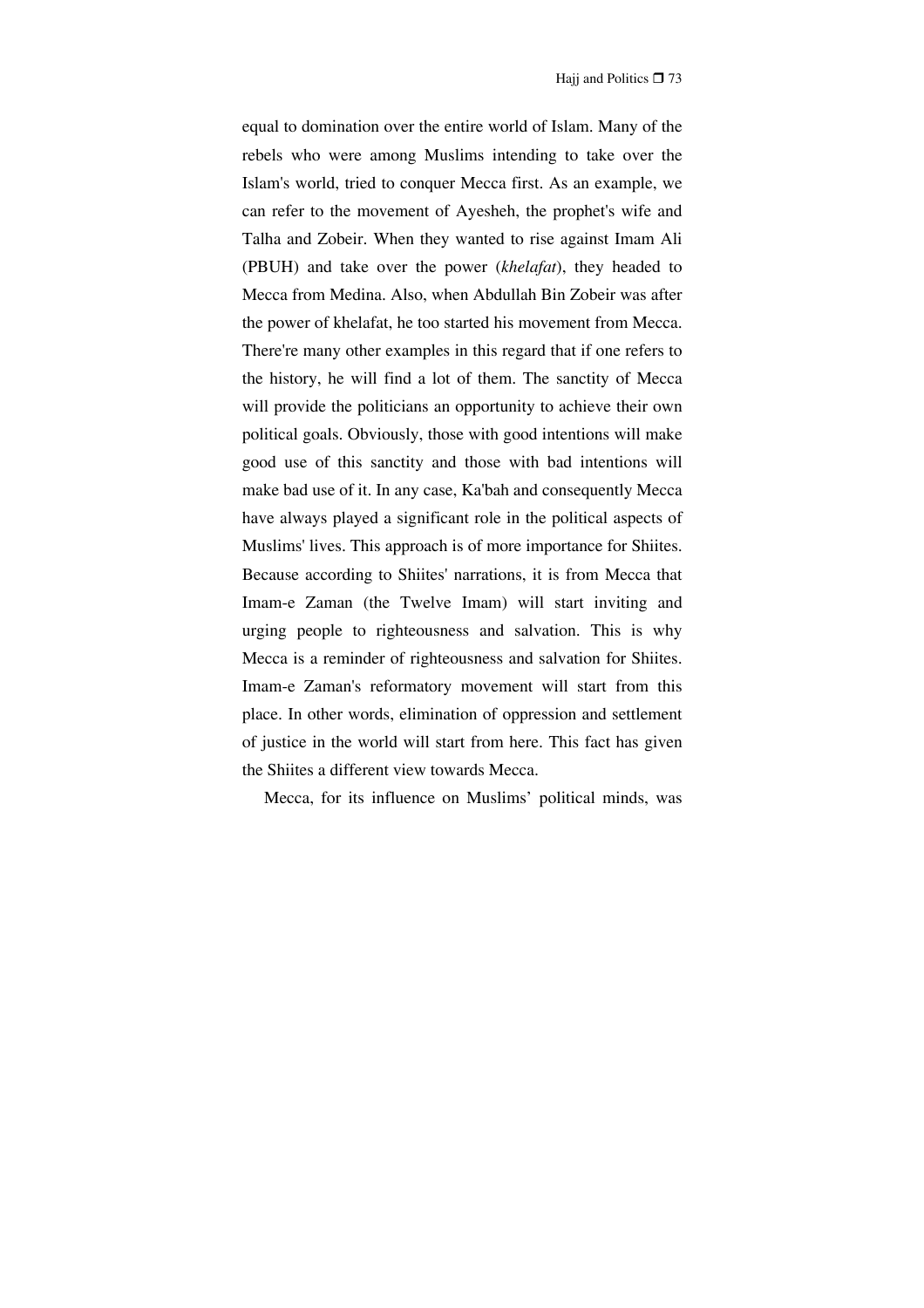why some people—who were apparently trying to oppose the ruling regime of Hejaz—invaded Ka'bah for a while not too long ago. This provoked a severe and harsh reaction of Saudi's ruling king. He did what Yazid, the ruler of the Ommayyad did to Abdullah Ben Zabir and unjustifiably massacred them all in *Masjed-ul Haram*. Regardless of what those people may had intended or whether or not they had taken the correct way, being massacred in the House of God by the Saudi king was an unjustifiable act. Anyhow, this indicates that Muslims have always been very well aware of the role of the House of God.

#### **Hajj in Imam's Political Standpoint**

Imam Khomeini took the political dimension of hajj very seriously and tried to highlight it and put it on the right track and direction. Rulers have long been interested in the political dimension of hajj, and perhaps, the intervention of the rulers and kings in hajj affairs throughout the history—through selecting emirs of hajj—is a sign of the role hajj plays in the politics of Islamic societies. During the Early Islamic Era, particularly when the masses of Muslims were sick and tired of the Ommayyad's rule, the political leaders took advantage of hajj rituals to mobilize these masses, and this was how a number of Early Islamic Eras' uprisings started from Mecca. Whether these uprisings were right or wrong, their occurrence indicated the role of hajj in the lives of Muslims of the Early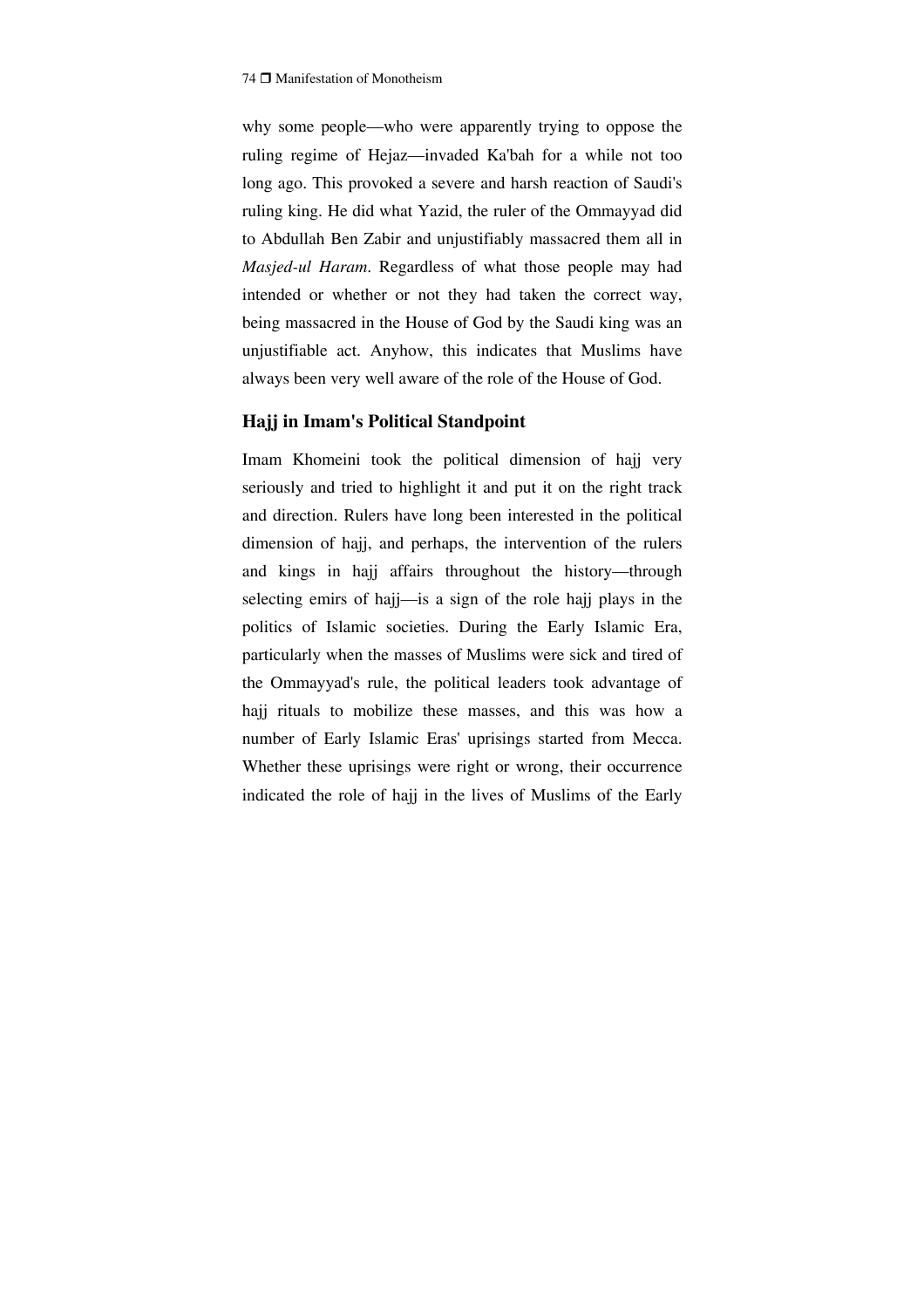Islamic Era. Imam Khomeini tried to use this huge crowd to move Muslims against the big and powerful countries that were plundering and pressing Muslims. Imam believed that hajj was an opportunity for Muslims to solve their society's most important problems. If during the recent centuries that the Islamic countries have been under the yoke of the colonists, they joined together and unite, they can free themselves from their dominations. In Imam's view, the political dimension of hajj is one of the most important parts of the philosophy of hajj and must never be neglected or ignored. Imam writes:

"One of the philosophies of haji is its political dimension. The hands of criminals from around the world work to crush this dimension. Unfortunately, their extensive propaganda has impressed Muslims many of whom consider hajj journey a hollow ritual in blatant disregard of Muslims interests. Since its birth, hajj's political significance has not been less than its devotional dimension. In addition to its politics aspects, it is also an act of worship."<sup>1</sup>

Considering the political aspect of hajj as an independent devotional matter is very important. If such a culture had found its way among Muslims and they had taken advantage of hajj crowd, today we wouldn't be having most of these problems. But unfortunately, the political dimensions of hajj have been so terribly neglected that many Muslims consider hajj a mere

<sup>1.</sup> *Sahifeh-ye Imam*, vol. 18, p. 44.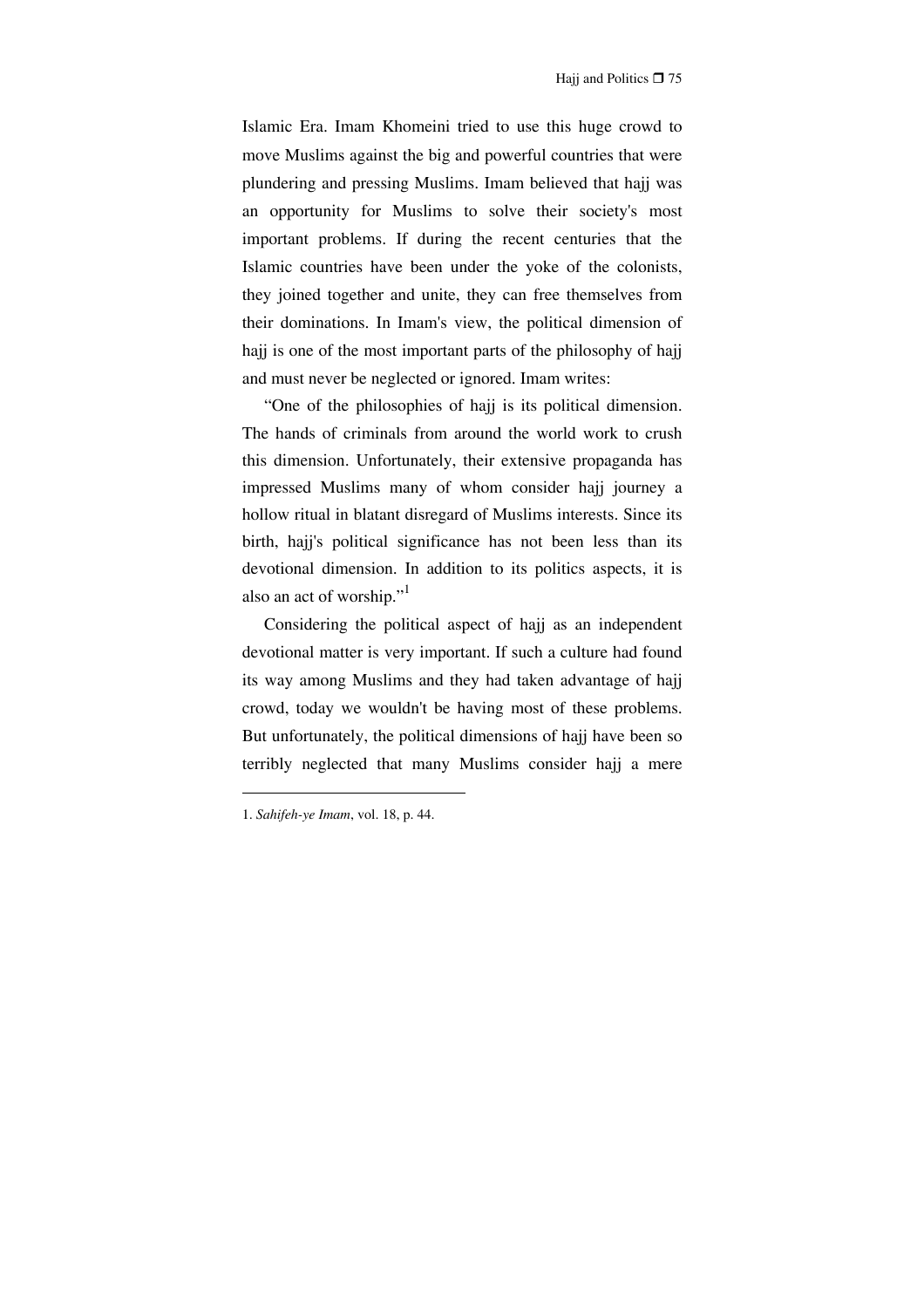devotional act and believe that the political dimensions of hajj are in contrast with its spirit. This thought has gone through their minds so strongly that it won't come out anytime soon. It has even extended roots in Muslims' religious books. And very few religious books have concentrated on political dimensions of hajj. Imam believed that this aspect of hajj was more neglected than any other aspect by Muslims. In a message addressed to hujjaj in 1363, he talks about this negligence as such:

"Of all dimensions, the most neglected one is the political dimension of this massive ritual. Criminal hands have been more concerned with this dimension."<sup>1</sup>

This interpretation of Imam that says the criminal hands have been more concerned with this dimension is of much importance. It is obvious that those who profit from Muslims' dispersion will never be interested in hajj being a tool for Muslims to harmonize, collaborate and cooperate. Today, despite all these extremely fatal and dangerous weapons, what's playing the first role in the world of politics is unity and coordination in handling affairs. This is why the world is moving toward more convergence and unanimity, and everyday more continental and local unions are born. Every union needs a stronger and more acceptable axis from its members. Naturally, when the members of the union give a religious and

<sup>1.</sup> Ibid., vol. 19, p. 20.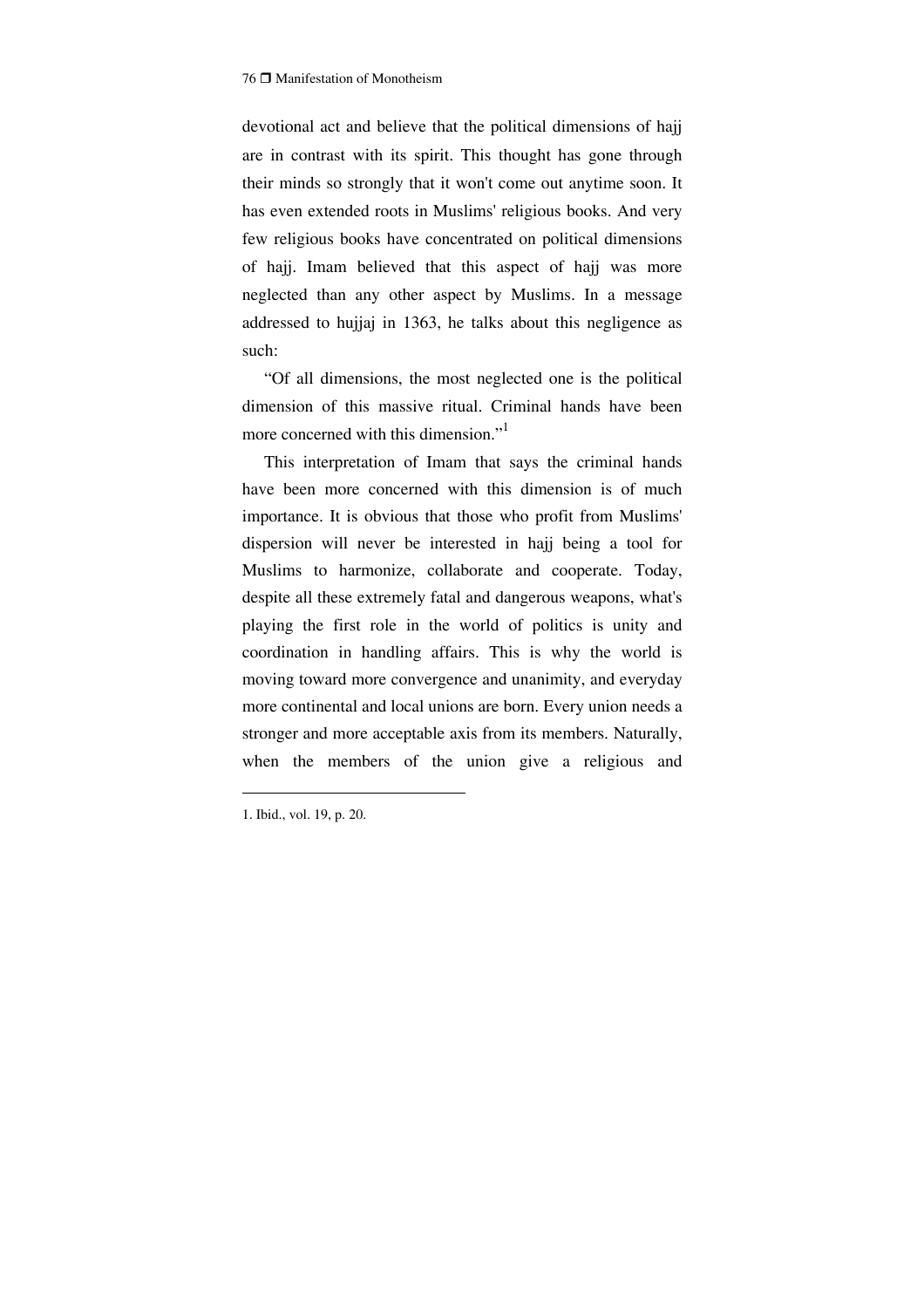convictional aspect to the axis of the union, the union then will enjoy more strength, durability and stability. Mecca has the same position among Muslims and Muslims' enemies are well aware of this fact. This is why they never want Muslims to refer to their historic background and become aware of the political importance of hajj among Muslims of the past. It is necessary for Muslims' leaders to more familiarize Muslims with this role by explaining the political position of hajj to them. Sometimes refusing to understand the political position of hajj gets to a point where some of the Muslim *ulemas* (scientists) and *foghahas* (jurispridents) of the Islamic countries try to abstain from the parts of Quran referring to the political dimensions of hajj and stop Muslims from studying them. On the issue of disavowal from polytheists, we will explain why today some *ulema* of the Islamic countries avoid connecting the verse Bara'at with hajj rituals, and why they try to present it as an outdated historic matter that there's no need to understand its connection with hajj and its rituals. Such an understanding is indicative of nothing but being exposed to the propaganda of the enemies of Islam. The world Muslims, in order to free themselves from the yoke of foreign powers, have no choice but to push their *ulema*, *foghaha* and rulers to understand the political dimensions of hajj. This is a fundamental effort to reconstruct the world of Islam. It rarely happens that a Muslim community treats hajj as a political matter; normally their leaders and rulers try to make it look entirely devotional. This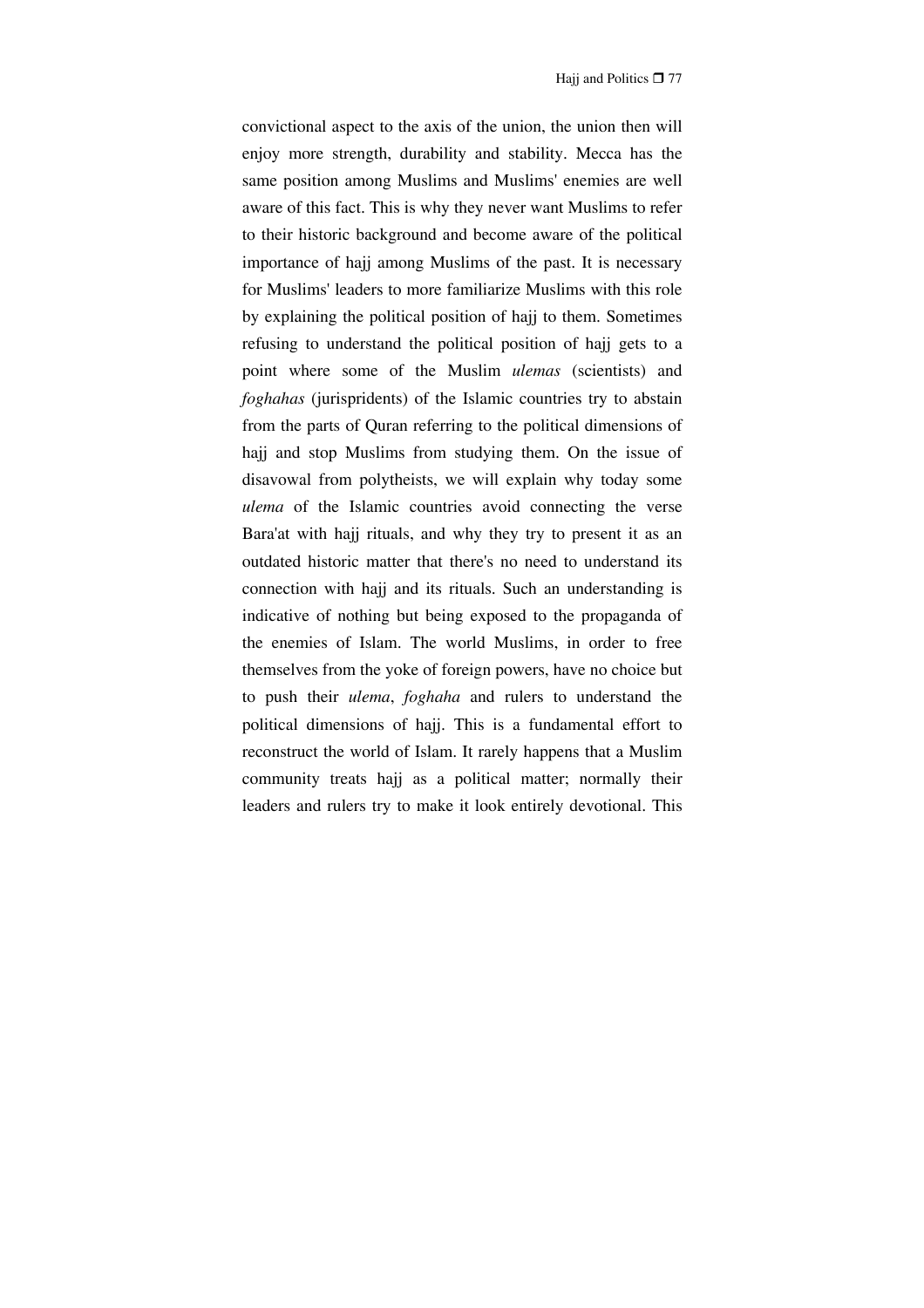approach is very harmful to the world of Islam and will deprive them of such magnificent source of power. Hajj is structured in a way that if it doesn't explain anything, it at least shows that unity is an integrated part of it.

### **Hajj, the Symbol of Muslims Unity**

Imam Khomeini looked at hajj as the symbol of unity among Muslims. This devotional task is performed in a manner as though one of the intentions of the Holy Lawgiver for performing it was creation of unity and harmony among the followers and believers of the religion of Islam. In this worship, everybody circles around the same place, says the same praise, wears the same clothes and arrives at this place to worship at the same time. The believers come here from across the world. They all walk in one direction and move from one worship site to another one on certain days and times. Everybody throws stone at one certain place symbolizing Satan; the same number of stones. Everybody's clothes are white and uniformed. All these speak of harmony, consistency, togetherness and unity. Whoever looks wisely at all the harmony existing in this worship, will easily realize that the founder of such worship has meant to bring unity and harmony among the followers and performers of this worship. The problem of Muslims is that they are, to a large extent, caught in the trap of superficiality and that they don't try to discover the causes of legitimizing the religious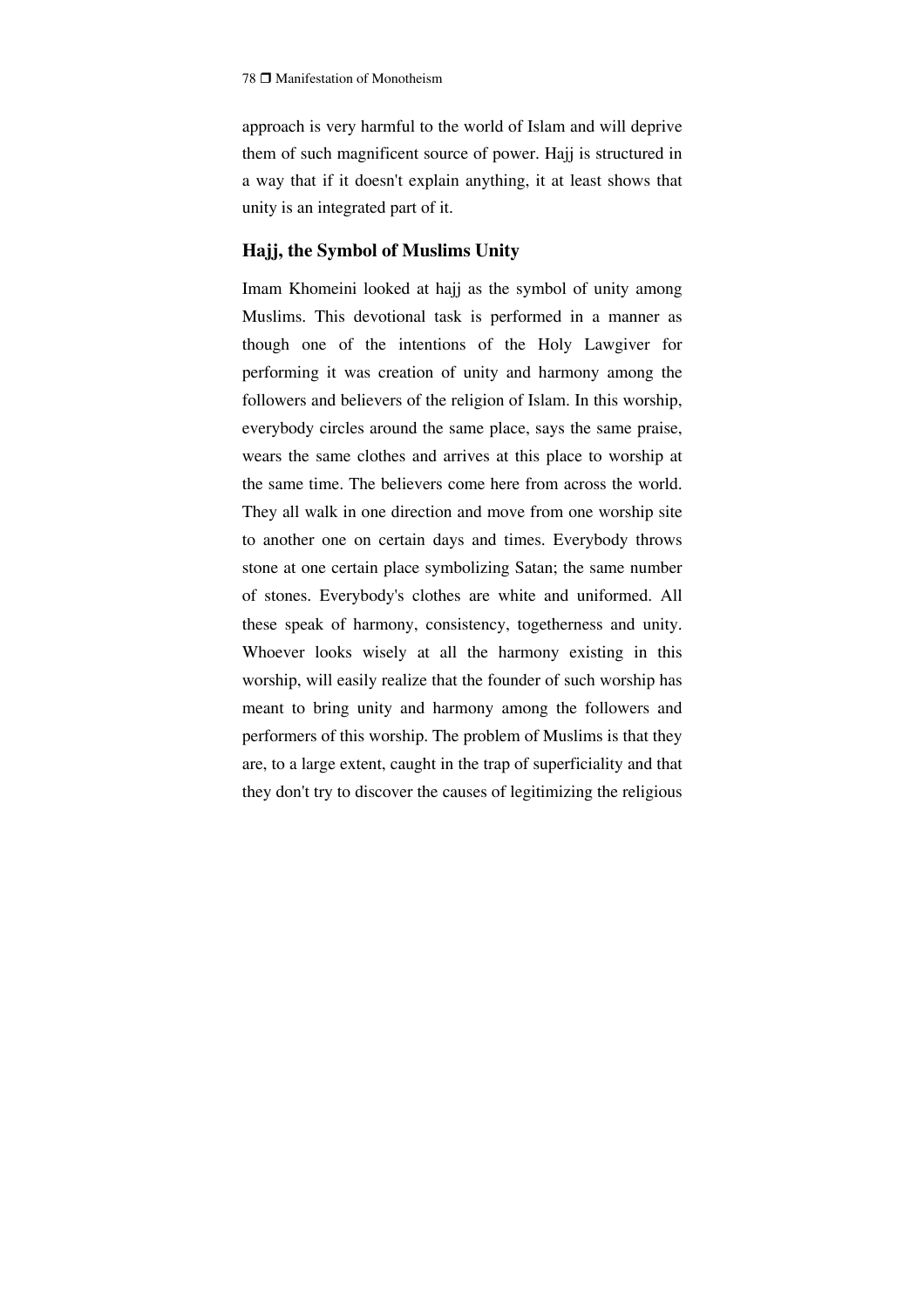commands in devotional affairs. If they tried to understand the causes and philosophy of superficiality and legitimacy of the commands, they would have clearly understood the intentions of such commands. Imam Khomeini had the kind of personality that paid attention to such matters and tried to familiarize people with the purpose of commands by explaining the philosophy of the commands that are somehow related to social matters. Hajj was one of those commands to which Imam gave a lot of efforts in order to familiarize people with its facts. On the issue of hajj, Imam believed that achieving unity among Muslims was one philosophy of hajj. It is very rare that Imam has talked about hajj but not emphasized on the issue of unity among Muslims. He always took any opportunity to raise the issue of unity among the Muslim and explained that one of hajj philosophies was actually making unity among Muslims. There is probably no need to quote all of his emphases, so we will mention only a few:

"All brothers and sisters in faith should bear in mind that one of the most important philosophies of hajj is to foster understanding and to solidify brotherhood among Muslims."<sup>1</sup>

And in his 1364 message, he reminded the Iranian hajjis and Muslims:

"One of the important philosophies of this enormous congregation from across the world in this sacred station and

<sup>1.</sup> Ibid., vol. 10, p. 42.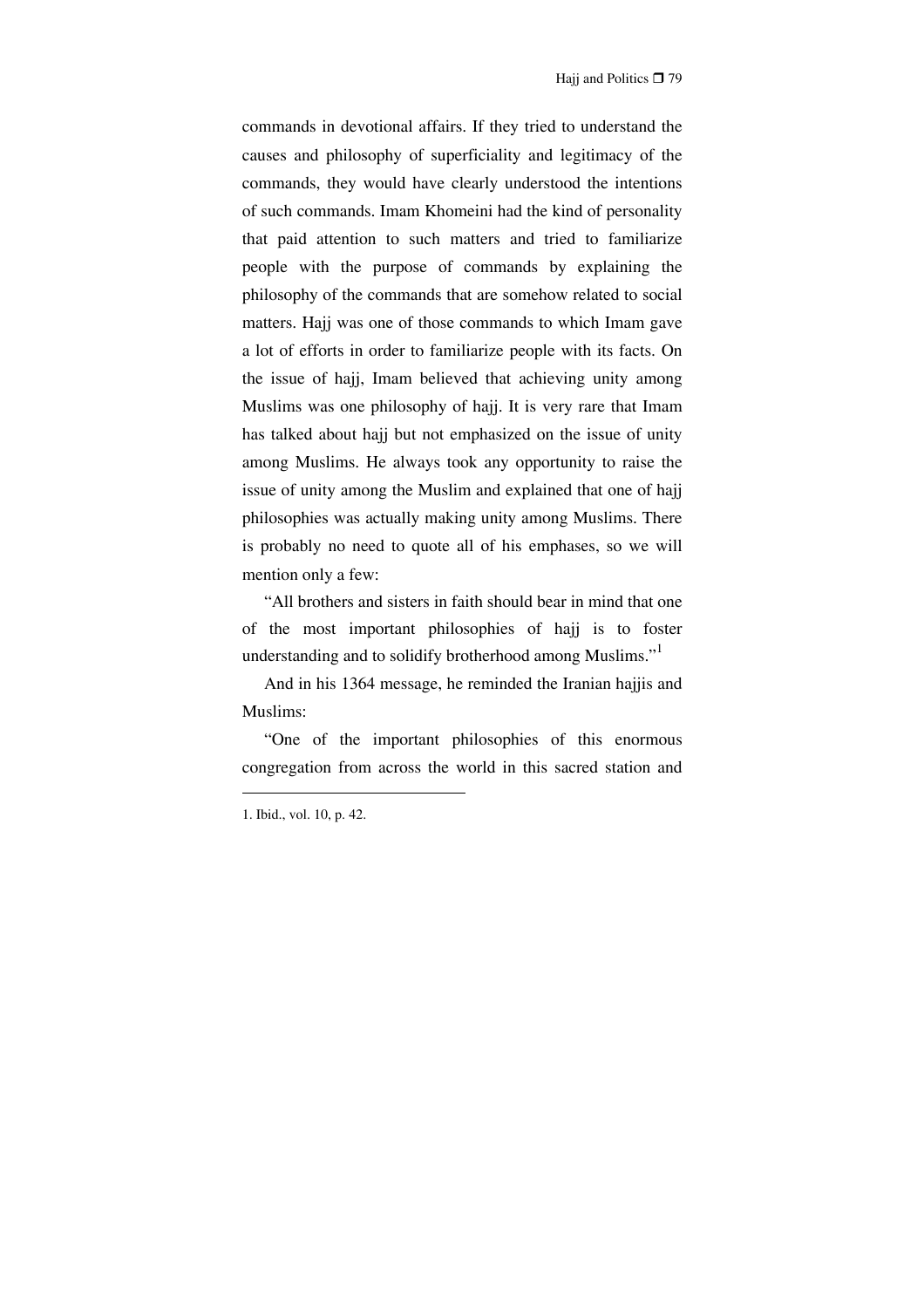place of ascension of revelation is that Muslims of the world join hands and strengthen unity among followers of the prophet of Islam and the glorious Quran in the face of the arrogant powers of the world."<sup>1</sup>

These emphases never subsided in Imam's statements or speeches about hajj. We will concentrate more on this subject in section "Analysis of Imam's messages on hajj". Imam believed that unity among Muslims was the remedy for today's Muslims' pain and hajj was the way to achieve this unity. In a message to the *hojjaj* of the House of God in 1362, he addressed all Muslims and wrote:

"One of the remedies- the most effective one- that puts an end to these troubles and uproots corruption is the unity of Muslims, and by the same token, the unity of oppressed and shackled people of the world. This unity, which the noble Islam and glorious Quran have underscored, should be achieved by calling to unity and massive propaganda. The center of this invitation and propaganda is the holy Mecca at the time of congregation of Muslims for performing hajj rituals."<sup>2</sup>

Imam did not emphasize on unity as just a motto; he issued instructions on it too. He ordered Muslims and particularly the Shiites' to perform some of the tasks and avoid some others. As an example:

<sup>1.</sup> Ibid., vol. 19, p. 310.

<sup>2.</sup> Ibid., vol. 18, p. 80.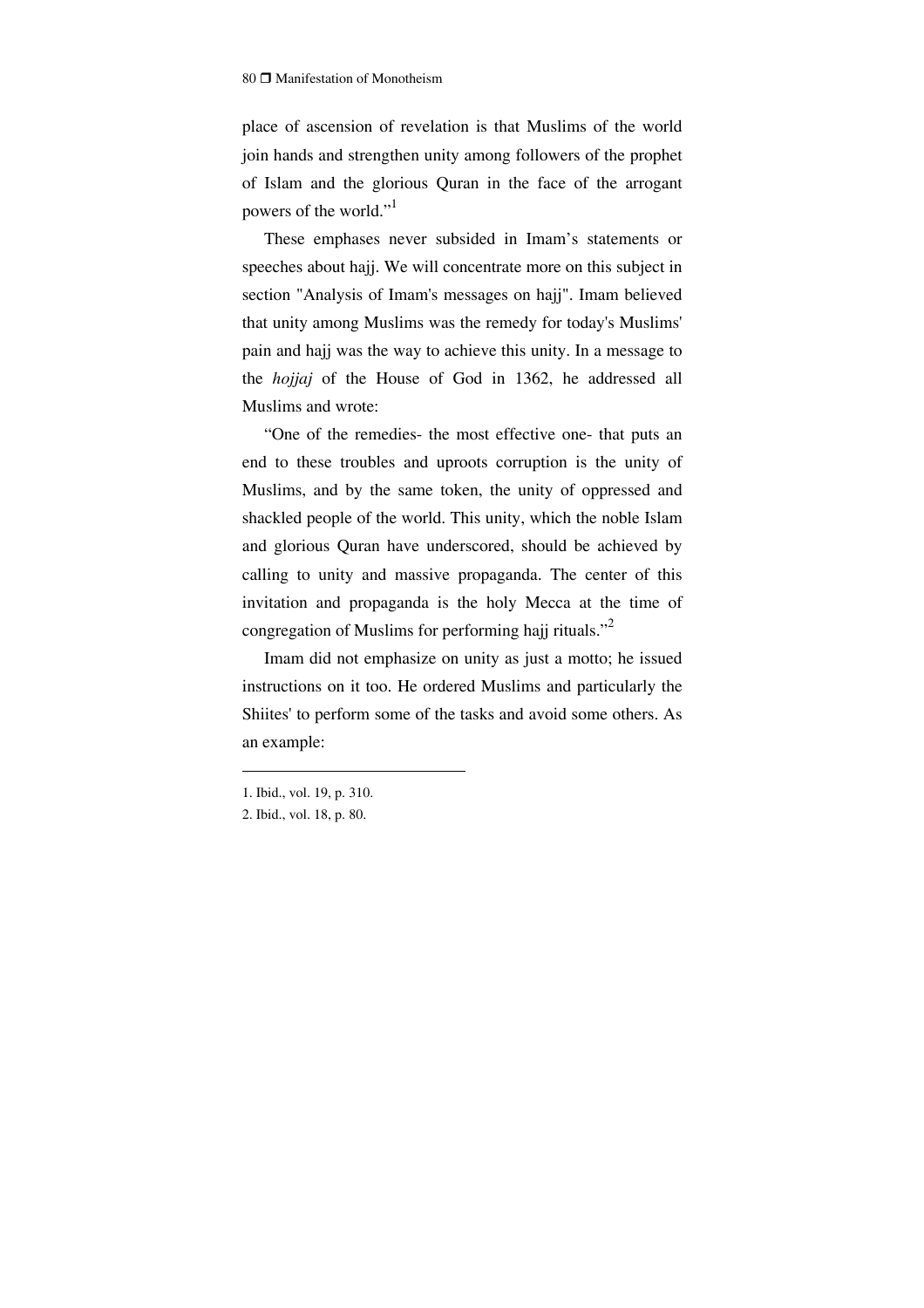"Perform the circumambulations of Ka'bah customarily and as done by others. Avoid doing what ignorant people perform. Whatever triggering the enfeeblement of religion must be absolutely avoided."<sup>1</sup>

Imam gave this order to Mr. Anvari and Mr. Mahalati in 1385. The date of this order shows that Imam was concerned about this matter from the first days of the victory of the revolution, and knew that some acts of ignorant people could harm the philosophy of hajj, so he gave the necessary warnings on the issue. In the same message, he pointed to some other behaviors and actions that could intensify the differences and advised to avoid them and wrote:

"Iranian brothers and Shiites of other countries are required to avoid all ignorant actions triggering separation within the rank of Muslims. They are also required to attend the gatherings of Sunnites and avoid performing congregational prayers in houses or installing loudspeakers to oppose the prevailing policy, also refusing to genuflecting on the holy tombs and doing things that are occasionally inconsistent with the canon."<sup>2</sup>

Imam considered such actions against the canon. This word wasn't from some intellectual who was unparticular about religion. But it came from a man of jurisprudence with

<sup>1.</sup> Ibid., vol. 10, p. 43.

<sup>2.</sup> Ibid.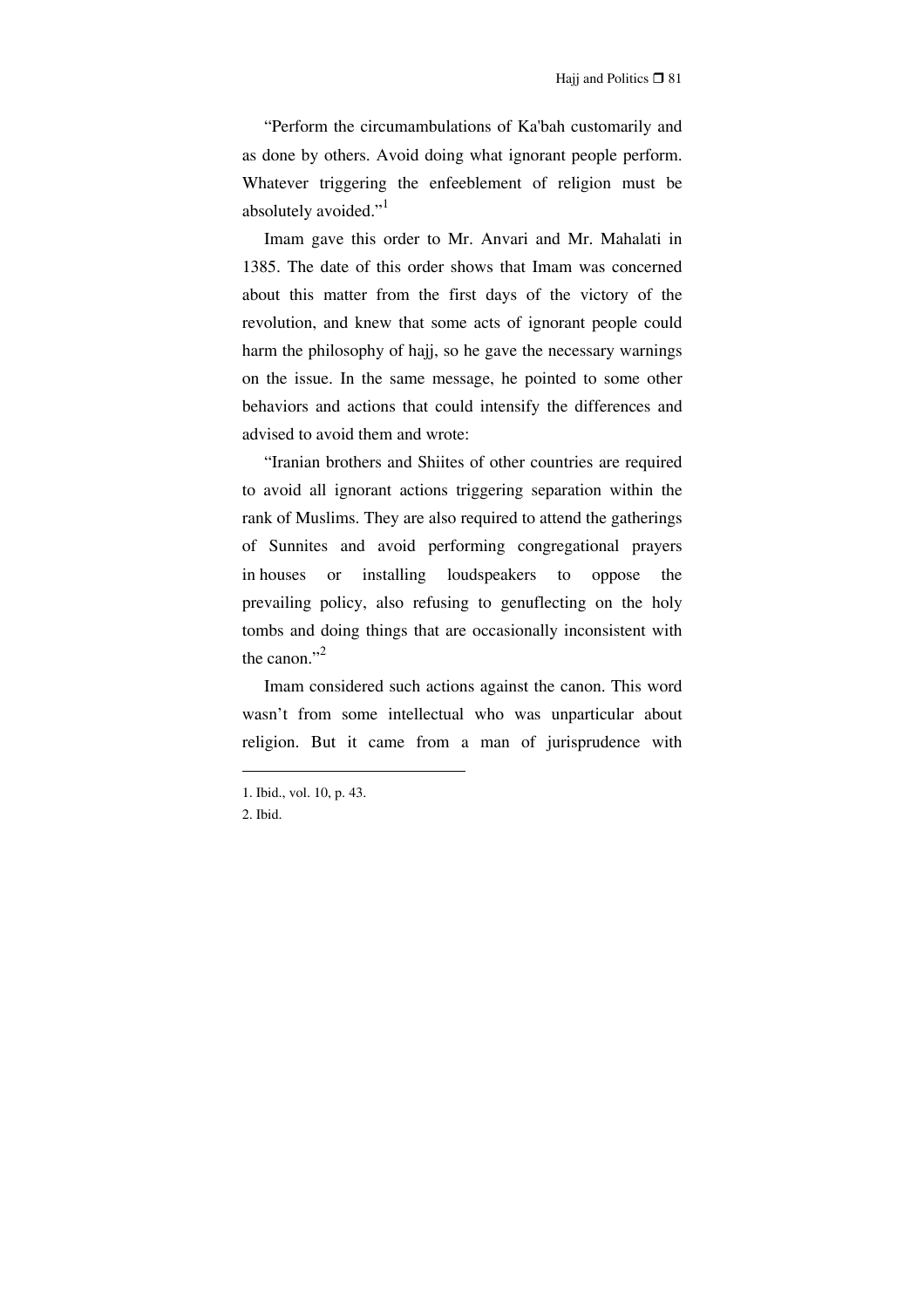indescribable affection and fascination for the Household of the prophet (PBUH).

Imam Khomeini, based on this very same viewpoint of his on hajj rituals, (peace be upon him) forbade reciting congregational prayers in the hotels of Mecca and Medina as opposed to participating in the congregational prayers of the Sunnis Muslims, and didn't think it was right to leave the Sacred Mosque and the Prophet's Mosque in the middle of the congregational prayer.<sup>1</sup> This is Imam Khomeini's "canonical fatwa" on this regard, and if ignored by anyone, then he has not actually performed his canonical task.

This viewpoint on hajj- on reaching unity among Muslims and the necessity of keeping this unity- confirms the concept of oneness in the religion and any concept opposing it is invalid; this basis in religion results from Imam Khomeini's (on whom be peace) intelligence and thoughtfulness. This speculation does not get so involved in the ramifications to sacrifice the intentions of legitimating hajj. If all leaders of the Islamic religions were so thoughtful and sharp-witted, reaching unity among Muslims and as a result, gaining back Muslims greatness wouldn't be so hard. Alas! Many religious leaders are still caught in ramifications and would sacrifice everything for them, even unity of Muslims. Imam Khomeini (on whom be peace) was upset and afflicted with such leaders. He

<sup>1.</sup> *Manasek-e Hajj* (The rituals of the hajj), p. 424.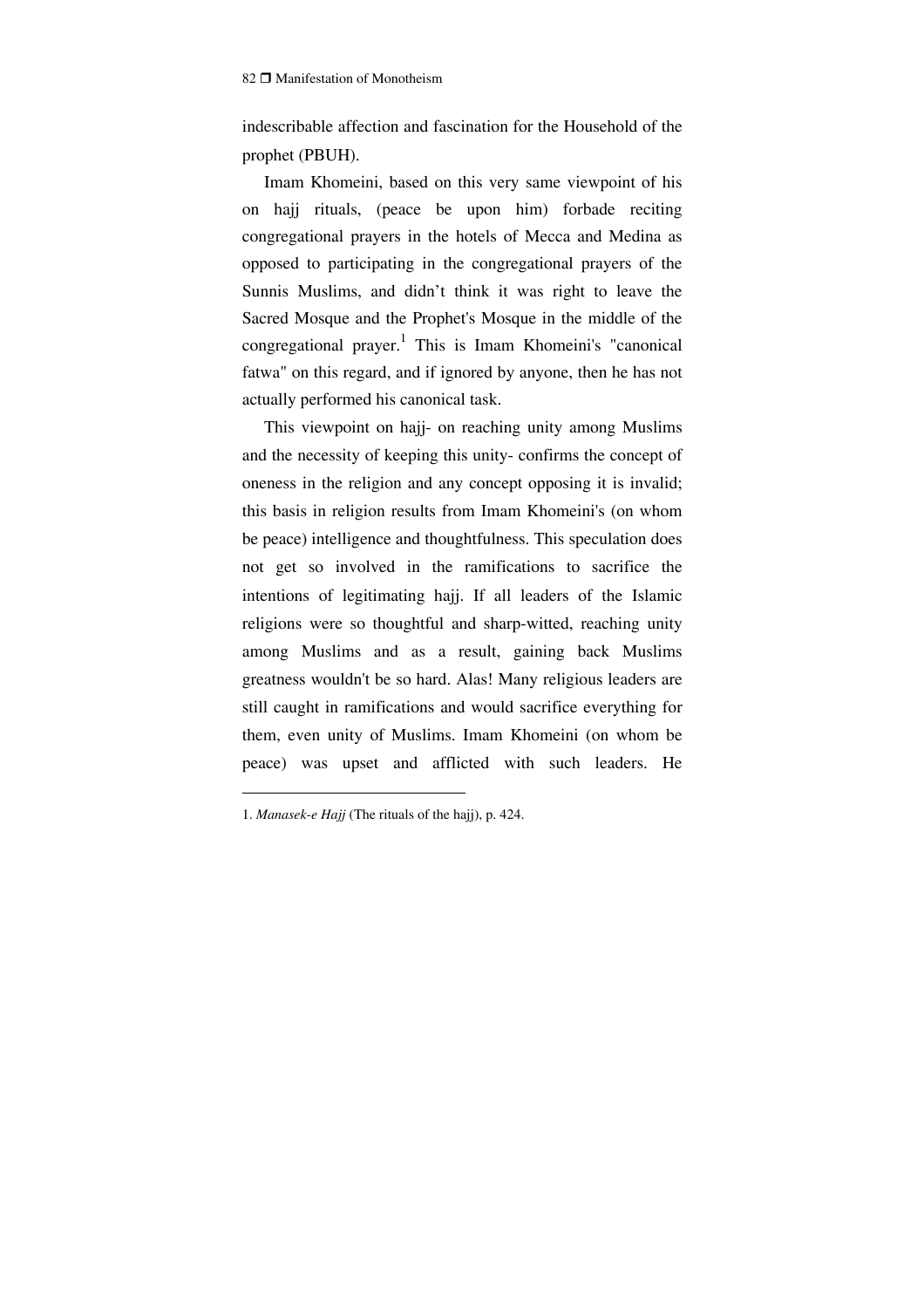complained about such religious leaders to Muslims as such:

"Unfortunately different dimensions of this great fateful religious obligation have remained in obscurity due to deviations wrought by tyrannical governments in Islamic countries, miserable court *akhunds* (clergymen) and misunderstanding of some clerics and sanctimonious people throughout the world."<sup>1</sup>

Imam Khomeini showed the apex of his anger with such people in 1363, when a court *akhund* from Saudi Arabia published a note right before hajj season, and accused the Shiites of some charges with the excuse of preventing the youth from polytheism. In a speech for the nation's authorities, Imam reacted to this note as such:

"The numbskull *akhund* who affronts the sanctities of the Shiites at such a juncture plans to urge someone to rise up against him and say something and thus triggering difference among Muslims at a time when the *ulema* are reaching unity. What should Islam actually do with some mentalities and with such *ulema*? What should Islam do with these *akhunds* who have disguised themselves as clergy and who are dispersed among people?"<sup>2</sup>

The Wahabiat propaganda organization still makes such moves during hajj season, unaware of their harmful effects.

<sup>1.</sup> *Sahifeh-ye Imam*, vol. 19, p. 18.

<sup>2.</sup> Ibid., vol. 19, p. 41.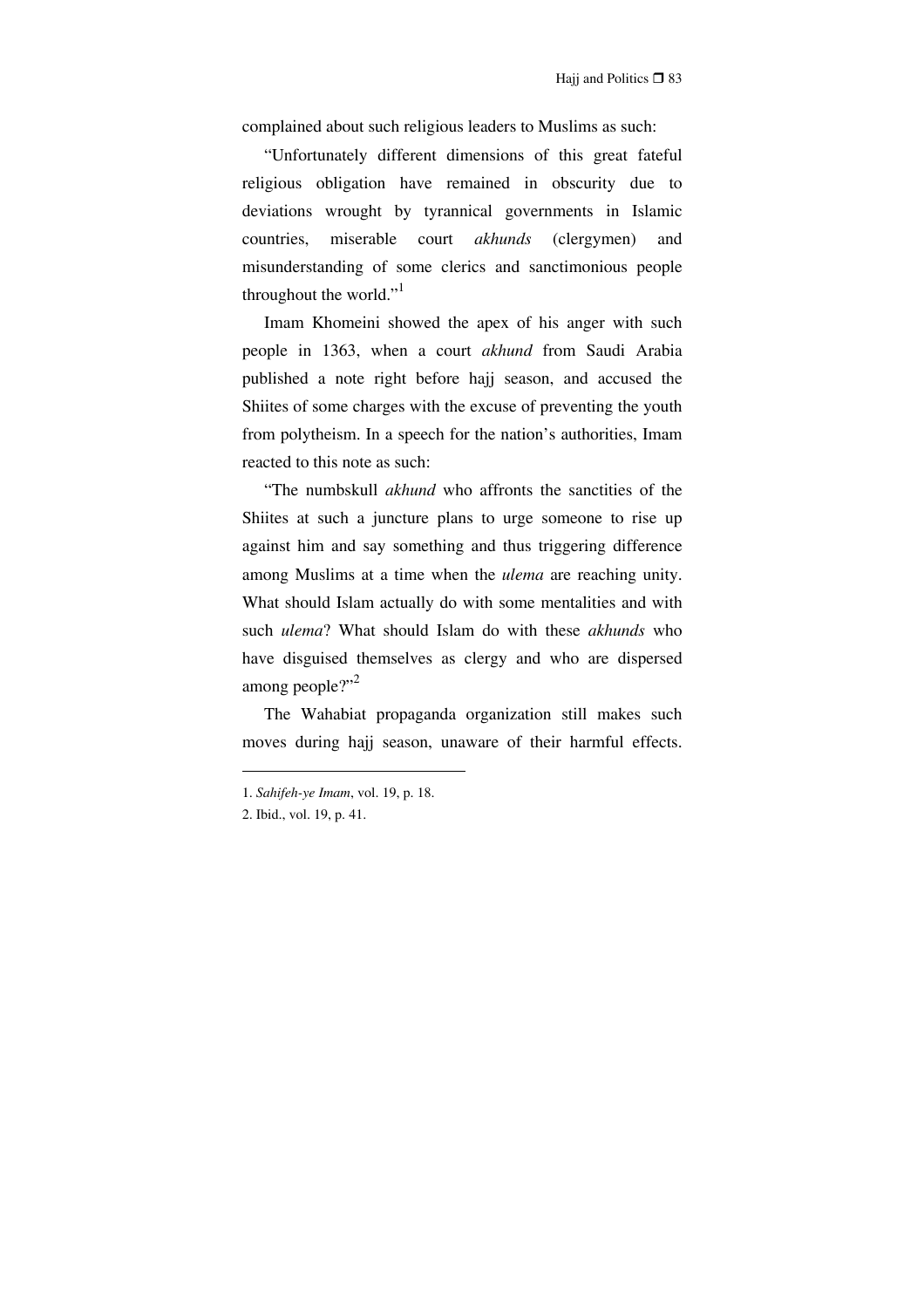These strives are not limited to giving speeches in mosques of the cities of Mecca and Medina. They circulate many accusations and rumors in the form of small notes among Muslims by employing Farsi speaking Afghans and Pakistanis. They never realize that the readers of these notes are well aware of the reality and that these notes would do nothing but making Shiites pessimistic of Wahhbis and hurting the Shiites' feelings. Wouldn't such moves have any effect on Muslims but dispersing, weakening, shattering and devastating them? And this is a conclusion that God has clearly forbade and prohibited in the noble Quran.

The abovementioned Imam's words contain this subtle point that the Shiite *ulema* (scientists) shouldn't ignore and fall in the trap of such mercenaries who plan to drag Muslims into an unwanted and useless embroilment. Wahhabiat and some of the *ulema* who have been trained that way, are never futuristic and capable of understanding Islam's sublime goals. As a result, they shall become trapped in their own imaginations and since these imaginations comply with the interests of western plunderers, they will then be encouraged and their views will be promoted by these plunderers and they will make the best use of their media to display such thoughts as real Islam and create disputes and differences among them. Imam Khomeini was aware of these behind-curtain intentions of the foreign powers, therefore he warned Shiite scientists and *ulema* of not letting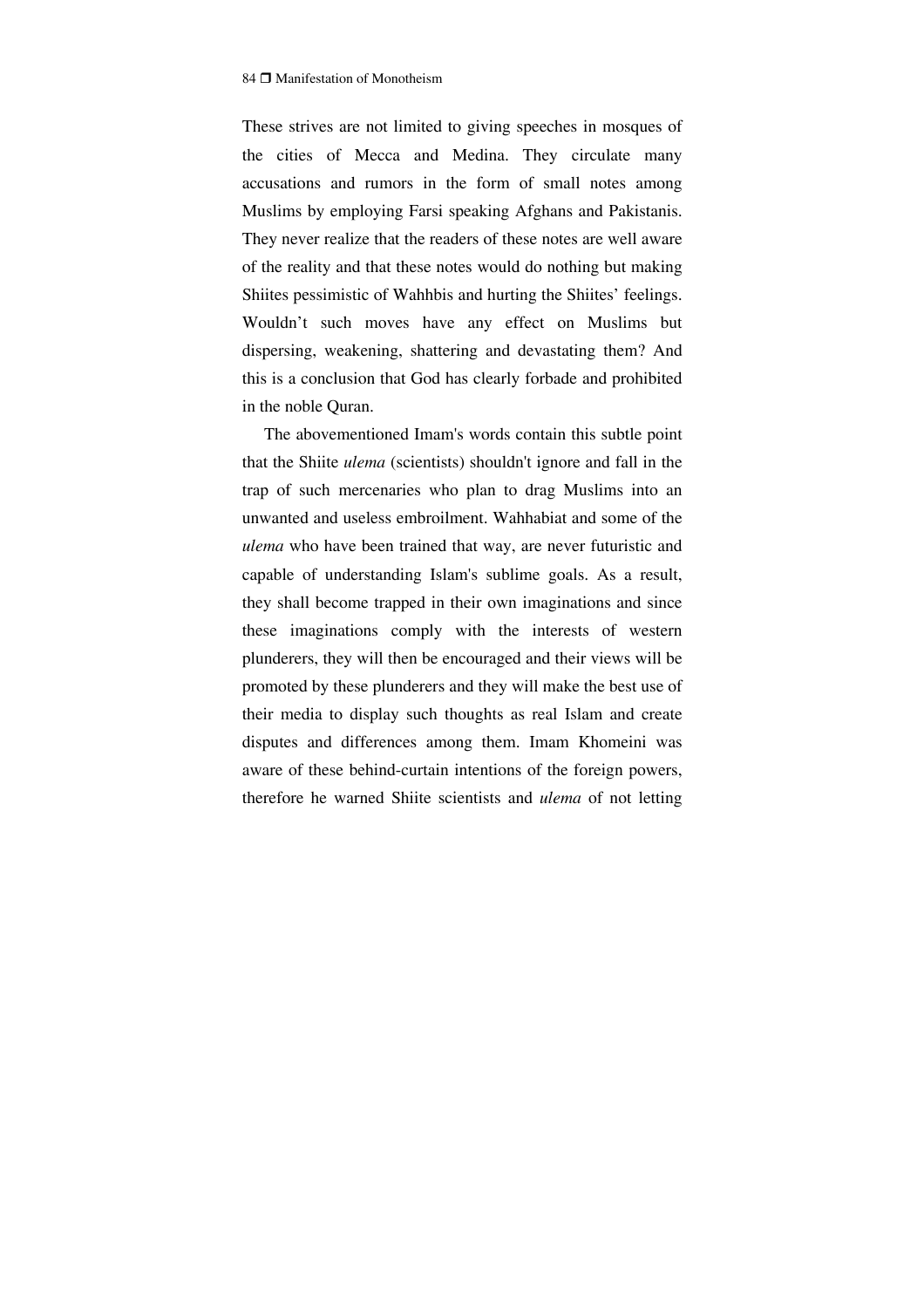their religious enthusiasm be instigated by such devilish acts and not unconsciously coming up with unadvisable replies that may turn against themselves.

#### **Hajj, the Center of Important Political Decisions**

In Imam's opinion, hajj must turn into a place of exchanging ideas and making important decisions for Muslims. Muslims of today seriously need a center for their important and major decision-makings. Having an exclusive center for major decision-makings will stop Muslims from ever dispersing and scattering; in the global side-takings, it will stop them from relying on the groupings outside Muslims' congregation and thus, they won't become weak and fragile. The adversity the Muslim face today comes from their dispersion and scattering, and as long as they have not overcome this problem, they'll never get rid of their weakness, fragility, adversity, and backwardness. The negligence and perhaps unfamiliarity of the Islamic countries' leaders with the role of hajj in harmonizing, unifying and solving the political complexities of the world of Islam has resulted into their constant suffering from dispersion and scattering , despite having such an important and practical tool among them.

The leaders of the Islamic countries, not only don't take advantage of this opportunity to encounter the outside-Islam world, but also don't benefit from this divine blessing to solve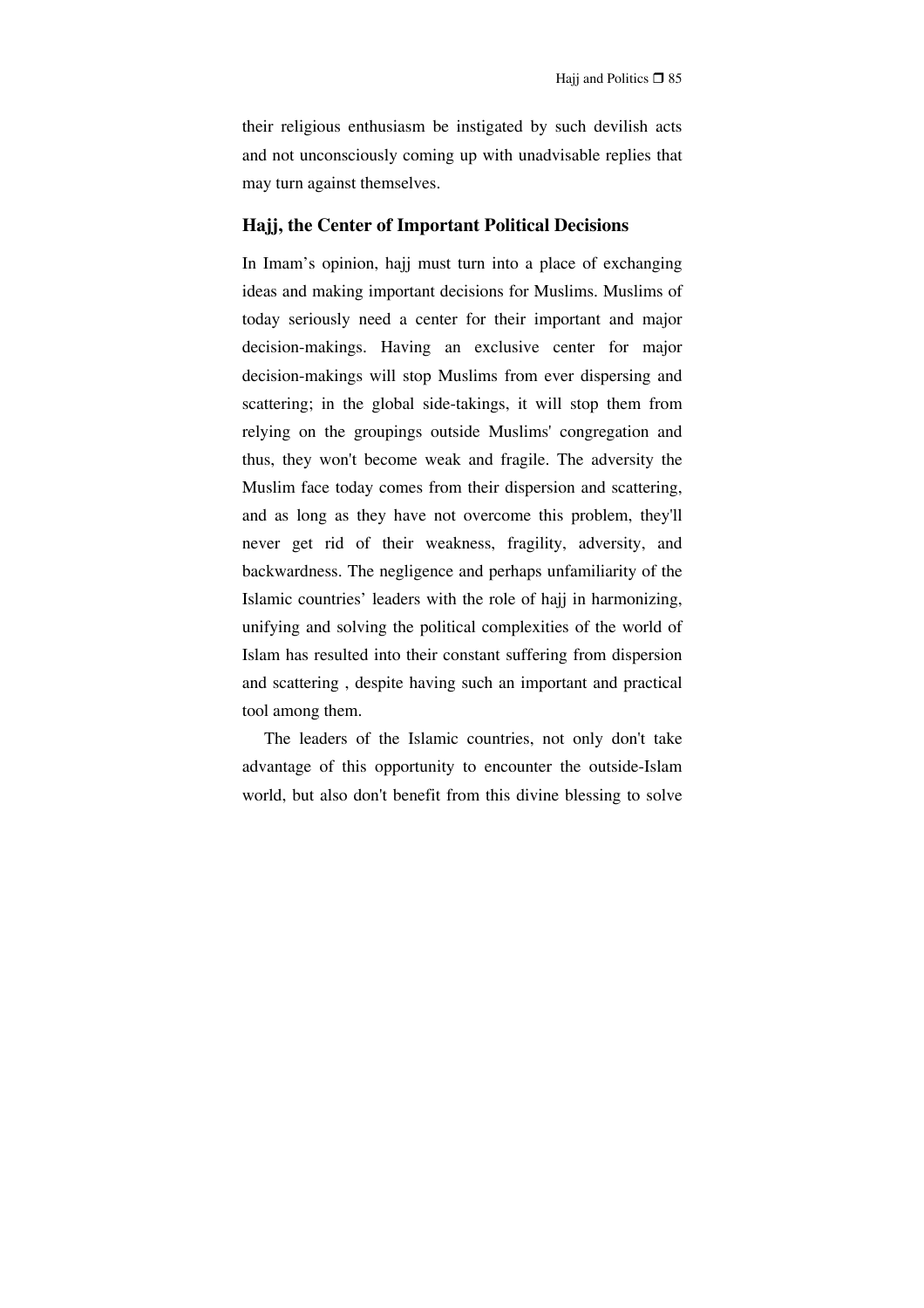the disputes among the Islamic countries either. Many of the local and regional wars of the world take place between Islamic countries and the majority of the world's ammunitions are consumed by the Islamic countries. This shows the high rate of dispute and dispersion in the world of Islam. This is when Muslims have a Quran that explicitly and emphatically talks about refraining from disputes and dispersion. We read in Quran:

"And obey Allah and his messenger; and fall into no disputes, lest ye lose heart and your power depart; and be patient and persevering: for Allah is with those who patiently persevere."

Hasn't God's warning to Muslims in this verse come true today? In today's world, Muslims sanctities are easily insulted and they cannot ever prevent this from happening decisively. Are we to imagine more declines in the dignity and magnificence of Muslims? If Muslims looked at hajj as a center for making the important decisions of the world of Islam, would there still be any grounds for all these differences in the world of Islam and would Muslims lose their magnificence and be insulted and humiliated like this by others? What Quran is mostly worried and anxious about is the appearance of dispersion among Muslims and as a result, the loss of their power and strength. One of the most explicit commands of

<sup>1.</sup> Surat al-Anfal: 46.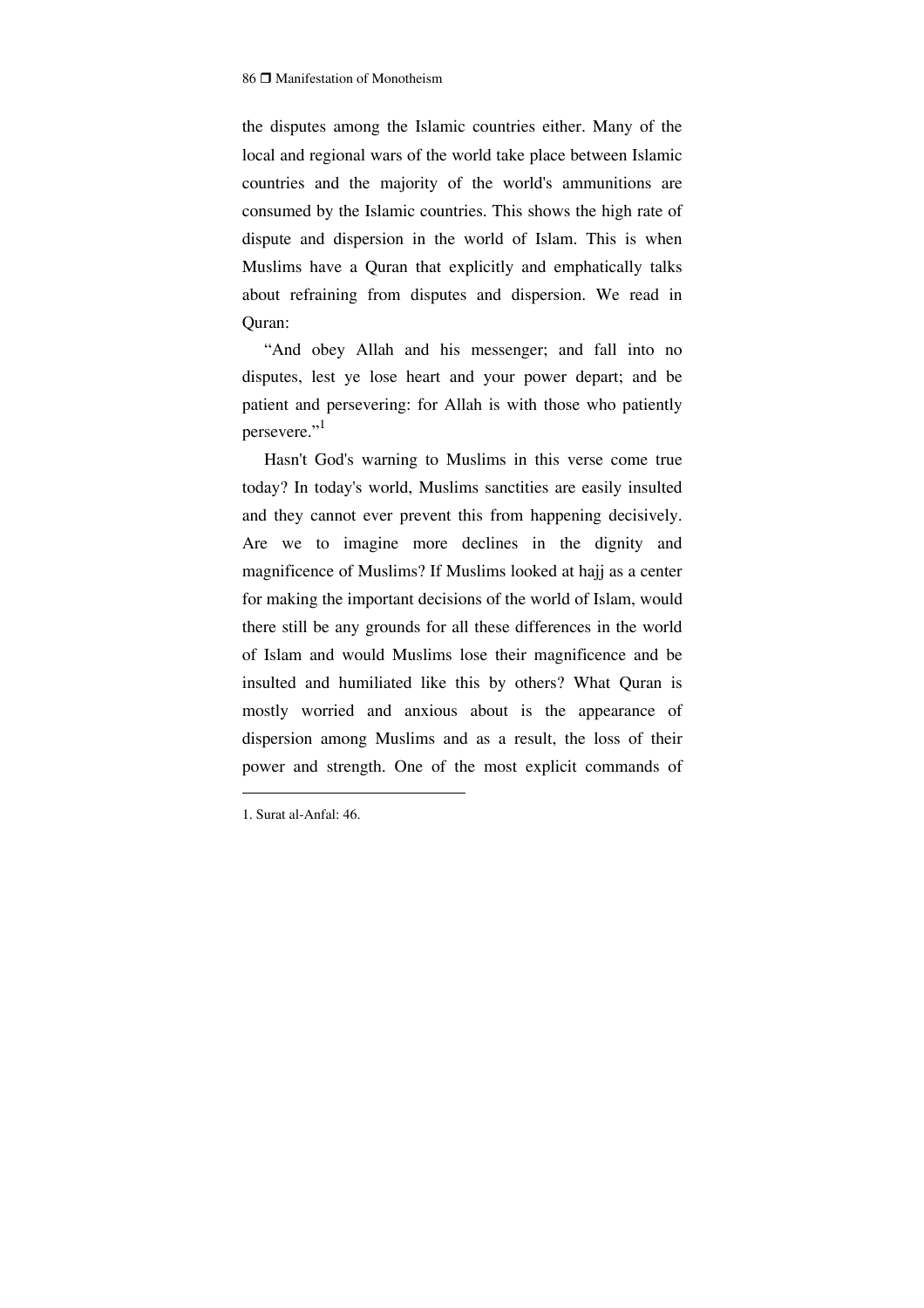Quran is to unite and to avoid division. Not many commands are so explicit in Quran. In the command regarding avoiding division, not only Quran expresses the essence of the order with specificity and emphasis, but it also explains the results and outcomes of dispersion for more effectiveness. Read these verses:

"O' ye who believe; fear Allah as He should be feared, and die not except in a state of Islam. And hold fast, all together, by the rope which Allah (stretches out for you), and be not divided among yourselves; and remember with gratitude Allah's favor on you." $^{\cdot,1}$ 

The existence of such weaknesses and adversities among Muslims and the extent of the diverse backwardness among them, are clear signs of them having been unkind to such Quran commands. If Muslims awaken for a short while and take another look at the philosophy of Islam's social and political orders such as hajj, they will quickly and easily release themselves from all these adversities and destructive entanglements. Imam Khomeini always tried to teach this point to the world's Muslims that there are clear political dimensions in many of Islam's devotional commands and orders, and the most distinguished of all these devotions is the issue of hajj which we have already covered extensively. Today, the issue of having a permanent and universal place for important political

<sup>1.</sup> Surat Al-i Imran: 102-3.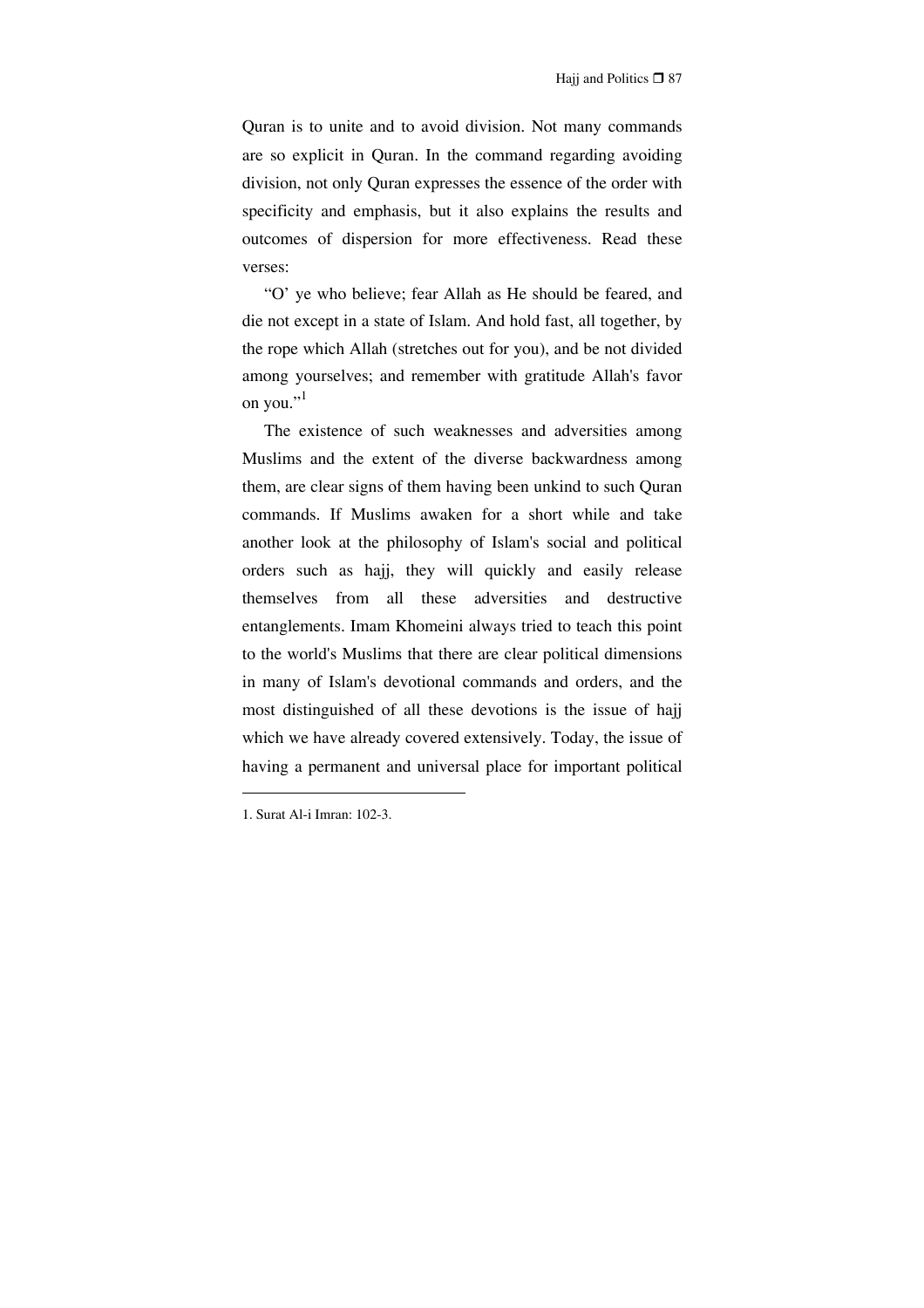decision—makings for the whole world is a clear and indubitable issue. Most of sizable trends in the world are seeking a designated place for their important decisionmakings. The world today is focused on one thing and that is nothing but some centers called international constitutions doing nothing but designate places for worldwide decisionmakings. Even the regional organizations that are taken very seriously in the world today—and such constitutions have been established in large numbers and in different parts of the world, and are expanding on daily basis—are in fact efforts to create centers for the regional major decision-makings. In such climate, isn't it regrettable that Muslims neglect Mecca and hajj rituals as Muslims' major and important decision-makings center? Pay attention to these words from Imam:

"In this great divine congregation which no power except the infinite power of God can form, Muslims must endeavor to attend to and settle the problems of Muslims collectively. One of the biggest and most essential problems is lack of unity among Muslims caused by some of the heads of Islamic countries. Unfortunately, no remarkable step has so far been taken to tackle this problem. In fact, selfish criminals, who make use of the differences among nations and governments, foment the disputes through their Godless agents."<sup>1</sup>

This large congregation, which can only be formed by the

<sup>1.</sup> *Sahifeh-ye Imam*, vol. 15, p. 144.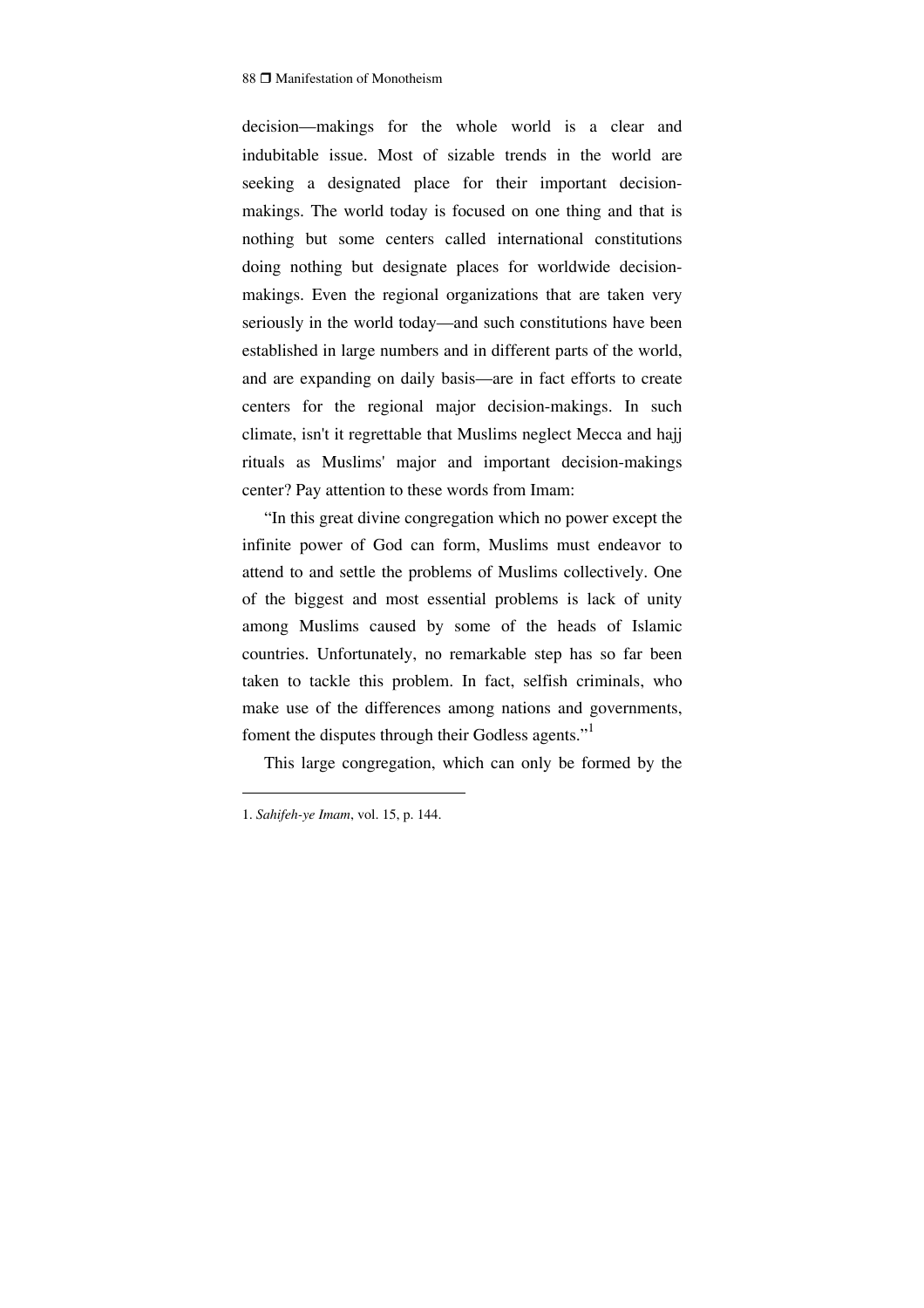infinite power of God, is very precious to Imam. In Imam's eyes, hajj is for reviewing Muslims conditions and making the major political decisions about the world of Islam. Regretfully, Muslims don't appreciate the value of this large congregation and don't review their conditions there. Imam tried his best to make Muslims realize the value of this congregation and overcome the problems of the world of Islam there. Pay attention to this phrase:

"The situation of Muslims should be considered. It should be examined how Islamic nations fare with their governments; how their governments deal with the satanic powers; how Islamic nations treat each other; how clerics in different countries deal with the issue of hajj. These are the cases, which should be taken into account, and hajj is just for these issues. In hajj, people should try to identify the problems facing Muslims during the year and then take action to overcome them."<sup>1</sup>

If such view existed among all Muslims, particularly the heads of the Islamic countries, and turned into a widespread culture, Muslims would never be entrapped by the big powers mischievousness and every year a large number of Muslims would not get killed by other Muslims in regional and fake confrontations constantly created in every corner of the world of Islam. The fact that most of the wars and regional confrontations happen in Muslim regions, puts today's Muslim's

<sup>1.</sup> Ibid., vol. 18, p. 45.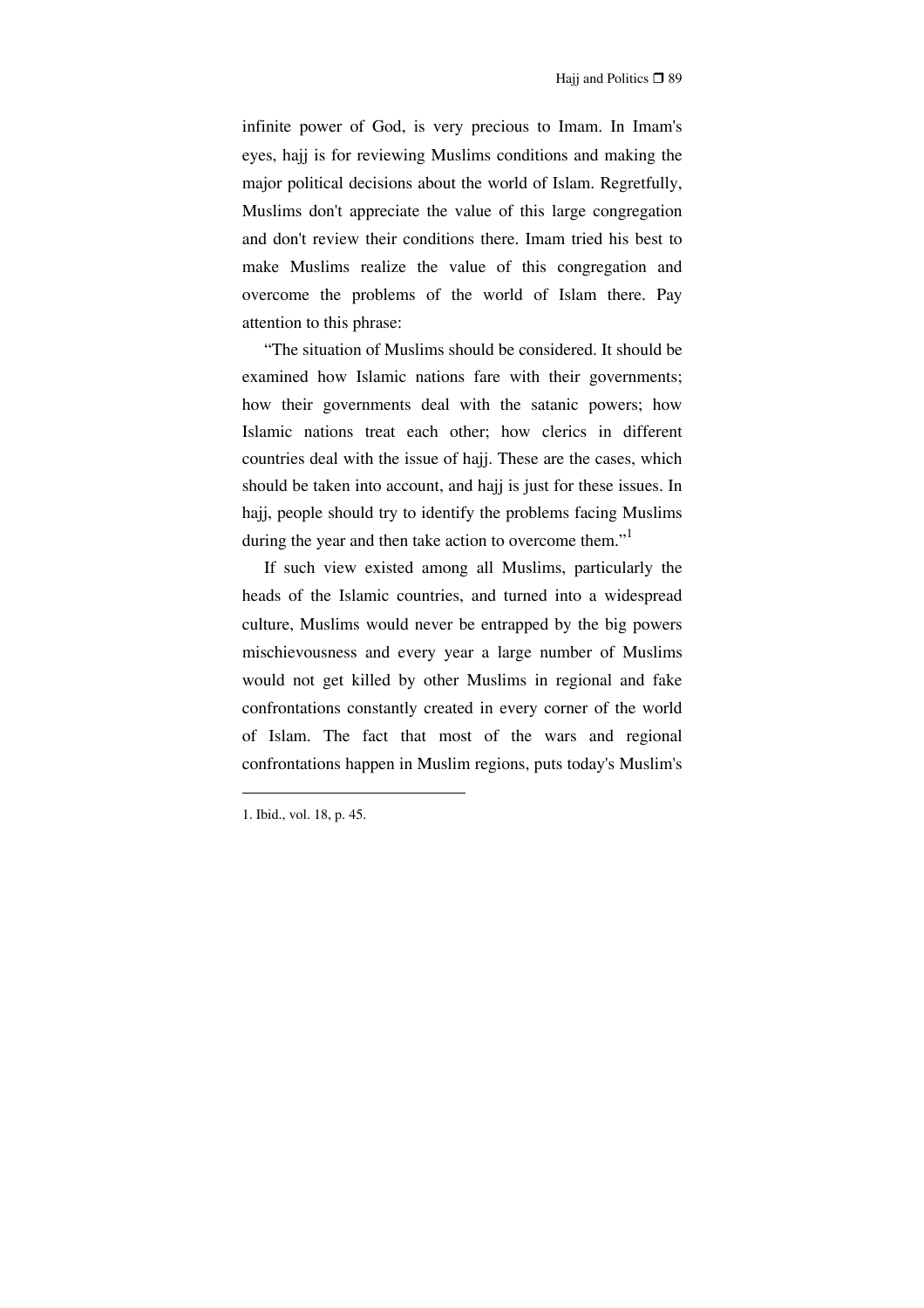to shame. If Muslims considered hajj as their main place to overcome their differences and disputes, and hoped that their disputes would be solved by the exchange of views of the heads and thinkers of the world of Islam during hajj season, why would they need to use weapons? This is all because Muslims, instead of relying on a center like Mecca and the sympathy and exchange of ideas of the savant Muslims during hajj season, have all their hopes in global organizations, whose serious mission is not solving problems, but is bending the laws to dominate over the world. No wonder Imam's religious passion was always overwhelmed in hajj season and he warned Muslims and reminded them of their duties. This is one of his touching speeches:

"I would like to tell the pilgrims to the House of God from any country and school in humble words that you are all people of Islam and obey the prophet of Islam and the holy Quran. You have common deceitful enemies who work to create discord through their wretched agents and false propaganda through their mass media apparatuses in the course of history, particularly in the recent century and especially in our age. They have enslaved all Islamic governments and nations and plundered their rich resources and the toils of the innocent people of your countries. They plan to bring governments under their control to serve them blindly. These subservient governments also act according to the dictates of their masters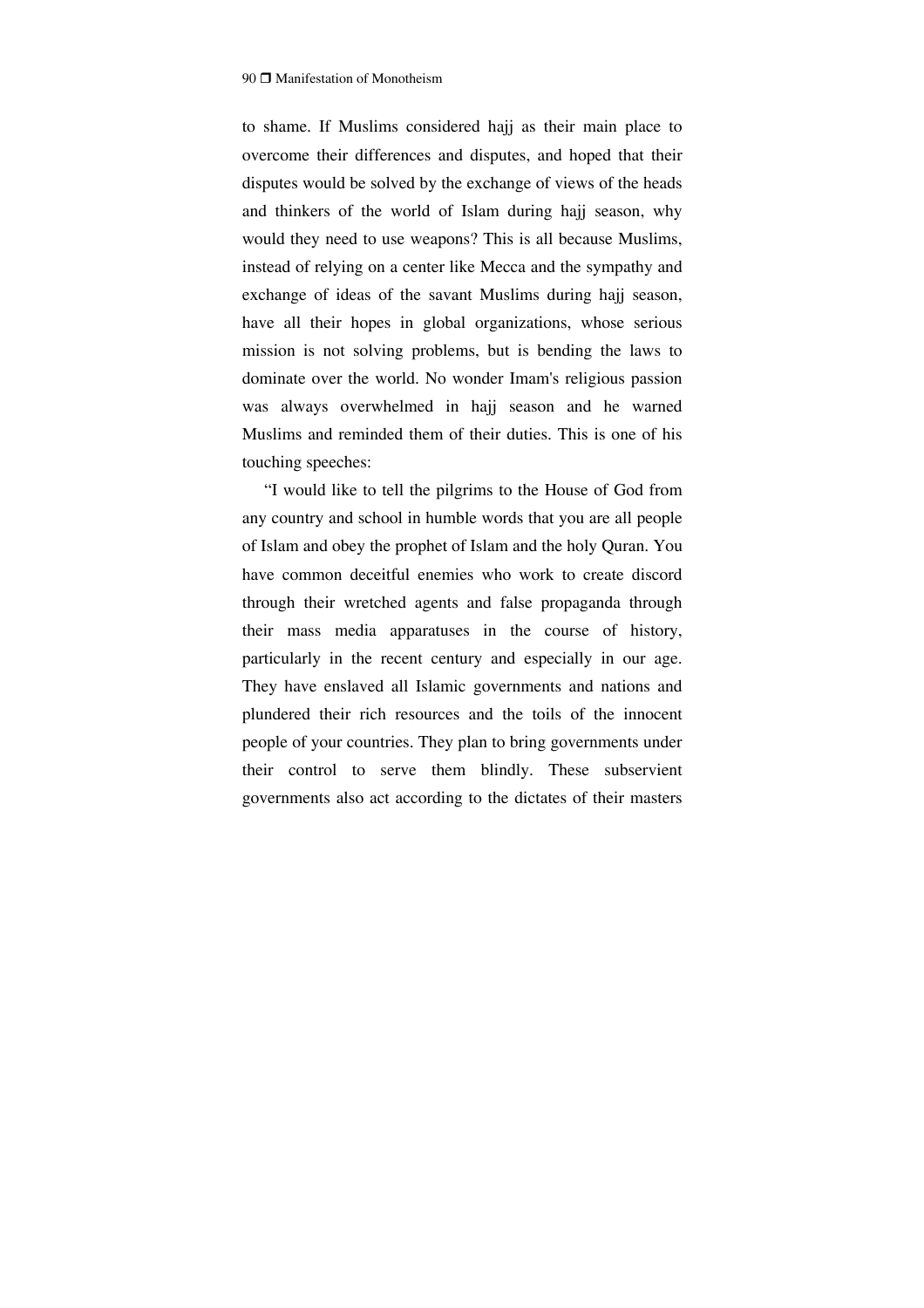to lead their people towards consumerism, barring them from human development and industrial initiative using different satanic tricks and making the innocent people dependent on the West or East. They strip people of any opportunity to be independent and innovative, suffocating any call aimed to awaken the nations. The abject condition you observe in Islamic countries and other downtrodden countries stems from the plot of the common enemies of Islam and the oppressed people. Therefore, now that you have come together in the center of exhilarating Islam at the behest of God and call of His Messenger and converged in this sacred place from different schools work out a solution to this deadly pain and fatal cancer." $^{1}$ 

In this speech, Imam has rightly put his finger on the most important and sensitive points and adversities and has found their solutions in exchanging ideas and Muslims' important decisions during hajj season. There's no doubt that Muslims have common enemies. Today, it is Muslims that are being accused of anything anywhere in the world. Today, only Muslims sanctities are being insulted. Today, only or at least in most of the Islamic countries there are wars and confrontations. Today, only the mass media of the Islamic countries advertise against one another. Doesn't all of this say that Muslims have common enemies? Aren't the affiliated governments, who

<sup>1.</sup> Ibid., vol. 19, pp. 340-1.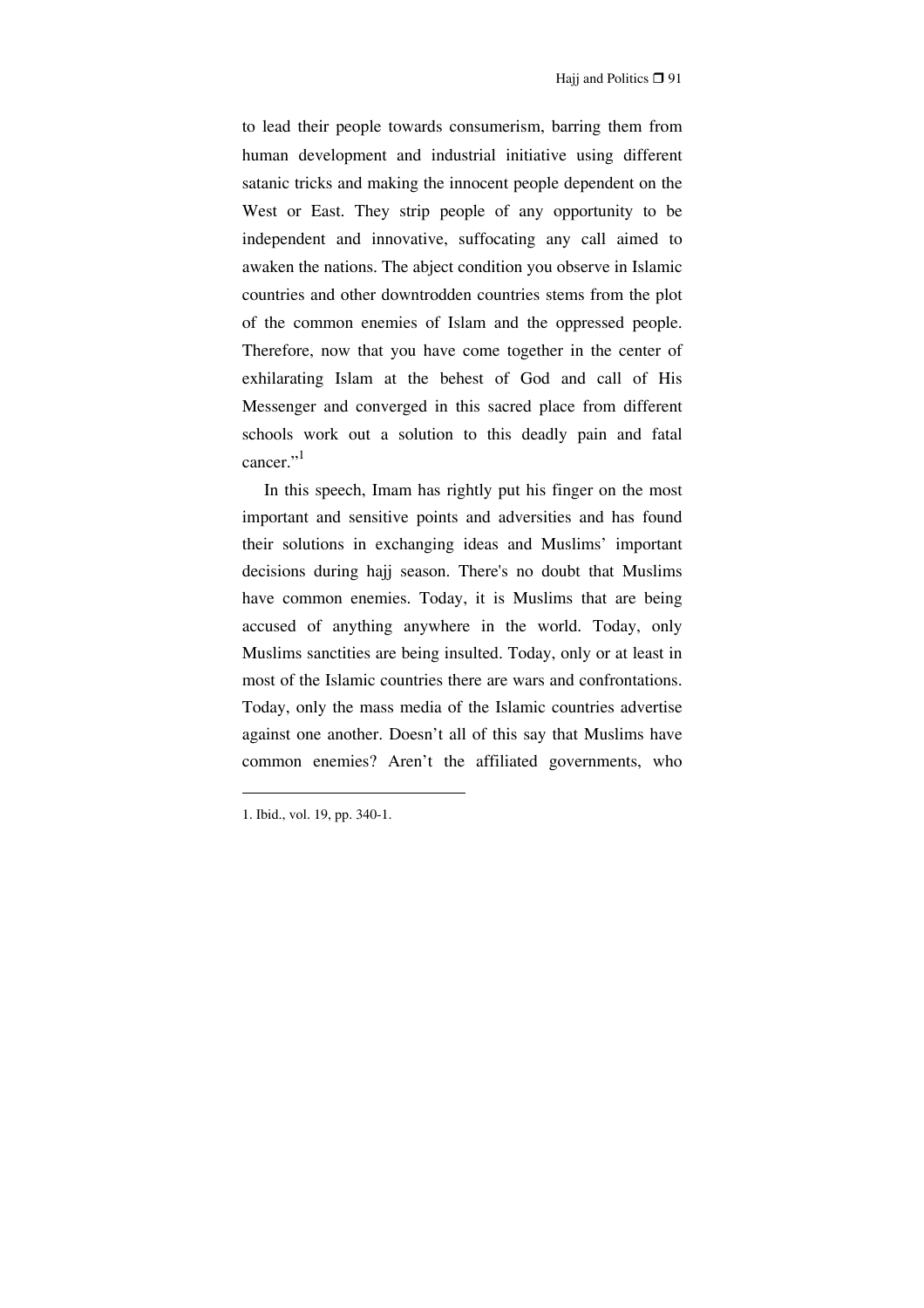always try to disperse Muslims, a sign of common enemies for all Muslims? Isn't this worldwide holding back of all Muslims a sign of common enemies?

In this speech, Imam invites the audiences to study and concentrate on their countries' current conditions. Is there anyone who may not know that the world's most important resources and wealth are located in the Islamic countries? Is there anyone who may not know the most important and the best strategic positions are in the Islamic countries? Is there anyone who may not know that one fourth of the populations of the world are Muslims? Is there anyone who may not know that Muslims are the most intelligent people of the world? And is there anyone who may not know that the most entangled people live in the world of Islam and the Islamic countries? How could this painful contradiction be tackled? And isn't the exchange of the views of all Muslims during hajj rituals the solution to this, as Imam Khomeini said in this speech? Where else could Muslims have such a magnificent gathering, where they could make important decisions? Other than these days, do Muslims have another appropriate time to have such a gathering, away from unduly arrogance of the heads of the Islamic countries, to overcome their problems?

How can we close our eyes to this obvious contradiction that the Islamic countries enjoy the best and the riches resources and at the same time have to deal with poverty, miseries and wars?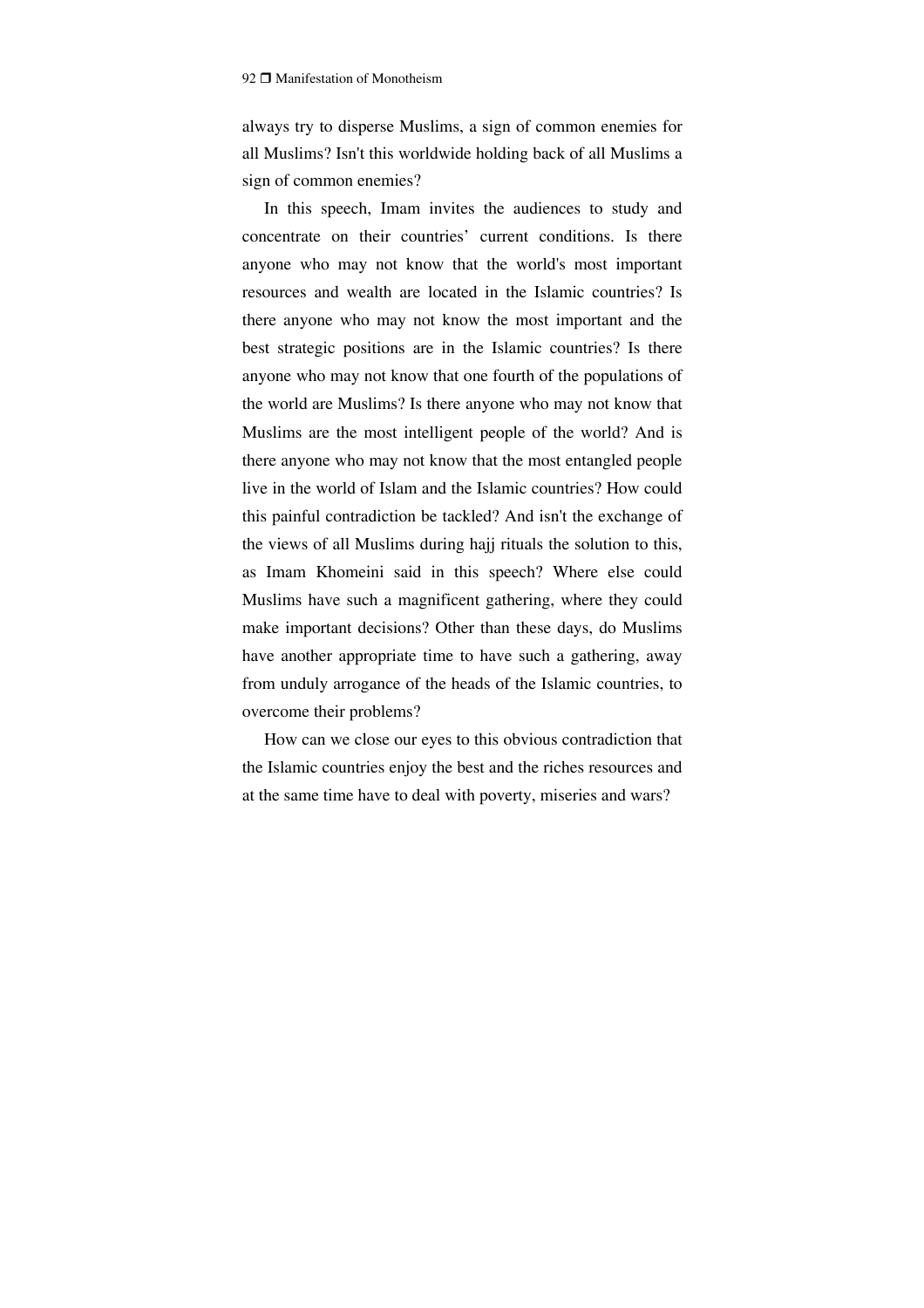Wasn't Imam Khomeini, as intelligent and wise as he was, expected to roar and become depressed and downhearted because the Islamic countries' leaders had feigned asleep?

If an enthusiastic and concerned person sees such circumstances, he will religiously and humanely become offended and cry loud. It is such a painful and dramatic condition that'll hurt any great and intelligent person's feelings like Imam Khomeini.

The Israeli assault on Ghaza showed how damaging it could be to Muslims when the leaders of some of the Islamic states depended on the global arrogance. Wasn't this a shame for Muslims to witness the oppressed Muslims being under nonstop and wild fire of Israeli regime while at the same time, some of Ghaza's next door neighboring countries, claiming to have been the leaders of the Arab world, help Israel to complete their attack on Muslims and assist in killing and destroying them. It was clear to Imam Khomeini that these were all the consequences of the co-dependency of the leaders of the Islamic states and he had anticipated them beforehand.

Imam Khomeini had very well recognized Muslims' power as he had the outcomes and consequences of the co-dependency of the leaders of the Islamic states. We have already witnessed these two wisely and ingeniously recognized issues of Imam in the two recent wars against Muslims of Lebanon and Ghaza.

Imam believed that if Muslims woke up and the leaders of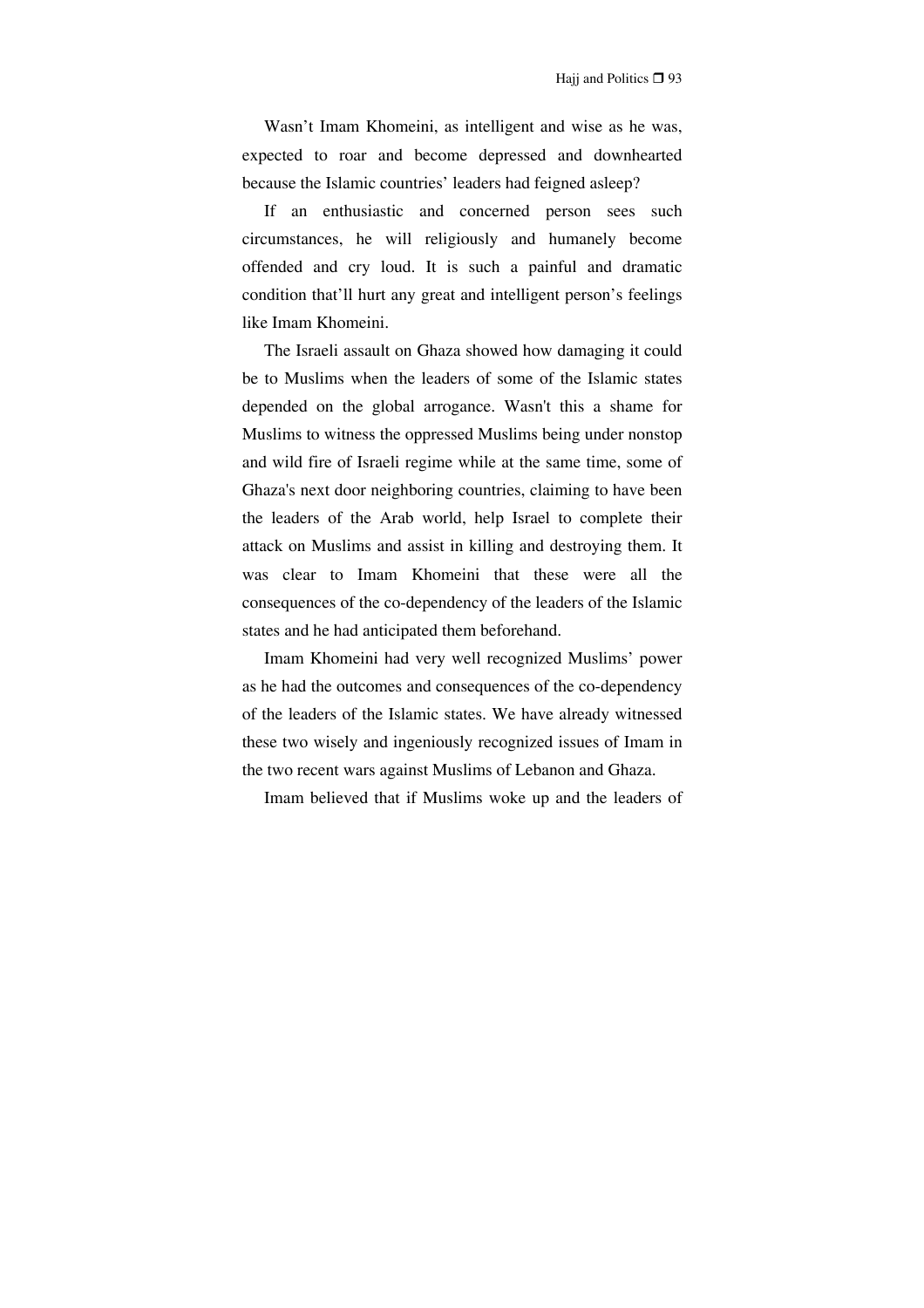the Islamic countries became aware of the people's power, Muslims' enemies could never even think of attacking Muslims and conspiring against them. And this awakening of the Arab states' leaders to the great power of hajj ritual is conceivable. And what encouraged Imam to more familiarize Muslims with the secrets of hajj was this very same view and belief.

#### **Hajj, a Place for Making Important Economic Decisions**

Hajj is not only a place for making important political decisions, but it is where the important economic decisions should be made too. In Quran, God the almighty has ordered Muslims to go to hajj and witness their benefits there. Witnessing benefits in hajj is possible when an economic role is given to it. If we consider hajj a mere devotional matter, then witnessing benefits will lose meaning. We read in this regard:

"And proclaim the Pilgrimage among men; they will come to thee on foot and (mounted) on every camel, lean (on account of journeys) through deep and distant mountain highways; That they may witness the benefits (provided) for them, and celebrate the name of Allah, through the Days appointed, over the cattle which He has provided for them (for sacrifice): then eat ye thereof and feed the distressed ones in want."<sup>1</sup>

This is certainly not a mere summon for the individuals to witness their benefits. Even if this assumption existed, we could

<sup>1.</sup> Surat al-Hajj: 27-8.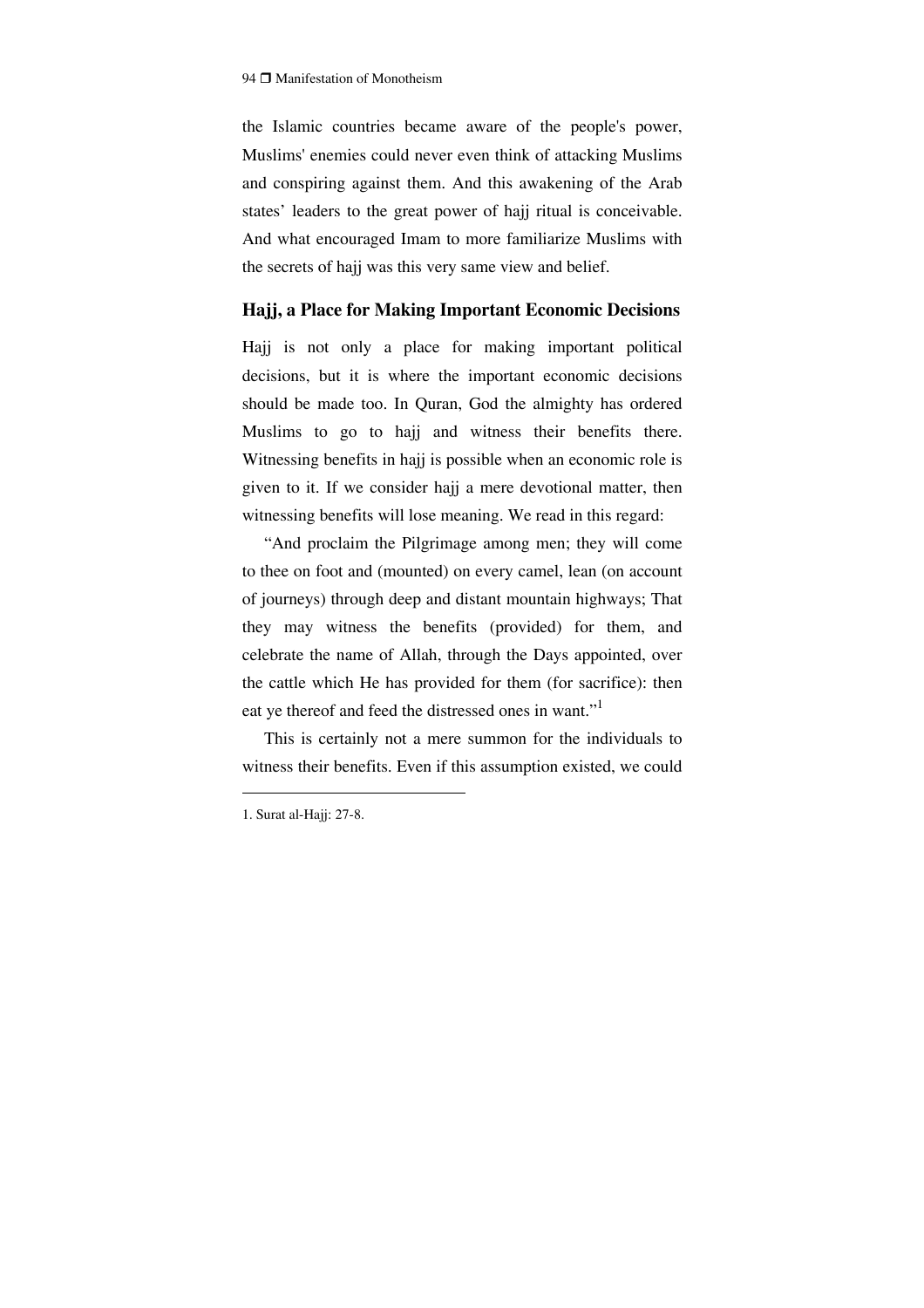still strongly say that this witnessing of benefits is not an exclusive matter and that, the collective and massive witnessing has definitely been taken into consideration as well. In the world today, the people's interests are realized by major decision-makings, on the governments' or large economic companies' level, and individual and un-networked decisionmakings don't play a serious and important role in the main economic changes anymore. Therefore, it is now these governments that make the major economic plans on the world level, and the companies and major economic agencies adjust their economic activities according to these decisions. Today, even the major decisions on the countries' level, do not answer the world's economic demands and the world is rapidly moving toward the inter-continental and even global decisions. In such a situation, not taking advantage of the huge hajj congregation in economic areas is a loss of opportunity for Muslims. This loss of opportunity is in a way that causes irretrievable damages to the world of Islam, because the economy moves so quickly and should never be stopped and the damages resulted from such stops is exponential. Imam Khomeini was well aware of hajj's economic role; therefore, he used every opportunity to call on the leaders of the world of Islam to reflect on this subject.

The current world's economic crisis and its effects on the Islamic countries showed very well that how neglectful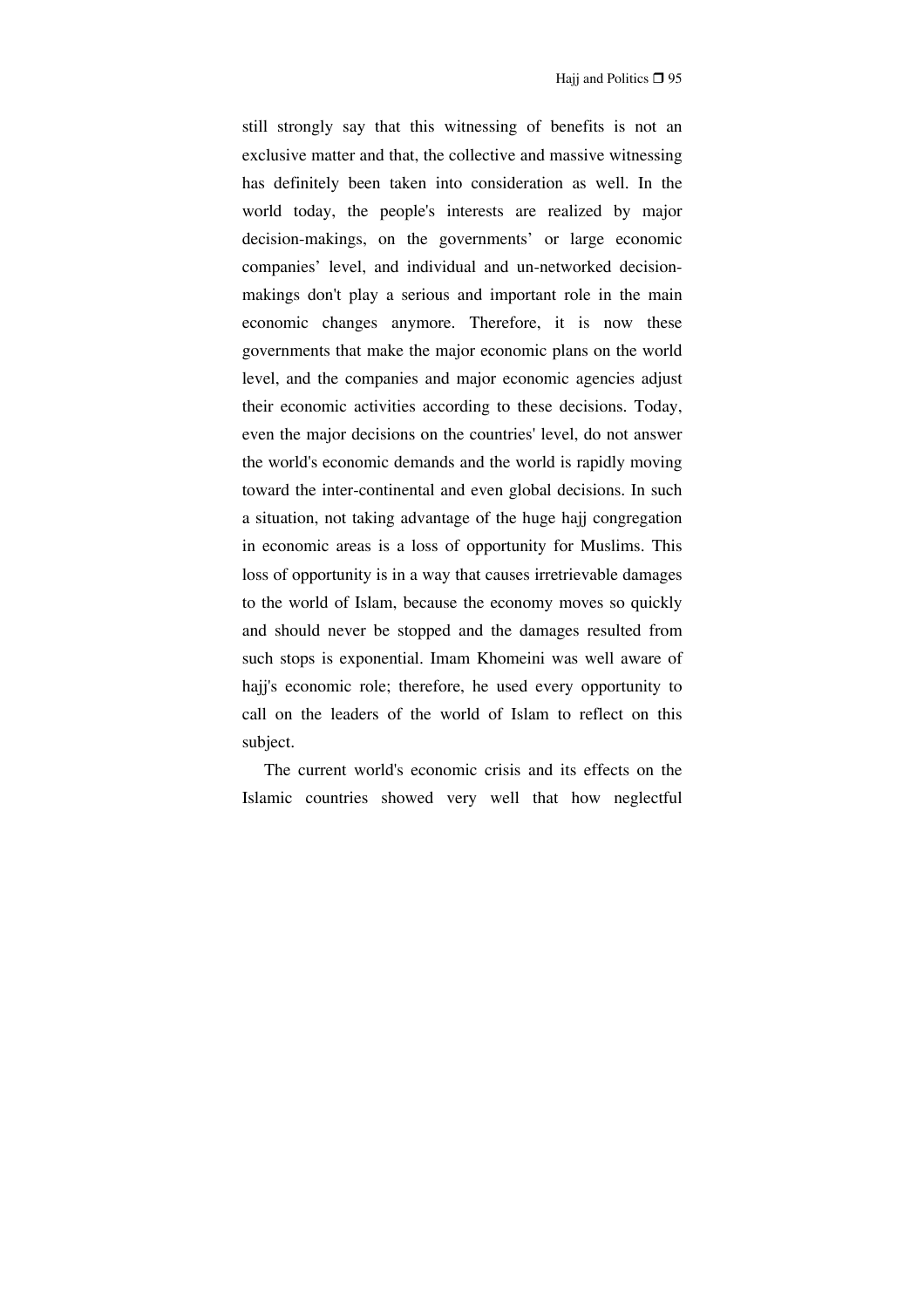Muslims are of this great opportunity that hajj has provided for them in the area of economic major decisions. It is natural that the divergence among the leaders of the Islamic countries will result into their convergence with the economy of the western countries. Therefore, when crises like the recent ones hit the economy of the West, the Islamic countries receive the bigger share of it. If the Muslim countries take hajj rituals as the best opportunity to make major economic decision and become converged, then in such circumstances, they will firstly not face major difficulties and secondly, will be able to pass through the indirect effects of them easier and more harmlessly by cooperating with each other.

Why don't Muslims' leading economy directors and decision-makers feel obliged to pilgrimage to this divine journey during hajj season and take advantage of the opportunities throughout the trip, and come together to exchange views about the economic situation of the world of Islam and sign major contracts between themselves, considering each other's facilities?

The good and important economic decisions are the ones that are profitable and at the same time less costly to the economy. Of course, if such decisions were made within these days by using this opportunity, the main portion of the economy among Muslims will keep within the borders of the Islamic countries. All Islamic countries are neighbors and obviously,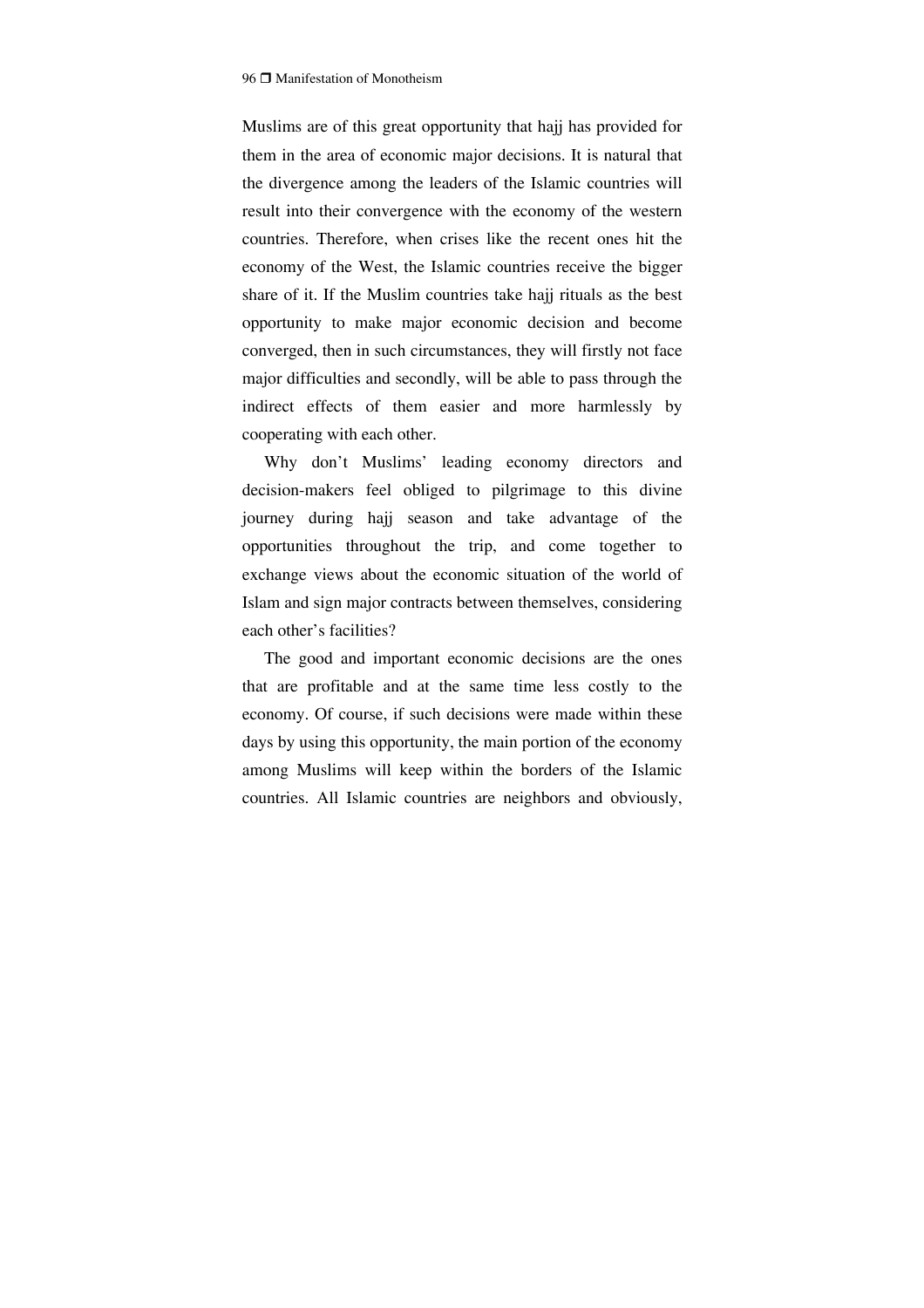doing business and economic exchange with neighboring countries is less costly, more profitable and as a result, less risky.

If the economic leaders of the world of Islam had a strong religious relationship with each other and the major economic decisions were made during hajj rituals and in the holy environment of Mecca and Medina, such decisions would certainly then earn more respect and be less risky.

It would be very indecent and shameful for the leaders of the Islamic countries to think that the economic exchange between them and the West is more reliable and less risky than that of among Muslims themselves. This indicates that the religion and religious beliefs on the high levels are more of mottos and slogans and they lack sufficient faith and should be considered as Muslims' great tragedy and agony.

Imam Khomeini tried to turn hajj season into an appropriate time for economic decision-makings in order to gain back the trust among the heads of the Islamic countries. He, being so wise, knew that the economic independence of Muslims was the secret to their victory and pride, and this could be achieved better and easier via the path of hajj. Because the hearts and souls of Muslims were filled with the sanctity of hajj and this needed to happen to the leaders of the Islamic countries too.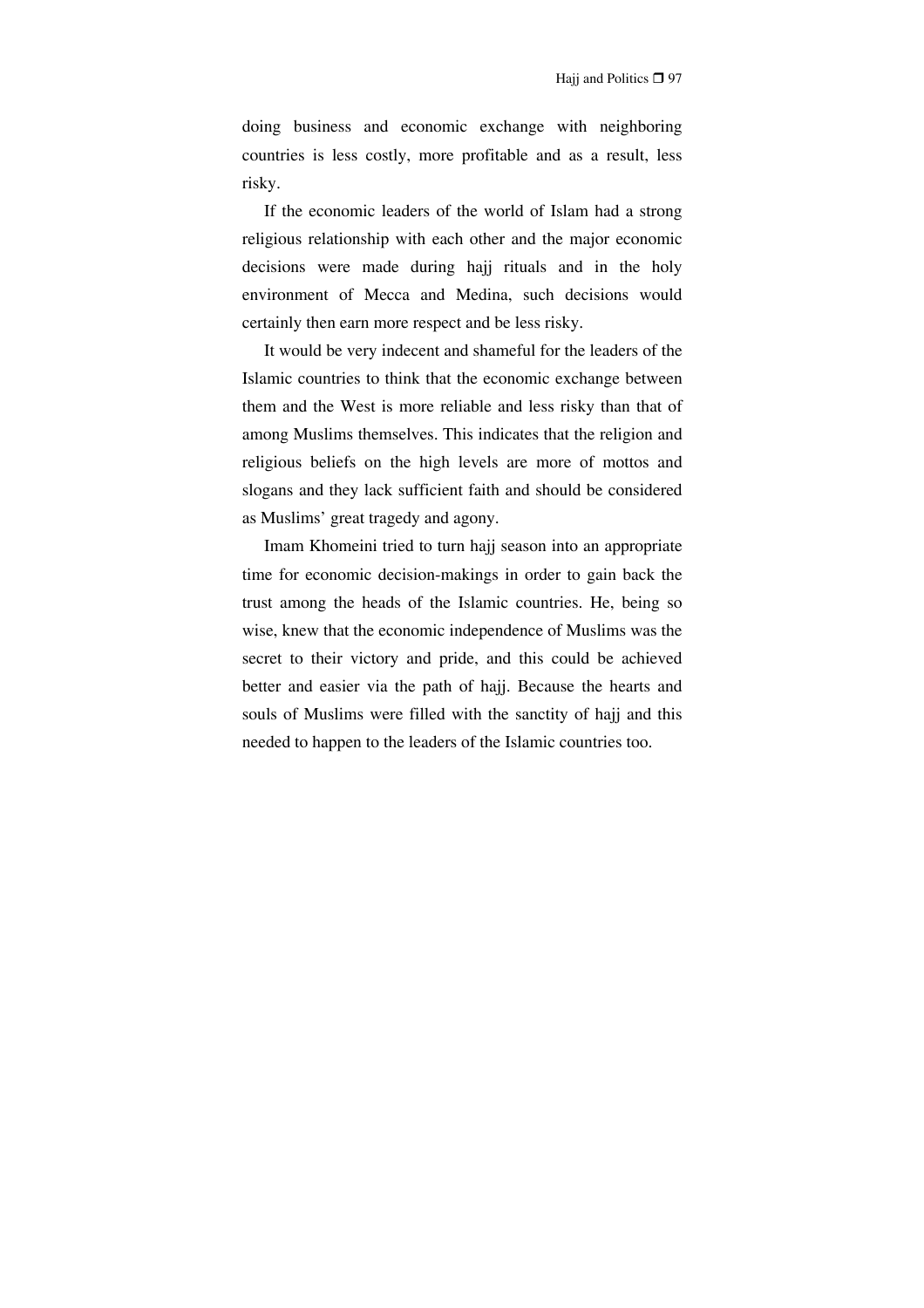### **Hajj, an Information Exchange Center for Muslims**

In a world where information plays the first role in people's political life, hajj could be a very appropriate place for Muslims to exchange information, and Imam was aware of this aspect of hajj. Muslims awareness about themselves is awfully little, if not nothing. They have the lowest knowledge about each other's strengths, weaknesses, facilities and actual and potential powers, and this is why their leaders always depend on the big governments. In today's political literature, they say "if you have information, you have power". Today's world is the world of information. Any government or nation, who has more and better centralized information, enjoys more power and strength. Today, the decision-making capability has unprecedentedly become dependent on information. Any government and nation with less information is undoubtedly more subject to abuse and plundering. If nations and political groups plan to survive in today's world, they must expand their ways of obtaining information and find ways to exchange information with their coreligionists and co-groups. If a nation does not realize the importance of information, they have in fact paved the path to their own destruction and demolition. Producing news and broadcasting them to the world is actually like giving direction to the world's politics and imposing views on others. In other words, whoever produces news, dictates his views to others.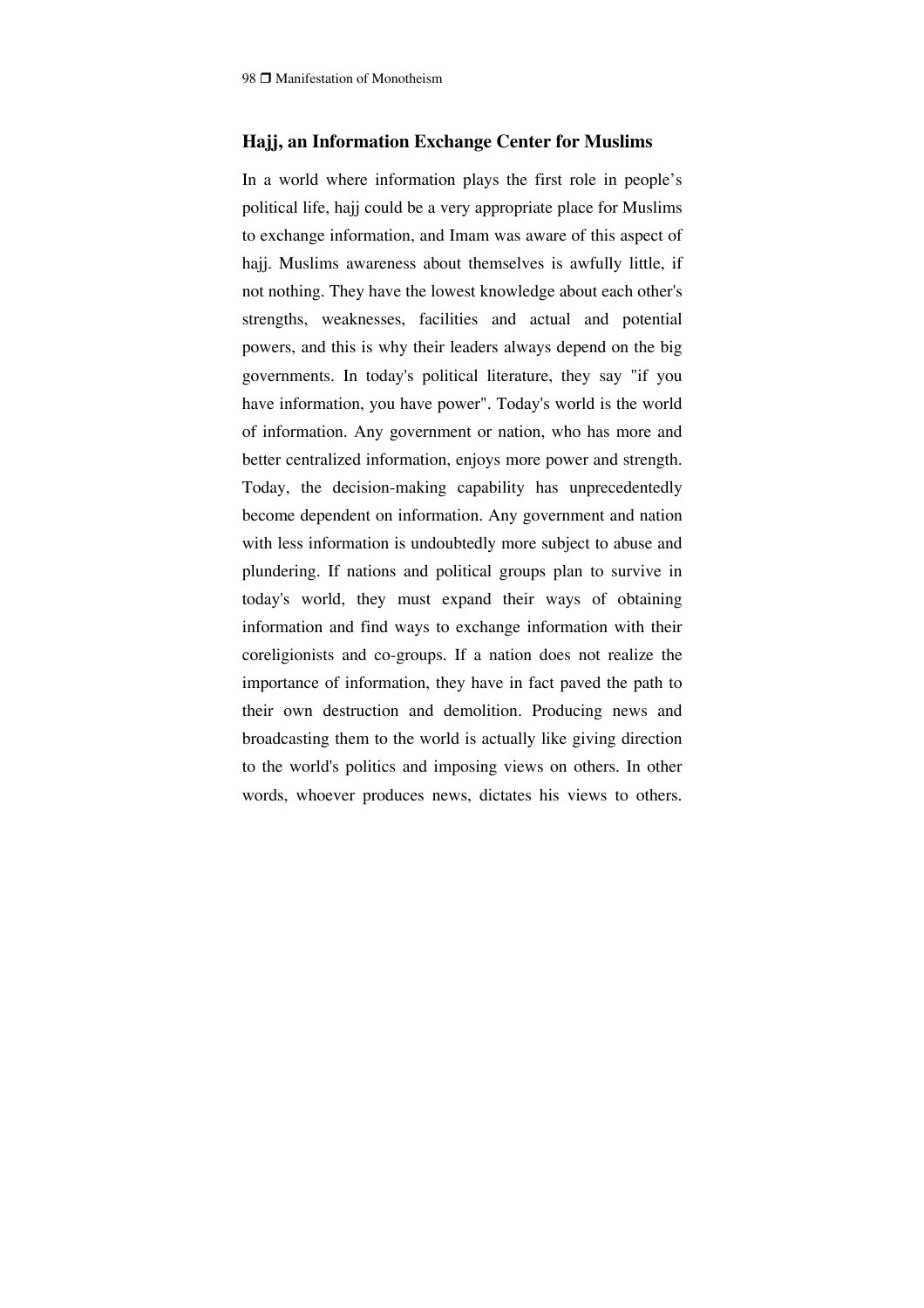The entire world is in search of an easier and less expensive way to produce news. But Muslims, with a center like Mecca and a ritual like hajj and many *omrahs* (minor pilgrimage) during the year, not to mention their Friday prayers on every Friday and congregational prayers at least three or five times a day, are unfortunately always in need of the news produced by other countries' news agencies. More catastrophically is that Muslims even get the news on the Islamic countries from the non-Muslim news agencies. If Muslims realized the social role a number of the Islamic commandments and rules played, and made good use of them, they would have never become trapped in such information poverty. No other nation is enjoying such easy and extensive potentials to produce news. If Muslims pay enough attention to the importance of these traditions, especially hajj, they will definitely gain enough informational power to impose their decision and will on the world. Imam Khomeini was very well aware of the importance of information and its role in the world's destiny and had faith in the role that hajj could play in producing information. This was why he always reminded Muslims of the importance of exchanging information during hajj season. Obviously, this form of exchanging information in the current world must change from personal information exchange to an organized form of information center in order to become useful.

Is there anyone who may not know that during the Israeli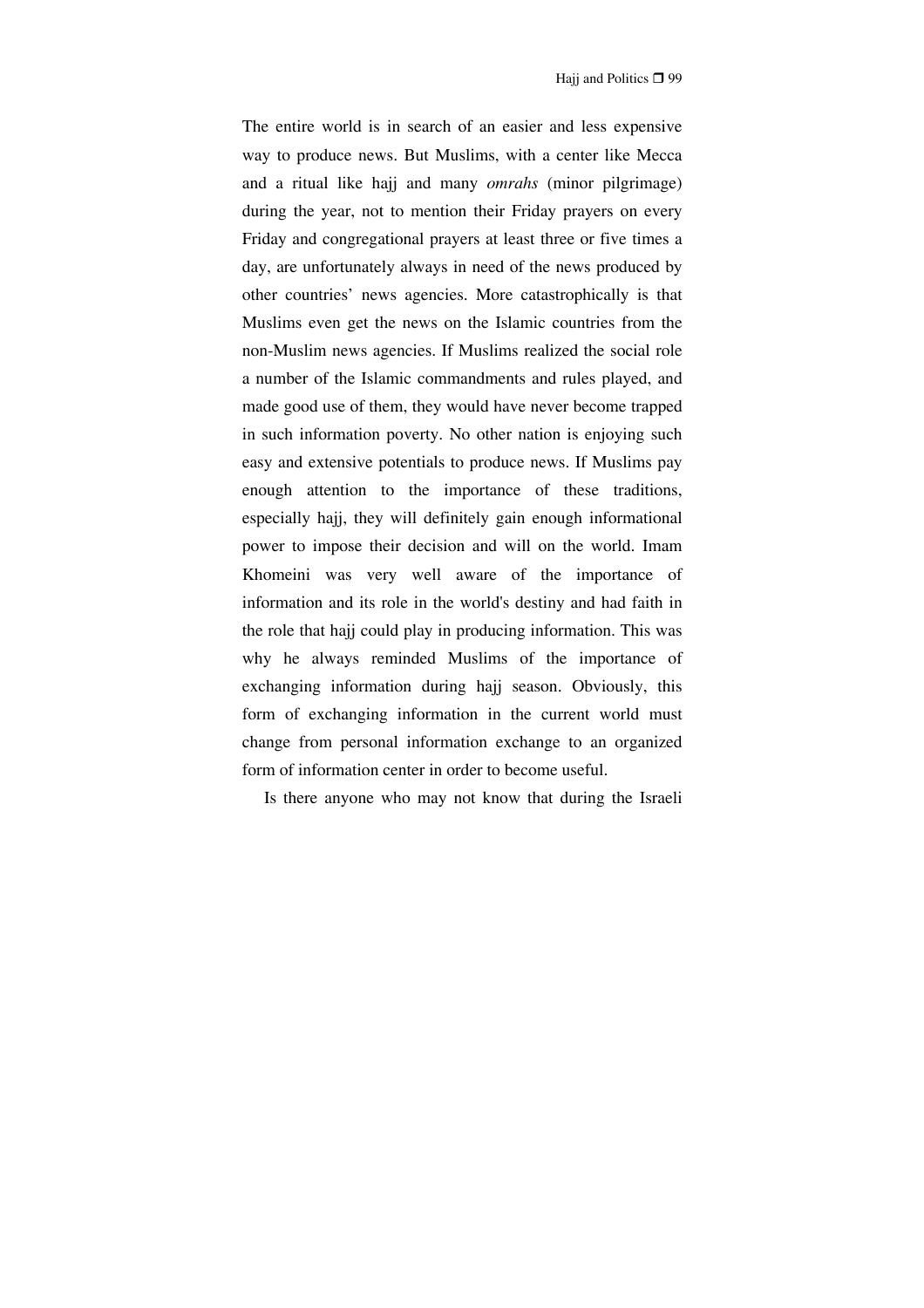war against the oppressed people of Ghaza, the most effective weapon that defeated Israel in spite of all their power and forces was the role that very few limited media in the world of Islam played? These few media were able to broadcast the oppressed voices of the people of Ghaza to the world, in an unequal war with the Western media and their affiliates in Islamic countries?

If the information exchange among the Islamic countries took place routinely and Mecca, as the center of the world of Islam, put aside its tribal influence and became the center for information exchange, and allowed strong and free media for the world of Islam, and broadcast correct news and information about the world of Islam in different languages for the entire world, then how could the Western media turn the world's beliefs and opinions against Muslims or try to cover up the Zionists' crimes in Palestine through their one-way propaganda?

The reason why Imam insisted Muslims so much to use hajj as an information center among themselves was because of the role information played in Muslims empowerment. Information means power and power brings comfort and security to all Muslims of the world. And this was Imam Khomeini's everlasting dream yet to be realized and Muslims must do whatever it takes to make it come true.

The realization of Imam's recommendations on this regard could be possible by establishing some organizations with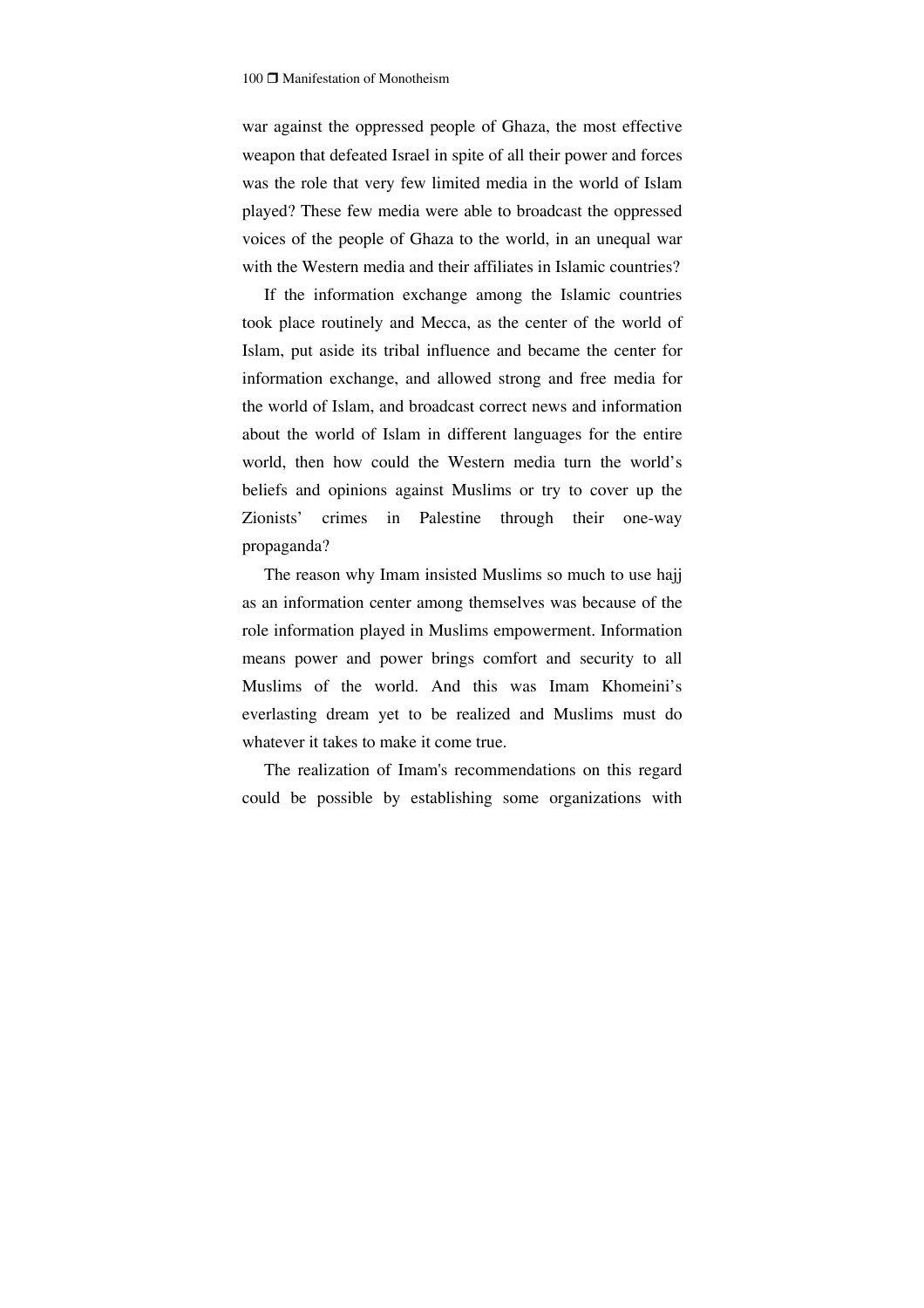headquarters in Mecca. Imam said the followings about the role of hajj in the exchange of information among Muslims:

"Oh' speakers and writers! Let your regional socio-political problems go forth to faithful brothers across the great gatherings of Arafat, Mash'ar, Mina, holy Mecca and luminous Medina and ask each other's victory. O' pilgrims of Ka'bah! Let the word about conspiracies of the leftist and rightist, particularly the aggressive and plundering America as well as criminal Israel go forth to the world, asking assistance. Consider the crimes of the criminals and seek refuge in God almighty for reforming the state of Muslims and cutting the hands of criminals."<sup>1</sup>

Muslims' adversity is due to their being less aware of each other and not properly taking advantage of this good opportunity to exchange information either. If Muslims could benefit from this information center, the enemies of Islam would never be able to take a serious action against them. The western mass media and their affiliates always try to introduce hajj in a way that Muslims wouldn't benefit from it. Imam Khomeini interprets:

"The most serious problem of the Muslim societies is that they have not yet comprehended the real philosophy of most of the Islamic laws. Notwithstanding all its secrets and splendor, hajj has still remained a hollow form of worship and a futile and

<sup>1.</sup> *Sahifeh-ye Imam*, vol. 10, p. 239.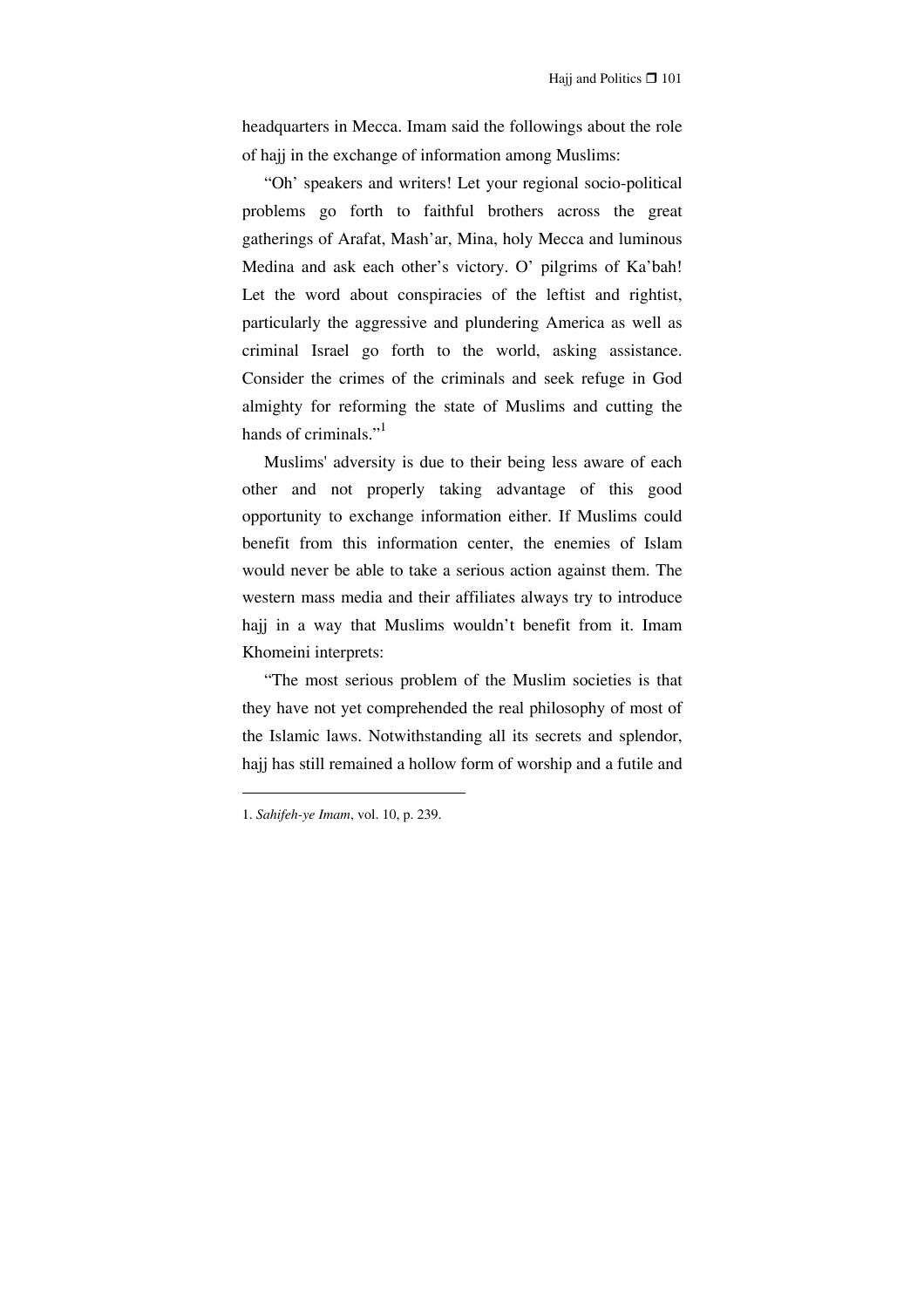worthless activity. One of the greatest responsibilities of Muslims is to discover this reality: what is hajj? Why should they always spend part of their material and nonmaterial facilities for its performance? So far, what has been described by the ignoramuses, spiteful analysis or sold-out servants as the philosophy of hajj is that hajj is a form of collective worship and a pilgrimage-tourist travel."

When hajj turns to a mere devotional practice, it loses its function as a center for Muslims to exchange information and become aware of each other's conditions. As a result, Muslims will then become somehow indifferent about the problems and difficulties of the world of Islam. Imam Khomeini has said the followings about Muslims neglecting the philosophy of hajj, lacking a correct exploitation of it and changing it into a mere worship:

"It is in hajj that Muslims learn how to lead life, how to struggle and how to take stand against the capitalist and communist world! It is in hajj that the rights of Muslims must be taken back from the oppressor! It is in hajj that Muslims should look for the solutions to their emotional and physical pressure!"<sup>2</sup>

If Muslims had a good understanding of hajj, this ritual would turn into a center in which the great leaders and thinkers

<sup>1.</sup> Ibid., vol. 21, p. 73.

<sup>2.</sup> Ibid.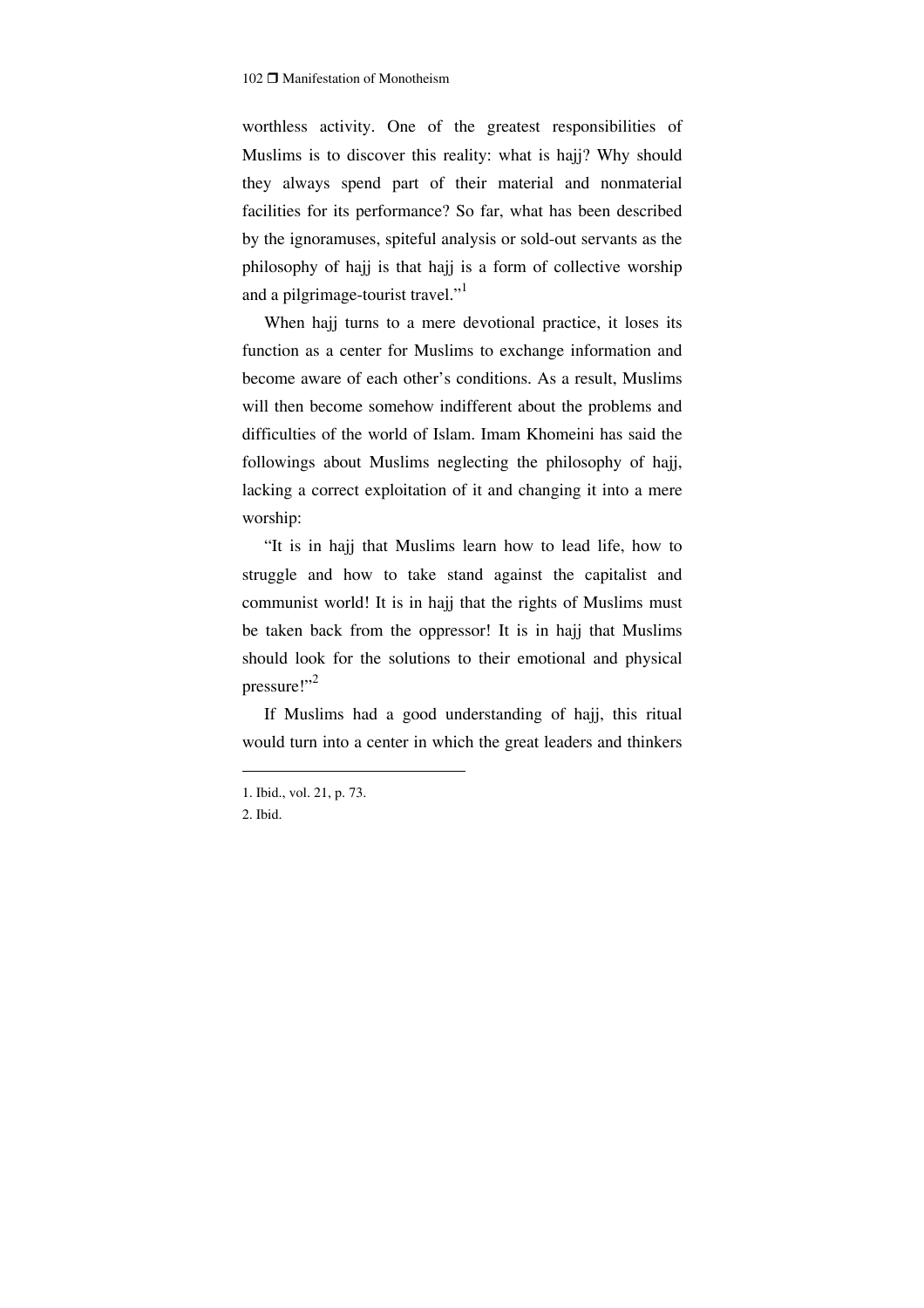of the world of Islam would exchange information and seek a remedy for all these cases set forth in Imam's speech.

## **Hajj, a Symbol of Crystallization of Muslims' Power**

As we mentioned before, Imam Khomeini looked at hajj as a center of crystallization of Muslims' power. He was upset why Muslims paid no heed to this source of power. Civilian supports have always been considered as the most important source of power since a long time ago. Today, this is so important that when political centers and news agencies want to measure a party or government's capabilities, they refer to its people's acceptability statistics. And these statistics are sometimes announced on monthly or even weekly basis and the competing parties use them to impress their rivals. If an idea can bring a large crowd together, they'll give that idea a chance to make decisions and give ideas, and the larger the crowd around the idea gets, the more powerful that idea will become. Therefore, when an idea is capable of bringing millions of people together from across the world in one place every year, it definitely has a lot of power and as a result it is very strong; especially if people are willing to pay large sums of money to join this gathering. We should also consider the fact that this gathering is only consist of those with good financial status, and if it weren't for the high expenses of this gathering, several times more people would've certainly join them; not to mention the limitations of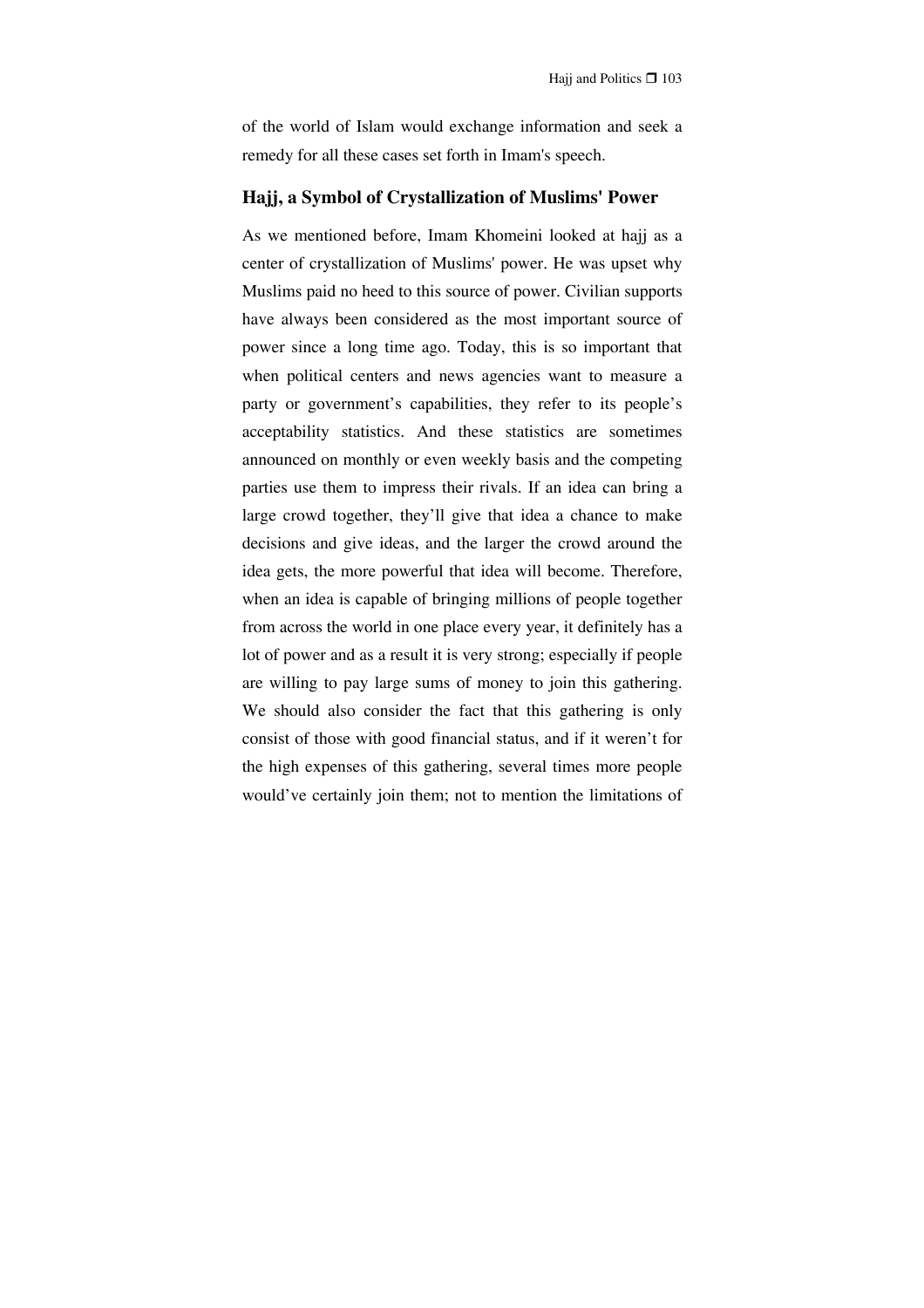facilities and capacities which usually deprive some of the wealthy ones of participating in this gathering. Such an enormous crowd is indicative of this religion having a great number of people behind it. The important point is to discover this hidden power and take advantage of it. Imam Khomeini was aware of this power and that's why he always considered hajj as a symbol of Muslims' power and reminded the rulers of the world of Islam of paying attention to this potentiality existing among Muslims. In a letter he wrote to Malik Khaled, the then ruler of Saudi Arabia, he said:

"If the government of Hijaz made politico-Islamic use of this politico-religious ritual performed by millions of Muslims every year in the sacred nations of the two holy shrines, they would need neither America and its AWACS aircraft nor the other superpowers, and the problems of Muslims would be resolved."<sup>1</sup>

If Muslims see this crowd as a source of power, they will definitely be able to strengthen their positions in the world. But this is yet to be acknowledged by Muslims, particularly the rulers, scholars and thinkers. What's now controlling Muslims' thoughts and willpower is a thought that contains the spirit of *Ash'ari-gari* and completely separates religion from people's political lives. This has long been going on among Muslims and if accurately examined, the roots will be found in Omayyad's

<sup>1.</sup> *Sahifeh-ye Imam*, vol. 15, p. 251.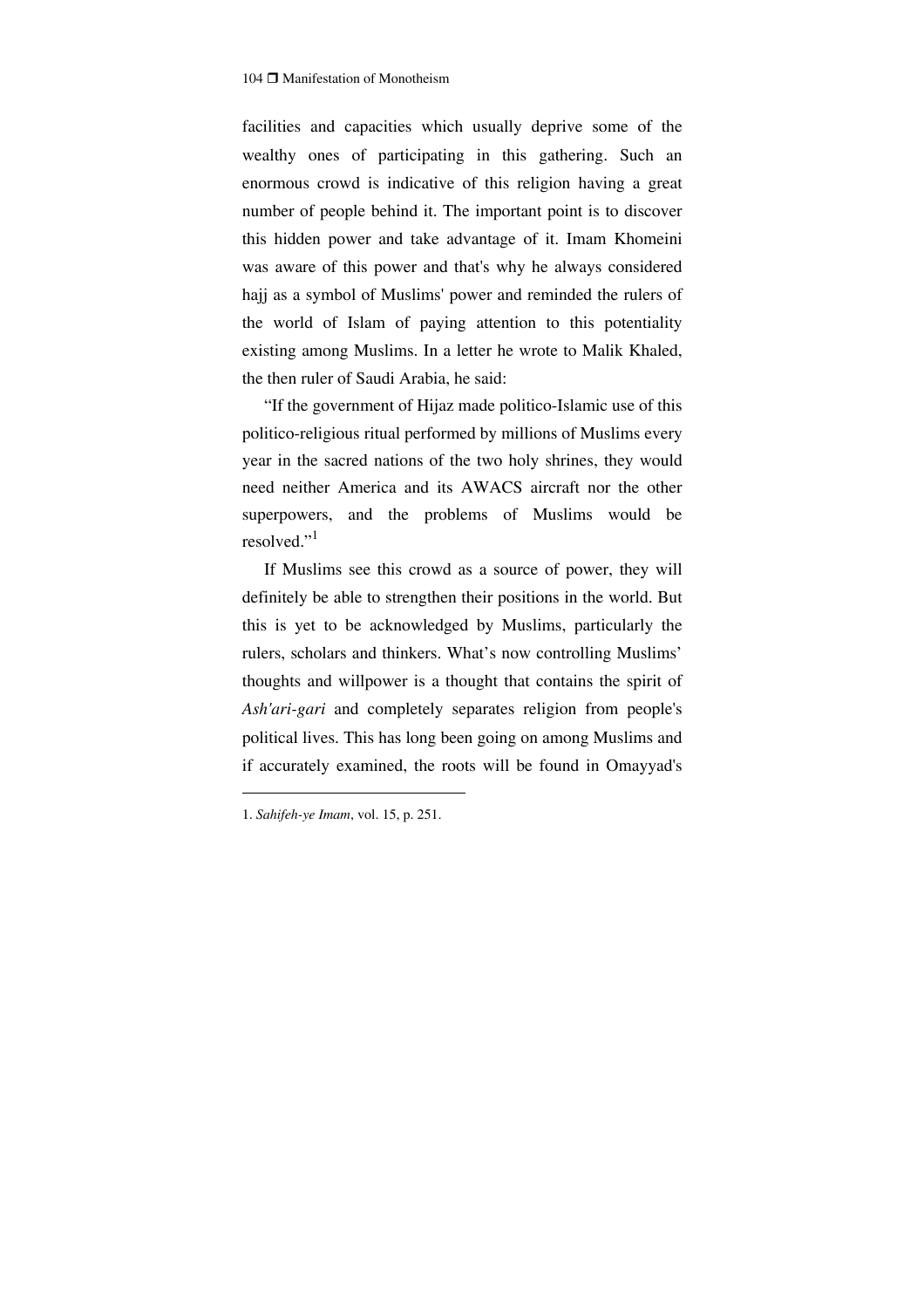policies concerning hajj. The Omayyad and subsequently the Abbasids planted this seed in Muslims' minds that hajj is merely devotional, so they could stop the people and especially the combatant Alawites and the rebellious and seditious *Khavarijite* from political exploitation of the Muslim community in Mecca. They themselves politically exploited hajj anywhere they found it necessary, but never allowed this to turn into a culture. Promoting hypocrisy and spiritless performance of religious traditions and rituals provided this opportunity with the rulers to not worry about the oppositions or rebellions taking up religious color. Although, giving details on this discussion will require its own separate time, but in order to clarify why scholars and especially Muftis of the world of Islam avoid politicizing hajj, it is necessary to take note of this historic background. This of course doesn't mean that the present powers as well as the rulers of the Islamic countries are not willing to support this wrong belief among people, especially the scholars. It is obvious that, if anyone in power feels that some thought or belief may someday cause him trouble, he will forcefully stop that thought or belief from expanding. In the world of Islam, the rulers usually are somehow dependent on foreign powers and this very same matter is in fact the Achilles heel of their rule, thus, they're always fearsome and afraid of their people to be made aware; especially if their people made some kind of connection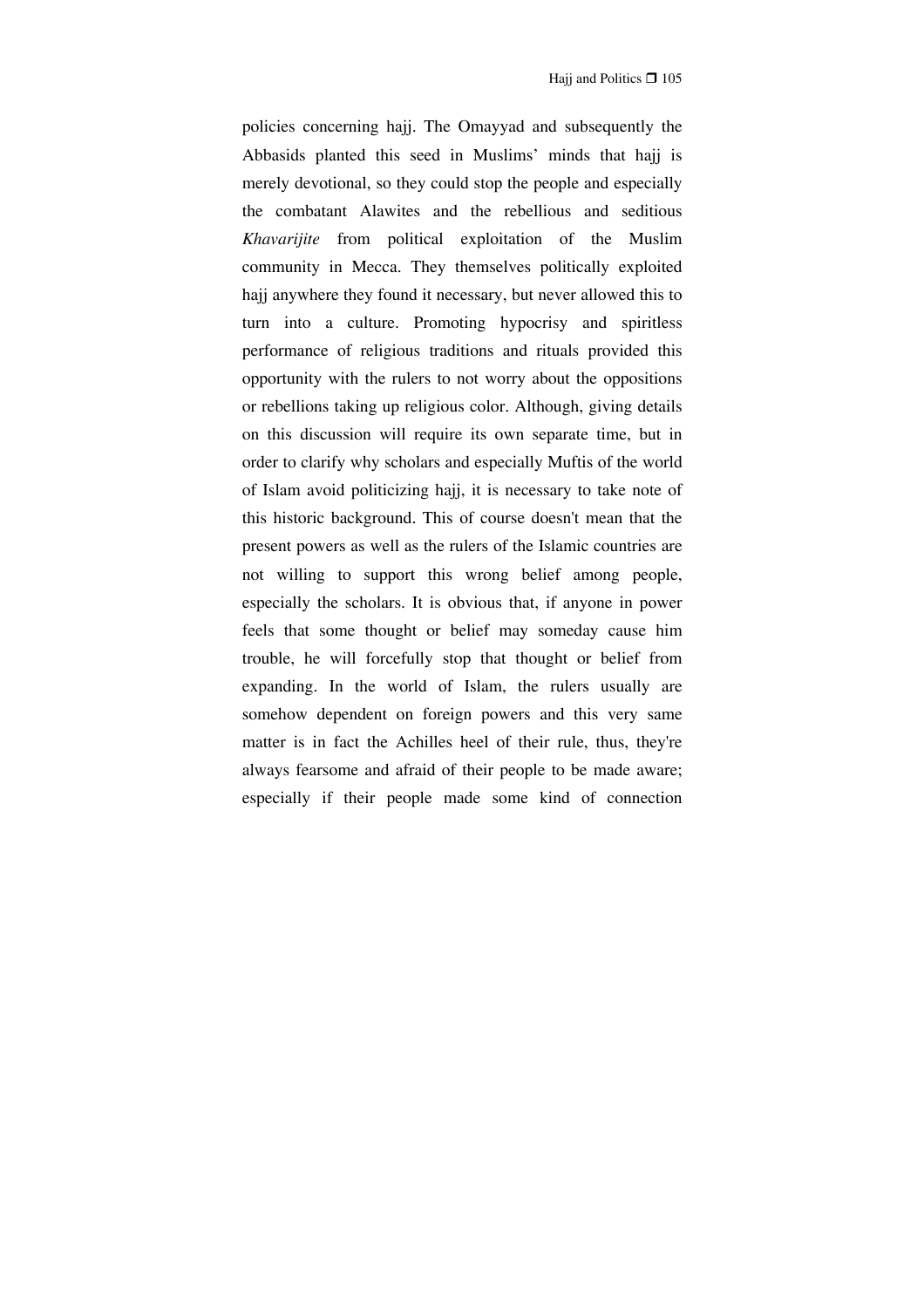between their own religious beliefs and the devotional tasks; because this will give them power as well as reasons to stand up against them. Therefore, almost all the rulers of the Islamic countries are unsatisfied with politicizing hajj and they try to prevent this from happening. Imam Khomeini believed that the scholars were among the main responsible ones in this regard and said:

"International actors struggle to deceive Muslims and keep them backward. The profiteering agents of these international actors, negligent ones, court *akhunds* of unsound understanding and ignorant ascetics and worshippers wittingly or unwittingly have stood in unison to undermine this fateful dimension of hajj that is instrumental in saving the oppressed people."<sup>1</sup>

As long as the scholars, scientists and canonists of the world of Islam are themselves affiliated with those powers who survive on their own citizens' unawareness, they cannot find the sources of power. Because recognizing such sources of power and introducing them to the people will make their bosses angry and such affiliated people would never want to displease their bosses. These scholars and canonists shun so much from power and politics—except for the amount their leaders prescribe for them—that refraining from politics will gradually become a principal and standard in their lives. This principal and standard will turn the scholars and canonists to coward people as it

<sup>1.</sup> Ibid., vol. 19, p. 20.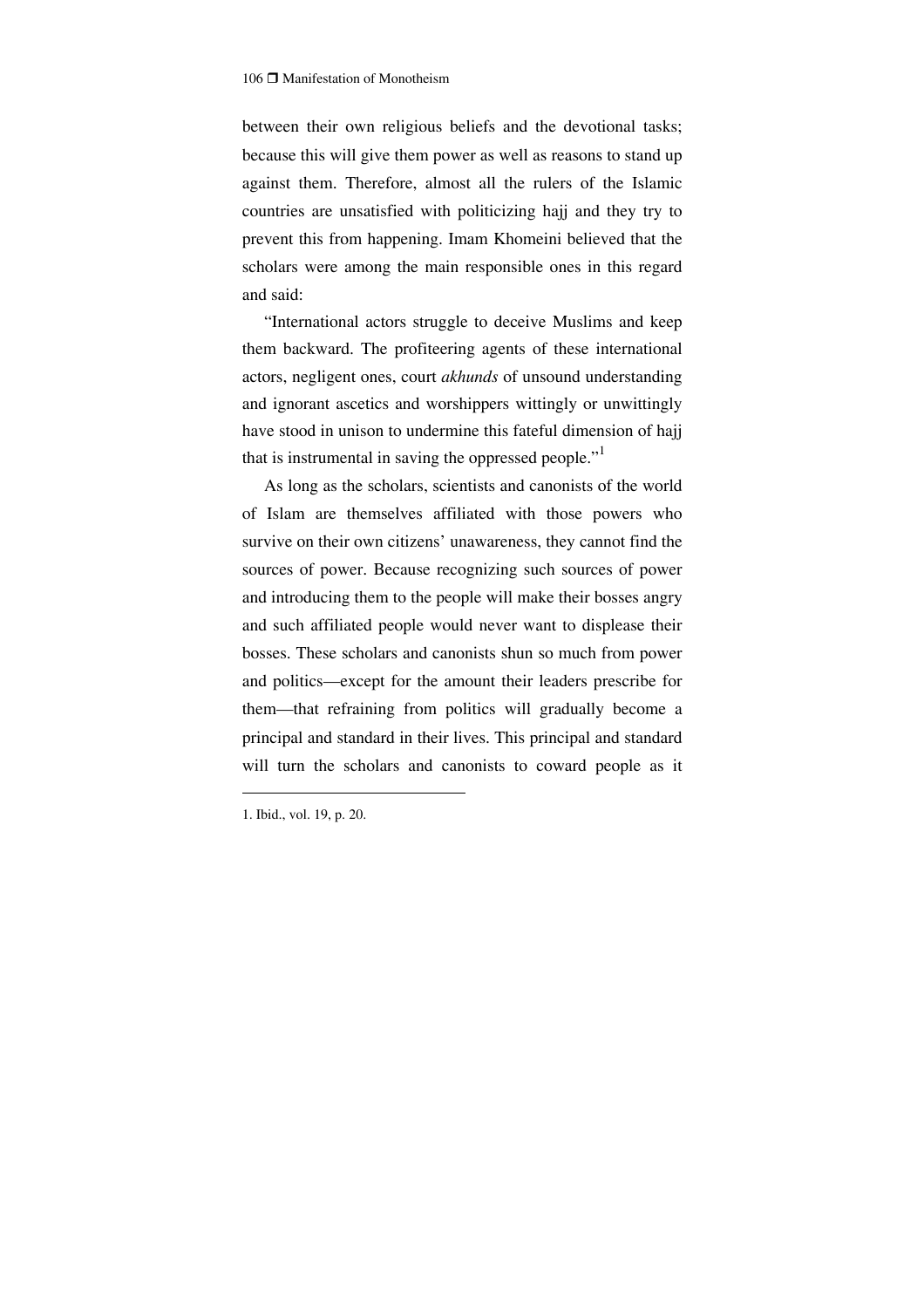continues on. When in a society, canonists and scholars take this route, then their leaders' behaviors as servants and mercenaries won't look so obscene and they will become legitimized and considered as religious matters and that will provide an arena for competing over proximity to the government.

During the Israeli war against the defenseless people of Ghaza, when even non-Muslims were sympathetic about them and demonstrated on their behalf, in Saudi Arabia, a number of the claimers of canon and knowledge declared that demonstrating on behalf of the people of Palestine is unlawful and inadmissible. This was entirely unjustifiable unless we believed that the dependency of such canonists on their rulers worked as a permit to backtrack from the most apparent humanistic and Islamic principles. If the religious scholars and canonists reduce their dependencies on the powers and rulers and become independent, they will then easily gain access to the main sources of power, and if the rulers plan to turn against their own people as a result of their dependencies on foreign powers, these canonists can simply stop them from doing so by utilizing these sources of power.

Imam Khomeini rightfully holds the canonists and scholars responsible for neutralizing hajj traditions and rituals.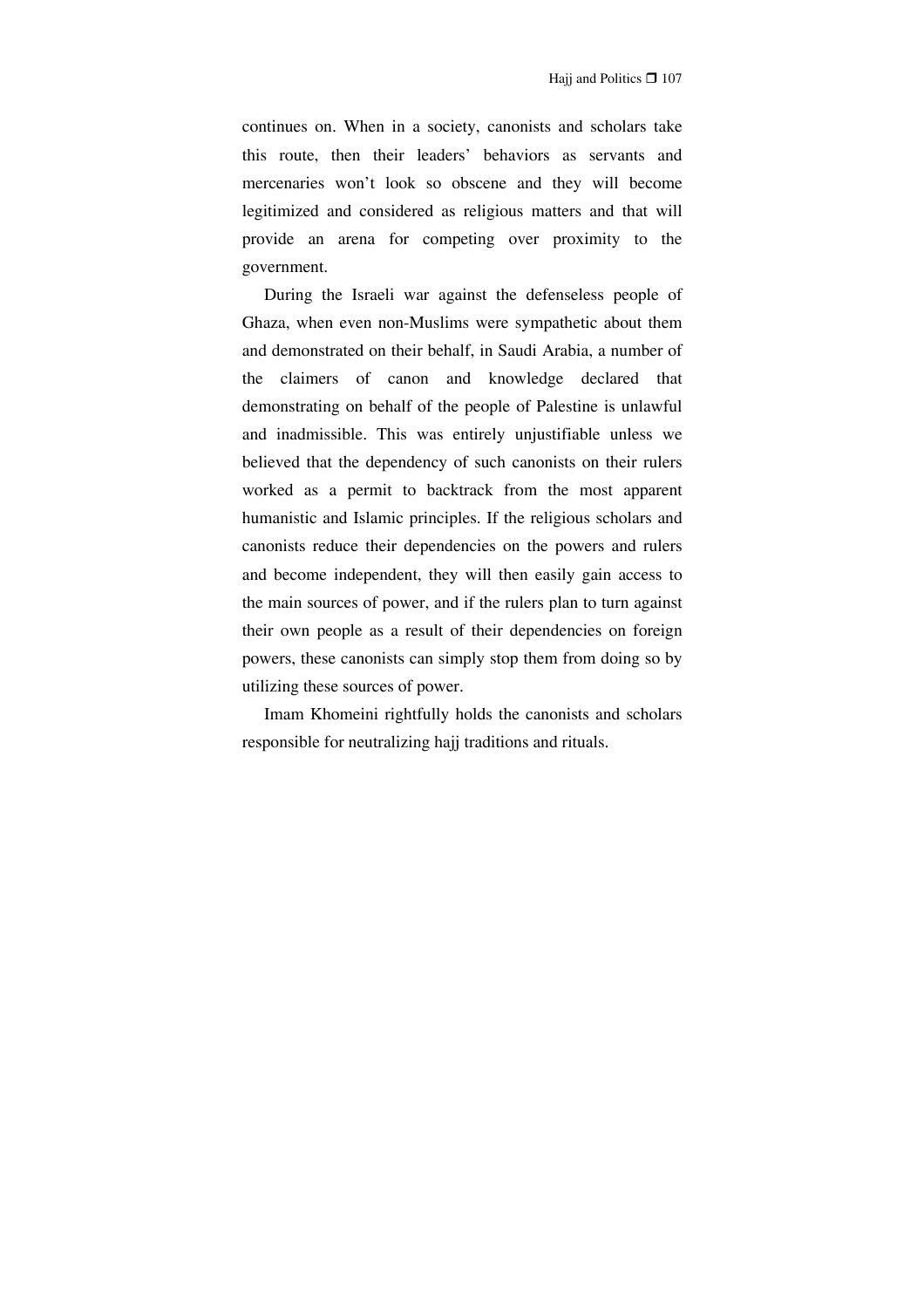### **Hajj, a Place for Collective Deliberation of Muslims**

Since hajj brings a large number of people together in one place from across the world at least once a year to perform an obligatory worship, and since normally the thinkers, religious and political leaders of the world of Islam participate in this gathering too, then this is the best place for the collective deliberation of Muslims. In this place, thinkers can exchange ideas on every ground and discuss and review important scientific and research problems. There are a lot of thinkers in the world of Islam but many of them are unaware of each other and unfamiliar with each other's achievements. In today's world, thoughts and reflections are considered as collective matters and the period of individual pondering has expired. The world has now reached a collective deliberation that has accelerated the process of knowledge. If the world of Islam decides to seriously participate in this scientific competition which is linked to peoples' daily lives like never before, and the survival of every society depends on its immediate participation in this competition—they have no other way than collective deliberation in every area. And the great and magnificent ritual of hajj provides the best opportunity for Muslims. Unfortunately, Muslims' incorrect understanding of hajj contents is why they have always neglected this matter and missed this great and wonderful opportunity so easily and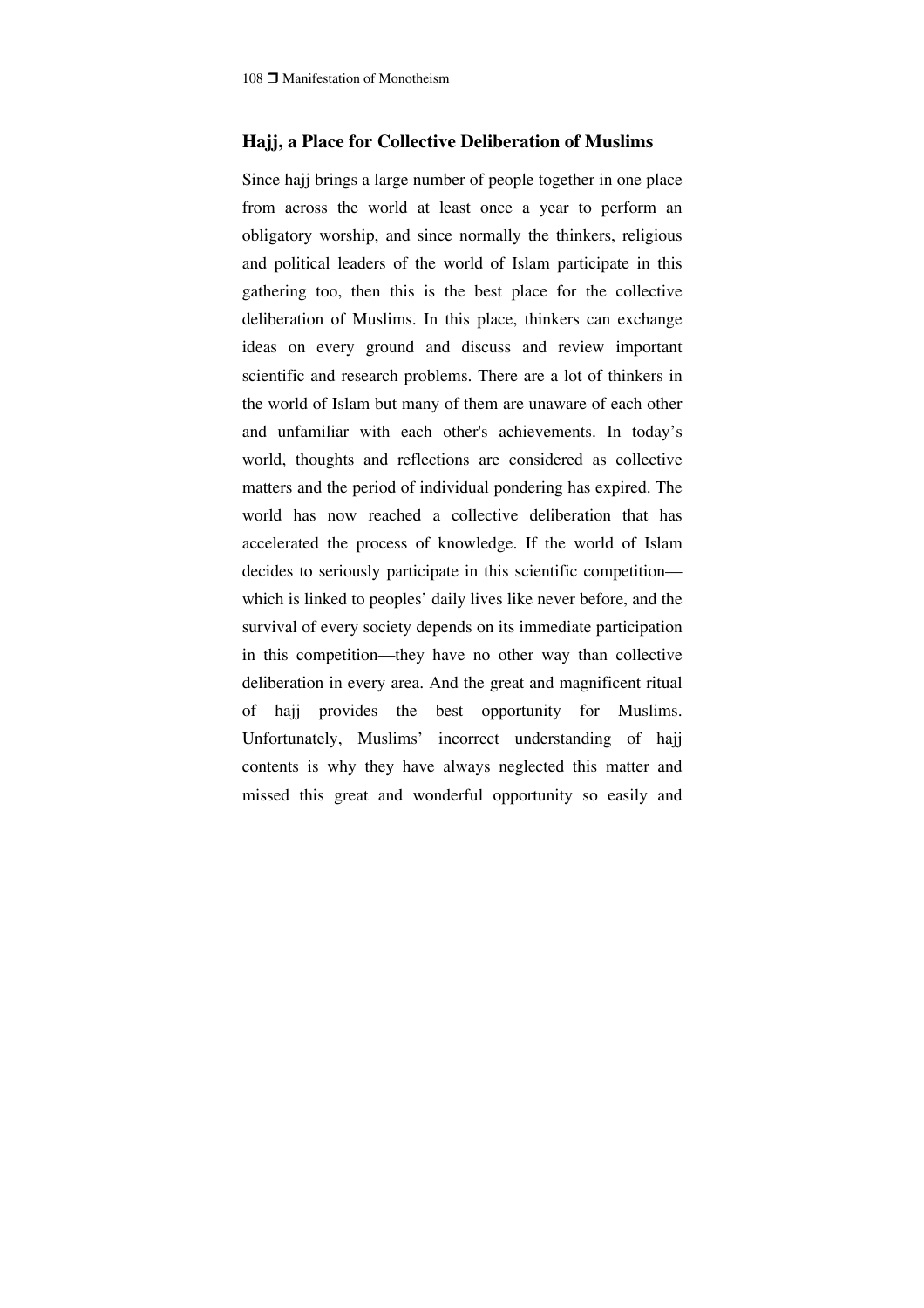frequently. In today's world of Muslims, many tasks have still remained undone and Muslims have not yet been able to find a correct solution to them. For example, why have Muslims lost their past glory and power? How could they earn back that lost glory? Why didn't the Sun ever set on the Islamic lands in the past, but today the Islamic countries are like scattered islands from each other? How would it be possible to unite Muslims once again? In a world that integration is the day-policy of the regions, continents and choices, why does the world of Islam still seeks separation? These and tens of other questions are facing Muslims but they have not yet been able to find answers to. There are usually those who are compassionate and write prescriptions to such pains, but since they are unaware of other Muslims' traditions, ceremonies and ways of living, their prescriptions won't be comprehensive and practical and therefore they'll be soon forgotten. In the world of Islam, many reformatory theses have already been presented by the great and compassionate peacemakers, but they all have ultimately ended up in the archives. The roots of this impracticality are hidden in Muslims separation from one another. They are unaware of each other and cannot exchange ideas with one another and recognize and assess their own weak and strong thoughts, strengthen and develop them and make their ideas practical. The remedy to this great pain is the better familiarity of Muslims with each other and exchange of their ideas and this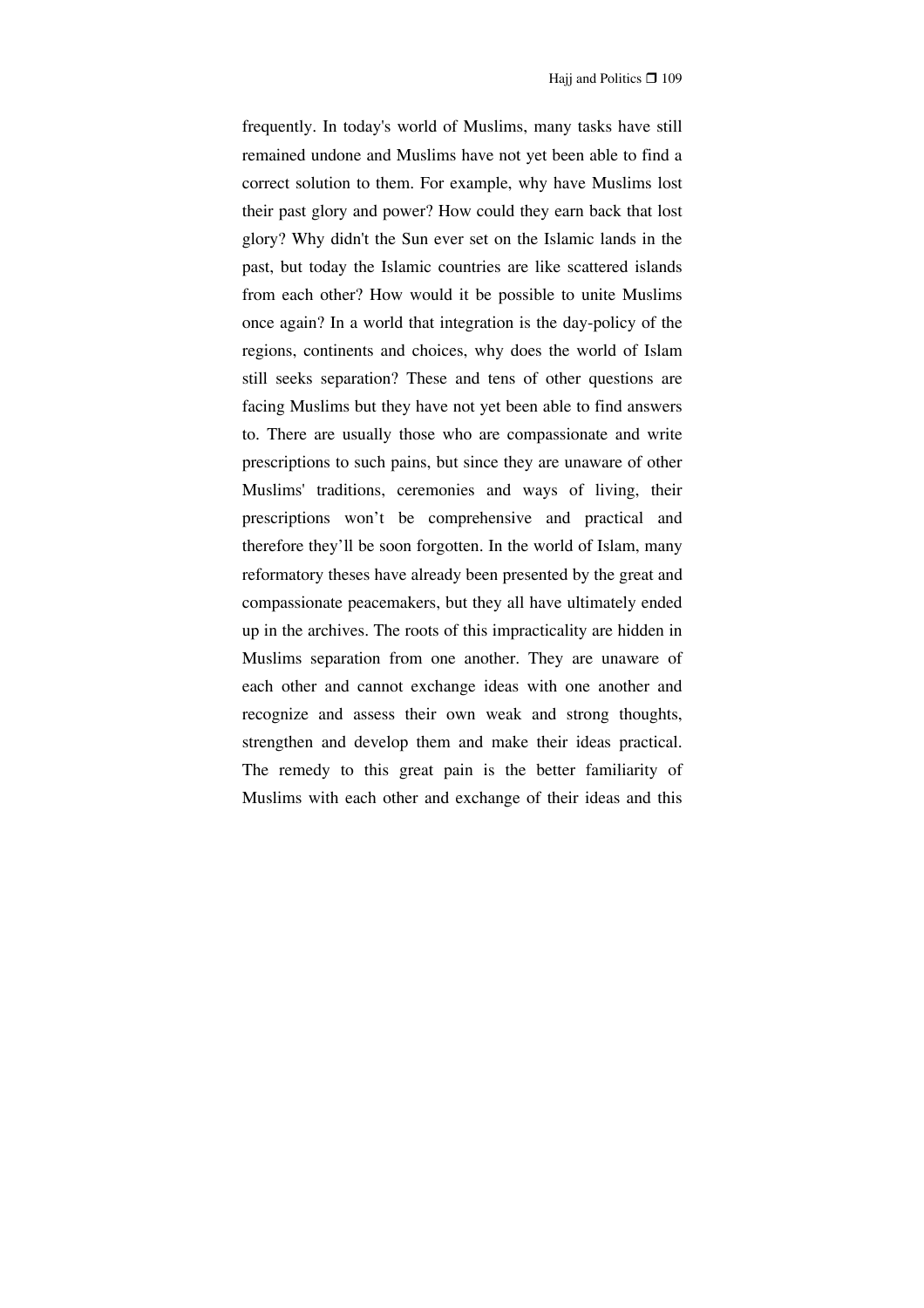will be possible by correct understanding of hajj philosophy and proper utilizing of it. If the thinkers of the world of Islam see the large gathering of hajj as the time and place of thinking and present their problems there face to face and find solutions to them, they can quickly find correct and accurate answers to the problems of the world of Islam. We should not forget the fact that at the Early Islamic Era, the congress of Islam was the best and most efficient place to solve the important problems of the world of Islam. Many of the great thoughts in the world of Islam were born and developed at this place. A great number of the intellective, political, and social problems have been answered in this place. Muslims must give serious thoughts to the history of hajj in order to discover the significant and important role of hajj in the past of Muslims and make use of it in their future. Imam Khomeini highly regarded hajj as a place for Muslims' collective deliberation and always recommended it. Several years prior to the victory of the Islamic Revolution, Imam issued this statement at the beginning of hajj seasonaddressing the participants of hajj rituals- advising them to this very same collective deliberation and said:

"It is necessary for you, the nation of Islam, who for the purpose of performing hajj ceremonies, have gathered here at the land of revelation to use this opportunity to ponder upon a solution. In solving the problems of Muslims, you must exchange views and have mutual understanding. You should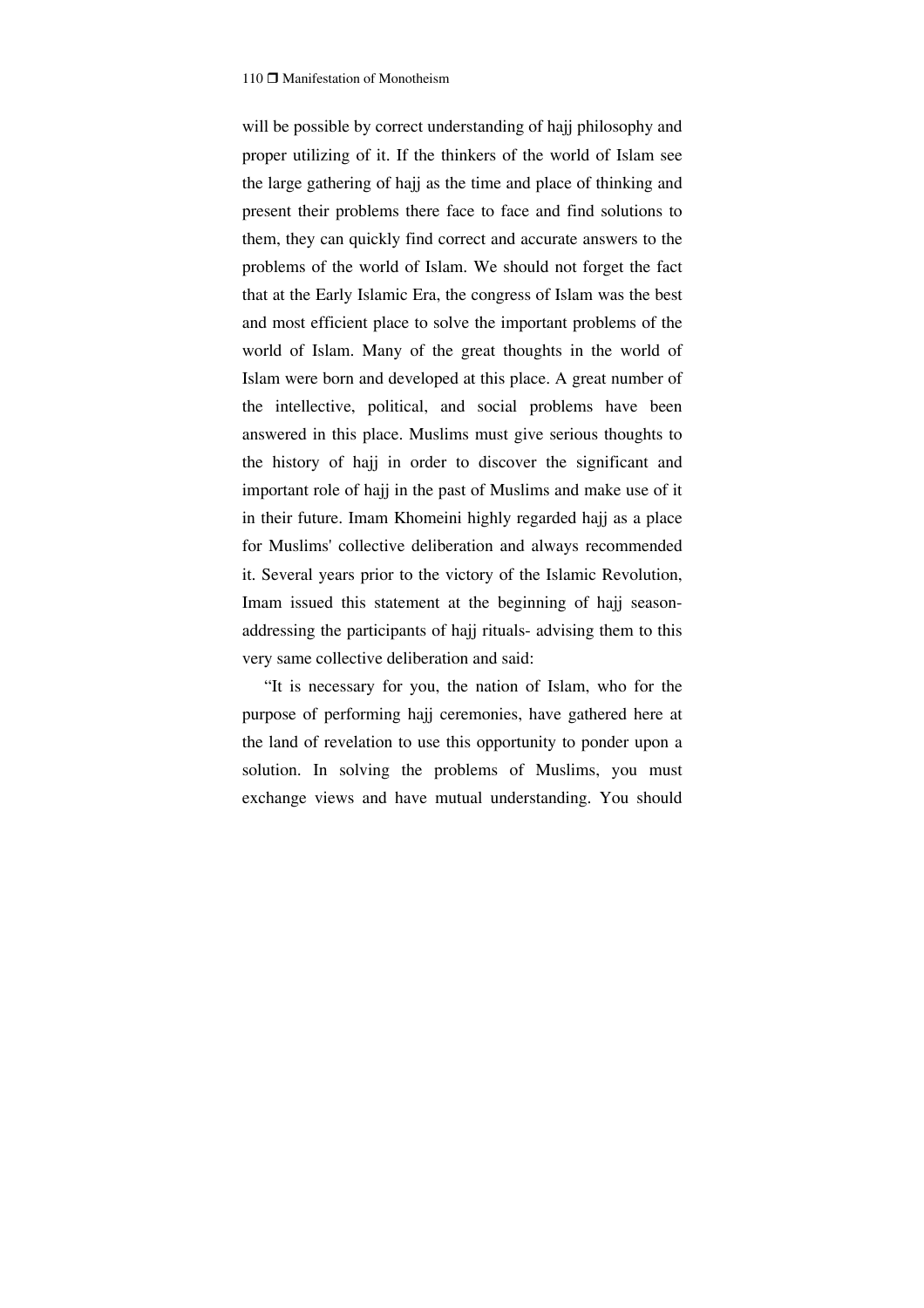bear in mind that this huge gathering, which takes place annually here at this sacred land at the command of God, the Exalted, obliges you, Muslim nations, to struggle for the realization of the sacred goals of Islam and the sublime objectives of the pure *shari'ah* along the path of advancement and exaltation of Muslims, and the unity and solidarity of the Islamic society. In the way toward independence and uprooting the cancer of imperialism, you must be in unison and concordant in view. Listen to the sufferings of the Muslim nations from the tongues of the people of each country and in solving their problems, do not spare any kind of actions. In a bid to awaken the nations, it is necessary for the intellectuals and scholars who are participating in this gathering, from whichever country they may be, to issue well-reasoned out statements along with the exchange of views, to distribute them in the land of revelation among the Muslim societies."

This statement clearly emphasizes on hajj as the place of exchanging views among the Muslim scholars along the path of seeking remedy for the problems of the Islamic communities.

# **Hajj, a Place for Acquaintance and Cultural Advancement**

Each community's culture is in fact considered as its entity and individuality. The nature of a community depends on its culture.

<sup>1.</sup> *Sahifeh-ye Imam*, vol. 2, pp. 332-3.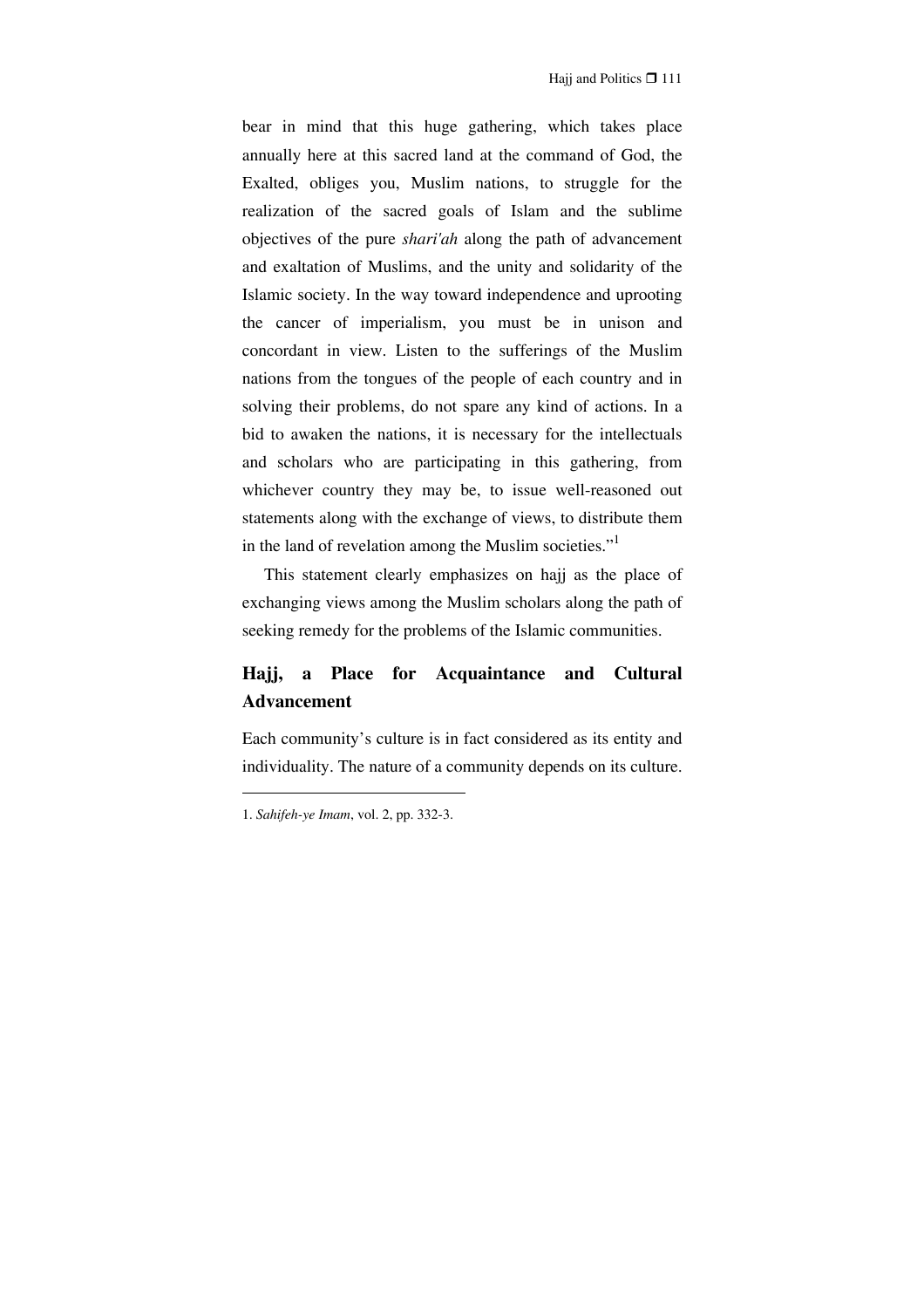Societies with powerful cultures have very well realized the value of culture in social relations and power production for the society. They do their best to strengthen their own culture and weaken and get rid of the other ones and absorb and dissolve them into their own. A culture is as powerful, credible and influential as it is versatile, attractive to people, applied in their lives, and followed and defended by them. Powerful cultures benefit from anything they can to strengthen and develop themselves. And if a nation, in a world like this, neglects its culture, they'll definitely be deleted from the world's equations someday. Today, the western culture is trying to destroy the little cultures and weaken those with productive potentialities. Those who are concerned and aware of this invasion, try anything to save their culture. In such circumstances, it is not rationally justifiable for Muslims to neglect hajj as a means of saving, enriching, and strengthening Muslims' culture, and this is indicative of Muslims' and particularly the Islamic leaders' serious negligence. No other nation in the world enjoys such a significant and important potential. Which nation or religion in the world could gather millions of people from across the world on a certain day, at the same place, at their own expense and with so much love and interest every year? In other countries, missionaries and governments can't gather half this crowd at one place even with extensive advertisements and high expenses. Muslims make huge gatherings here at their own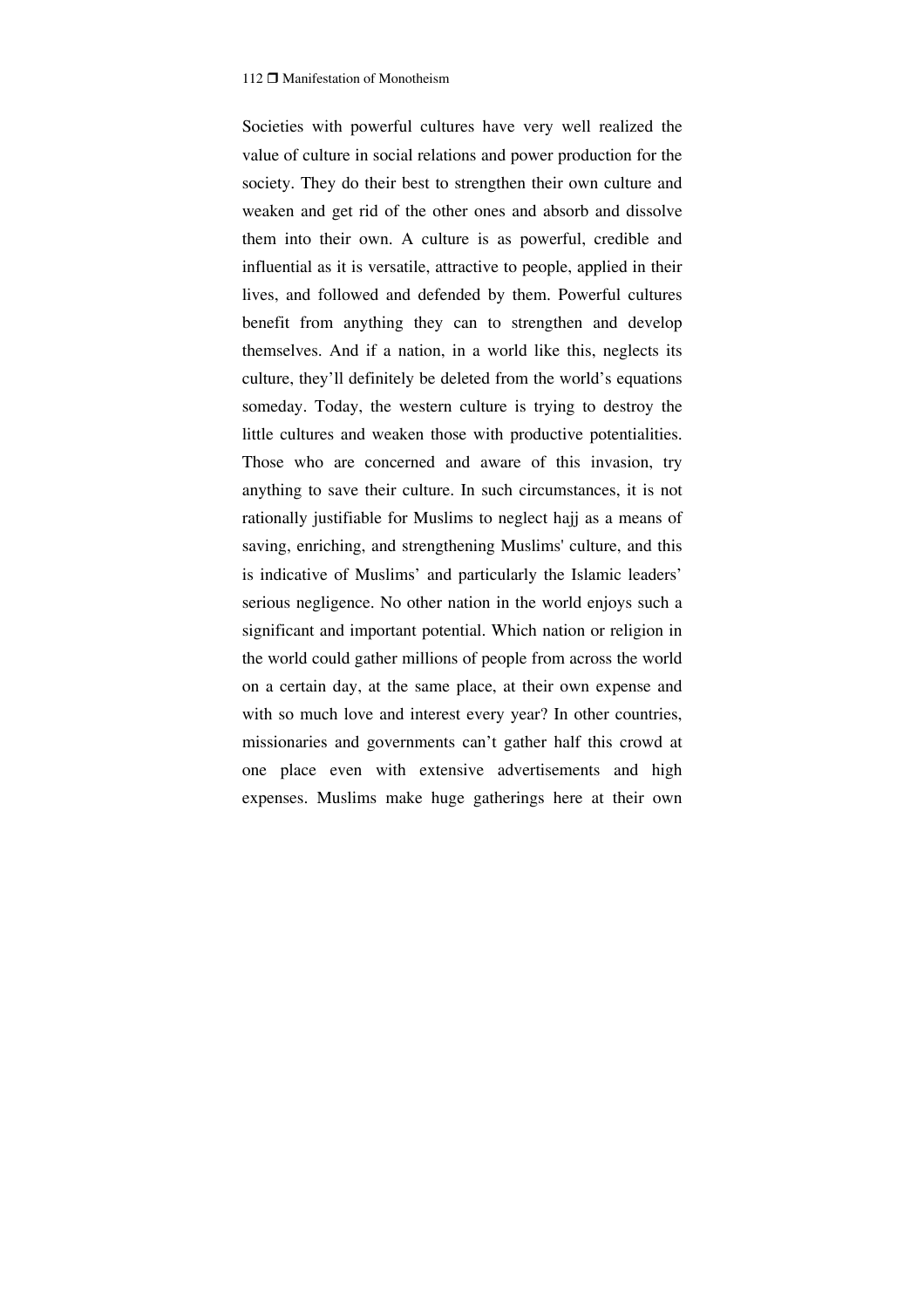expense, without any expectations every year, but the leaders of the world of Islam care less about it. These huge scores of people that adjoin here in Mecca every year, and besides their mutual religious culture, bring along their little local cultures as well, are such great investments that cannot be found anywhere else in the world. These people of different climates carry a lot of various experiences with them that can be used by other Muslims as great and useful capitals. Unfortunately, all of these capitals go to waste because of the ignorance of the Islamic countries' leaders. Imam Khomeini was very interested in taking this opportunity to promote Muslims' culture and gave this responsibility of this matter to the scholars and scientists. He said in this regard:

"Is it not a matter of great shame for the *ulema* of Muslim countries that despite the fact that we possess such a scripture as the Holy Quran and such laws as the luminous laws of Islam, in addition to the *Sunnah* of the prophet and the Imams (PBU Them), pagan legislation should be enforced in the Muslim countries under their control? Is it not a matter of shame for them that policies dictated by the evil lords of wealth, power and deceit and-the real enemies of Islam-should be implemented in Islamic countries and policy-makers in Kremlin and Washington should determine rules of procedures and codes of behavior for them? The *ulema* of Muslim lands and countries should discuss and exchange ideas about solving the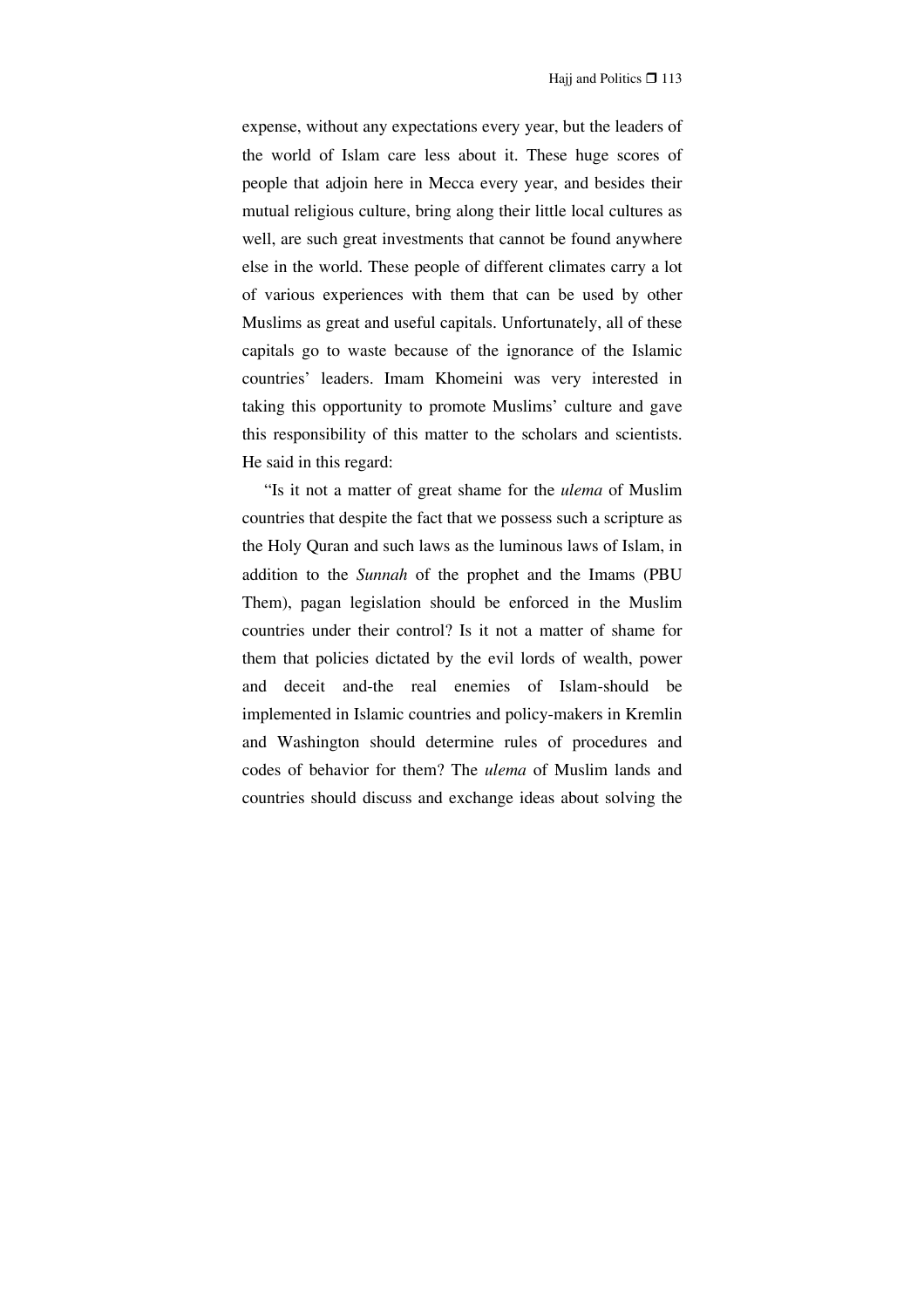problems and difficulties of Muslims and riding them of despotic rule. They must stand firm for the defense of Muslim interests and against the degenerate cultural onslaughts of the East and the West which have devastated many generations. They should warn the alarm of the danger of the deviltries of the superpowers, which instigate wars and stage carnage of Muslims throughout the world."

Imam said these words in a message to the pilgrims of the House of God in 1366. Prior to this and before the Islamic revolution had yet occurred in Iran, in a message to the pilgrims of the House of God in 1349, he had said the very same things. In that message he had addressed the Muslim scholars as follows:

"In a bid to awaken the nations, it is necessary for the intellectuals and scholars who are participating in this gathering, from whichever country they may be, to issue wellreasoned out statements along with the exchange of views, to distribute them in the land of revelation among the Muslim societies, and to disseminate the same upon their return to their respective countries. In those statements they should call upon the heads of Muslim countries to set before their eyes the goals of Islam, to set aside their differences, and think of a solution for the deliverance from the clutches of imperialism."<sup>2</sup>

<sup>1.</sup> Ibid., vol. 20, p. 318.

<sup>2.</sup> Ibid., vol. 2, p. 333.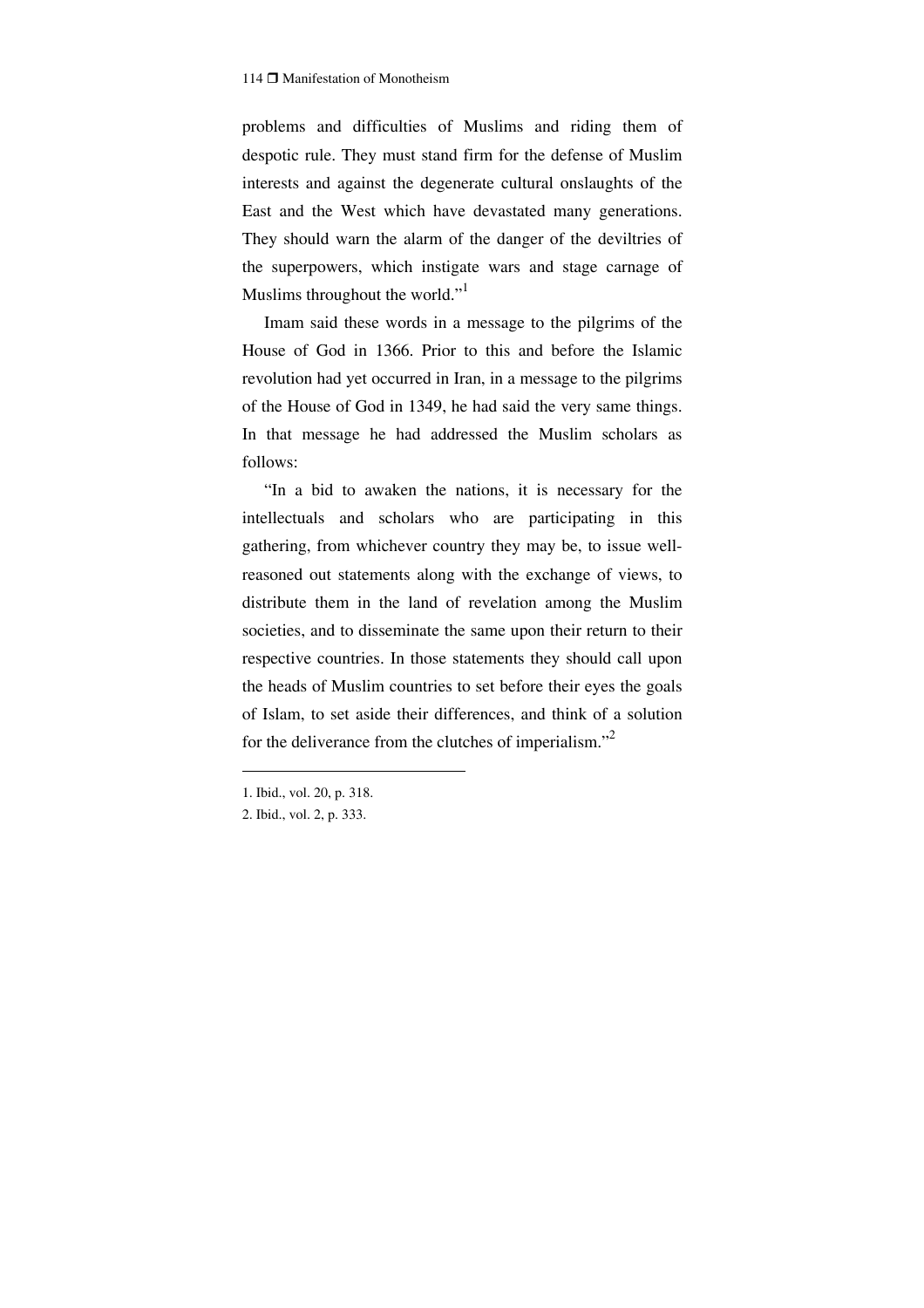The fact that Imam Khomeini didn't change his position on the issue of using hajj for cultural promotions among Muslims indicates that his mind was really set on this issue as a principal. And it is true that using hajj rituals for promoting religious culture in the Islamic societies has always been one of Imam Khomeini's concerns. Perhaps none of the Islamic *ulema* appreciated the value of this gathering like Imam Khomeini did. If the former scholars of Islam, whether Shiite or Sunni, had appreciated the value and importance of this gathering, and used it to promote the religious true culture, most probably a lot of these Islamic countries wouldn't have been colonized by the European colonists for years and years. The strongest reason why most Islamic countries became colonized for almost a century and fell into the whirlpool of poverty and backwardness created by the colonist—as the consequences are still lingering around in many of the Islamic countries—is nothing but the Islamic scientists and scholars' improper use of facilities like the great gathering of hajj. If the scholars of Islam had properly used the facilities that hajj had offered and had correctly understood the reason to explain such a collective worship, they would've definitely paid the necessary attention in its execution and gotten the proper results. The inappropriate approach that some scholars of the Islamic countries have toward hajj rituals and the way they reduce it to a personal worship—contrary to its contents—derives from their unawareness and misunderstanding of the social contexts of Islam's social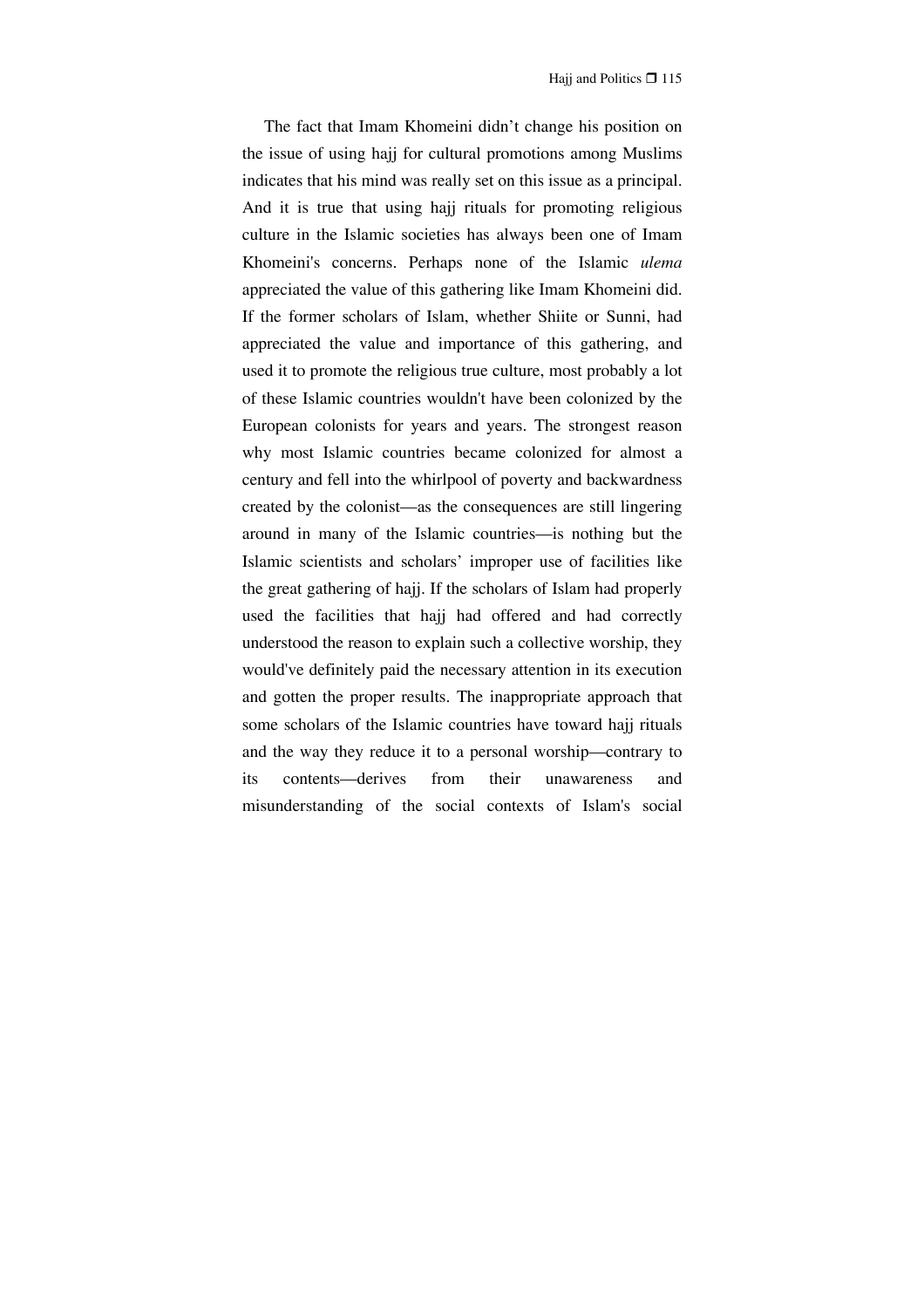worships. Some Muslims don't realize that a devotional act could also hold social aspects. Such incorrect information is not promoted only by the enemies of Islam at the current era. Although much effort is being made on this issue at the present time too, but the start of these troubles goes back to the old ages. In fact, we should search for the roots of these deviations in the Ommayyades and Abbassides rules. After the honorable Prophet passed away, these two dynasties and the first two Caliphs took control of the affairs and tried everything in their power to replace the contents of those Islamic worships that could be troublesome for them with some materials in the direction of their own goals. This, not only saved them from the headaches that could be caused by such Islamic commands regarding their positions and authorities, but it also provided them the opportunity to apply these commands to strengthen their own power and authorities. This was why the Ommayyades and Abbassides rules always tried to explain their policies during hajj rituals and threatened or allured them. Contrary to this current, innocent Imams (PBU Them) tried to gain the necessary benefits out of these rituals and properly explain Islam. If one reviews the narrations quoted from the Imams (PBU Them) carefully and vigilantly, he shall see that a significant share of those commands has been stated during hajj season. Imams (PBU Them) considered hajj season as the best time for explaining the Islamic commands and postponed most of their meetings with their students or anyone who had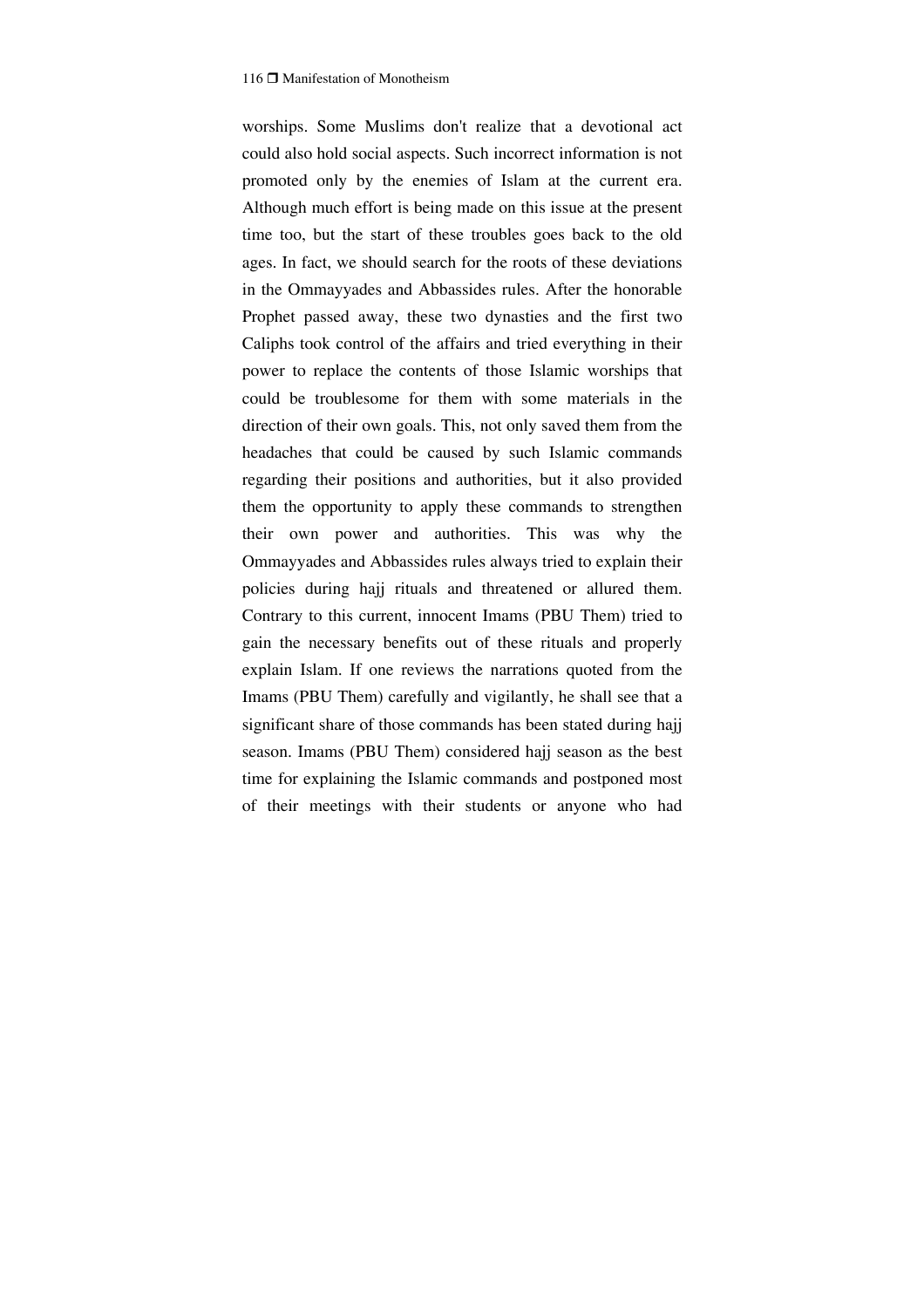questions from them, to after hajj season. Imam Sadiq and Imam Bagher (PBU Them) scheduled their important debates with the leaders of the Islamic movements and sects and even the dualists and apostates in this season. This shows that in Imams' view, hajj season is not only a devotional season, but it is an uproar that could be utilized to make a change in peoples' culture, religion and knowledge.

Perhaps the honorable prophet's very important speech in the Last Hajj, in which, besides announcing his successor, he raise dozens of important and vital issues on people's daily life and culture, must be considered as an educational sample for showing the necessity of using hajj in reforming Muslims' culture. When the honorable prophet, who himself is the founder of Islam and the purifier of hajj from untrue embellishments by presenting new interpretation on it, doesn't look at hajj through a mere devotional angel and benefits from it in many other cases such as changing the society's culture, then why should we, who claim to be his followers, not draw various benefits such as ethical and cultural ones from it?

The proper utilization of hajj will provide Muslims an opportunity to enjoy an exalted and valuable culture under the protection of hajj and once again, become the pioneers of the culture of exaltations and values, and benefit from this culture of glory and generosity in the world.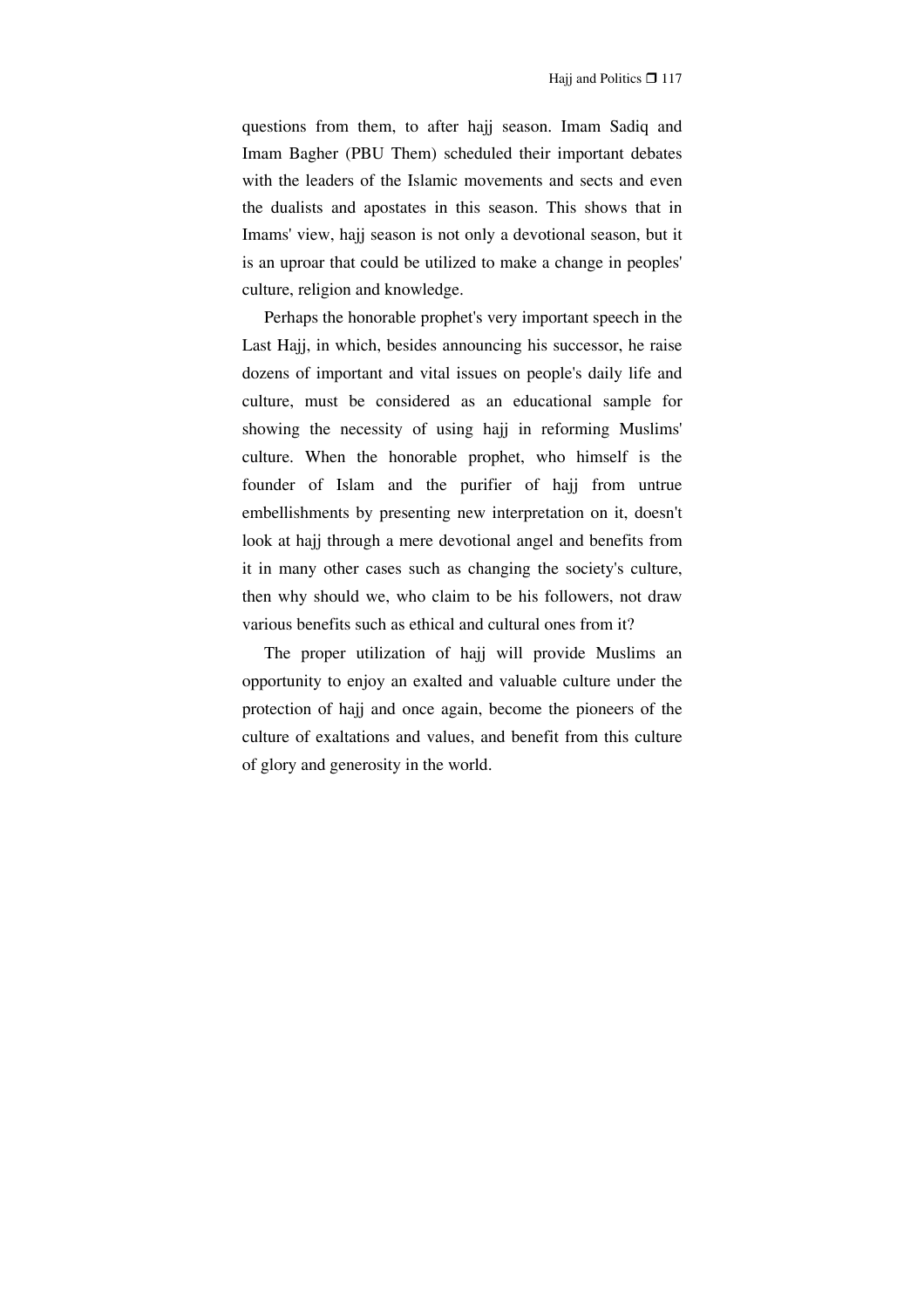### **Hajj and Fighting Against Arrogance and Idolatry**

Imam Khomeini recognized hajj as the center for fighting against the world's arrogance and idolatry. In Imam's view, idolatry still exists in this world, however large the world may be. The only difference between this idolatry and the idolatry of the past is in the appearance of the idols and the type of idolatry. Imam believes that fighting against polytheism and idols of any shape and kind blends with the principal of hajj and it has been so since the establishment of hajj. Some parts of the acts and traditions of hajj prove this viewpoint too. There's a rite in hajj rituals called "stoning the three Satans." It is a symbolic rite and in fact the symbol for fighting against polytheism, arrogance and idols, or in other words Satan, who makes especial appearance in different shapes and according to the time and the environmental and societal circumstances. Although according to Quran, the God's House is the first house built for worshipping; and based on narrations about hajj rituals, this worshipping has been customary among the prophets since the first days of man's life. But what we do today as hajj rituals originate from the traditions and rituals constituted by hazrat-e Abraham and that's why it's called Abrahamian hajj. Hazrat-e Abraham is known as the idol-breaker prophet and the spirit of idol breaking and idol fighting is seen in many of the traditions and rituals constituted by him. The prophet of Islam, whose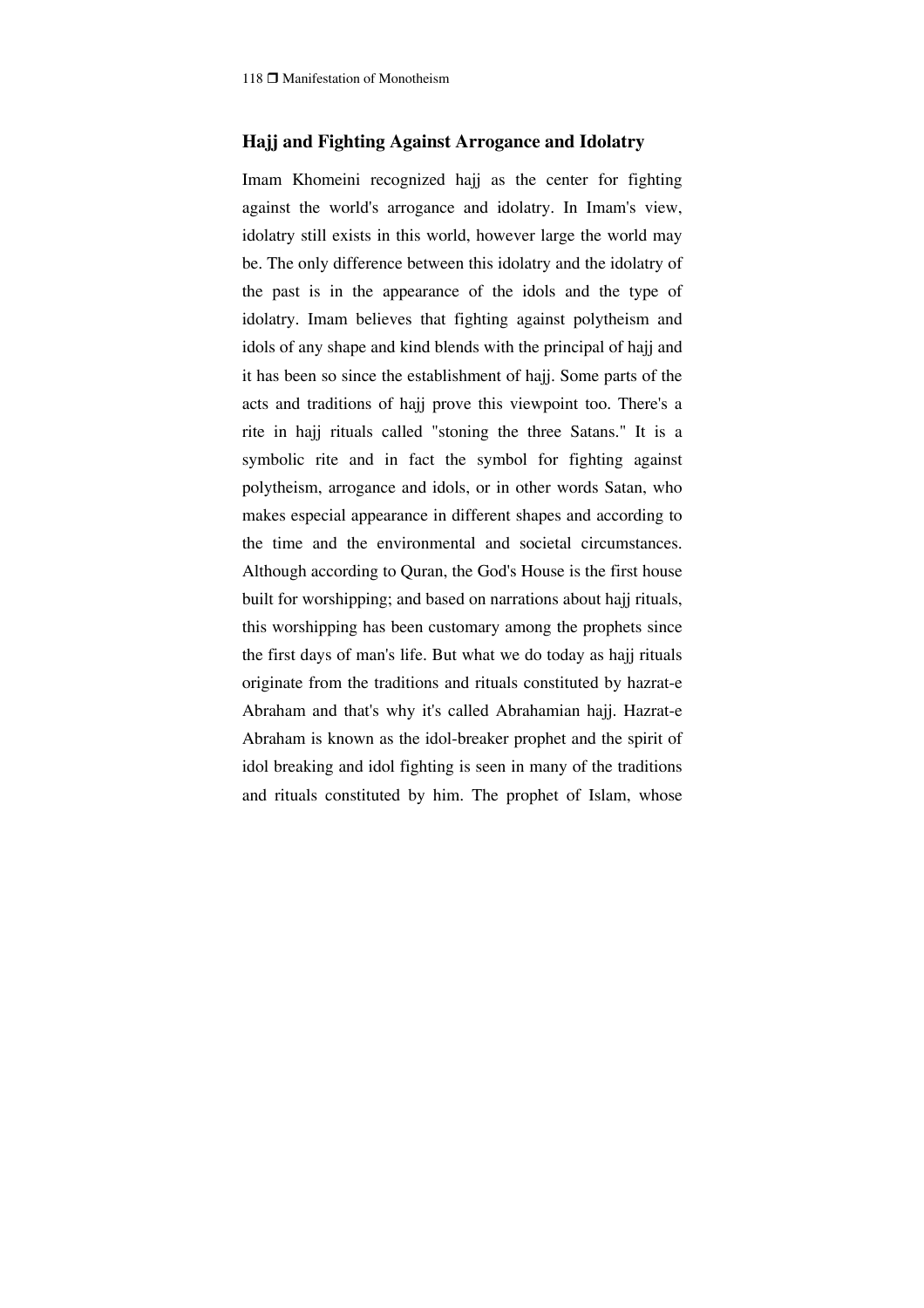religion was in fact the revival of the Islam of hazrat-e Abraham, always tried to restore the original spirit and reality of every tradition left from Hazrat-e Abraham. In regard to hajj, which is the most important commemoration of hazrat-e Abraham (PBUH), the prophet of Islam (PBUH) observed the very same matters carefully as well. A verse called *bara'ah* (disavowal) has been descended on Islam to keep the truthfulness and spirit of hajj alive. This verse has been clearly read in public during hajj rituals. The content of the verse and the way it's been announced has turned the issue of fighting against arrogance, idolatry and polytheism to an inseparable part of hajj. With regard to the above, Imam Khomeini said the followings:

"The cry of disavowal of polytheists is not restricted to a particular period. This is a permanent order that will last till the polytheists of Hijaz are overthrown."1

This apparently clear point holds a profound meaning. If we keep the devotional commands only within their descending borders and don't specify a time or location outside these borders, then we will have to take the eternality out of Islam. No scholar or canonist would accept this. We Muslims never admit that Islam is limited to a certain time or location and always consider Islam an eternal and the ultimate religion, but we don't want to believe that the consequences of some of our

<sup>1.</sup> *Sahifeh-ye Imam*, vol. 20, p. 88.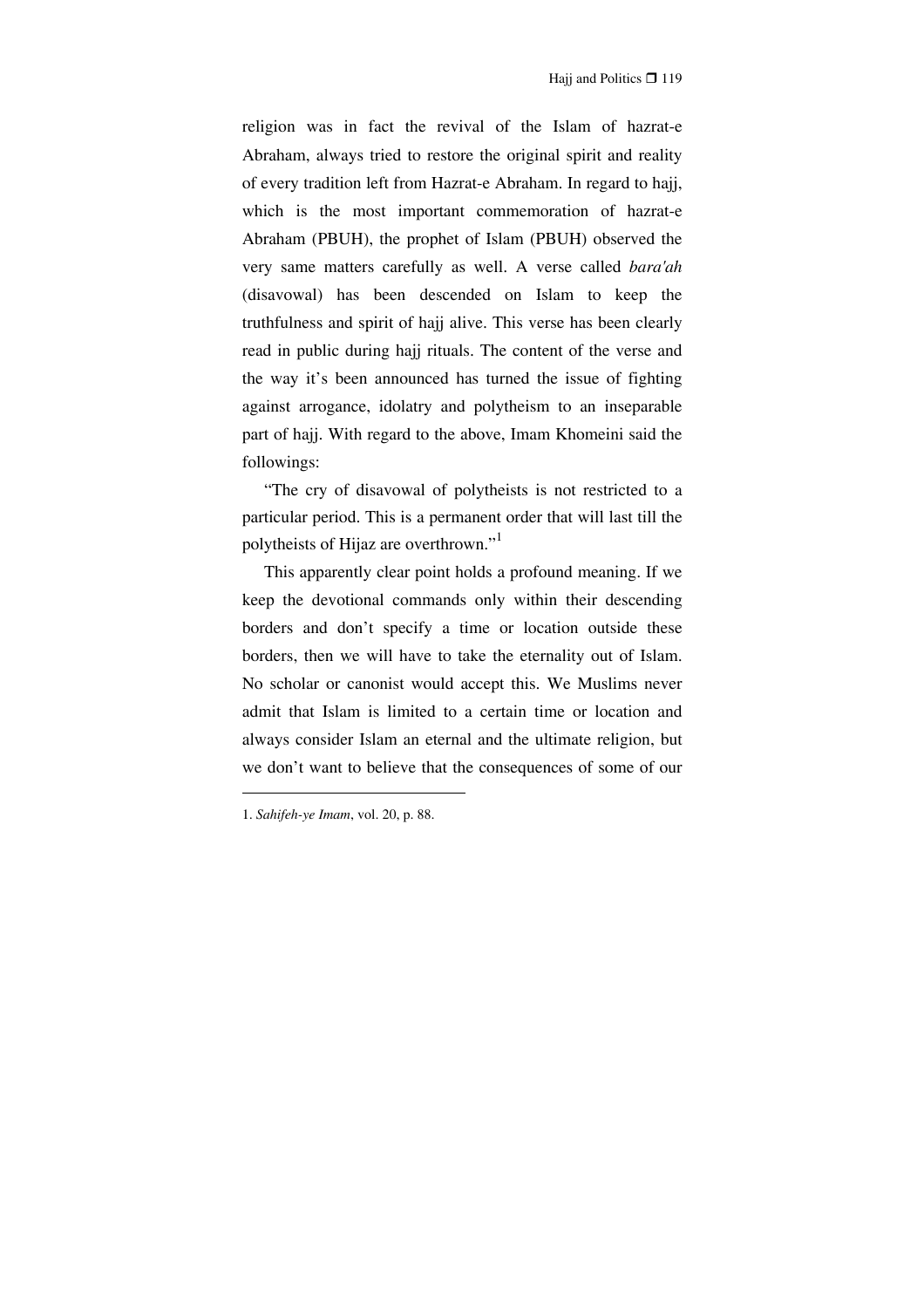behaviors and deeds source from actually believing in time and location boundaries for Islam. Discontinuing the ritual of disavowal of polytheists is a perfect and inevitable example of that. It was because of this unacceptable consequence that Imam always insisted very much on performing the tradition of disavowal of polytheist.

In another occasion, he says the cry of disavowal from polytheists is the cry of Allah's messenger and should always be kept alive, and he voices out his anger against a small number of Saudi *akhunds* whom he calls the "mercenary *akhunds*" and says:

"This is a religious and political call which the holy prophet (PBUH) enjoyed us to perform. Now, that mercenary *akhund* who considers the cry of death to the US, Israel and the Soviet Union to be against Islam should be asked whether following the prophet of God and obeying the command of God Almighty are against hajj rituals. Are the likes of you, American-oriented *akhund*, impugning the deeds of the prophet of God (may God's peace be upon him) and the command of God? Do you consider following that honorable one and obeying the command of God almighty to be wrong? Do you purify hajj rituals from disavowal of polytheist, and forget the commands of God and the messenger for your worldly interests? Do you consider disavowing and cursing the enemies of Islam and those fighting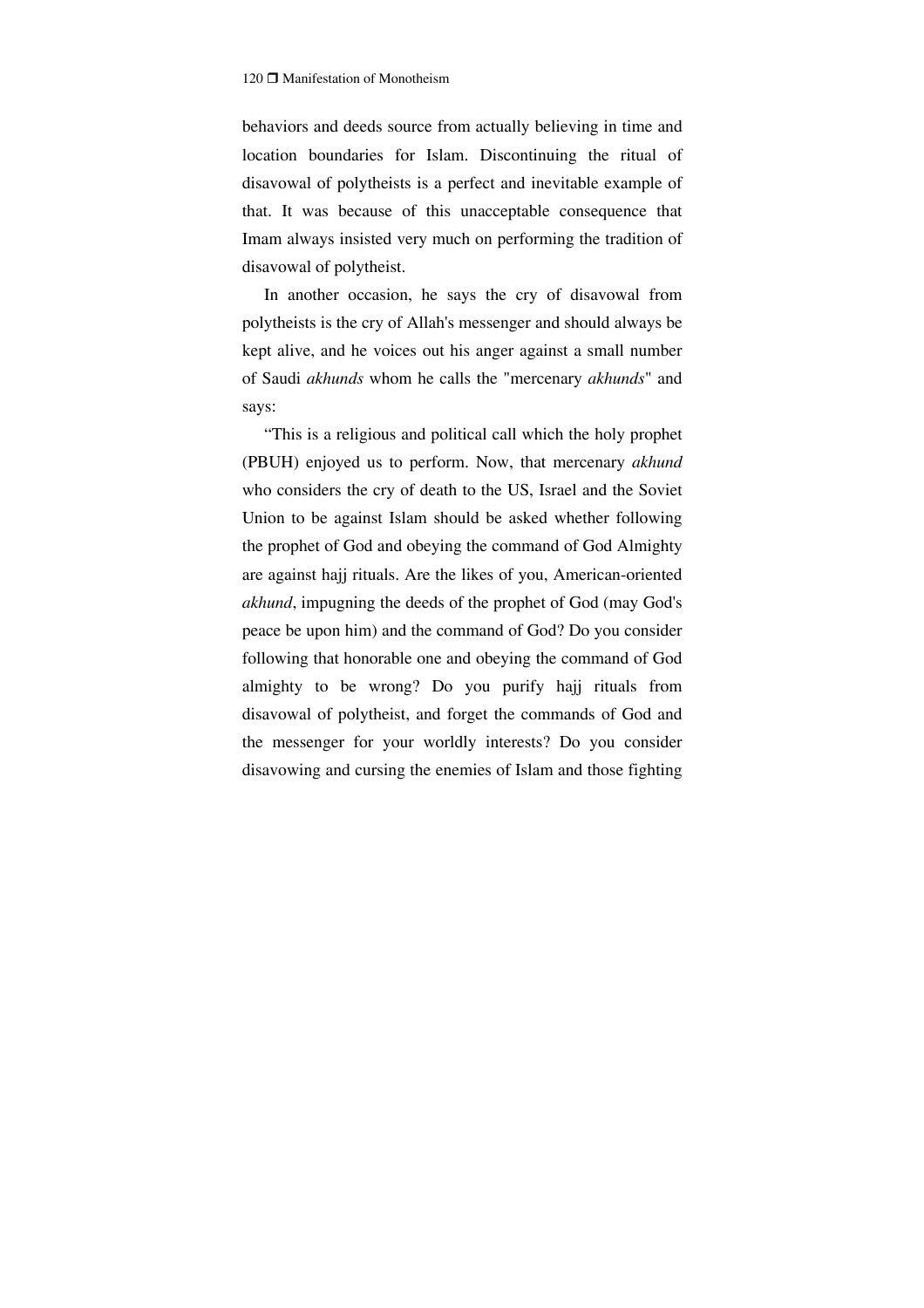and oppressing Muslims to be disbelief?"<sup>1</sup>

Dropping the disavowal of polytheists from hajj rituals is a behavior against Quran, Islam and the tradition of God's prophet that not only has become common among the ruler of Saudi Arabia, but it has reached a point where a number of the scholars of that country have shamelessly declared that performing that rite is against Quran and the religion. As Imam Khomeini interprets, this is a viewpoint against the tradition of the honorable prophet (PBUH). Such viewpoints are actually denigration of the honorable Quran. As far as Quran is concerned, disavowal of polytheists is necessary for all the while polytheism exists. Now it is not clear as to whether these scholar pretender Wahhabis deny that polytheism exists in the world or they think Quran belongs to only the Mecca of the honorable prophet's period and that they think Quran only considered worshipping stony idols as polytheism, so worshipping other idols is not considered polytheism. No phenomenon stays the same for all times and it will change face as the time passes. As the believers adjust the methods of conveying religious messages to the advancement of man and expansion of knowledge, and find new reasons for the oneness of God, the world of polytheism and idolatry looks for new ways of conveying their beliefs too. There may have been a time when Qureishian and Mecca's polytheists weren't that

<sup>1.</sup> Ibid., vol. 18, p. 80.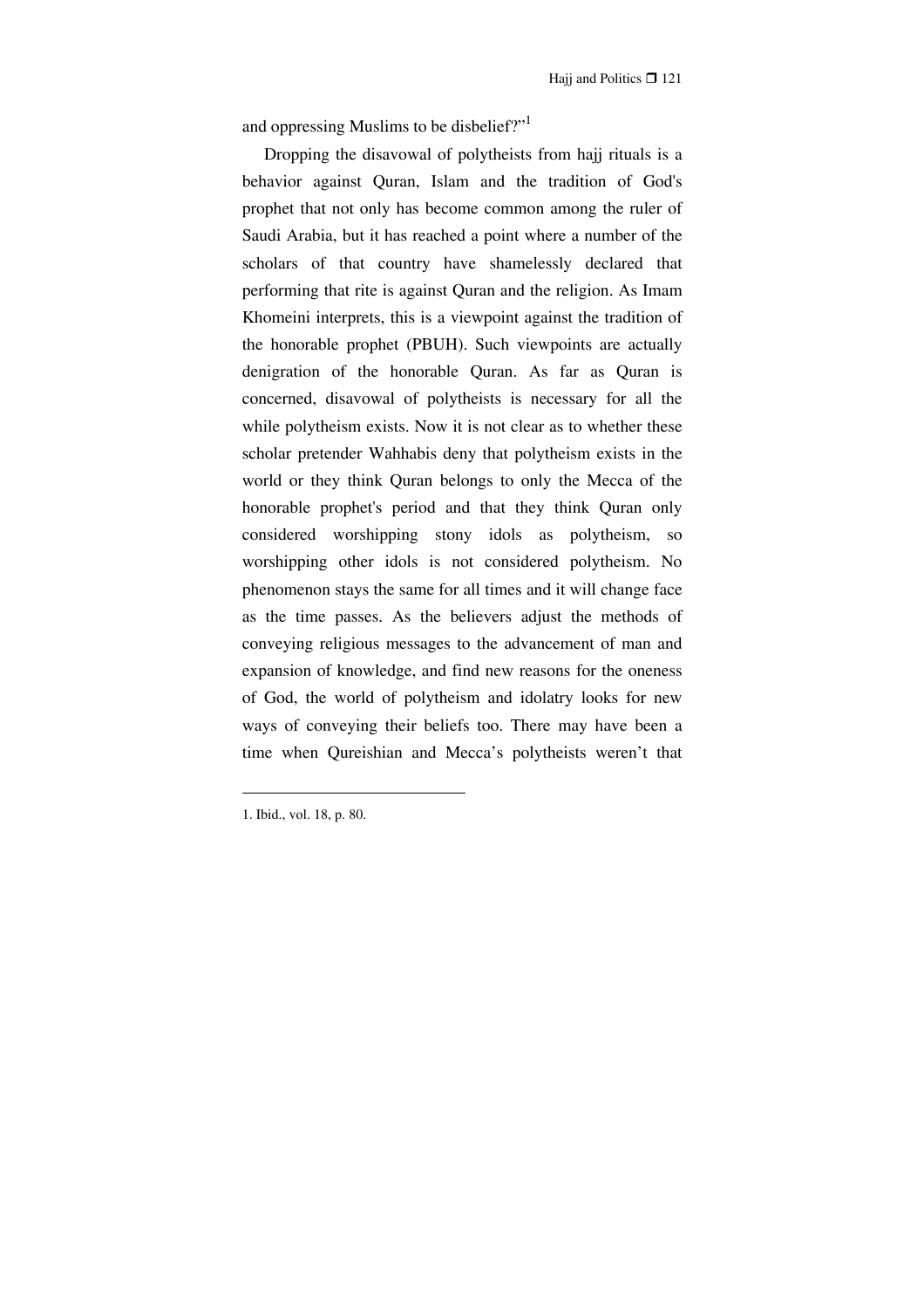wise and the people of that time were easy going and shallowminded and easily accepted to worship stony idols and the rulers were able to deceive people by these idols. But today, the power-mongers cannot deceit people with stony idols, therefore they chip new ones. These idols are no longer made of stone or clay, but they are made of beliefs. If one, in the third world, believes that the destiny of the whole world is in the hands of America and that America is ruling over everything and that nothing should be done without the consent of the white house rulers, he has in fact created an idol in his mind and has started worshipping it. Such person actually does not believe in this religious and Islamic principal that says "there is neither might nor strength but in God." Such person is no less than a disbeliever. Certain religious commands of those religious books about the disbelievers may not apply to such a person, but the one thing that cannot be denied is the essence of polytheism living deep inside such a person's soul. If there is such a belief among the world of Islam's leaders, rulers, scholars and scientists, then we can then say that polytheism has spread through the cells of the ruling powers of the world of Islam. This is where the disavowal of polytheists must be cried in order to clean such people's hearts and souls from this incorrect belief and familiar them with God's unlimited power.

Imam Khomeini recognized hajj as the center for fighting the global polytheism led by America. Imam believed that Muslims could have the power of defeating the global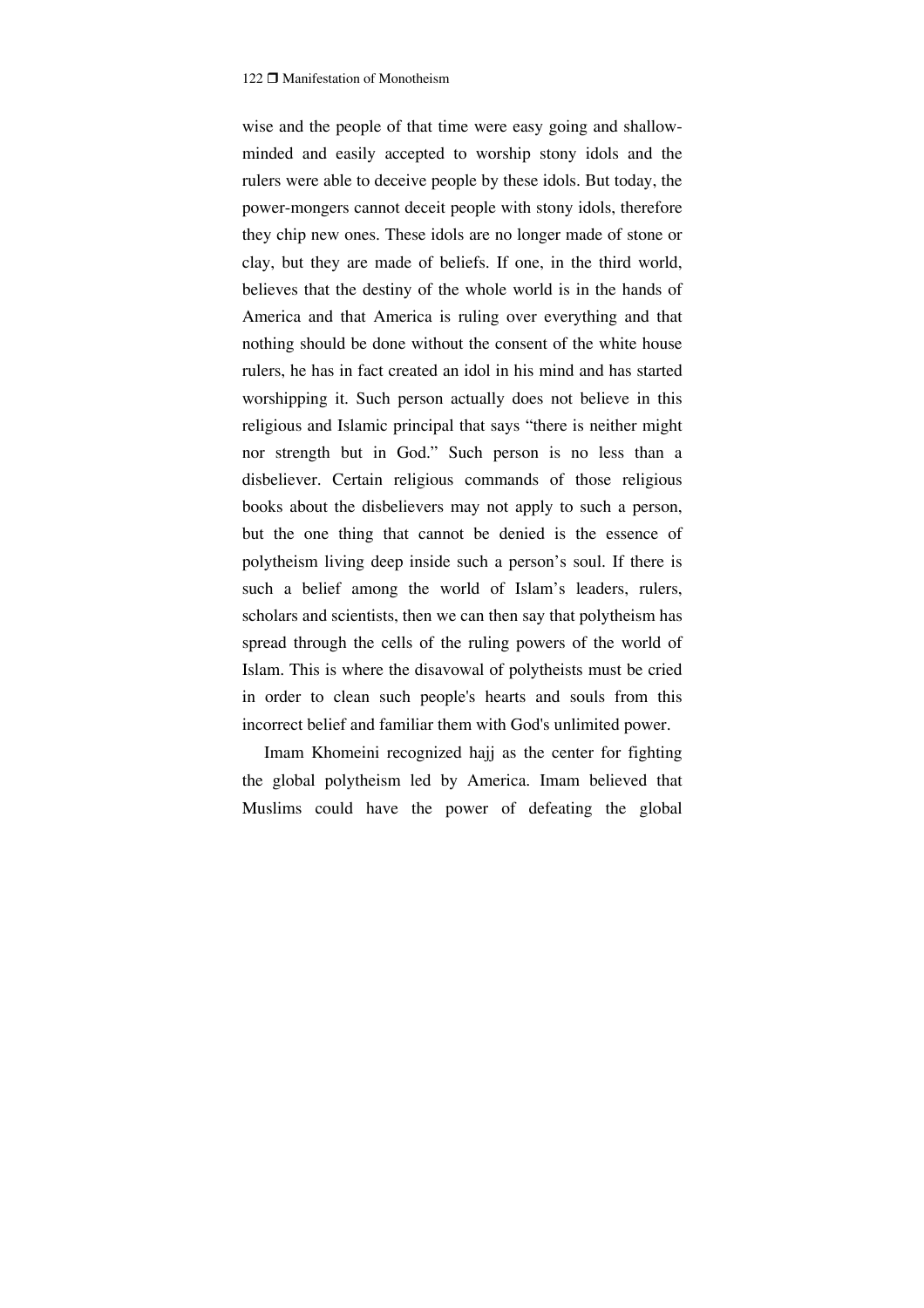arrogance and getting rid of Israel, the cancerous tumor of the Middle East, if they understood hajj correctly and used it legitimately and properly, as they did at the time of the honorable prophet (PBUH). Imam always emphasized on fighting against arrogance when he talked about hajj; perhaps because in our era, the American led world-spread arrogance, with the heavy cooperation of Israel plays an important role in the Muslim's destiny and hurts Muslims severely and humiliatingly. Today, America is the forerunner of oppression and cruelty and the crystallization of the world's idol in Imam's eyes, which has built a nest in the soul and heart of the leaders of the world of Islam. Many leaders of the world of Islam are afraid of America's power and as a result surrender to its policies and adore every effort made by them. Some of them are overwhelmed by the power of that country and some others survive on obeying America. In any case, every leader of the world of Islam somehow and based on some reasoning obeys America. Imam finds the secret of this servitude in Muslims' negligence of their own power; therefore, at any opportunity, he reminded them of recognizing their power and not underestimating it. This power displays itself in hajj, that's why Imam always reminded them of recognizing this power in his messages and speeches at the threshold of hajj or afterwards, especially in his messages and speeches of *eid-e Ghorban*. There are very few messages or speeches of Imam in this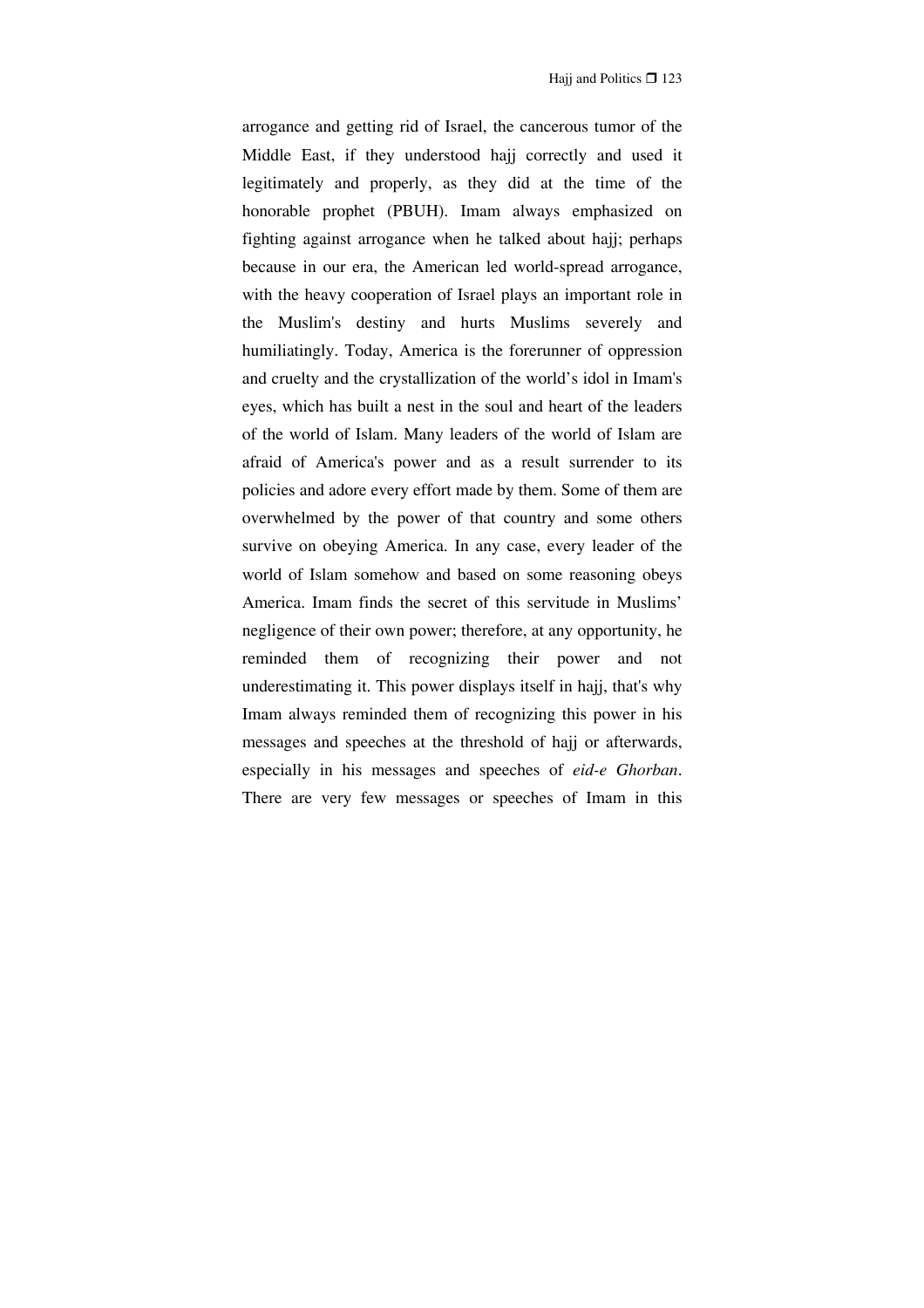season in which he has not raised the issue of arrogance. Imam Khomeini believed that the blessed eid of Muslims is in fact when the whole world of Islam is out of the domination of the oppressors and world-devourer:

"This great goal is feasible when different aspects of Islamic laws can be presented to the oppressed people, acquainting nations with Islam and not losing opportunities for this great fateful matter. Which opportunity is greater than the enormous hajj congregation God has provided for Muslims? Unfortunately different dimensions of this great fateful religious obligation have remained in obscurity due to deviations wrought by tyrannical governments in Islamic countries, miserable court *akhunds* (clergymen) and misunderstanding of some clerics and sanctimonious people throughout the world. These people of unsound understanding are opposed to even establishment of Islamic government, considering it worse than the arrogant governments. These narrow-minded people have confined the great hajj ritual to a series of hollow practices and consider expression of the difficulties of Muslims and Islamic countries to be opposed to canon and something close to disbelief."<sup>1</sup>

Imam Khomeini called Mecca the cry center of holler.<sup>2</sup> And this holler was actually the cry of the oppressed against the

<sup>1.</sup> *Sahifeh-ye Imam*, vol. 19, p. 18.

<sup>2.</sup> Ibid.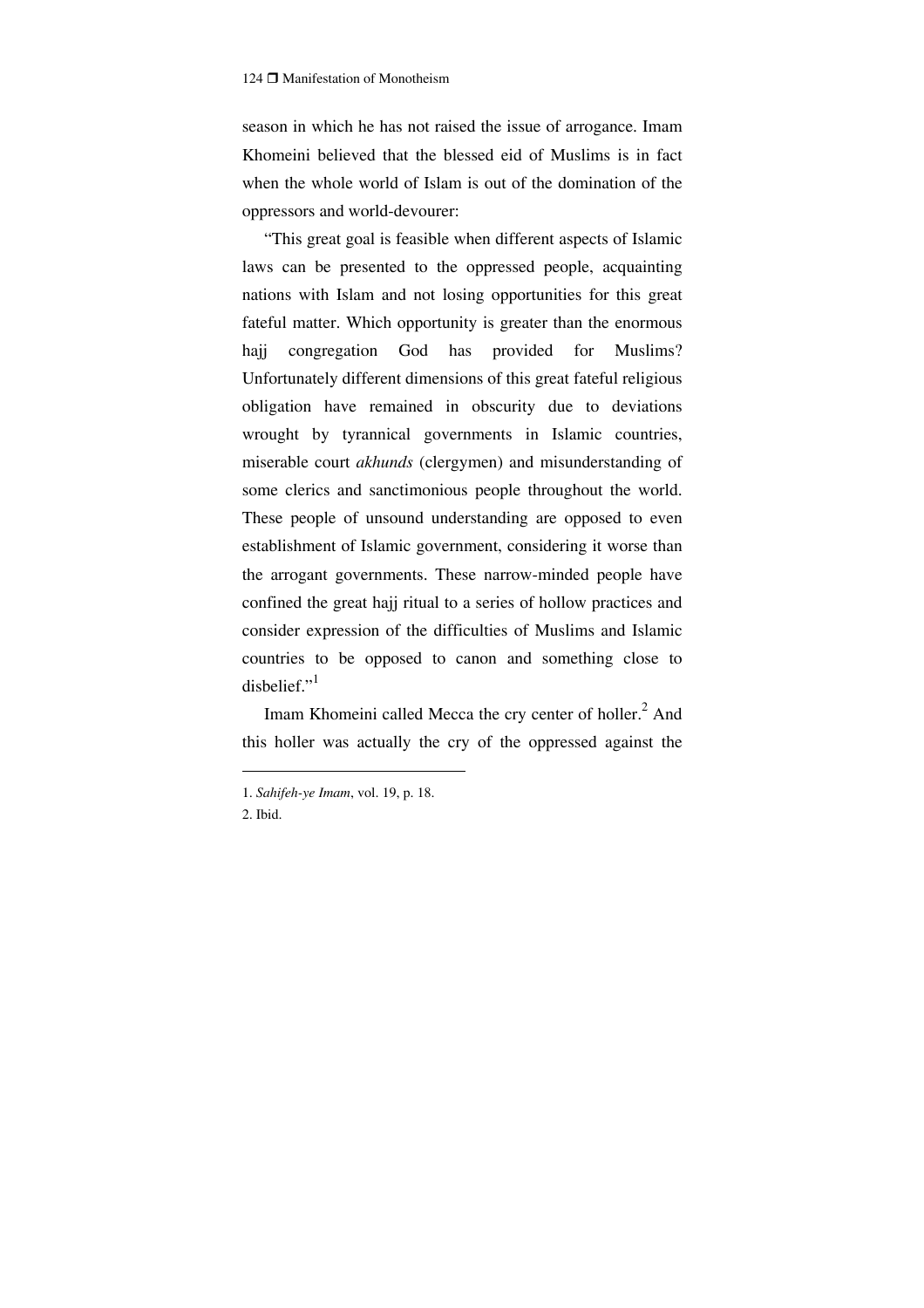oppressor. Imam always tried to clarify this fact for Muslims that hajj is the main station to fight against the worldwide oppression and cruelty. He was trying to get rid of the deviational perception that had long filled the minds of Muslims and stopped them from taking advantage of hajj congregation to free themselves from the trap of arrogance. But there were two main obstacles as followed:

### **A: Religious Scholars of the Islamic Faiths**

In the first case, Imam faced two groups of scholars. One was those who created these obstacles knowingly and predeterminately. Imam named this group mercenaries and courtiers. The other group made obstacles out of negligence and dullness. They made obstacles totally intentionally; they believed that Imam's efforts in highlighting the political aspects of hajj were inconsistent with the devotional aspects of it. Fighting the first group of scholars is always tougher and lengthier than the second group and it normally gives poorer results, because there's an old saying that says "you can awaken someone who is asleep, but you can never awaken someone who is feigning asleep". These people are aware of the truth but don't want to act according to their knowledge, because they're afraid of losing benefits, but instead, they try to comfort their conscious by continuing their feigning ignorance and selfdeceiving and seeing the truth as they want to and not as it really is.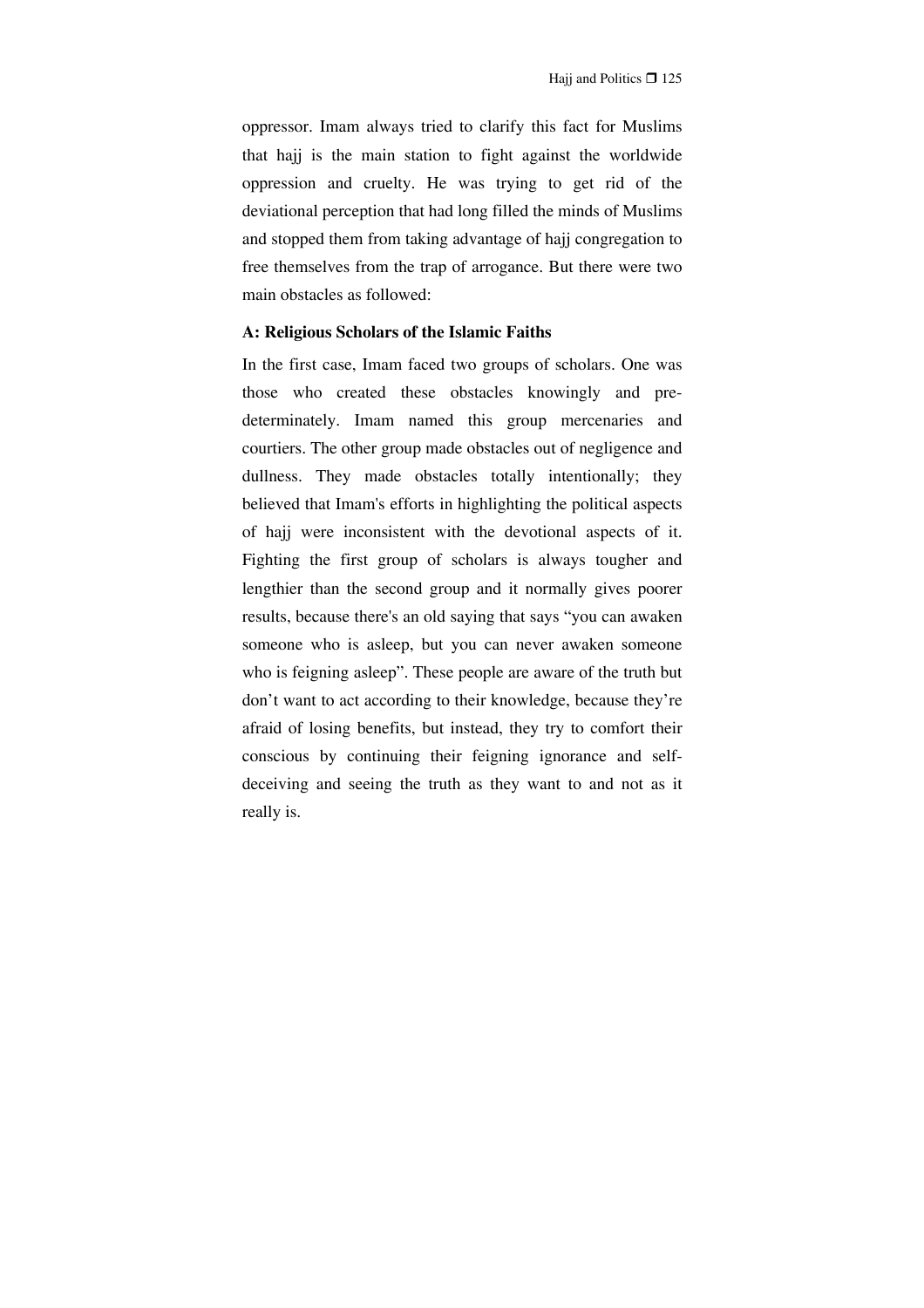The problem here is that the first group manipulates the second one in order to succeed in their obstacle makings. Since the second group is known to be sanctimonious, they are more influential on the people who know less about the religion's fundamentals, better said, the common people, and as a result, their positioning and words are more acceptable to these people. What helps such scholars legitimize most of their words and positions to people is this unreal fact that people separate their religion from their world. One reason for surfacing such viewpoint may be the fact that worldly tasks, especially political tasks are usually mixed with deception and trickeries and these people don't want for the face of religion to become gloomy and soiled. Therefore, they'd rather keep the religion and religious rituals and traditions clean of any kind of worldly behavior, and since fighting arrogance is a worldly task in such people's opinion, they are then afflicted by the association of hajj with such tasks. Sanctimonious scholars use this very viewpoint to promote a religion whose rituals and tasks keep the necessary distance from the religious and particularly political affairs. Usually such scholars don't know much about religions' history and prophets' characters and behaviors and what they know mostly concentrates on grammatical and mimetic areas. They have good information about individual religious rules and since most of peoples' religious needs and questions are in that area, they are looked upon as savants and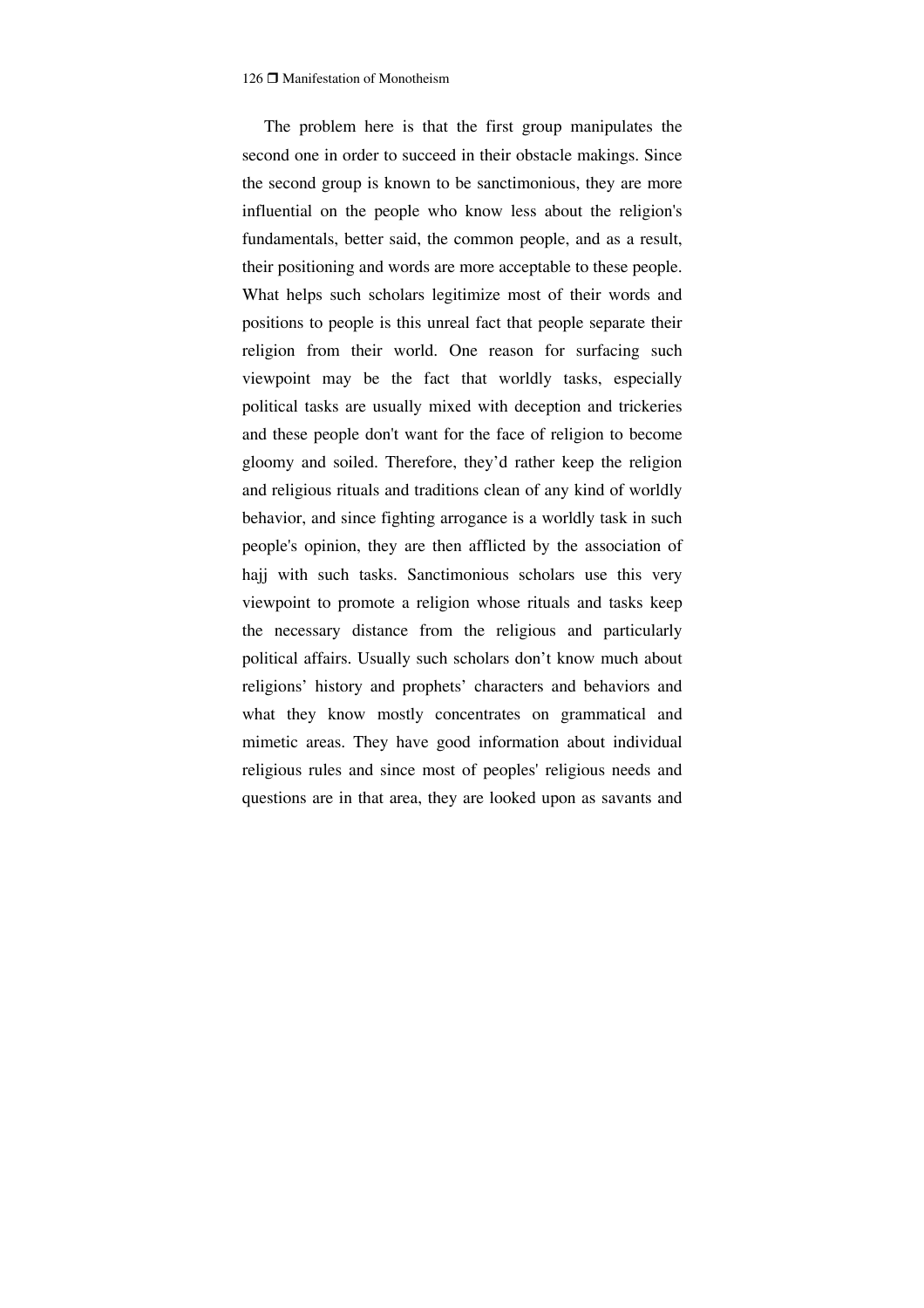are believed easier. These scholars always talk about those rituals and traditions promising a lot of abundant and stupendous rewards. They usually direct people towards those rituals and traditions which are never difficult to follow and promise heavenly rewards. The interaction between these instructions and man's comfort-seeking spirit will end up in masses of people following such scholars and listening to their words in order to find an easy access to heaven. Such people are very influential on people and have always caused trouble for religion authorities and big peacemakers.

This interpretation has been quoted from Imam Ali (PBUH):

"The careless scholar and the ignorant worshipper have broken my back; the worshipper deceits people through worshipping and the scholar scatters people by his carelessness."

This interaction actually develops among this group of scholars, the first group, whom we will discuss later, and the unaware masses of people. This was not only Imam Khomeini's problem. All religious peacemakers faced this same problem. The letter Imam Zain ul-Abedin (PBUH) wrote to one of the scholars of his time is an example of such predicaments. This was all or at least most of Shiite Imams' problem which later became other peacemakers' problem too. Here, we have no intention of searching the history of this problem. Therefore, we suffice to what has so far been said and return to our main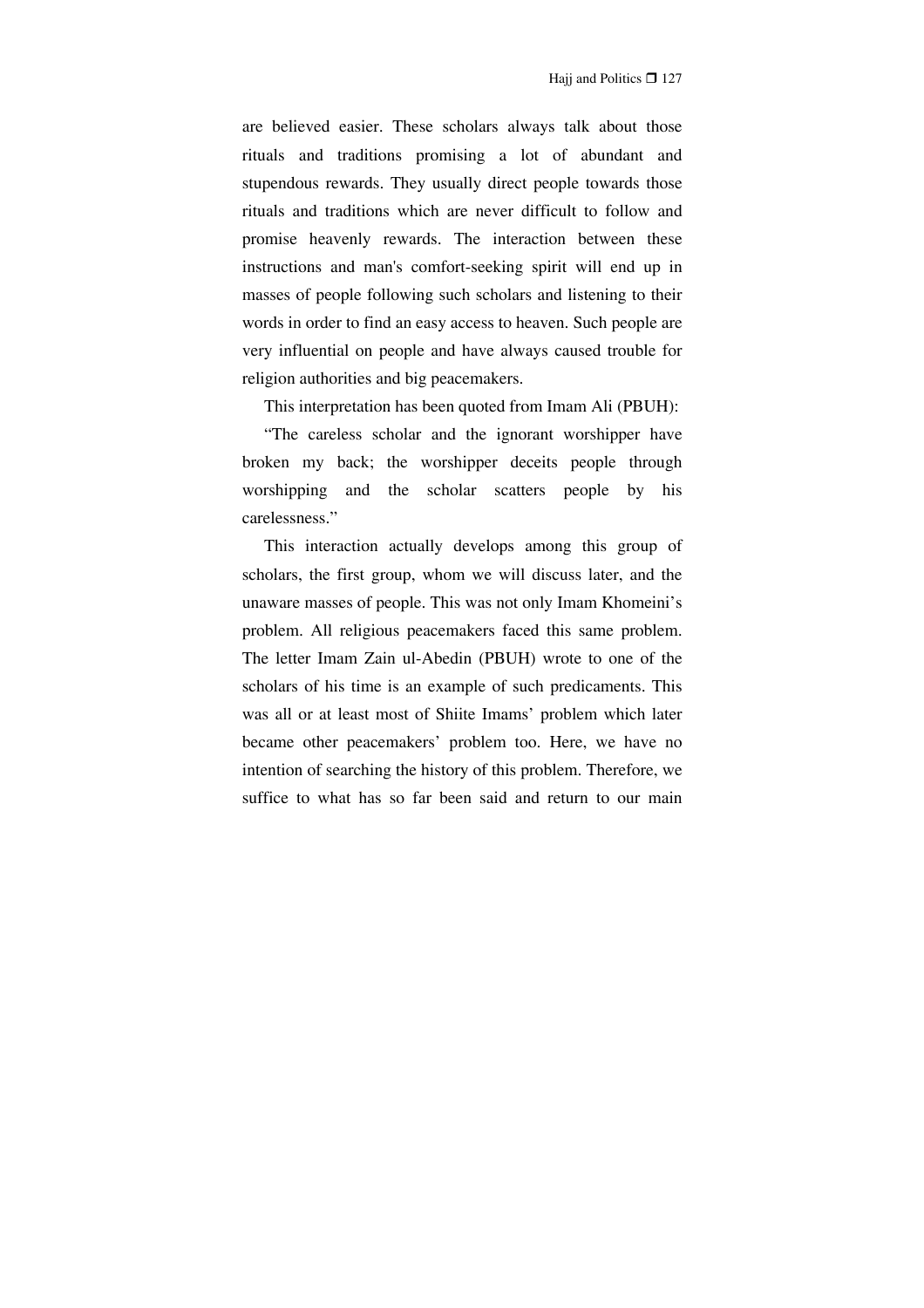## discussion.

Imam Khomeini is among those who suffered much from the reactionary group and was well familiarized with them. Fewer religious scholars have probably been involved in as many incidents with reactionary scholars as he has. They considered Imam's movement a disgrace to the religious authorities and believed that it was a harsh and useless movement finally causing the collapse of Hawza (seminary school). Some people quitted his classes, some didn't think it was right to stand praying behind him, some found his particularity about the continuity of pilgrimage in disagreement with other religious authorities, some threw his books into Euphrates and some didn't answer his greetings. Imam faced such attitudes in Qom and Najaf, which was much more spread out and organized in the latter. In Qom, they even rinsed the container his son had drunk water out of, simply because Imam taught philosophy. In Najaf, they accused him of travelling to Moscow and siding with communism. It's been quoted that one day Imam has complained about the attitude of the sanctimonious Shiites and said:

"I don't know what sin I have committed in these last days of my life that I have to be so encumbered with Najaf. I don't know what to do with this situation of Najaf. Every step that I take, I encounter the hostility and hindrance of some Najaf *Akhunds*. If I treat the Ba'thi governors harshly, they'll clamor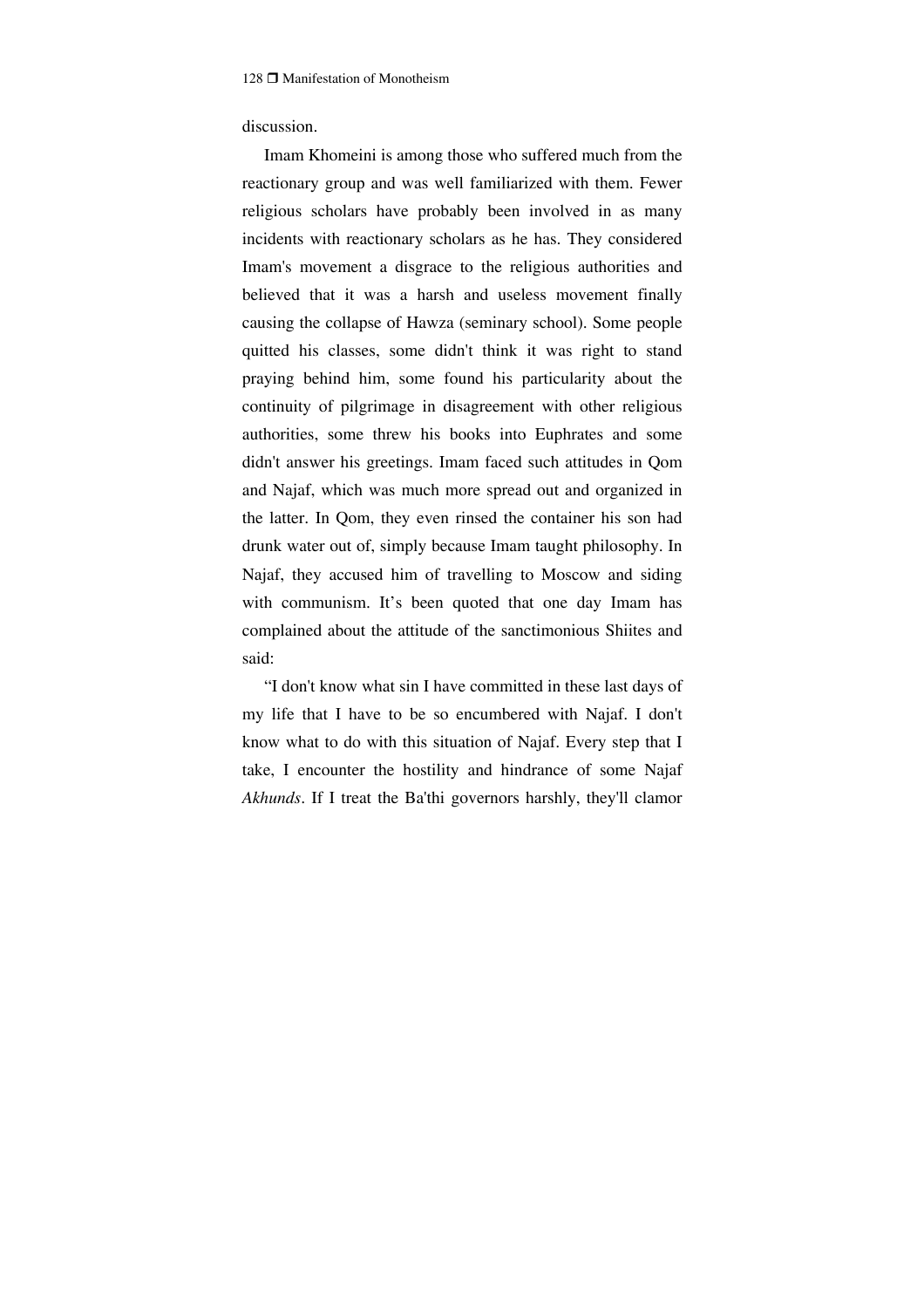right away that I want to disturb the Najaf's Hawza (seminary school) and if I treat them mildly, they'll say how come I treat Shah's regime like that but treat Iraqi regime so gently."

In any case, Imam Khomeini had a bitter experience of the reactionarists' attitude during his educations, his instructions and the Revolution. That's why he categorized the reactionarists of Saudi's society and the reactionarists of Iran and Najaf equally. In many occasions, he has referred to the subject of reactionary scholars, whether or not related to the issue of hajj. A few of those are pointed out as followed:

This is what he wrote about the issue of reactionary scholars and the harm done to Islam and Muslims by this stratum in 'the clerics' charter:

"A number of the retrogressive sanctimonious ones used to declare everything as unlawful and nobody could have had the courage to challenge them. The intense suffering that your old father has experienced from this group of reactionaries can never be compared to the pressures and sufferings brought by others. When the slogan of the separation of religion and politics became prevalent and when jurisprudence in the logic of the ignorant was equated with drowning in individual and devotional precepts and the jurists were also naturally not permitted to go beyond this limit not to interfere in politics and government, the folly of a cleric in associating with the people became virtue. In the opinion of some people, the cleric is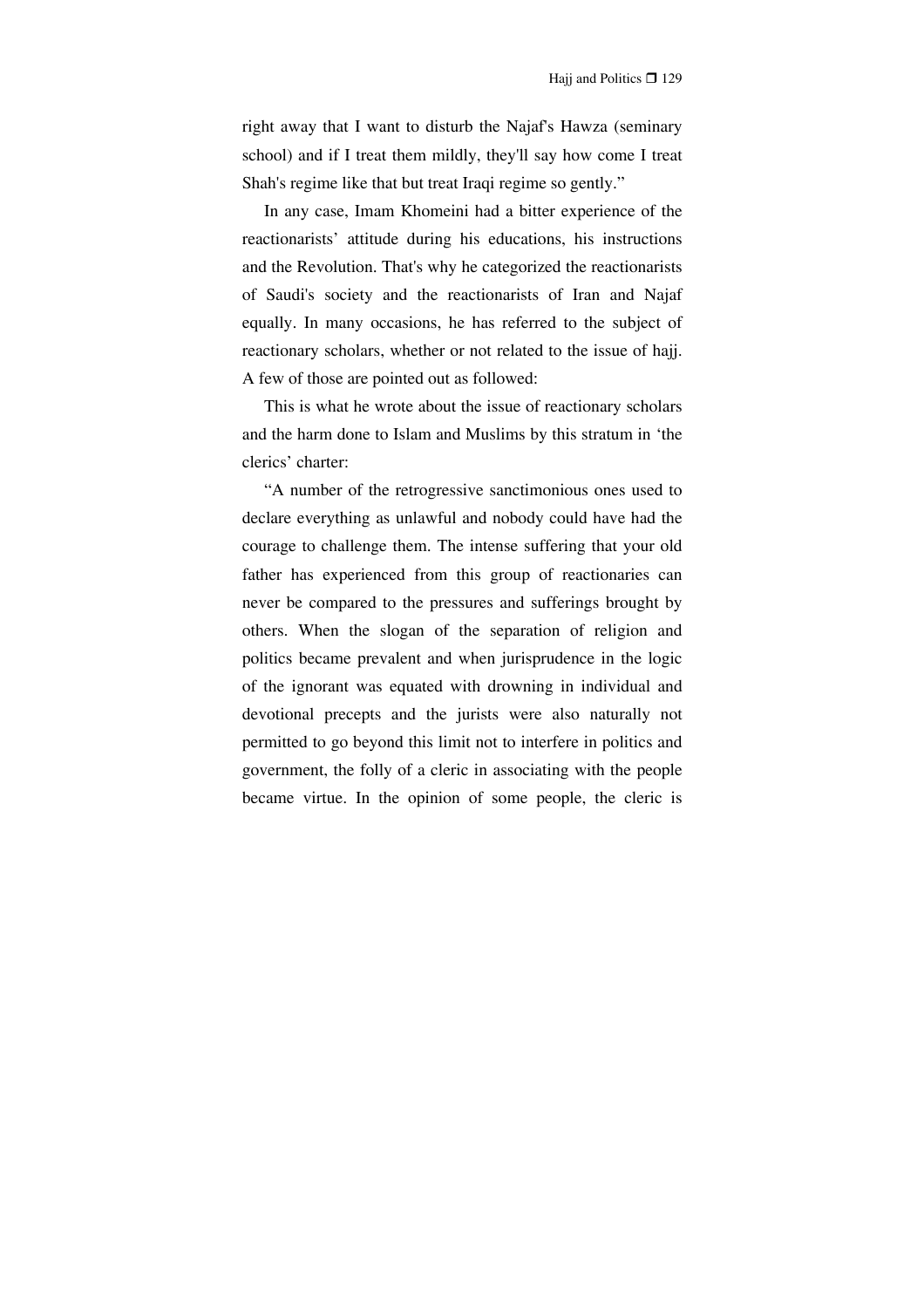worthy of respect and honor when he removes the folly from the totally of his existence; otherwise, the "political" cleric and clever and shrewd cleric were something else. These issues were prevalent in the seminaries in that anyone who was deviant was acknowledged as "more religious." Learning a foreign language was considered a sign of infidelity, and philosophy and Gnosticism an indication of sin and a sign of polytheism."<sup>1</sup>

This message is filled with the heartache Imam suffered from due to the reactionarists' efforts to destroy the face of Islam. It must be said that this message was in fact an explosion of many years of pain and suffering accumulated in Imam's chest by the reactionarists. However, Imam very clearly stated that how upset he was with these people in his message. But he had previously raised this issue in some other occasions too such as some of his messages regarding hajj. As an example, he wrote this about their effort to present a misinterpretation of hajj:

"Indeed, there are some ignorant and sanctimonious persons who would say that such demonstrations and declaration of disavowal violate the sanctity of Ka'bah, the House of God. They would say that hajj is meant for worship and that it is not a forum for political struggle."<sup>2</sup>

<sup>1.</sup> Ibid., vol. 21, p. 280.

<sup>2.</sup> Ibid., vol. 20, p. 297.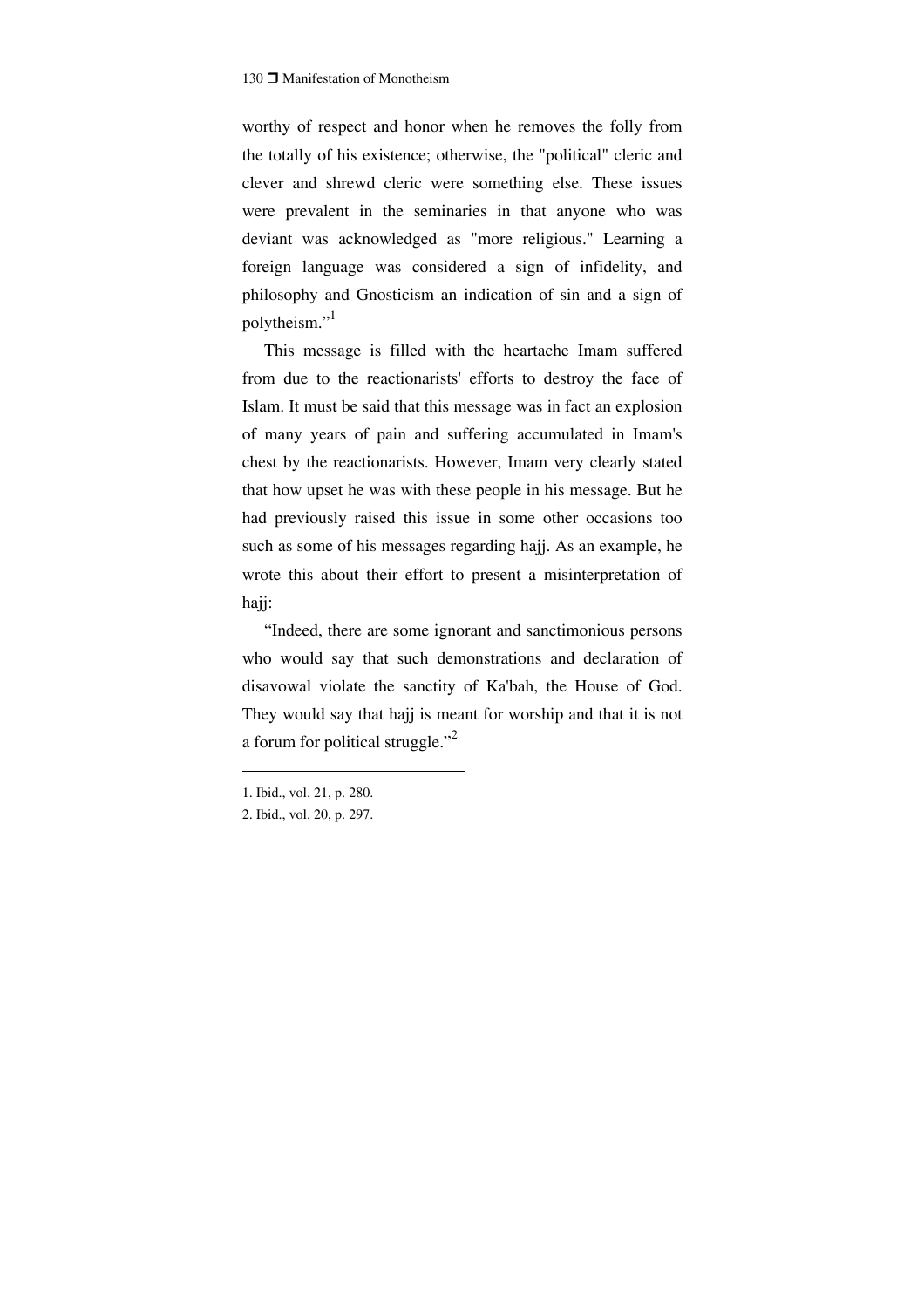Another group of scholars trying to block the correct understanding of hajj were the mercenary ones. Such people make instrumental use of religious knowledge in order to gain the world. These scholars can be found at anytime and anyplace. They are unlike the sanctimonious who were perhaps sincere and performed their tasks with the intention of getting closer to God. They have never been familiar with a subject called "nearing God". But they largely imitate the behaviors of the sanctimonious group and echo their words and phrases. This group looks at the sanctimonious group as a tool. In the generous Quran, in recalling the Jewish scholars, God points out the characteristics of such scholars and says:

"They Jews call '*Uzair*' a son of Allah, and the Christians call Christ the son of Allah. That is a saying from their mouth; (in this) they but imitate what the unbelievers of old used to say. Allah's curse be on them: how they are deluded away the Truth! They take their priests and their anchorites to be their lords beside Allah. And (they take as their Lord) Christ the son of Mary; yet they were commanded to worship but One God: there is no god but He. Praise and glory to Him: (far is He) from having the partners they associate (with Him)."<sup>1</sup>

These verses talk about a society in which the manipulative and abusive clerics have mental domination over the society and confiscate the society's possessions on their own behalf.

<sup>1.</sup> Surat al-Tawbah: 30-1.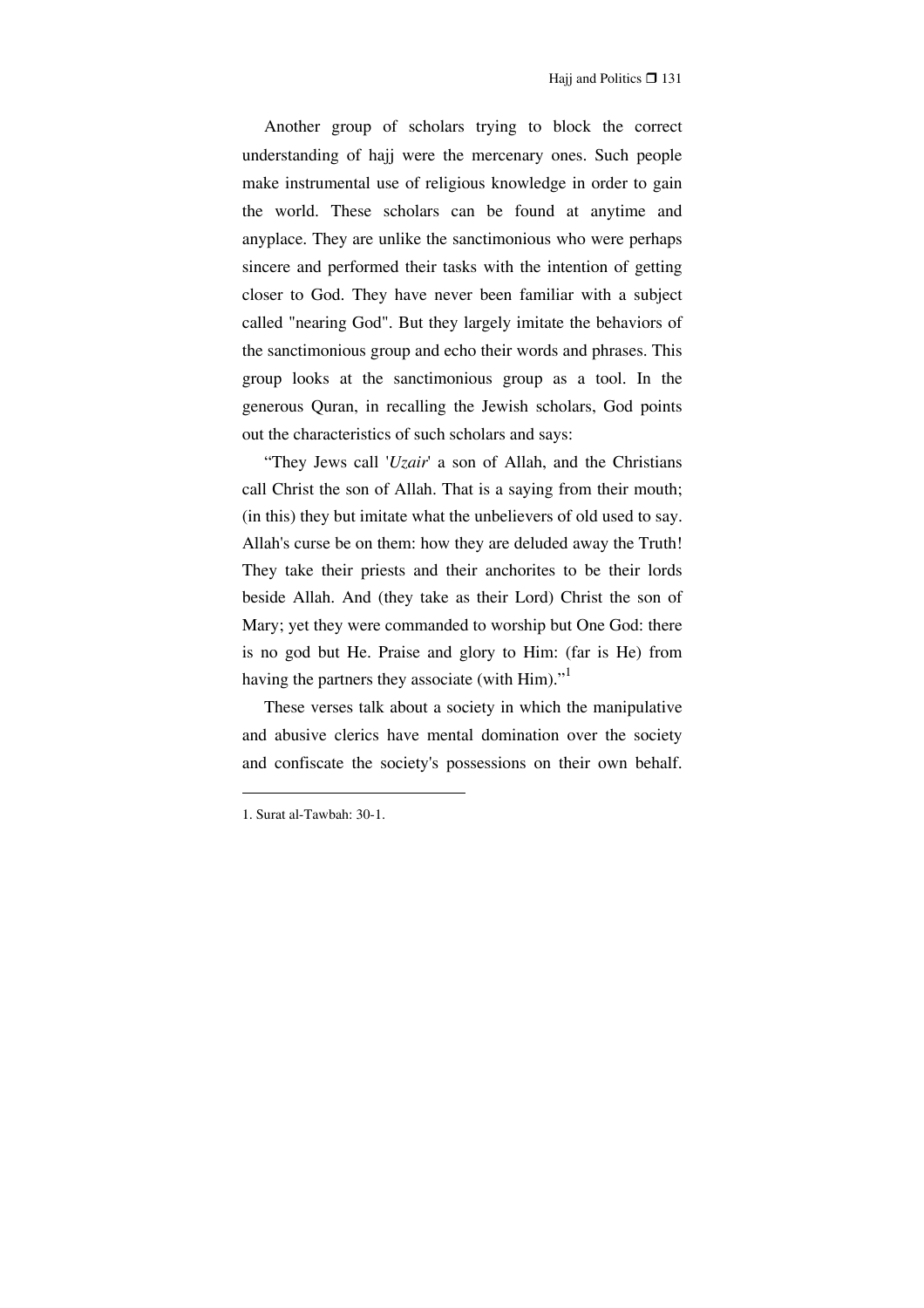Their first move is gaining a strong foothold in people's beliefs. They introduce themselves as God's representatives and make people believe such claim through propaganda. These people's intention is actually material manipulation of religion and people's beliefs. These people will either struggle a position for themselves so that the unaware masses of people will find faith in them, and that way they could take advantage of them through this faith, or will forge a mediator and call themselves his representative so they could deceive them. In order to succeed, they always try to ignore and forget the real instructions of the religions and feed people with fabricated beliefs instead. God warns people not to be deceived by these people, because they are trying to magnify the false thoughts and underrate the truth so they can unlawfully gobble up people's possessions:

"O ye who believe! There are indeed many among the priests and anchorites, who in falsehood devour the wealth of men and hinder (them) from the Way of Allah. And there are those who hoard gold and silver and spend it not in the Way of Allah: announce unto them a most grievous chastisement. On the Day when it will be heated in the fire of hell, and with it will be branded their foreheads, their flanks, and their backs, this is the (treasure) which ye hoarded for yourselves: taste ye,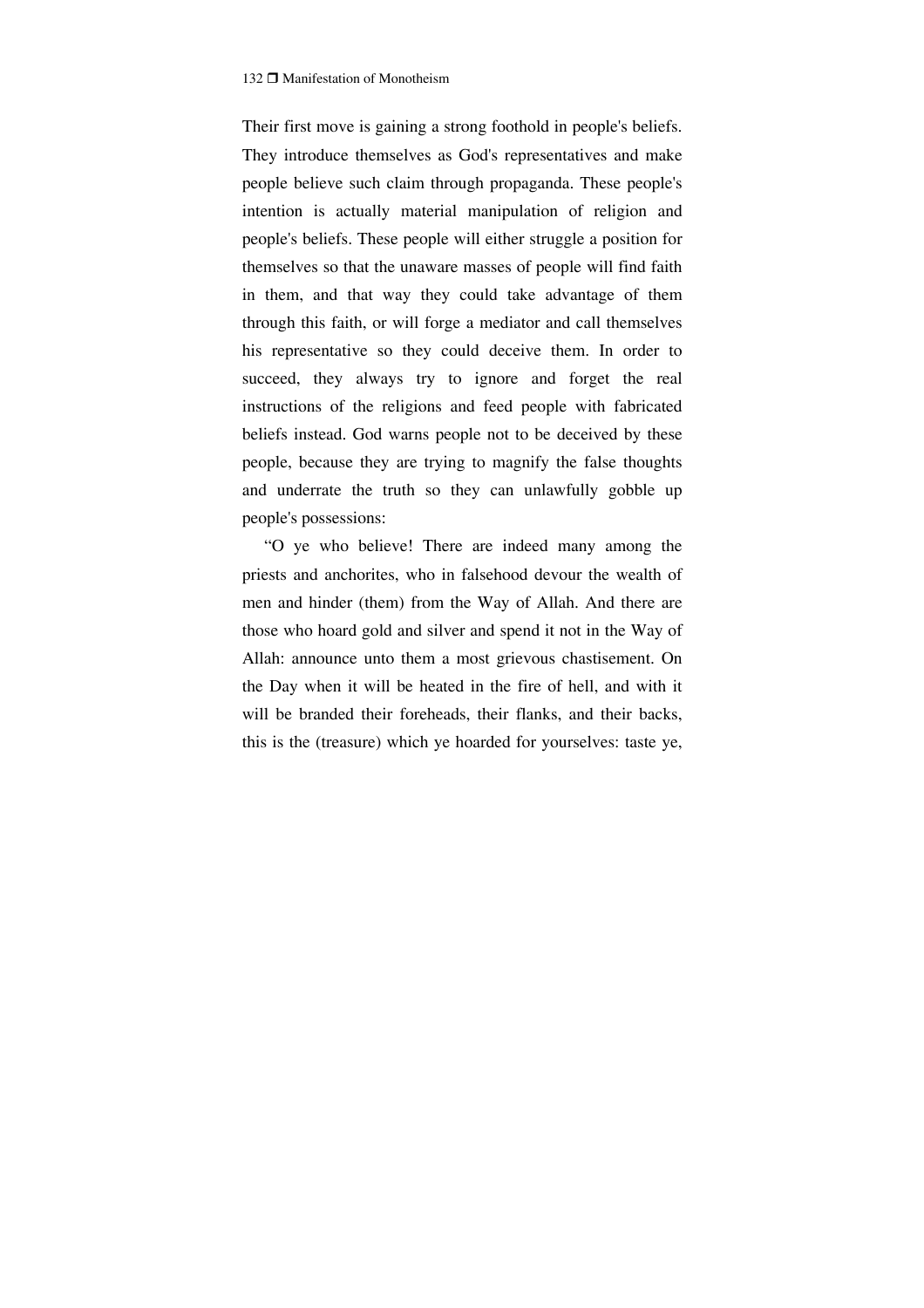then, the (treasure) ye hoarded."<sup>1</sup>

These people take religion as a business, so they'd do anything to gain the world. The reactionary group may discontinue any behavior that they might think opposes the religious instructions, but this group, because of their instrumental and not doctrinal viewpoint to religion, would allow themselves to do anything. They may sometimes display themselves as religious people, and some other times make irreligious statements to their own interest and behalf. The standard for such people is the amount of profitability from the behaviors and deeds and nothing else.

God draws the characteristics of these people in verse Baqara as such:

"Woe to those who write the Book with their own hands," and then say: "This is from Allah, to traffic with it for a miserable price! Woe to them for what their hands do write, and for the gain they make thereby."<sup>2</sup>

Most of the alterations made in the books of the previous religions or the Islamic quotations and narrations have been done by this group of religious scholars. Muslims' history holds many instances of the rulers or caliphs persuading religious scholars to create quotations and attribute them to the generous prophet (PBUH) or his companions or to the Shiite Imams, by

<sup>1.</sup> Ibid: 34-5.

<sup>2.</sup> Surat al-Baqarah: 79.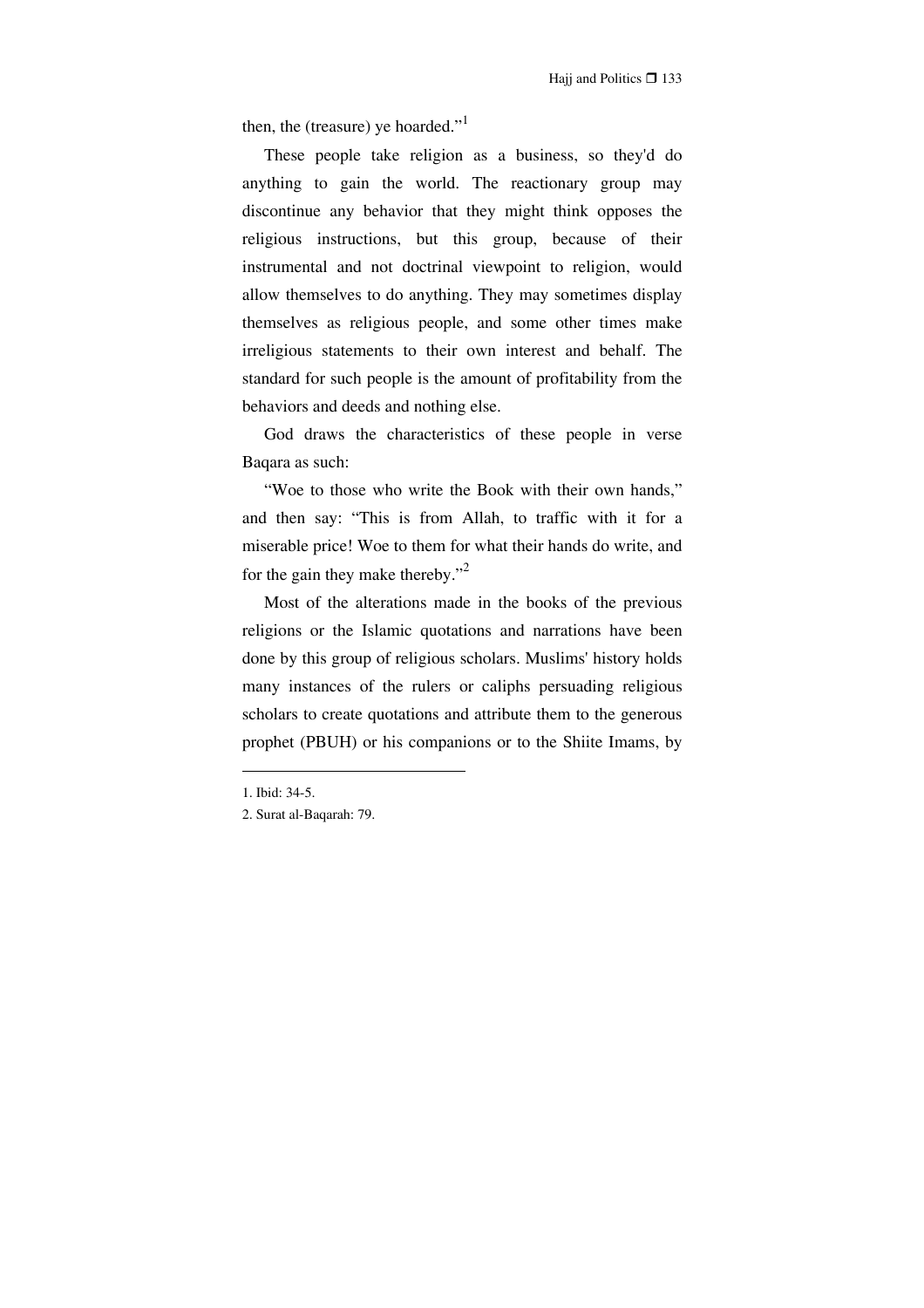paying them in gold and silver. Searching through the history of hadith and *rewayat* will prove this bitter fact to us. God knows how many hadith and quotations have been fabricated and forged by the mercenaries of Ommayyades and Abbasids. These forged *ahadith* are such terrible disasters degrading the religion and making the work of hadith researchers much harder. These religion-selling mercenaries have always played a major role in trying to present a bad impression of Islam. Today, the rulers, kings and presidents of a number of Islamic countries take such people into service to strengthen their power and base; although hadith fabrication doesn't exist anymore today, but these people can still give an unfit look to the religion by incorrect interpretations of *ahadith*, *rewayat* or Quran verses or quoting fabricated *ahaddith*, a clear trace of which is seen in Muslims predicaments today. Perhaps the Zionists' attack on Lebanon and Ghaza and the Iraqi war against Iran or the massacre of Iranian pilgrims in the House of God in 1366 which was later called the Bloody Hajj can be good examples of the performance of such religious scholars.

Imam Khomeini has pointed out the tricks of this group in many of his speeches and writings, and has warned the Islamic society of not falling into such traps:

"It is the duty of the *ulema*, intellectuals and scholars to heed the distress call of Islam and to rescue it from its present state of helpless solitude. Let them not put up with this humiliation and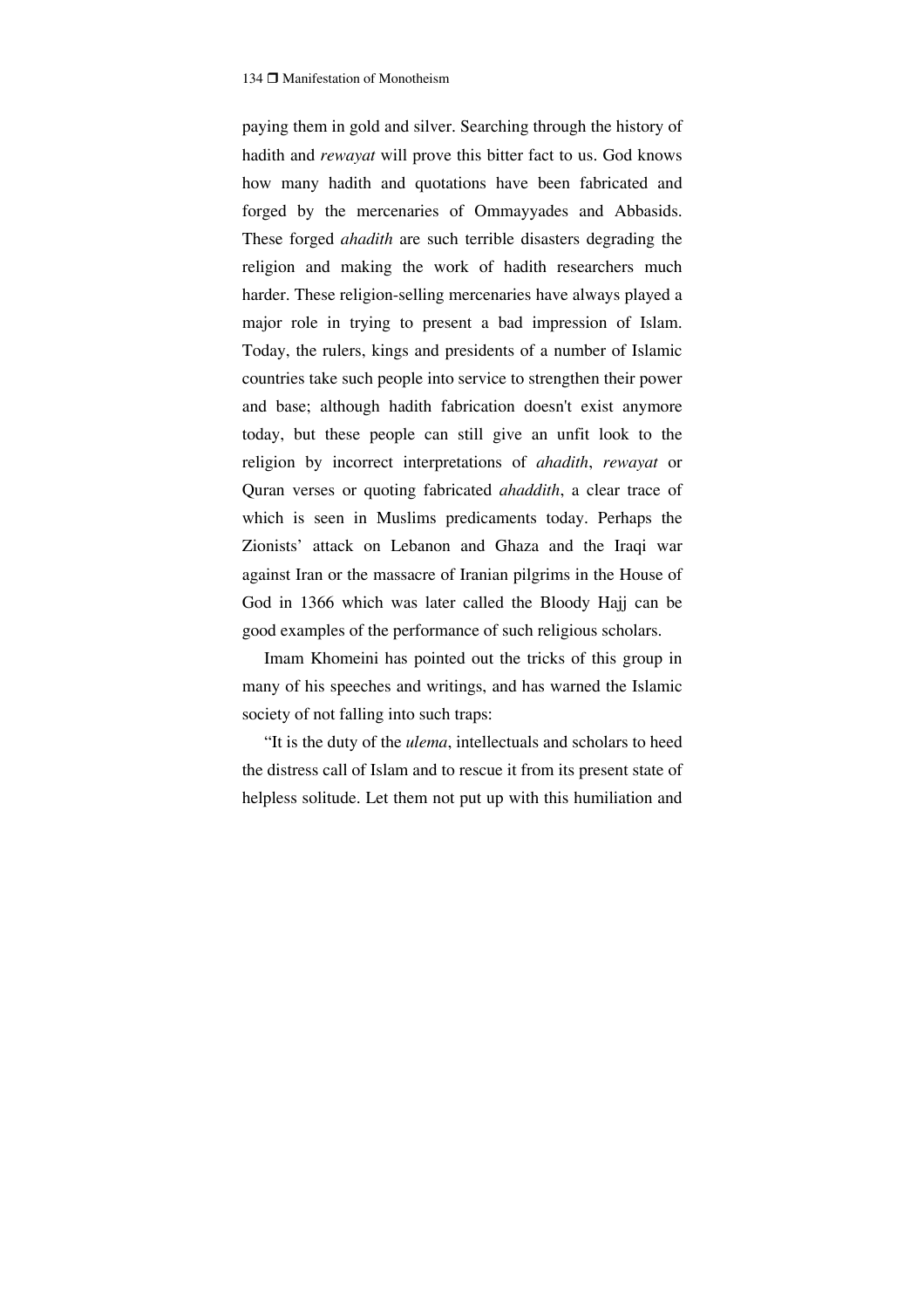indignity any more. Let them shatter the idol of the imposed dominance of the world-devourers into pieces. Let them, with political insight and acumen, reveal their bright and powerful face and drive out the double-faced pseudo-*ulema*—those who barter their faith for worldly gain and use their learning for divisive ends—from their midst. They should not permit the evil *ulema*, the sycophants of tyrants, to occupy the seat of spiritual leadership of Islamic peoples and impose themselves on the people, exploiting in this way the spiritual prestige of the *ulema* of Islam. The committed *ulema* of Islam should speak out about the great danger posed to Islamic societies by mercenary *ulema* and court mullahs, for it is these deluded wretches who seek to justify the rule of despots and the tyrants affiliated with imperialist arrogance, and prevent the oppressed from demanding their lawful rights. It is they who, when ordered to give verdicts, affirm the charges of corruption and apostasy against freedom fighters and those who struggle against blasphemy."

Distinguishing between these two groups is very difficult. Especially because powerful people and rulers always took advantage of both groups and both groups were equally treated and their efforts gave equal results. And ultimately both contributed to the society's misunderstanding of the religion and deprived the religion of its real instructions. This similarity

<sup>1.</sup> *Sahifeh-ye Imam*, vol. 20, pp. 338-9.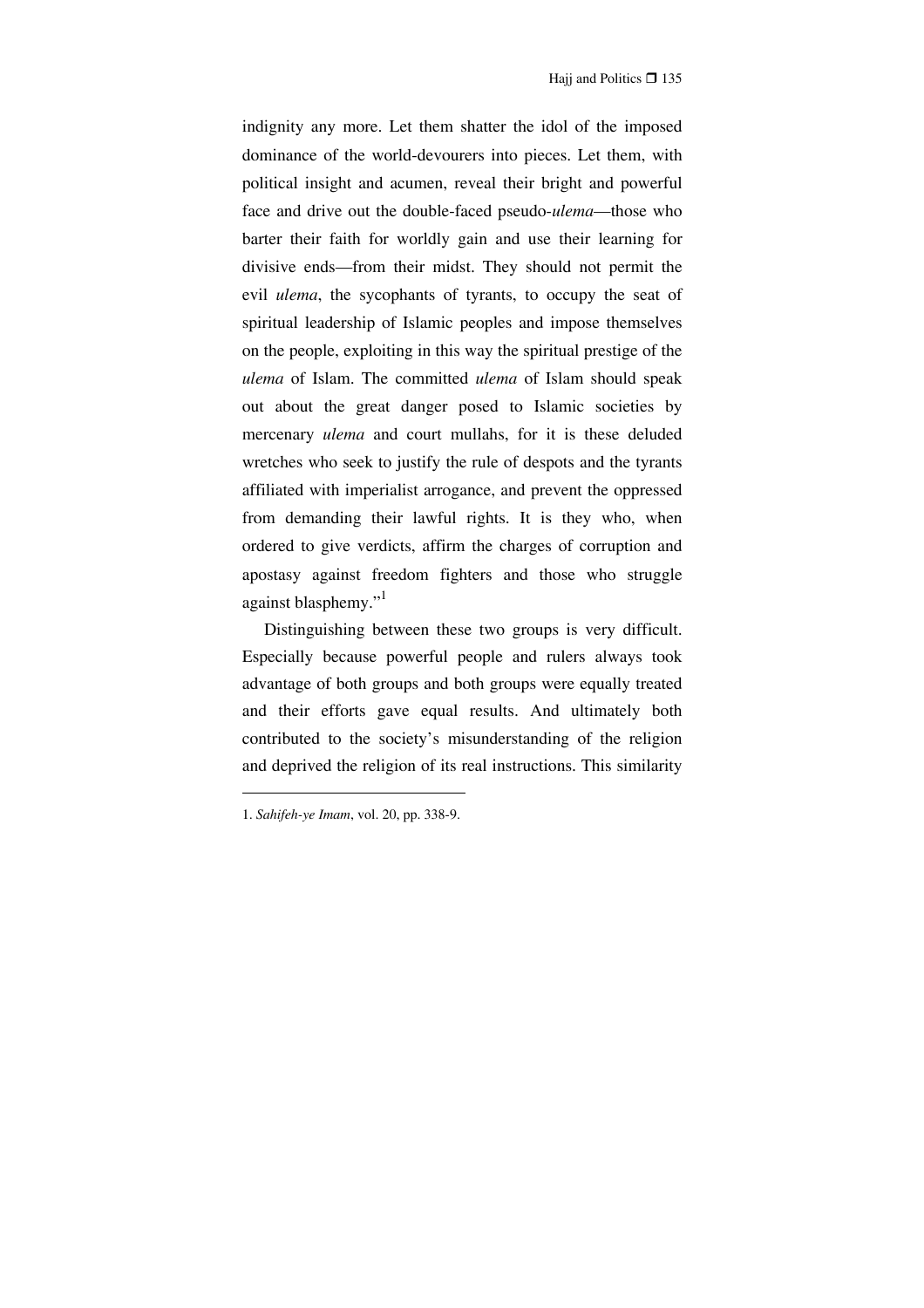and cooperation between the two groups is the reason why Imam Khomeini frequently addressed and blamed them both together, as we have witnessed in the previous quotations. And on Esfand 3rd, 1367 AHS in a message—a very important one worthy of paying attention and reviewing—that was later called the clerics' chapter, Imam addressed the clerics and proceeded to the reactionary and mercenary scholars in detail. Those who are interested in becoming well familiarized with these two strata must definitely read this message carefully.

### **B: Rulers of the Islamic Countries**

The other obstacle in the way of people's correct understanding of hajj in Imam Khomeini's opinion was the Islamic countries' rulers. In the world of Islam, most rulers don't have religious knowledge and many of them have earned their power uncommonly and improperly and usually don't have a stable base among their own citizens. These rulers do not trust their people; therefore they are not interested in the subjects that could aware people of their regime's illegitimacy. Obviously, when a society becomes aware of the political layers of their religion and faith, they might someday use this awareness to eliminate their rulers. Therefore, these rulers would rather their people have the kind of impression from their religion and faith that would never enliven a quarrelling and protesting spirit in them. These rulers believe that a hajj without any political perception is much more pleasing than a perception that causes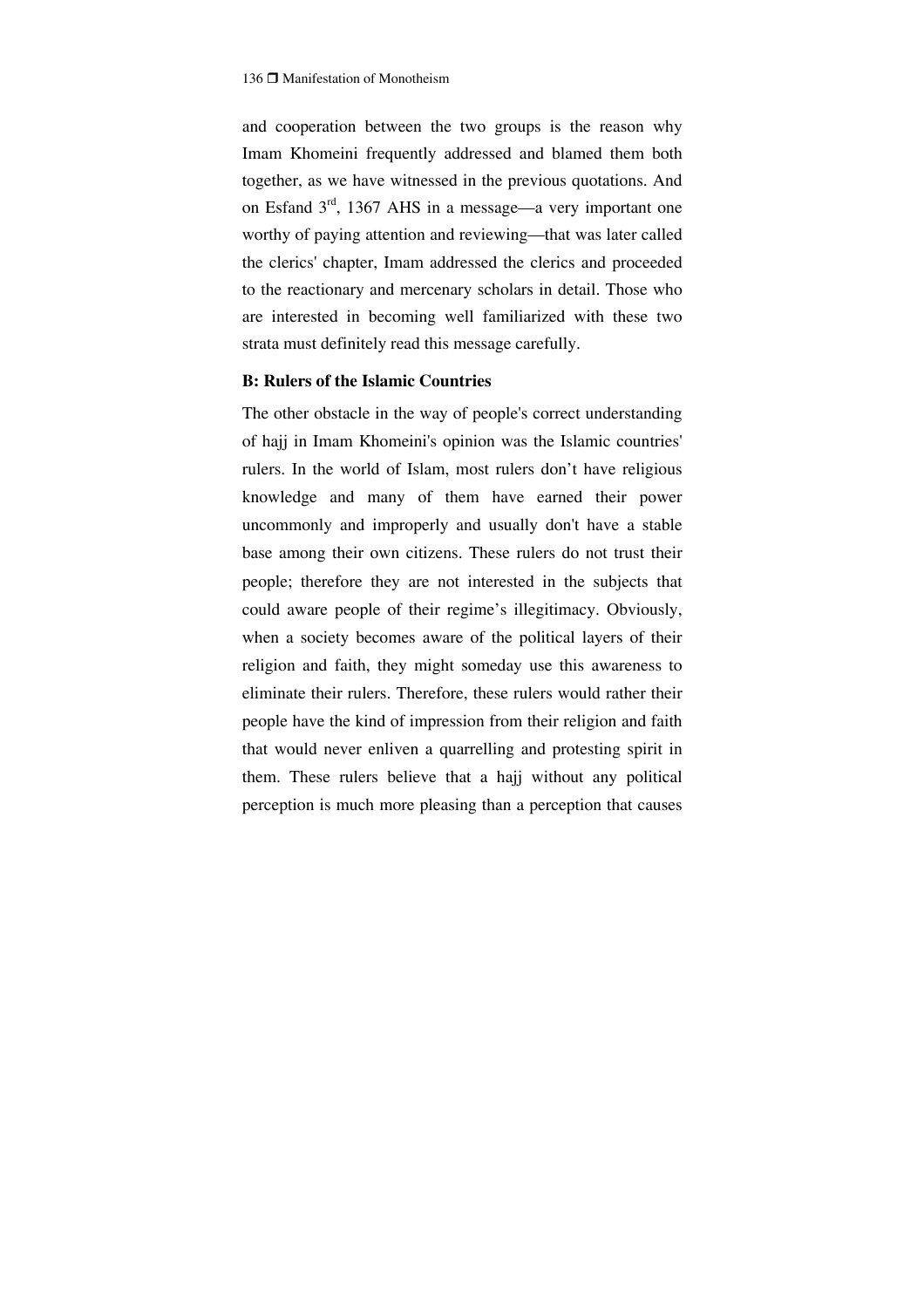a quarrelling and protesting spirit. The kind of hajj Imam suggested was the one that created questions in hajji's mind. If Muslims had performed Imam's kind of hajj, they would have questioned their rulers on many of their behaviors. This is not what the rulers desire. Therefore, they should prevent people from having such a perception of the religion and religious instructions. Imam Khomeini addressed these rulers, time after time, and called upon them to return to the true meaning of the religion. But his call was never given a proper answer. Saudi's government was on top of these rulers and considered itself the leader and in charge of hajj. This rule has always severely confronted any thought in disagreement with Wahhabiat faith, their approved conception. The unjustifiable resistance and disagreement of this regime with Imam's thought is the best proof showing that autocratic regimes irreconcilably encounter the thoughts that give a meaning to hajj other than its ordinary meaning. Imam Khomeini resisted against both of these two obstacles that prevented correct understanding of hajj wholeheartedly and delivered memorable and historical speeches in this regard. These words could be considered as a foundation for a thought that needs proper concentration on religious studies. Such quotations are so numerous in these speeches that pointing to them might change the concentration of our subject. Therefore, it is worthy to mention that Imam Khomeini has dealt with the subjects of scholars and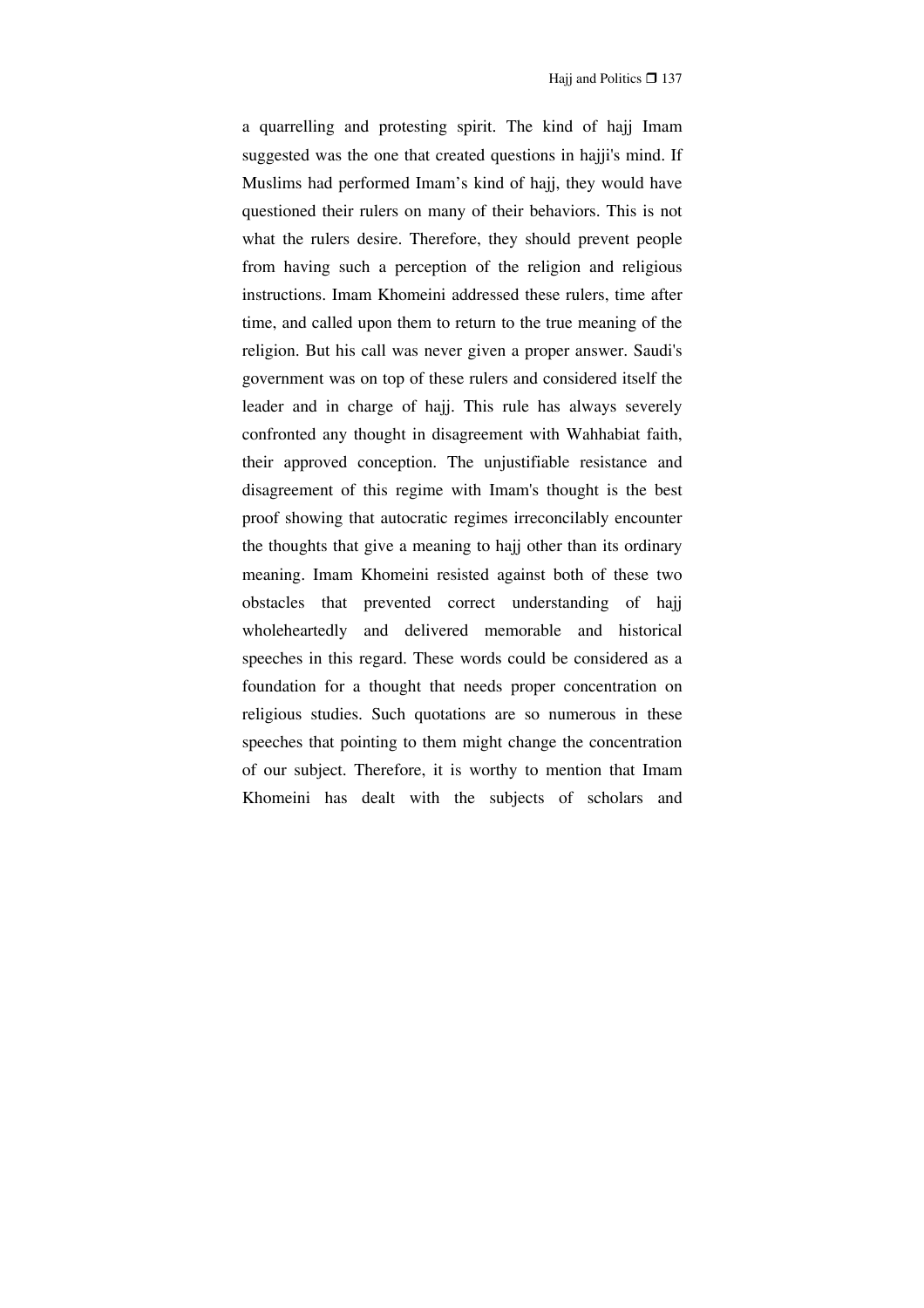governments and their responsibilities for this significant and determining task in every message he has issued or every speech he has delivered on hajj. In order to correctly understand Imam's position concerning governments, scientists and intellectuals responsibilities for hajj, these messages must be precisely studied and scrutinized.

#### **Hajj and Exporting the Revolution**

Imam Khomeini had strong faith in exporting the Revolution's reflections to the other Muslims. He believed that many Muslims somehow misunderstood the religion and religious concepts. He believed that the religion currently practiced among Muslims was far from a real and true religion, because it invited people to compromise with the dominating powers and corrupt governments. Therefore, he believed that if masses of Muslims became familiarized with the real Islam, then people would interrogate their rulers, and if they didn't respond to their demands, they would then rise against them and demolish their power. And this means exporting the Revolution. Although the world media, in pursuing their own goals, tried their best to give a different meaning to exporting the Revolution and interpret it as intervening in other countries affairs, but Imam never either believed in intervening in other countries affairs nor did he think that it would be successful. Exporting the Revolution in Imam's opinion meant familiarizing people with real Islam. He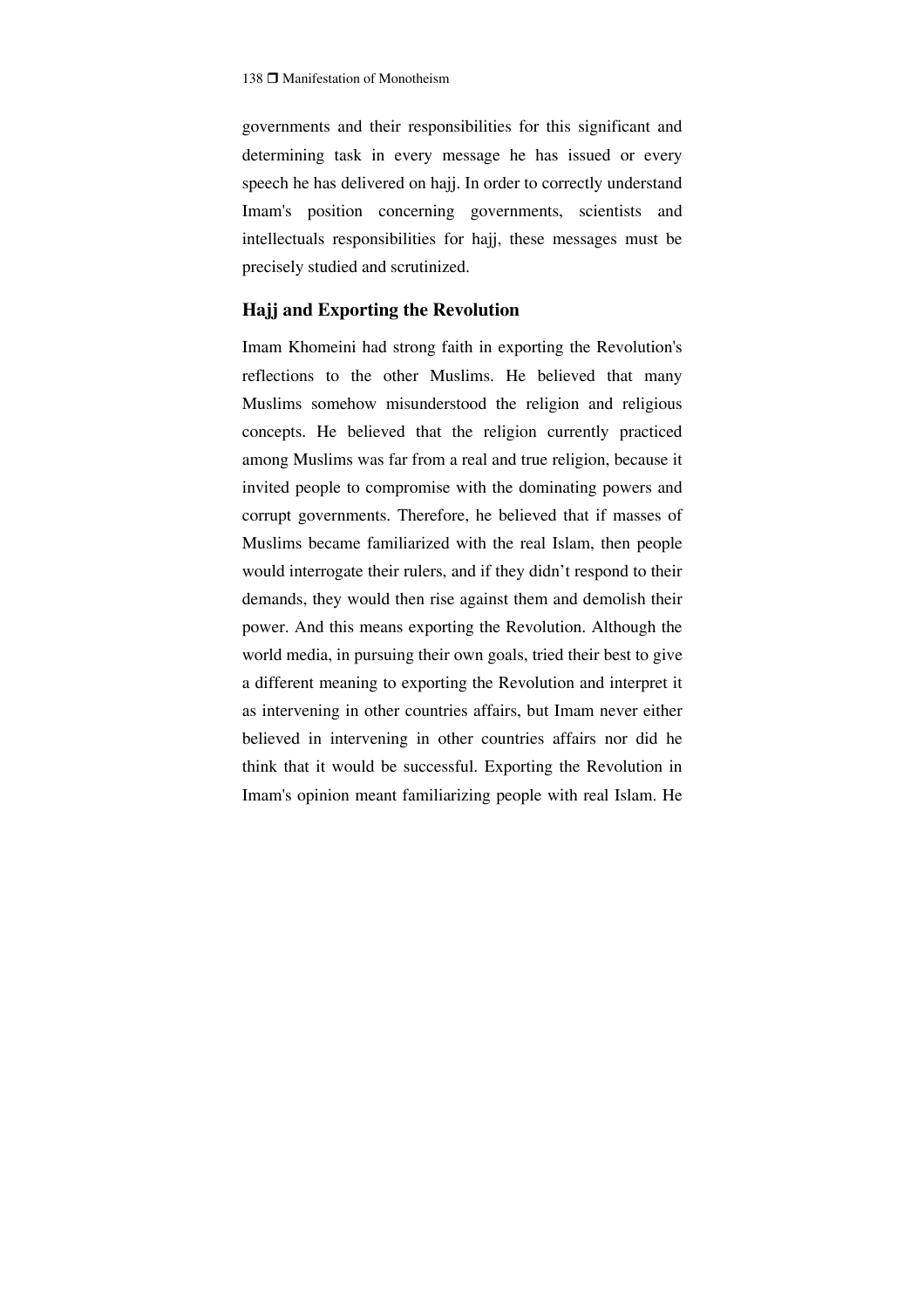believed that if people became familiar with Islam, they themselves would think about changing their circumstances.

During the first years of the Revolution, while the issue of exporting it was still very hot and the leaders of the Islamic countries—whose peoples looked up to Iran and their leaders feared Iran would set a practical example for their people along with the Westerners had started a vast propaganda to deviate the public opinion and present an untrue concept of exporting the Revolution, Imam Khomeini was offering a true concept of it in different occasions with hajj being usually the most common one of them. In a speech for Islamic countries' ambassadors, he explained the concept of exporting the Revolution as such:

"When we say that our revolution should be exported everywhere, it should not be misunderstood that we want to conquer countries. We consider and regard all the Islamic countries as our own. We want them to be in their own places. We want what occurred in Iran to happen everywhere. We want this awakening that took place in Iran by which the people distanced themselves from the big powers, and sacrificing themselves cut off the access of these powers to our resources, to take place in all the nations and countries as well, this is our wish. The meaning of exporting our revolution is that all the nations, all the governments should wake up. They should deliver themselves from these troubles and this domination—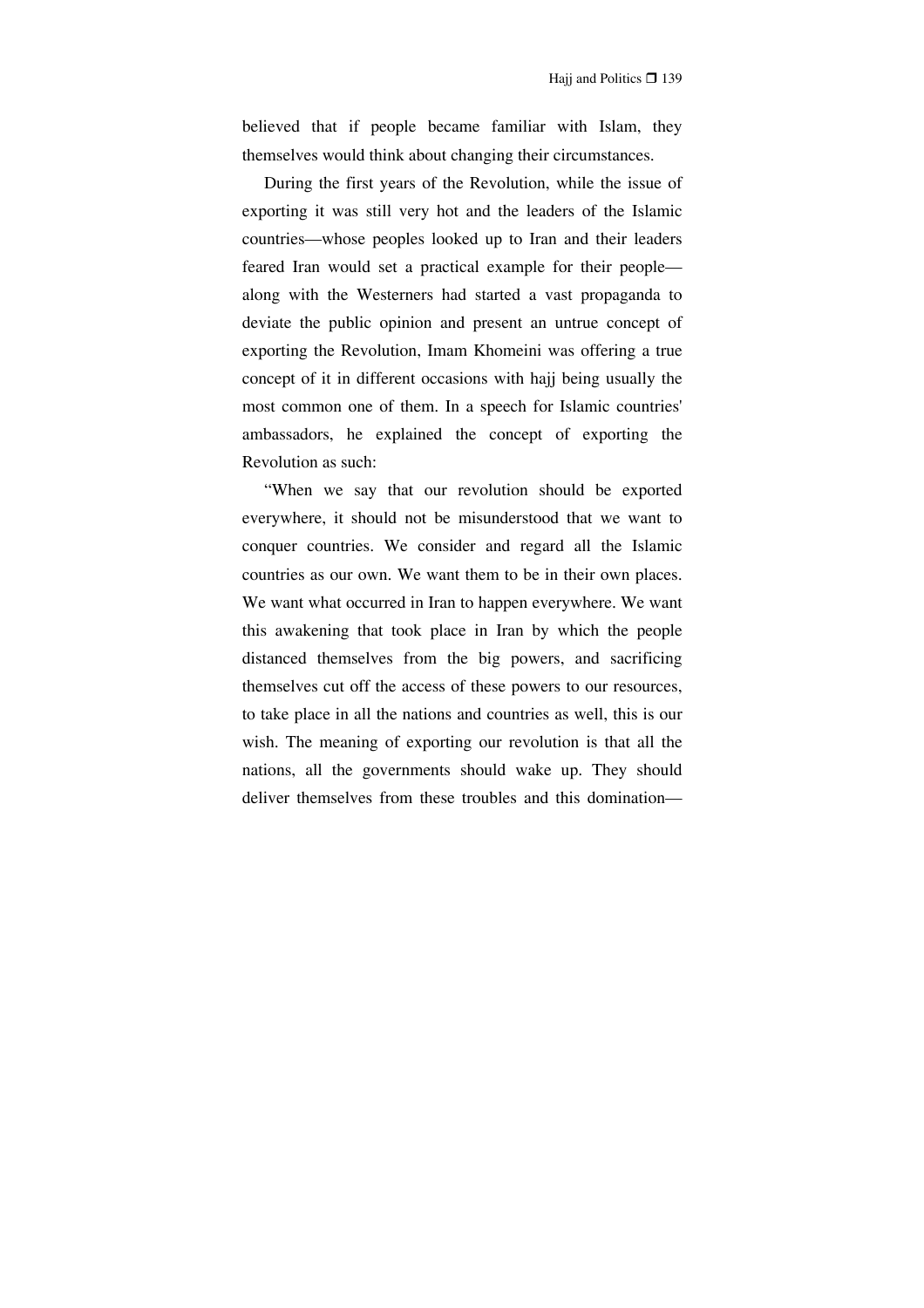under the alien powers. They should put an end to this destruction of their resources because of which they are living in poverty." $\cdot$ <sup>1</sup>

This concept of exporting the Revolution could be practicable without needing to make any changes in the ruling regimes of the world of Islam only if these rulers conformed themselves to it and weren't afraid of the foreign powers. But a number of the rulers of the world of Islam were more dependable than they could free themselves from dependency and understand such high concept. In any case, this is what Imam Khomeini meant by exporting the Revolution and he propagated it anytime he could. Imam Khomeini considered hajj the most appropriate place to reach this goal and said:

"The Iranian pilgrims are required to note that they are departing for hajj from a revolutionary, Islamic country committed to Islamic laws. The eyes of both friends and foes are fixed on them. Friends closely watch them to see if the respected pilgrims have retained their commitment to Islam or not; if they preserve the prestige of the glorious Islamic revolution in their deeds and words and in dealing with other Muslims of the world; if they show patience amidst troubles and shortages, which are an integral part of such a holy sojourn; if they always consider God Almighty to be present in all affairs and proudly return to their country; if they act in a way that

<sup>1.</sup> *Sahifeh-ye Imam*, vol. 13, p. 242.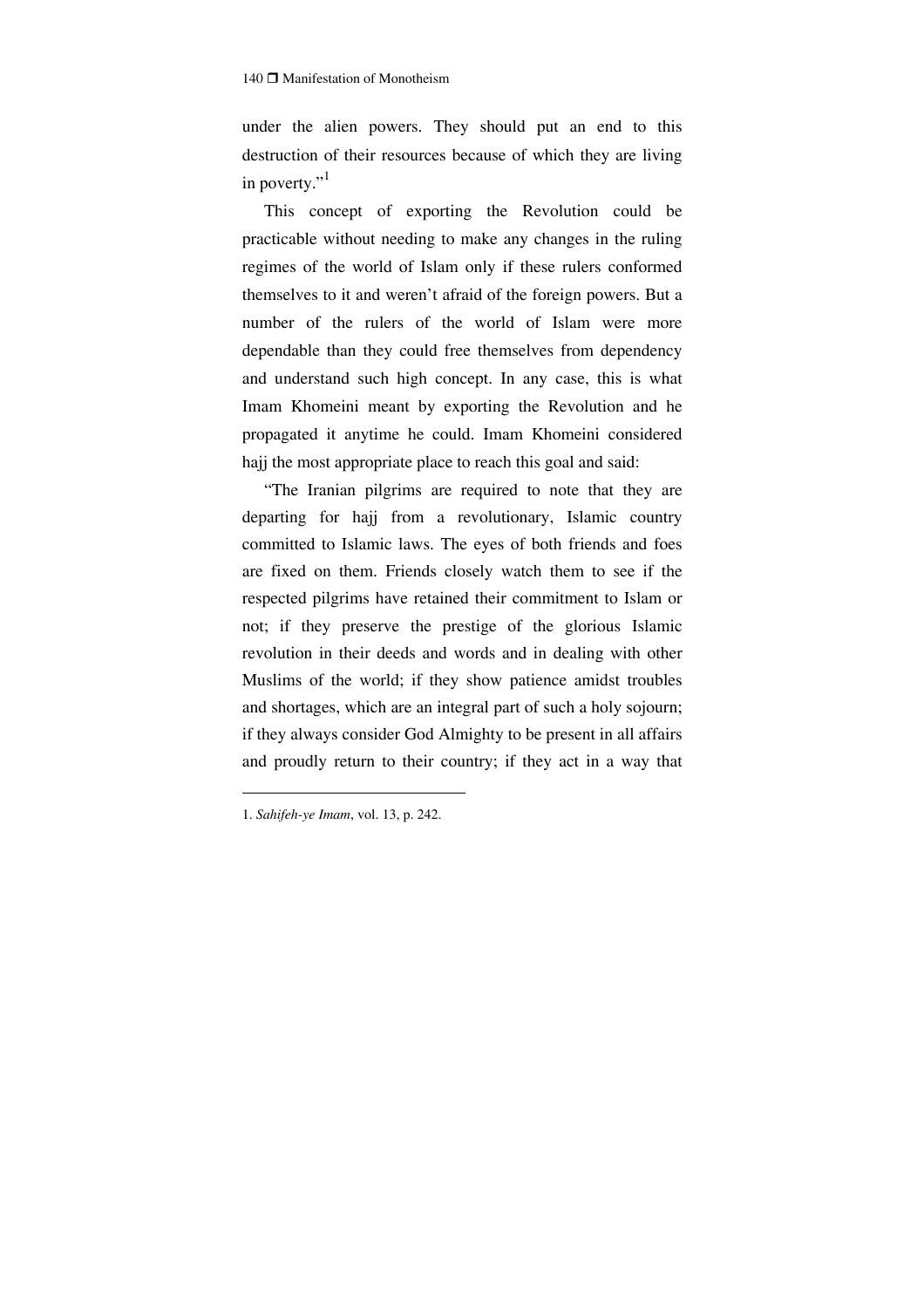their country and revolution will be proud among Muslims; if they export the Islamic revolution to other Islamic countries and among Muslims."<sup>1</sup>

As seen in his words, Imam looked at the issue of exporting the Revolution entirely from its cultural aspect and considered it within the framework of interpretable and understandable awareness. He trusted so much both the originality of his Revolution and the clean and truth-seeking nature of the people of the world that he was certain the people of the world would evolve once they became familiarized with the Islamic Revolutionary culture. Imam found it necessary for the Revolution to be crystallized by the behaviors and deeds of Muslims travelling to hajj from Iran, and in fact, he believed that exporting the Revolution would be possible by proper behavior of the Iranian Muslims. Perhaps, one of the reasons why this one dream of Imam didn't come true as anticipated was the behavior some of hajjis displayed after they faced some rough post-war normal shortages. Imam was concerned about these shortages and the destructive effects they had on the behaviors and deeds of some of the people; therefore he used any opportunity to remind the travelers, authorities and managers of hajj, of this danger and requested them to cleverly behave according to the Revolution. He told people:

"It is unjust that our dear youth would give their lives in the

<sup>1.</sup> Ibid., vol. 16, p. 436.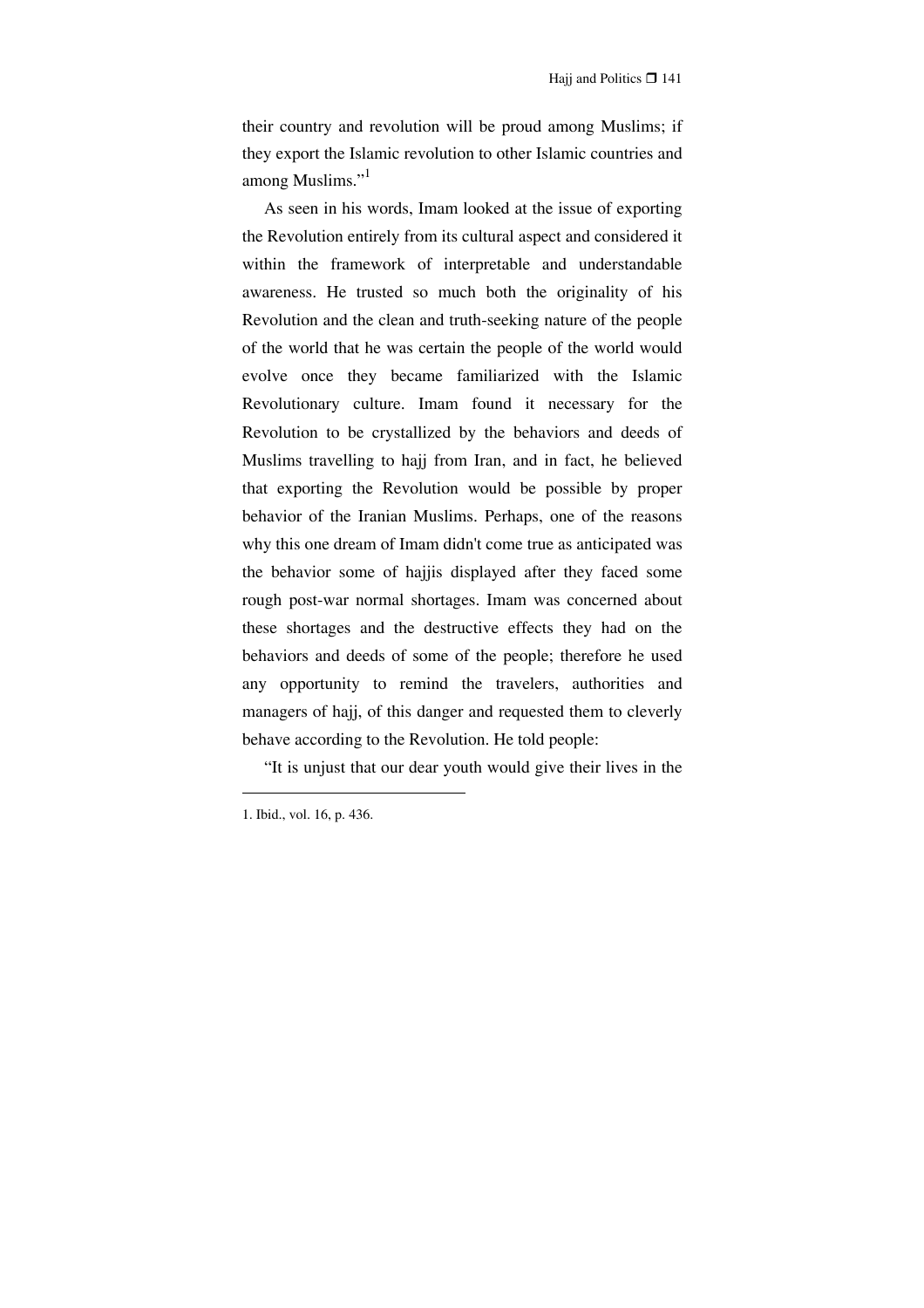warfronts and offer sacrifices while you are helping the war criminals by buying these products, and misrepresenting Islam, the Islamic Republic and your oppressed nation through these acts. You can procure appropriate items for yourselves and your friends in Iran so that no assistance is ever rendered to the enemies of Iran and Islam. I have done my duty of conveying these points and during the visitation to God and the Messenger; it is upon you not to assist their enemies and not to be the source of humiliation of your nation and country. These are reminders which were expressed in the previous years on account of their importance and repeating the same is part of my duty."<sup>1</sup>

Imam rightfully believed that the opponents of the Islamic Republic of Iran were seriously trying to find a deficiency so they could magnify it and distance the world of Islam from the mentality of the Revolution. This belief enjoyed defendable analytical backings, because America who had always been and still is the biggest suppressor of the world of Islam, was unexpectedly surprised by the Islamic Revolution, and never wanted to be so surprised again. Therefore, they immediately reacted against any effort made to awaken the world of Islam. Since America had linked its interests with the interests of the rulers of the Islamic countries, the rulers and even scientists and scholars of the Islamic countries who were normally

<sup>1.</sup> Ibid., vol. 20, p. 91.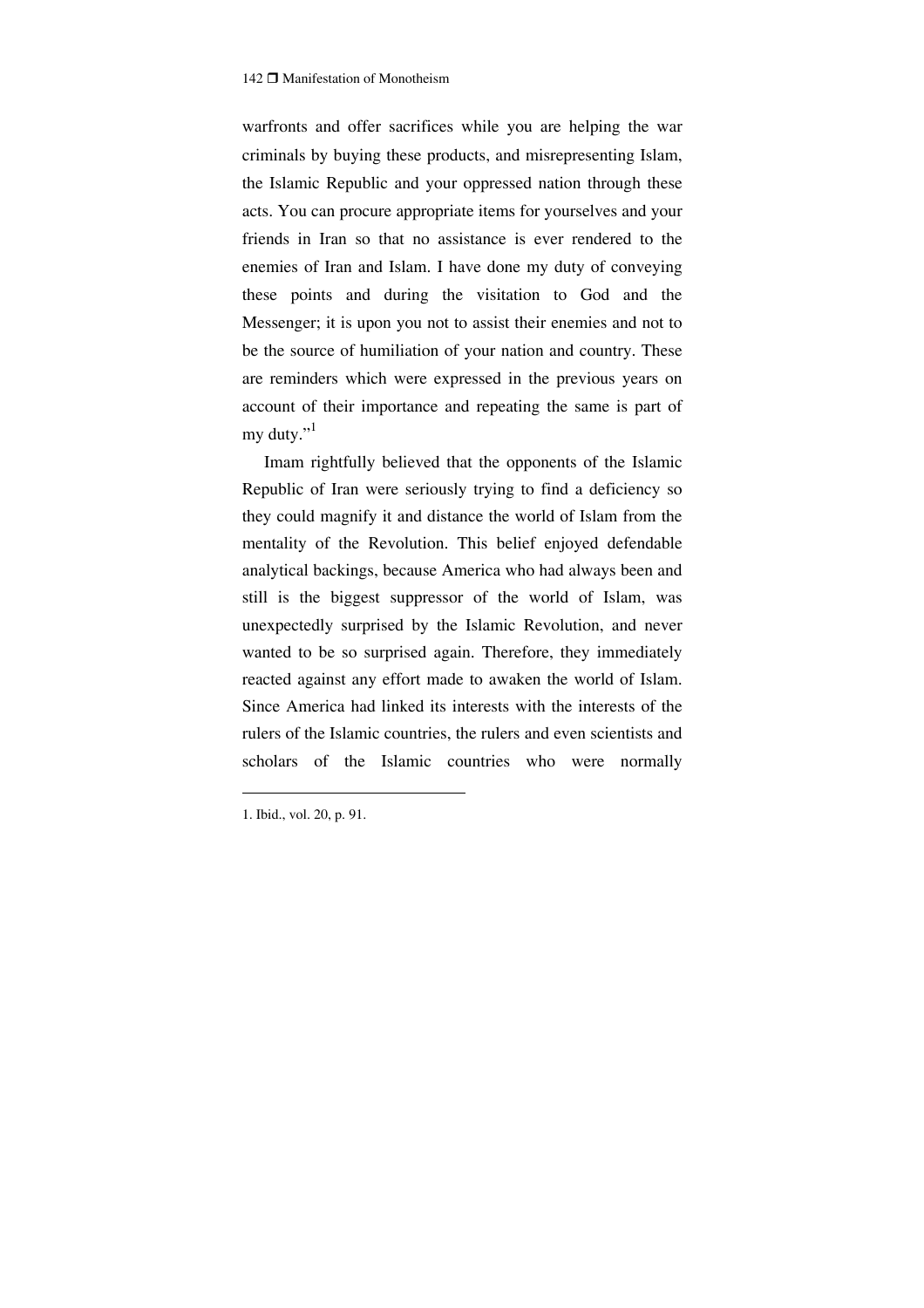harmonious with the rulers, were also unanimous in finding weaknesses and as a result, attacking the Islamic Republic of Iran. Imam was well aware of this, therefore he always tried to remind the Iranian people, especially the authorities, of this matter. These efforts were much more strongly done during hajj season, that's why Imam advised hajjis to keep the Revolution's prestige during hajj rituals in most of his speeches and messages.

These words of Imam are of much importance from another point of view too. Imam's external opponents along with a bunch of shallow, sentimental, exited people inside the country, were always trying to interpret exporting the Revolution, what Imam always had emphasized on, as enforcing violence and putting other countries under pressure to make changes. This interpretation complied with the interests of the world's powers and the rulers who are against changes in the Islamic countries. Because human's nature won't agree with violence and naturally resist it. If they had the ability to make such an interpretation of exporting the Revolution, then they could easily stop the attraction of Iran's Revolution. Imam was well aware of this fact and never intended to export the Revolution in a non-cultural way, and he knew that forcing others to do things is neither lawfully justifiable nor is it practical, so he was never interested in doing so. The collection of his speeches on exporting the revolution, which is mostly related to hajj,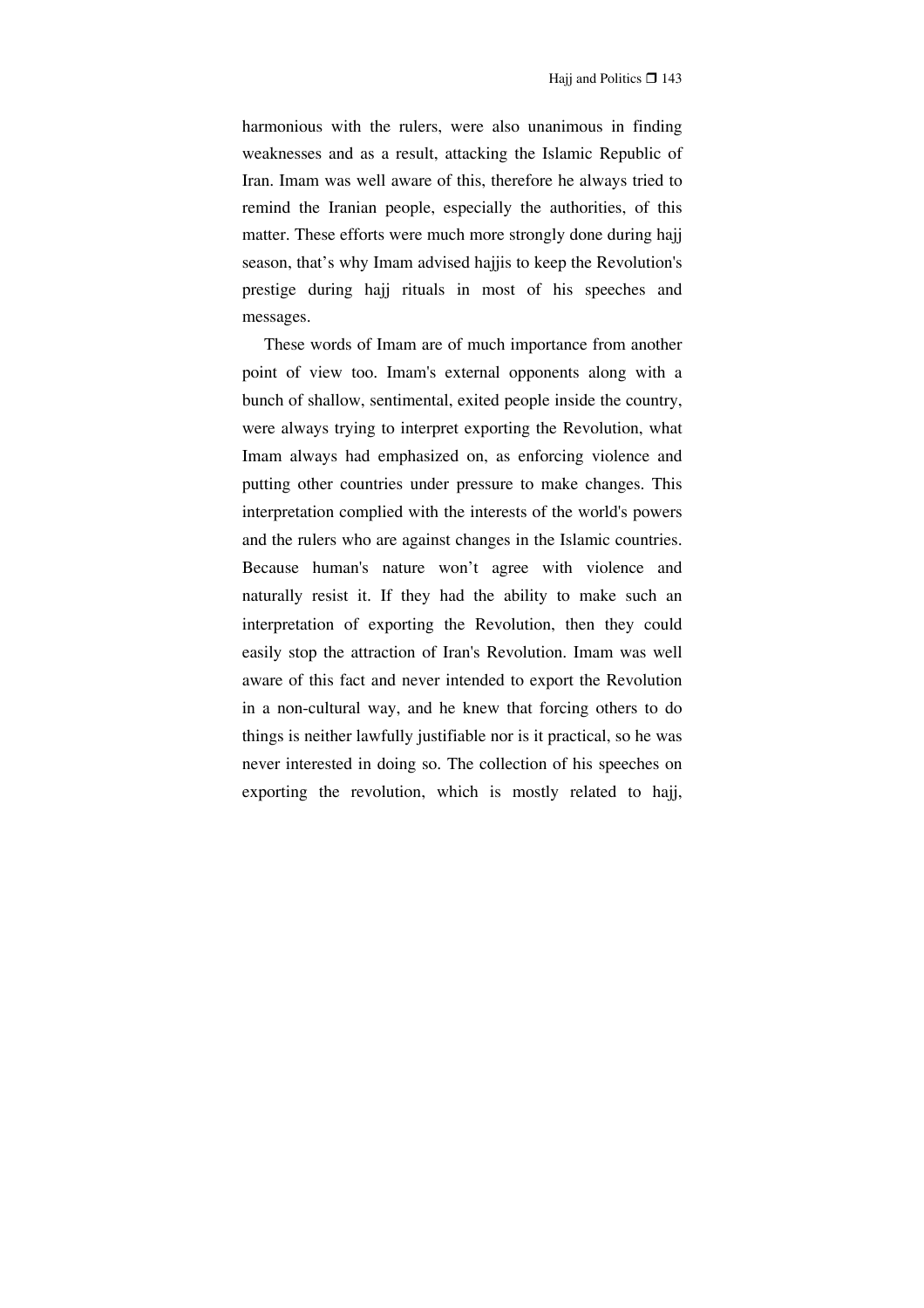confirms this. In other words, the correct interpretation of Imam's viewpoint on exporting the Revolution must be sought out through his words about hajj and then regarded as a yardstick for what Imam meant by exporting the Revolution.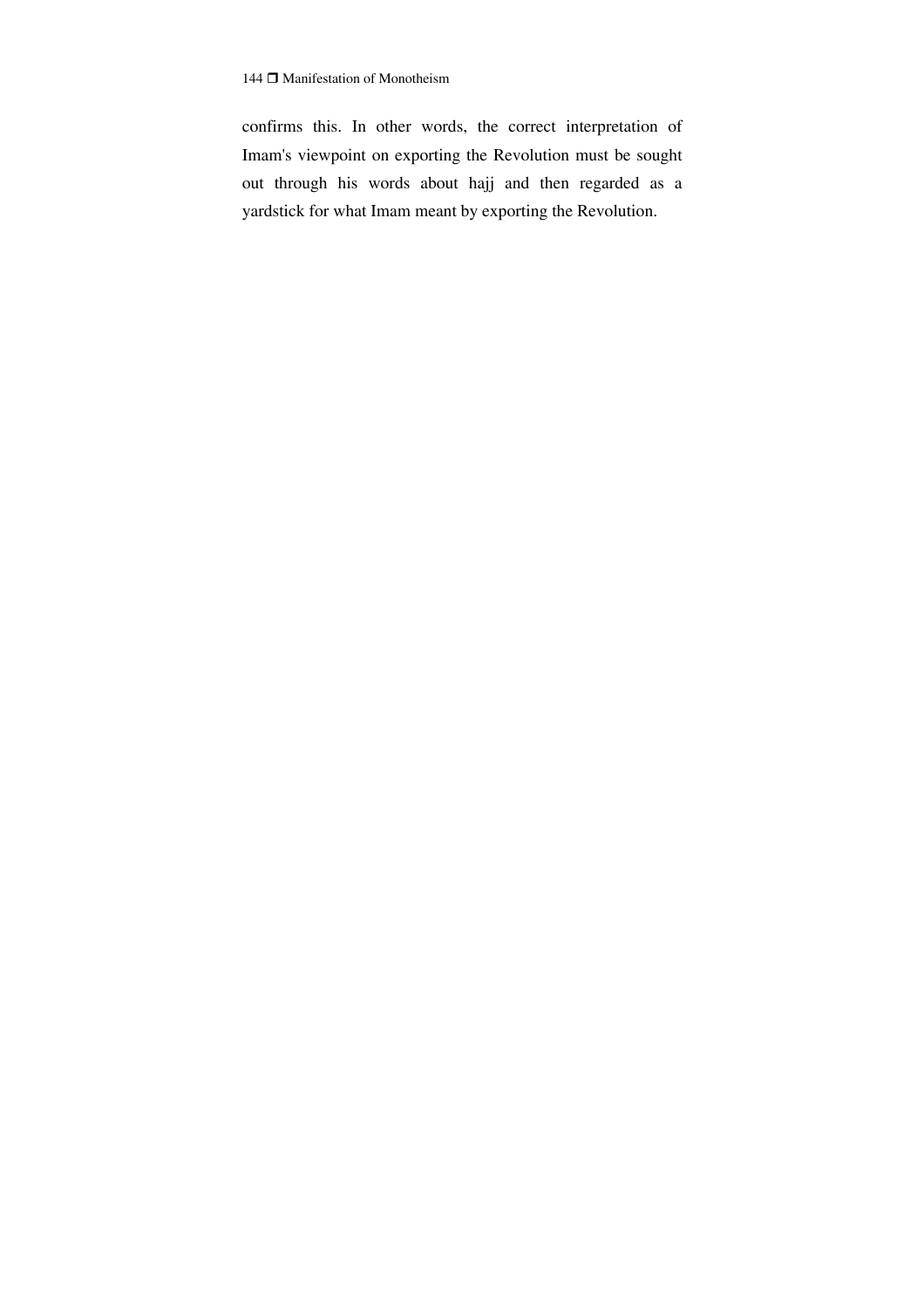## **Section Seven Hajj and the Promotion**

In Imam's opinion, hajj season was the best time for promoting Islam and sending its rightful message to the world. Imam wasn't pleased with hajj having only a devotional aspect and the Islamic missionaries not using this opportunity to explain the advanced and liberal laws of Islam. He considered this some sort of fun not deserving to be called Abrahimian hajj. Imam believed that every single one of hajj ritual must raise a question for hajjis and that they should never leave any of hajj deeds or rituals unquestioned. He gave this responsibility to the missionaries to encourage hajjis to ask questions. Imam compared the current way of performing hajj, as regards to neglecting its real contents, with the abandoned Quran. He believed that, hajj is similar to Quran which is ignored by people and people pay no attention to its prominent messages and only suffice to reading it; likewise, hajjis only perform the rituals but are totally unaware of the concepts. He held the missionaries responsible for this unawareness. He asked them to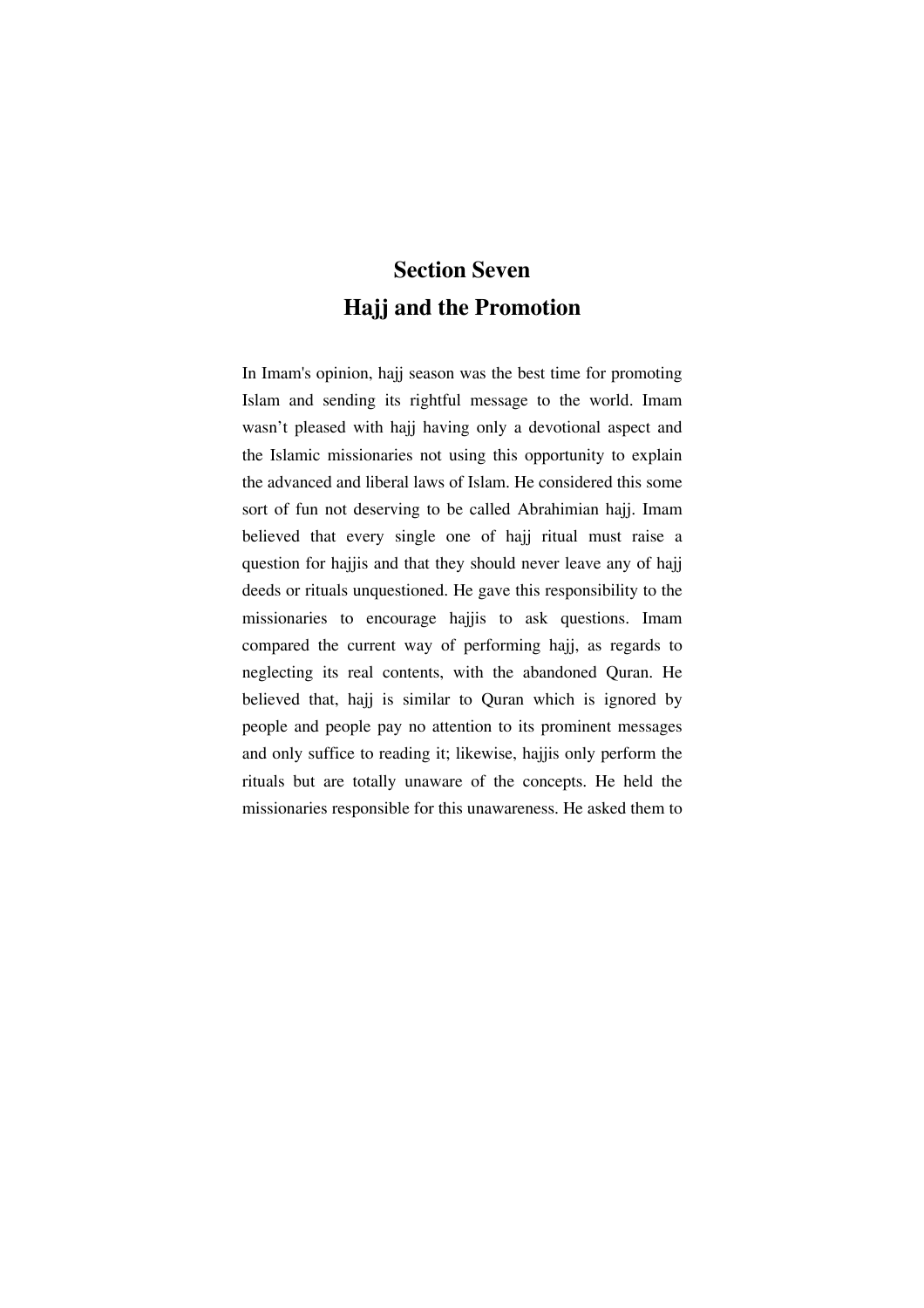awaken and pay attention to real contents of hajj and explain them to hajjis. Imam didn't accept dead and spiritless hajj. In his opinion, a hajj wouldn't be right unless connected with people's lives. He regarded the rituals of hajj as the rituals of life and reminded the missionaries of explaining this point to people. In his opinion, hajj is the pulpit of Islam. This was the angle through which he looked at Islam, so he tried to prevent Islam and Muslims from getting hurt. He said:

"God's willing, we will not allow cry for compromise with America, the Soviet Unions, disbelief, and polytheism be shouted at the Ka'bah and hajj—this great pulpit that should resound the outcry of the oppressed to be reflected to the entire world and reverberating the call of monotheism. We implore God to grant us the power to toll the death knell of America and the Soviet Union not only at the Ka'bah of Muslims but also at the churches in the world."<sup>1</sup>

The fact that Mecca and hajj are considered the big pulpit is very meaningful and creates high expectations and puts a lot of responsibilities on the missionaries' shoulders. As it looks today, the responsibilities given to the caravans' clergymen don't match Imam's viewpoint toward hajj as the Islam's pulpit and doesn't fulfill his expectations. Today, the clergyman mainly explains the rituals and devotional acts of hajj and spends less time on the instructions of Islam and hajj. Perhaps

<sup>1.</sup> *Sahifeh-ye Imam*, vol. 21, p. 82.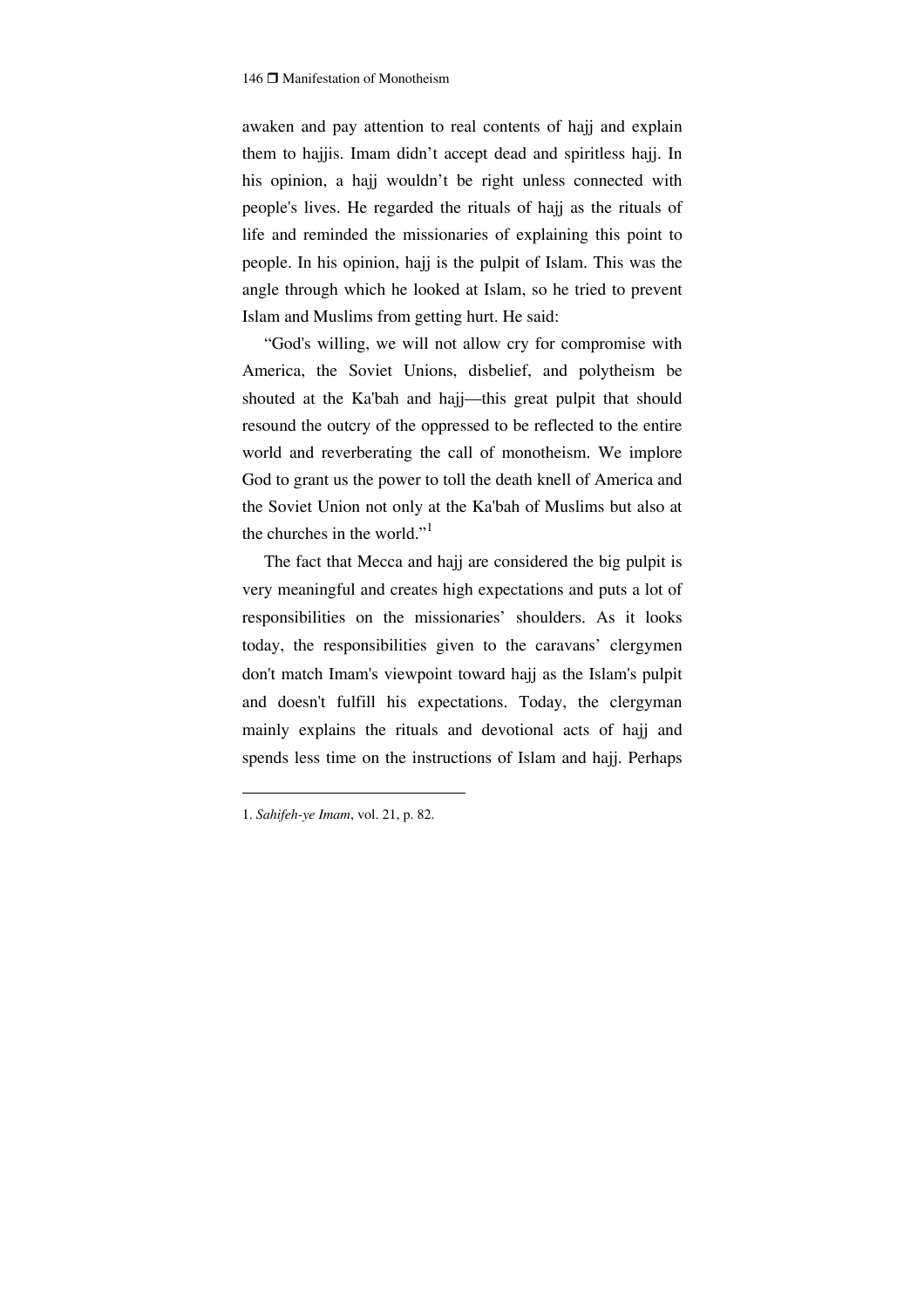the way the Saudi government deals with the issue of hajj has something to do with this behavior. But whatever it might be, being content with explaining the deeds and acts of hajj doesn't seem to be very much in harmony with the issue of hajj and Mecca as the pulpit of Islam.

During hajj season, a great number of Muslims from across the world of Islam come to Mecca. This is a good opportunity for Muslims to recognize the real Islam by exchanging ideas and doing researches and reviews. The history of hajj indicates that in the early era of Islam and during the medial centuries, Mecca had been the best place to exchange ideas about Islam's instructions, and many debates and scientific researches on Islamic issues had taken place there. The subtle point here is that even the people called heterodox in the Islamic society who dared not attend the discussions or exchange ideas elsewhere because they feared to be mistreated by the governments whose slogan was defending the religion—considered hajj as an opportunity to express their views. Those who wanted to rationally defend the religion participated in these discussions and defended Islam and the Islamic instructions. What Da'bal Khazaei, the famous Shiite poet did in Mecca in order to introduce Imam Sajjad (PBUH), was not but taking advantage of hajj as a tool for promoting justice and truth.

Therefore, we can analyze that hajj and Mecca have been and still should be the big pulpit of Islam, and it was these sorts of historic events that gave Imam Khomeini this view. The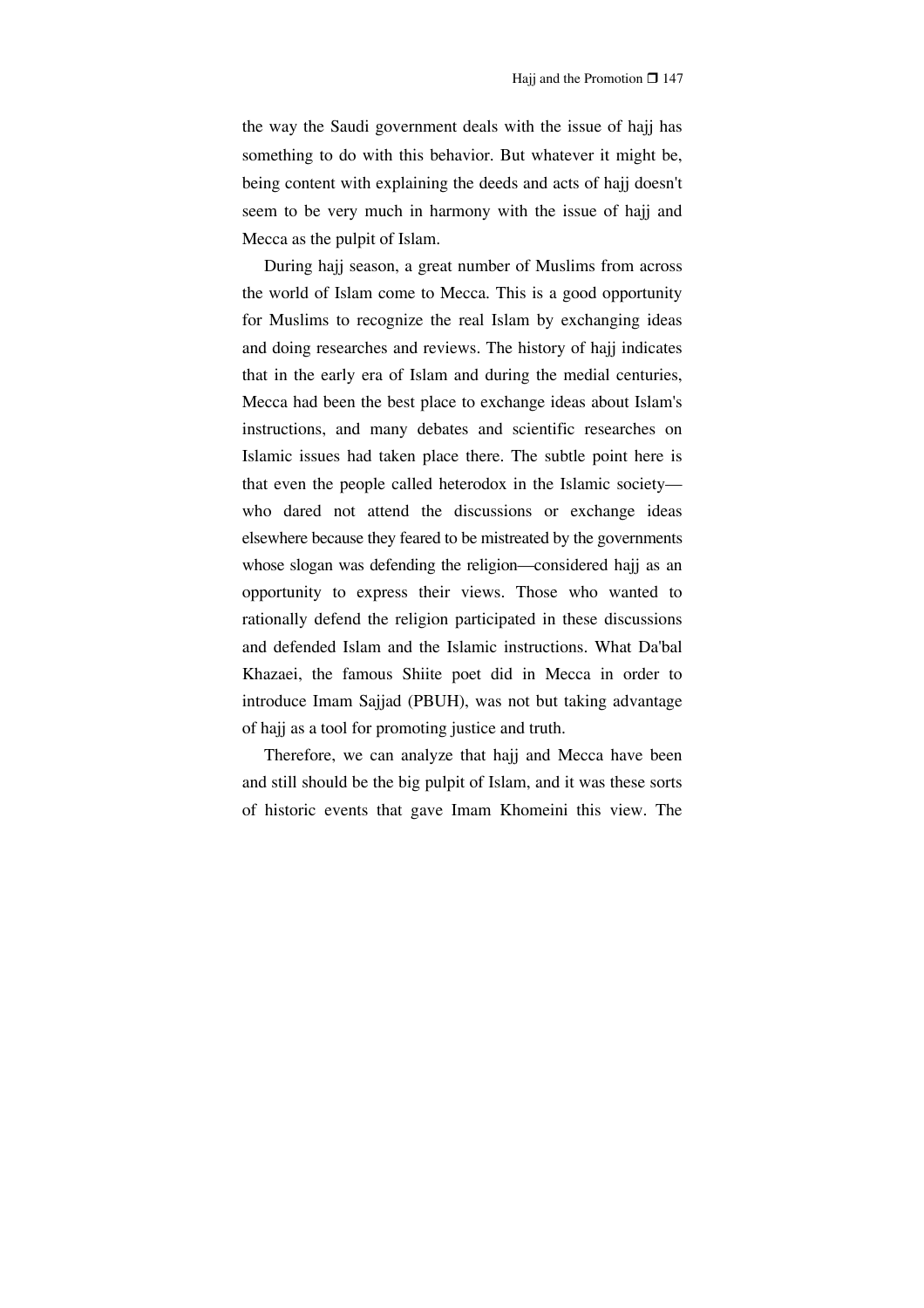generous prophet (PBUH) made his last recommendations to his nation in this large gathering and not only he made the most out of this opportunity, but also he encouraged all Muslims to participate in this ritual by informing them of this being his last hajj. This is why despite the outbreak of a disease in Medina killing so many people that year, the number of people participating in hajj rituals was still something between 90 and 124 thousand people as the historians report.<sup>1</sup> Isn't this but taking advantage of hajj as the big pulpit of Islam? It was such instructions that changed Imam Khomeini's view to hajj and so he wanted Muslims to awaken the world's Muslims during hajj season. May be the most important historic event, that could be considered as a sound proof of the fact that hajj is the big pulpit of Islam for expressing political, cultural promotion and probably all Islamic and religious views, is the important and historic event of disavowal of polytheists. To more clarify this claim for readers, we will quote the report of this event from the Quran and old historic sources. This event took place during a period when Muslims had moved and immigrated to Medina and gained a significant power. Up until then, polytheists used to perform certain traditions and rituals when circumambulating around the Ka'bah. A part of these traditions and rituals were originated from Abraham's traditions, but many others had been added to them throughout the course of history.

1. *Al-Ghadir*, vol. 1, p. 8.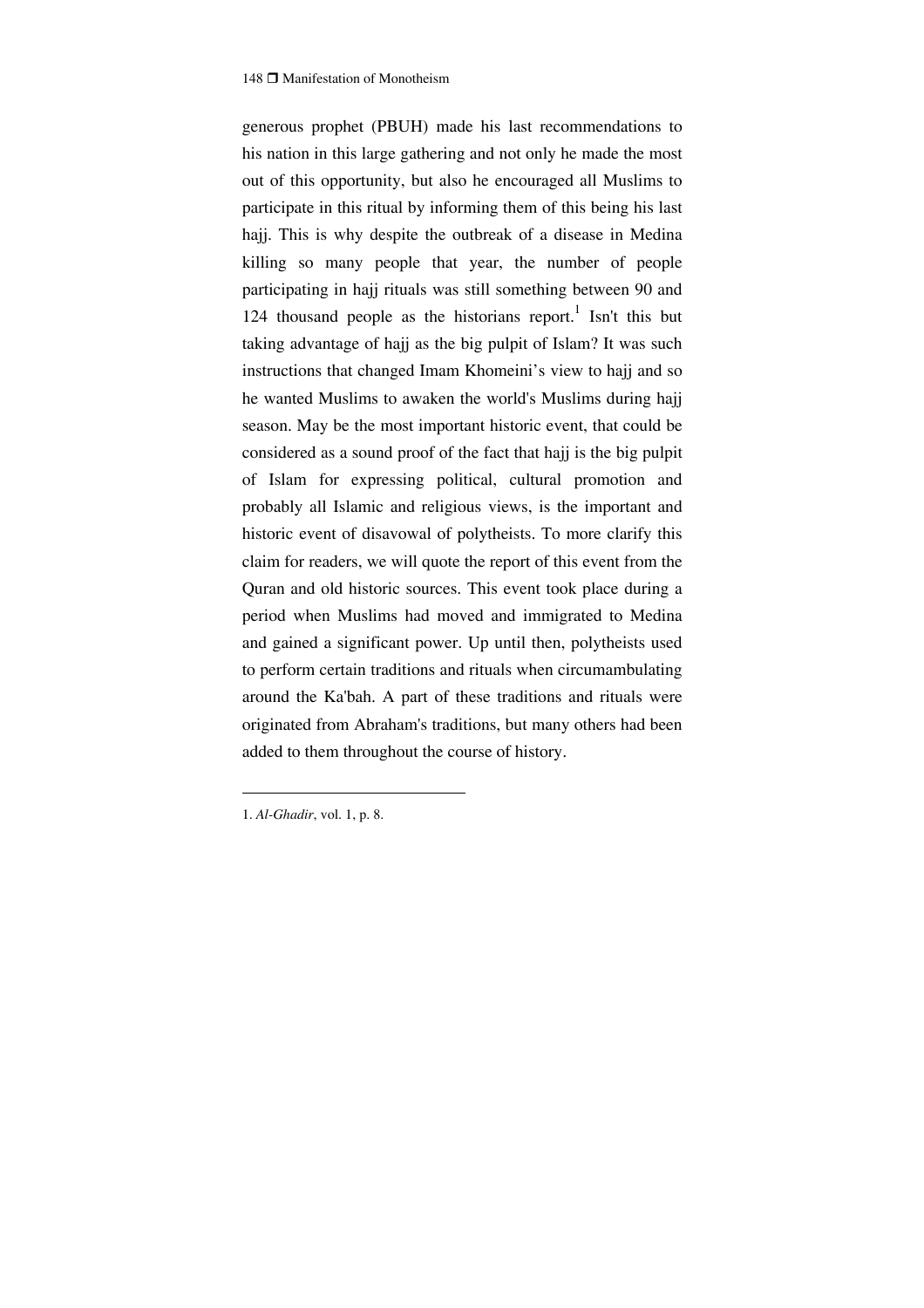# **Section Eight Global Organization of Hajj**

Despite all its great potentials to advance and promote Muslims, hajj suffers from lack of discipline and coordination. Although Quran has clarified and emphasized on the equality of all Muslims in hajj, but the Saudi government want the whole control of it. They try their best to impose their own understandings and perceptions of hajj on the people as general policies of hajj. This behavior has given away every chance to organizing a global hajj. Hajj is a socio-political devotion for all Muslims and everybody must play a role in conducting it. Participation of all Muslims in preparation for hajj ceremonies will give them a feeling of responsibility and encourage them to make the necessary plans to make the best of this magnificent ceremony and promote the world of Islam. There's no doubt that this ceremony could play a good role in improving and advancing Muslims' collective lives. And there's also no doubt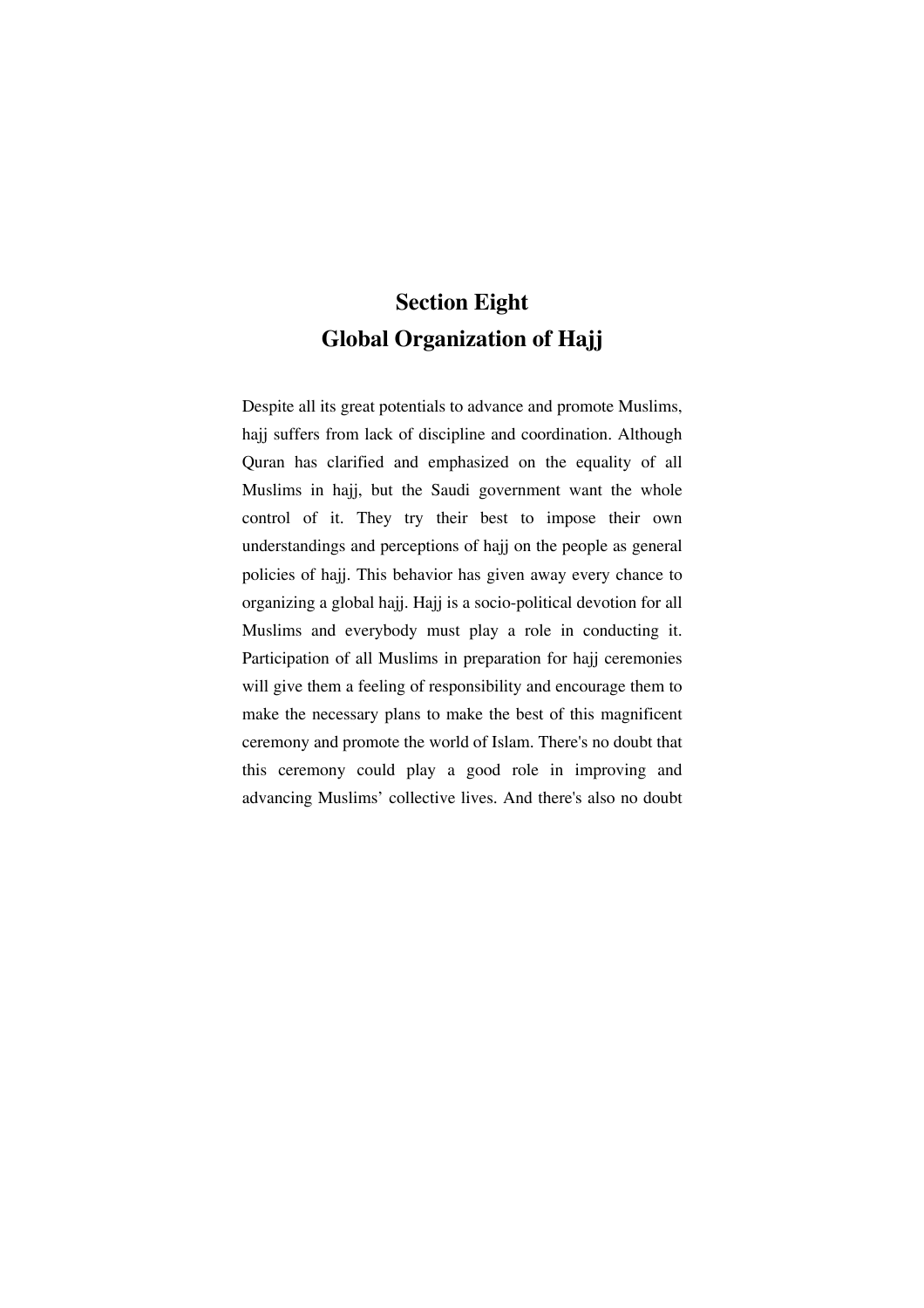that at present time the least is gained from this ceremony. The main question is, how can benefit out of this potentiality? Today, the world's politicians are increasingly moving toward unanimity and they would do anything to reach it. The whole world would welcome any possibility that could unite some countries together. The region, race, in some cases religion and sometimes language and so many other things could be considered as good excuses for this unanimity, while Muslims, despite having such devotional rituals as hajj, are still in disputes with each other and every day we witness a new war between Islamic countries that results in nothing but the massacre of Muslims and destruction of their belongings. All of this misery and calamity is a product not having any plan for benefiting from hajj. Muslims don't have an appropriate plan for hajj and each country has a system of its own. Some countries don't even have a particular plan in this regard and they consider hajj a personal behavior in which the governments have no right to intervene, and this is when the very same governments interfere with the citizens' most personal affairs.

Planning and arranging for hajj is necessary and inevitable. This is how hajj can become properly beneficial; but if only the base and foundation of this programming is strong. To make this planning possible, a few things are required and below we are going to point out some of them: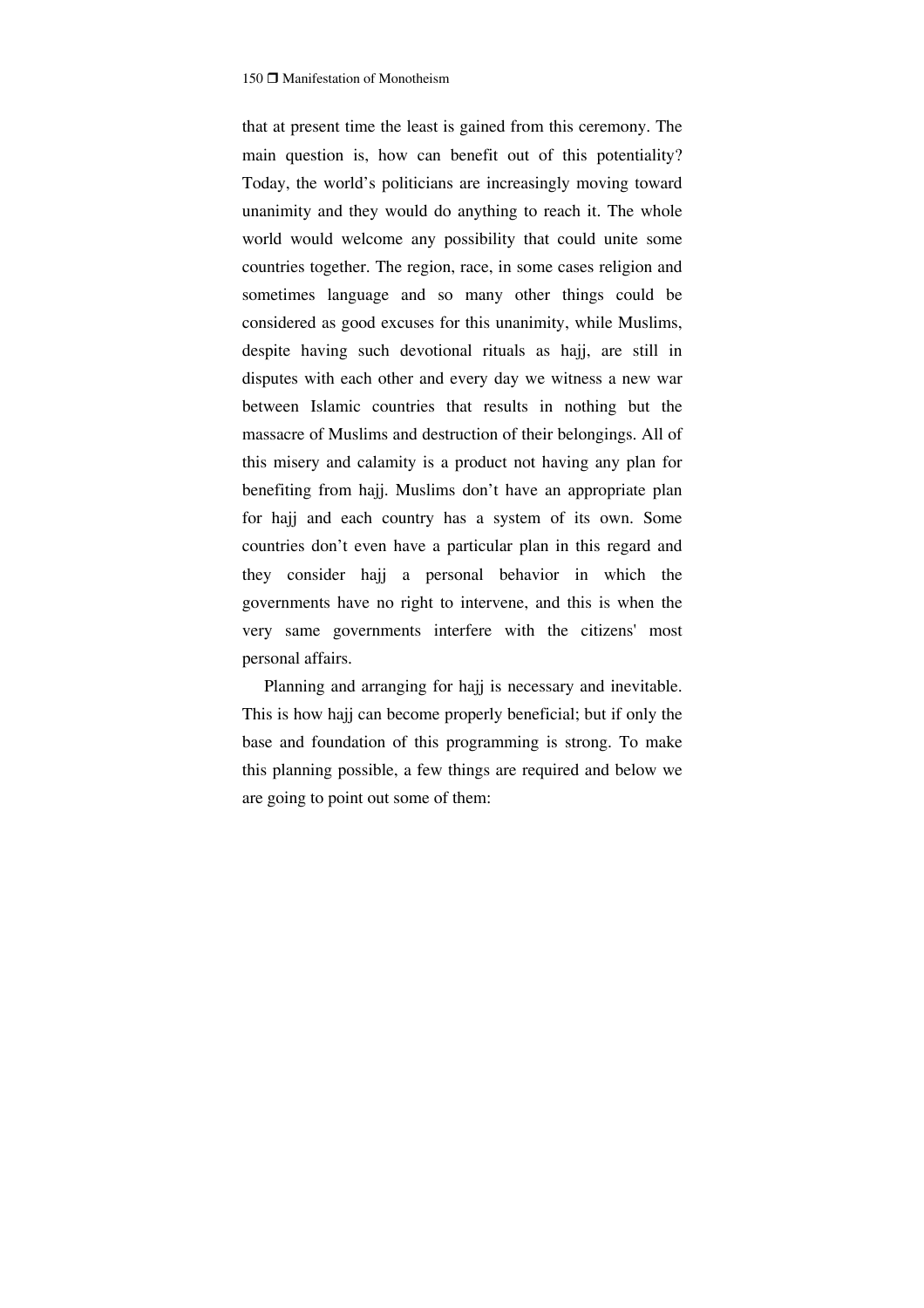#### **Participation of All Scholars**

Since hajj is a both devotional and political task, in addition to the politicians of the world of Islam, it is also necessary for the eminent scholars of the world of Islam from different Islamic faiths to participate in this planning. The scholars of different Islamic faiths can present their own religious views on how to perform hajj rituals with scientific and canonical reasoning and this way, they can introduce the view of their faith to the others, they can become aware of their own weaknesses, and they can help bring all faiths together and as a result, help resolving the disputes among Muslims. All the problems of the world of Islam originate from the disputes and disunity existing among them which descend from unawareness of the Islamic sects from each other's views. However, the enemies of Islam are interested in such disunities and disputes and they definitely don't like to see Muslims united. They even add fuel to their differences through some religious mercenaries. However, the main cause of Muslims disunity cannot be attributed to these mercenaries, but it actually is that very unawareness of the Islamic sects from each other's views. The unawareness of the religious leaders from the works of other faiths will provide the ground for them to easier accept the accusations attributed to those faiths, and this will increase animosities and hostilities. If religious leaders got together to plan for hajj rituals, then they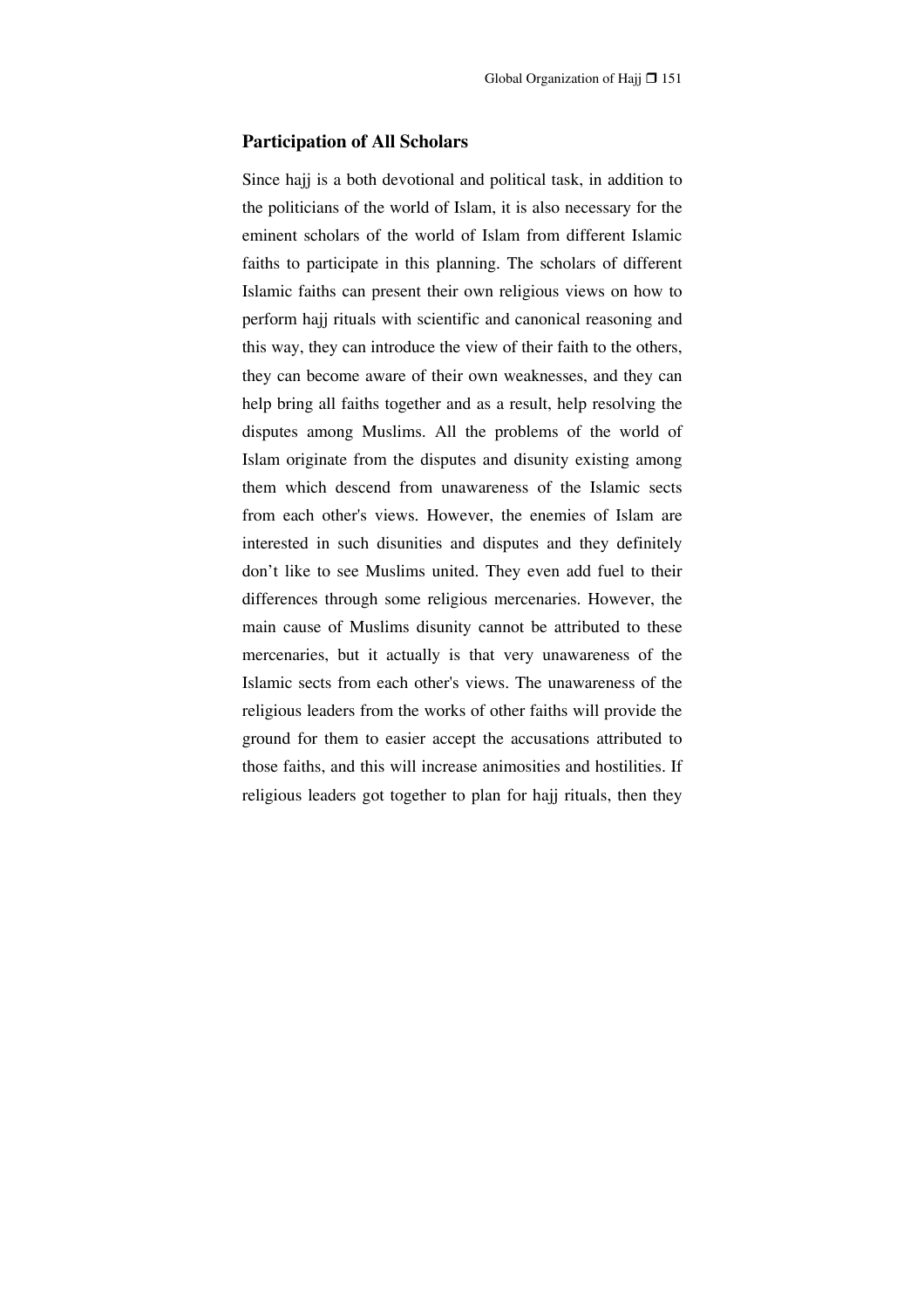would have to listen to other religions leaders' opinions directly and this would provide them a chance to get to know each other and realize that most of their differences were nothing but propagandas and misunderstandings. The scholars' exchange of ideas and their cooperation in planning for hajj was of much importance to Imam Khomeini. This became even more important after the massacre of hajjis in Mecca which proved that the Saudis were incapable of managing hajj. Imam said in that regard:

"Either way, Ali-Saud is not qualified to run Ka'bah and hajj affairs and the scholars, Muslims and intellectuals must think of something."

The bloody incident of hajj proved very well that leaving hajj affairs to a government is not right and it would be better that all the scholars, intellectuals and savants of the Muslim nations handle hajj affairs by selecting qualified hajj managers cooperatively.

#### **Cooperation of All Governments**

It is necessary for all of the Islamic nations, government leaders and presidents to seriously and effectively cooperate in organizing and managing hajj. Monopolization of hajj by one country or one government will cause the dissatisfaction of other Muslims and Islamic governments. Muslims across the

<sup>1.</sup> *Sahifeh-ye Imam*, vol. 20, p. 353.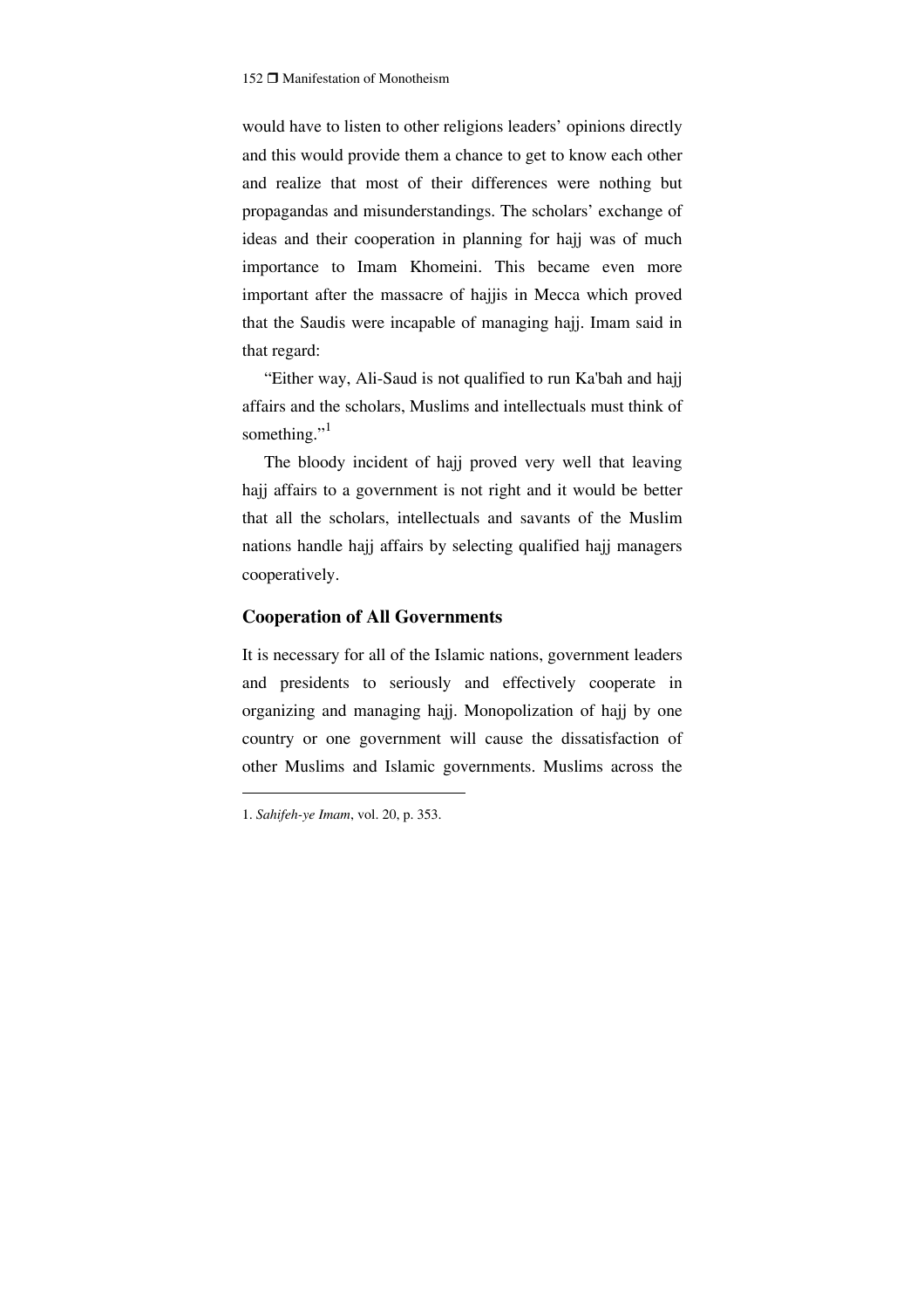world follow different faiths and preferences and the governments, in order to make themselves a foothold among their people, normally try to exhibit their people's preferred faith. This try will expose the other faiths' views to disfavor and sometimes anger, and the outcome will be disputes, disunity and disagreements among Muslims, loss of their powers and domination of foreigners over them; and that's something that the Islamic society is severely suffering from today. If Muslims make collective decisions about their mutual concerns and avoid individual and dictatorial ones, the outcome of their work will definitely be far better. One of these concerns is the way hajj rituals are managed. They are now managed solely by the Saudi government and since the religious preferences of Saudi government are seriously criticized by a large number of Muslims and very few independent religious scholars may agree with them, consequently hajj rituals are performed in such a way that most of Muslims are dissatisfied with. If we were to put hajj back in its right place and benefit appropriately from it, there would be no other way than letting every Muslim country take part in its management. Monopolizing hajj rituals will only make hajj ineffective. And that's what the aliens are interested in. Those countries who don't like to see Muslims gain power know well that if rather than only one government, all Muslims cooperated in managing hajj, then that would put an end to their influence on Muslims and their instrumental use of hajj against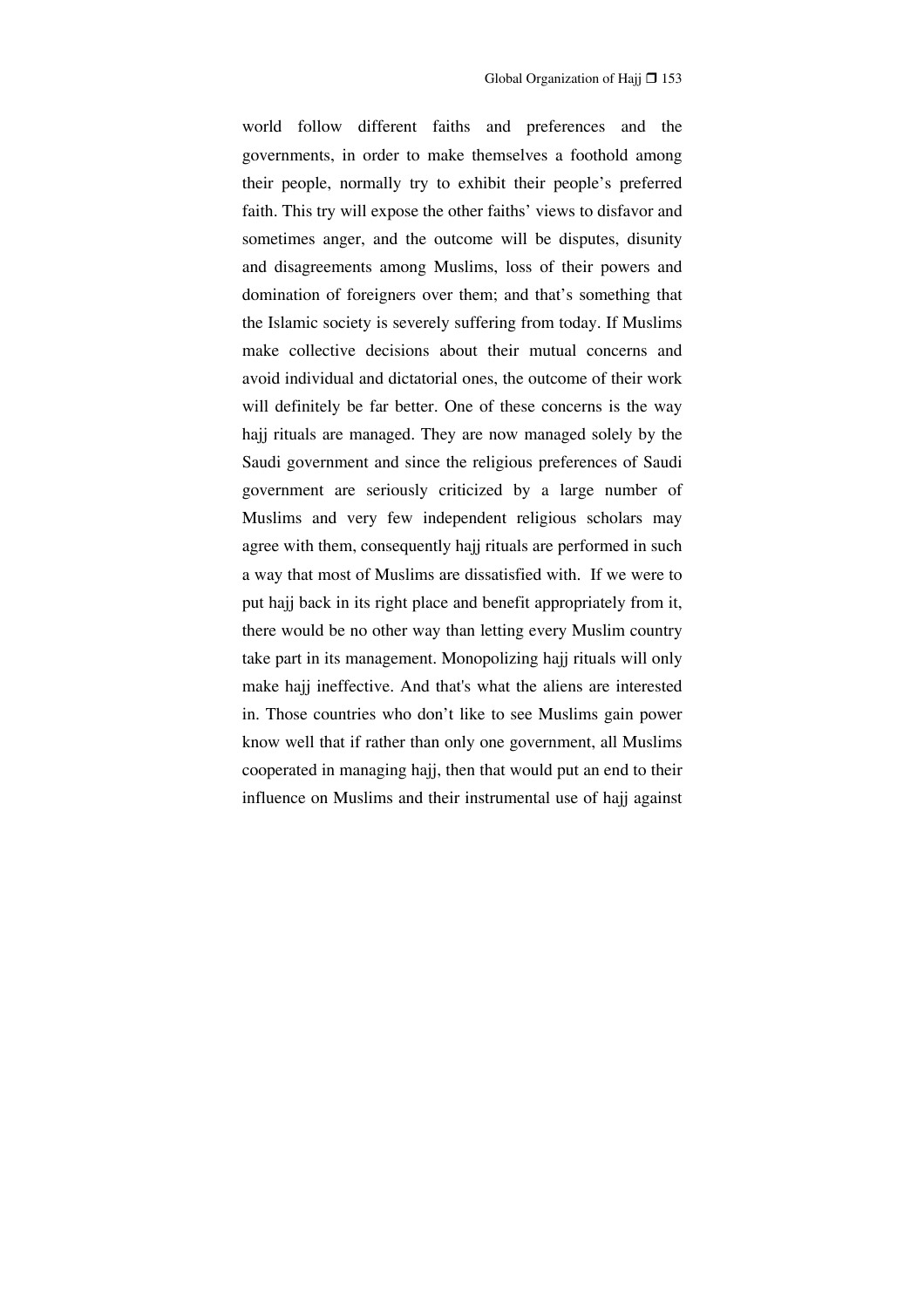them. The only way to justify the 1366 terrible and awful attack on *hojjaj*, particularly the Iranians, at the time of performing disavowal of polytheists, is that a group of people, in pursuing their foreign friends and supporters, were aware of the fact that if they wanted to have control over Muslims, they must continue their monopolization of hajj. Less likely a Muslim would find it justifiable that only one group of people monopolizes the management of hajj. The only reason Muslims do not object to this monopoly is because they're afraid of being deprived of hajj. In a world where making friends and building a team are important parts of politics, it is in Arabia's interest to form a strong Islamic front by involving every Islamic government in hajj affairs.

#### **Establishing a Planning Organization**

Once the Islamic countries' governments and scholars felt the need for the participation of all Muslims in managing hajj and agreed upon it, they must then form a global organization designed for only performing hajj rituals. In that organization, there'll be a representative from each government as well as each religious faith. These representatives will have different meetings, whether preplanned or not, throughout the year. In these meetings, besides making plans for the way that *tamattu'* and even *umrah* hajj must be performed, they will harmonize the positions that the Islamic governments and the region's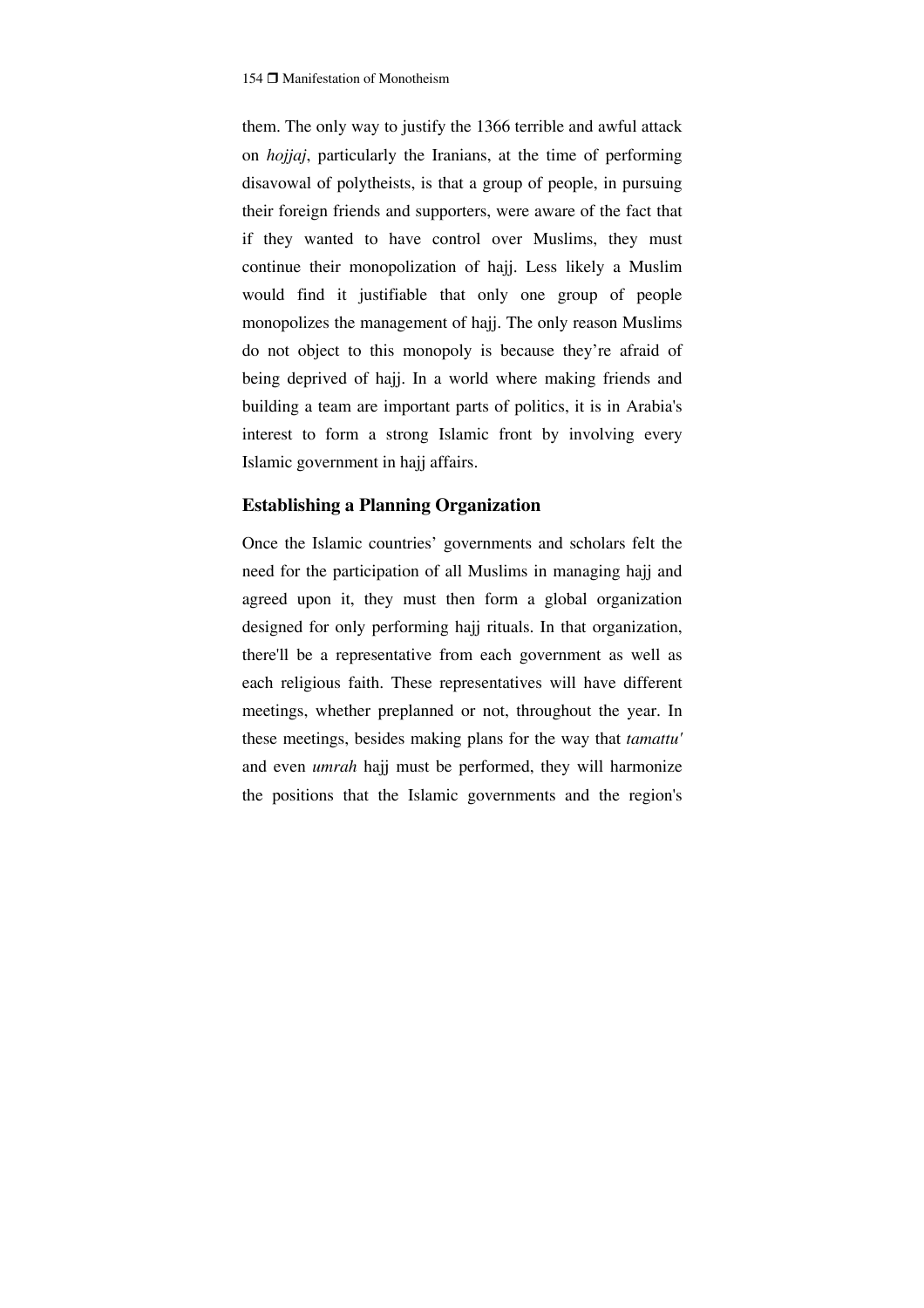scholars will have to take up on the events and accidents that may confront Islam or Muslims. If the West has disrespected Muslims' sanctities with the excuse of freedom of speech during the recent years, that's because Muslims haven't had an official organization to take up a position in such incidents. If Muslims had such an organization and all the scholars of the world of Islam and the governments of the Islamic countries were loyal to it, could anyone in the world insult Muslims' beliefs? Would the Westerners ever think of insulting Islam and Muslims if they knew that the order of such organization for boycotting the Western goods would be executed by every Islamic government and nation without a question asked? The need of a global decision-making organization for hajj is very obvious and no one can doubt it, and if today, the Muslim nations don't say anything about it, is not because they don't feel the need, but it is because they're afraid of being deprived of hajj, as mentioned before. The decision the Saudi rulers made about the bloody hajj, was actually the Western powers' decision to create fear among the world's Muslims which they apparently did and thus they sent troops to many Islamic countries to destroy Muslims. The events taking place after the very ambiguous incident of September 11showed the necessity of more unity among the Islamic countries. The Islamic governments and the world of Islam's scholars can bring about this unity and get the best results by taking advantage of hajj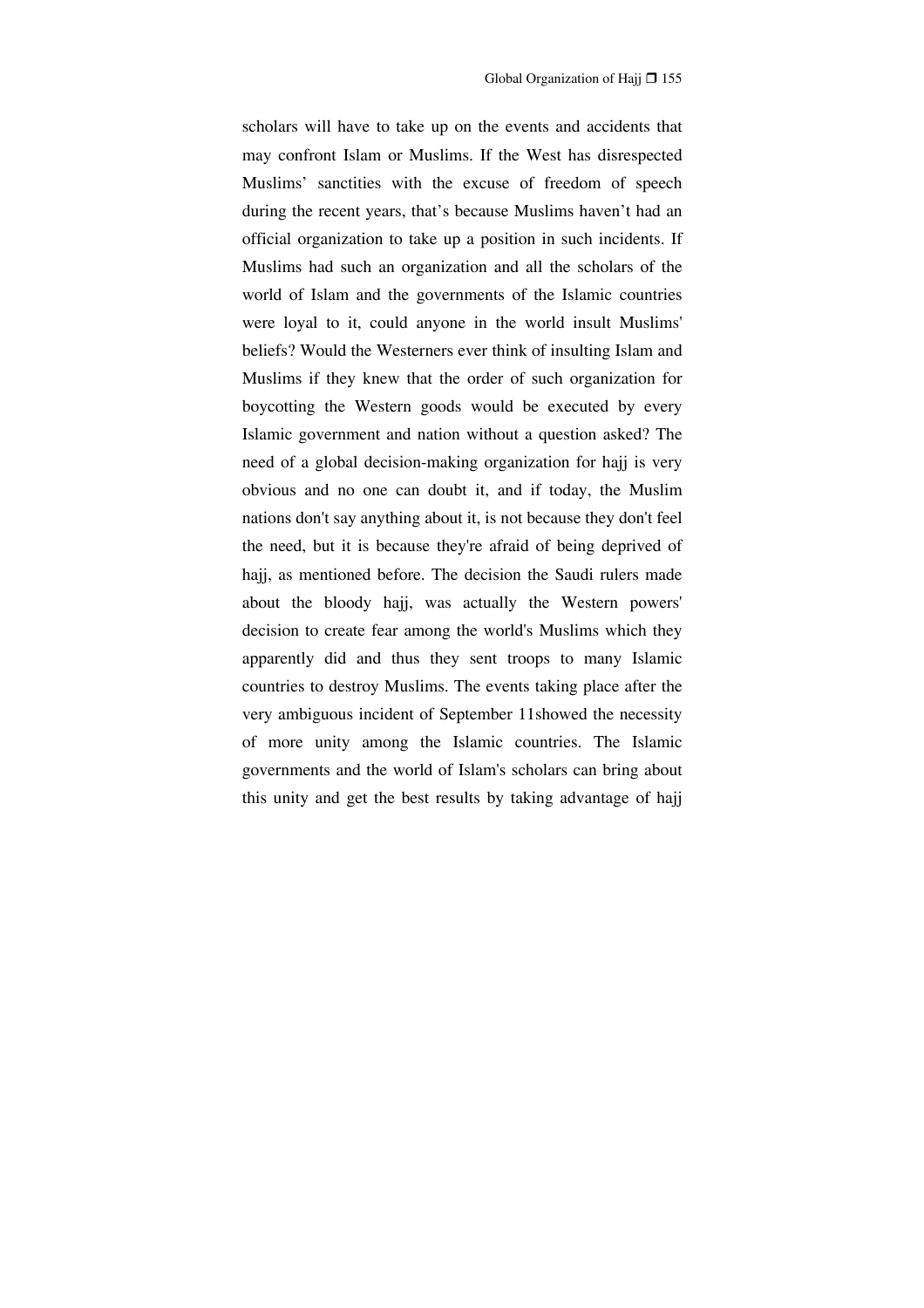and establishing a decision-making organization. Imam Khomeini believed that there should be such a plan and organization for the management of hajj. This can be clearly observed through his messages issued for hajj, in which, he called upon the world's Muslims, particularly the scholars, scientists and intellectuals to make good use of hajj.

#### **Compiling a Bylaw**

Obviously, formation of such organization for performing hajj rituals will tempt some governments and scholars of different faiths to want a bigger share in decision-makings and try to exercise influence and this will cause unreliability and dispersion. To prevent such unpleasant consequences, it is necessary for the governments' representatives and scholars to start compiling a bylaw in their first few meetings to set as their guideline. After reviewing exchanging ideas on it, this bylaw can be considered a standard for the activities of this organization and everybody must be loyal to the outcomes achieved based on this bylaw.

#### **The Islamic Countries Pledge to Execute Resolutions**

One problem of the world of Islam is that they are usually not familiar with team-work and are always more concerned about their own interests rather than the interests of the whole team. They usually sacrifice the teams' interests for the sake of their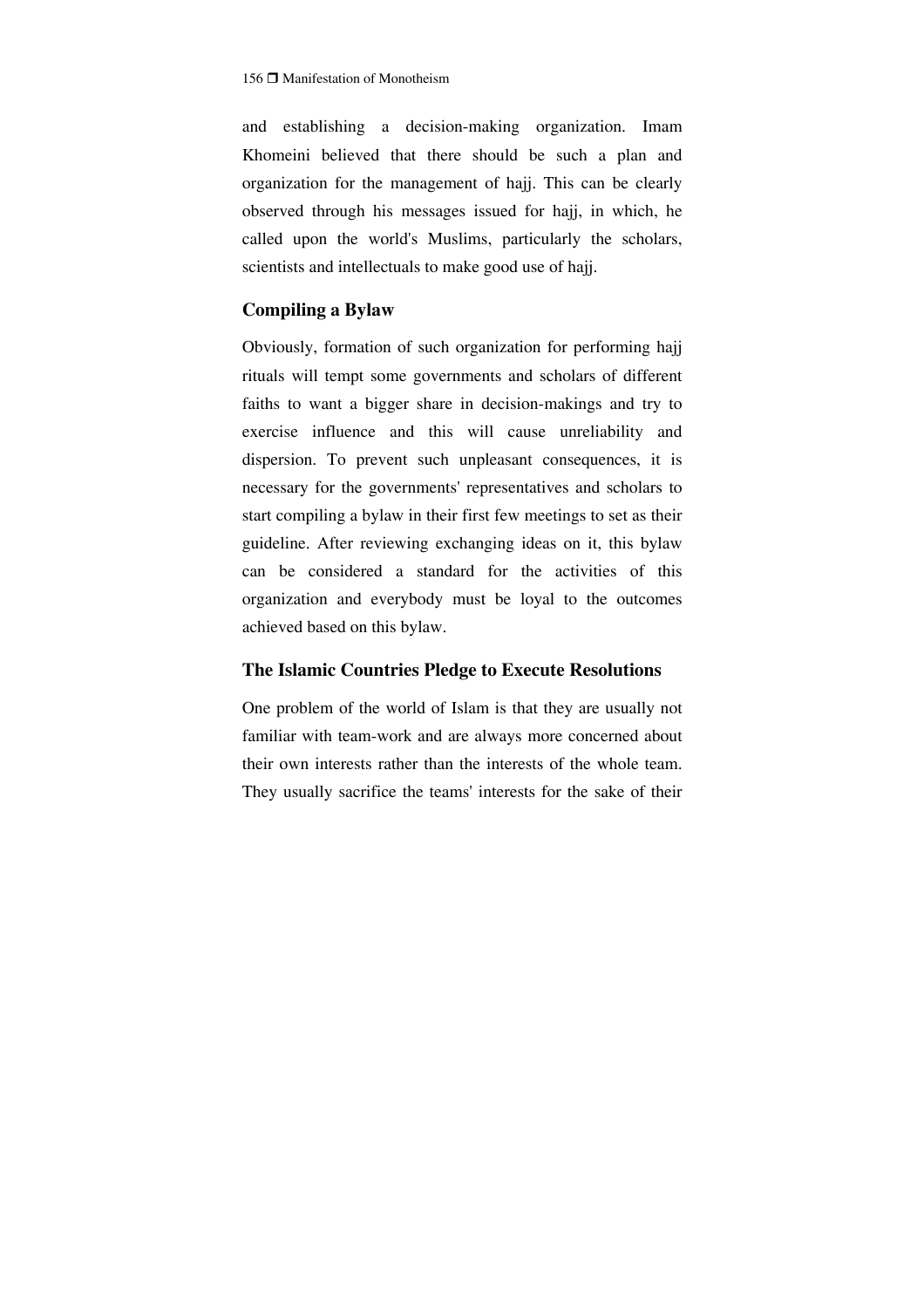own. Therefore, many of the collective decisions won't give the necessary results and the group will not gain anything. Sometimes this goes to an extent where some rulers of the Islamic countries, only for the sake of their own benefits, serve as the enemies' tool to save their interests and neutralize the other leaders' collective decisions. A clear example of such behaviors was the confrontation of the rulers of Hejaz with the pilgrims of the House of God in 1366, especially the Iranian hajjis. Another example of this was the role that the present rulers of Hejaz and Egypt played in the Zionists' massacre of Ghaza. On many occasions, the Islamic leaders of the world of Islam don't trust each other and are afraid that other leaders may turn against them and join the enemy in order to protect their own interests. This will tempt the Islamic leaders to unconsciously participate in an endless war of betrayal and dependency to the foreigners and victimize their own people.

The leaders of the Islamic countries could only get results from their collective resolutions if they were determined and carried out their resolutions without any fear or temptation from the Islam's enemies. If any leader of the world of Islam didn't carry out the collective resolutions because they were fearful of or tempted by the foreign powers or if they didn't execute them completely, they would practically turn into an obstacle in the way of fulfilling the collective resolutions and the outcomes would harm the entire world of Islam.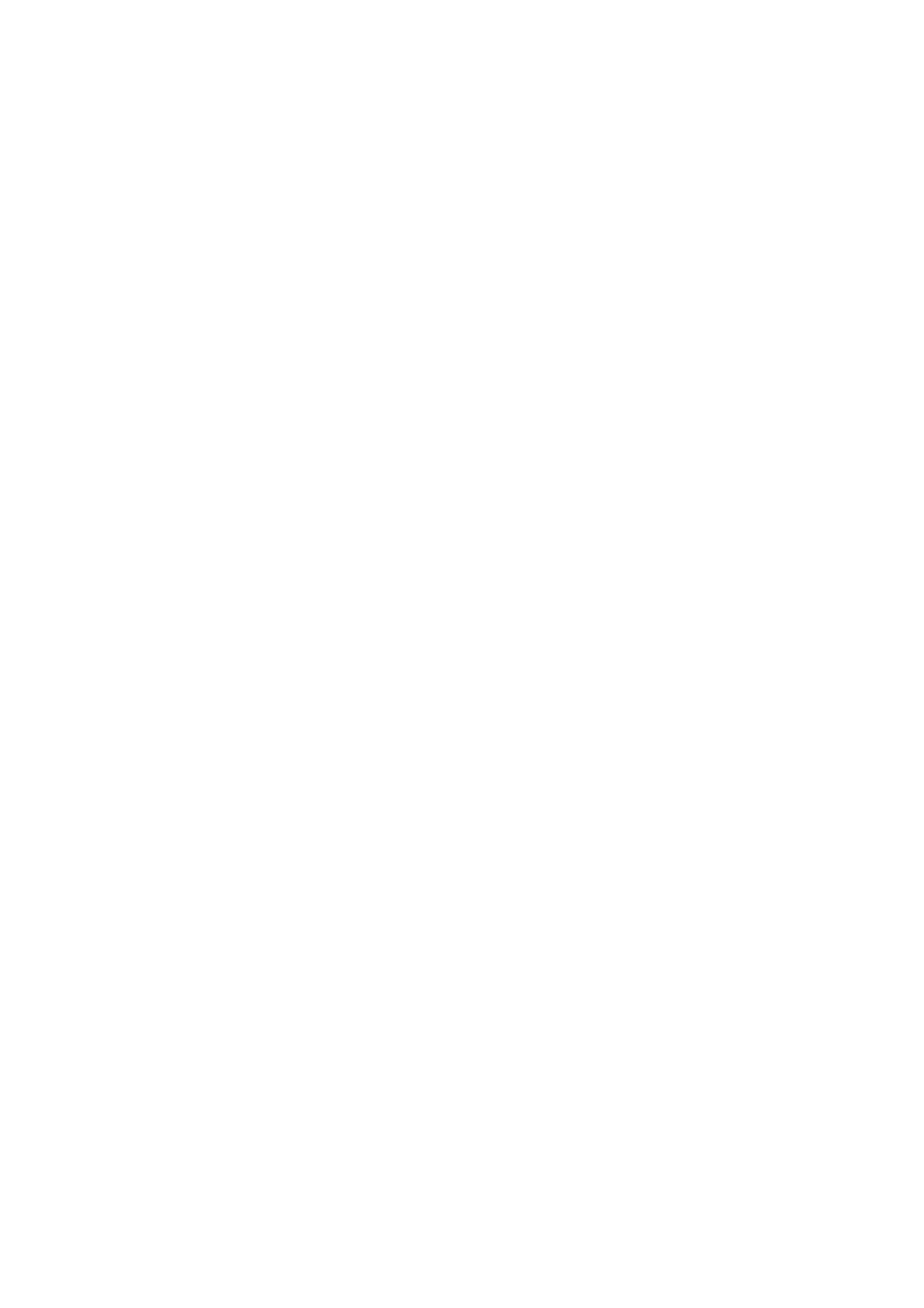# **Section Nine Emirs of Hajj**

### **(Governments' Representatives)**

Choosing an emir of hajj has long been discussed among Muslims. According to the history, the generous prophet of Islam (PBUH) was the first person who selected an emir of hajj. After conquering Mecca and winning the war of Hawazan, the generous prophet of Islam (PBUH) chose Atab Ibn-e Asad as the emir of Mecca. That year he performed hajj with people and was actually the first Islam's emir of hajj. However, according to history, the prophet of Islam selected the first emir of hajj in the ninth year; the year that Ali (PBUH) recited the verse Bara'ah.<sup>1</sup> That year, the prophet had chosen Abubakr to recite the verse Bara'ah and announce the disavowal, but he later sent Ali Ibn-e Abitalib (PBUH) after the caravans to announce the disavowal as the prophet's representative, because the prophet

<sup>1.</sup> Ibn-e Asir, *Al-kamel fi Tarikh*, vol. 2, p. 272.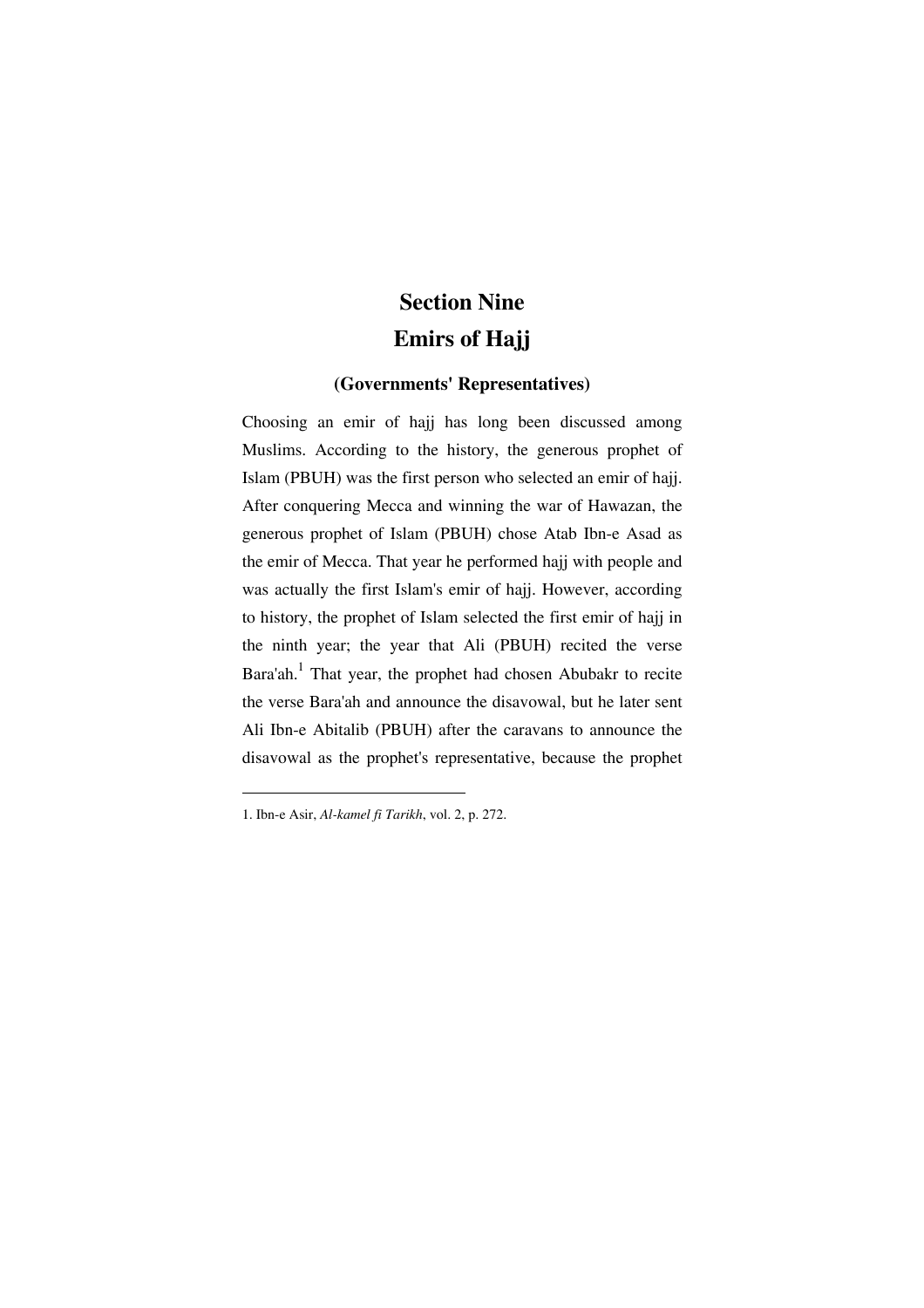(PBUH) had been ordered to either make this announcement himself or have someone of his own blood making it. Therefore, Abubakr remained as the emir of hajj that year, but Ali (PBUH) undertook the announcement of the disavowal by the order of the prophet  $(PBUH)<sup>1</sup>$ 

This gradually became a part of hajj culture and every year the caliphs and rulers selected some people as the emirs of hajj. These emirs were actually the ruler's official representatives and managed the entire hajj rituals. This opened many discussions in jurisprudence about the duties and authorities of emirs of hajj. Emirs of hajj are considered as history makers throughout the history. The safety of hajjis has always been the duty of emirs. Many times emirs of hajj had to put on a combat dress and defend caravans. Emirs of hajj had the responsibility to defend the caravan wholeheartedly. Carelessness and irresponsibility cost too much for the emirs of hajj. In some cases, history has reported some punishments assumed for those irresponsible emirs of charge. For example, in biography of Senjar Bin Abdullah Naseri Khalifi, a very wealthy and at the same time envious person, we read that he was the emir of hajj for Baghdad caravan in 589. On their way, a group of wild Arabs attacked their caravans. Senjar had an army of 500 soldiers accompanying them, but he surrendered to the Arab wanderers whose number was much lower, and gave in to their

1. Ibid., p. 291.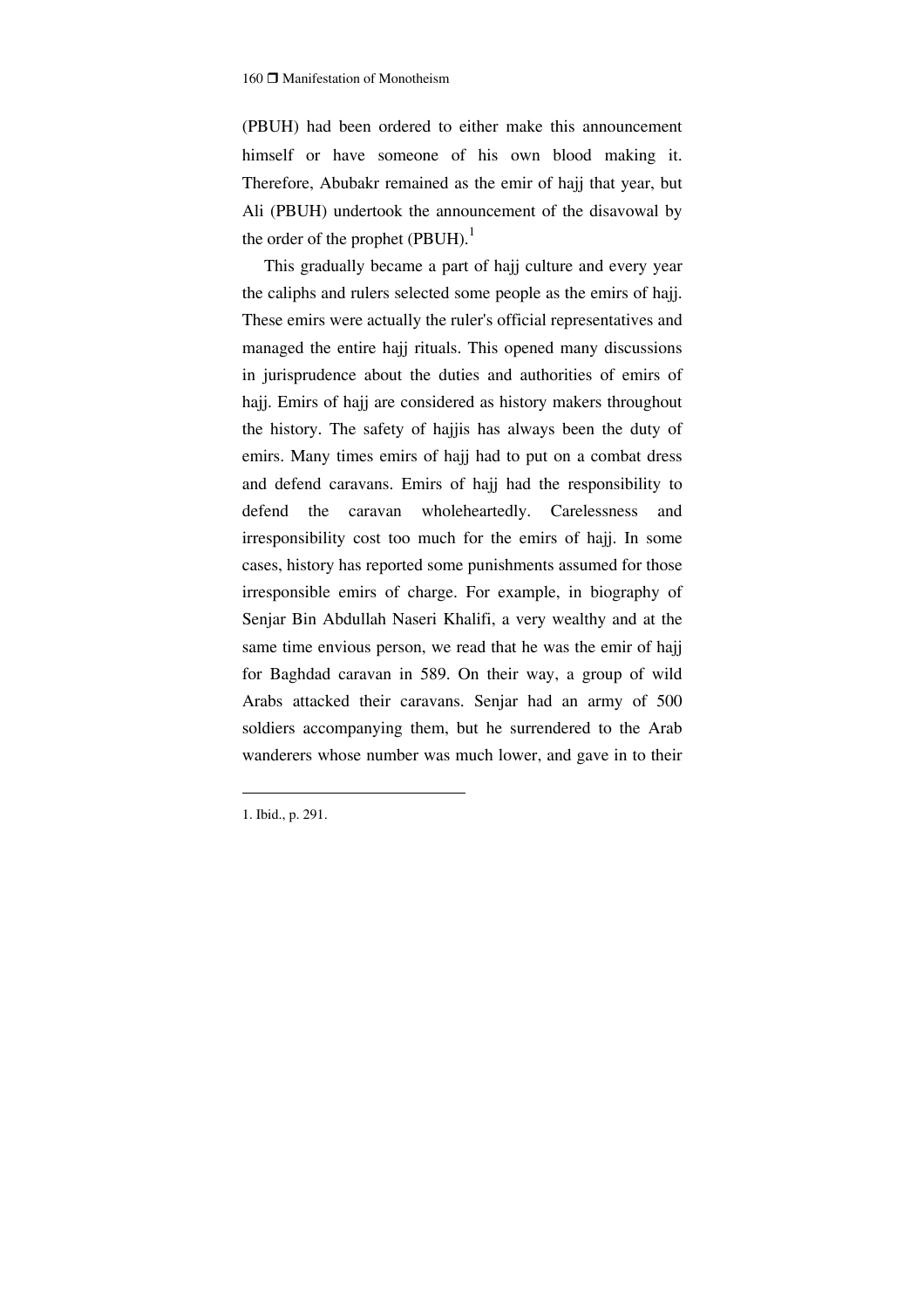request of 50000 Dinars. He collected this amount from the people of the caravan and gave it to the head of the gang. On return, the caliph took 50000 Dinars from Senjar and reimbursed people. This way the emir of hajj realized that he had been sent on a mission to protect people and not to surrender to the thieves. $<sup>1</sup>$ </sup>

Such stories describe that how significant the position of emir of hajj had been for Muslims and rulers of the time. Emir of hajj had to defend the caravan any way possible and take the people to their destination safely. And this started many wars.

There have been many wars throughout history of Islam with the emir of hajj on one side and the thieves—or the emir of Mecca himself or another region's emir who had come to hajj that year—on the other side. In some cases, there were several emirs of hajj at the same time. These emirs were either commissioned by different powerful governments of the world of Islam, or the ruler or caliph of the time would assign an independent emir to each region, and sometimes conflicts would occur between these emirs. The title of emir of hajj was so important that many tried to earn it and this sometimes led to improper behaviors. But the emirs of hajj were mostly among the scientists and influential people who played a great role in the better performing of hajj. Some emirs of hajj did charitable deeds during their stay in Mecca or after the rituals, and left

<sup>1.</sup> Ibne Kasir, *Al-Bedayah wa al-Nehaya*, vol. 13, p. 79.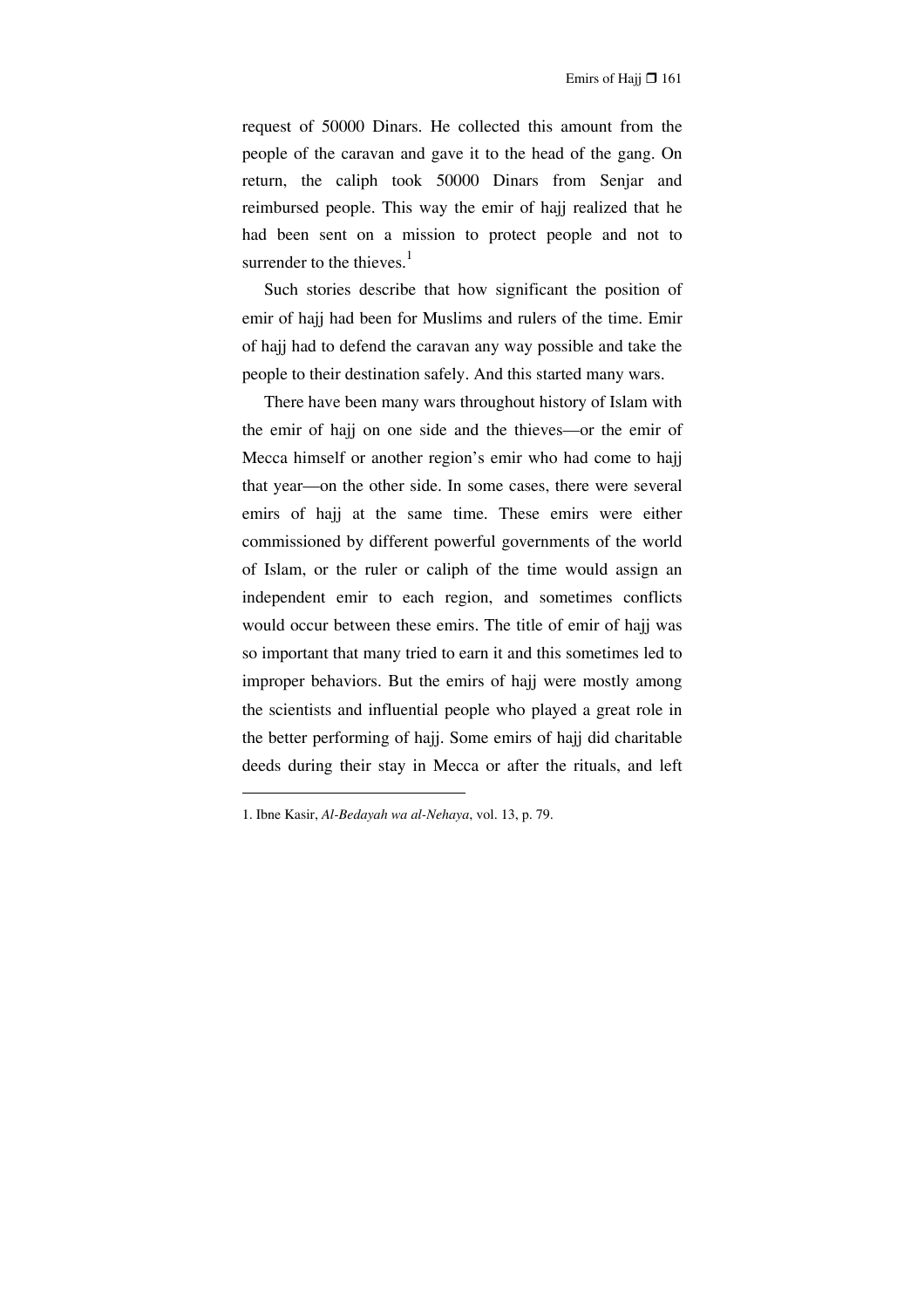many traces behind themselves in Mecca and Medina. In any case, up until the Ottoman rule, while the world of Islam was still centralized, they always assigned an emir of hajj in order to have the rituals performed correctly and hajjis protected during hajj season. Although the central governments of then didn't usually have much power beyond the boundaries and the roads weren't safe and highway robbery and plundering caravans were among the important and money-making businesses, but the presence of emirs of hajj and their supervision led to proper performance of hajj rituals for many years.

This good, effective and useful tradition was forgotten after the disintegration of the Ottoman Empire, when the Westerners dominated over a large part of the world of Islam and broke it into small and weak countries. This forgetfulness may appear to be unimportant, but its destructive role will show itself when we see how the absence of a discipline and plan for hajj will practically take away the necessary benefits expected of this important ritual. When these rituals are performed without any plan and arrangements, they'll lose all their non-devotional effects and turn to mere devotional deeds, while social and political dimensions are parts of their nature, that's why unlike other worships that highly recommend isolation, seclusion, peace-seeking and avoiding fame and publicity, this worship recommends pursuing fame and publicity and public expressing of them. This worship, contrary to many others that are being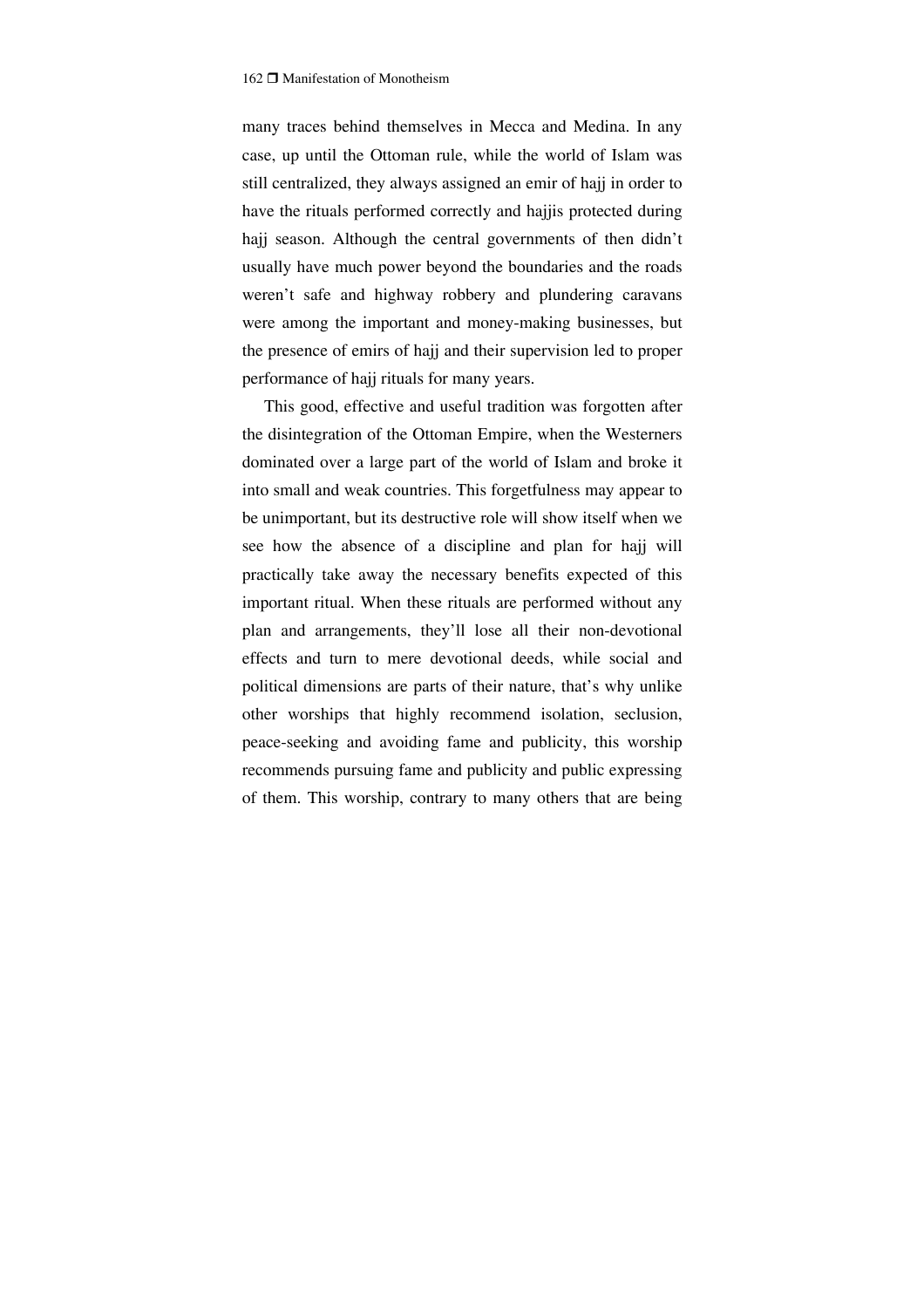performed clandestinely, must be practiced publicly with the "takbirs" enunciated loudly. In this worship, being seen by others is not only unpleasant, but it is even praised. This major difference proves that this worship is a worship of social and political nature. Lack of emir of hajj in this worship is actually like taking its political and social nature away from it. The reason why Imam Khomeini revitalized this forgotten tradition after the Revolution is because of the role that emir of hajj played in the better performing of these rituals. Therefore, emir of hajj must be very knowledgeable and intelligent in order to be able to manage the major crises normally arisen during hajj season. Imam Khomeini was very particular about emirs of hajj and usually selected those who were adequately capable of managing crises and enjoyed fair amount of political knowledge. The reason why hajjis of the Islamic Republic of Iran are enjoying fairly good discipline during hajj season compare to the caravans sent by other Islamic and non-Islamic countries is partly because of the revival of this very fine tradition in hajj. Of course, we're not claiming that hajj is now being performed perfectly and pass judgment on the performance of Iranian dispatched emirs. Such claim will require random information about all hajjes performed after the Revolution and such information is not available to everybody, besides this is not the purpose of this book. We emphasized on this point to say that revitalization of the tradition of assigning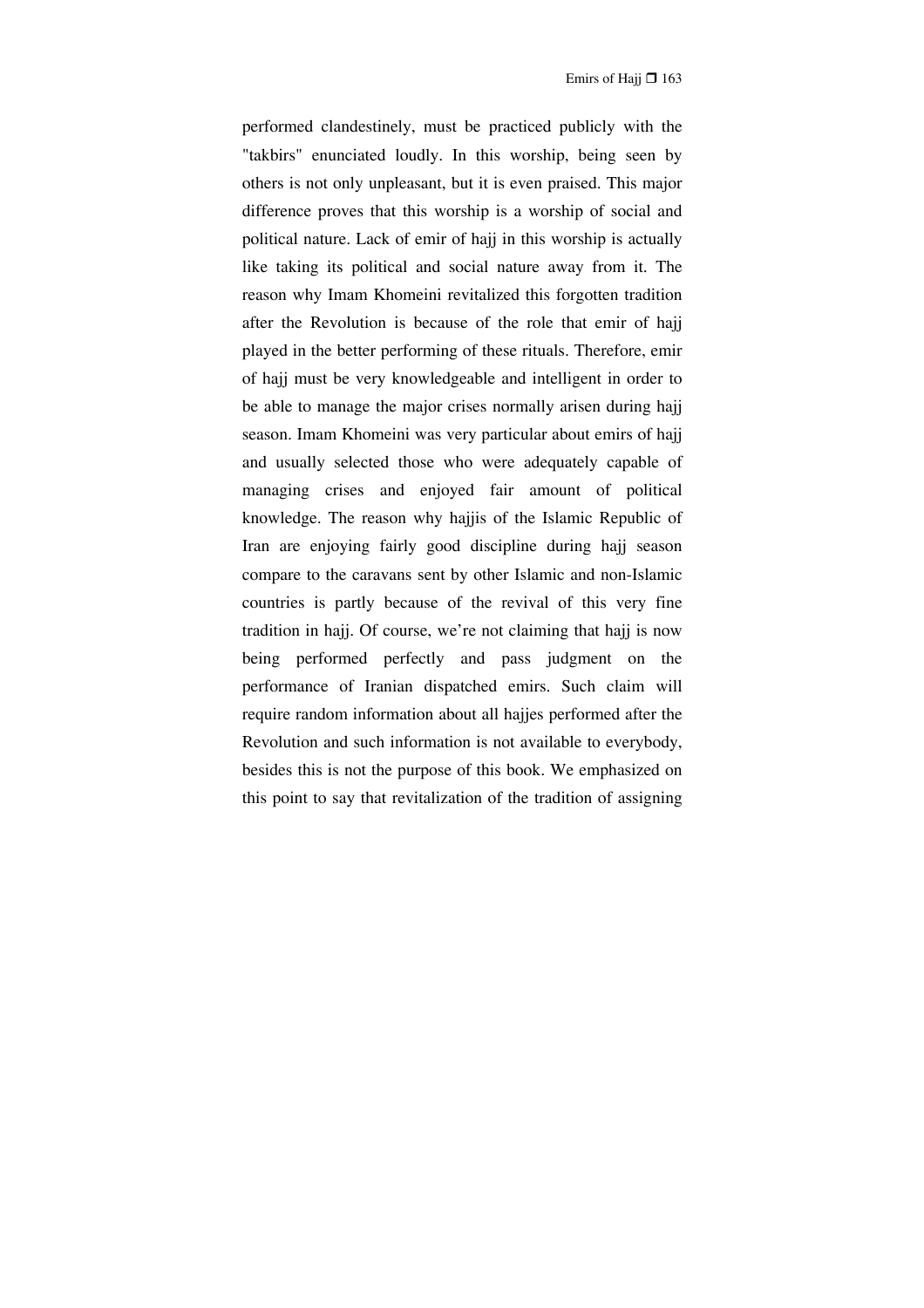an emir to hajj by Imam Khomeini was very effectual on the performance of hajj and this should be considered as one of Imam Khomeini's major works on hajj.

#### **The Responsibilities of Emirs of Hajj**

In Islamic jurisprudence, whether Shiite or Sunnite, the responsibilities of emirs of hajj have been put to discussion. More by Sunnites than Shiites though. Of course, there is a good reason for that. Throughout the history, the Sunnites have always held the power and the Shiites have practically not been involved in managing the society. This is why the Shiites were less involved in the discussions and matters whose social and political aspects were stronger than their other aspects. As such was the issue of emirs of hajj that was only briefly and not widely exposed to discussion in Shiite. However, a number of religious discussions on duties and responsibilities of emirs of hajj have been made in Shiites religious books. Although some of these duties and responsibilities don't exist today, but the majority of them are still under discussions. For more information you can refer to comprehensive religious books.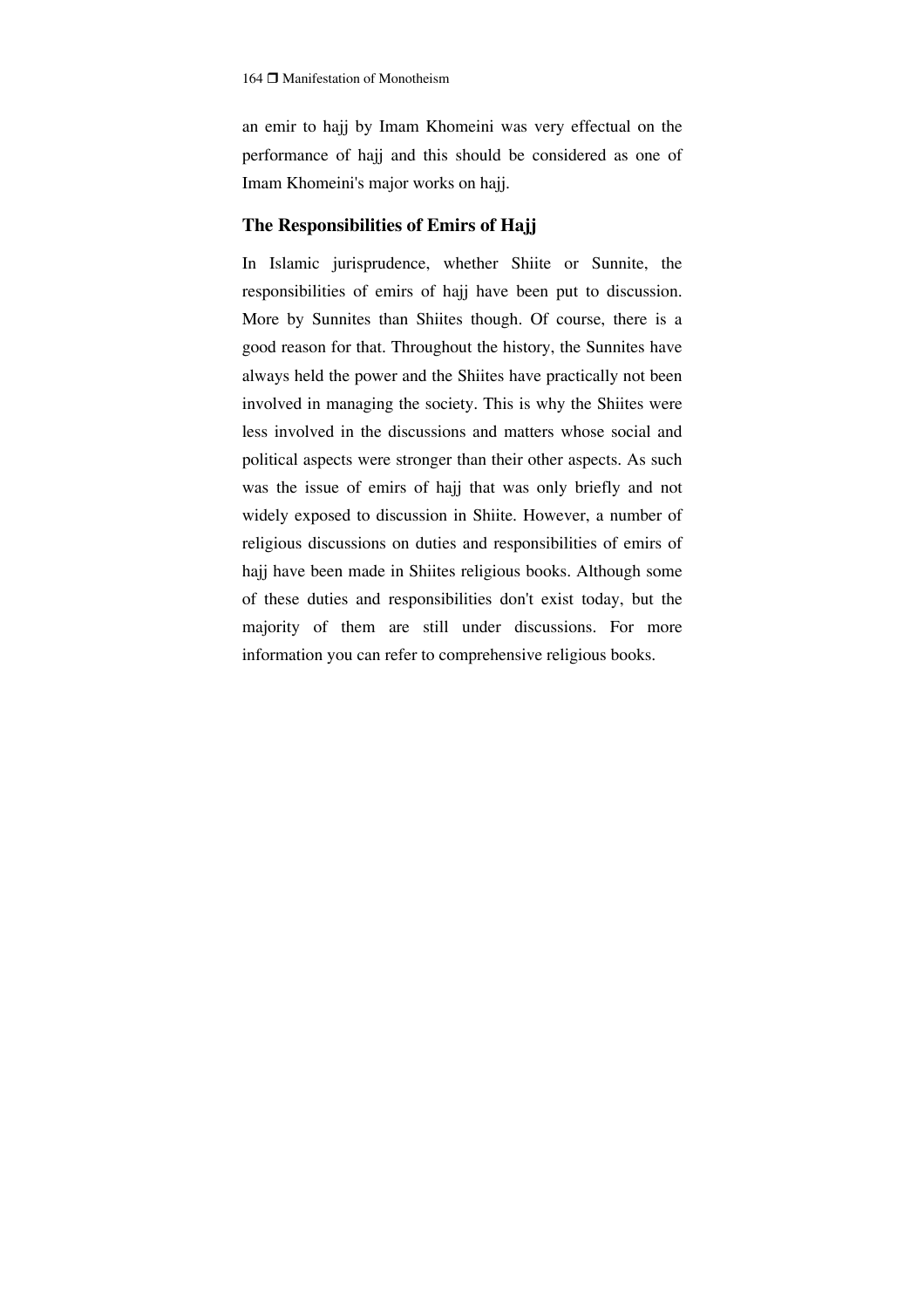# **Section Ten The Clergy's Responsibilities in Hajj**

Since hajj is a combination of both devotional and political acts, in order to familiarize people with hajj rituals and help them correctly perform them, some clerics have always been accompanying hajj caravans since a long time ago. After the victory of the Revolution, an organization called "Hajj and Pilgrimage Organization" was formed to systemize hajj affairs and it was from then on that dispatching clerics with caravans became more official. Imam Khomeini didn't forget to refer to this point in his messages and speeches and always made many recommendations about the clerics' duties. Here are some of them:

### **Teaching the Rites**

One of Imam's characteristics was to not mix tasks together and forget a task for the sake of another one. Many people totally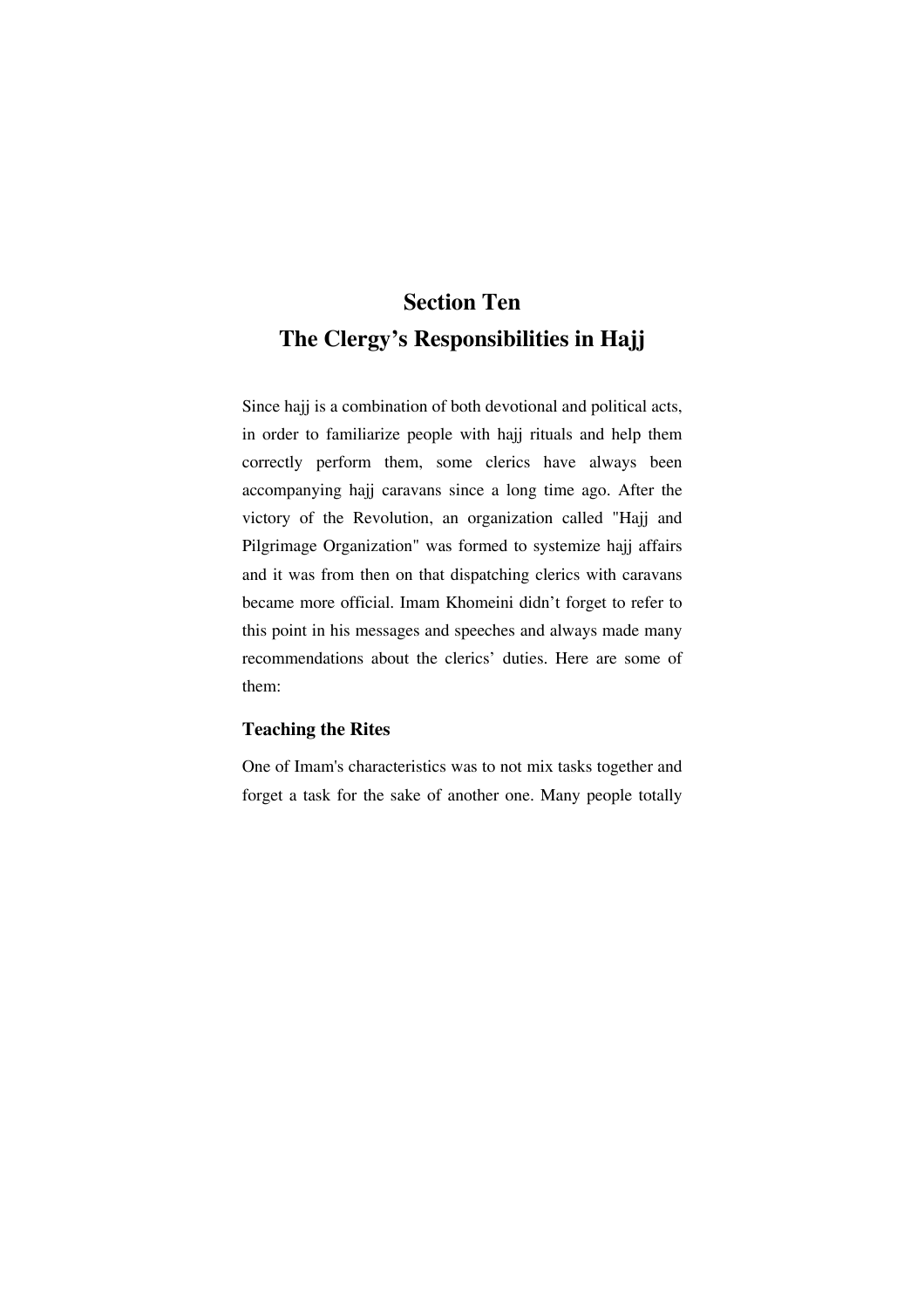forget a task simply after plunging into another one. Although the political dimensions of hajj were so important to Imam, now that the world of Islam is having difficulties and political matters have become significantly important, it was expected of him not to lay stress on matters like teaching the rites and thinking of them as something that others would do on a routine basis and needed not reminders; but he never forgot these matters and always emphasized on teaching hajj rites in his messages. This is one of them:

"The respected clergy, officials and heads of hajj caravans, considering the great responsibility they have shouldered of leading and guiding the honored pilgrims, and taking into account the exceptional conditions of the Islamic Republic of Iran- should employ all their ability and effort in ensuring a correct and disciplined performance of hajj. With patience and without any expectations, they should teach the honored and pilgrims the rituals and different issues of hajj, drawing up suitable plans and keeping in view the different backgrounds of persons, their education and level of literacy. They must not neglect the constructive role of hajj and the profound and lasting effect that it leaves on the lives of human beings, because in its spiritually charged atmosphere the heart becomes ready for the change and the acceptance of righteousness. Hence, a serious effort should be made to abstain from exercising personal judgments, particularly in the legal issues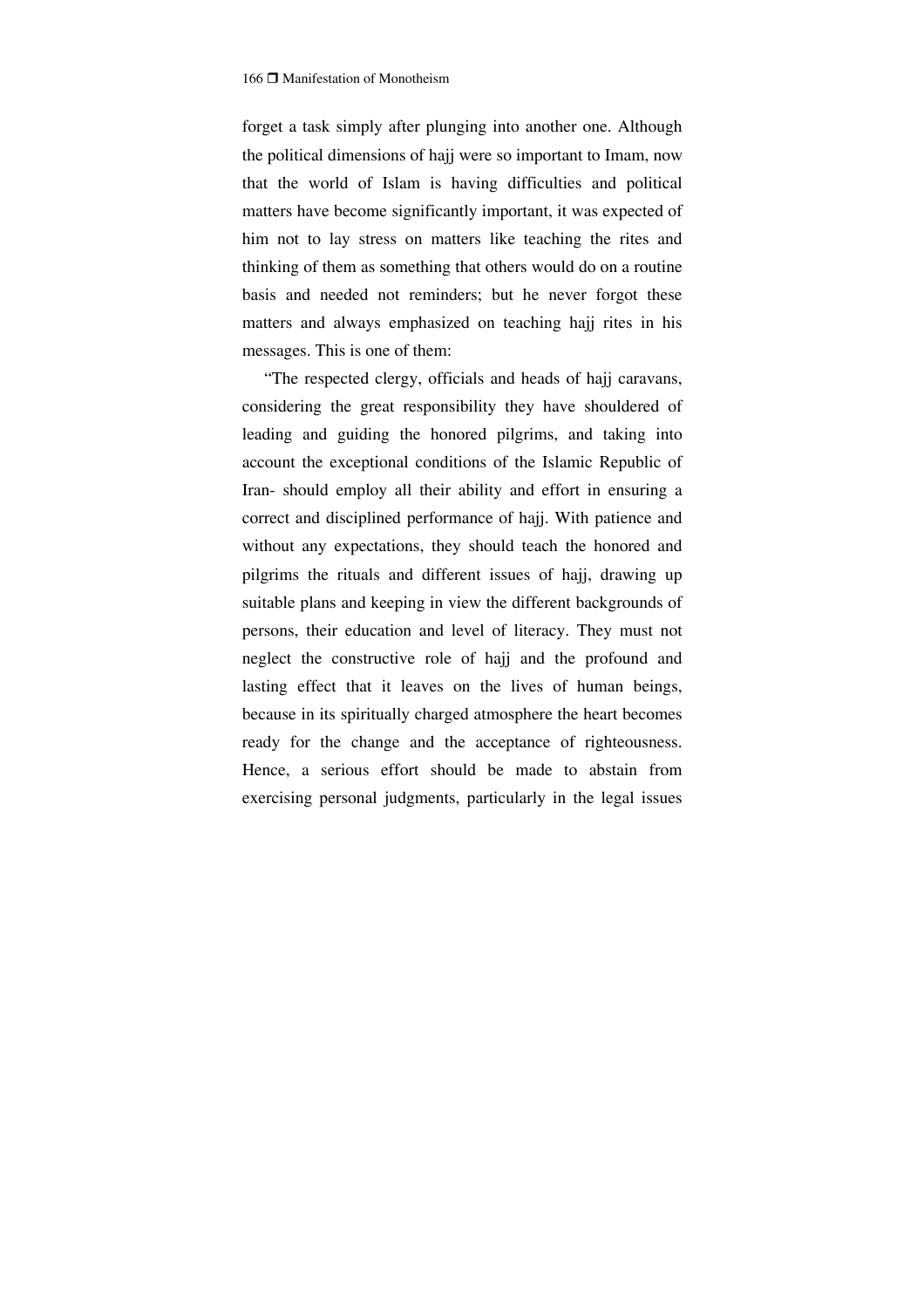and rituals of hajj. The legal issues of hajj must be explained with knowledge and certainty, and, God forbid, a wrong or incomplete explanation may invalidate a ritual performed, causing hardship and inconvenience to the honored pilgrims."

To Imam Khomeini, considering the fact that he was a jurisprudent and *mujtahid* before he was a politician, people's canonical affairs were prior to everything else. This is why nothing could distract his attention from the canonical rites and people's duties. In this message, he has delicately reminded some clerics of never feeling forced to incorrectly explain a matter in order to avoid leaving an illiterate impression of themselves on the people of caravan. Sometimes one's dignity or his fear of leaving a bad impression on people may force him to make something up, despite having any knowledge in that field, and consequently confuse hajjis. Imam, by saying that there are plenty of new things in hajj rituals, actually reminds the caravan's clerics that not knowing a matter doesn't imply their illiteracy, but it rather shows the newness of hajj affairs, therefore they should always refer to the religious resources and not only rely on their memory to explain matters.

Sometimes the explainer of religious matter may unconsciously leave out some parts because he is afraid of the listeners' reactions. Imam Khomeini reminds the caravan's cleric in his speeches that the spiritual atmosphere of hajj will

<sup>1.</sup> *Sahifeh-ye Imam*, vol. 20, p. 315.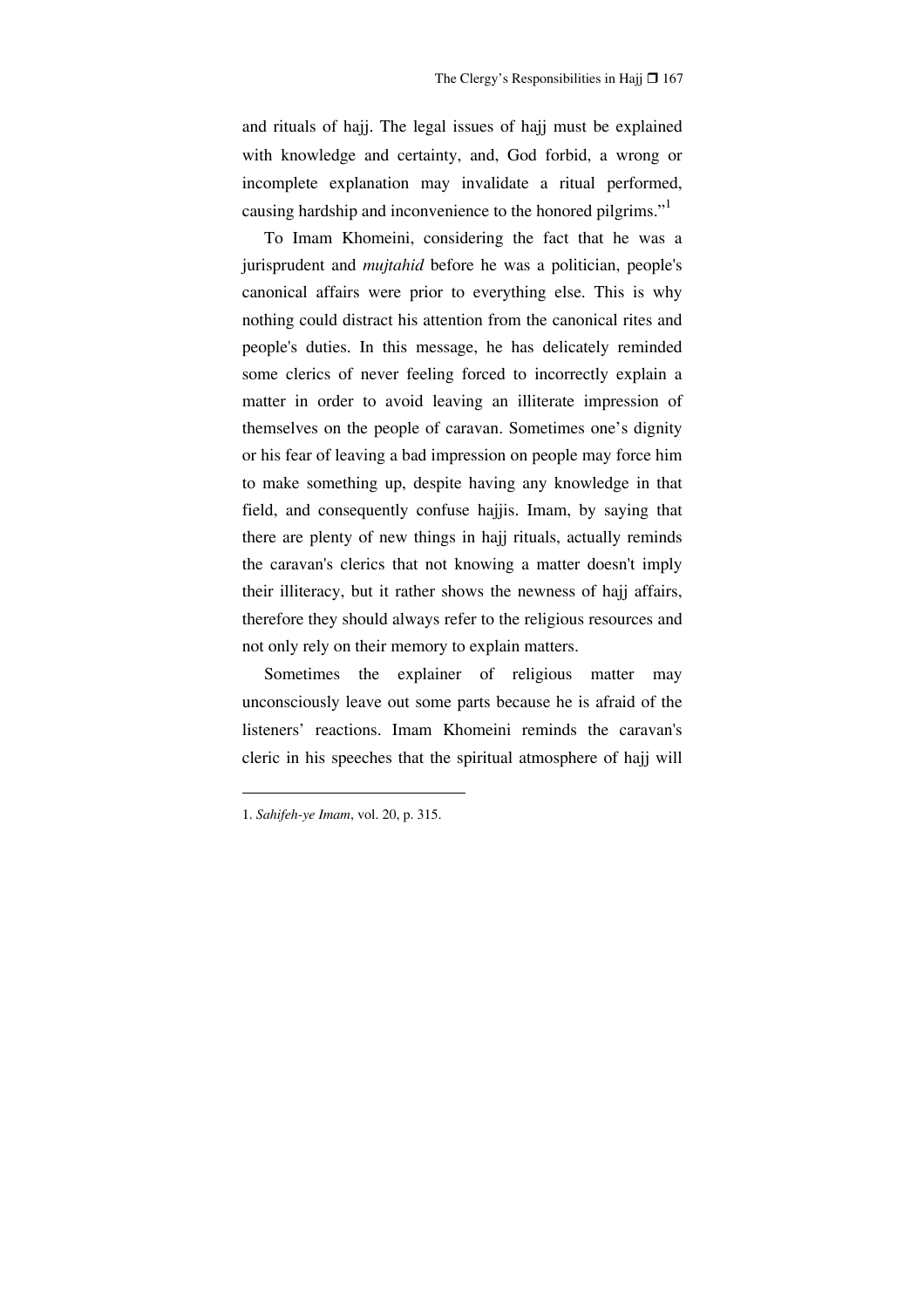prepare hajjis for easy accepting of the canonical rites. Therefore, the cleric of the caravan should not be afraid of explaining the canonical rites.

Imam Khomeini also recommends the caravan's cleric to be patient with explaining matters, because there are different individuals in caravans. Some people may have the necessary education to quickly understand the rites and some may be uneducated and it may take them longer to understand them and become tired of the explainer of the matter. The caravan's cleric must have enough patience to nicely explain hajj commands to everybody and do his duty correctly.

When explaining religious matters, this concern always exists that whether or not the religious rites have been correctly and precisely explained. Sometimes it may reach a point where the explainer becomes overcautious. That is a condition opposite of carelessness and could occur to individuals. Both of these conditions are dangerous and the person explaining canonical matters must avoid them both. Imam Khomeini was aware of this delicate point and therefore seriously recommended the caravan's cleric to not make the commands look difficult to people and bother the pilgrims:

"The clergymen, while giving a clear and precise explanation of the rites, should abstain from problemmongering and over-cautiousness which may put pilgrims in a state of doubt and over caution, because obsession with doubts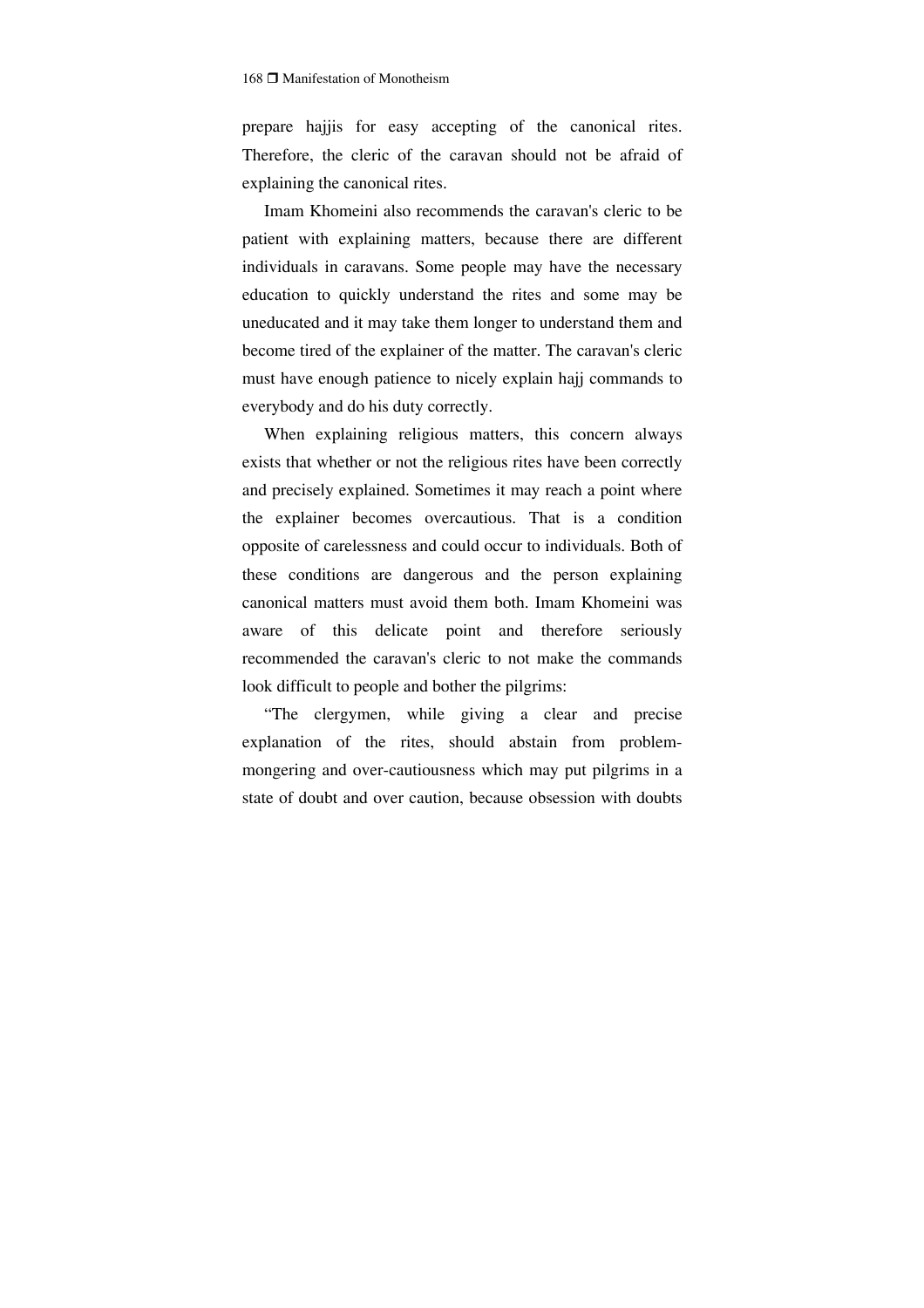about the programs, rites, worship, and prayers causes boredom and inattention to obligatory things."<sup>1</sup>

The point Imam has referred to in this short sentence, plays a very effective role in the pilgrims lives during their stay in Mecca. The caravans' clerics sometimes become skeptical and rigid. This may cause problems for the cleric merely because one end of these matters is related to the afterlife and people's canonical tasks. Especially that some works have been published by the jurists on the invalidity of some acts such as the *Tawaf-un-Nisa* prayer, which make things very hard and obstructive for the caravan's cleric. The caravan's cleric has learned from '*Amalieh Treaties*' that this nullity will disallow the consecrated pilgrim to take of his pilgrim's garb and this means losing the permission to enjoy what he had been disallowed to enjoy as a result of having that garb on. This dilemma is so big that the caravan's clerics become skeptical and thus, transfer the same skepticism to hajjis while explaining the rite to them. One of hajjis' usual concerns is correcting their prayer's recitation in order to be able to accurately recite their *Tawaf-un-Nisa* prayer and face no consequences.

It seems that firstly, the jurists themselves are aware of the fact that Islam is a religion based on no hardship and difficulty with no intolerable tasks. In many cases such common intricacies are no different from imposing intolerable tasks.

<sup>1.</sup> Ibid.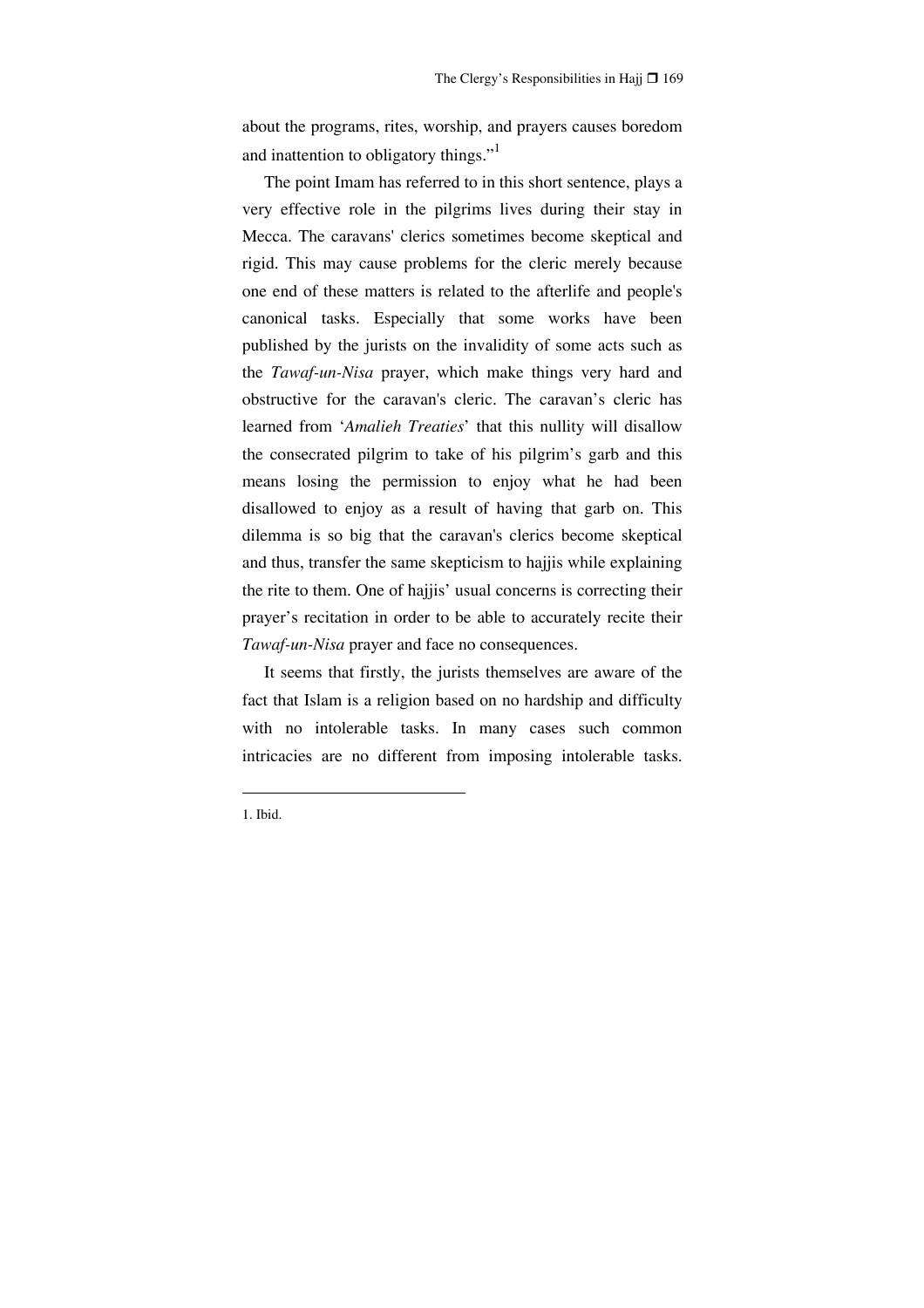However, intellectual preciseness and juristic discernments may not see it that way, but people's lives won't fit in the framework of intellectual preciseness and juristic discernments. Therefore, in such cases, the jurists had better take the Islam dominated spirit as a yardstick in their reasoning too, and remember the principle of religious simplicity and munificence, which forms the basis of religion according to some great people as Moghaddas Ardebili.

Secondly, the clerics of the caravans must remember that excessive rigidness and caution will sometimes give opposite results and hajji may forget whatever he has learned and, out of fear and anxiety, do some tasks incorrectly, where he would've probably done them correctly under normal conditions.

It has been quoted from Imam that too much obsession and caution will sometimes bore and tire the pilgrims. This is a very precise point. Hajji must be so happy and energized in order to be able to worship with love and affection. Happiness and joy in worships will enable the worshippers to make a better connection with God and do their intimate talks with Him more sincerity, love and affection. While he can never make a connection with the great and kind God when bored, tired and dull.

### **Preserving Islam's Prestige**

In Imam's opinion, one of clerics' important duties in hajj rituals is preserving Islam's prestige. Many people participate in hajj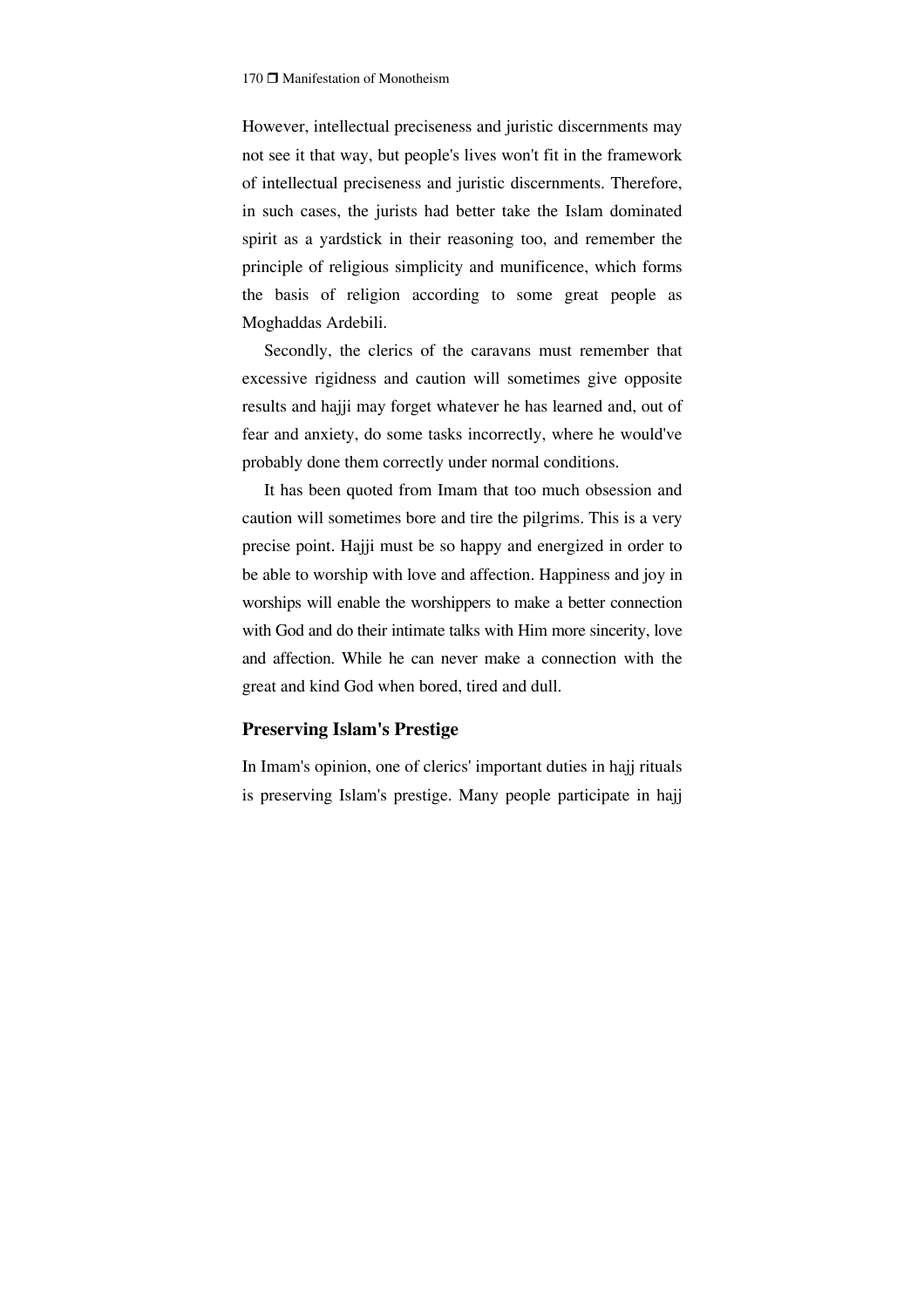from various countries with different cultures, traditions and formalities. These people are more or less familiar with Iran, Shiism, the Islamic Revolution and Iran related affairs through the media. So, obviously they take hajj season as their best opportunity to evaluate what they've heard. Since clerics are strongly bonded with Shiism and the Islamic Revolution of Iran, and this bond has been prominently portrayed by the media, then Muslims of other countries will pay close attention to the clerics during hajj season in order to evaluate what they've heard. Imam was aware of this point and always explained it to the clerics in his speeches. During the first hajj after the Revolution, in his speech to the managers, clerics and pilgrims of the House of God, he discussed this issue in detail and said:

"The matter today is to overcome a major responsibility; the responsibility of Islam's prestige. If during the time of *taghut* a cleric did something, they would've said he's *taghuti*. But today they won't say he's *taghuti*, they'll say he's Islamic.

If God forbidden, in this pilgrimage to hajj and on these halting places you and all Muslims are standing on, your conditions do not differ from your conditions in the time of *taghut*, it will be reflected in the world that the name is Islamic Republic, but the reality is the regime of *taghut*. You may disgrace Islam; and you may God willing honor Islam."

<sup>1.</sup> *Sahifeh-ye Imam*, vol. 10, p. 175.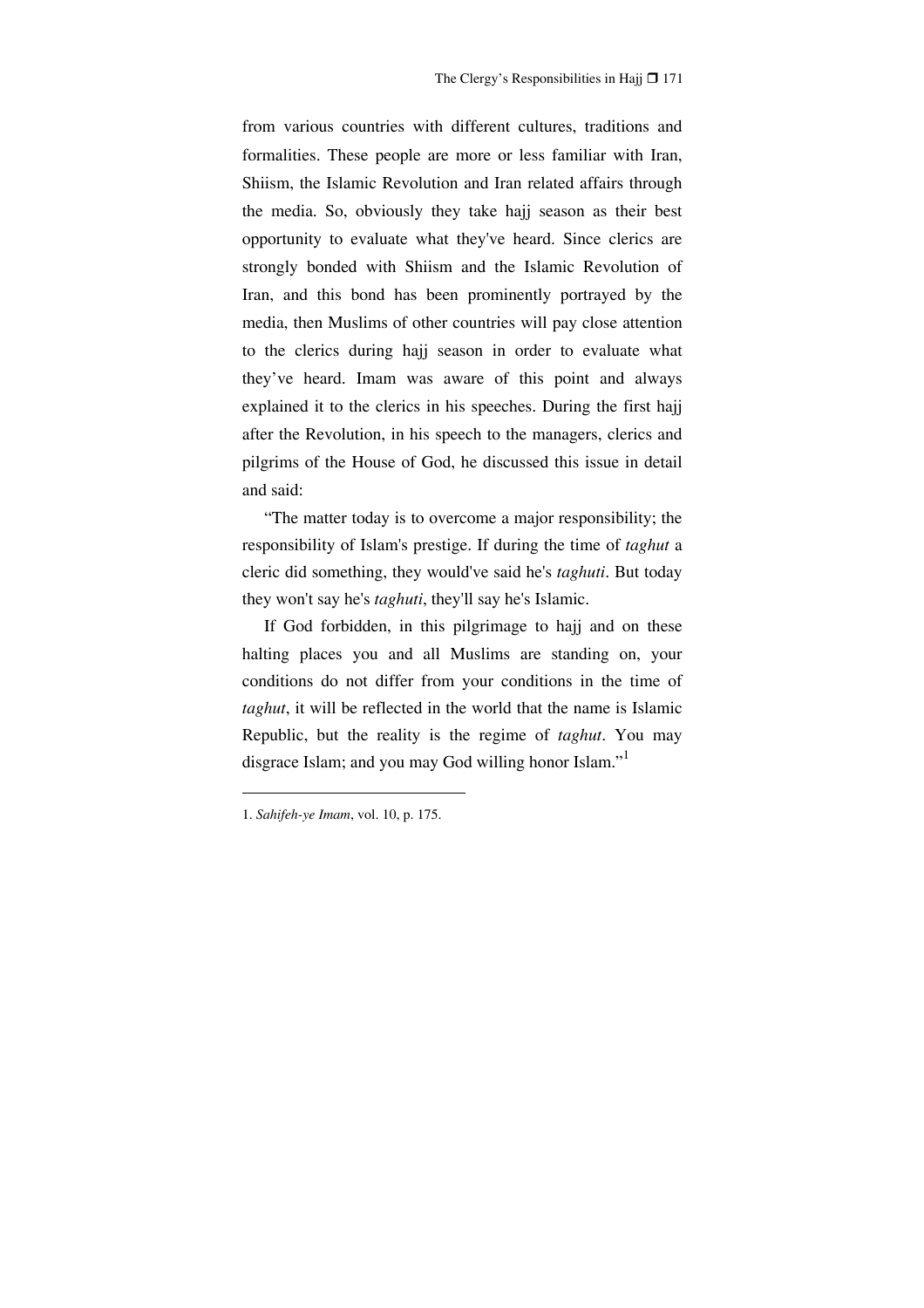Imam mentioned a very important point in this speech. He said that after the Islamic Revolution, since publicity against Iran and the Islamic Revolution had increased significantly, in addition to the western countries, those Islamic countries' rulers who were afraid of their people following Iran's Revolution looked for an excuse to attack Iran's Islamic Revolution and subsequently the origin of Islam. To these people, hajj was the best chance to raise an excuse on the behaviors and deeds of some of Iranian clerics—especially when they insisted on performing the rituals according to Shiism—and publicize against Islam, shiism and Islamic Iran among Muslims, even if it harmed the concept of Muslims' unity and solidarity. Imam recommended the clerics to always preserve the prestige and respectfulness of Islam as a base, and organize other affairs accordingly.

The issue of preserving Islam's prestige as the responsibility of the clerics at any place and any time, especially during hajj season, is an undeniable matter. This necessity will be better sensed with the continuity of the Islamic regime, which is accompanied with abundance of the challenges of the Islamic Republic on the political levels, which will naturally add to the animosity between the Islamic Iran and some other countries. Therefore, no assumption should be made that Imam's recommendation is subject to limitation. There're still many Muslims in the world watching the clerics' behaviors and acts,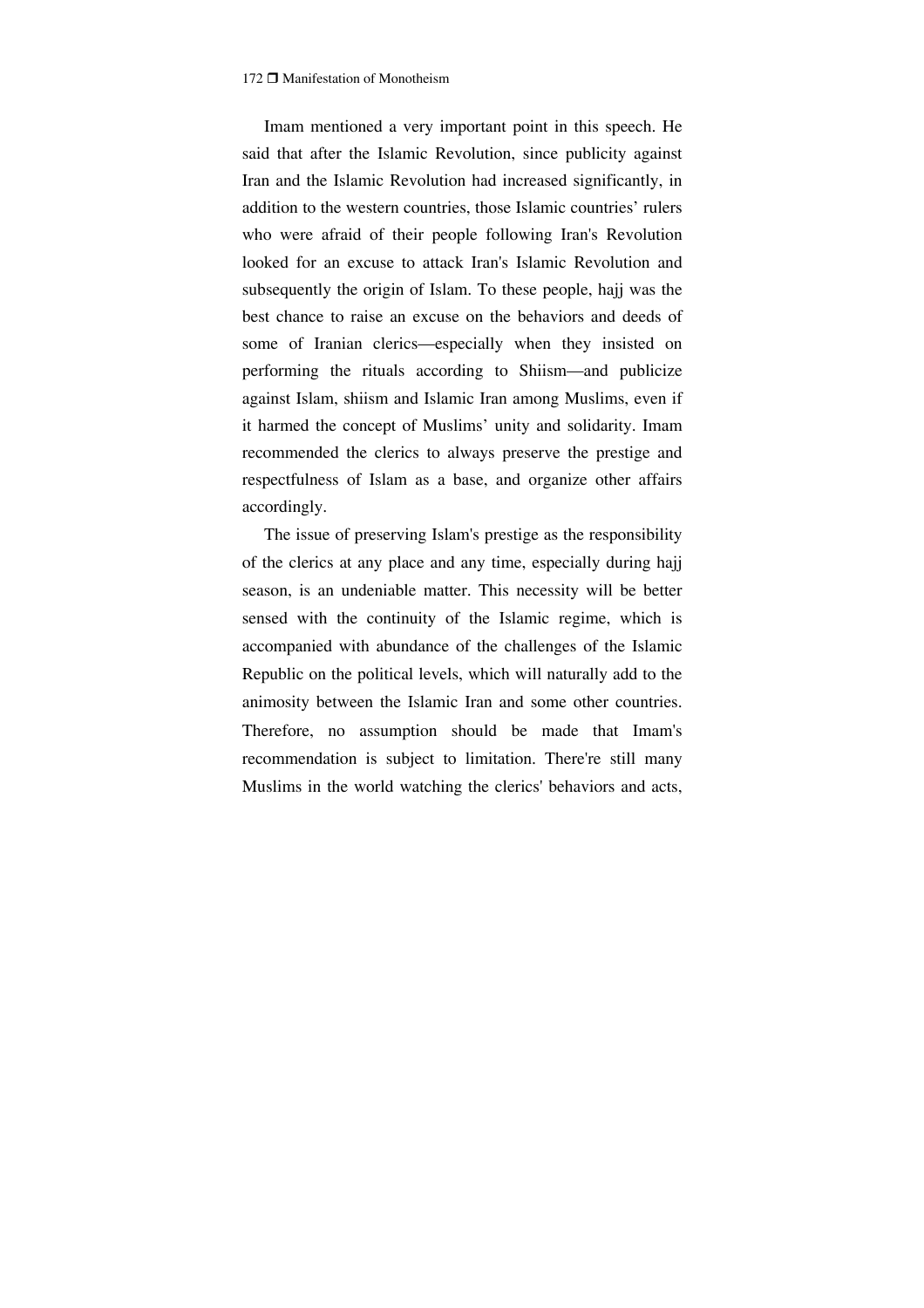in order to sit in judgment on Islam, shiism and the Islamic Revolution of Iran based on their performance. After that year, Imam advised the clerics, time after time, to preserve Islam's and the Islamic Revolution's prestige during hajj season, and these frequent advices indicate that preserving Islam's and the Revolution's prestige and credibility during hajj season had been very important to him.

## **Awakening and Informing Pilgrims**

In Imam's opinion, another duty of the clerics in hajj is awakening hajjis. There's no doubt that many of hajjis are from remote towns and villages, and unaware of the problems and affairs of the world of Islam. Even those from the provinces' capitals are normally so involved in their daily lives that have no time for such affairs. Besides, these affairs normally don't concern them anyway. Therefore, when these people go to hajj, they cannot display a thought that strongly believes in a powerful bond between the devotional and socio-political aspects of hajj. Hajj season is a chance for these people to become acquainted with the non-devotional aspects of hajj. This is the clerics' duty to take advantage of the opportunity to familiarize them with different political and social matters related to hajj. Imam Khomeini advised Iranian and non-Iranian clerics to inform people of the problems of the world of Islam. He said: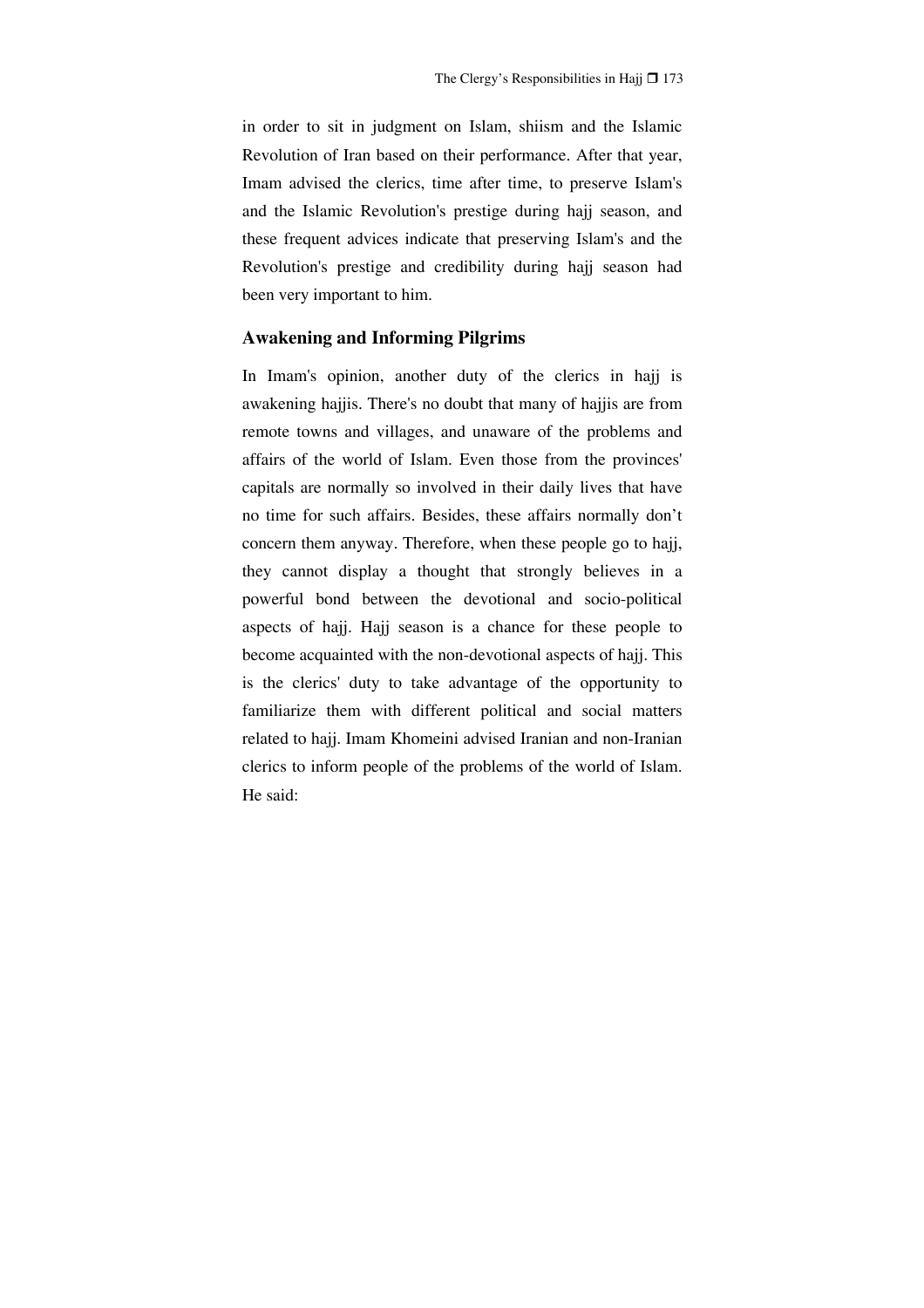"It is incumbent upon sympathizing Muslims, *ulema*, writers, scholars, artists, philosophers, researchers, theosophists and intellectuals who suffer from these issues and feel pity for Islam and Muslims belonging to any denomination and living in any place, to grid up their loins and enlighten Muslims. It is essential to prevent this enormous threat to Islam and Muslims $"$ <sup>1</sup>

Perhaps, there has rarely been a message issued by Imam through which he hasn't emphatically advised the clerics and *ulema* of Islam to enlighten people.

It has been resolved in Iran that one or two clerics accompany every caravan dispatched to hajj and take charge of performing the rituals. This will obviously urge the authorities and managers of hajj to give their best efforts to choose those clerics with sufficient knowledge about the world's political affairs to accompany the caravans. Sometimes this important aspect gets ignored and only the devotional aspect of hajj is taken into consideration, so as a result, those clerics with no sufficient political knowledge will accompany the caravans and therefore, Imam's intention will not be realized.

In any case, informing hajjis of the political and social concerns in the world of Islam and explaining important affairs to Muslims is a significant and remarkable task entrusted to the caravan's clerics and ignoring such a task is never permissible.

<sup>1.</sup> *Sahifeh-ye Imam*, vol. 19, p. 19.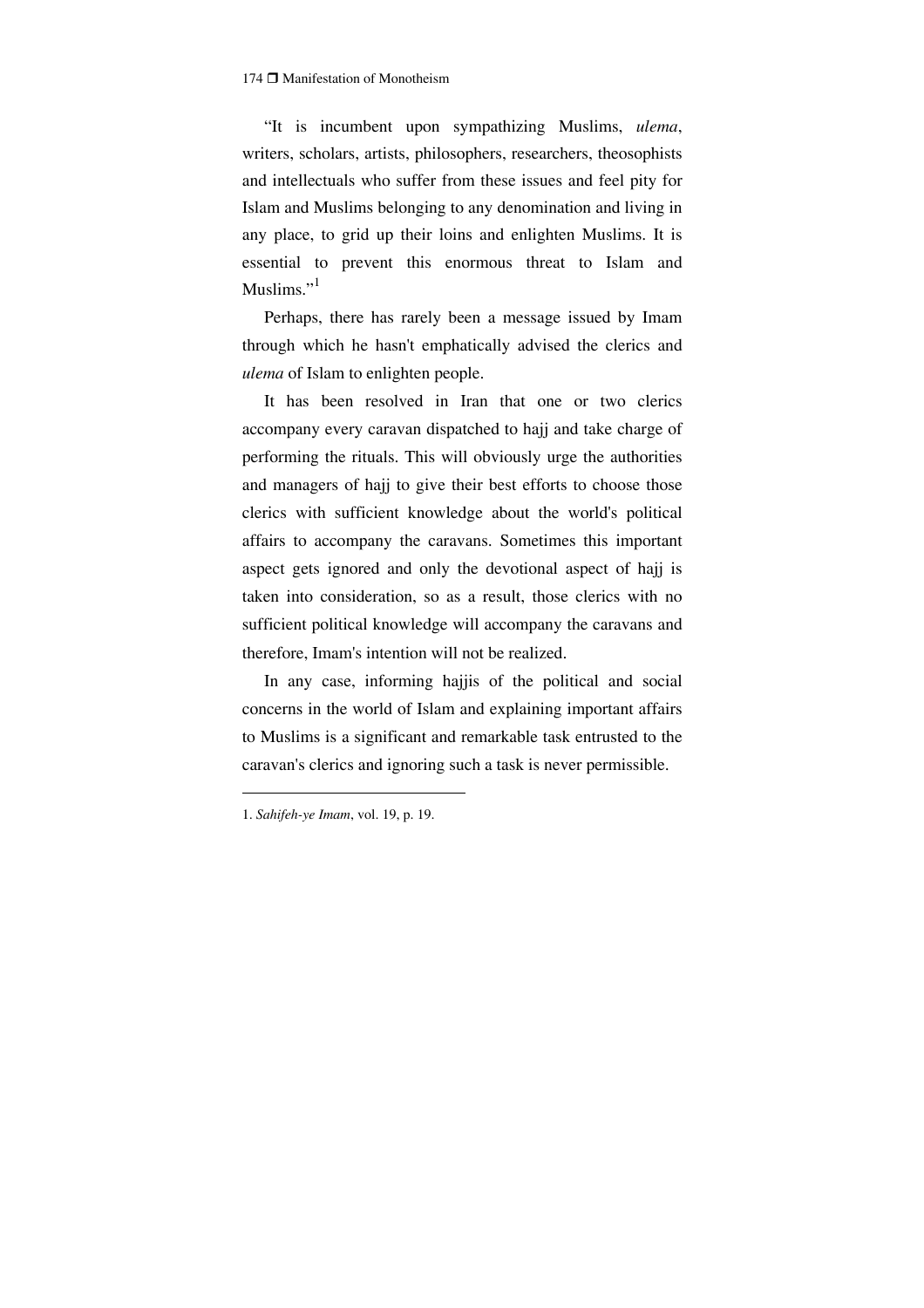# **Section Eleven Changes in Hajj After the Islamic Revolution of Iran**

### **Changes in Hajj Literature**

One of the significant changes in hajj was in the field of hajj literature. Imam entered and promoted some terms and expressions in the written and spoken literature of hajj that had not either existed before or had been completely forgotten.

One of the most important terms was the word "politicaldevotional." Up until then, this word had never been used or existed. The distinction between religion and politics never allowed anyone to have a mix picture of the devotional and political affairs. Not only such a combination wasn't imaginable by anyone, but they thought that their proximity would be corruptive to both of them. Politics had its own district and so did religion, especially in devotional affairs. And if a scholar ever happened to allow religion enters the district of politics, he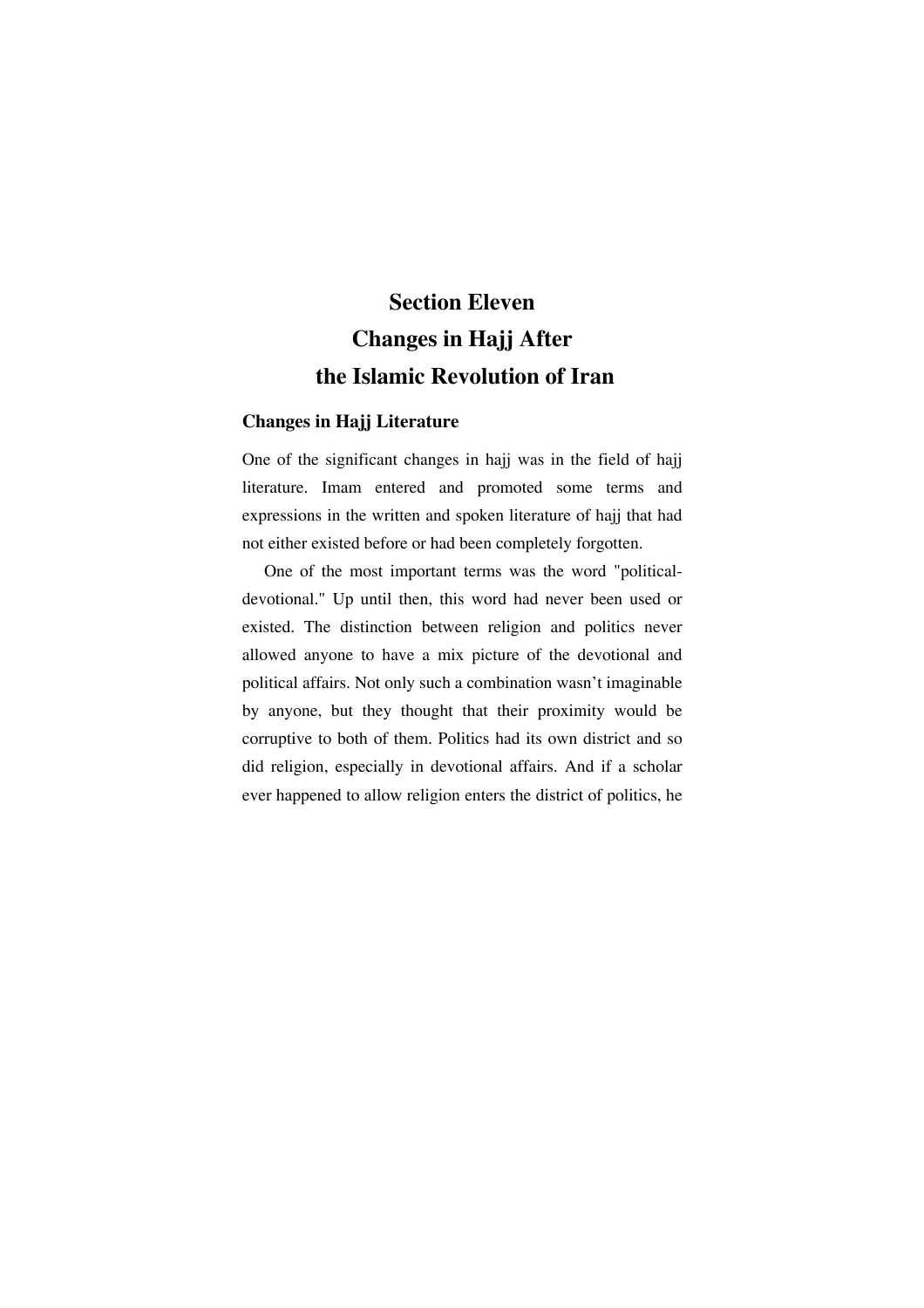would never talk about their being interlaced and at the most he'd probably support no contradiction between them and in best condition he'd allow religious people to intervene in politics, provided that they kept a reasonable distance between the religious and political affairs. Imam who believed in combination of religion and politics and took into consideration some of the religion affairs within which, in addition to religious dimensions, some aspects of worldly and especially managerial affairs also existed, gradually realized the twosidedness of a number of social affairs and initiated a religious literature and applied the term "devotional-political" to two specific Islamic worships, the Friday prayer and hajj. This term has no previous record in religious literature and is one of Imam Khomeini's innovations. It has a significant meaning which indicates a school in interpretation of religion. This fact that Islam, contrary to Christianity, is not an entirely otherworldly religion is not quite seriously opposed, and those who disagree with each other on this, they actually disagree on its amplitude and constriction, but they apparently agree its originality. Theoretically, this is not a matter of discussion, but what's really important about Imam's life is making this applicable to daily life. Imam expressively applied this view to all traditions, customs and devotional and non-devotional rituals and created terms for occasions like the Friday prayer and hajj, in order to become permanent in religious literature and play his role.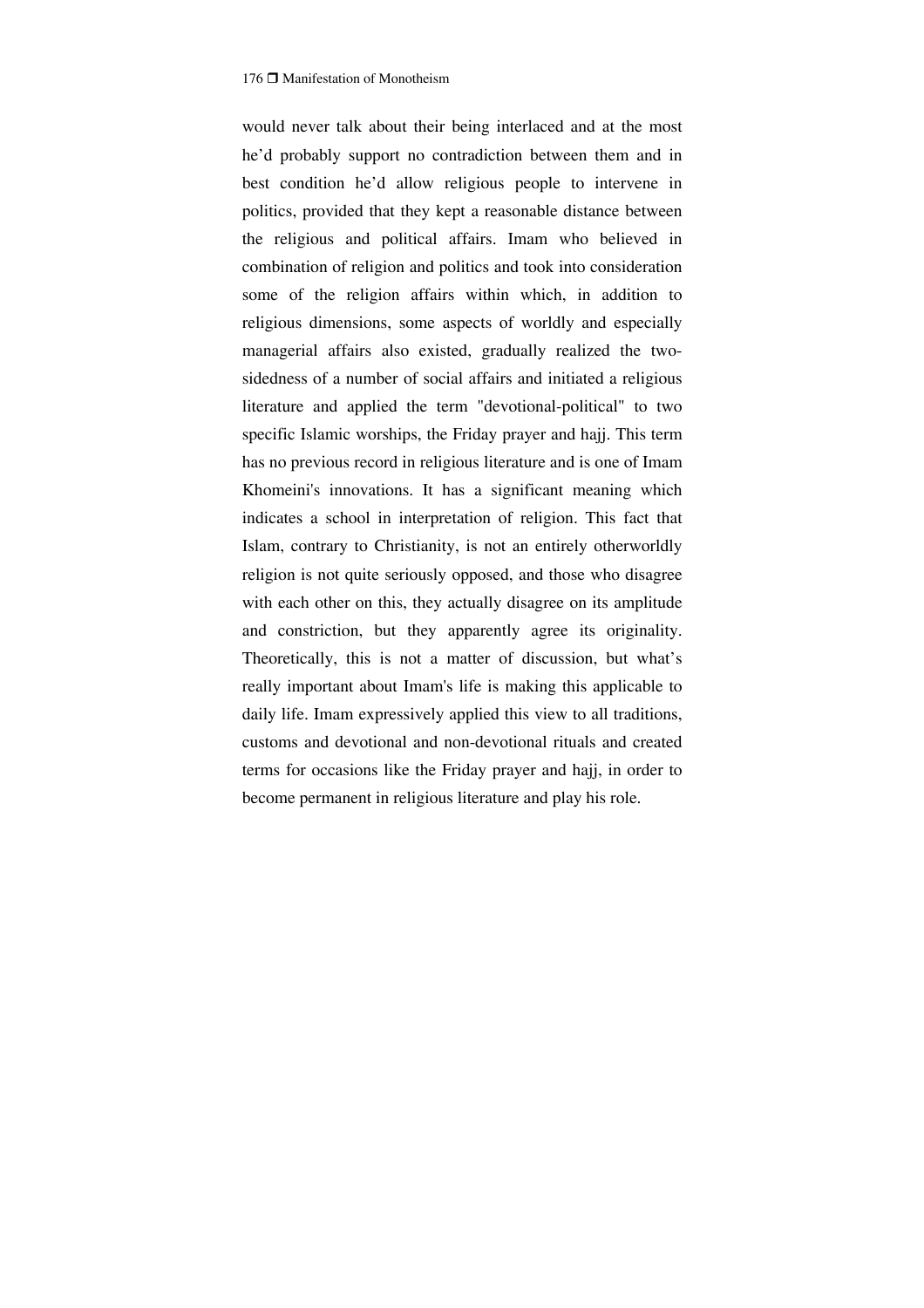Another innovation of Imam was entering terms such as 'Abrahamian and Muhammadan hajj' in hajj literature. As we mentioned at the beginning of the discussion, the founder of performing hajj rituals as done today was Abraham (PBUH). According to Quran, Abraham is not only the founder of the monotheist religion in the Middle East, but also is the founder of hajj. He left this tradition as a memorial and the Arab community of those days knew this too. That's why in that polytheistic environment, you could still sometimes find people known as "*hanif*". These were people pursuing Abraham's religion and their behavioral instruction was based on the little concepts passed on to them verbally about Abraham's tradition by their predecessors. They were called *honafa*. Hajj is one of the traditions and customs of Abraham's religion that Islam accepted after correcting and cleaning it off of polytheistic additions. The Abrahamian hajj was a hajj in disagreement with the additions made by the class and tribal society, especially the Ghoraish. It was an entirely monotheistic hajj completely free of apparent and hidden polytheisms. Imam Khomeini was interested in this characteristic of Abrahamic hajj and used the term 'Abrahamian and Muhammadan hajj' to clean hajj off of the additions made by ignorance or the rulers' swindles and return the real symbol of monotheism to hajj by using this term. 'Abrahamian and Muhammadan hajj' was a term that Imam Khomeini added to the literature of hajj. This is what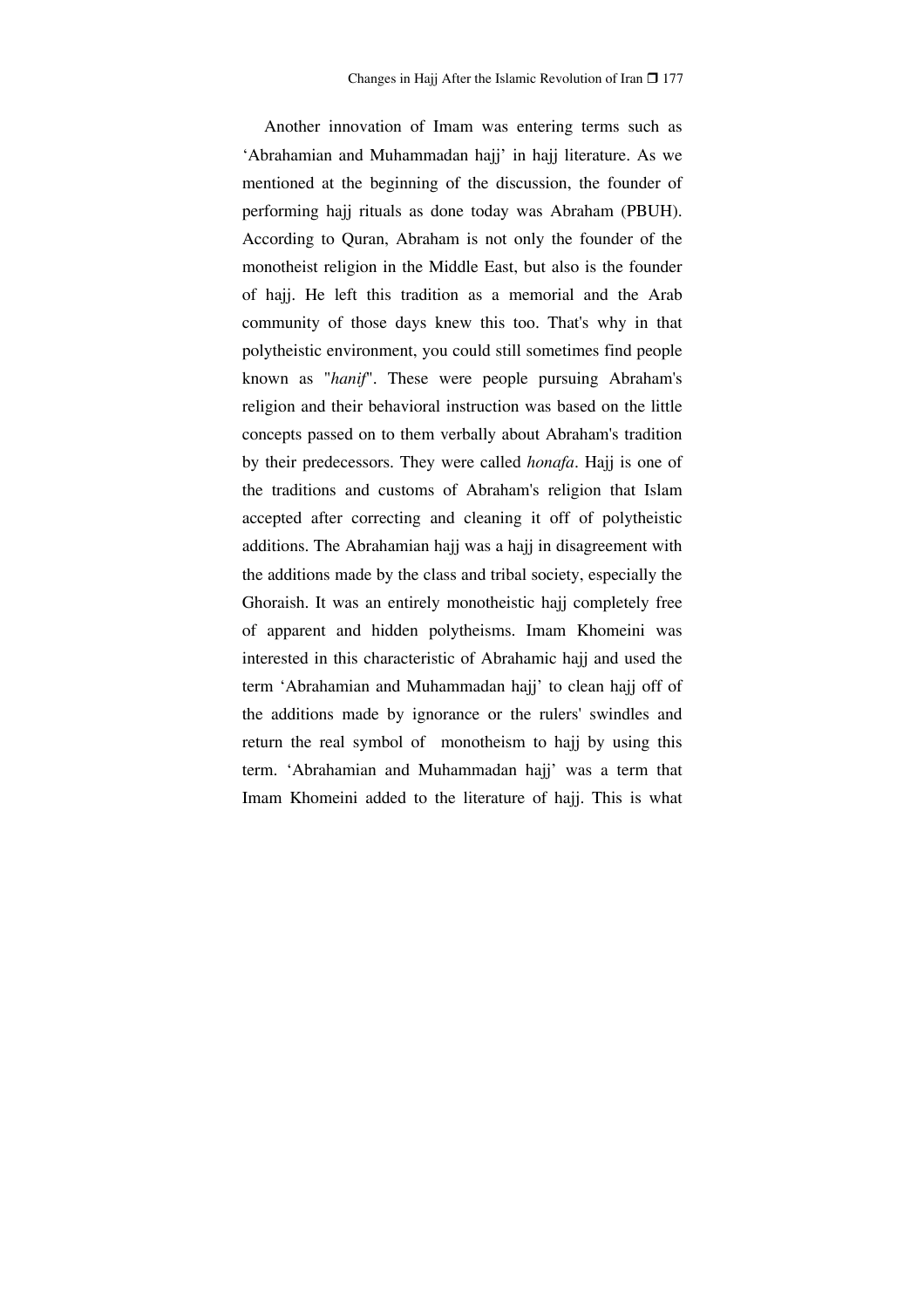Imam Khomeini said about the characteristics of 'Abrahamian and Muhammadan hajj':

"This basically political congress which is convened at the invitation of Abraham and Mohammad (may God's peace be upon both of them and their progenies) and in which the people gather from every nook and corner of the world, is in the interests of mankind and the establishment of justice. It is in continuation of the idol breakings of Abraham and Mohammad and the *taghut*-breakings and pharaoh-dethronements of Musa (Moses). Which idol could surpass the Great Satan and the world-devouring idols and *taghuts* that call on all the downtrodden of the world to glorify and submit to them and regard all the liberal servants of God as their own slaves?

In the obligatory hajj which is response to God and migration toward God, the Exalted, by the blessings of Abraham and Mohammad, it is the station of "no" to all idols, taghuts and devils." $<sup>1</sup>$ </sup>

This interpretation that 'there're still idols in the world so idol-breaking should continue on' is something that Muslims had forgotten for centuries. This was perhaps why the rulers of Saudi and their affiliated religious scholars couldn't believe that the walk of disavowal of polytheists had to occur in this ritual. What Imam did was actually generalizing the meaning of idol and idolism. Long ago, Muslims believed that idols were only

<sup>1.</sup> *Sahifeh-ye Imam*, vol. 20, p. 84.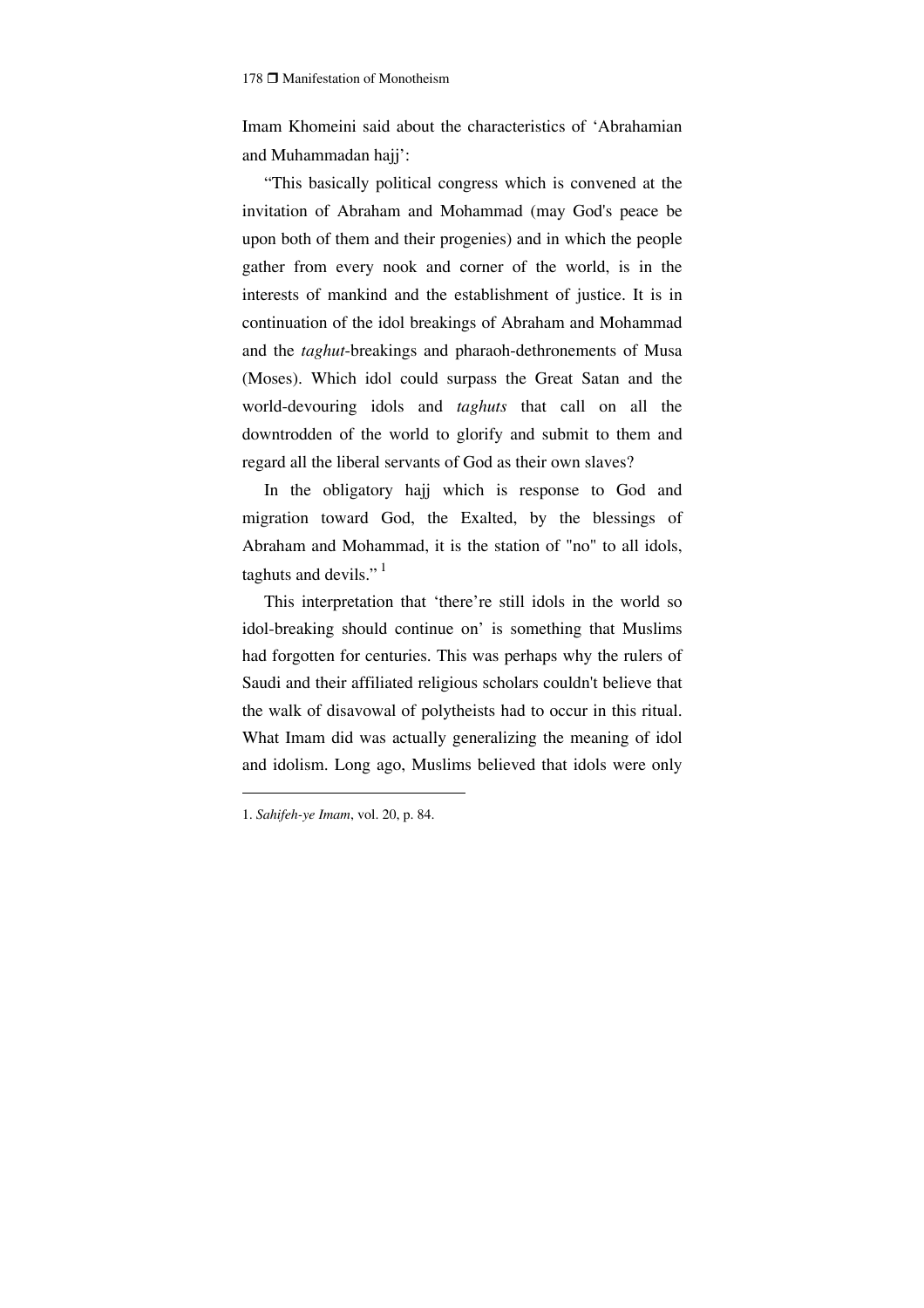some sort of gods that the idolaters made out of stones and woods and worshipped. But in Imam's view, the issue was not the stones and woods, but it was the humility and prostration that people showed before God's creatures rather than God himself. Therefore, anywhere there is prostration, there is idolism as well. Imam believed that the bowing down of the world in general and the world of Islam—particularly the Islamic countries' leaders—before the Western powers especially America, was the proof of idolism. So he urged people to follow Abraham and Mohammad's path. He didn't think the work of those two new honorable was finished yet and believed that the idols themselves and the complications behind idolatry had only changed.

Another term Imam entered into hajj literature was the interpretation of "disavowal of polytheists". This interpretation had never existed in hajj literature in Farsi before Imam. The term "disavowal of polytheists" is the weighty interpretation of what Imam had picked from Ali Ibn-e Abitalib's recitation of chapter *Tawbah* during hajj season while representing the generous messenger in the ninth hegira year according to lunar calendar. This chapter was actually about Medina's official declaration of position for Mecca and the House of God as opposed that of the Ghoraish and other polytheists. The fact that someone didn't take this as an entirely historic and forgotten event and always emphasized on its being alive and current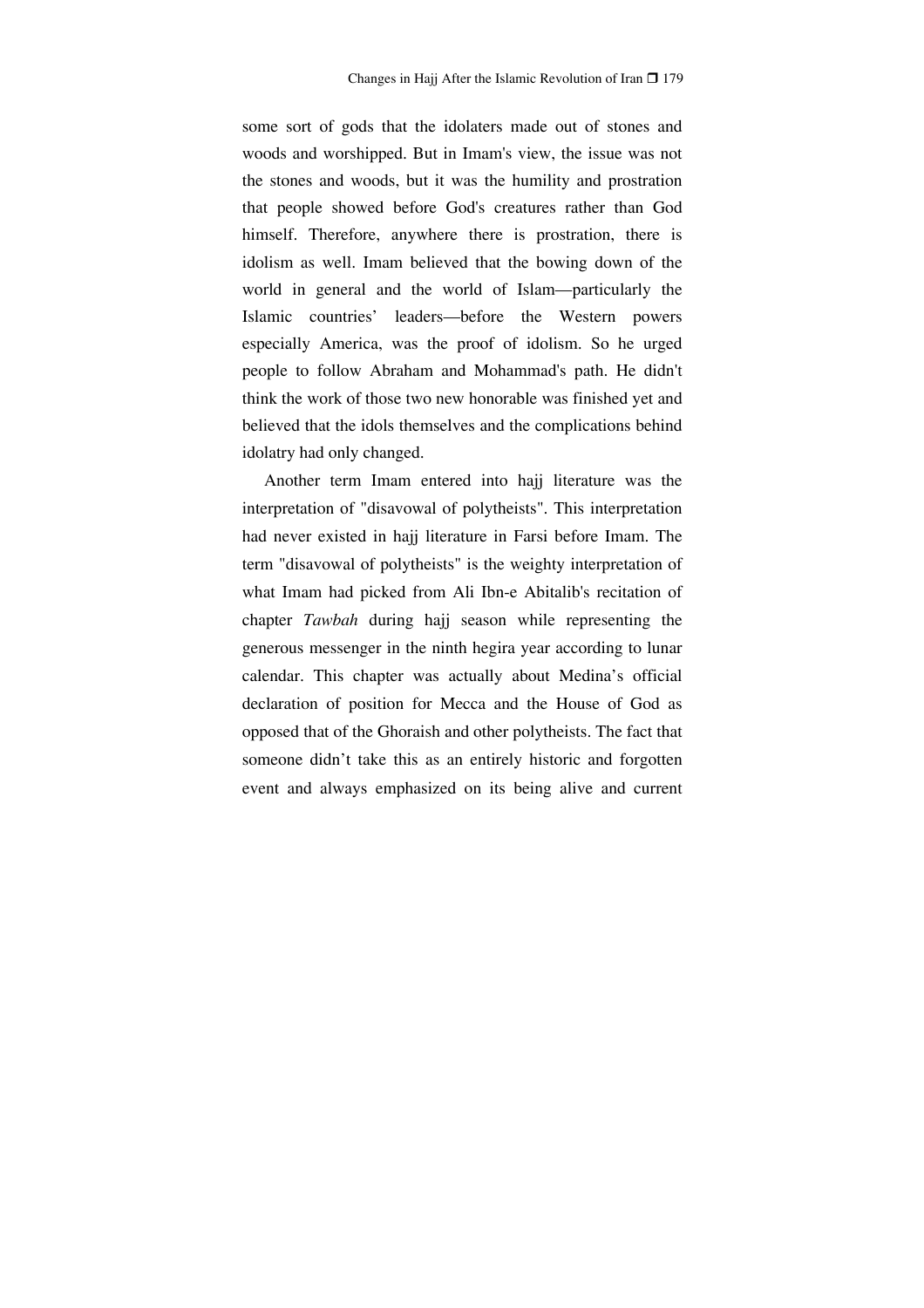throughout the history was a new and innovative thing. Taking this historic event and turning it to a slogan and a permanent terminology was one of Imam's talents and 'detachment' would be a prolific interpretation of it. Imam had exhibited such cleverness many times and this was one of them. Since the interpretation of disavowal of polytheists has originated from a historic event during the period of the prophet (PBUH) and Muslims of the Early Islamic Era and is supported by Quran, it can never be denied. Although, this interpretation is totally innovative, no one can take it as an 'innovation' because it's being strongly supported by the history and Quran. This is why the enemies tried their best to prove the discontinuousness of this command and say that the "disavowal of polytheists" is a historic matter and belongs to the past. And Imam insisted on this "disavowal of polytheists." He said:

"The cry of disavowal against polytheists is not restricted to a particular period. This is a permanent order that will last till the polytheists of Hejaz are overthrown. And the "uprising of mankind" is not time specific; it is an order for every time and place. Every year in this public assembly of men, it is among the important forms of worship till eternity."<sup>1</sup>

Giving a historic look to disavowal of polytheists is actually discrediting this important Islamic order. If Muslims were supposed to take such Quranic orders historic and done with,

<sup>1.</sup> Ibid., p. 88.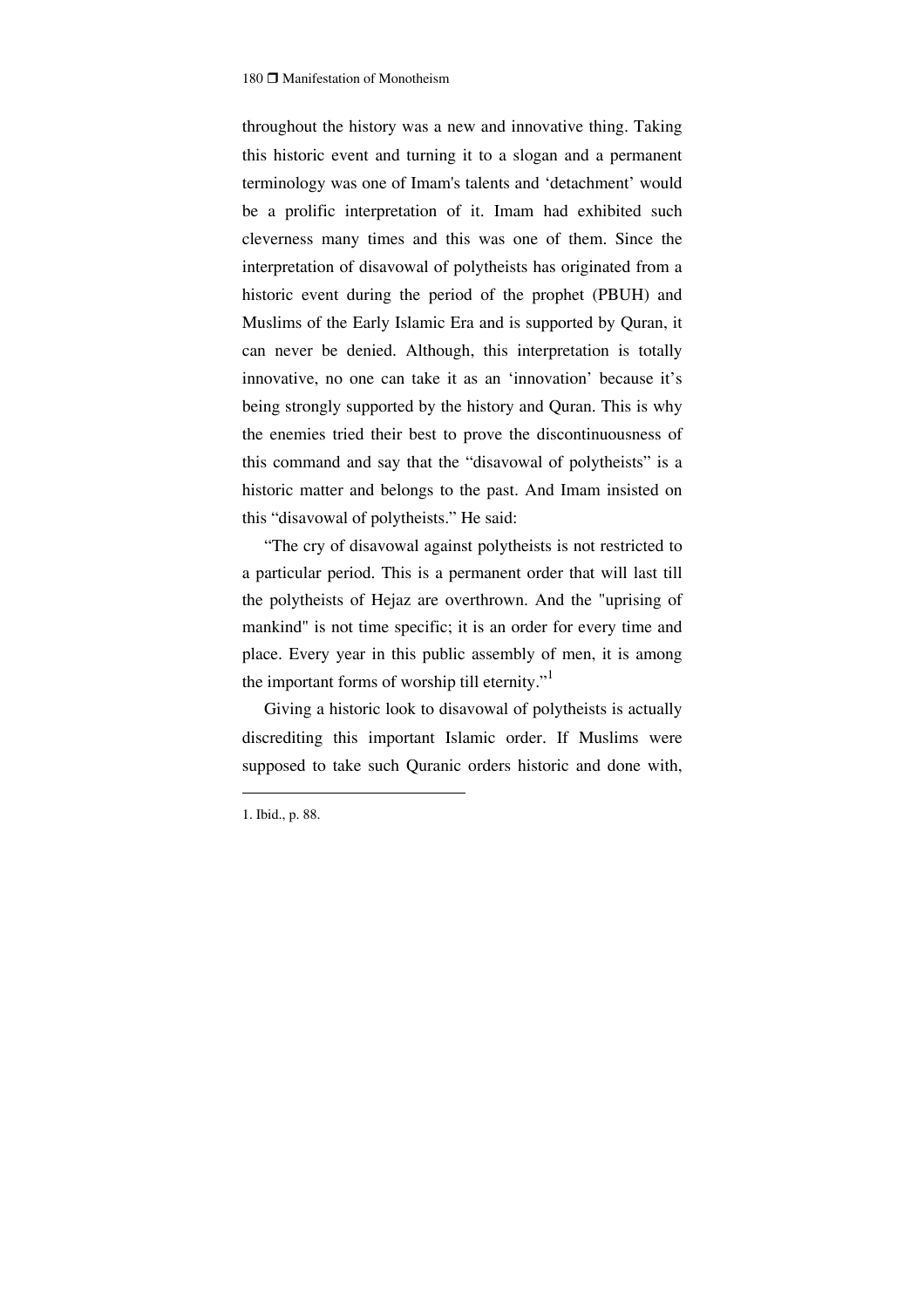then they should forget many of other Quranic commands and that way, nothing would be left of Islam. But Imam considers the disavowal of polytheists as an integral part of hajj and believes that hajj wouldn't be complete without it. He recommends the Saudi government, who'd been trying to take that out of hajj rituals, to stop their efforts, because hajj wouldn't be complete without disavowal of polytheists. In Farvardin 22, 1367 AHS he addressed the group of three, Mr. Karrubi, Imam's delegate in hajj affairs, Mr. Sayyed Muhammad Khatami, the then minister of Islamic culture and guidance and Mr. Muhammad Hussain Rezaie, the supervisor of hajj organization:

"The pilgrims will fulfill their duty to declare disavowal of polytheists, America and Israel. It is not possible for our pilgrims to go for hajj but not participate in demonstrations against the world arrogance. Declaring disavowal of polytheists is among the political aspect of hajj, without which our hajj is no hajj at all. The Saudi family should know that if they act otherwise, they have stood against Muslims of the world; if they act correctly, it is to their own benefit."<sup>1</sup>

Importing this interpretation into hajj literature is one of Imam's most important initiatives. Today, this ritual may not be performed as extensive as it did the years prior to the bloody hajj due to the heavy pressure exerted by the world's arrogance

<sup>1.</sup> Ibid., vol. 21, p. 20.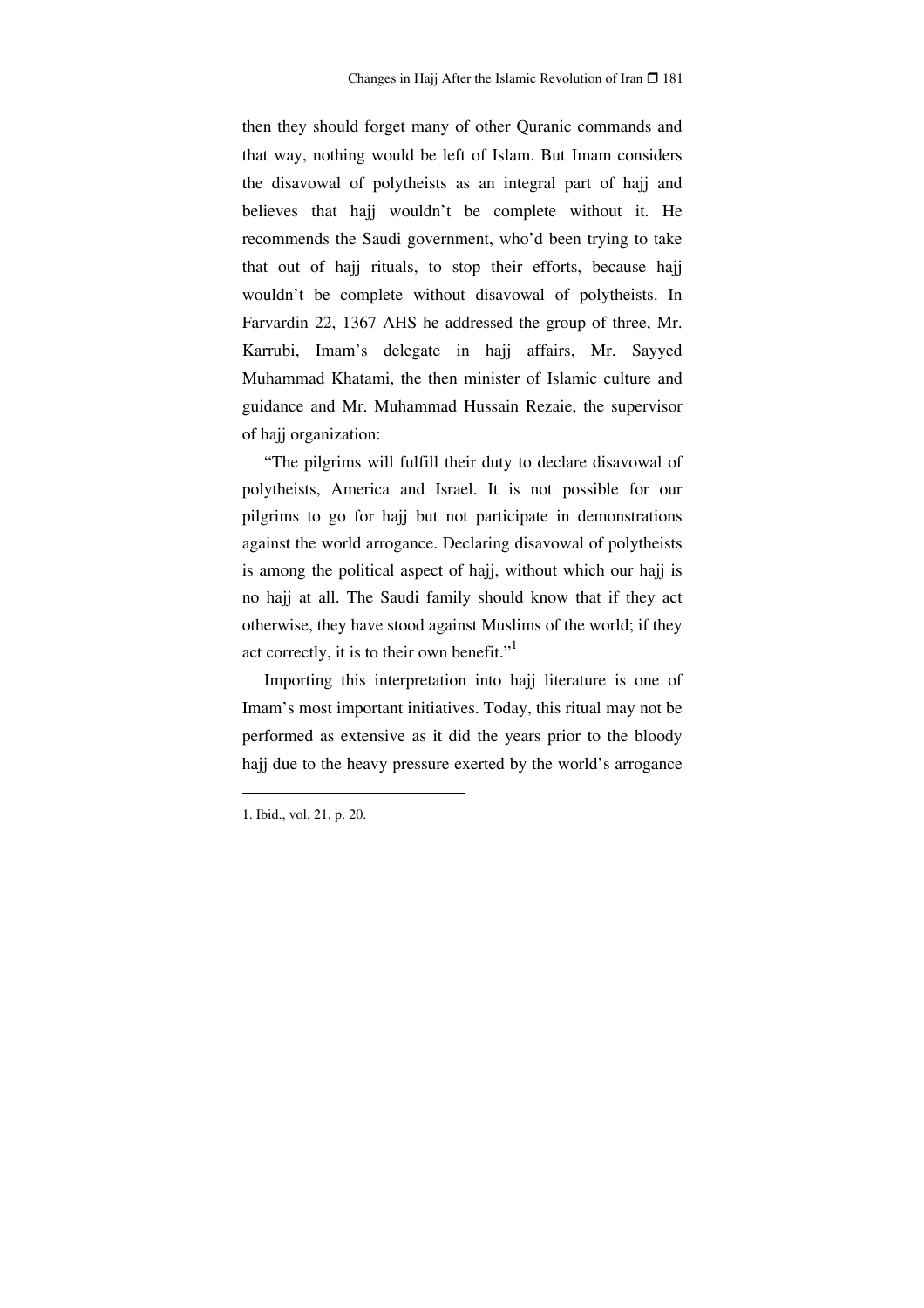and the great fear of Saudi leaders, but this won't lessen the importance of this interpretation's entrance into hajj literature. What's important here is that this interpretation has well been matched with hajj rituals and everyone knows that this is a part of hajj rituals which is not being performed properly due to certain political circumstances. But it will be seriously considered again once the grounds are available. Another term Imam entered into hajj literature was "Ka'bah, the House of people." The connection between the House of God and the House of people, although mentioned in Quran, had been erased from people's minds for centuries. This connection was sometimes seen only among Gnostic poets, but even they meant something else by it. But Imam Khomeini didn't limit this connection within its Gnostic boundaries and took it to the economic and political districts. Imam believed that Quran's interpretation of "rise for people" meant Muslims attention to hajj and the philosophy behind these rituals and the correct performing of them would lead to strengthening of man's life and people's enjoyment of protection, comfort, independence and liberty. This is what Imam said about the House of God's belonging to public:

"*Baytullah al-Haram* is the first house erected for people. No personality, no regime and no tribe can claim to have right of way in it. The Bedouin, the desert dwellers, homeless people and devotees praying in seclusion at the Ka'bah, city dwellers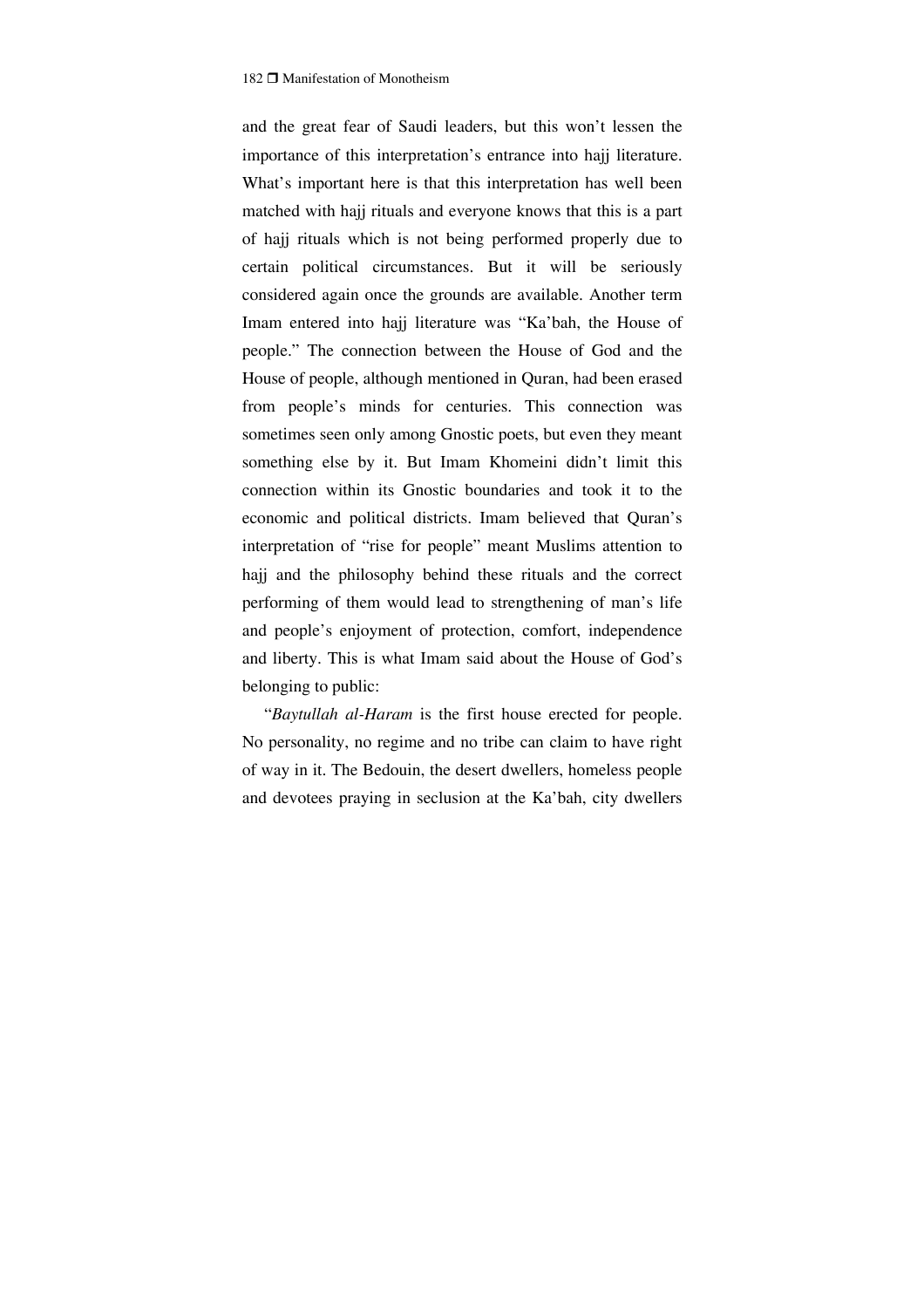and statesmen are equal in it. This holey place has been set up for people, for movement of the people for popular interests."<sup>1</sup>

## **Change in the Meaning of Hajj**

Since the Revolution, hajj has been performed very differently from the past. Up until the Revolution, hajj wasn't purposeful. Hajjis were not aware of its political range of meanings. They perceived it as only a devotional task and never looked at it in a non-devotional way. Prior to the Revolution, Iranian hajjis, as well as other parts of the world's people, were unaware of Islam's non-devotional principles and politico-social commands including hajj. This was due to the influence that the propaganda for isolating Islam had been having on Muslims. This current, being fed by the colonists of the second half of the nineteenth and twentieth century, and consisting of soldiers that were among the welfare-seeking people of the Islamic societies, had a deep influence on Muslims; to an extent where neutralizing it might be very difficult and probably sometimes almost impossible. The strugglers may be accused of impiety in some divisions. The bitter story of the bloody hajj in 1366 and the propaganda of some Islamic countries' media or the silence of some governments and Islamic states' *ulema* were to a point due to this very viewpoint. Although some countries took side with them for the sake of their interests and political ties with

<sup>1.</sup> *Sahifeh-ye Imam*, vol. 19, p. 21.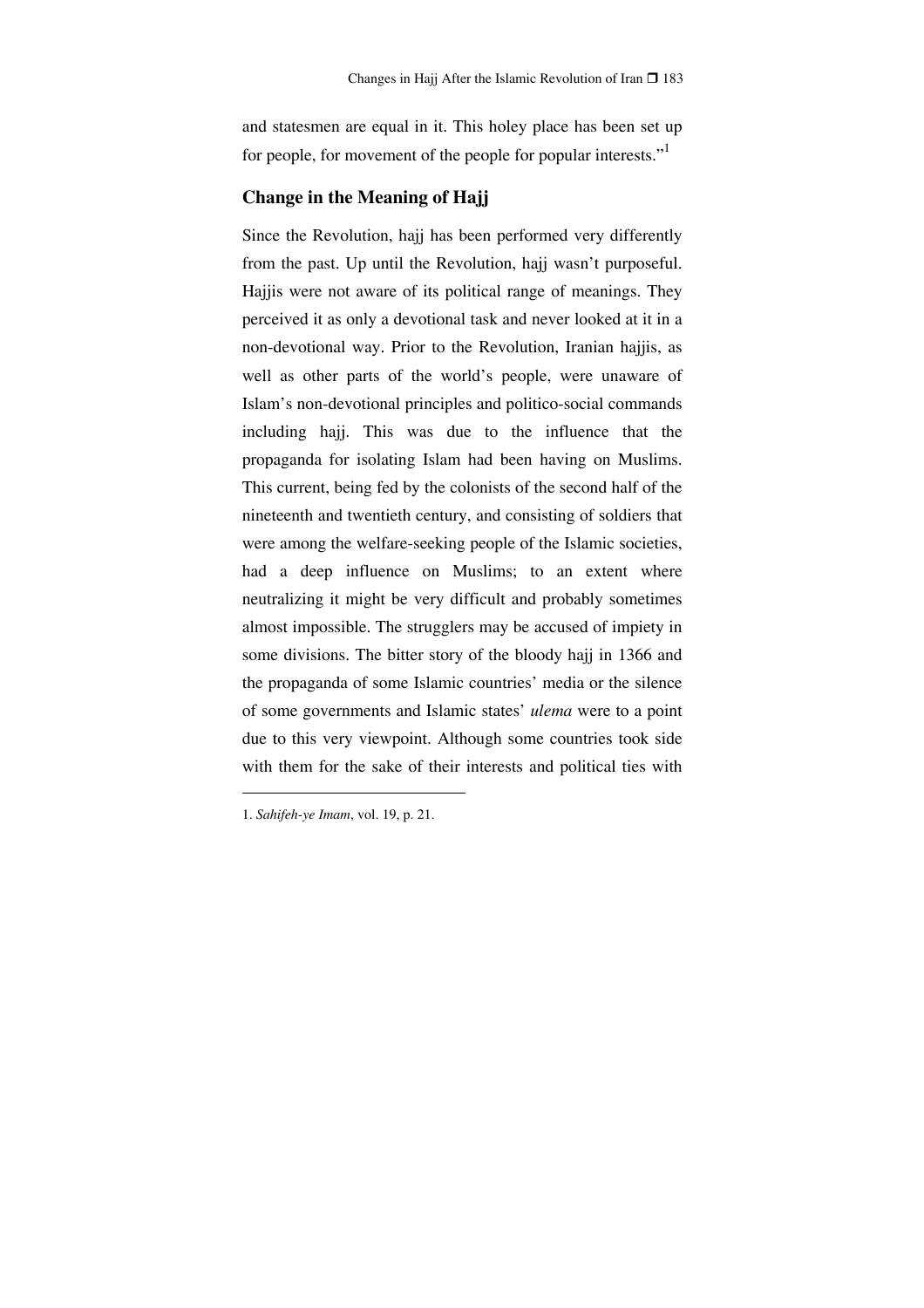the Saudi government, but this should not be forgotten that the issue of disavowal of polytheists during hajj season is not understandable for some governments and *ulema*. Under the influence of extensive propaganda and lengthy instructions, they had forgotten the entire history of hajj during the Islamic and even the Ommavid and Abbasid period, and couldn't really accept an issue like disavowal of polytheists in hajj. A number of them believed that disavowal of polytheists was a political issue and politics and religion didn't get along together well. Although the generous prophet (PBUH) used to make his important political decisions during hajj season and disavowal of polytheists was announced during hajj season, and Quran has clearly specified this, but the extensiveness of the propagandas of the isolating current among Muslims had distanced many Muslims, particularly religion *ulema* from Quran's instructions and never gave them a chance to refer to Quran and become aware of its commands. The Islamic Revolution of Iran was actually some kind of revolutionizing and reviewing the principle and instructions among Muslims in every aspect of Islamic instructions (*ma'aref*) including hajj. After Iran's Islamic Revolution, not only Muslims of Iran, but all Muslims somehow revised their knowledge about hajj. Those who were not very interested in bringing back life and political culture into hajj, tried to find their reasons and those who believed that hajj needed to be revised and reconstructed, tucked up their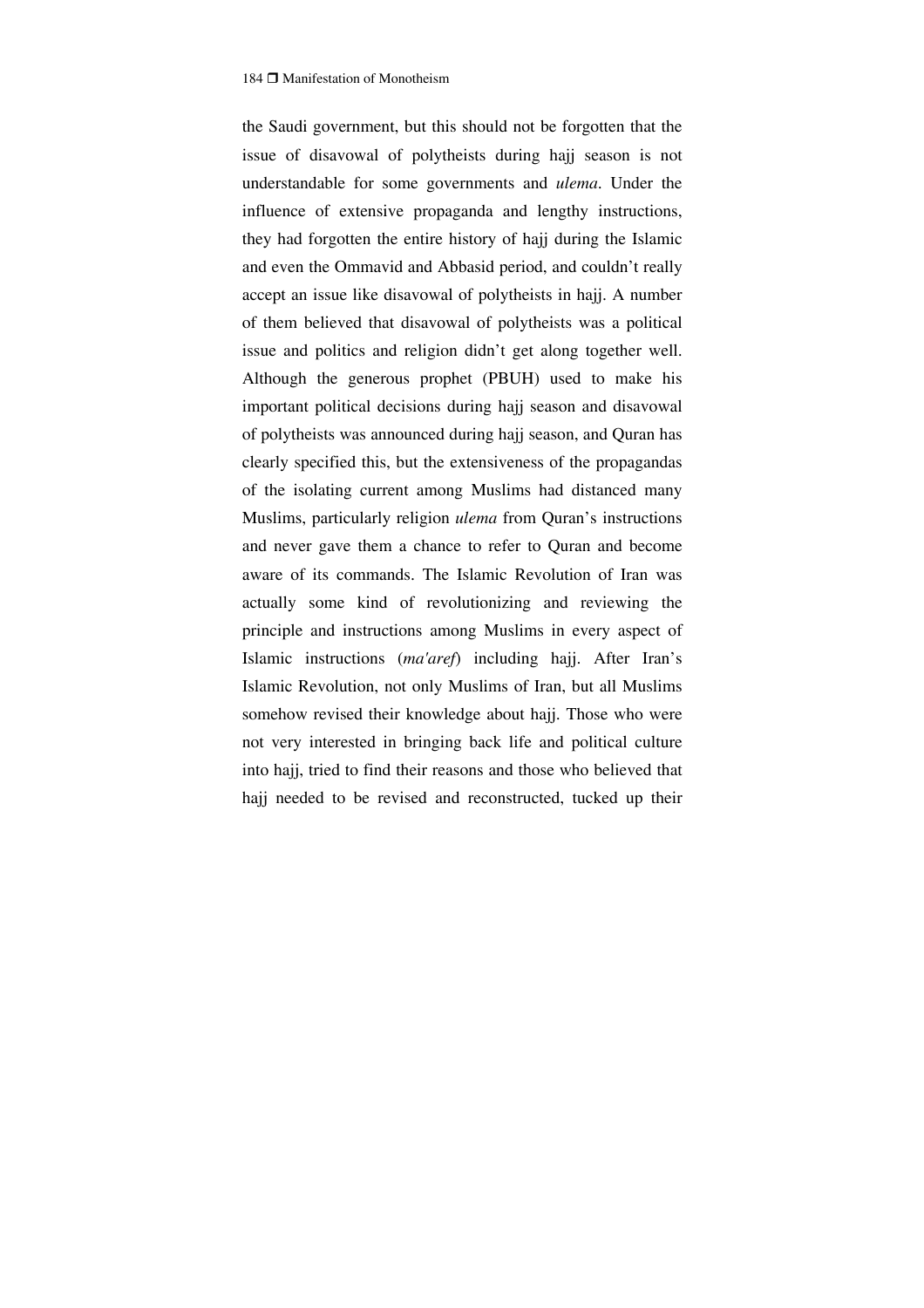sleeve to do so. Although these two efforts were opposite of each other, but they were indeed necessary to clarify the aspects of hajj and were big help in recognizing it.

### **Changes in Performing Hajj Rituals**

One of the major differences between the hajj after and before the Revolution is in the way this political-devotional act is performed. Before the Revolution, people went to Arabia to perform hajj without any proper discipline. The government usually didn't feel responsible for this journey and treated it like any other trip. Caravans did the enrolments themselves and caravan managers helped their members of caravans as much as their honesty and commitments permitted. Caravan managers only had a personal commitment as to whether or not their hajj rituals were being performed correctly. Therefore, if the caravan manager feared God and believed that God was observing his deeds and behaviors, he'd then care about correct performance of his caravan members but if he didn't have such a fear and took this trip just as any other trip to earn money, then hajjis' rituals would have problems. Not to forget that there aren't many people familiar with correct performance of hajj rituals and most people need guidance. Besides, most caravan managers used to have a business look at hajj. This is why when people wanted to go to hajj; they themselves tried to learn the instructions and the government or caravan managers never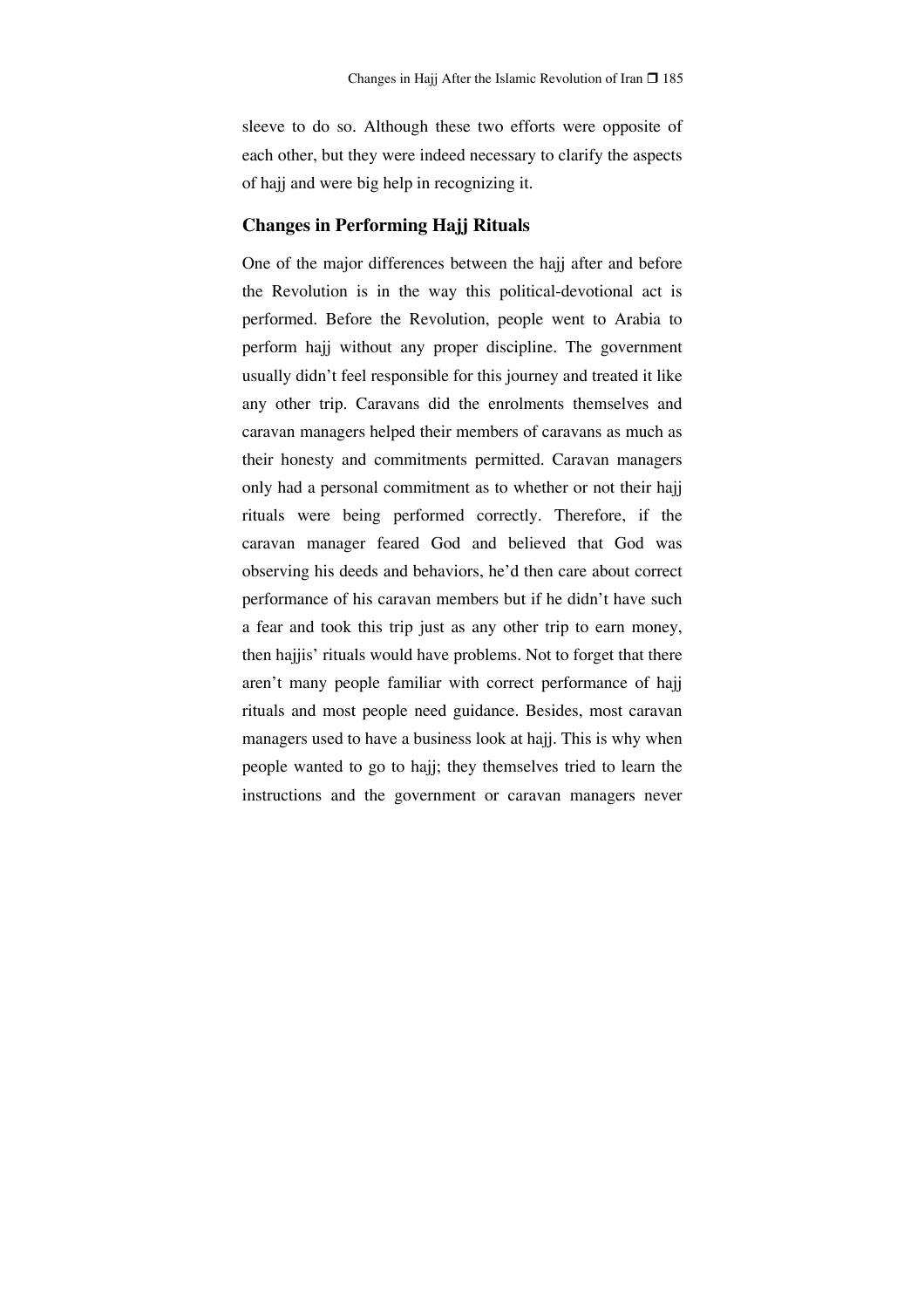cared. After the Revolution, the regime has become responsible for people's hajj rituals and obligated itself to a correct hajj performance for people. Having a jurisprudent (*faqih*) at the top of the regime rendered such a necessity. This was why after the Revolution, an organization was established to carry on these rituals and handle hajj affairs. This organization was significantly helpful in correct performance of hajj. Besides, they also provided appropriate services and facilitated this journey. These efforts are what make the difference between the years before and after the Revolution. But this shouldn't be forgotten that every organization has negative and unwanted consequences alongside with positive ones. Establishing an organization for hajj is worthy of appreciation considering its assisting of people in performing hajj. But the negative effects of such organizations must not be forgotten. Governmental organizations normally become bureaucratic and gradually do less work and waste more time. As the organization expands, unnecessary and useless works will kick in and luxury items and squandering will imposed themselves on it like an octopus. Since in organizations, the budgets and expenses come from different channels, the logical proportion between the expenses verses the work done will no longer make sense and the organization will turn to a budget gobbling place. Evidently, if such conditions occurred in an organization whose intention were correct performance of hajj, then some kind of pessimism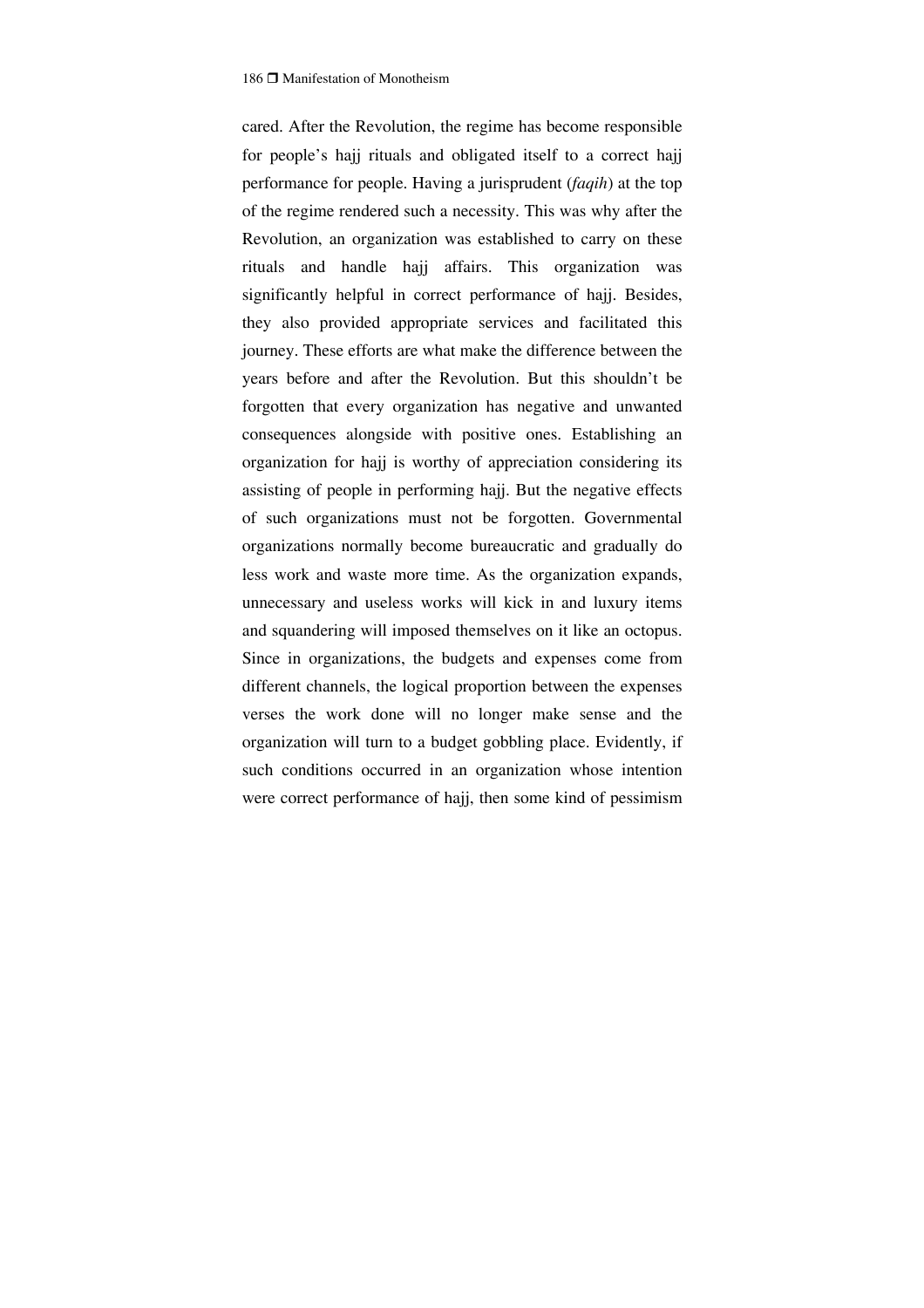and ultimately skepticism of needing such a budget will develop among the providers. The expansion that Hajj and Pilgrimage Organization is experiencing today and the dispatching of so many persons holding unnecessary titles to hajj is an inappropriate sign of the abovementioned disaster. Separating such an organization from the body of government and handing it to people and keeping the government's control over it and keeping ulema's control over the section related to them would seem to be a great help in correct management of hajj and financial sources.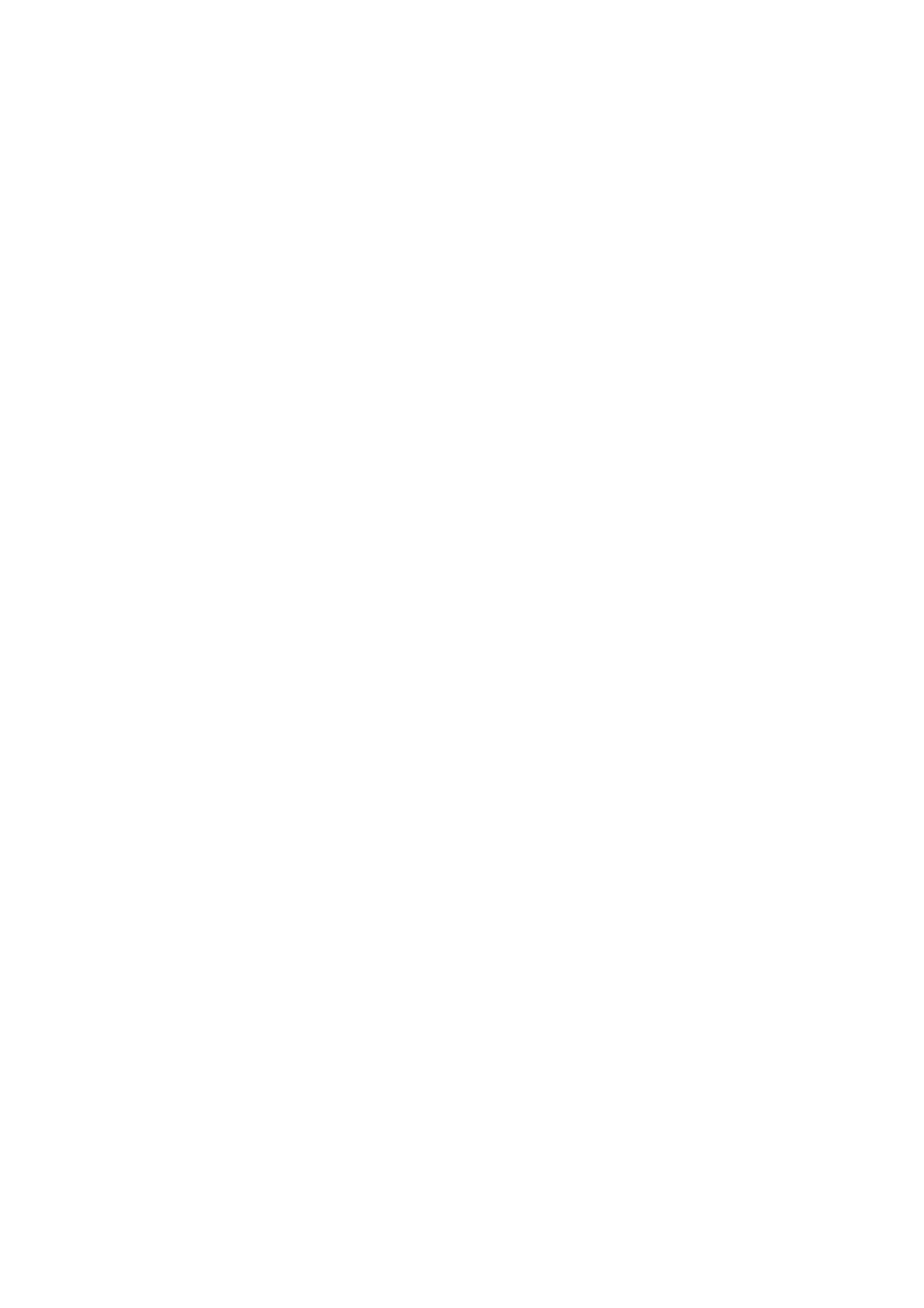# **Section Twelve Imam's Dreams of Hajj**

Imam Khomeini had high hopes for hajj. To him, hajj ritual was an opportunity for Muslims, particularly the scientists, to bring Islam and its great instructions back to their lives by cooperating and collaborating with each other. In Imam's view, Muslims have seriously distanced themselves from Islam's real instructions in their daily lives. Many of Islam's instructions have been forgotten and Islam has actually turned upside down in Muslims' lives. This is why gatherings like hajj must be appreciated in order to introduce the original and pure Islam to them. Imam dreamed of turning hajj to a tribune for delivering the God's messenger's cry to all Muslims and non-Muslims. These words are from Imam:

"In sum, all Muslims should endeavor to revive hajj and the Holy Quran and let these two return to the scene of their lives. By presenting the real and authentic commentaries on the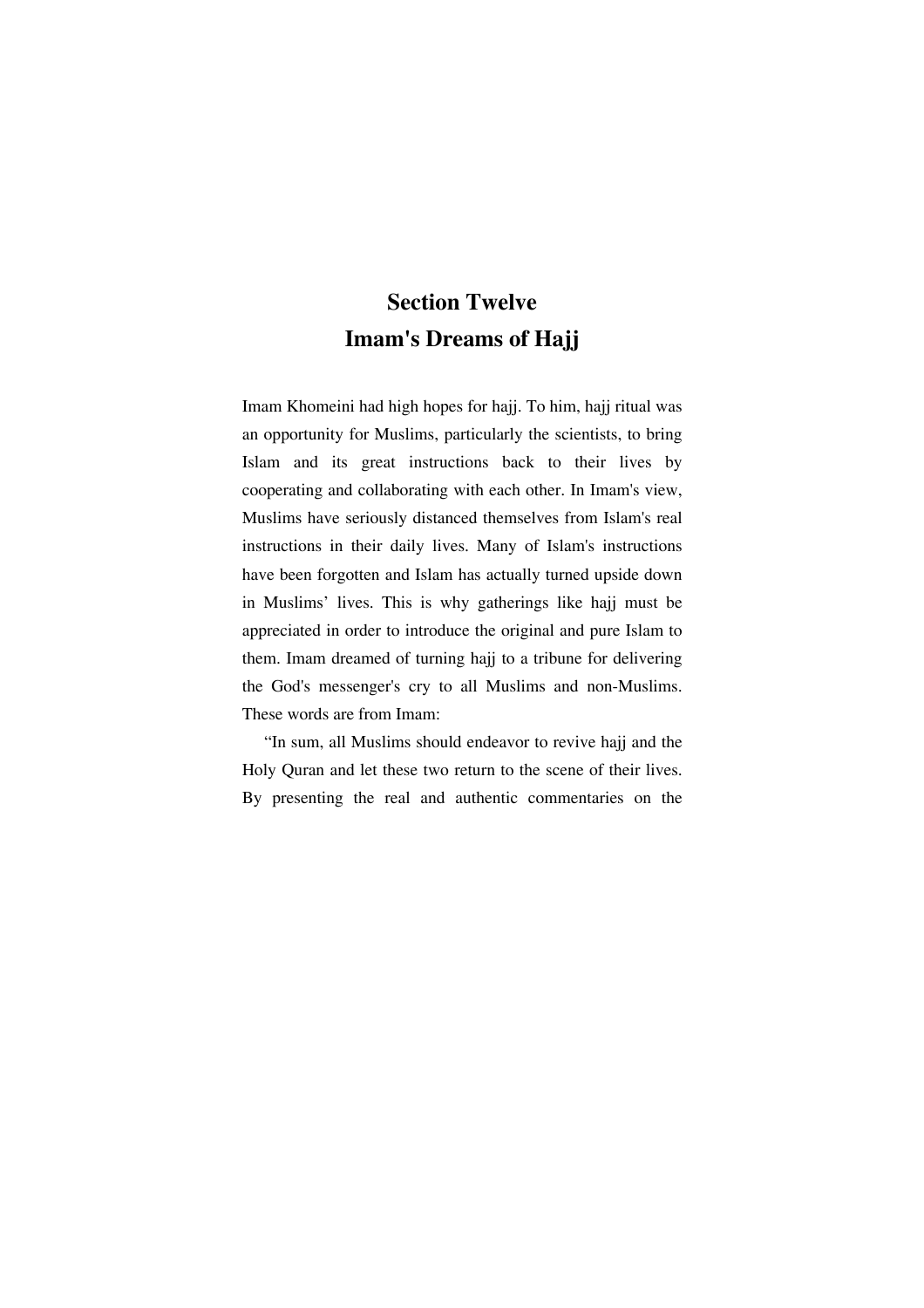philosophy of hajj, the devoted researchers should throw to the sea all the twists and turns of the court—*ulema*'s superstitions."1

Imam wished for hajj to play a role in all aspects of Muslims' lives and leave no part of their lives uninfluenced. In this view, hajj is not about hajji himself, but it is about the entire great community of Islam. Imam believed that not only Quran but also hajj had been distanced from their philosophy of existence and they must someday return to it. If we want to get a closer picture of imam's wishes and hopes about hajj, we must reflect on these words of his more carefully:

"Hajj is meant for seeking nearness to God and man's connection to the Owner of the House—i.e., God, the Almighty. Hajj is not mere movements, acts and utterances; man cannot approach God through hollow speech, utterance and act. Hajj is the center of all the knowledge on God, from which the essence of the policy of Islam in all aspects of life must be sought. Hajj is the messenger, creation and formation of a society far from material and spiritual vices. Hajj is the manifestation and resource of all the loving scenes of life of the perfect man and society in the world, and the rituals of hajj are the rituals of life. While the society of the Islamic *ummah*, regardless of race and nationality, should be Abrahamic in order to be enlisted in the army of the *ummah* of Muhammad (PBUH), be in unison and be a single hand, hajj is the organization, training in

<sup>1.</sup> *Sahifeh-ye Imam*, vol. 21, p. 74.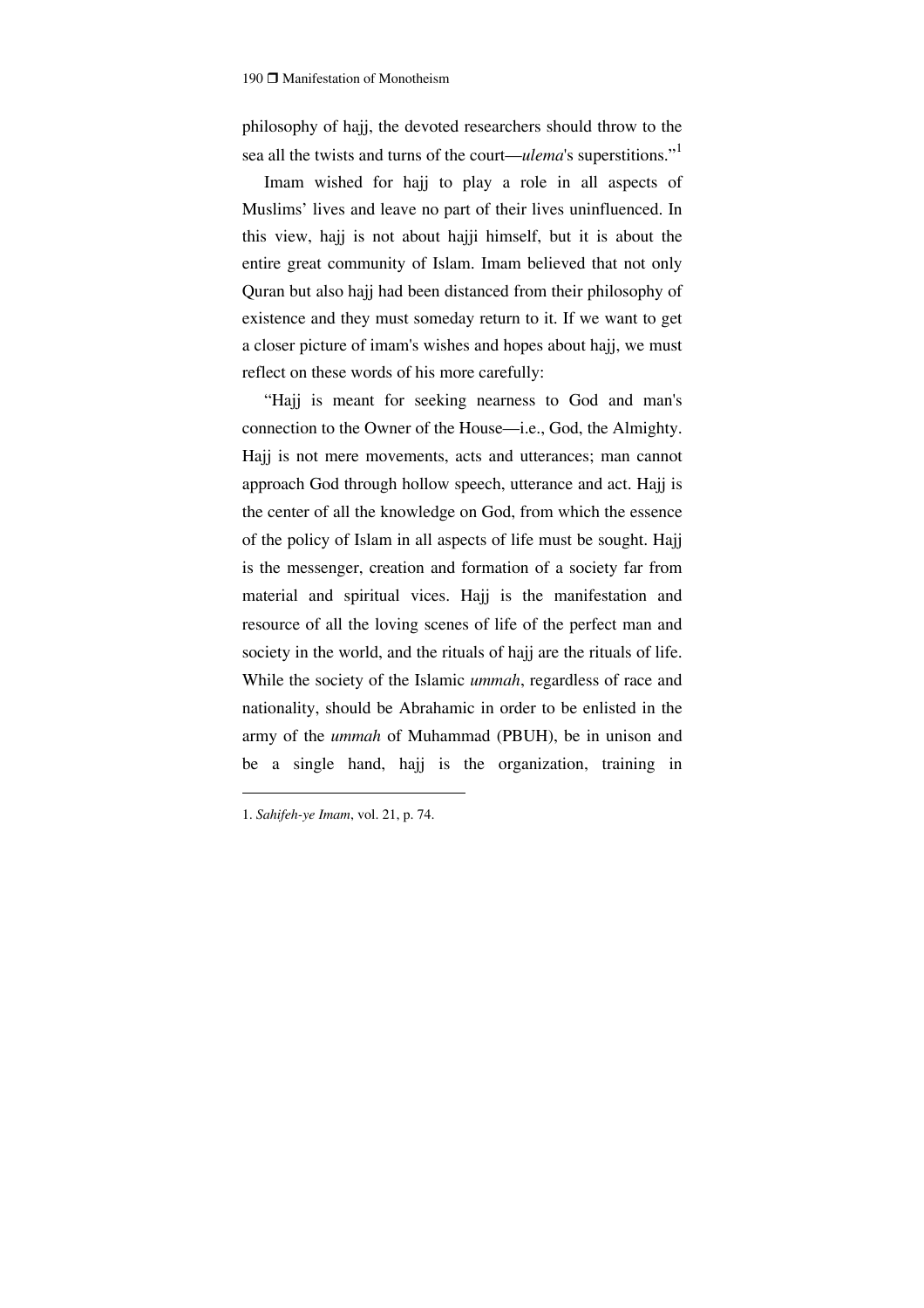monotheistic life. Hajj is the scene of showing as well as the mirror of assessing the material and moral talents and capabilities of Muslims. Hajj is similar to the Quran from which everybody will benefit."<sup>1</sup>

If we want to make a list of Imam's wishes, we can refer to the following topics:

#### **Liberating Accumulated Energy of Muslims**

Imam wished to free the condensed power of Muslims by way of hajj. He said:

"By declaring immunity against the polytheists we decide for the liberation of the accumulated energy of the Muslim world. By the help of God Almighty and through the hands of the children of Quran, one day this task would be realized. God willing, one day all Muslims and those who are suffering would shout against the oppressor in the world, proving that the superpowers, their servants and mercenaries are among the most despised beings in the world."<sup>2</sup>

Imam wished for Muslims to appear as the third great power in the world and hoped that hajj would make this happen. This was why he blamed the unaware, the biased analyst and the mercenaries for this thought that:

"What has hajj got to do with Muslims showing off as the

<sup>1.</sup> Ibid.

<sup>2.</sup> *Sahifhe-ye Imam*, vol. 21, p. 76.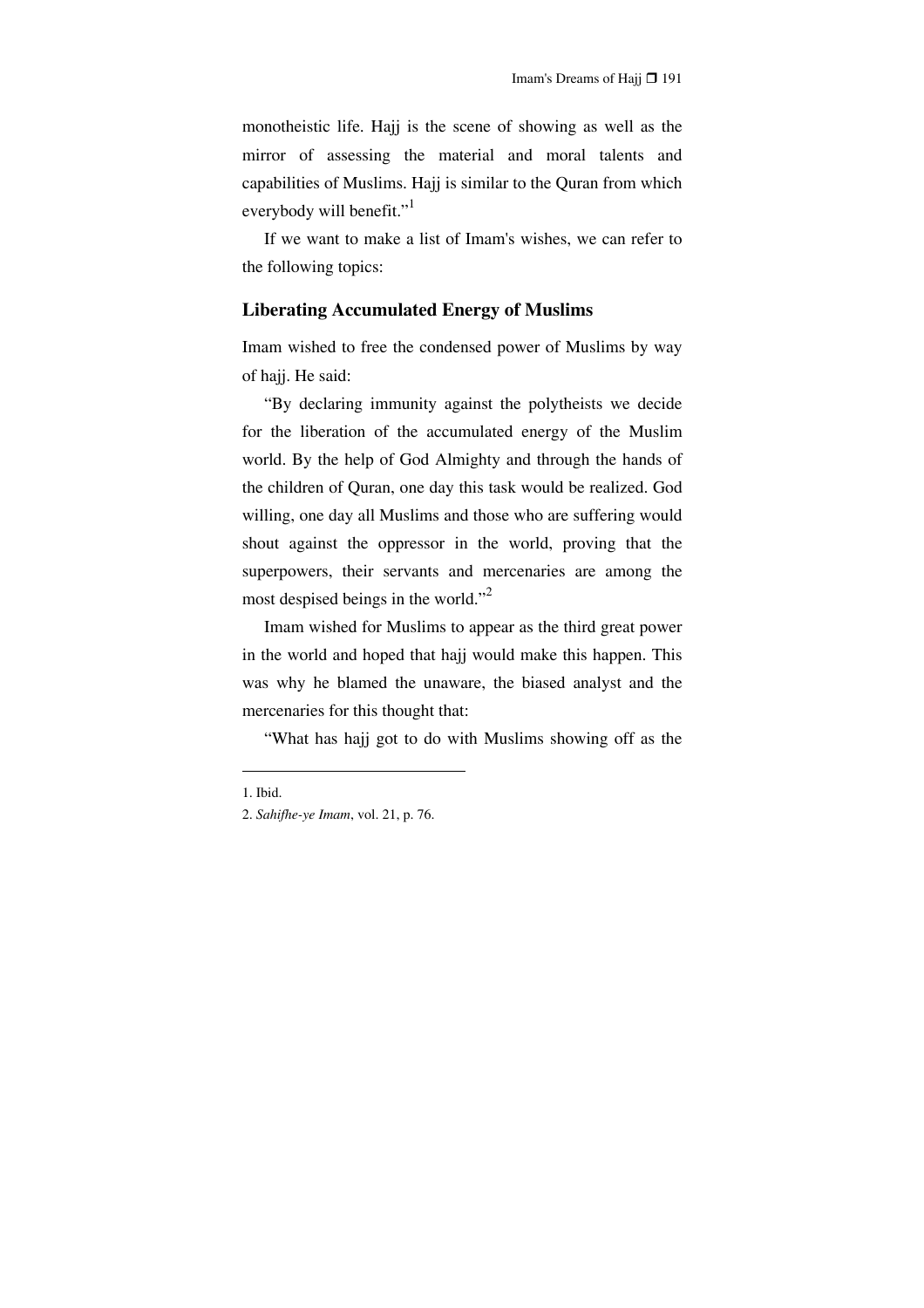third great force and power in the world?"<sup>1</sup>

Achieving this goal was only possible by liberating the accumulated power of Muslims and Imam always wished that someday hajj would make this happen. Considering its structure, hajj is capable of making this happen. Because according to the canon, any Muslim who can afford it, must pilgrimage to the House of God at least once in his life and more than once if wealthy enough. This hajj is aside from the *Umrah* which is performed by Muslims during the year. This means there are always a number of Muslims present at this place. If hajj were being performed like it should have and Muslims evaluated their own abilities and disabilities and analyzed the ways they could eliminate their disabilities and enjoy the thoughts and the material and spiritual assistance of one another, achieving this dream and wish would have been very simple and easy.

The most important step in reaching any goal is awareness, wakefulness and having confidence in achieving that goal. If a society passes through this step successfully, the next steps won't be so hard. The hardest step is actually having faith in abilities. Imam Khomeini always tried to create this faith and hope among the Muslims and the leaders of Islamic countries with his messages and speeches. When Imam Khomeini addresses the king of Arabia and says: "Needing AWACS

<sup>1.</sup> Ibid., p. 73.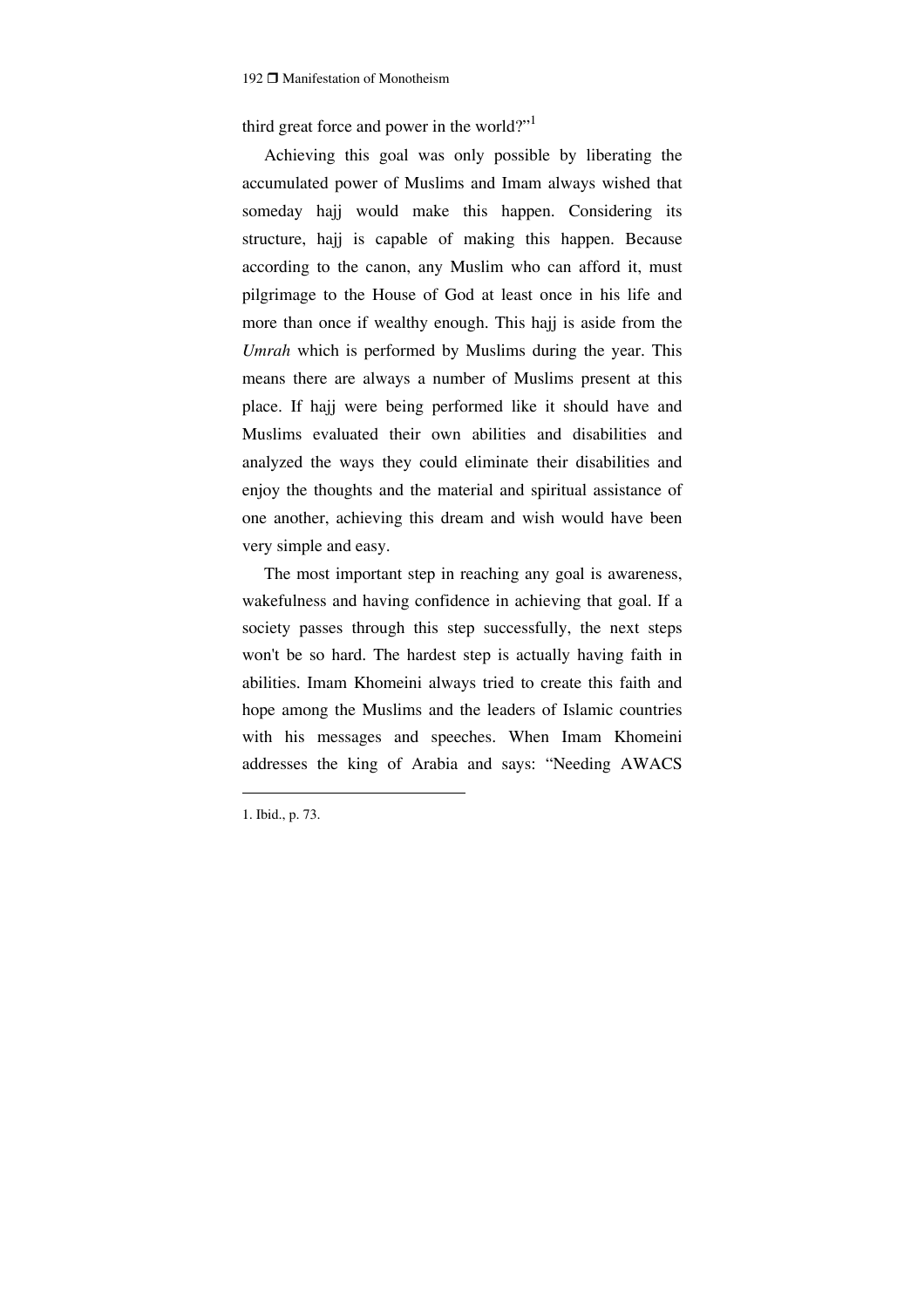(aircraft)…" he is actually trying to create this very faith and ability among the leaders of Islamic countries.

Although we can say Imam couldn't make the Islamic countries' leaders realize their own abilities and a large number of them still live in servitude and devotion, but he did give this faith to those nations directly or indirectly under oppression, like the Palestinians. This experience and small example alone shows that Imam was right. Sooner or later this dream will come true and hajj and its rituals will increase the awareness needed for liberating the accumulated power of the world of Islam.

### **Reviving the Real Hajj among Muslims**

Imam Khomeini strongly believed that hajj ritual performed by Muslims was free of its real contents and that it didn't pay much attention to the philosophy of "*tashri'a*" and Muslims didn't benefit from it as expected. Therefore, hajj played no significant role in their lives and was only performed as an ordinary ritual.

Imam always hoped and wished for Muslims to someday realize hajj values and perform a hajj that the generous messenger (PBUH) and Abraham khalil al-Rahman expected of us. Imam referred to this dream and wish of his in his *Eid-e-Ghorban* message to Muslims in 1361 Hegira according to solar calendar. That year was a bad year for Imam Khomeini because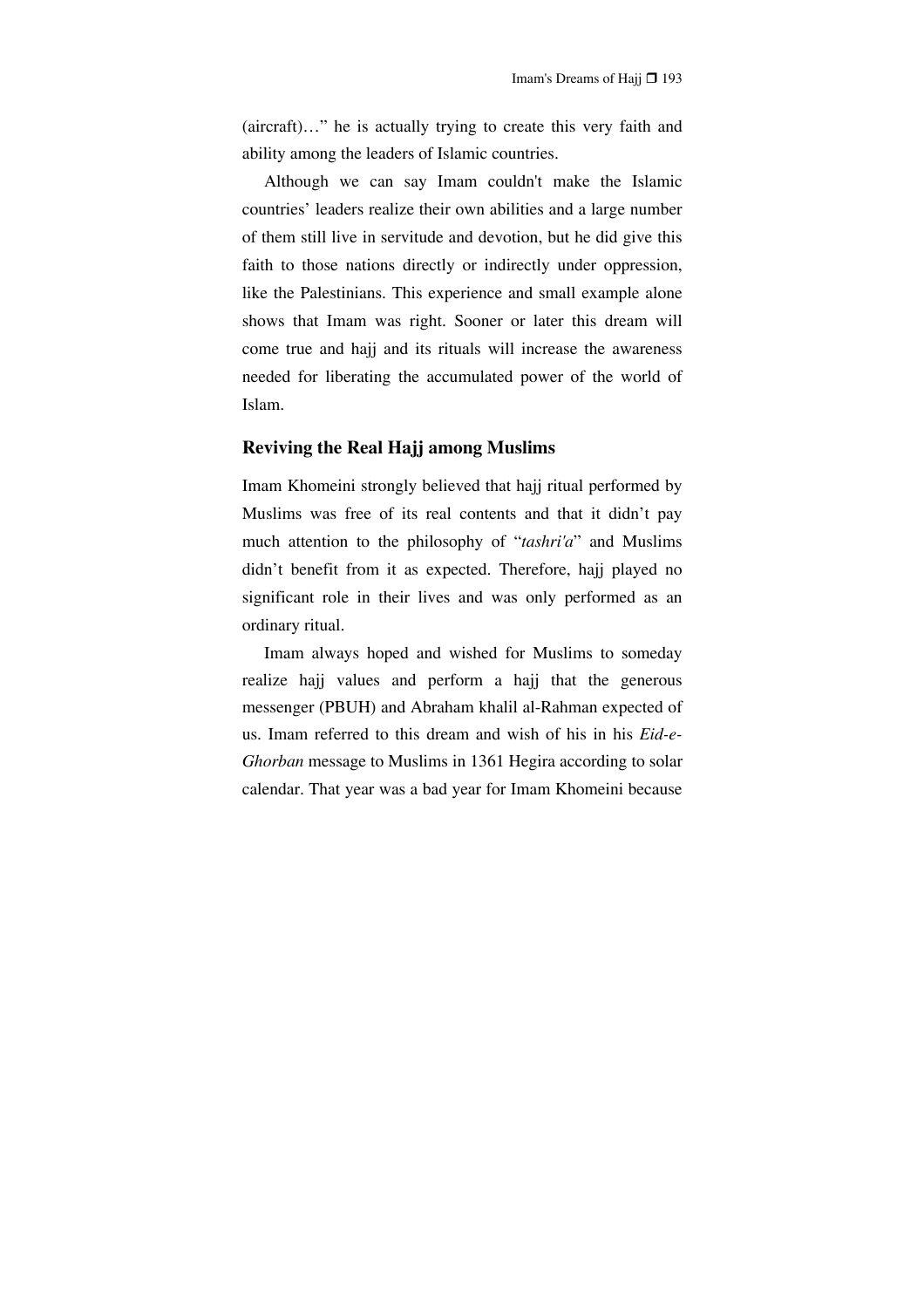Israeli regime invaded Lebanon and the Islamic countries just stood watching doing nothing. Imam was extremely upset over this. In this message, after a short felicitation on the occasion of *Eid-e-Ghorban*, Imam immediately mentions that instead of felicitation we must offer our condolence to Muslims for this great tragedy. But it was under such circumstances that Imam revealed his dream about hajj:

"I hope that the dear pilgrims, May God assist them, take care of themselves and their friends lest this great divine act of worship be tainted by sin and wrong act. In divine places and sacred precincts in the blessed House of God, the performance of the rituals in the sacred presence of the Great God releases the heart of dear pilgrims from all bonds except God. Empty your heart of everything other than the friend, adorning the ritual of hajj and spiritual journey with rays of the divine manifestations. Return to your country with a light heart relieved of the bonds of nature and egoism and filled with the knowledge of the beloved. Bring with yourself eternal spiritual souvenir of friend rather than perishable material gifts. Join your martyrdom-loving friends here with a handful of human and Islamic values for which the grand prophets from Abraham, the friend of God to Muhammad, the beloved one of God were delegated."

The dream of reviving real hajj among Muslims was one of

<sup>1.</sup> Ibid., vol. 16, p. 439.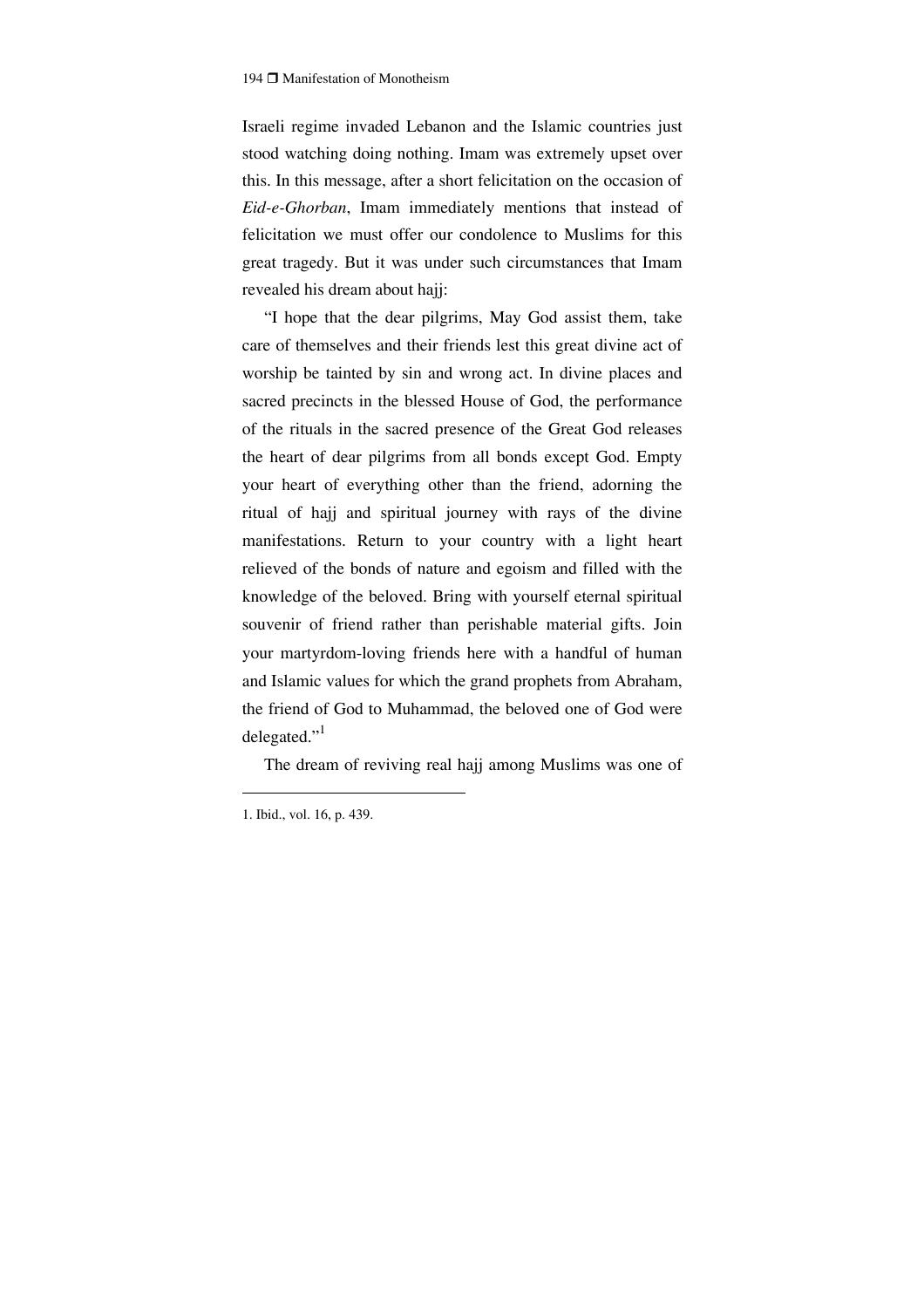Imam Khomeini's main wishes. A dream he never forgot and always brought up in his speeches, messages and notes. Imam believed that Muslims could someday perform real hajj and return to Abrahamian and Muhammadan hajj and once they restored this hajj, no power would be able to defeat them and they wouldn't have to be humiliated by big powers. Imam regarded the values of Abrahamian and Muhammadan hajj as sources of escaping from the carnal soul and believed that the most essential way of independence from the West and the East was to get rid of the carnal soul. He wrote:

"These values and incentives release man from the bondage of the carnal soul and dependence on the West and East and help us sit under the blessed tree of neither East nor West. If Muslims of the world come to realize the incentive of the prophets, culminating in the prophet of Islam, Satan and his hordes would never be able to enslave them. The teachings of prophets have been summarized in the last revealed scripture, the Holy Quran, the book of guidance and instruction to elevate man to the brilliant heart of the Seal of prophets (PBUH) from the source of light, 'Allah is the light of the heavens and the earth' to liberate the hearts of human beings from the evils of darkness and light, filling the world with light. If people joint the light, they will never submit to Satan and evils, nor will they accept the brand of disgrace and abjectness on the forehead for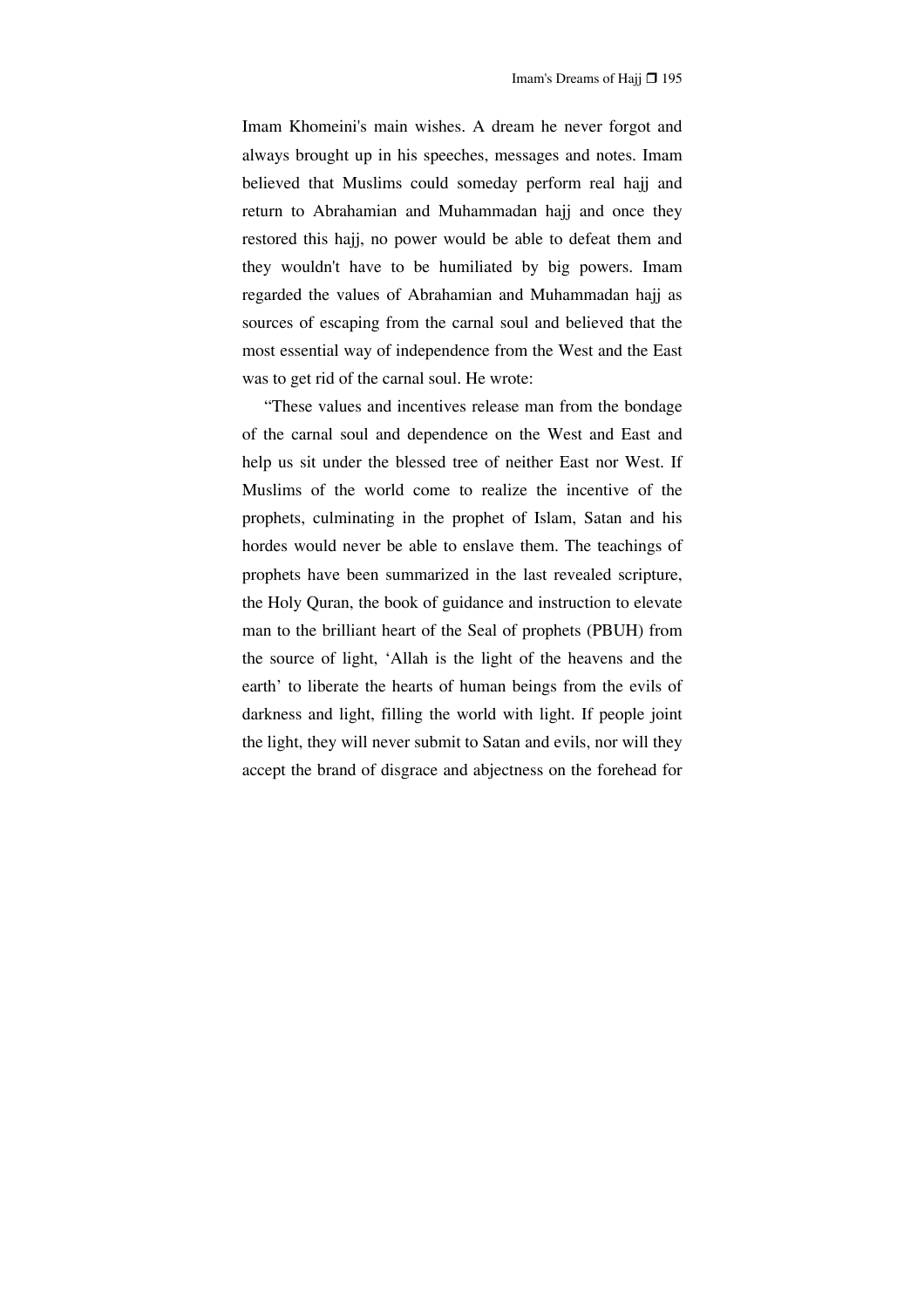a few days of illusionary seat of power."<sup>1</sup>

Here, Imam refers to a delicate point. He considers illusionary positions as elements of humiliation and degradation of the leaders of Islamic countries before the West and East. As long as they live with these illusionary positions, they'll have no choice but being humiliated and degraded before the desires of the enemies of Islam and Muslims. To come out of this situation, such people must first get rid of this illusion. Once they realized these positions are imaginary and temporary, they will never give way to any humiliation and degradation and surrender to the desires of the West and East and they will reach for the olive tree standing for man's independence and selfconfidence. Freeing from this illusion needs self-construction and reaching the point that everything in this world is subject to vanishing and one may believe this when he experiences this freedom in a smaller size, and hajj is indeed that smaller size experience. The secret to how Imam connected hajj with the independence of the world of Islam is hidden in this fact. Imam actually loved to show the individuals and leaders the ways of freeing themselves from these illusionary positions by explaining to them the real theosophical and spiritual hajj, and as eventually directing all Muslims to liberty and independence.

1. Ibid.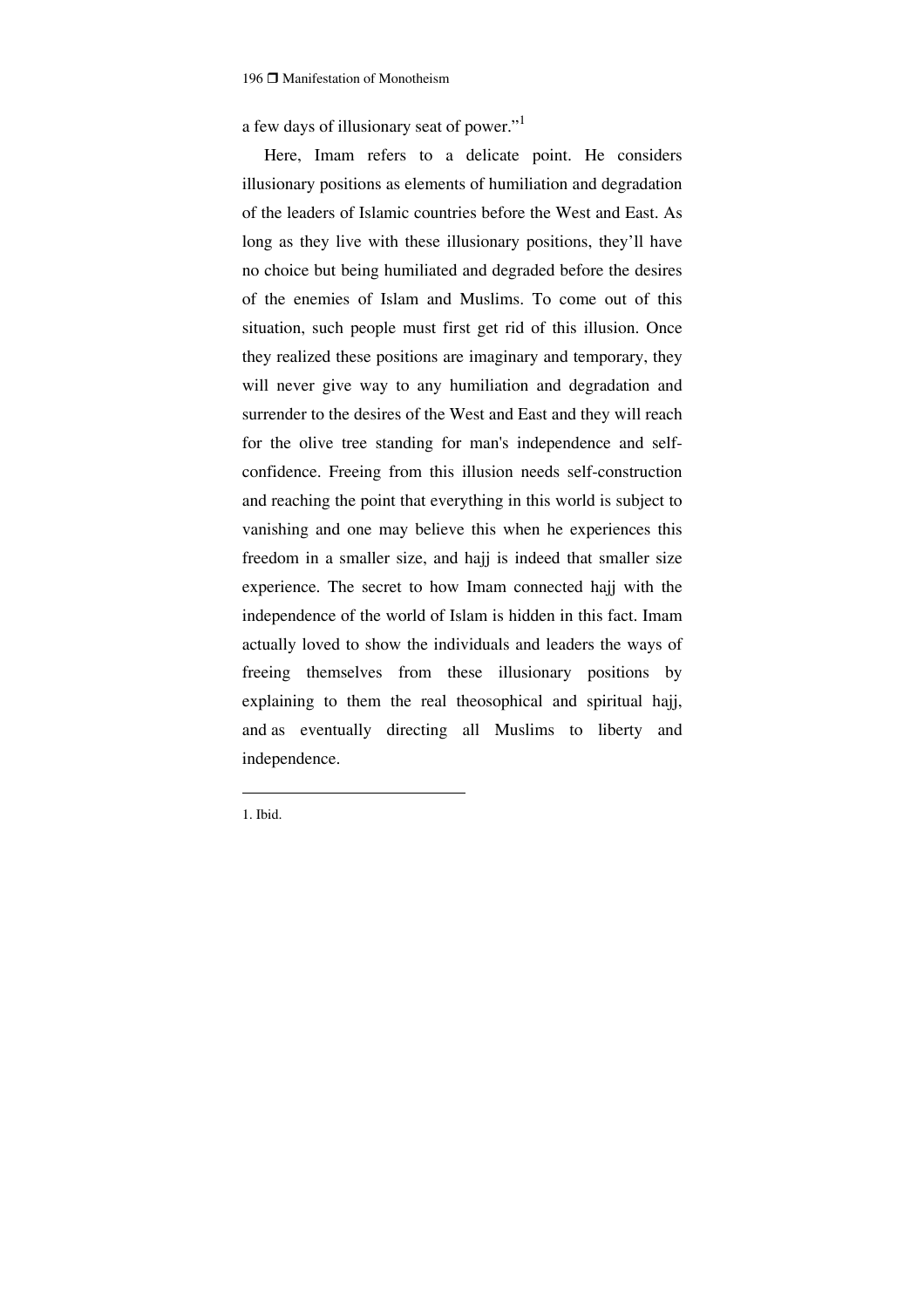### **Forming a Joint Islamic Army Force**

One of Imam Khomeini's important dreams regarding hajj was to form a powerful army, by using hajj ritual and Muslims' congregation in Mecca and Medina, to enable Muslims to resisting against the West and East. Back then, two powers of the West and East controlled the entire world and each dominated over some parts of it and each country including the Islamic ones had to wave the flag for one of the two in order to survive. Imam wished that Muslims would take advantage of this gathering of theirs to establish a joint army force, so they could free themselves from these compelling circumstances. In 1362 AHS, in a message to Muslims, he wrote:

"If the unity among Muslims and Governments of Islamic countries demanded by God Almighty and His honorable prophet is attained, the governments of Islamic countries can, with the support of their nations, form a joint-defense reserve army of over 100 million trained people, and a conscript army of tens of millions of troops, and comprise the biggest power in the world." $<sup>1</sup>$ </sup>

If Muslims made good use of hajj and discovered the power existed in this devotional-political ritual, Imam's dream would easily come true. The secret to this matter is the correct understanding of and the power hidden in this ritual.

<sup>1.</sup> *Sahifeh-ye Imam*, vol. 18, p. 82.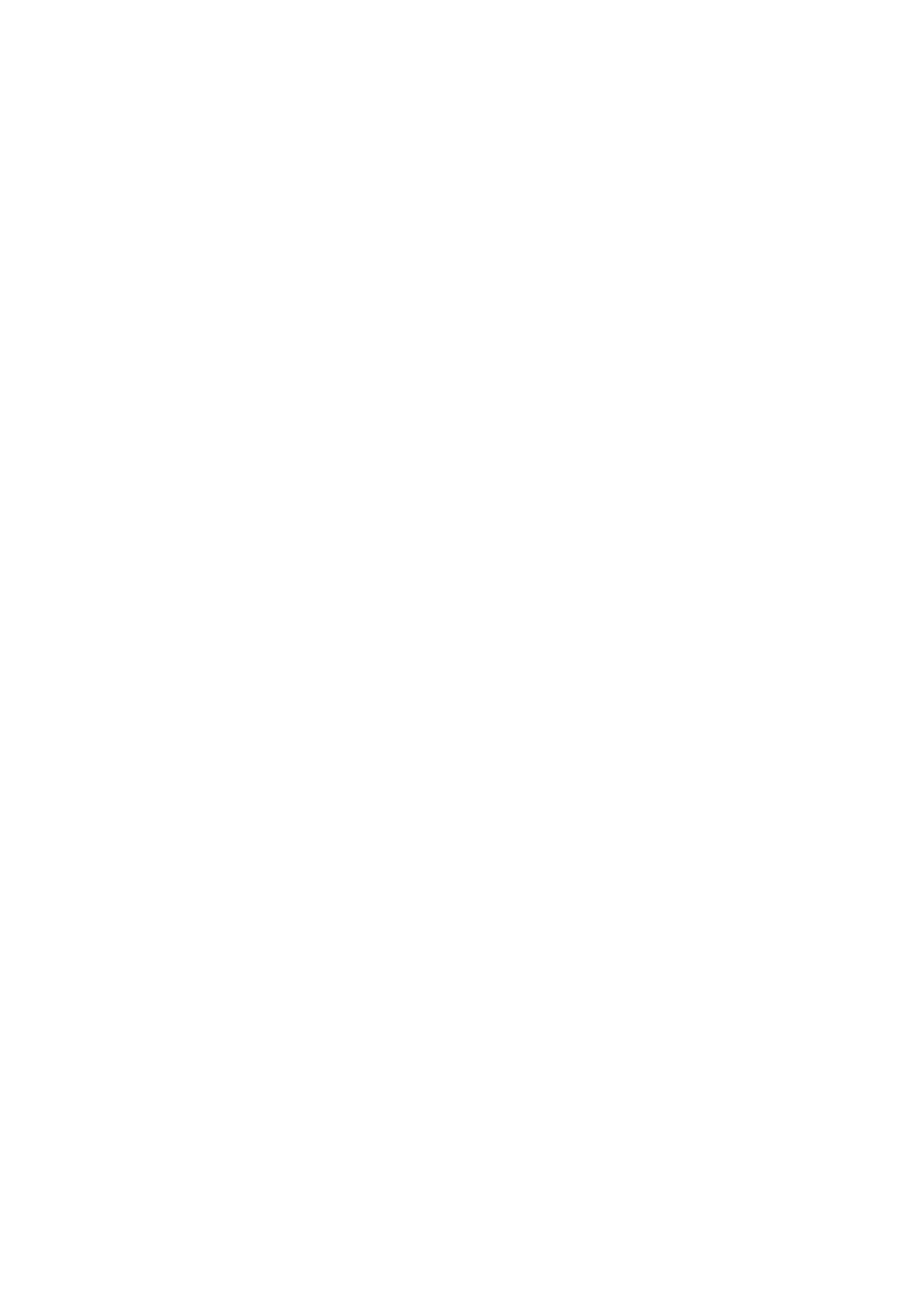# **Section Thirteen Analysis of the Contents of Imam's Messages Regarding Hajj**

As mentioned before, one of Imam's initiatives regarding hajj was issuing messages to pilgrims and some years, to the occasion of *Eid-e-Ghorban*. These messages are important and worthy to scrutinize. However, the most important discussion here is to do a contextual analysis of these messages in order to draw out Imam's main concerns about hajj. Studying and reviewing these messages will highlight for the reader those issues that Imam has emphasized on in all or at least most of his messages regarding hajj. These repetitions and emphasizes will clearly show Imam's viewpoints, so one can discover Imam's concerns, hopes, satisfactions and dissatisfactions about hajj. The first message Imam issued about hajj was when he was still in Najaf and Iran was under the previous rule. The Islamic movement was far from victory and the 1357 Revolution hadn't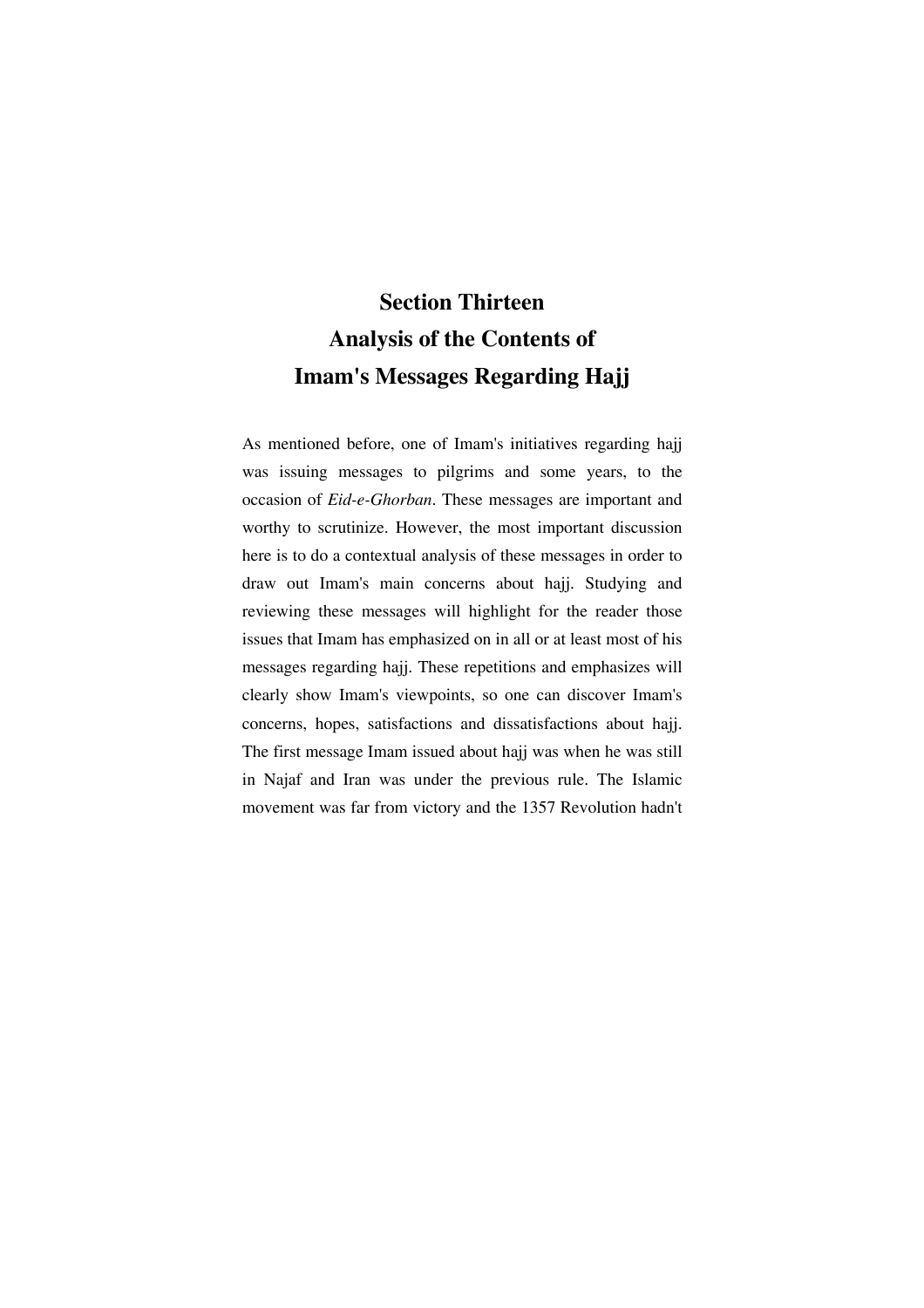started yet. Imam had sent this message to hajjis from Najaf in Bahman 1349 AHS. He had brought up a few issues in this message. These issues were somehow referred to in all of Imam's subsequent messages. One of them was the need for a consultation among Islam's *ulema* to find solutions for solving Muslims problems worldwide and free them from the yoke of the exploiters and colonists of the West and East; and listen to the grievances of other Muslims and become aware of each other's conditions. He stated in this message:

"You should bear in mind that this huge gathering, which takes place annually here at this sacred land at the command of God, the Exalted, obliges you, Muslim nations, to struggle for the realization of the sacred goals of Islam and the sublime objectives of the pure *shari'ah* along the path of advancement and exaltation of Muslims, and the unity and solidarity of the Islamic society. In the way toward independence and uprooting the cancer of imperialism, you must be in unison and concordant in view. Listen to the sufferings of the Muslim nations from the tongues of the people of each country and in solving their problems, do not spare any kind of actions."

Imam emphasizes as he continues that *ulema* and scientists must consult on this issue with each other and execute the results as soon as they get back to their countries. Another issue raised in this first and all the subsequent messages of Imam that

<sup>1.</sup> *Sahifeh-ye Imam*, vol. 2, p. 332.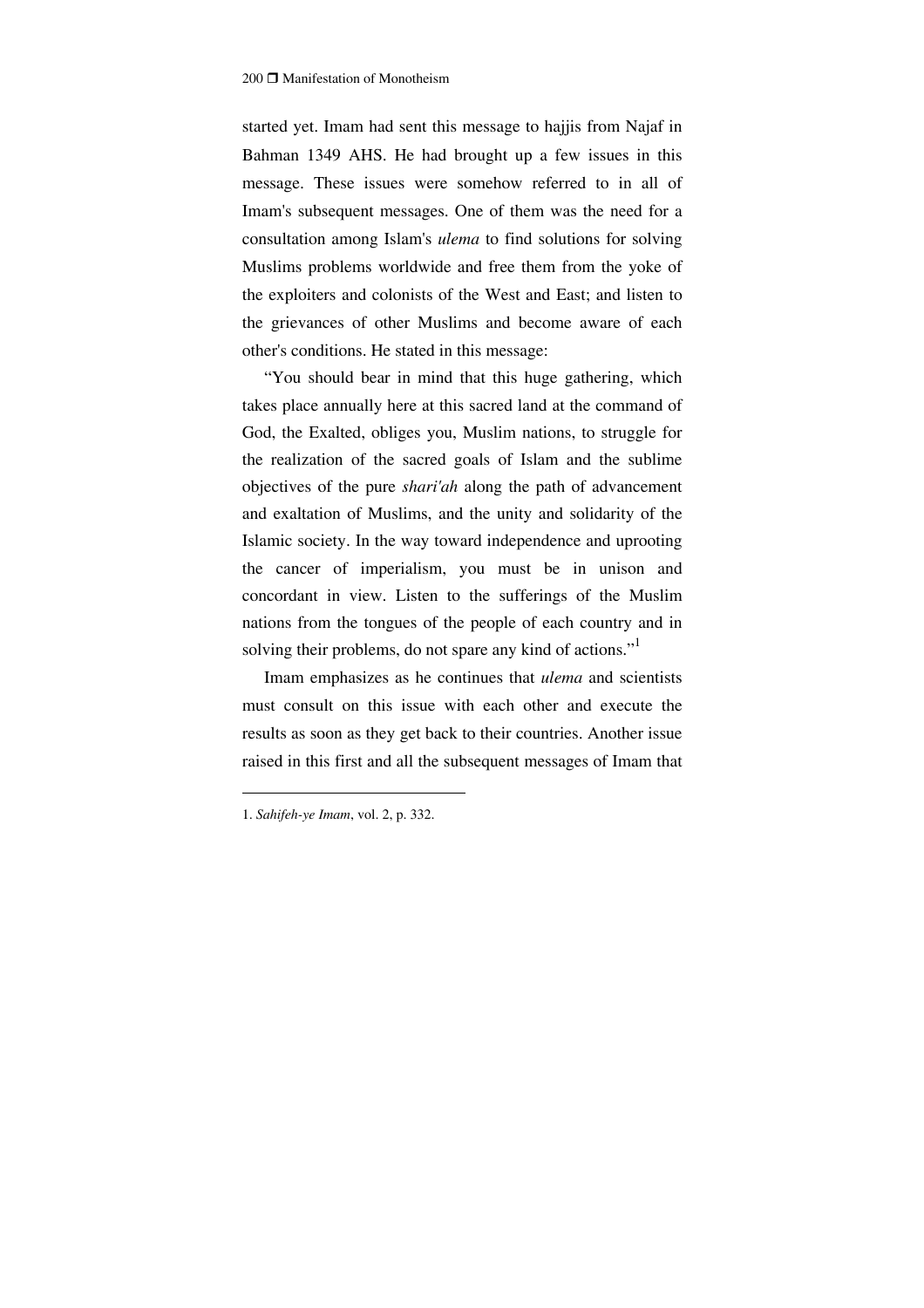had never been neglected, was the issue of Palestine. Imam cared very much about Palestine and never tolerated the Zionism's keeping control over it and used any opportunity to urge Muslims on helping to liberate Palestine. Hajj season was the best time for Imam to attract Muslims' attention toward Palestine's destiny. That's why none of Imam's messages, whether during hajj season or any other occasion lacked this issue.

Another issue that was probably the essence of all Imams' message about hajj and appeared in every one of his messages, from the first to the last, was the issue of avoiding disunity and division among themselves. Imam seriously believed in two *tawheeds*: the word *tawheed* and *tawheed* in word. The word *tawheed* means believing in 'oneness' and 'monotheism,' and *tawheed* in word defines "unity" in Islamic community. These two *tawheeds* are in fact the two columns of the Islamic community and have always been highly regarded by the generous prophet, the innocent Imams (PBU Them) and the informed and religious *ulema*. Although Ali Ibn-e Abitalib (PBUH), believed he had every right to become caliph, but only for these two important Islamic columns he easily gave up his right and spent 25 of his best years at home, but instead saved these two important Islamic columns. He himself says in this regard:

"I gave that (caliphate) up and renounced it. I pondered,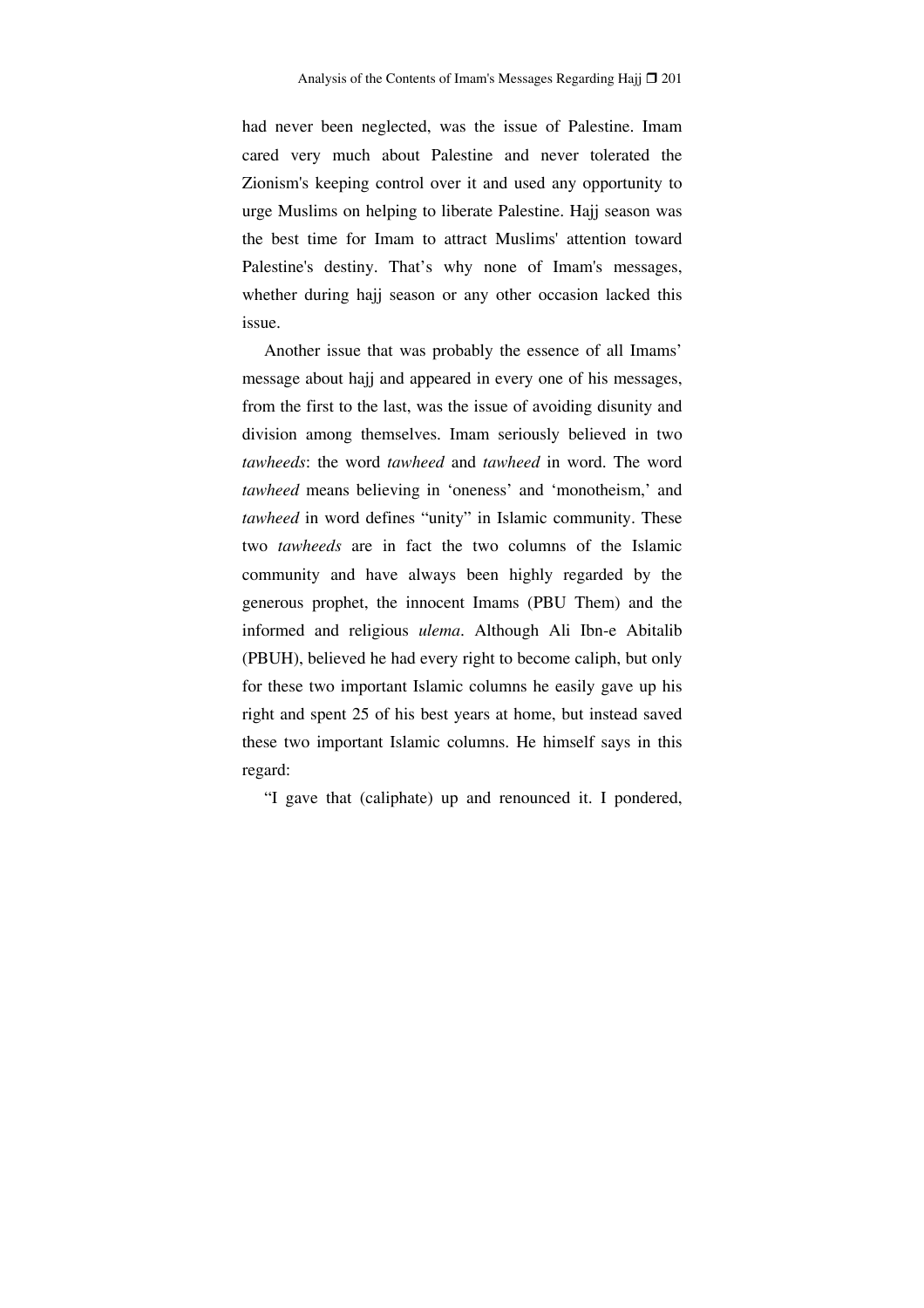should I grasp at it shakily or await an ambiguous darkness that makes the youth old and the adult worn-out, while the believer counts days to see his God. I decided that patience was better than the other two. So I tolerated while I suffered a thorn in the eye and a bone in the throat."<sup>1</sup>

Imam Khomeini was well aware of the significance of these two columns and mentioned them in many occasions, such as messages to hajjis.

Imam always gave a report on Iran and Iranian Muslims to hajjis in all of his messages. He did this because he believed that in this great congregation, Muslims should inform other Muslims of what's going on in their countries.

In his first messages prior to the Revolution he delivered detailed reports to Muslims concerning what Iranians were going through under the previous dependent regime. The contents of these reports changed proportional to what may had been the most important issue of the time, in the subsequent messages.

Imam's second message was delivered to the pilgrims in the thick of the Revolution, when he was still living in France. This was Imam's shortest message. In this message, he first explains one of the most important philosophies of hajj to Muslims. This is how:

"Look after the social and political affairs of Islamic

<sup>1.</sup> *Nahj al-Balagha*, third sermon: Shaqshaqiyah.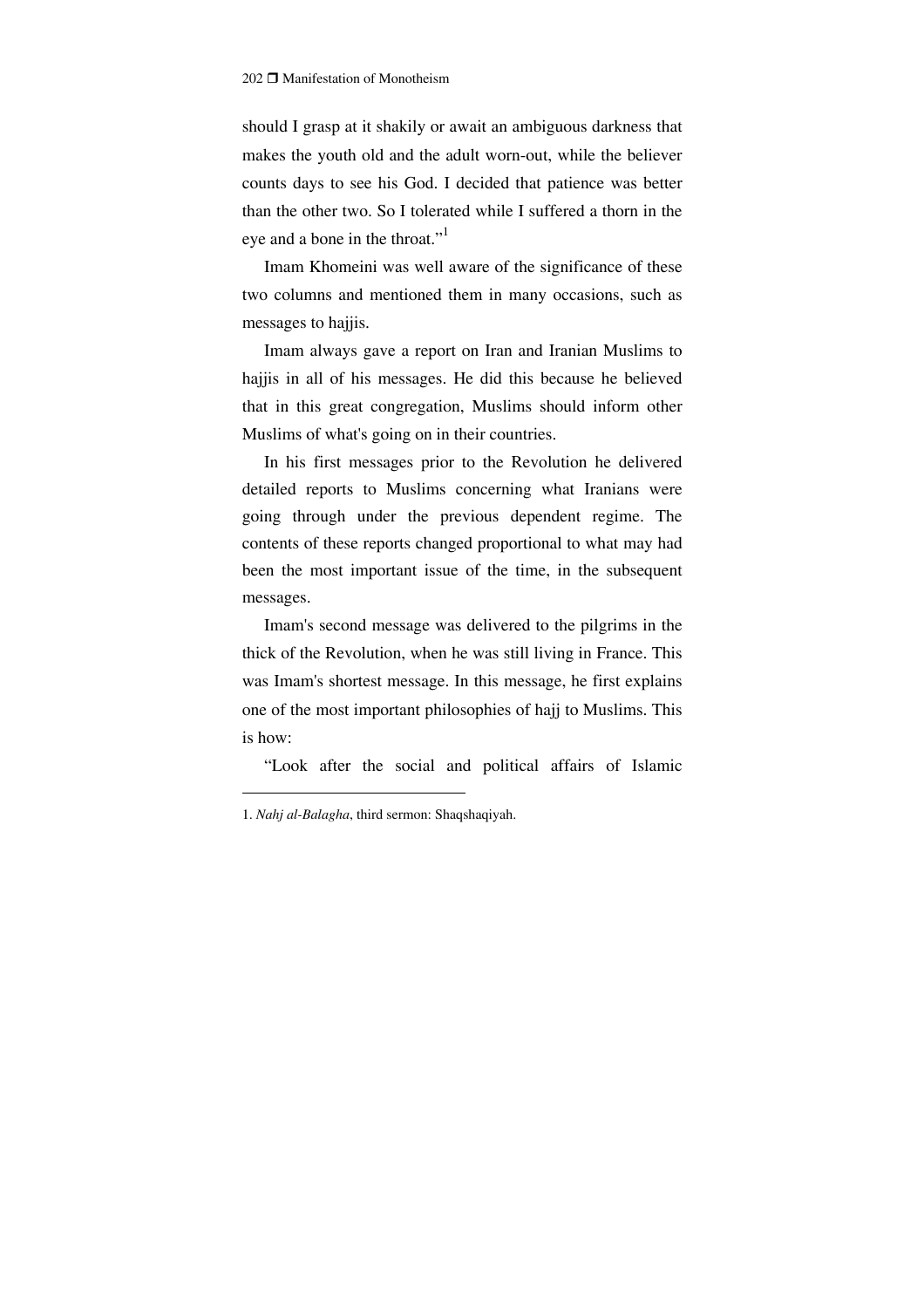countries, become acquainted with the concerns of your brothers in faith, and try to eliminate them due to your Islamic and divine obligation. Looking after the affairs of Muslims is one of the important obligations in Islam."1

Then he delivers reports on the hard and painful conditions Iran was going through in those days.

The following year, when the Revolution had gained victory and the country had fallen in the hands of Muslim and revolutionary forces, Imam appointed an official delegate to supervise the performance of hajj ritual. That year, he appointed Mr. Mohei al-Din Anvari and Sheikh Fazlollah Mahallati as supervisors of *hojjaj-e Beitollah ul-Haram*. He gave his most attention to the issue of hajj that year. In addition to an important message about hajj, he issued an order to those two honorable containing so many recommendations that could be considered a separate message. In addition to emphasizing on the issue of unity and mutual understanding among Muslims, which he recognized as the philosophy of hajj in this order, he put stress on the necessity of using this opportunity to explain and clarify the Islamic Republic, which was not known to many people in the world. The next most important point is attracting people to the subjects and behaviors appearing unimportant but being actually very important. In this order Imam reminds the Iranian brothers and the Shiites of other countries of avoiding

<sup>1.</sup> *Sahifeh-ye Imam*, vol. 4, p. 44.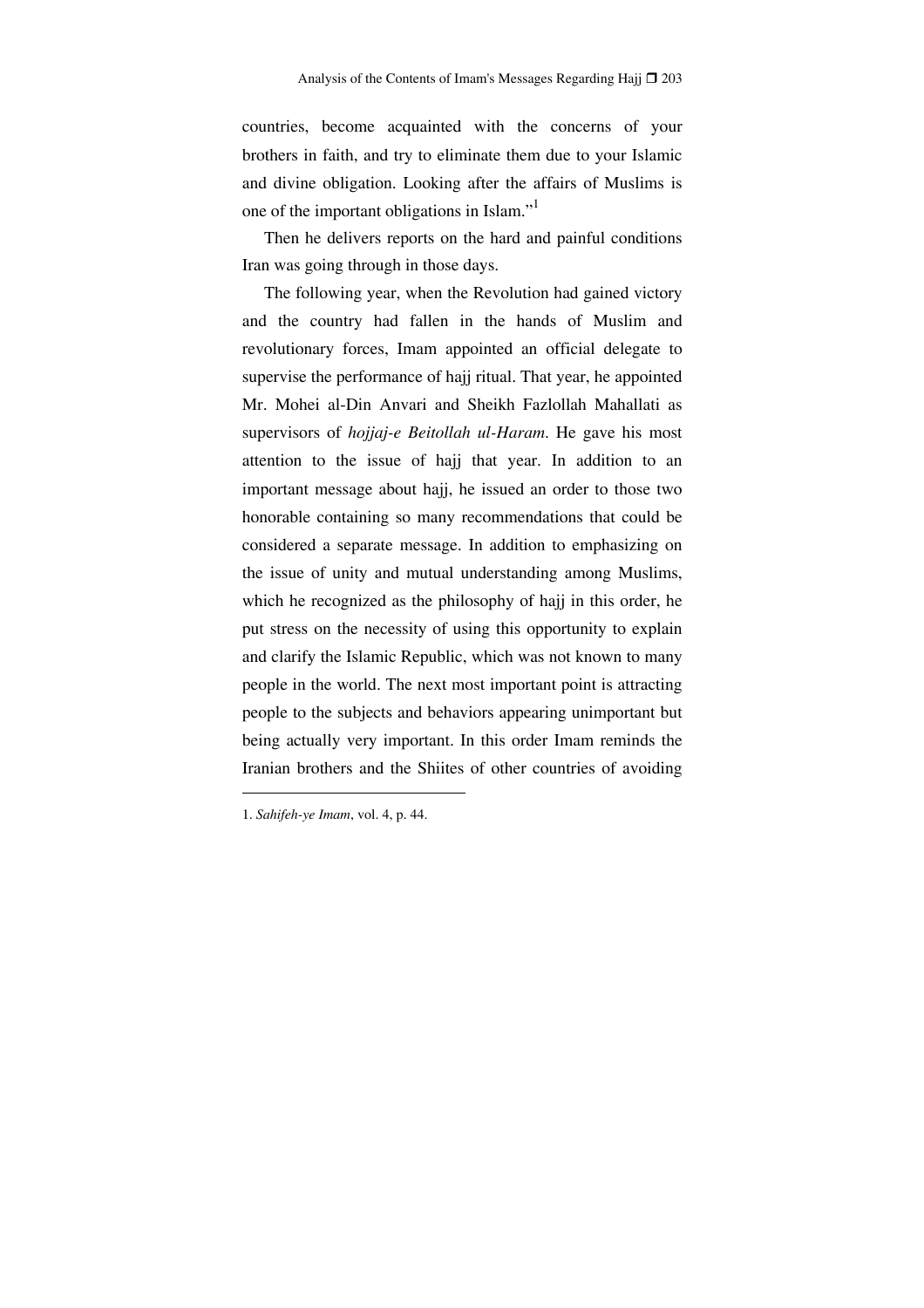any unwise behavior that may lead into disunity and separation among Muslims. He emphatically asks pilgrims to participate in the congregation prayers of the brothers of the Sunni faith; to avoid performing separate prayers in hotels and residences; to seriously refrain from falling on the tombs and doing what he believed was against the canon; to acknowledge the orders of Sunni brother judges in *wuqufayn* and perform circumambulations the way it is common there; and to avoid behaving ignorantly.

Giving such reminders to his first delegate in hajj affairs is indicative of Imam's seriousness in making the issue of Muslims' unity one of his intentions. He was trying to pursue this through hajj which is the biggest Muslims' everlasting congress. There's no doubt that the most practical method of bringing unity-which is one of the most important and essential necessities of the world's Muslims-among Muslims, is their agreeing on reduction of behavioral differences perceived from the canon. The orders and commands produced by the canon are of *ijtihadi* kind and the jurists of two faiths will reach them based on the references available to them and the method they deduct commands. It is obvious that not all of these perceptions can be considered as Islam's real commands. The reason to it is this very misconception. There's no question that in each case there's not but one Islam's command. The reason to the multiplicity of these generated commands is misconceptions or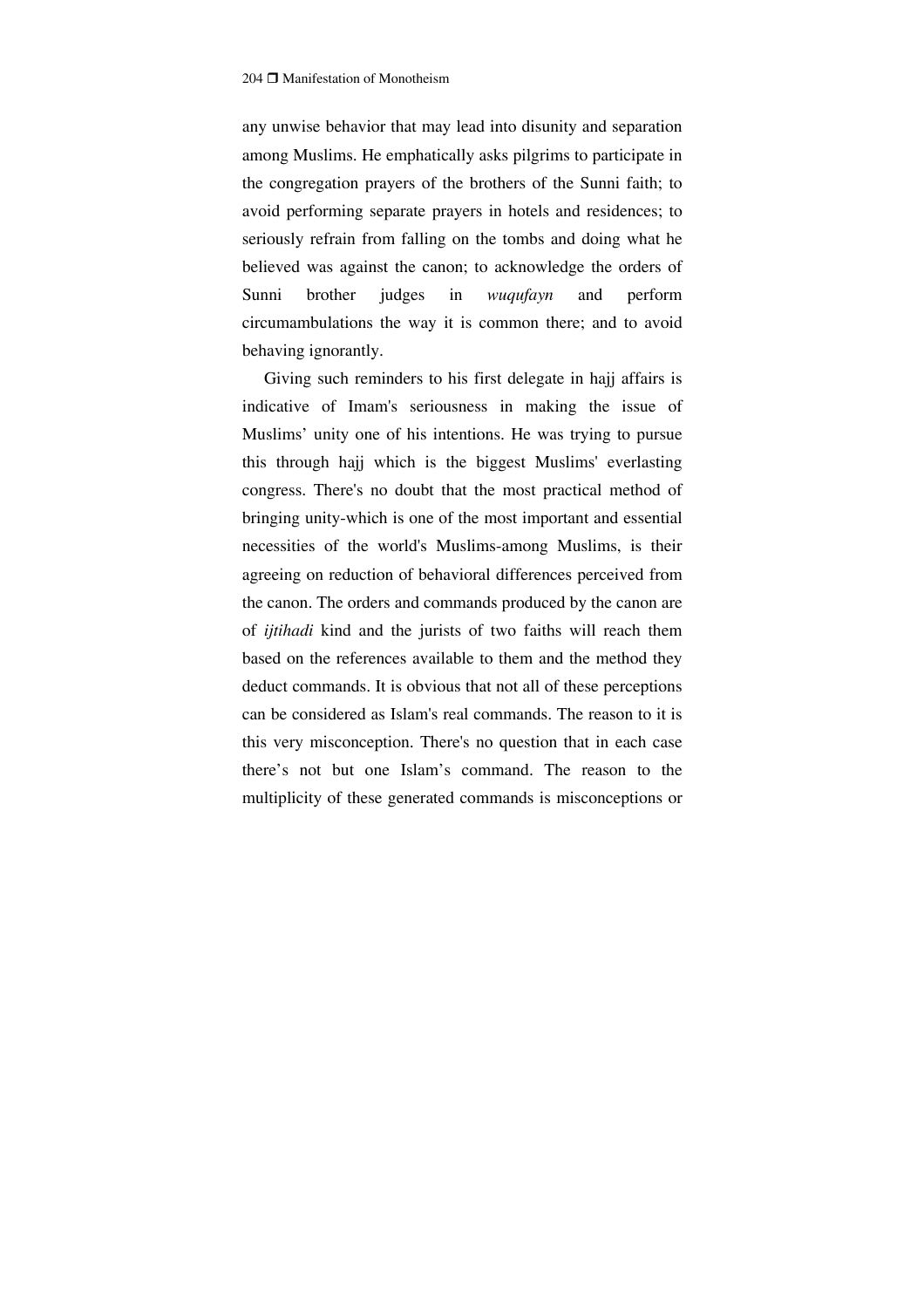the resources available to them. Although all these conceptions are final to the masses and every person must follow his own *mujtahid* (clergyman), but it is obvious that a number of these inferences are incorrect, so we shouldn't fear that in order to keep unity among Muslims we must back up from some of our concepts, because if we do so, two things might happen; we have either withdrawn from a command that is really a command of Islam and has been correctly inferred which in that case, according to the '*aham va muhem*' (levels of significance according to priority) chapter, we have withdrawn from a command that is *muhem* for the sake of keeping unity and strength among Muslims that is *aham* and this alone is a good enough answer. Or the command isn't correct which in that case a wrong *ijtihad* and a misconception has been put aside and there's nothing wrong with that.

In any case, the issue of unity among Muslims has been so important to Imam that from the beginning of organizing hajj ritual and appointing hajj delegates, he puts some of the *ijtihadi* (Islamic jurisprudential) commands aside and recommends Iranians and the worlds' Shiites to stop those emotional behaviors that have turned into religious traditions among them.

What's interesting is that the issue of unity among Muslims is an issue never ignored in any of Imam's messages or speeches whether related or nonrelated to hajj. In the first year of the victory of Iran's Islamic Republic, Imam has issued two other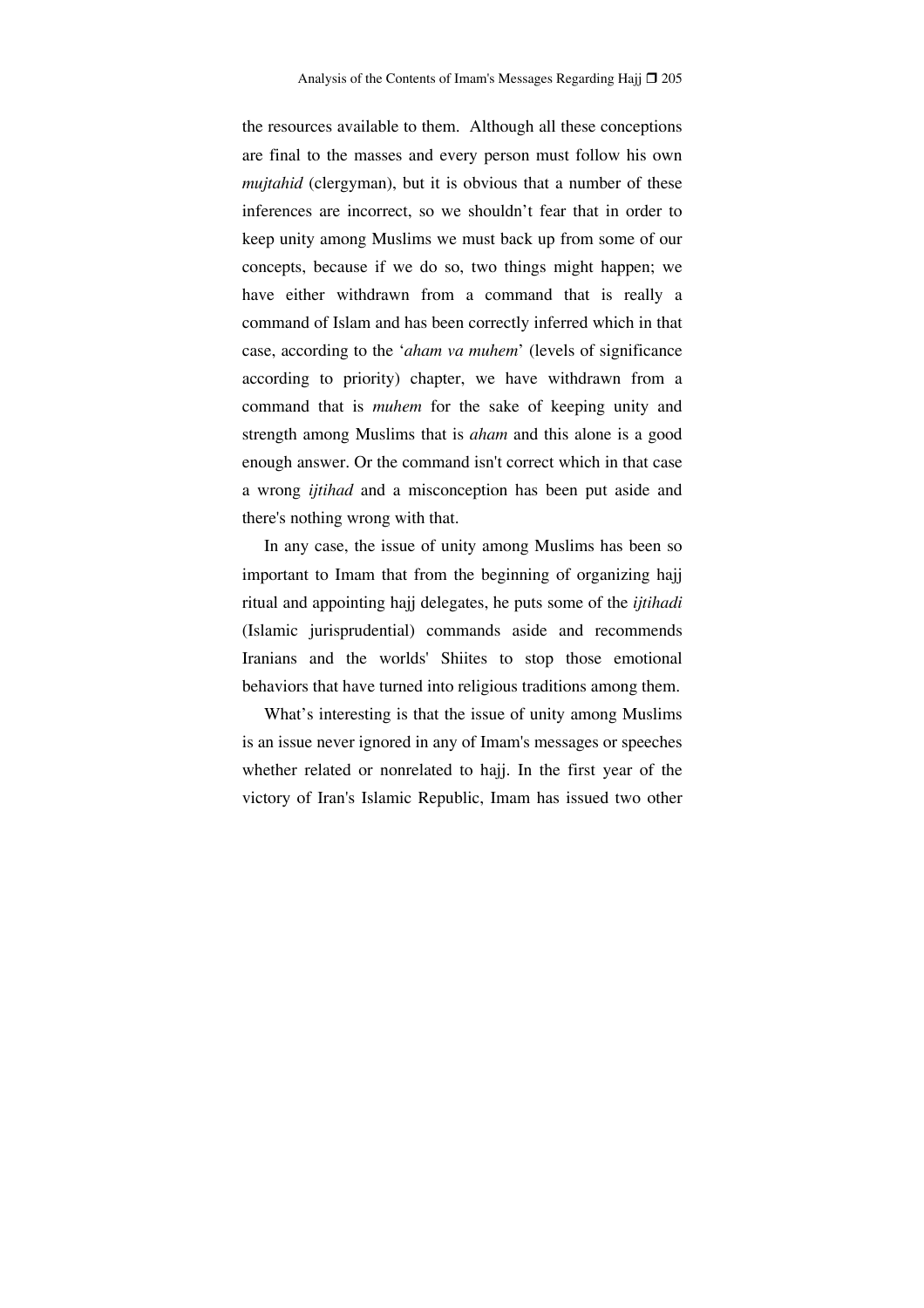messages regarding hajj in addition to the order in which he has raised the aforementioned matters. One of these messages was delivered on Zilgha'deh  $7<sup>th</sup>$ , almost a month before hajj season started and the other one was delivered on Zilhajjeh  $3<sup>rd</sup>$  of the same year, and these were besides the speech he delivered to hajj authorities which we are going to analyze its contents later on.

That year, Imam seriously brings up the issue of unity in his first message and writes:

"O, World Muslims and followers of the monotheistic ideology! Difference and disharmony is the cause of all problems with which Islamic countries wrestle. The secret of victory lies in unity of expression and harmony. God the Exalted says, 'and hold fast, all together, by the Rope which Allah (stretched out for you), and be not divided among yourselves'. 'Hold fast by the rope' is a call for harmony among all Muslims. Every Muslim should avoid dispersion and grouping for the sake of Islam. Dispersion is the root of all misery and backwardness. I implore God to grant dignity to Islam and unity of expression to Muslims of the world."<sup>1</sup>

In this message, he talks about the great blessing of hajj which easily paves the path to a magnificent togetherness of Muslims; and expresses his regrets about Muslims not appreciating such a blessing. He wants the clerics, intellects and

<sup>1.</sup> Ibid., vol. 10, p. 113.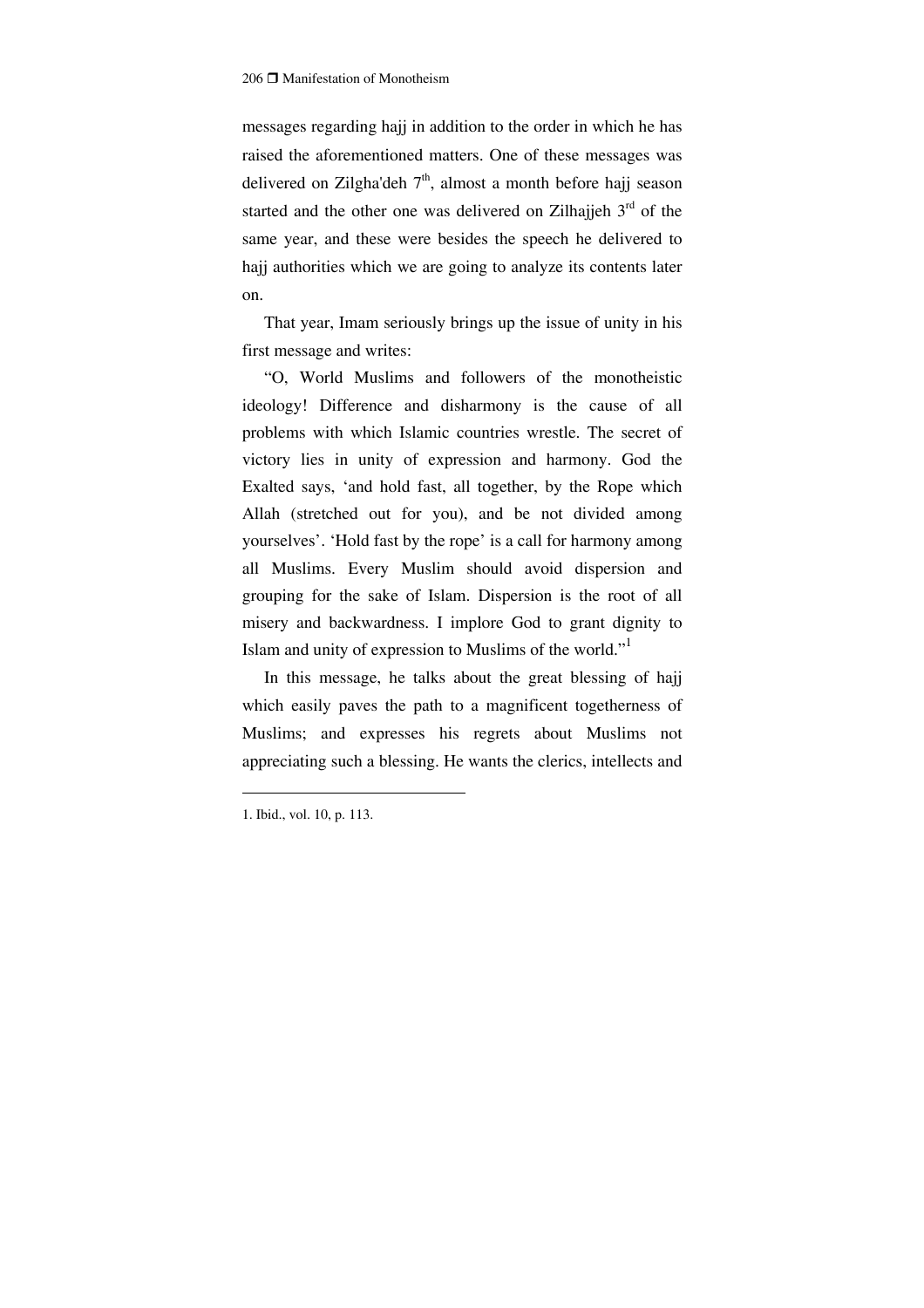committed pilgrims to take advantage of this great and unique congress to exchange ideas and expects from all Muslims and hajjis to realize other Muslims' calamities and find solutions to them. He is afflicted and surprised with Palestine and other Islamic and particularly African countries, burning in the fire of insurgencies and plundering and urges Muslims on making use of their abilities and correct understanding of hajj philosophy to bring back honor and glory to the world of Islam.

In his second message of that year regarding *Arafah*, Imam expresses his astonishment with the fact that why Muslims of the Early Islamic Era defeated great powers with such little numbers, and established an Islamic- humanistic nation, but Muslims of today, whose number exceeds one billion, and enjoy important resources, are so weak and powerless before the enemy. Imam had rightfully realized the cause of this and hoped to convey his understandings and realizations to all Muslims and enlighten them. Therefore, in the same message, he raises this question for all Muslims that; did you know that all of your miseries come from disunity and dispute among your leaders and consequently yourselves? Then he urges them to rise and hold the generous Quran in their hand and submit to God's command in order to return glory and magnificence to dear Islam. Let's listen to one of God's sermons; where He commands:

"Say: I do admonish you on one point: that ye do standup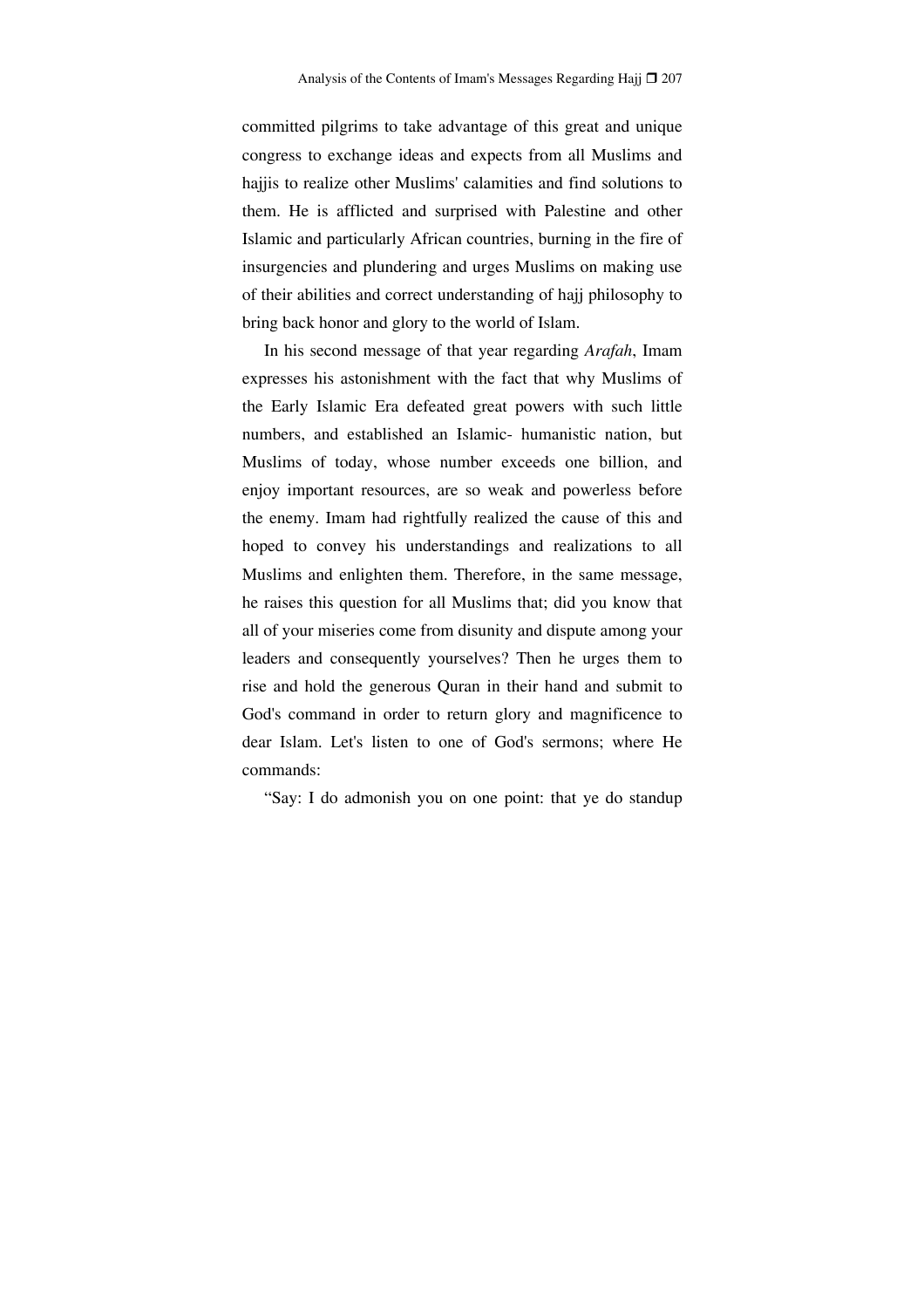before Allah—it may be in pairs, or (it may be) singly—All rise and rise for God."<sup>1</sup>

Imam has put encouragement, awareness and yearning for victory all together in this message and urged the world's Muslims on taking advantage of hajj in order to gain happiness and Islamic honor and delivered the good news of triumph and victory to them.

In the following year, internal disputes arouse among the time president, Abulhassan Banisadr and other authorities of the Islamic Republic including the time prime minister, martyr Rajaie. These desputes on the one side and the efforts made by America and some other regional governments to start widespread disputes among Shiites and Sunnis in order to harm the Islamic Republic of Iran on the other side, raises another issue besides the previous ones in Imam Khomeini's messages regarding hajj. On the other hand, the issue of unity among Muslims and refraining from dispersion and separation becomes more highlighted in these messages. Imam warns the pilgrims of the House of God several times in this message and his first warning is the reflection of the issue just mentioned. He says:

"Fearing that Iran's Islamic Revolution might spread to all other countries, Islamic and non-Islamic, and thereby cut off its evil links to the countries it dominates, the Great Satan, while not having gained from its economic embargo and armed

<sup>1.</sup> Surat Saba': 46.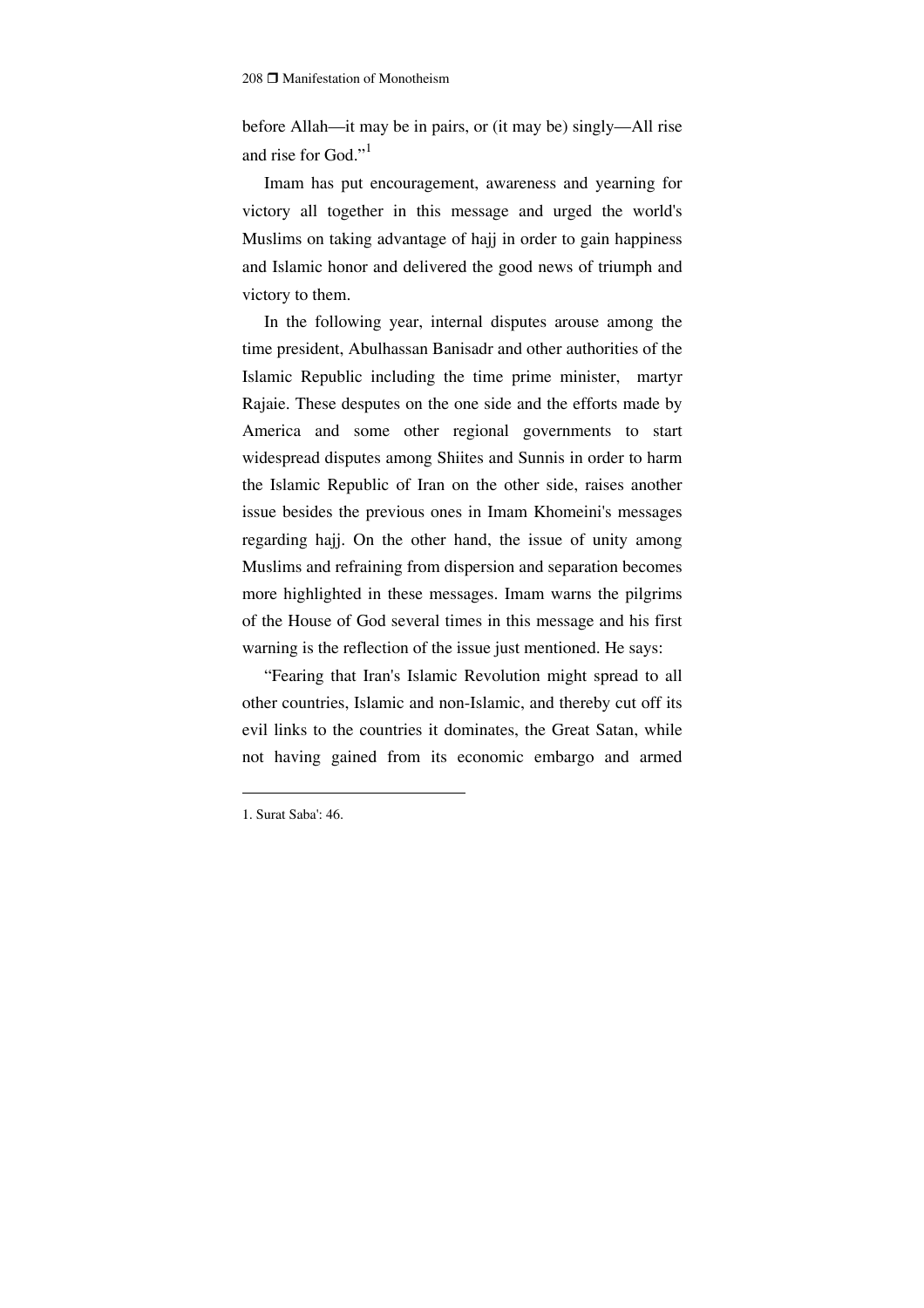invasion of Iran, has resorted to another ruse so as to discredit our Islamic Revolution in the eyes of the world's Muslims and to pit them against one another so that it can continue its oppression and plunder of the Muslim countries. And the ruse is that while Iran is trying relentlessly to foster unity of expression among all the world's Muslims and make them adhere to the great religion of Islam and to monotheism, one of America's wicked pawns, who was a friend of the defunct, non-existent Shah, has been ordered to get a decree from the Sunni muftis and jurisprudents to the effect that the dear Iranians are infidel. Some of these pawns have stated that the Islam professed by the Iranians is not the Islam that they believe in. yes; Iran's Islam is not the same as that of these people who support America's pawns such as Sadat and Begin and, contrary to God's command, extend the hand of friendship to Islam's enemies, and also spare no effort nor refrain from calumny in sowing discord among Muslims."<sup>1</sup>

In that period, the Islamic Republic had gained a lot of credits and attractions among the world's Muslims and this bothered the big powers very much. In those days, the former regime of Russia that used to be called the Soviet Unions, a regime based on the thoughts of Marx, had become stuck in Afghanistan. On the other side, the power of America, which had the Islamic countries, particularly the Persian Gulf region

<sup>1.</sup> *Sahifeh-ye Imam*, vol. 13, p. 180.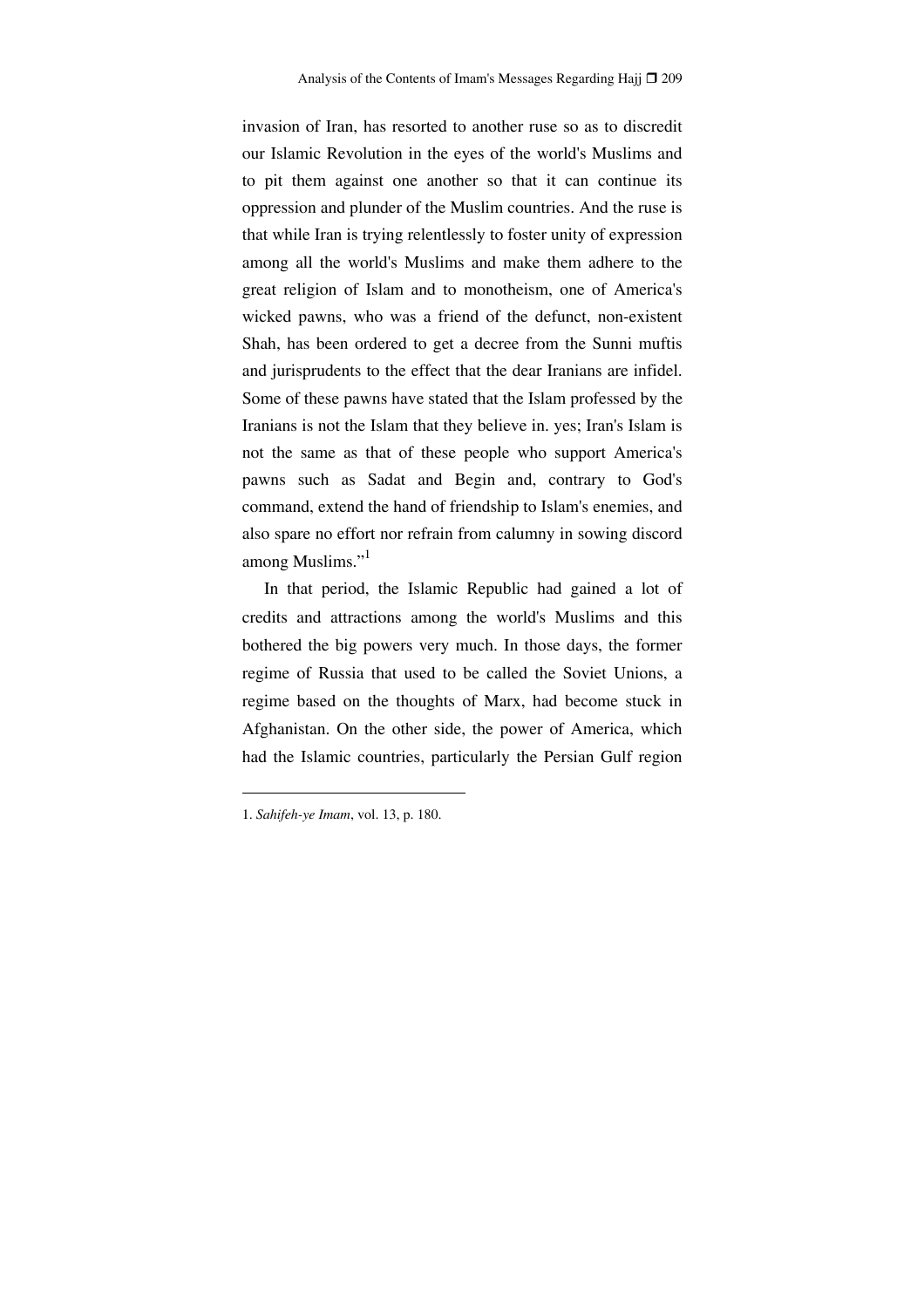under its influence, felt strongly defeated after the victory of the Islamic Republic of Iran and their debility in saving Pahlavi's Regime, one of their closest friends in the region. So they were afraid of losing their credibility as the protector of the Islamic affiliate governments and had no other choice but draw a scary and threatening impression of Iran for those countries. This helped America harmonize the Islamic countries in an effort to demolish the Islamic Republic of Iran. In this process, those governments who had previously announced their readiness to closely cooperate with America in other operations, such as the then Egyptian government, were more efficient to them than the others. The Egyptian government was more suitable for this purpose in two aspects. Firstly, they had practically prevailed upon the indecency of cooperating with the Islam's enemies by signing a peace treaty with Israel, and secondly, one of the Sunnis' important Islamic theological centers was located in Cairo and according to their existing common law, the ruler of the time had the authority of it. This law provided this opportunity for the then ruler of Egypt to urge some of the Sunni *ulema* on issuing fatwa against Shiites. This would canonize the fight against Iran and justify the Iraqi invasion of Iran and the cooperation of a number of other Muslim countries with America on economic sanction against Iran as it would lessen its indecency among Muslims. Imam had to somehow find a way to stop this struggle of the enemies of Islam and the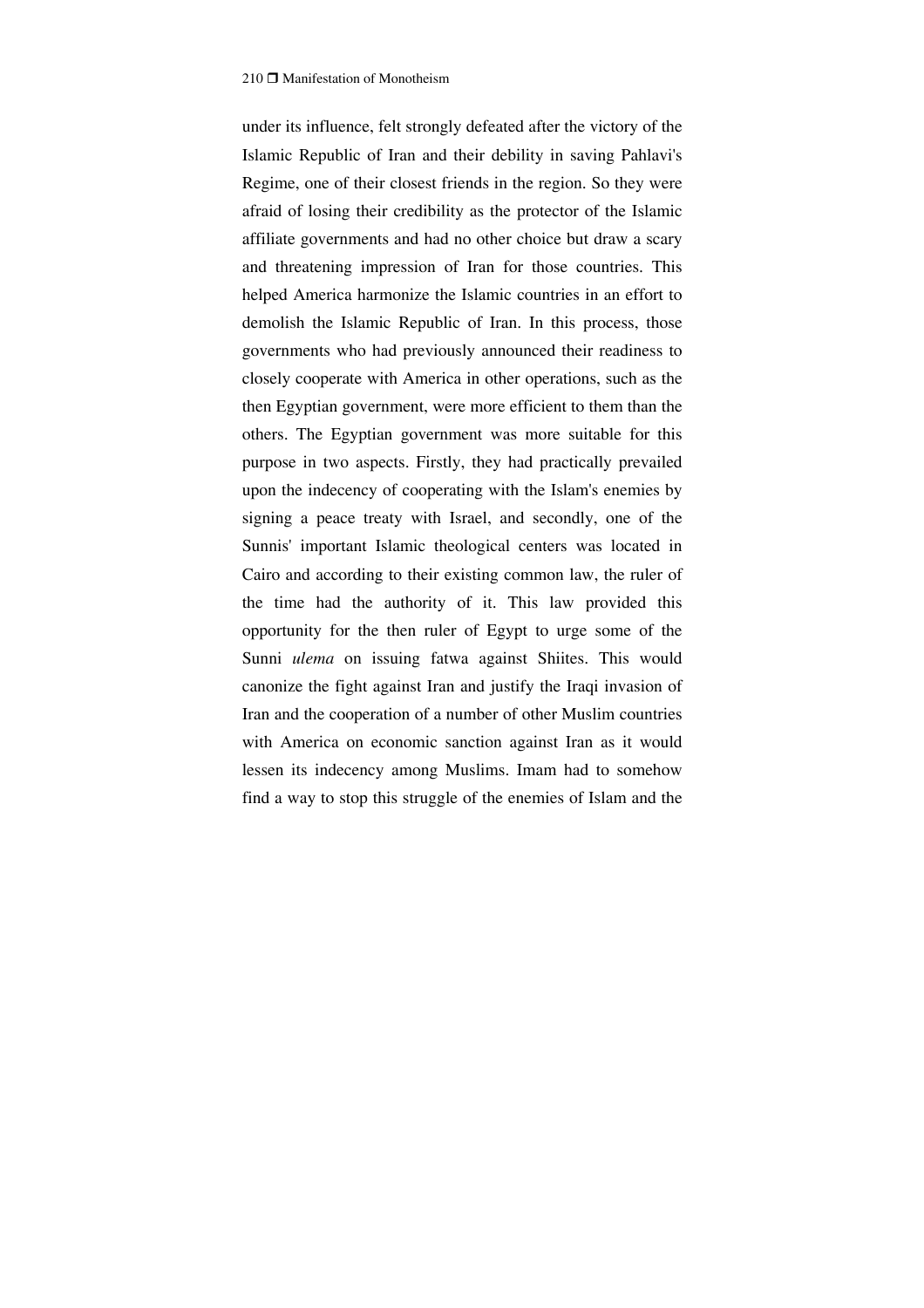Islamic Republic of Iran. Since during hajj season Muslims weren't exposed to their government's propagandas, so Imam benefitted from that and issued his valuable message in which he informed Muslims of this conspiracy.

Another point that was significantly highlighted in that period of the world of Islam was the rise of nationalism among Muslims. The deepening of nationalistic differences alongside with the rise of religious disputes was going to turn to a major obstacle blocking the influence and strong attraction of the Islamic Republic of Iran. Muslims are consisted of different nationalities and the existence of disputes or at least various preferences among different nationalities is totally natural. But one strong common factor called religion can overcome their disputes and put them all under one flag. The big powers and their regional agents were aware and obviously afraid of this fact. So, in order to keep their authority and influence, they had no choice but drawing a picture of deeper and more widespread disputes among Muslims and constantly emphasizing on them. Putting stress on Arabian race and introducing Shiism as an Iranian faith was what the Arab and western media and the Arab leaders were doing to meet that purpose. During that year that can carry the title of "the peak of the big powers' plans and efforts to stroke Iran's Revolution," the efforts increased and thus, Imam took advantage of hajj ritual and warned Muslims of this matter in order to block this process.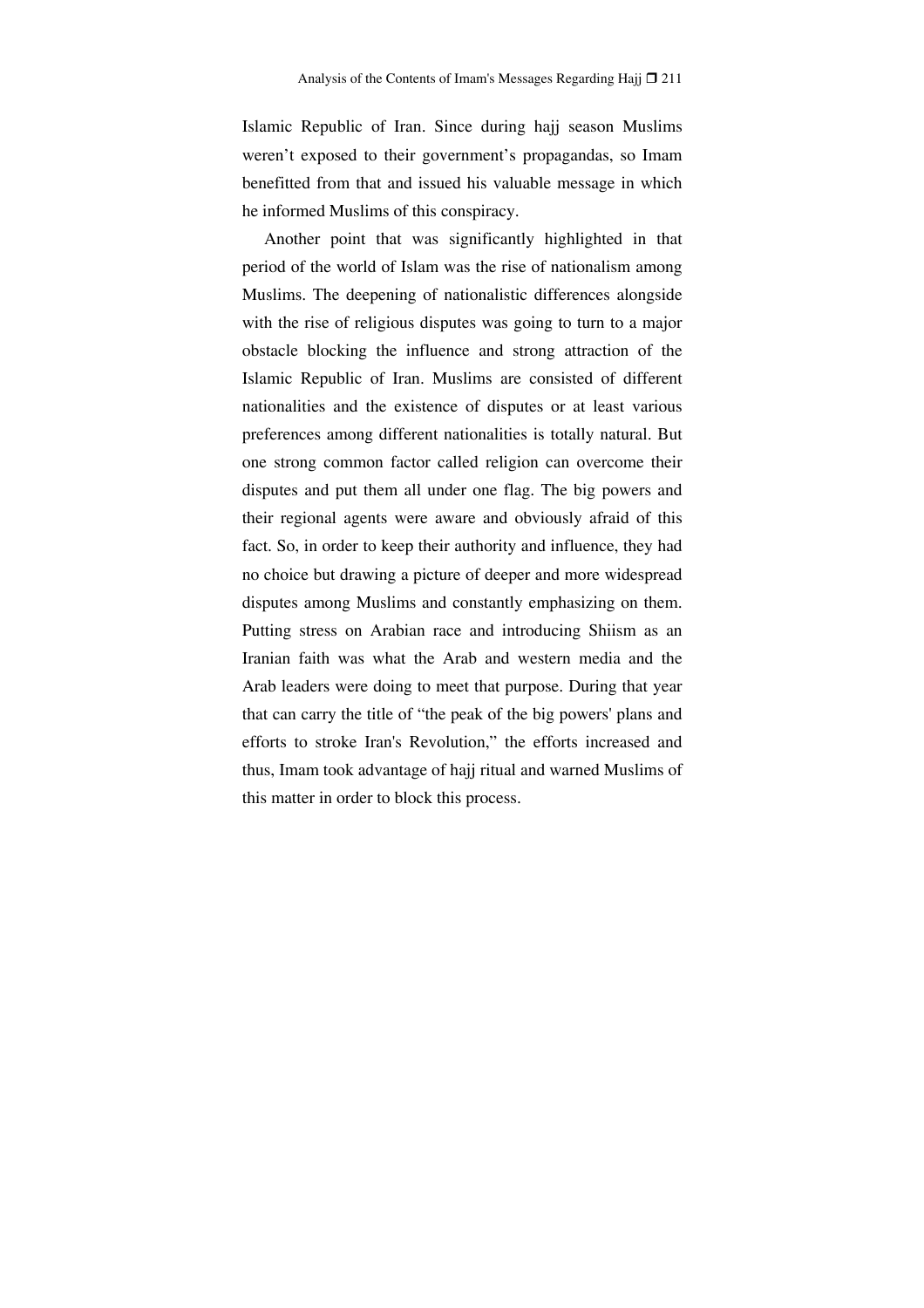As mentioned before, this message was very different from Imam's other messages due to that year's current circumstances of Iran. In article 5 of this message, Imam explains the management capacities of Islam. In that time that two years had passed the Revolution and in addition to domestic confrontations with political groups and currents, Iran was under severe economic sanctions, an intense and widespread war was imposed on the newly come out of revolution country of Iran. They did all of this only to prove to the world of Islam that Islam is incapable of management in this world, and now Iran is in the state of downfall and destruction due to this experience of theirs. This propaganda was widely broadcast by foreign media in the year of issuing the message and Imam was well aware that the purpose of this propaganda was to disappoint the world's Muslims and as a result, restrain them from following the Islamic Republic of Iran. Therefore, Imam takes this hajj opportunity for granted and in a message, reports the ability of Iran to confront conspiracies, so they won't lose hopes.

In this message, he introduces the real enemy of the world's nations, particularly the Muslim nation, on the one hand, and reminds Muslims of the roughness of the path Iran has taken, on the other hand. Therefore, Muslims must go through this path and at the same time, be aware that they'll be facing much hardship and difficulties as they proceed, but the benefits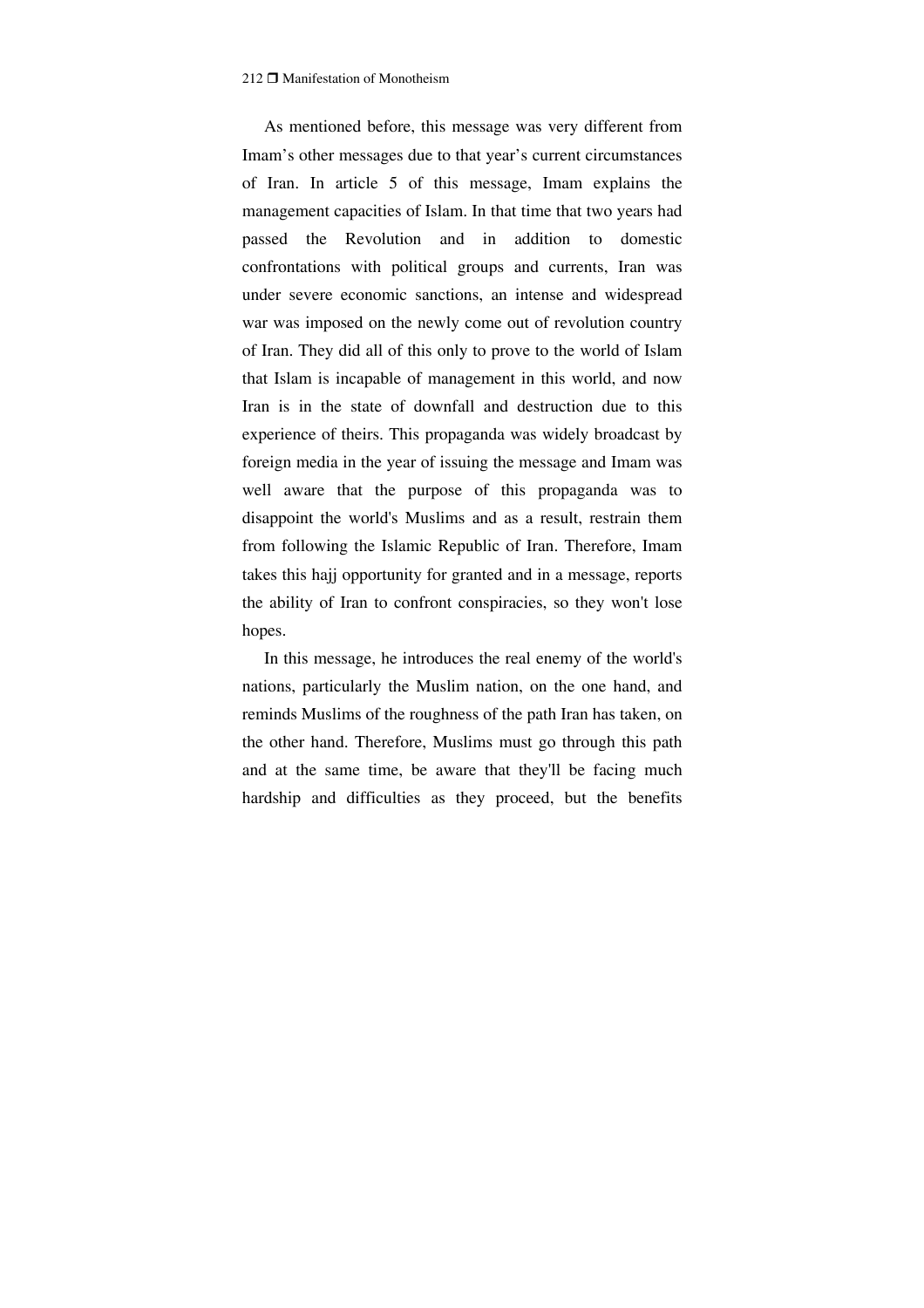resulted will be worthwhile. Imam specifies in this message:

"We are ready to die. We have promised God to follow the example of our Imam, the Doyen of Martyrs. You Muslims, who are sitting by God's house in supplication, pray for those who have stood up against America and the other superpowers. You should know that we have no reason to fight Iraq that the Iraqi people support our revolution. We are, however, fighting America."<sup>1</sup>

The year 1360 AHS was an exceptional year in Iran. In that year, some sort of civil war had prevailed. Many authorities of the Islamic Republic had been martyred in terror acts. The Revolution had shown its influence abroad and the Saudi regime had felt seriously exposed to the influence of the Islamic Republic of Iran. There were a large number of Shiites living in Hejaz who naturally followed Iran's events. On the other hand, there were those revolutionary Sunnis of Arabia who had become tired of the Wahhabi current in their country and were showing interest to the Islamic Republic of Iran and closely watching what was happening there. The Saudi rulers weren't unaware of this, that's why they were concerned about their government's stability. It was perhaps the historic background between Wahhabiat and Shiites that made them fearful of Shiites' empowerment in the world. Anyhow, the issue of disavowal of polytheists and the enthusiasm revealed by the

<sup>1.</sup> Ibid., p. 184.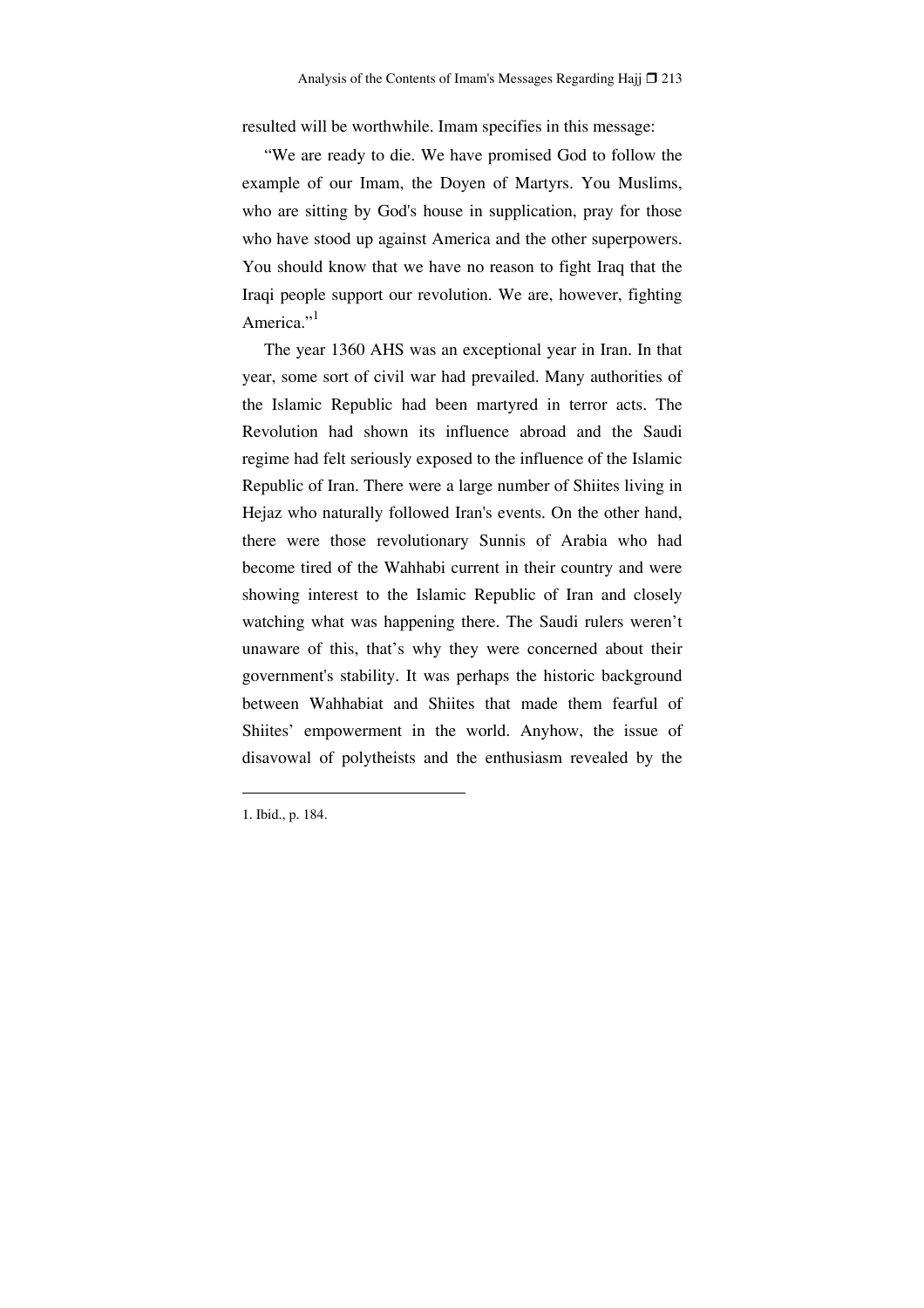Iranians and consequently other Muslims in that year's hajj had made the Saudi leaders watch the event of disavowal of polytheists closer than ever. In that year, after hajj rituals, king of Arabia writes a letter to Imam and complains about the behavior of Iranians. Imam's message about hajj, the content of the letter of the then king of Arabia and Imam's respond to it are of the subjects requiring more careful and precise discussions.

Imam brings up the following issues in hajj message of that year:

He reminds the participants of their being gathered there by putting aside any privilege and becoming uniform, regardless of color, language, country and region, in the simplest material form and only concentrating on spiritualties and *Wofud elAllah*. Therefore you shouldn't forget the political and devotional aspects of these rituals. Imam believes that the secret of hajj lies in the 'rise for people' according to a part of verse 197 chapter 'Ma'edeh,' and considers this rise as acquisition of the interests of people and the poor masses of the world; while he refers to this subtle and important point that no power but the eternal power of God may bring together such an assembly. He asks Muslims to take this opportunity to review Muslims' problems in this gathering and recognizes disunity as the biggest problem among Muslims and particularly the leaders of the Islamic countries.

As Imam continues, he moves on to the issues concerning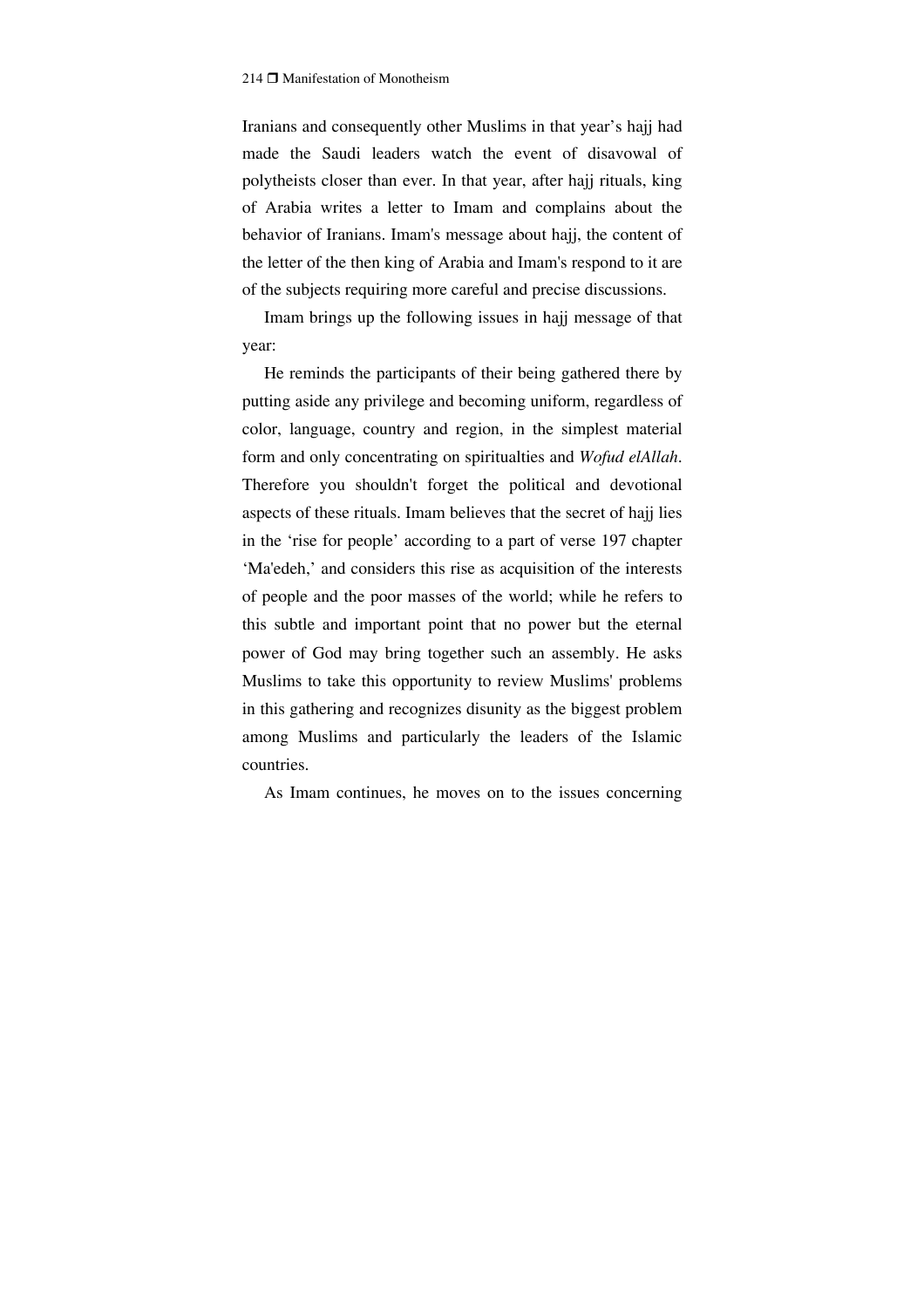Iran to acquaint the world's Muslims with what is happening there and thus, neutralize the propaganda against Iran. Imam always considered the West's propaganda as one of the problems of the world of Islam, particularly Iran. In Imam's opinion, the West benefits from two types of weapons against Iran; the warm weapon which presented itself in the Iraqi invasion of Iran and the cold weapon which manifested itself in the poisonous pens. He considered the clergymen affiliated with the regional powers and the then governments as another propagandistic tool that the West used against Iran, and he warned people of it so they wouldn't fall for what they might say and fill their minds with negative thoughts about the Islamic Republic of Iran. The issue of Israel in the world of Islam resembles a cancerous tumor getting bigger and bigger every day causing problems for Muslims. Their regime knows well that Muslims hated them so much that they would abandon any Islamic regime who established a relationship with them, however insignificant. During that year, in addition to the imposed war of Iraq, Iran faced the west's heavy propaganda accusing it of having relationship with Israel and buying arms from them. This propaganda was widely spread by the Western media and subsequently the Arab media of the region; and since some Muslims considered Arab media as the Islamic media, this possibility existed that they, under the influence of this propaganda, became pessimistic about the Islamic Republic of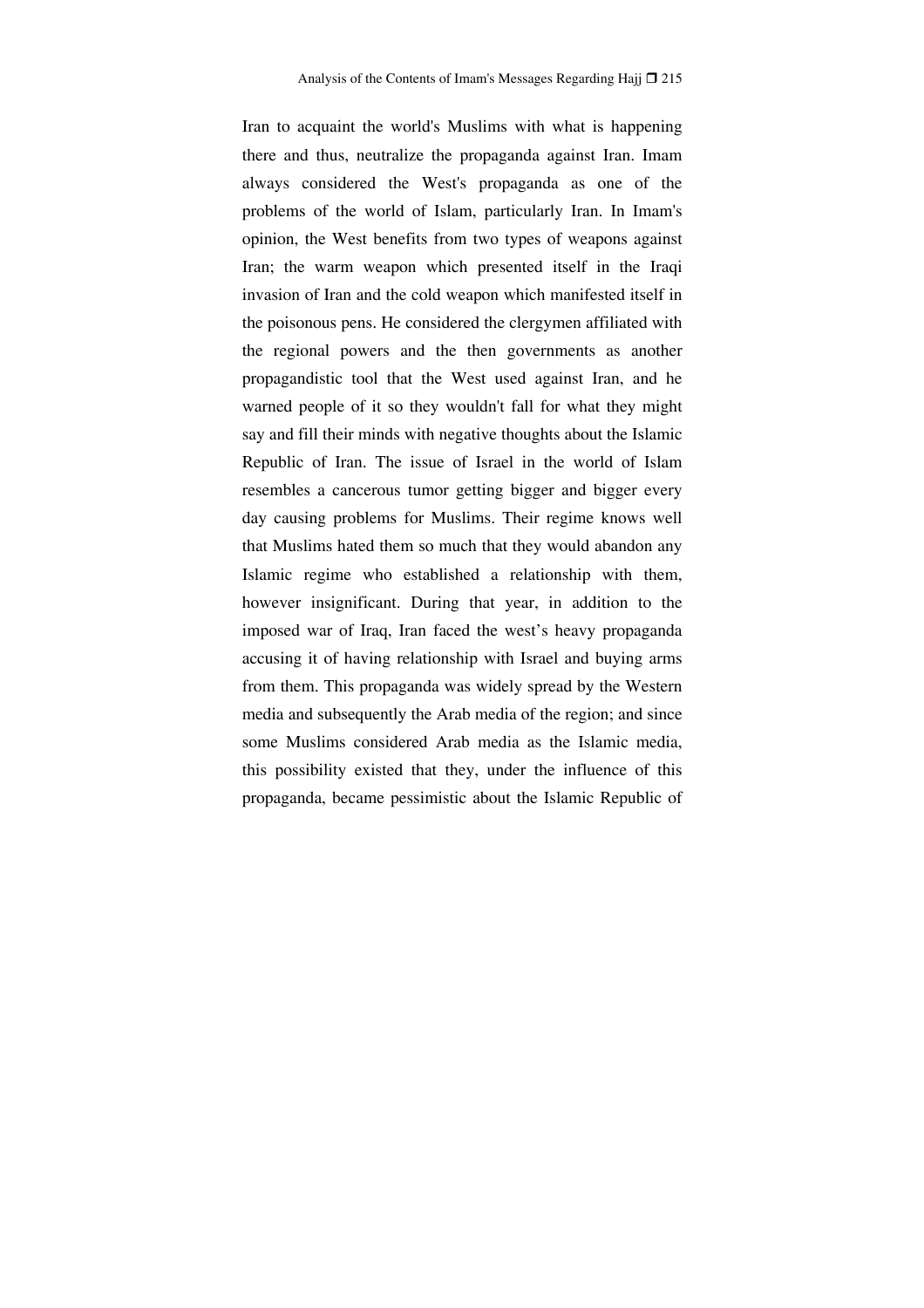Iran, thus, Imam Khomeini announces the invalidity of this propaganda in this message and gives strong reasons to prove the absurdity of this accusation. Here is a part of this message:

"Lately, they have come up with the scandalous accusation that Iran is buying weapons from and having ties with Israel in the hope of driving a wedge between Iran and the Arabs and triggering enmity among Muslims, thus paving the way for the superpowers to tighten their grips as much as possible. But which aware person does not know that Iran has been and still is an inveterate enemy of Israel and that one of our problems with the ousted Shah was his friendly ties with Israel? Who does not know that for more than twenty years we have condemned Israel as the U.S. match in oppression and its follower in aggression and plundering in our sermons and statements? Who does not know that in the course of the Islamic Revolution and in the favor of million strong demonstrations, Muslims nation of Iran called Israel along with America its enemy, blocked the flow of oil to them and directed its rage and hatred on both."<sup>1</sup>

At this time Israel did one of its very hideous and anti-Islamic works and started digging in the area of *Masjid-ul-Aqsa*. They came up with the alibi of finding remaining of Solomon's coffin and this way they tried to legalize their

<sup>1.</sup> Ibid., vol. 15, p. 145.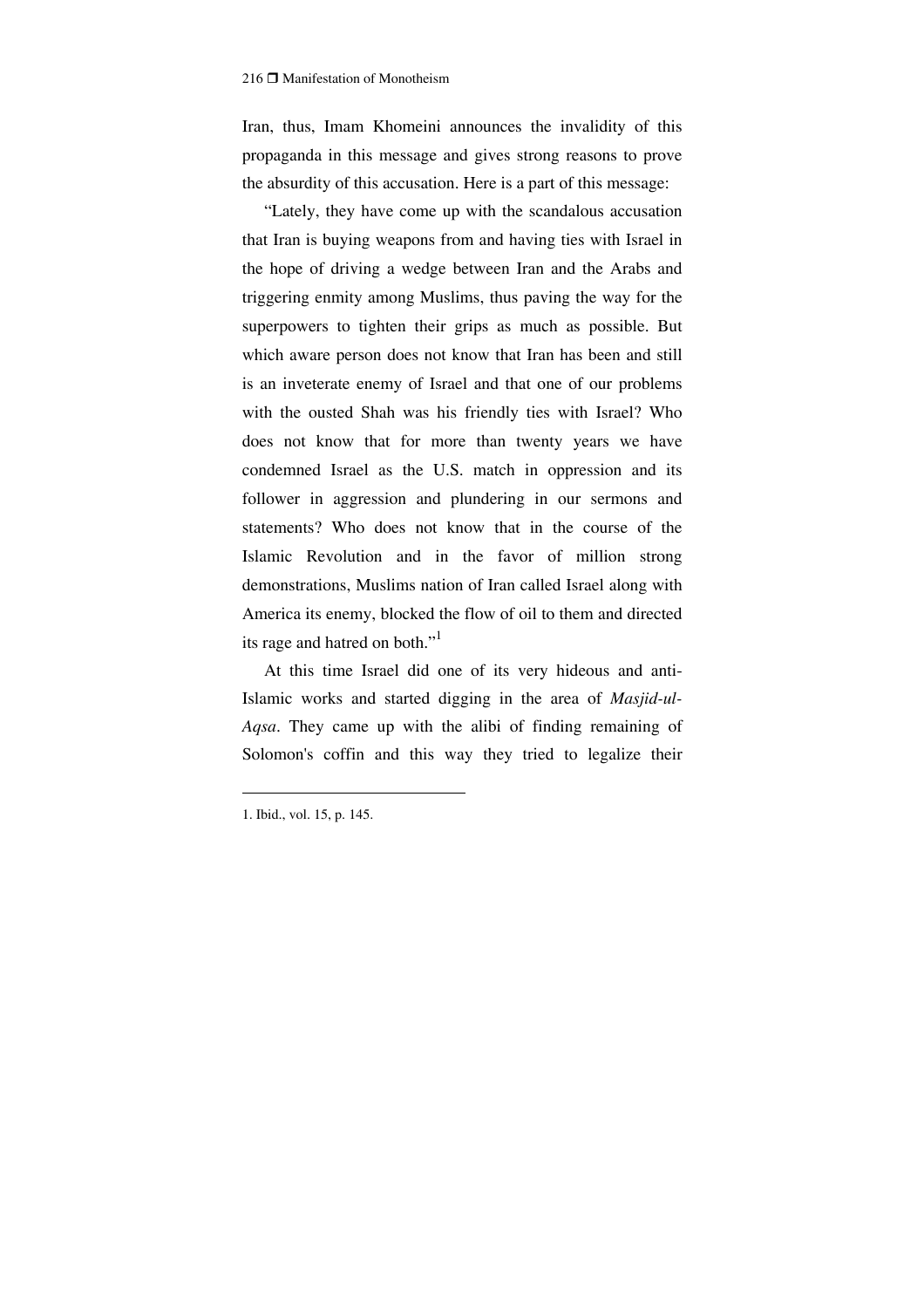occupation of *Bait-e Muqaddis* and the land of Palestine. But Muslims knew this was only an excuse to weaken the columns of *Masjid-ul-Aqsa* and eventually pave the way to tear it down. The existence of the ancient and strong building of *Bait-e Muqaddis* has always been and still is intolerable for the Israeli regime, because this mosque always introduces this regime as occupier and aggressor. This ancient mosque is a strong and inevitable proof of Muslims' sovereignty over the land of Palestine. The Zionist occupying regime must present a stronger reason to be able to invalidate and discredit this sturdy, but there are no such reasons, therefore they hit two birds by one stone by digging in around the mosque. On the one hand, they are hoping to find some proofs of Judaism there, and on the other hand, the least they'll be doing is destroying the biggest proof of Muslims indicating their legal rights over the land of Palestine. Imam had sensed this evil plan of the Zionists, so he always referred to it in his speeches and messages and tried to warn Muslims of the consequences of this Israeli's evil plot. In this message, Imam has highlighted the issue of Israel much more than in his other messages regarding hajj. Perhaps this was one reason. He said:

"The Israel that has, these days, committed a bigger crime than those it has perpetrated in the region; digging in al-Aqsa Mosque of Muslims, *Qiblah* of Muslims. As the pillars grow weaker, the first *Qiblah* of Muslims, God forbid, thus helping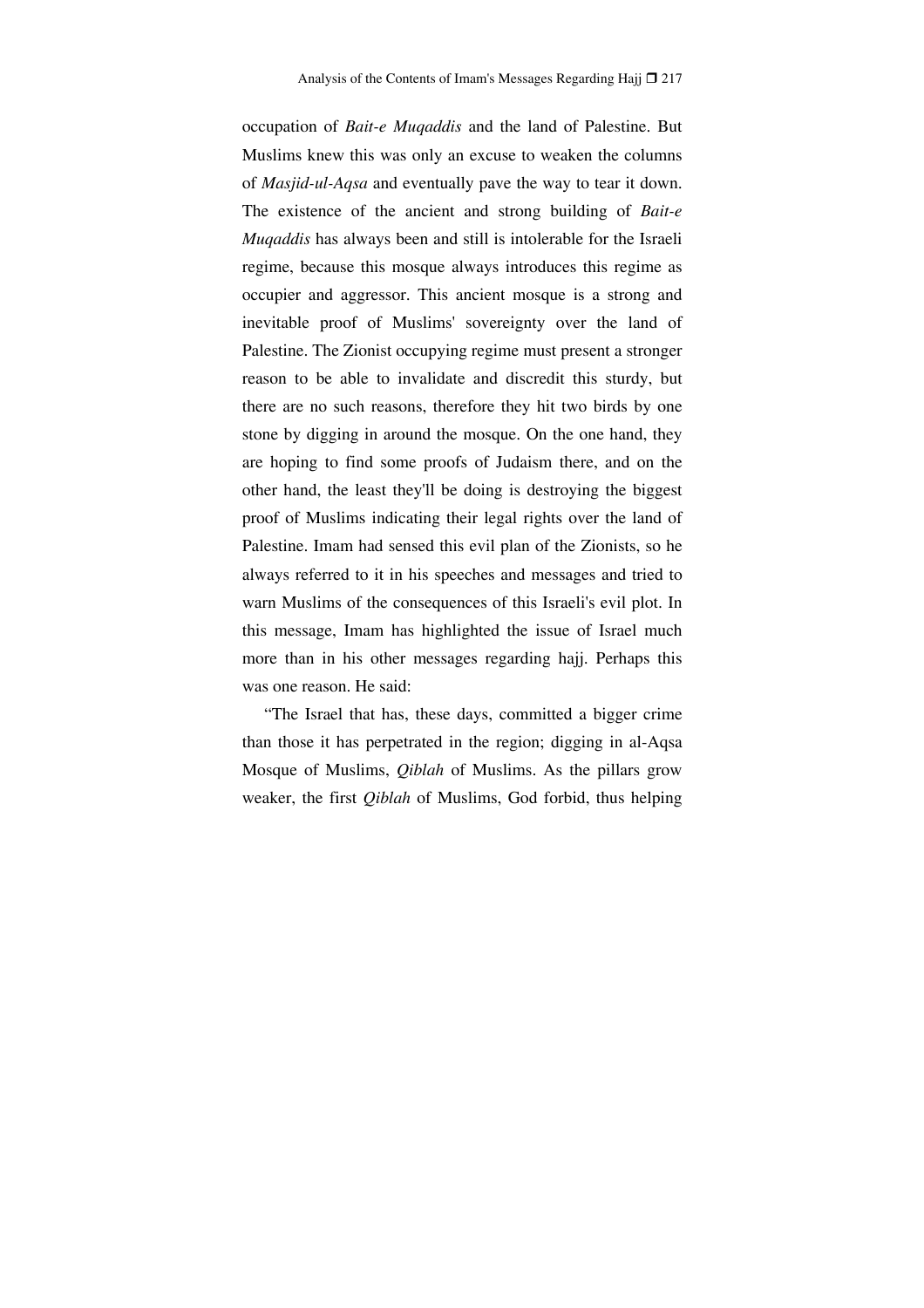Israel to attain its object goal."<sup>1</sup>

At the end of this message, Imam reminds Muslims' of their own capabilities. He points out to them that they are very capable and have a lot of neglected possibilities that if they remembered them, they would never have to be humiliated before the Islam's enemies. Imam does not limit these resources to only material abilities. In Imam's opinion, the most important assets of Muslims are having an advanced school and the God's backing. He tried in those days to warn the Palestinians of the absurdness of negotiating with Israel. Although they paid no attention to his advice then, but later on they discovered how valuable and important it had been. It was after this awakening that the resistant movements and combatant groups emerged out of the Palestinian reconciliatory groups, and today that the Israeli invasion of Ghaza has started, Palestinians and Palestinian groups appreciate the value and importance of what Imam had then said. In this message, Imam recommends the Palestinians to stop negotiating with Israel which indeed holds nothing but humiliation for them, and to take aim at the heart of Israel, Muslims' stubborn enemy, with firearm.

Imam's message in the following year, that is 1361, unlike always, started with this phrase:

"*Wa elAllahal Moshtaki*" (and I will complain to God).

<sup>1.</sup> Ibid., p. 146.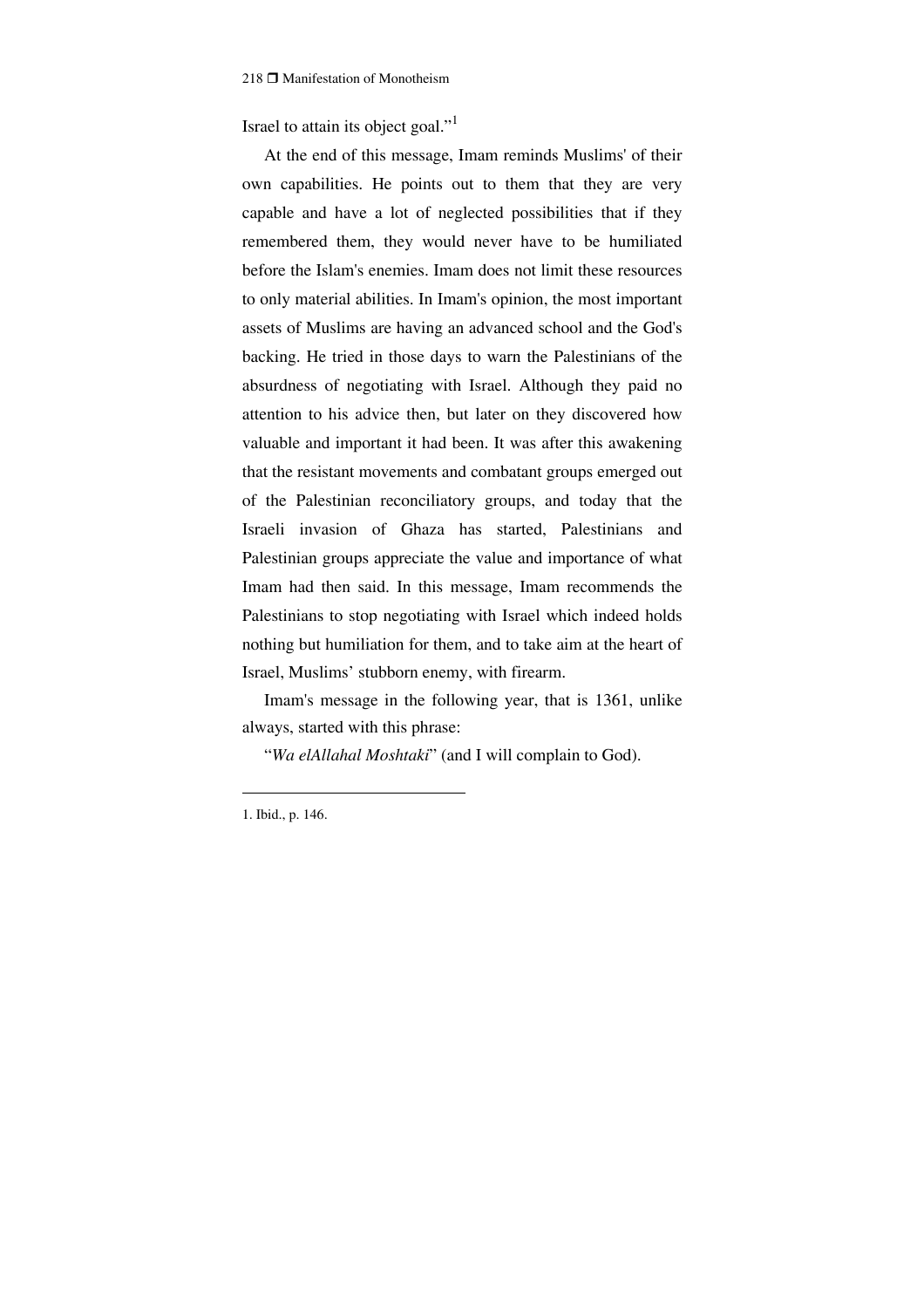This phrase starting this message is itself indicative of painful problems in the world of Islam. In this message, rather than his felicitations, Imam extends his condolences to Muslims who had participated in hajj rituals. In that year, Israel had invaded Lebanon right before the eyes of the world's Muslims and the Arab leaders and had killed many people. Fear and humiliation had seized all the leaders of Arab states and they were all trying to establish close ties with Israel and America. A ridiculous competition had begun among Arab leaders for establishing relationships with Israel and approving their act of smashing Palestinians of Lebanon and Palestine. It would've been more tolerable to Imam to see the Lebanese Muslims massacred by Israel and Iranians killed by Saddam than to witness the Muslim leaders become so degraded and humiliated. He interprets:

"The greater disaster is that these crimes are being committed by Israel in broad daylight and before the eyes of the Islamic governments. The greater disaster is that the governments claiming to be Islamic are striving to acquire gratuity from the US and Israel in exchange for implementing the Camp David Peace Accord or other similar plans and recognize Israel openly as their master despite its committing these enormous crimes. The disaster befalling Muslims is that some of the so-called Islamic governments prevent the innocent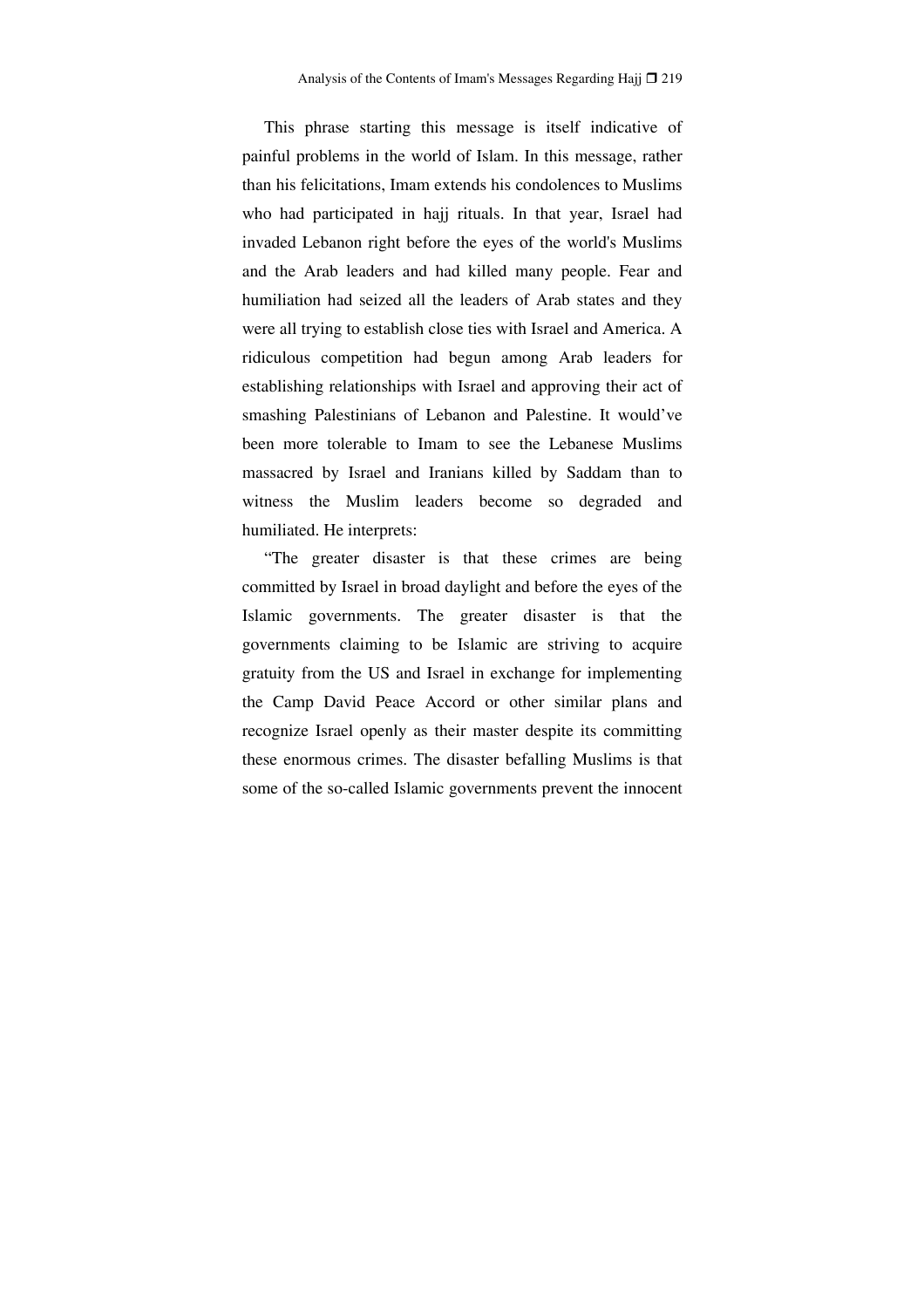people from even complaining about the brutalities of the oppressors."

Imam has referred to seven points in this message; learning hajj commands and performing them precisely, preserving the prestige of the Islamic Iran, paying particular attention to unity and brotherhood among Muslims, being watchful of disuniting conspiracies of the West and its mercenary agents, having discipline and avoiding materialistic souvenirs and remembering spiritualties, neutralizing the propaganda and obstructions of the enemies of Islam and finally recommending the region's governments to refrain from rising against Islam and the region's nations. These are the seven important advices and recommendations of Imam in this message.

Imam's following year's message has a theosophical tune to it. In this message Imam refers to Mecca and Mana as the scarification place of lovers; a place where everything should be sacrificed, like the great prophets such as Abraham (PBUH) sacrificed their dearest ones. In order to prepare for a doctrinal and social *tawheed*, the idols of the superpowers must be broken here. Imam raises ten essential tips in this message and calls attention to them. First, he recommends to the caravans' clergymen to teach hajj commands to the pilgrims. He talks about the misconception about Islam as he continues and believes that the isolated Islam is a product of the colonists,

<sup>1.</sup> Ibid., vol. 16, p. 436.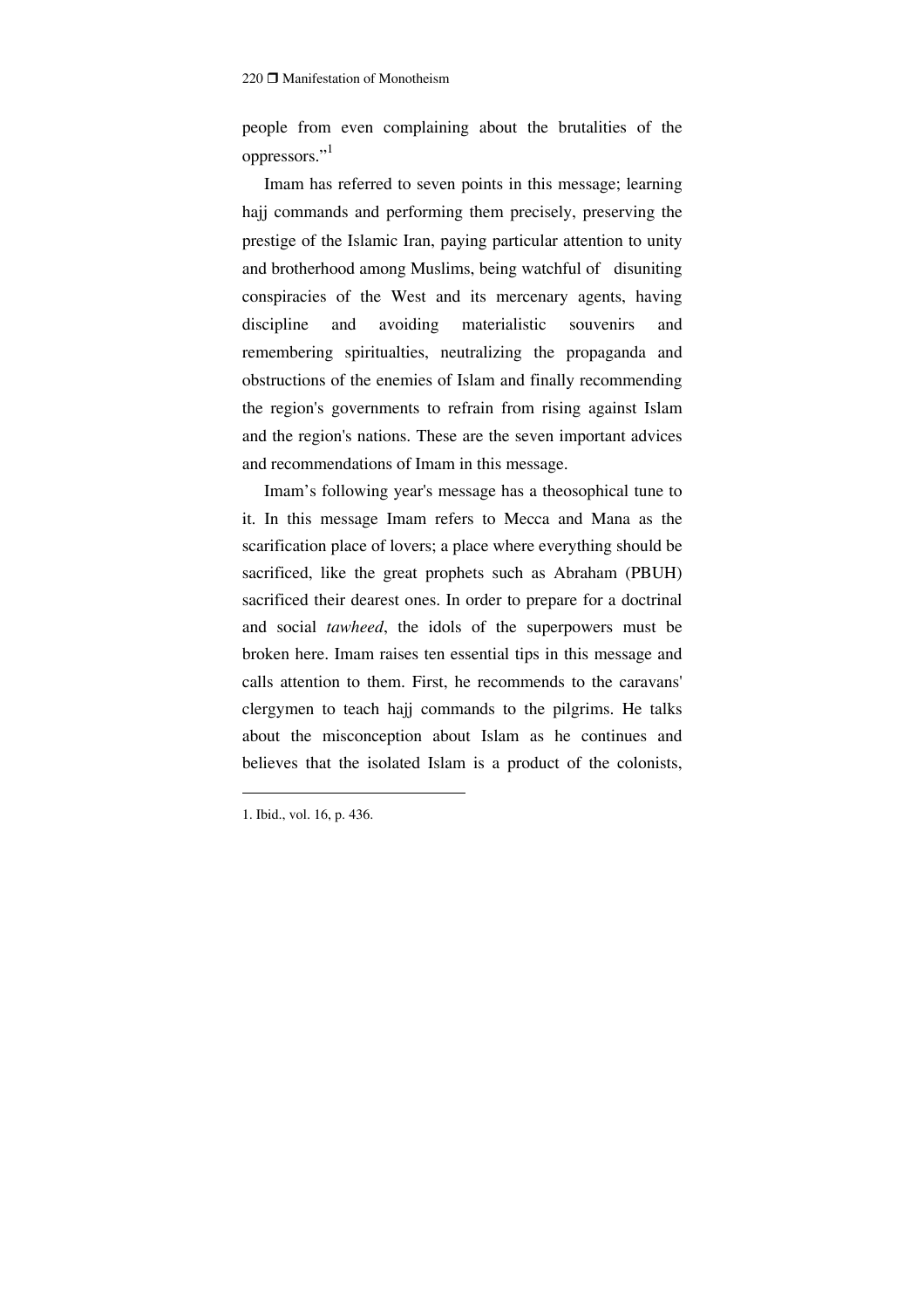exploiters and westernized and easternized agents which is being publicized by mercenary and court *akhunds*.

The third point in this message is his warning of the propaganda introducing Muslims' race as the reason to their backwardness, and this has roots in Western racism. Another issue raised in this message is about the advertisements that exaggerate about the western powers to vanquish others. The fifth point in this message is the emphasize he puts on recognizing Mecca as the unifying center of the world of Islam, and that the disavowal of polytheists should take place there, and that impugning this ritual is actually like impugning the messenger of God, who founded this ritual by God's command. Another warning in this message is that the enemy has always applied and still is applying the policy of fear and intimidation. This fear and intimidation never has a strong base and the history of Muslims' struggles has proven that the enemy has always been easily defeated and there is no real power behind this intimidation. This fact must awaken Muslims and Islamic countries.

The seventh point is suggesting to the world of Islam to form a great and widespread military force and he makes this suggestion as a dream and wish. In the eighth point he warns about the occupying regime of Israel that giving them a chance would be the same as fostering a venomous viper. And the last point is to the pilgrims of the House of God to keep their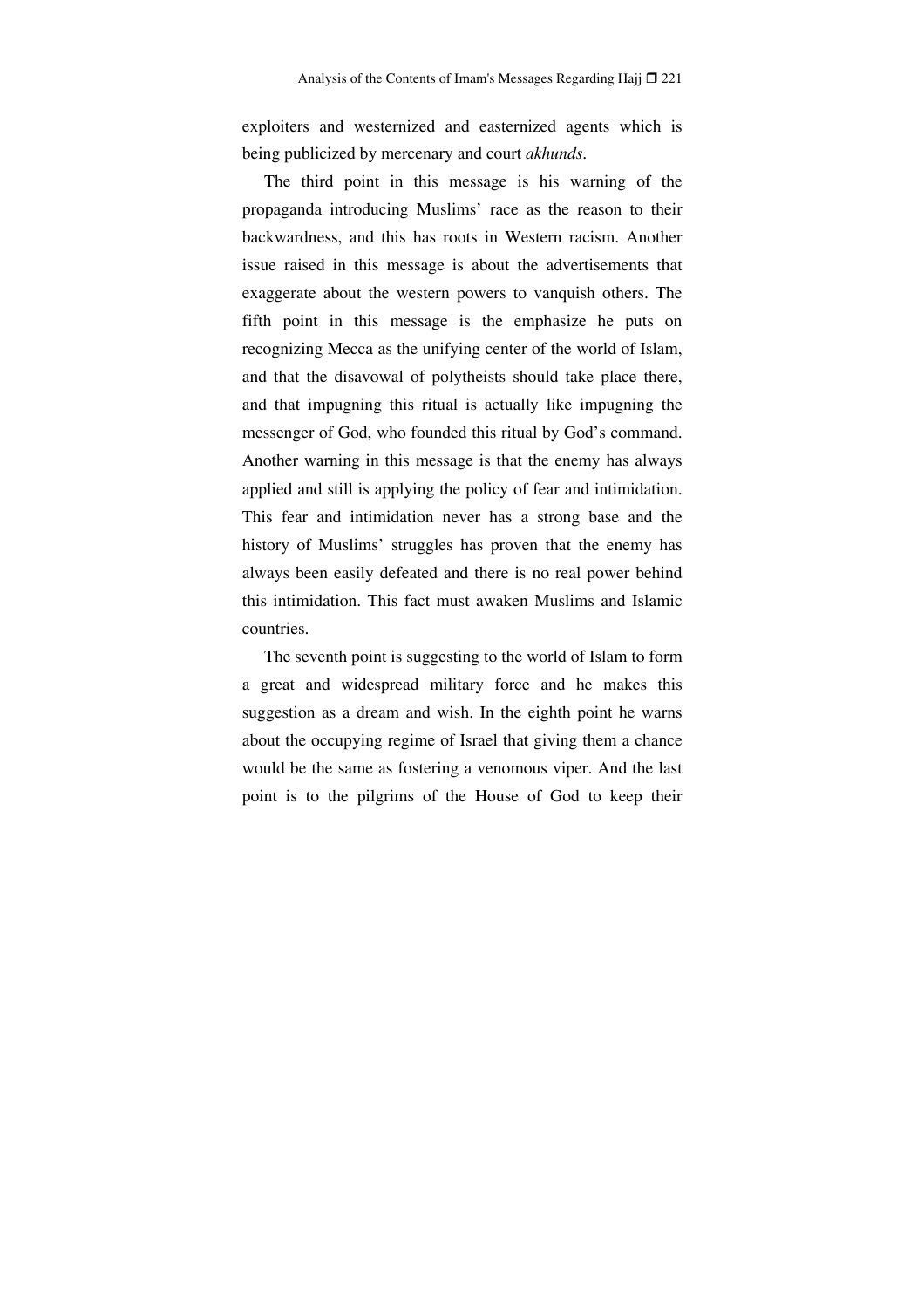discipline and avoid giving alibis to the enemy. This advice was also given to the Saudi regime to treat their Iranian brothers kindly and nicely.

In the 1363 message, Imam Khomeini first draws a picture of what Muslims think about those Islamic commands produced by the court *akhunds* and misconceptions of some sanctimonious moammams (clerics), which results in an isolated Islam far from any intentions to overcome Muslims' predicaments. He suggests to the scholars, writers, artists, philosophers, researchers, theosophists and intellects to help correct understanding of the Islamic commands.

He presents a picture of hajj theosophical aspect as he continues and then moves on to its political aspect, which in his opinion had been more isolated than any other aspect. Explaining the intention and destination of hajj and concentrating on the issue of disavowal of polytheists are of other discussions in this message. This entire message is only an introduction to the other following "six" suggestions. They are:

-Inviting hajjis to the moral and theosophical aspects of hajj and all the self-makings needed to be done during this period;

-Asking hajjis to keep the prestige of the Islamic Iran on account of their representing a country that has observed Islam with new understanding and conception;

-Giving warnings about those who might try to demolish the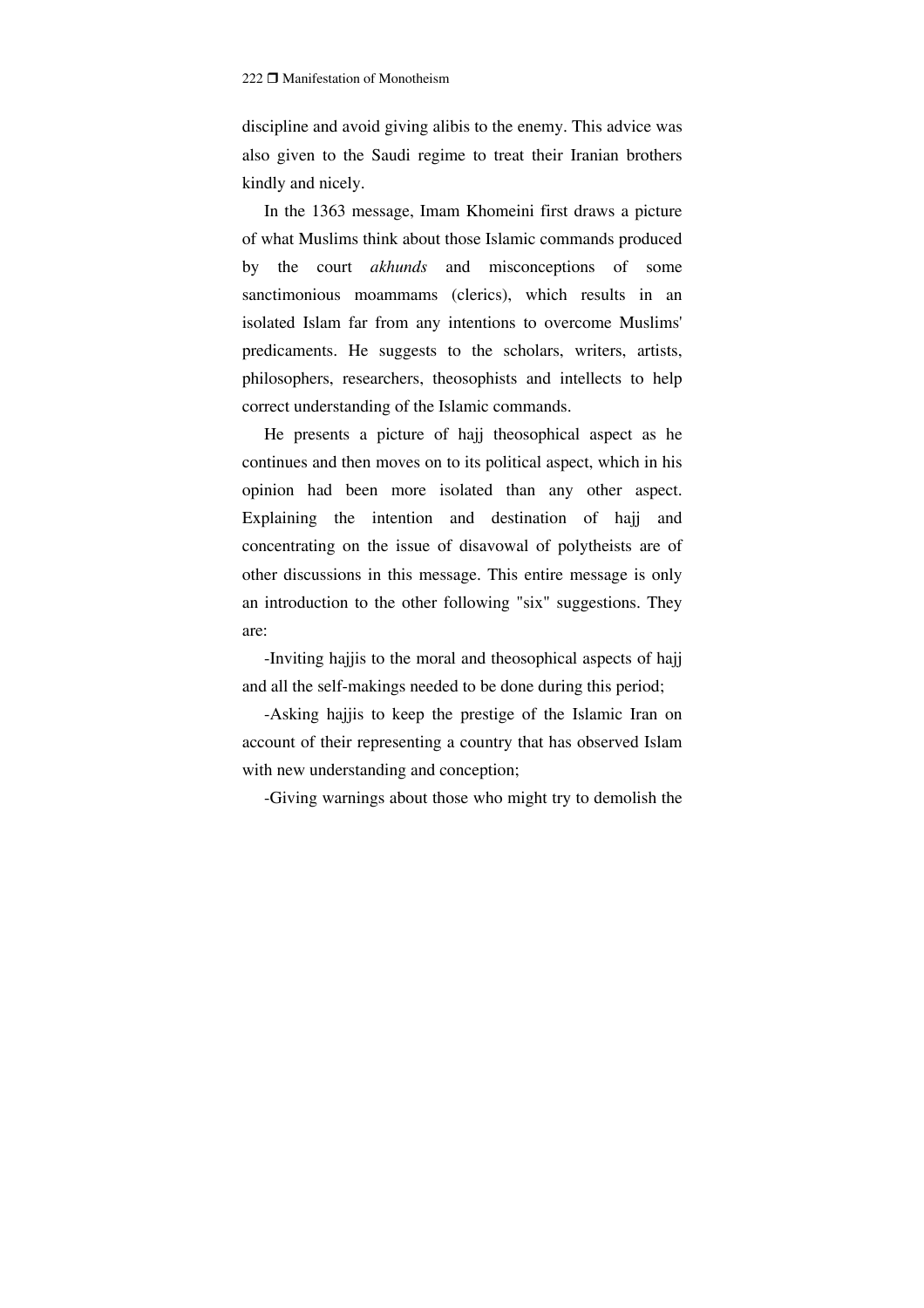reputation of the Islamic Republic of Iran on that holy land by their behaviors and acts;

-Attracting attentions to the issue of unity among Muslims;

-Explaining the need to be on the alert while performing the ritual of disavowal of polytheists;

-And in the end, alarming the regional governments that the western countries and the enemies of Islamic unity are intending to terrify them of Iran;

And the fact that, instead of absurdly being feared, they'd better worry about the Palestinian sufferers.

The 1364 message is not unlike the previous year's one. He first points out the change occurred in Iranians hajj. This change is due to the Iranian Muslims' new conception of Islam upon which they rose and gained victory. Imam suggests to other Muslims to learn a lesson from Iranians and make some changes in their understandings and lives. He then gives five important reminders to hajjis as follows:

-Concentrating on correct and precise performance of hajj rituals while observing its theosophical and moral aspects;

-Giving due consideration to the country Iranian hajjis have come from and knowing that the world is watching their behaviors and acts closely, so being careful about their behaviors and acts;

-Observing discipline and Islamic traditions while performing the ritual of disavowal of polytheists so no excuse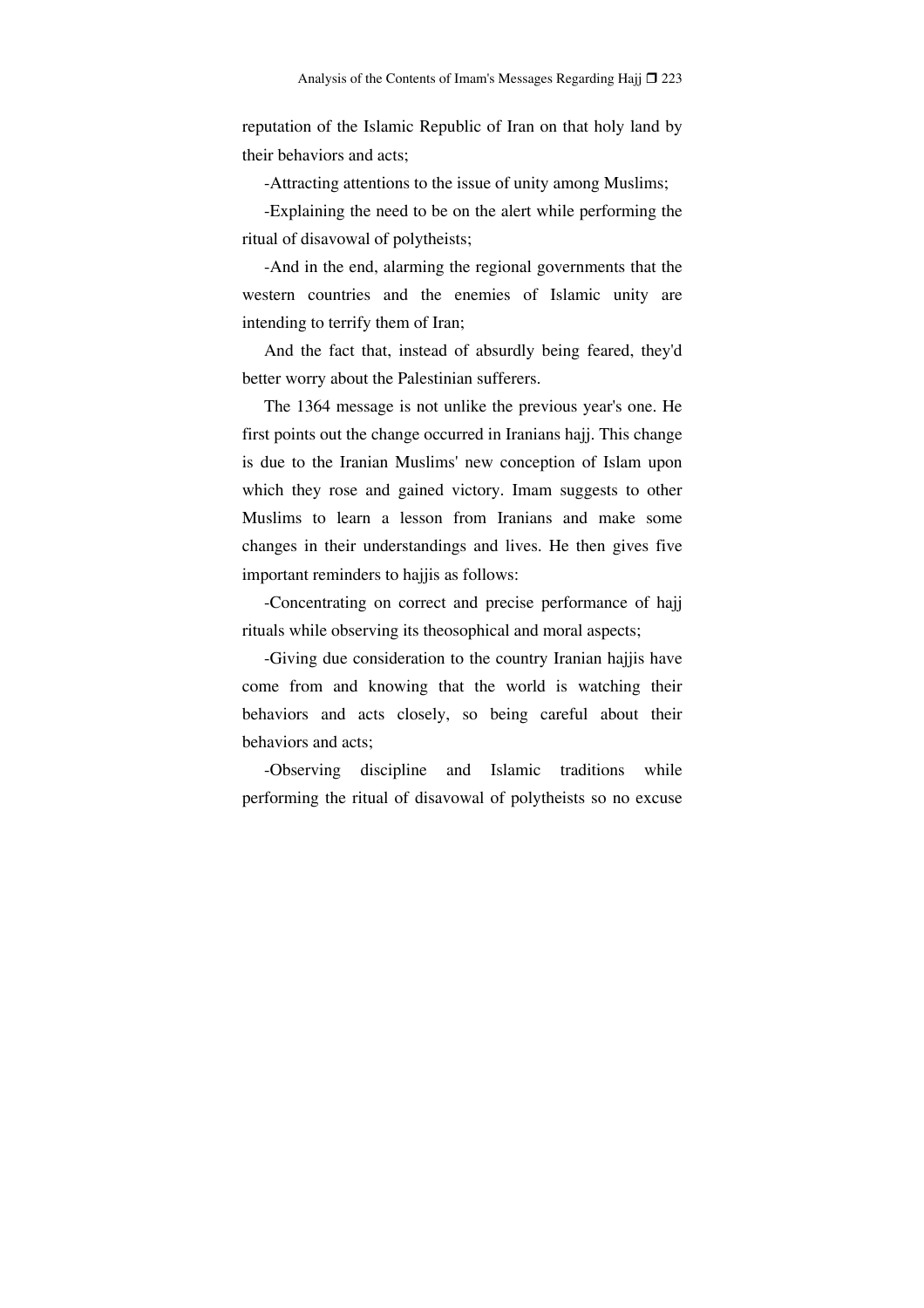would be given to the enemies;

-Suggesting to Muslims to find solutions to the miseries imposed on them;

-And in the end, pointing out that the West and East are unanimous on plundering Muslims and keeping them behind, and the only way for Muslims to avoid the consequences of this unanimity is to return to Islam.

Imam Khomeini starts his following year's message of 1365 with greetings to those great people who fought wholeheartedly against idols and idolatry of any kind throughout the history and sacrificed all they had on this path. Then he briefly talks about the theosophical aspects of hajj and the principles of its deeds and traditions. He then gives some reminders to hajjis. These reminders, like those of the previous years', start with their necessity of paying attention to the traditions and deeds of hajj and their correct performing of them.

In the second reminder, he has invited hajjis to become acquainted with Quran. He has concentrated on a small part of this wonderful book and regretted that it abandoned and misunderstood.

Next is drawing Muslims attention to the eternality of instructions of Quran commands which 'the disavowal of polytheists' is one example of them.

He then reminds the pilgrims of watching their behaviors and acts and remembering that they have come to hajj from a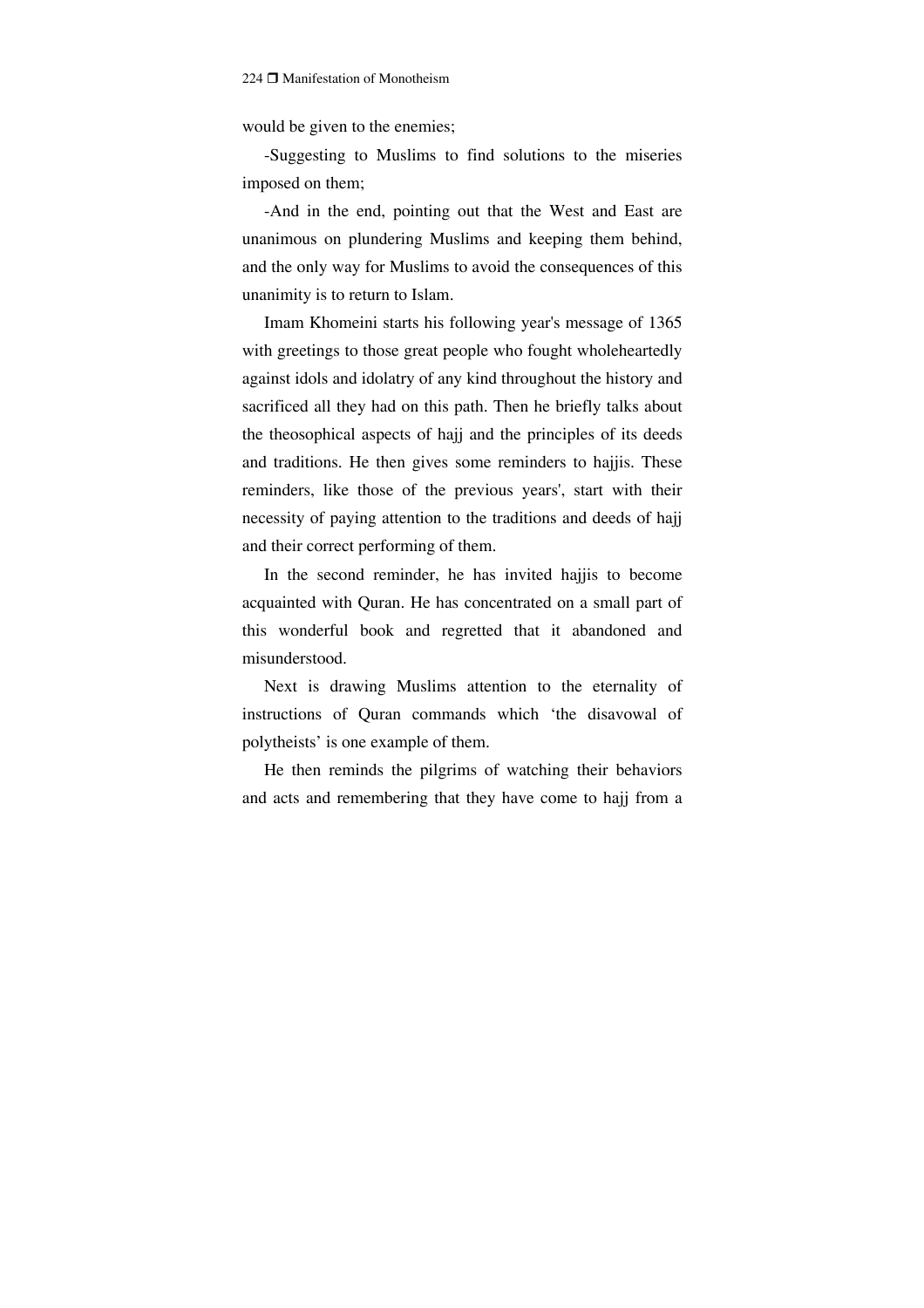country like Iran, and this would require them to carefully observe the noble Islamic behaviors, maintain discipline while performing the ritual of disavowal of polytheists, avoid purchasing American goods in Hejaz, etc.

The fifth reminder of Imam's message is to the leaders of the Islamic countries to be concerned about the condition of the Islamic countries and their dependencies and to watch for the mercenary enemies of Islam among the rulers of the world of Islam.

The following year was a very unpleasant year with regard to hajj. That year, the stooge government of Hejaz made a massacre out of this Abrahimian pure tradition. This caused Imam to issue two messages six days apart from each other. He allowed his first message for informing and advising, just like the previous years. This one was addressed to the pilgrims on Mordad  $6<sup>th</sup>$ , 1366 and the other one was to his delegate in hajj affairs, Mr. Karrubi, after the martyrdom of hajjis on Mordad  $12<sup>th</sup>$ , to which contents we will refer once we start analyzing the bloody hajj.

Imam's first message in this year, unlike the previous years, started with this verse of Quran:

"And abundance should he die as a refugee from home for Allah and his Messenger, His reward becomes due and sure with Allah." $<sup>1</sup>$ </sup>

<sup>1.</sup> Surat al-Nisa: 100.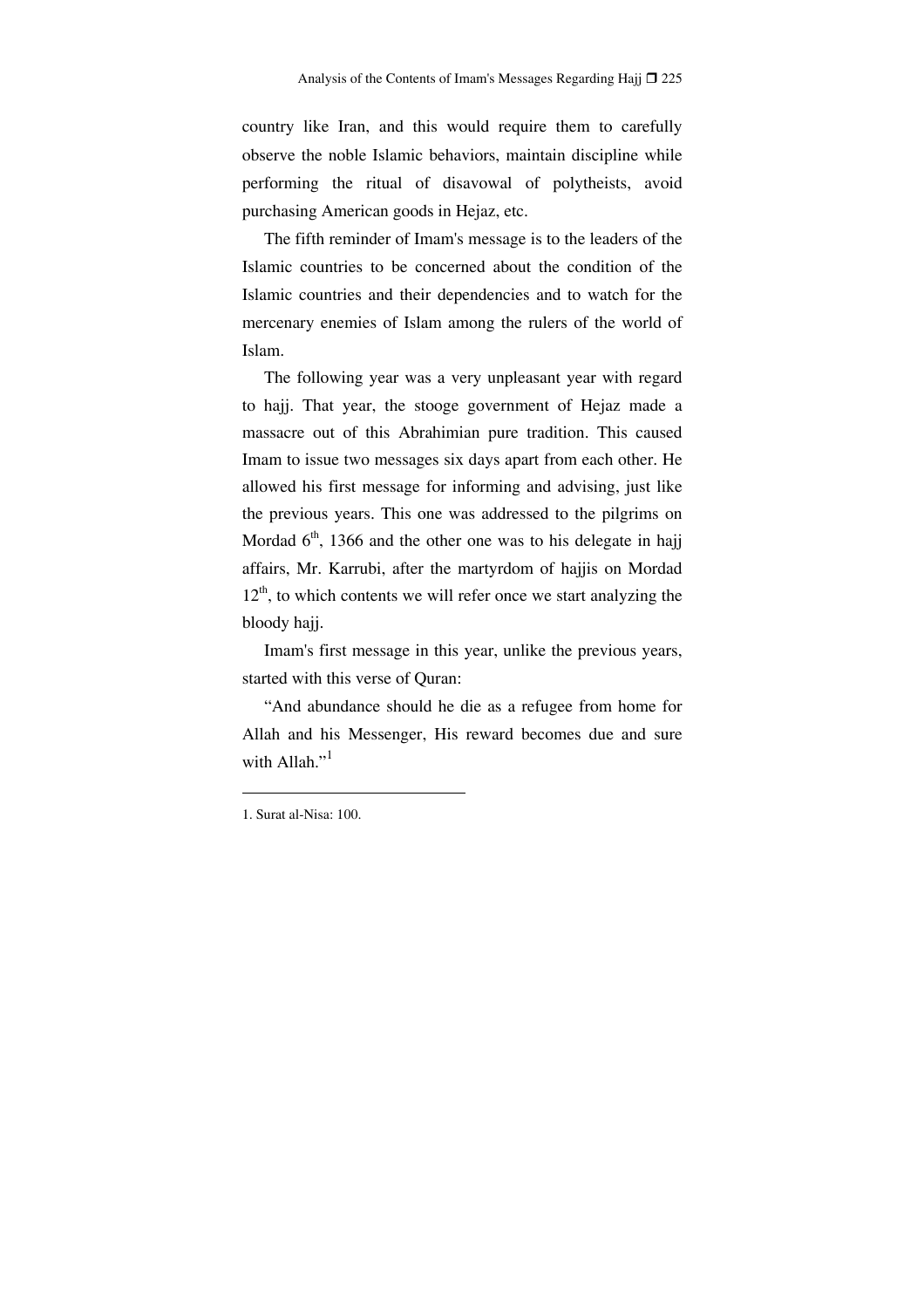It was as though he had picked something indicative of what was going to happen soon on the streets around the House of God.

Mr. Rahimiyan had once said that everyone had been surprised at Imam for selecting this verse, unlike the previous years, and once that incident happened, we realized the point and became surprised twice as much.

This message starts with some of Quran verses and their interpretations. It's one of Imam's longest messages about hajj in which Imam has concentrated on the issue of disavowal of polytheists more than ever before. Although in the previous messages Imam always first showed his concern about how to properly perform the rituals, but this time, he first started in detail with the issue of disavowal of polytheists and the magnificent way to be performed. He considered that a monotheistic pillar and a political obligation of hajj. This message contains only three very lengthy articles. The article related to the issue of disavowal of polytheists covers more than seven pages. There was a reason to that. Was it so because of the diplomatic efforts made by the leaders of Hijaz prior to the ritual, to possibly dissuade Imam from pursuing the issue of disavowal of polytheists? Or was there another point in it still unknown to everyone?

The message is unusually lengthy and covers the issue of

<sup>1.</sup> *Dar Sayeh-ye Aftab*, p. 221.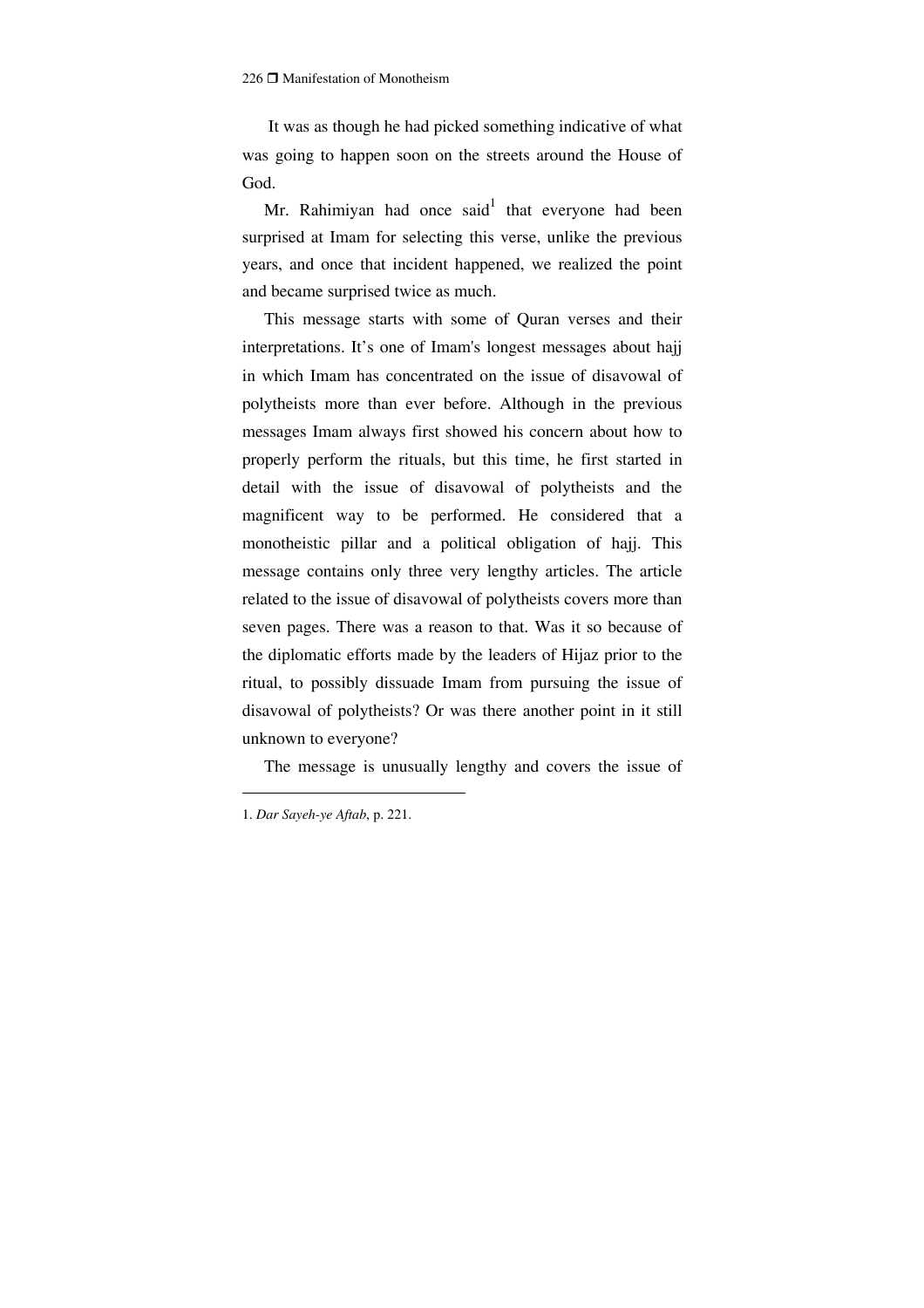Iran-Iraq war and the targets America and its mercenaries had set for this war and the troubles they had formerly caused against Iran and the Islamic struggles. It was in this message that Imam wrote his famous sentence:

"If the world mongers try to stand against our religion, we will stand against their entire world and will not stop till their complete destruction."<sup>1</sup>

The final point in this message concerns the duties of the clergy in the field of teaching the rites and deeds of hajj and informing them of the world's affairs and the likes.

## **The Bloody Hajj and Imam's Analysis**

The year 1366 was an important and unforgettable year in performing hajj. The incident of this year was the peak of confrontations between Abrahimian hajj and affiliates of foreign powers. Mecca had always been considered a safe place among Muslims and many times violators would seek refuge to Mecca and keep away from prosecution all the while they stayed there. This shows that Muslims respected Mecca so much that even the prosecuted accused enjoyed its immunity. But this has never quenched the dictators' thirst for exerting cruelty and injustice, and there are many instances in the history where the rulers and oppressors have disrespected the House of God and assaulted on the residents and pilgrims of the House of

<sup>1.</sup> *Sahifeh-ye Imam*, vol. 20, p. 325.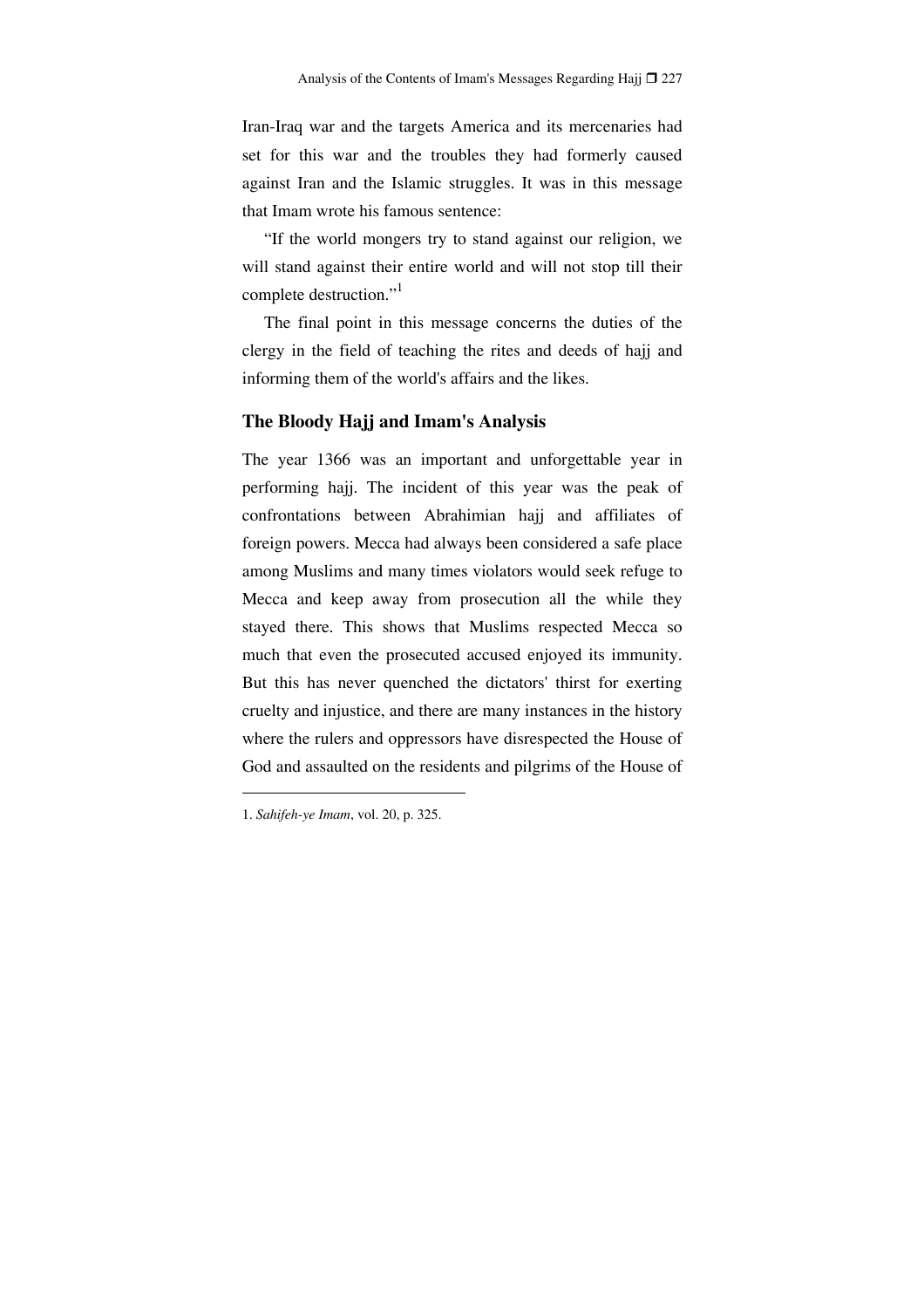God and killed many people. Perhaps the most famous incident of all was Yazid's raid upon the House of God to suppress Abdullah Ibn-e Zobair and history has recorded this in detail. This incident was a start for disrespecting the House of God, and since then, this disgrace has been going on in different intervals of the history. In the recent years, the present rulers of Arabia have raided on Mecca on at least two occasions since taking over power. The first time was when some Arabian youths went to the House of God and took control of it in order to show their objections. In this incident, the Saudi government entered the House very violently and confronted them with all kinds of military weapons. In this attack all those seeking asylum got killed. People and governments protested against both, those who made instrumental use of the House of God to fight the Saudi government and the Saudi government who had violently killed many people in the House of God. However, depending on the type of relationships existing between the countries, some governments approved this act of Saudi government, some remained silent and some disapproved it.

The second time was when Iranian pilgrims along with other countries' people were demonstrating the disavowal of polytheists in 1366.

That year, when the pilgrims were demonstrating as they had in the previous years, suddenly Saudi tanks attacked the demonstrators and killed and injured many of them. It was a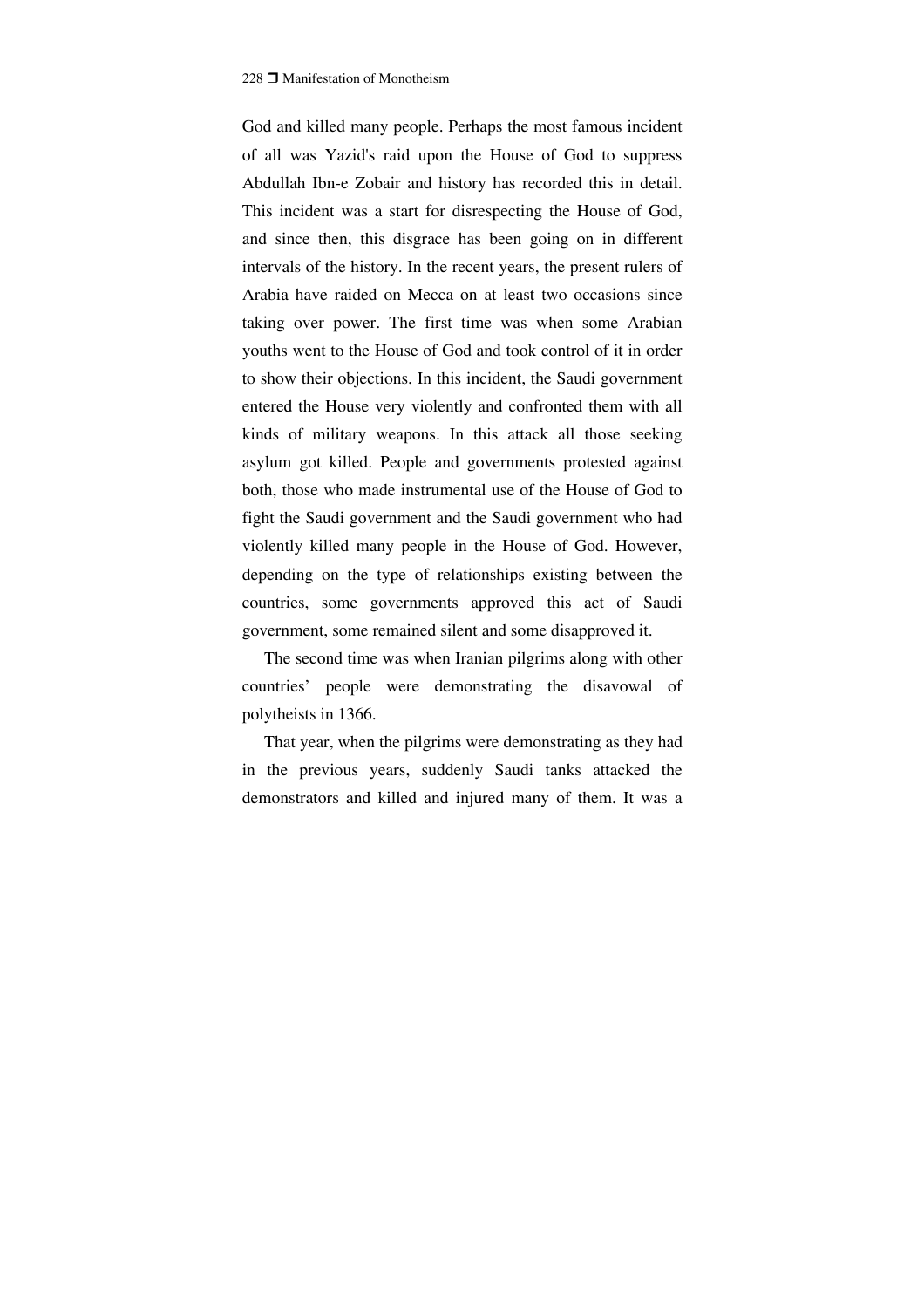very barbaric massacre. It was a massacre that the Saudi government was never able to remove its hideous memory from people's minds. Saudi government did everything in its power to justify their act. They tried to convince the world that the demonstrators had ill intentions and that there were military people among them. But this claim was not unlikely, because every year there are people coming to hajj from the world of Islam that work in the military of their country. Because hajj is an obligatory task for every Muslim who can afford it, so people's jobs could definitely not prevent them from going to hajj. Therefore, participation of these people proves nothing and since the essence of their act had been hideous, the government of Saudi couldn't justify what they had done and was clenching at anything, just like helpless people.

Imam Khomeini believed that this massacre had been a preplanned American-Saudi plot. Imam had a strong reason for his claim. In the year hajjis were assaulted, right before hajj season, the king of Saudi had sent a message to Imam thanking him for his invitation to serenity. Imam Khomeini always invited hajjis to peace in his speeches and messages and this wasn't a new issue to be thanked for. But in Imam's opinion, this thank you message was unprecedentedly fishy. Imam believed that this thank you message was actually the Saudi king's plot to massacre hajjis. To Imam's interpretation, by this message, the Saudi king wanted to feign good intensions. Such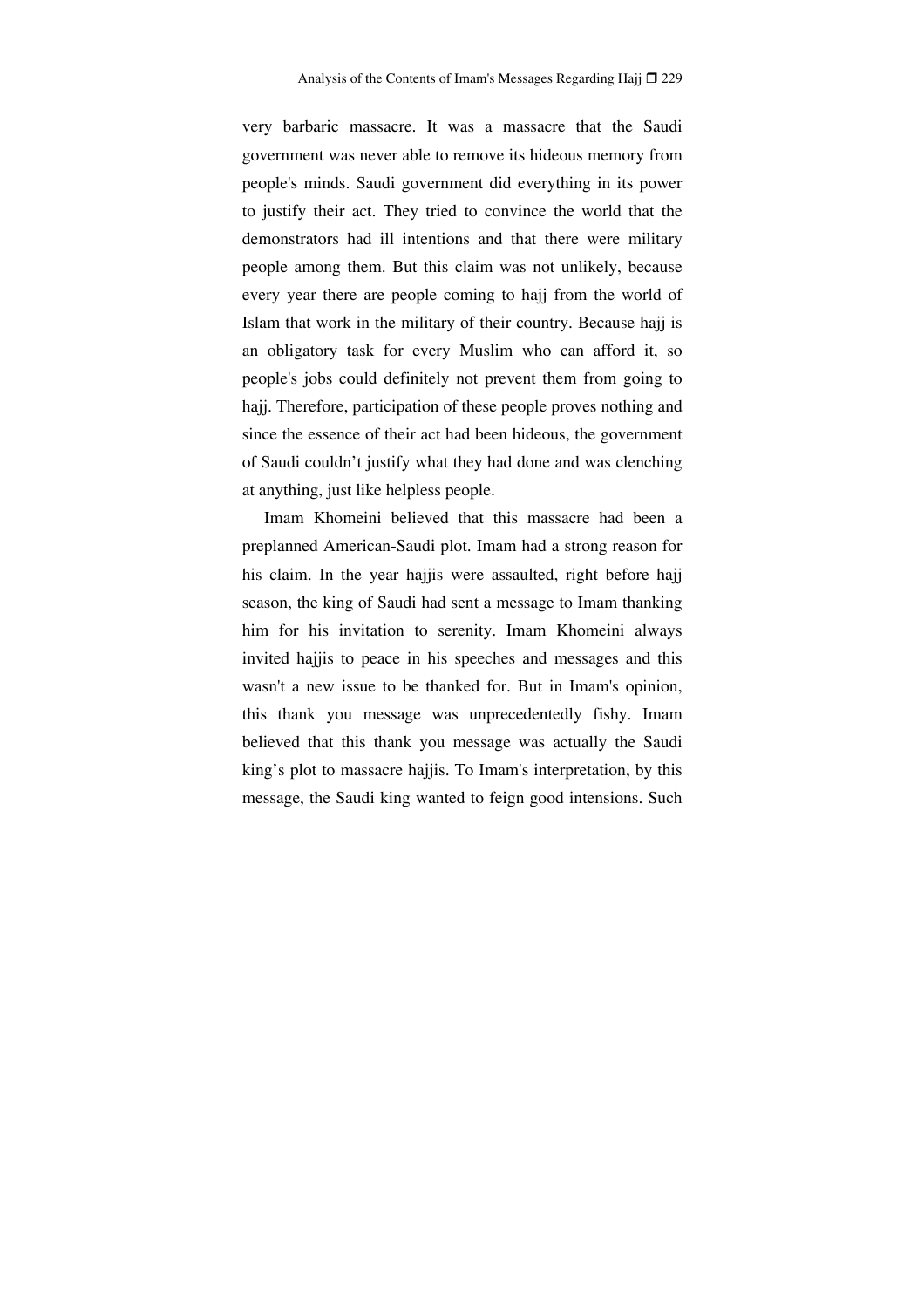unprecedented messages were meaningful in the eyes of Imam. In Imam's opinion, their clashing method was also another reason to the massacre being preplanned. Because, after the massacre they claimed that Iranians wanted to set Ka'bah on fire and the put Qum in its place. This idiotic remark indicated that they had already planned this and since they couldn't come up with an acceptable reason for their assault on the House of God and the pilgrims, they resorted to this stupid remark hoping to deceive simple people, but it was obvious that this remark couldn't influence the thoughts of the world Muslims. This is why Imam considered this an American conspiracy committed through the stupidity of Al-e Saud. Imam Khomeini says on this regard:

"This well-executed conspiracy was a premeditated one. There is no doubt that it was a premeditated conspiracy. They were supposed to perpetrate it. They had imposed on the foolish House of Saud the plan to commit such a foolish act and make itself abhorred throughout the world."<sup>1</sup>

It was clear to Imam that the bloody massacre of Mecca was an American plot. So, from then on, he always tried to remind people of it so they wouldn't forget it. In a message on the anniversary of the imposed war, he brought up this issue in details and complained to God:

"You have witnessed yourself that this year, we have had

<sup>1.</sup> Ibid., p. 349.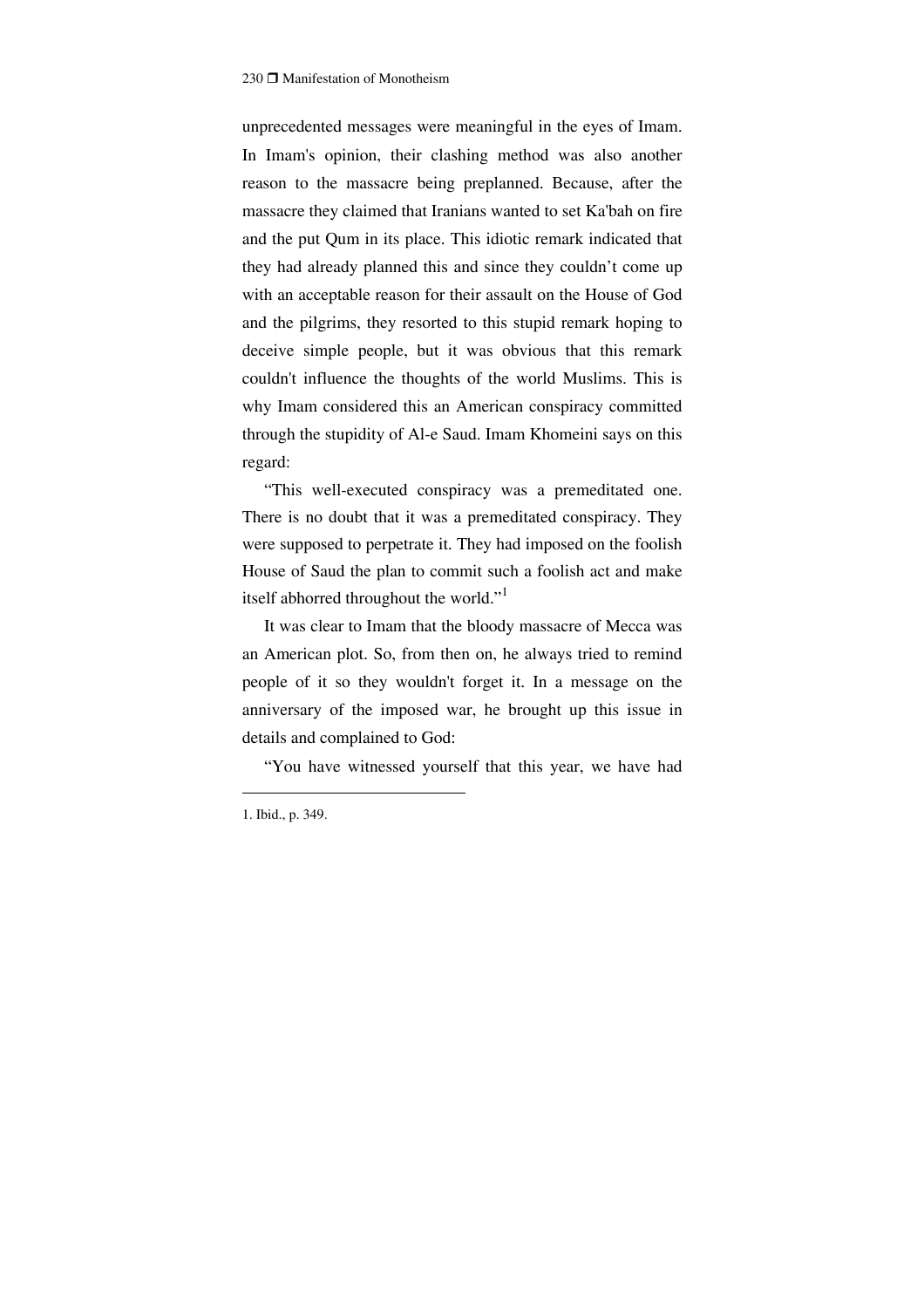devotees, immigrants and *mujahids* immigrating to your safe House which has been the sanctuary of every live creature since the beginning of creation who have been massacred before the astonished eyes of Muslims of all countries by the filthy hand America coming out of Ale Saud's sleeve and at the threshold of Ashura of *Waliollahol Azam* (The Twelfth Imam PBUH), another Ashura with different dimensions took place near you and your safe House on that bloody Friday. I wish I had never lived to see or to here that, not because of the martyrdom of the dear *mujahids* and immigrants, for martyrdom is a dream to our dears… but because of the tragedy that took place not only for the prophet of Islam (PBUH) but for all prophets and messengers, from Adam to the last…the highest divine station was shattered."<sup>1</sup>

Imam strongly believed that America has stained Ale-Saud's reputation so disgracefully that it could never be cleaned by anything. Undoubtedly, America played the first role in the incident of the bloody Friday of Mecca, because no other country in the Middle East is as committed to the power of America as the Saudi government, and this government wouldn't do anything without first coordinating with them. Maybe this wasn't so obvious to all when Imam first emphasized on its being an American plot, but after the Israeli invasion of Ghaza and Saudi's painful side taking on this issue,

1. Ibid., p. 391.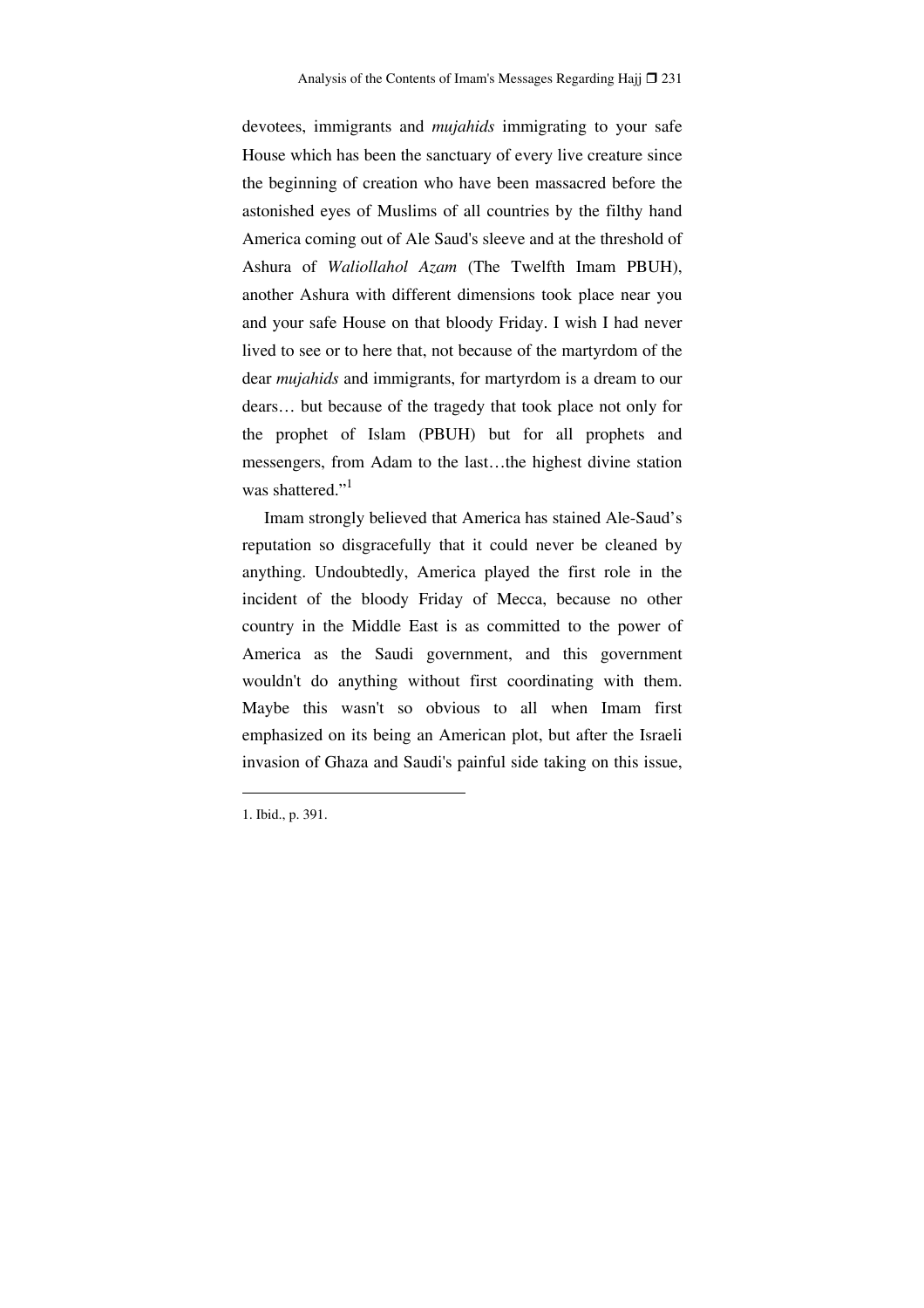it became clear to everyone that Al-i-Saud could not do anything without first coordinating with America. Imam tried very hard to awaken the Saudi government to the losses arising from dependency on the power of America, but this regime not only didn't wake up, but disappointed Imam Khomeini by causing the bloody Friday.

The incident of Mecca's bloody Friday was painful for Imam for two reasons. First, because a large number of innocent people were killed in that incident and many families became mournful and many were injured and possibly handicapped. This was painful and bothersome to Imam, but even more painful was the insolence to the House of God. Disrespecting the House of God was not in any way acceptable to Imam. It would've been more acceptable if it had happened outside the harem area. Imam Khomeini, in a speech for the members of the government at the threshold of the government's week, talked about this issue in detail and expressed the painfulness of the incident:

"God willing, from the beginning of the movement, we've had many martyrs for God and for saving the nation...very priceless martyrs, however, the issue of Hejaz is another matter…it's different from other issues. It's a matter of disrespecting the highest mundane and Islamic stations of holiness. It is not only us paying respect to Ka'bah, it is not only Muslims, but all nations do, any nation that believes in a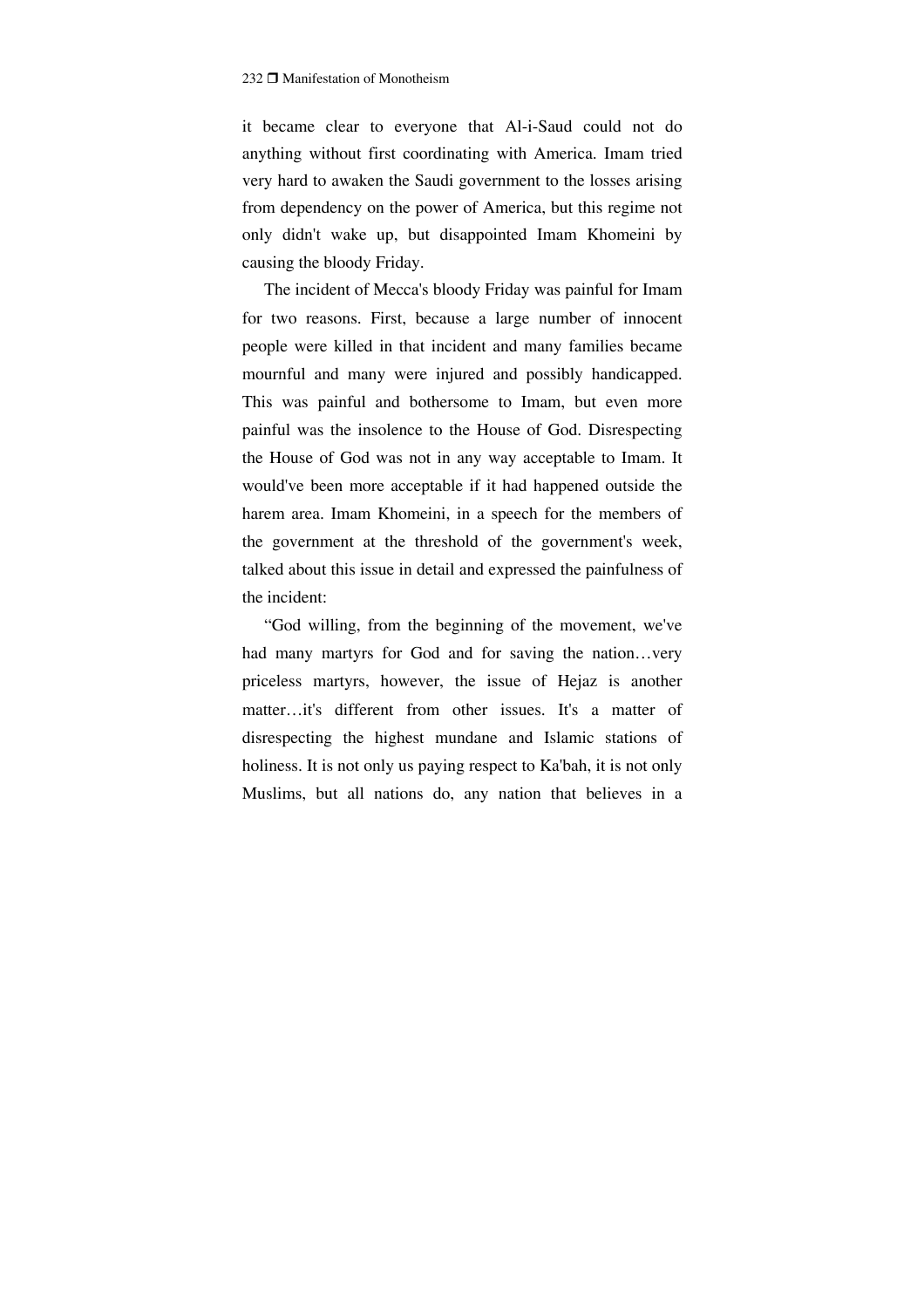religion (faith). This Ka'bah is the Ka'bah that every prophet has served from the beginning of creation and being insolent to Ka'bah is not a matter to be forgotten so easily. If we forget the issue of Quds, if we forget Saddam, if we forget anyone who has done us wrong, we cannot forget the issue of Hejaz."

In this speech, Imam calls to mind the Karbala incident and the martyrdom of Imam Hussain (PBUH) and emphasizes that, although the month of Muharram is so dear to us, but the doyen of martyrs (Sayyid al-Shohada) was sacrificed in that month for the sake of Ka'bah. In order to stop insolence to the holy presence of Mecca, he didn't stay there and departed for Karbala. From the viewpoint of Imam, insolence to the House of God by Ale-Saud was awful and intolerable. In this speech, Imam said:

"I've really tolerated many hardships, during the war or any other time; but this has frustrated me. This is a totally different matter." $^2$ 

This mental pressure which was caused by Al-i-Saud's insolence on Mecca had made Imam very angry. Imam issued a very meaningful message on this incident and raised many questions regarding this incident and its consequences. In this message, Imam makes a comparison between the behaviors and deeds of Ale-Saud and the Ghoreishians of the time of the

<sup>1.</sup> Ibid., pp. 368-9.

<sup>2.</sup> Ibid., p. 371.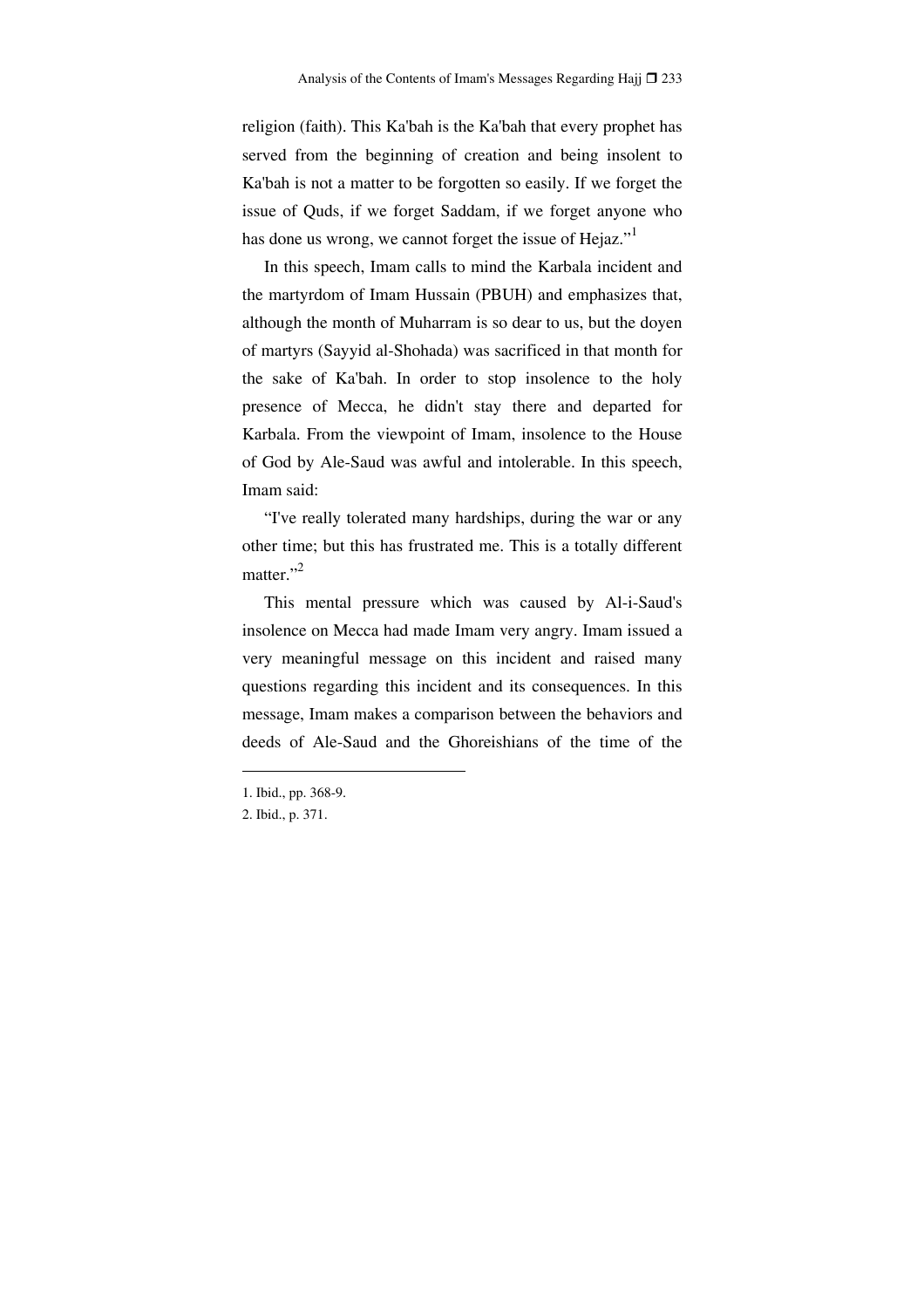prophet of Islam (PBUH) and finds them in agreement with chapter *Tawbah*, verse 19. Al-i-Saud has always been trying to pretend being capable of managing the House of God and hajj rituals by doing developmental works in Mecca and Medina in the sight of the public. This went on to the point where Fahd, the king of Arabia, officially selected the title of 'the servant of the two sacred sanctuaries' for himself. But he demolished all of his efforts by the massacre of Mecca's bloody Friday. In the Early Islamic Era, among Ghoreishian, there were some branches who bragged over their giving services to hajjis. These people believed that some works such as making water available to hajjis or repairing the House of God and etc. have priority over having faith in God. In response to these people's vanity and arrogance, God emphasized that having faith in God is prior to doing such works. We read in this verse:

"Do ye consider giving of drink to pilgrims, or the maintenance of the Sacred Mosque, equal to (the pious service of) those who believe in Allah and the Last Day, and strive with might and main in the cause of Allah? They are not equal in the sight of Allah: and Allah guides not those who do wrong."<sup>1</sup>

This similarity between Ale-Saud and anti-prophet Qureishians persuaded Imam to make a comparison between the two and say:

"It was as if the generous verse had been descended in this

<sup>1.</sup> Surat al-Tawba: 19.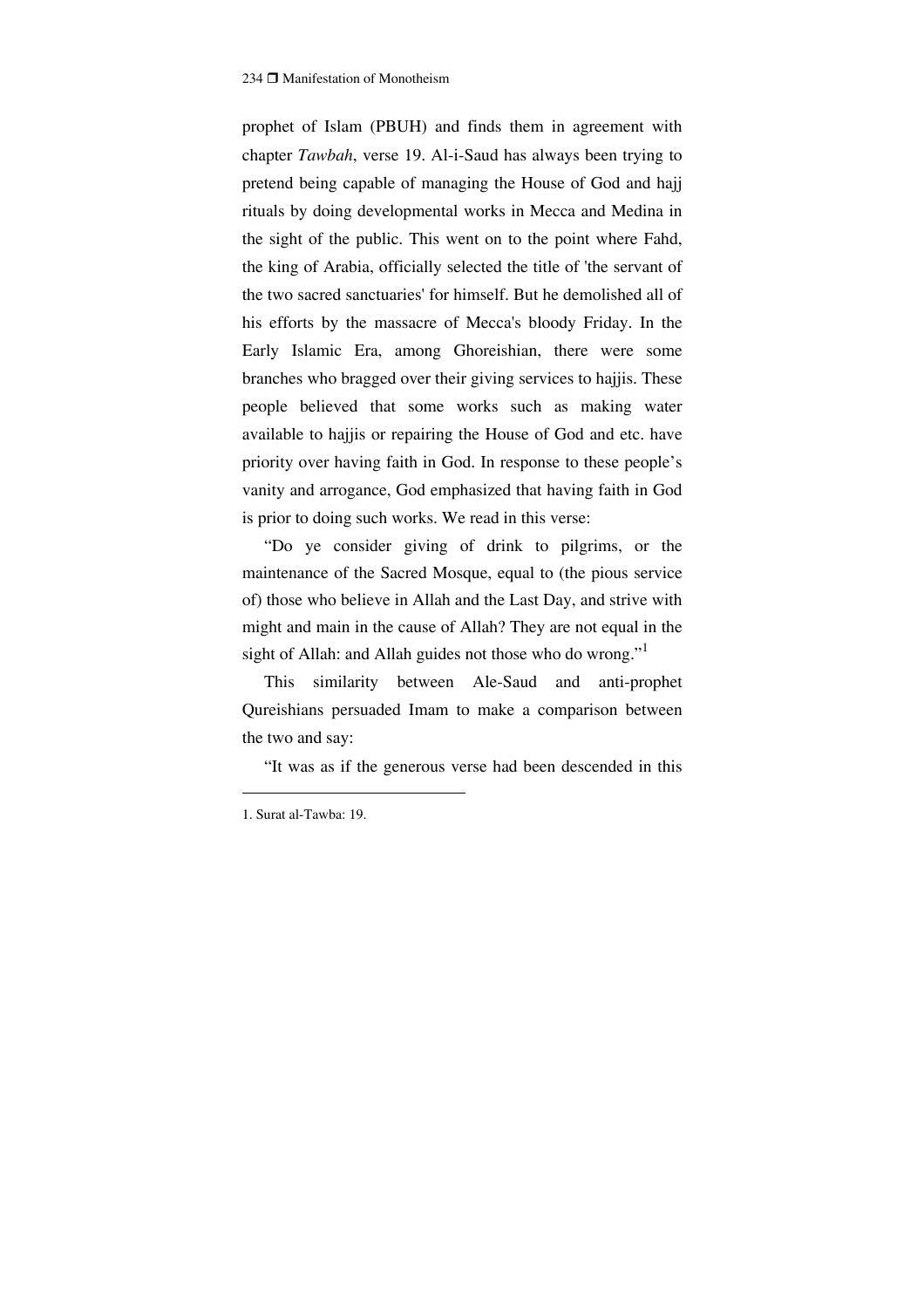very period and for Ale-Saud and the likes throughout the history, and for the *mojahid* and great nation of Iran, and hajjis of the *Beitullah ul-Haram* at present time and the likes throughout all times….Have the Saudis and the likes not compared the value of their making water available to the *mawaqif* of hajj and the glitters of their repairing of *Masjid ul-Haram* to the value of those Muslims who have faith in God and the Day of Retribution and have risen by offering their own and their *mujahid* youths' blood in the way of God in order to repel God's enemies from Islam's sanctum and God Almighty's harem? And haven't the present Saudis gone even further than that and bragged to Muslims? And don't they treat the *mujahidan* of the way of God in a manner to exonerate their master, world-gobbler America?"<sup>1</sup>

Although the bloody incident of Mecca was the bitterest event of Imam's life and Imam wished to die and not hear or see such an incident, but at the same time he believed that this incident played the greatest role in introducing the real Islam and distinguishing it from the American Islam. He believed that even if the Islamic Republic had tried its best, such awakening effects wouldn't have been achieved. In his opinion this was a result of the ignorance and stupidity of the enemies of Islam and the Islamic Republic of Iran, with America on top and executed by the fools of Saudi. The day after the incident, in a message

<sup>1.</sup> *Sahifeh-ye Imam*, vol. 20, p. 352.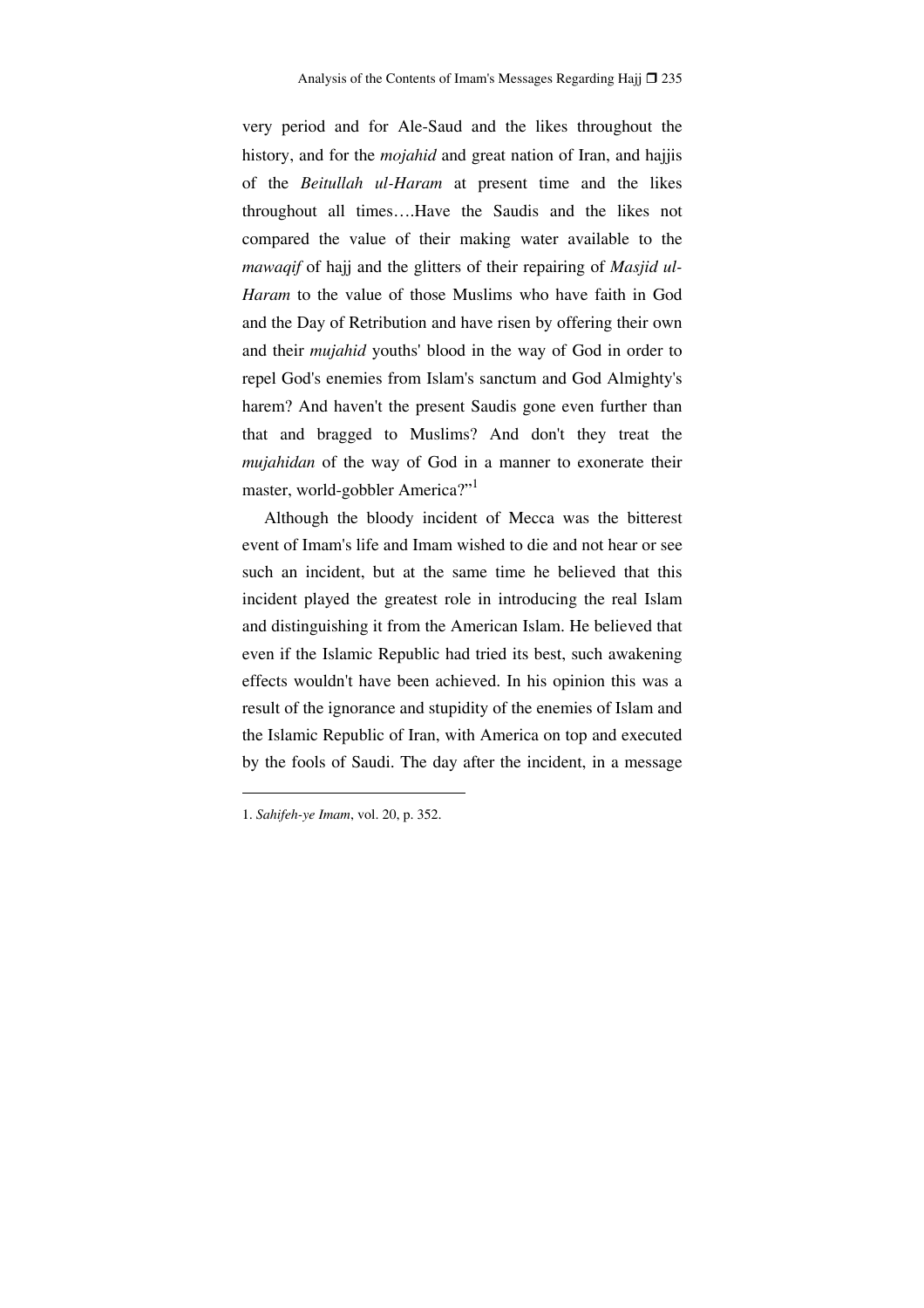regarding this issue addressed to his delegate in hajj ritual, he said:

"We thank God to have picked our enemies and opponents of our Islamic politics from among the unwise and the feebleminded; because they don't even realize that their blind movement has brought more strength to and more publicity for our revolution and has shown our nation's innocence."<sup>1</sup>

Imam believed that the bloody incident of Mecca gave a clear answer to the question the people of the world have long been having about Iran's insistence on performing the disavowal of polytheists. The following year, in a message addressed to hajjis, in the absence of Iranian hajjis, he wrote:

"Prior to the bitter and sweet event of hajj last year, some individuals had not comprehended well the philosophy behind the insistence of the Islamic Republic of Iran on marching the rally for disavowal of polytheists. They asked about the need for marching the rally and clamor for struggle at hajj journey and in such a hot weather.

If there were ever shout of disavowal from polytheists accordingly, there is no harm if the world arrogance is taken into account."2

In any case, the bloody hajj event did more harm to the Ale-Saud government than it did to Iranians. Although they tried,

<sup>1.</sup> Ibid., p. 350.

<sup>2.</sup> Ibid., p. 79.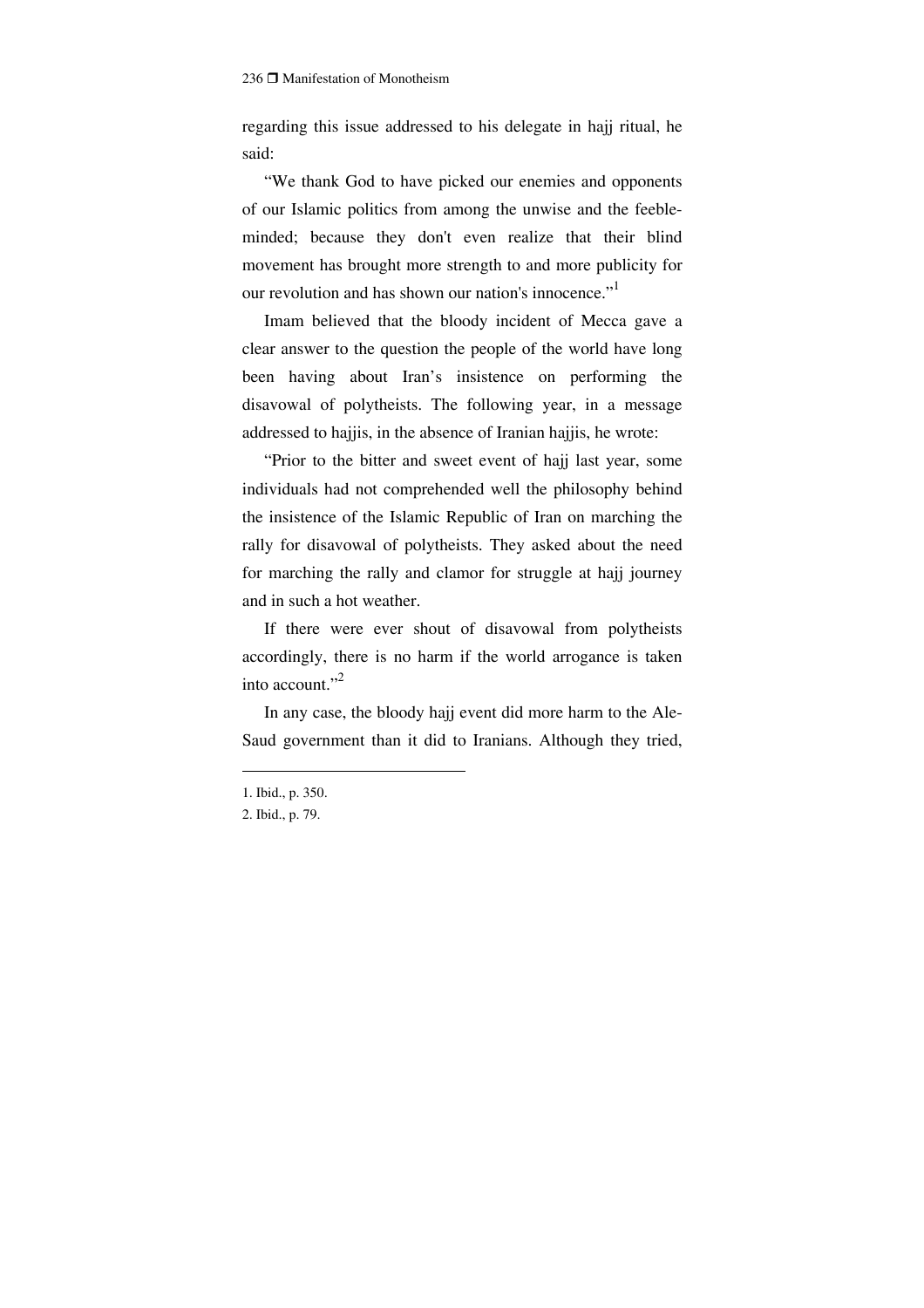with the help of their hireling muftis, to utilize this incident against Muslims of Iran and started accusing and excommunicating Iranians, but they knew well that the world Muslims couldn't easily accuse a nation who has risen in the name of Islam in the world, of blasphemy and polytheism.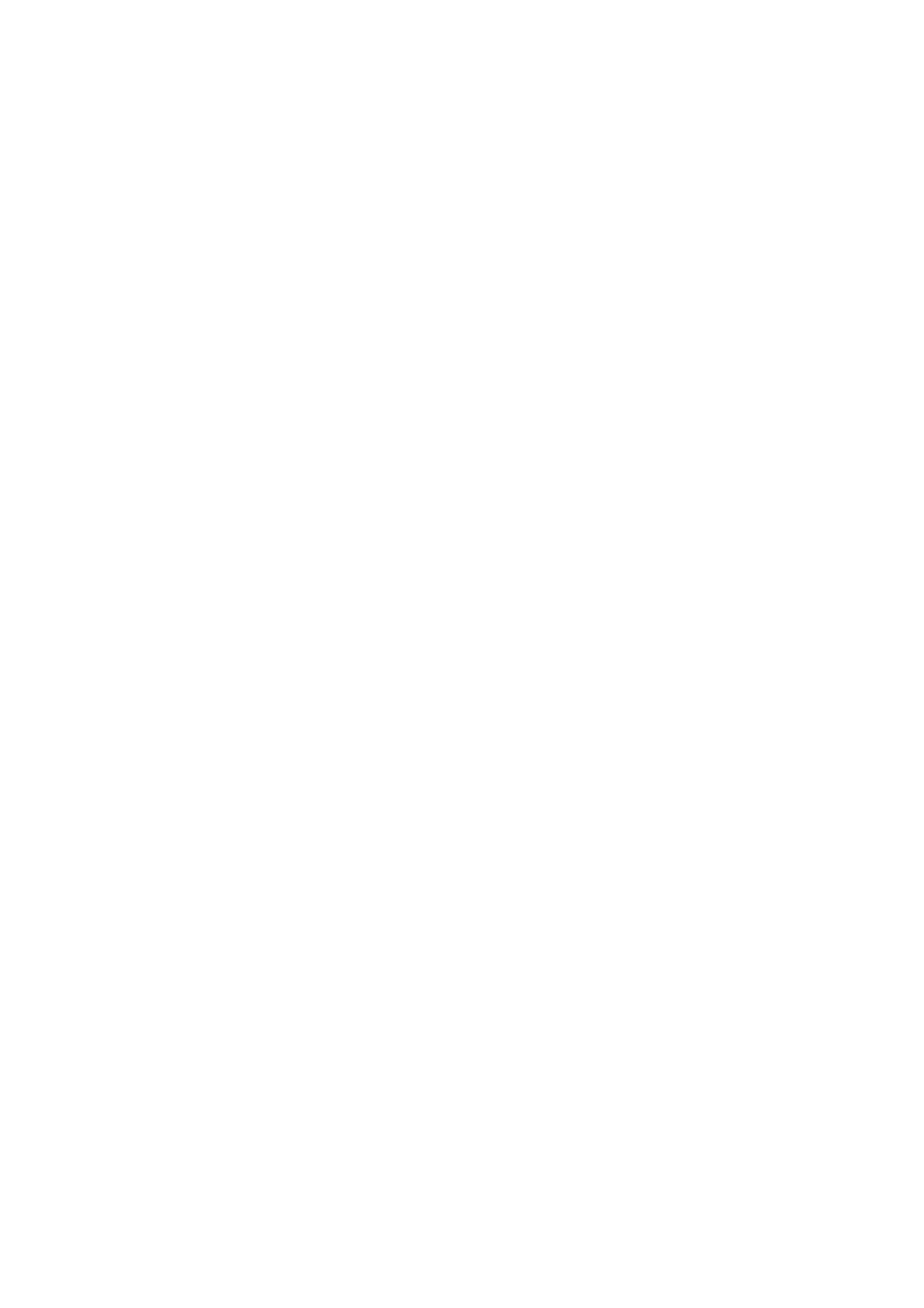## **Conclusion**

What can be extracted from this book as a conclusion is that hajj, from the viewpoint of Imam, enjoyed an eminent station and was considered as the only and the most important tool for freeing Muslims from all these miseries and calamities, and that all these calamities of Muslims originate from deviation of hajj from its real course and loss of its correct meaning. In his opinion, hajj was a symbol of Muslims' greatness and enormity and without hajj, Muslims could never earn back their glory and magnificence. To him, the management of hajj should not have been granted to one government, for it went beyond the frames of time, governments and regimes. Thus, he always tried to concentrate all his efforts on reviving hajj and freeing Muslims. All these years, he raised the issue of hajj, gave speeches on it and created new literature for it. He revived the forgotten parts of hajj such as disavowal of polytheists and the appointment of emir of hajj; he issued messages about hajj every year,